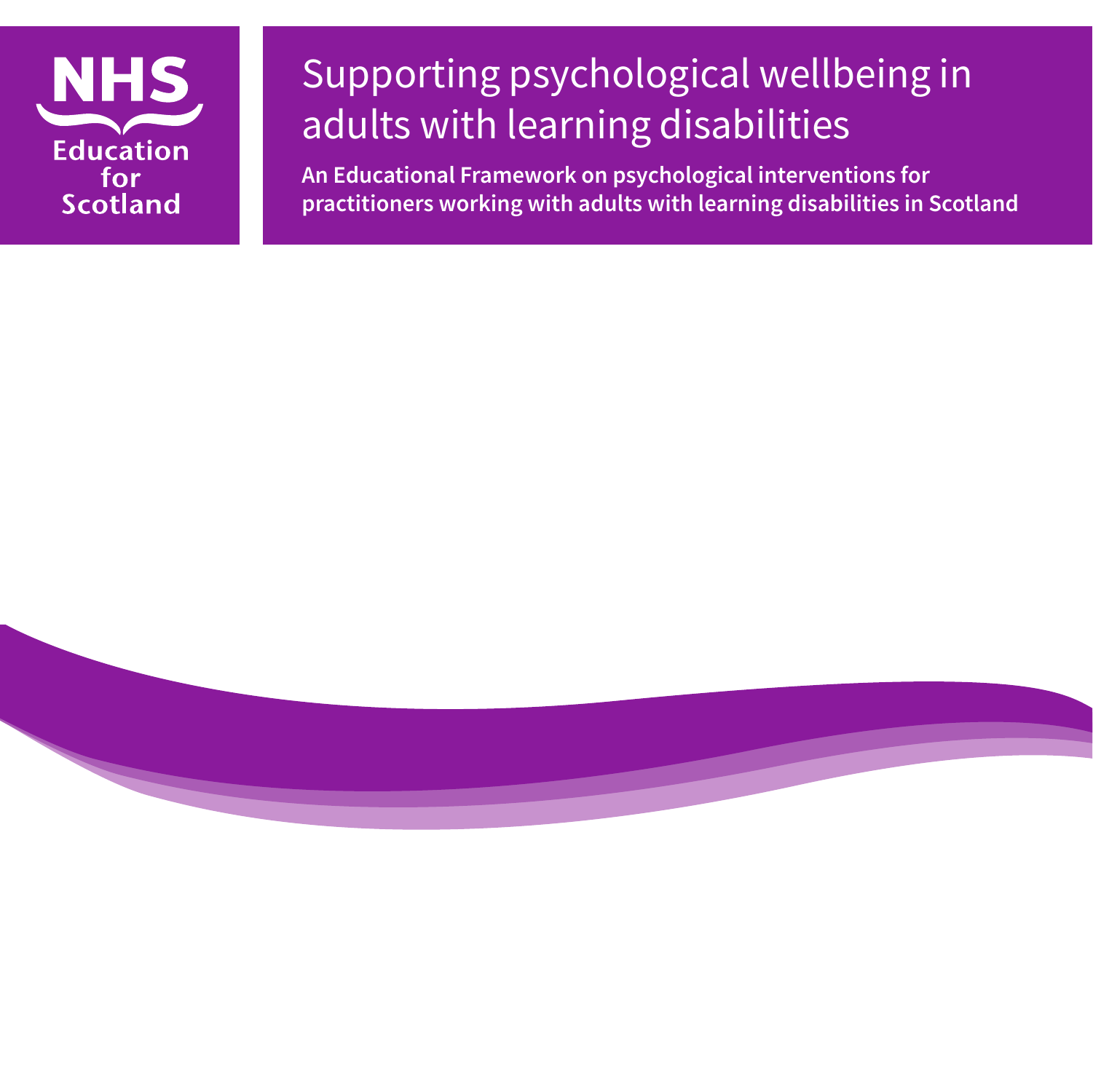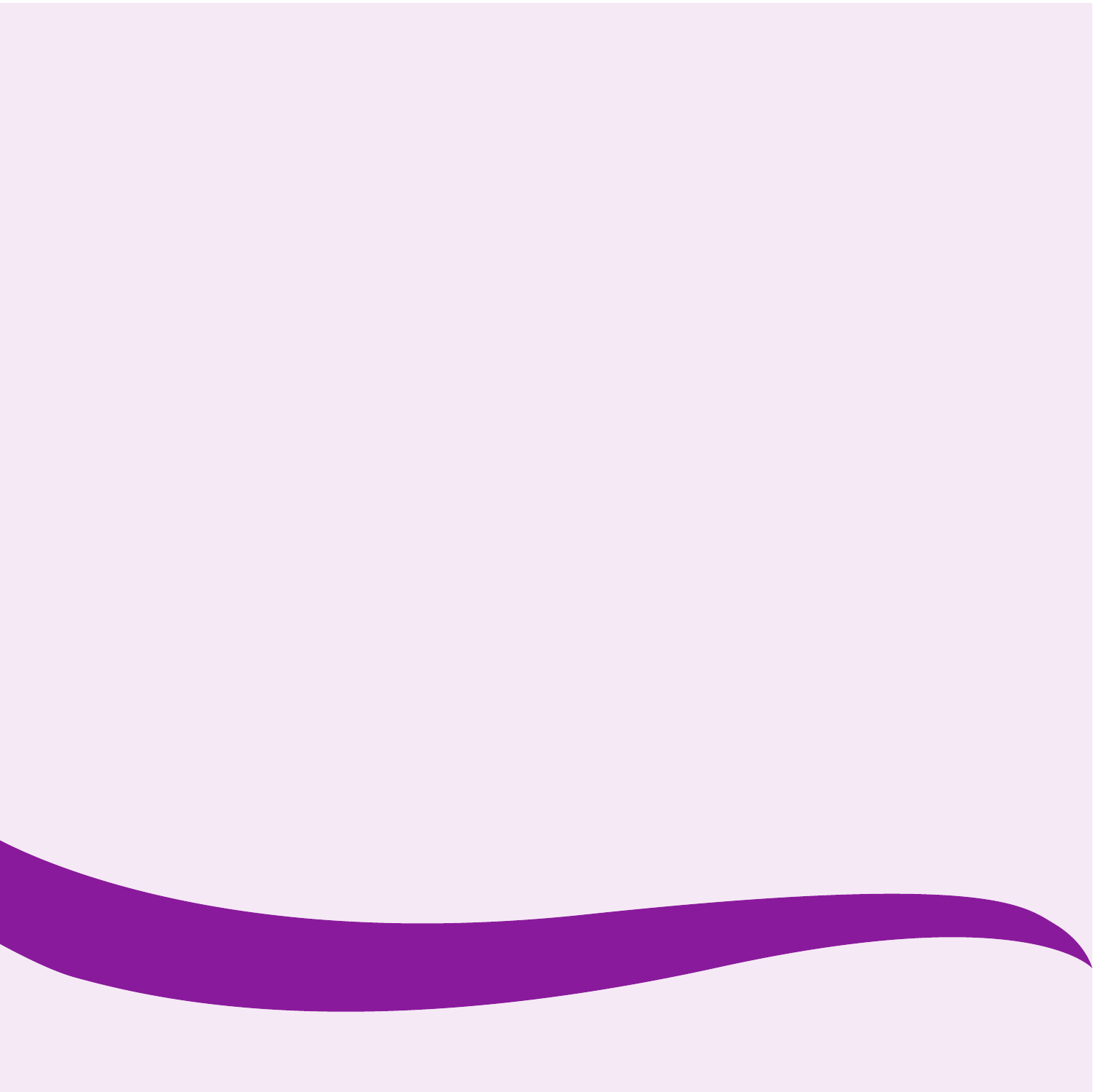### **Contents**

|                   | 1. Background and purpose of Framework                                                                                                                      | 4   |
|-------------------|-------------------------------------------------------------------------------------------------------------------------------------------------------------|-----|
|                   | 2. Need for provision of psychological interventions for adults with learning disabilities                                                                  | 6   |
|                   | 3. Development of the knowledge and skills Framework on psychological<br>interventions used by practitioners working with adults with learning disabilities | 10  |
|                   | 4. How the Framework should be used                                                                                                                         | 12  |
|                   | 5. The structure of the Framework                                                                                                                           | 13  |
|                   | 6. Informed Practice Level on psychological interventions for practitioners working<br>with adults with learning disabilities                               | 16  |
|                   | 7. Skilled Practice Level on psychological interventions for practitioners working with<br>adults with learning disabilities                                | 26  |
|                   | 8. Enhanced Practice Level on psychological interventions for practitioners working<br>with adults with learning disabilities                               | 56  |
|                   | 9. Specialist Practice Level on psychological interventions for practitioners working<br>with adults with learning disabilities                             | 101 |
| <b>References</b> |                                                                                                                                                             | 194 |
| <b>Appendix 1</b> | <b>Critical Readers</b>                                                                                                                                     | 197 |
| <b>Appendix 2</b> | <b>Structure of PBS Coalition PBS Competencies Framework</b>                                                                                                | 199 |
| <b>Appendix 3</b> | Evidence base for psychological interventions and therapies with people<br>with learning disabilities detailed in "The Matrix"                              | 201 |
| <b>Appendix 4</b> | Improving accessibility of psychological therapies for people with<br>learning disabilities                                                                 | 204 |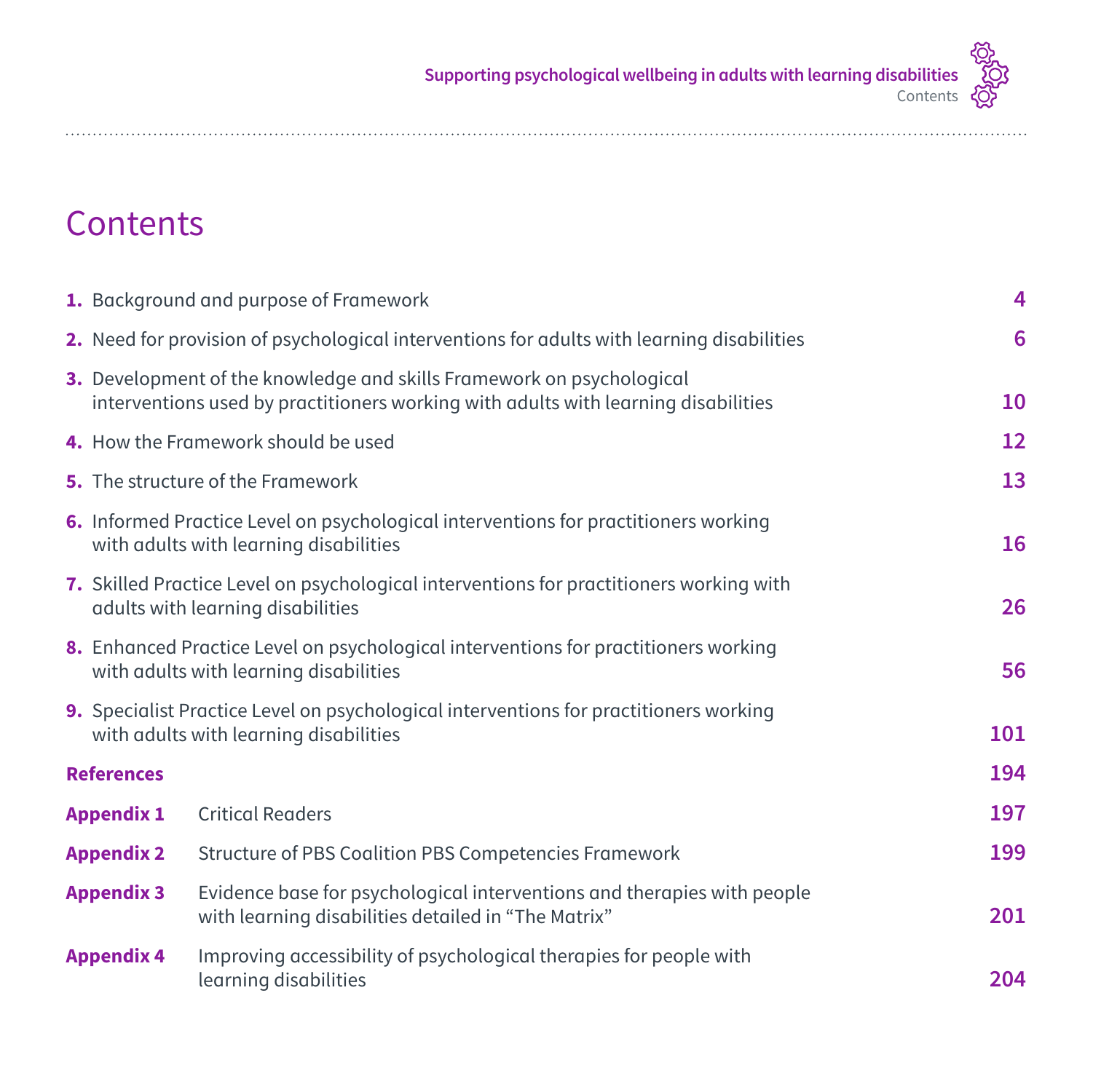<span id="page-3-0"></span>

### Background and purpose of Framework

The Scottish Government has specifically highlighted the need to reduce health inequalities for people with learning disabilities as a core element of the Keys to Life strategy. It also has a focus on increasing access to psychological therapies across the whole population. Given that it is well recognised that there is greater prevalence and incidence of mental health problems in adults with learning disabilities compared to the general population, it is important that the specific needs of people with learning disabilities are considered. This has led the Psychology Directorate of NHS Education for Scotland to establish a specific project to develop a training strategy for psychological interventions for adults with learning disabilities in Scotland.

In recent years the Psychology Directorate of NHS Education for Scotland has developed a wide range of training in relation to psychological interventions across a range of populations. However, no specific training plan in relation to psychological interventions for adults with learning disabilities was available, and there were therefore very few training events for staff working specifically with this population. The Nursing Directorate in NES has been involved in commissioning and developing some training in psychological interventions in relation to challenging behaviour "**[Postive Behavioural Support:](http://www.nes.scot.nhs.uk/education-and-training/by-theme-initiative/mental-health-and-learning-disabilities/our-work,-publications-and-resources/learning-disabilities/positive-behavioural-support-a-learning-resource.aspx)  [a learning resource](http://www.nes.scot.nhs.uk/education-and-training/by-theme-initiative/mental-health-and-learning-disabilities/our-work,-publications-and-resources/learning-disabilities/positive-behavioural-support-a-learning-resource.aspx)**" (2012) and "**[Improving Practice:](http://www.nes.scot.nhs.uk/education-and-training/by-theme-initiative/mental-health-and-learning-disabilities/our-work,-publications-and-resources/learning-disabilities/improving-practice-supporting-people-whose-behaviour-is-perceived-as-challenging.aspx)  [supporting people with learning disabilities whose](http://www.nes.scot.nhs.uk/education-and-training/by-theme-initiative/mental-health-and-learning-disabilities/our-work,-publications-and-resources/learning-disabilities/improving-practice-supporting-people-whose-behaviour-is-perceived-as-challenging.aspx)  [behaviour is perceived as challenging - an education](http://www.nes.scot.nhs.uk/education-and-training/by-theme-initiative/mental-health-and-learning-disabilities/our-work,-publications-and-resources/learning-disabilities/improving-practice-supporting-people-whose-behaviour-is-perceived-as-challenging.aspx)  [recsource fro support workers](http://www.nes.scot.nhs.uk/education-and-training/by-theme-initiative/mental-health-and-learning-disabilities/our-work,-publications-and-resources/learning-disabilities/improving-practice-supporting-people-whose-behaviour-is-perceived-as-challenging.aspx)**" (2014)) and in psychological care "**[Thinking about me? Essential](http://www.nes.scot.nhs.uk/education-and-training/by-theme-initiative/mental-health-and-learning-disabilities/our-work,-publications-and-resources/learning-disabilities/thinking-about-me-essential-psychological-care-for-people-with-learning-disabilities.aspx)  [psychological care for people with disabilities](http://www.nes.scot.nhs.uk/education-and-training/by-theme-initiative/mental-health-and-learning-disabilities/our-work,-publications-and-resources/learning-disabilities/thinking-about-me-essential-psychological-care-for-people-with-learning-disabilities.aspx)**"(2014). Whilst there was significant input from psychologists into many of these resources, there were no specific developments for applied psychologists working with adults with learning disabilities. Staff working in learning disability services would sometimes access training for other groups but at times there was uncertainty as to the appropriateness of training and occasionally difficulty in accessing it.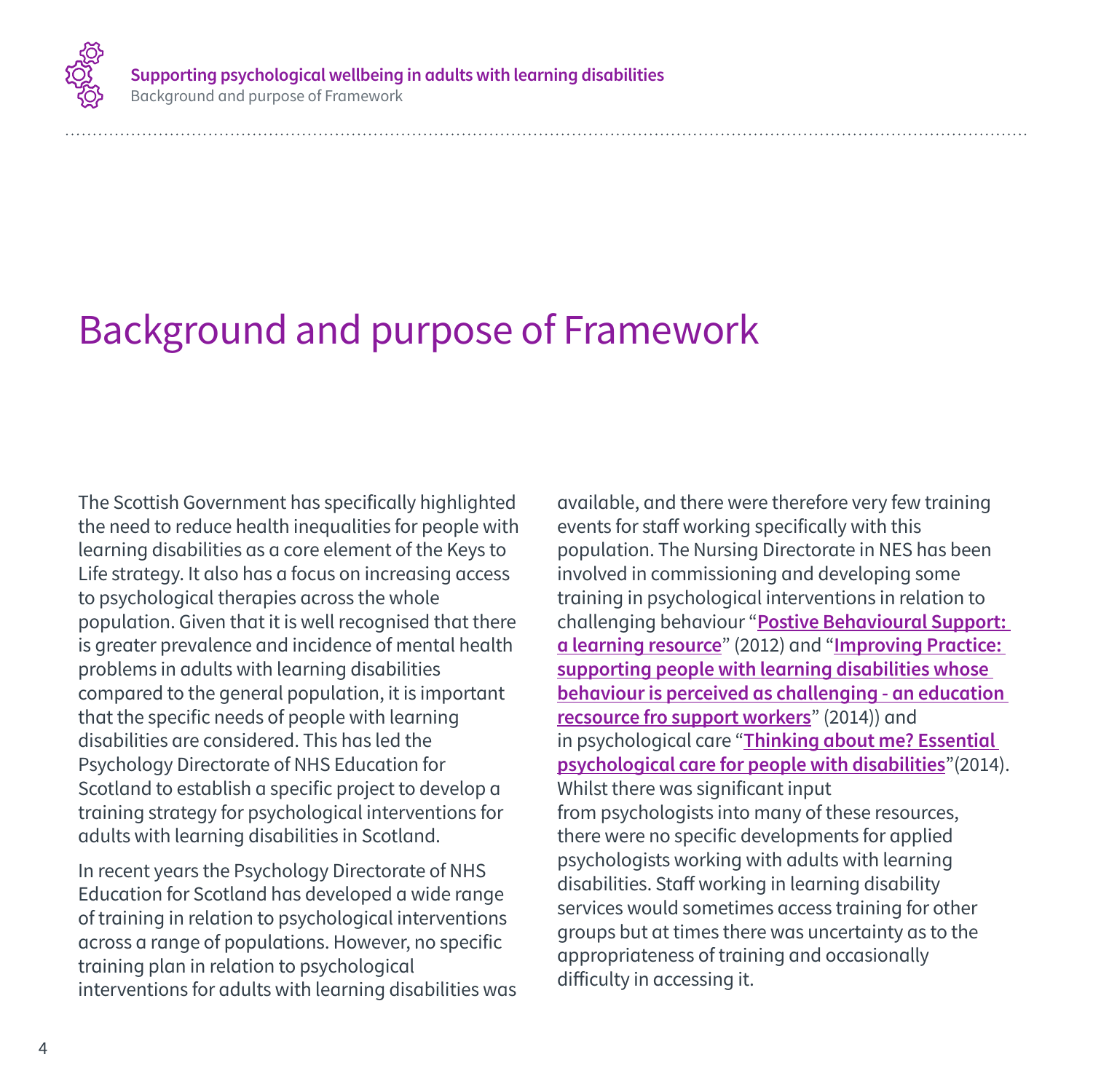

The NHS Education for Scotland document, "**[The](http://www.nes.scot.nhs.uk/education-and-training/by-discipline/psychology/the-matrix-(2015)-a-guide-to-delivering-evidence-based-psychological-therapies-in-scotland.aspx)  [Matrix - A Guide to Delivering Evidence - Based](http://www.nes.scot.nhs.uk/education-and-training/by-discipline/psychology/the-matrix-(2015)-a-guide-to-delivering-evidence-based-psychological-therapies-in-scotland.aspx)  [Psychological Therapies in Scotland](http://www.nes.scot.nhs.uk/education-and-training/by-discipline/psychology/the-matrix-(2015)-a-guide-to-delivering-evidence-based-psychological-therapies-in-scotland.aspx)**" (2014) does now include a specific section on psychological therapies and interventions with adults with learning disabilities, but acknowledges that the level of evidence required to meet the standards set in the Matrix is difficult to achieve in learning disability services (due to factors such as the wide range of abilities included within the diagnosis of learning disability, consent and ethical issues making it difficult to establish a robust evidence base). The Psychology Directorate in NHS Education for Scotland has two major areas of responsibility: training of psychologists for NHSScotland and upskilling the existing multi-professional workforce in psychological care. This Knowledge and Skills Framework has been developed as the first stage of this process, with the aim of considering both of these areas of responsibility in relation to health services for adults with learning disabilities. Although the focus to date has been on health service

provision, the Framework has also been designed so that it should also be applicable to a wide range of staff working in social care settings.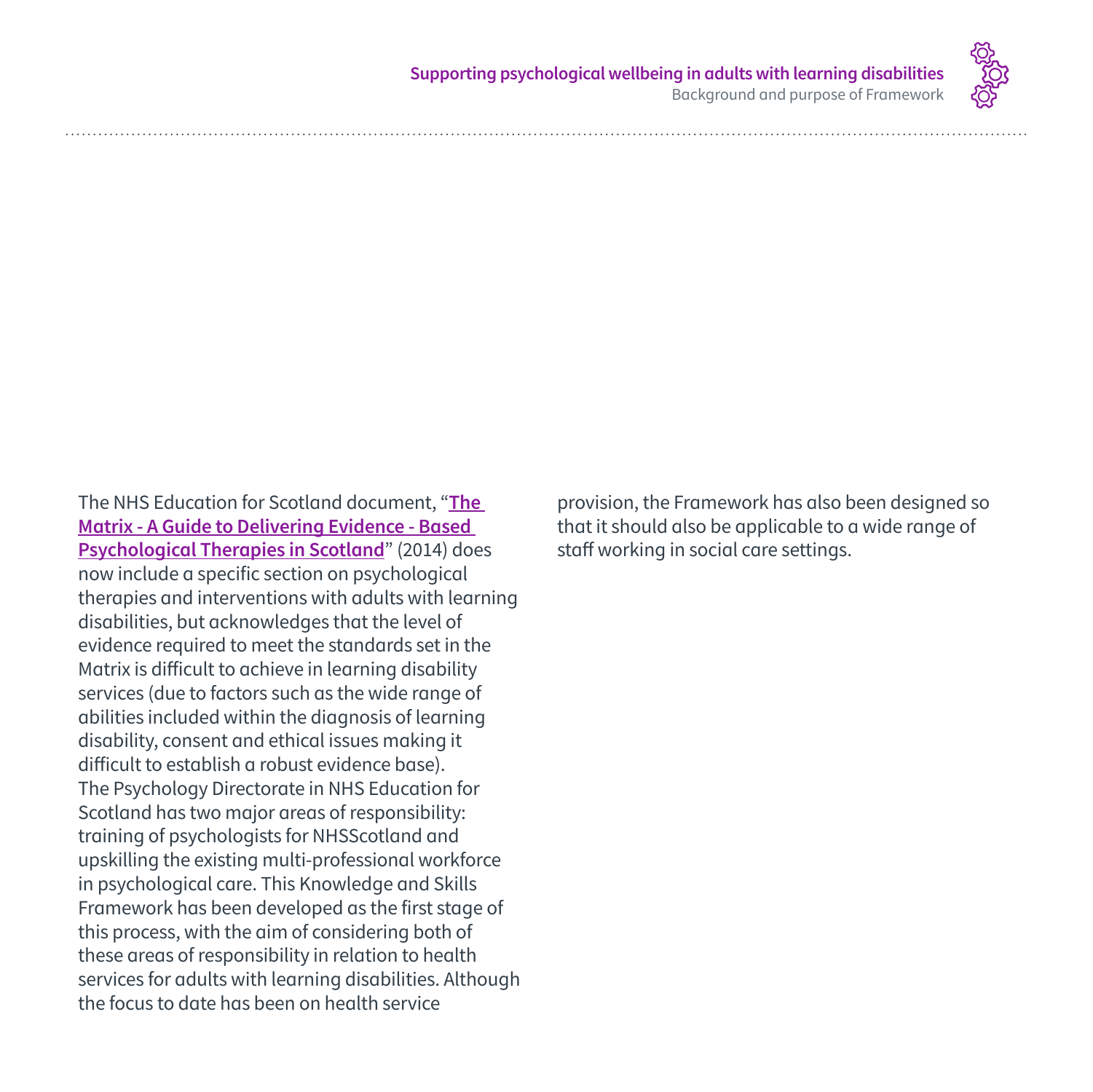<span id="page-5-0"></span>

## Need for provision of psychological interventions for adults with learning disabilities

The 2016 report **[Psychological therapies and people](https://shop.bps.org.uk/publications/publications-by-subject/psychological-therapies-and-people-who-have-intellectual-disabilities.html)  [who have intellectual disabilities](https://shop.bps.org.uk/publications/publications-by-subject/psychological-therapies-and-people-who-have-intellectual-disabilities.html)** by Commissioning Team for the Faculties for Intellectual Disabilities of the Royal College of Psychiatrists and the Division of Clinical Psychology of the British Psychological Society highlights a number of factors that need to be considered in relation to improving access to psychological interventions for this population as detailed below. Note that this document uses the term intellectual disabilities (ID) instead of learning disabilities.

### **Failure to recognise mental health needs**

Failure to recognise, diagnose and respond to the mental health needs of people with ID was the result of a number of interrelated factors:

• societal and cultural beliefs that people with ID do not experience the same range of emotions as those without these difficulties;

- institutional settings served to segregate and 'hide' people with ID;
- the process of diagnostic overshadowing whereby all difficulties were attributed to the primary ID;
- poor attendance at primary care services which reduced opportunities for referral for specialist assessment;
- failure to diagnose mental health difficulties;
- cognitive and communication difficulties reducing the individual's ability to express symptoms verbally, thus masking their internal world;
- the fact that certain issues may manifest differently across the range of levels of ID, for example it is easier to identify problems in people with mild/moderate ID, as they are more likely to be clearly identifiable;
- lack of standardised assessment tools;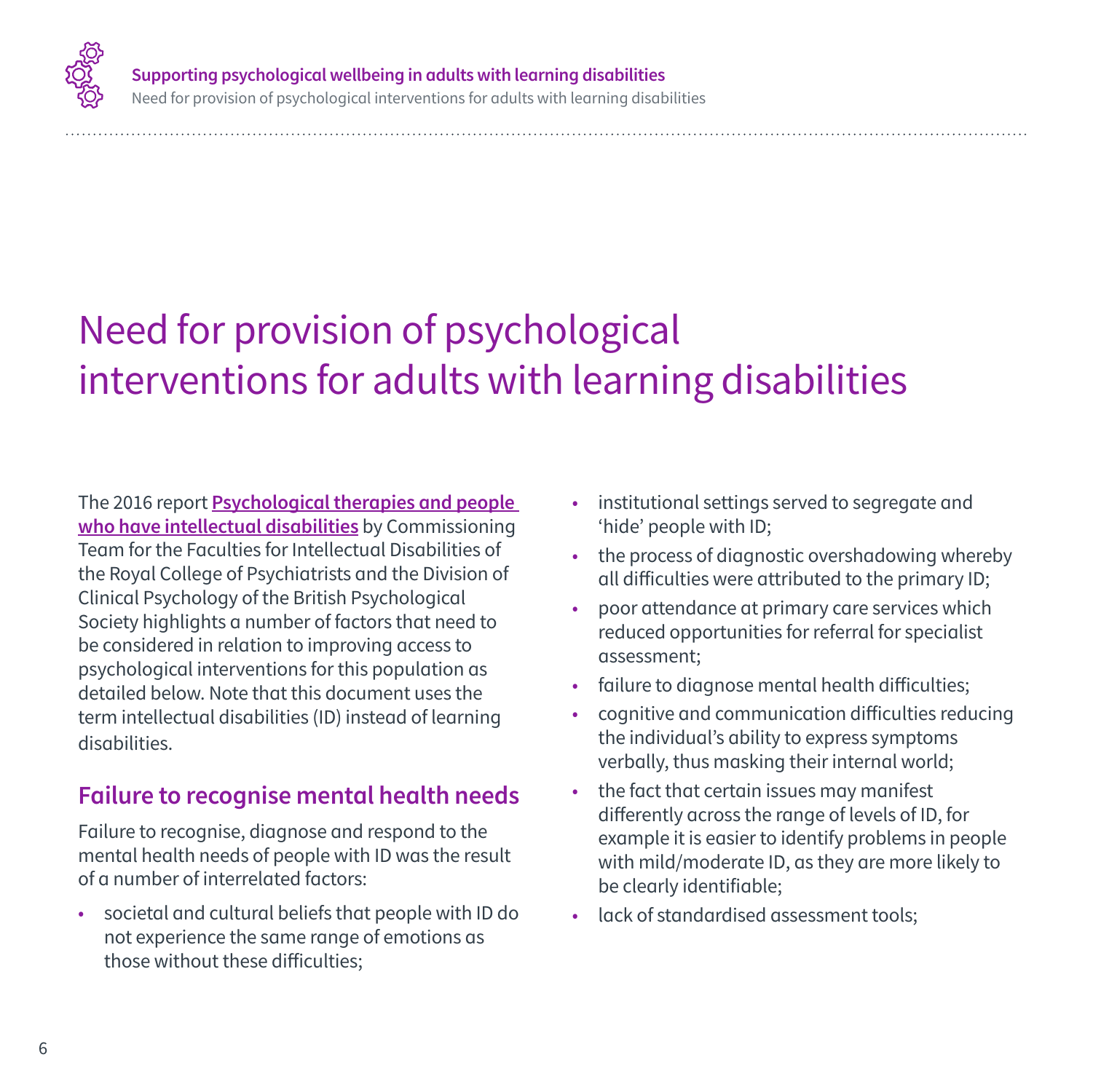

- dependence on third parties to recognise issues and access appropriate assessments;
- failure to discriminate between challenging behaviour and mental health needs in service systems; and
- lack of specialised training for professionals and researchers.

### **Risk factors for the development of mental health difficulties**

People with ID can experience a range of biological, psychological and social factors which increase their vulnerability, with implications for susceptibility to the development of mental health problems.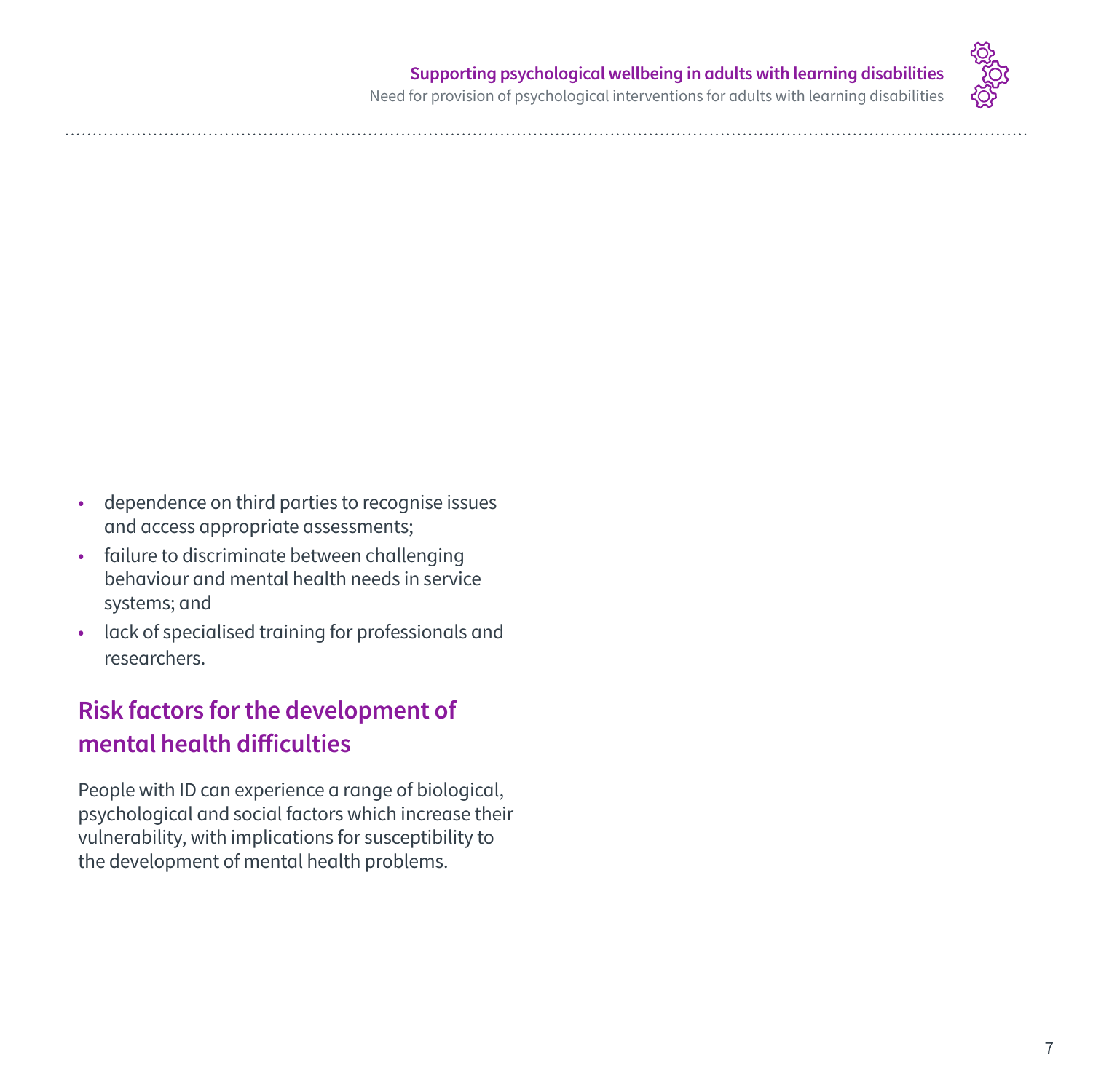

## Need for provision of psychological interventions for adults with learning disabilities

### **Biological factors may include:**

- genetic liabilities;
- biochemical and structural abnormalities;
- abnormal thyroid functioning;
- epilepsy;
- sensory impairments; and
- medication side-effects.

### **Psychological factors may include:**

- communication deficits which lead to frustration and lack of motivation;
- specific emotional awareness deficit difficulty understanding the emotions of others;
- limited range of coping mechanisms;
- limited outlets for expression of emotional needs;
- low self-efficacy and self-esteem;
- perceived powerlessness and external locus of control;
- difficulty forming deep friendships;
- attachment difficulties or interrupted attachments; and
- the effects of labelling and stigmatisation.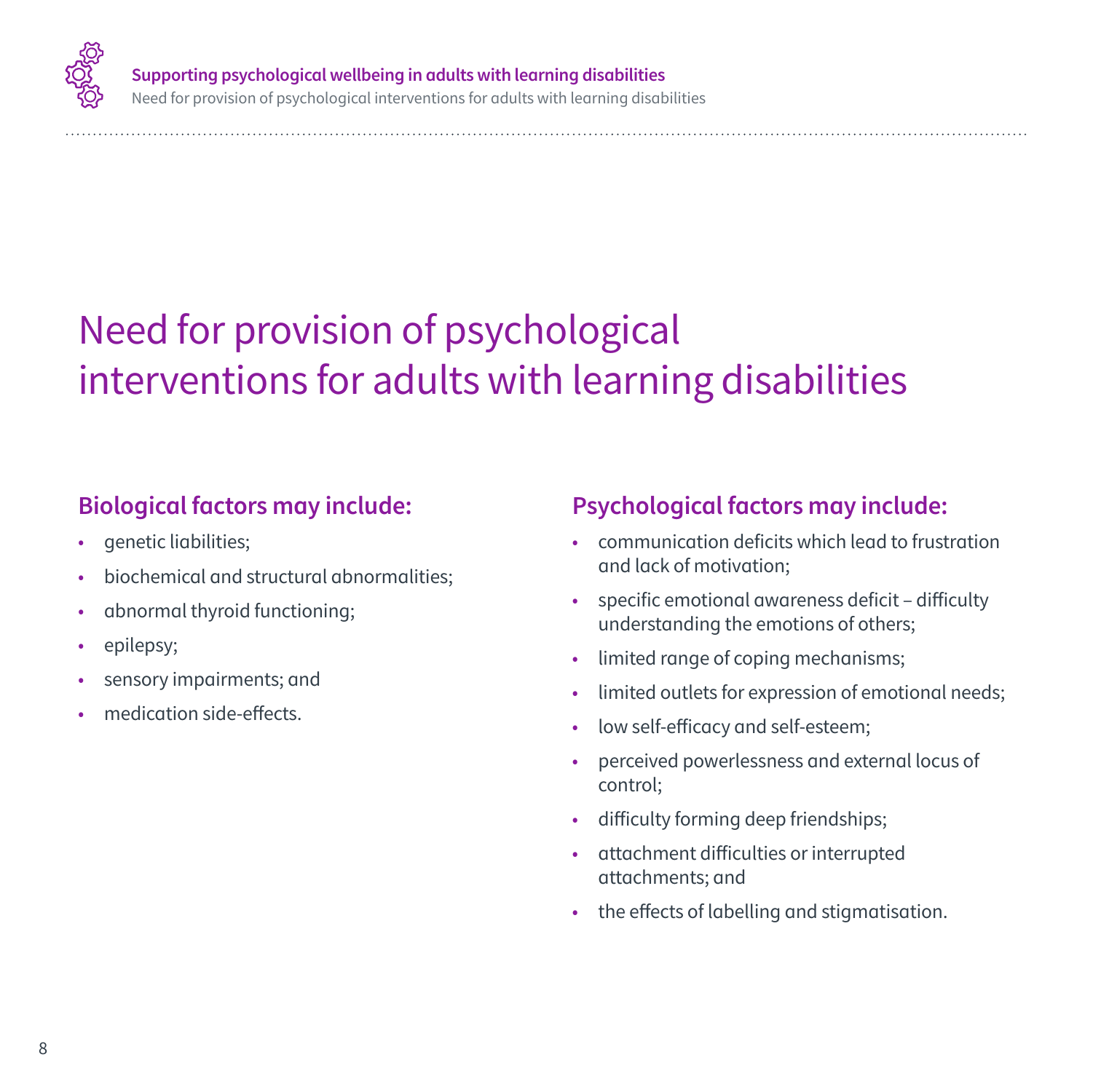

### **Social factors may include:**

- not being held in esteem within society;
- restricted access to valued activities such as employment, marriage and parenting;
- low income and poverty;
- increased risk of physical and sexual abuse;
- impoverished support systems;
- poor quality of life current or historic;
- lack of meaningful leisure opportunities; and

Whilst acknowledging there are a wide range of prevalence estimates the above report notes that the study by Cooper et al (2007) in Glasgow identified results indicating that 40.9% of the adults with learning disabilities in the population studied had an identifiable mental health diagnosis, with prevalence reducing to 22.4% if challenging behaviour and ASD were excluded.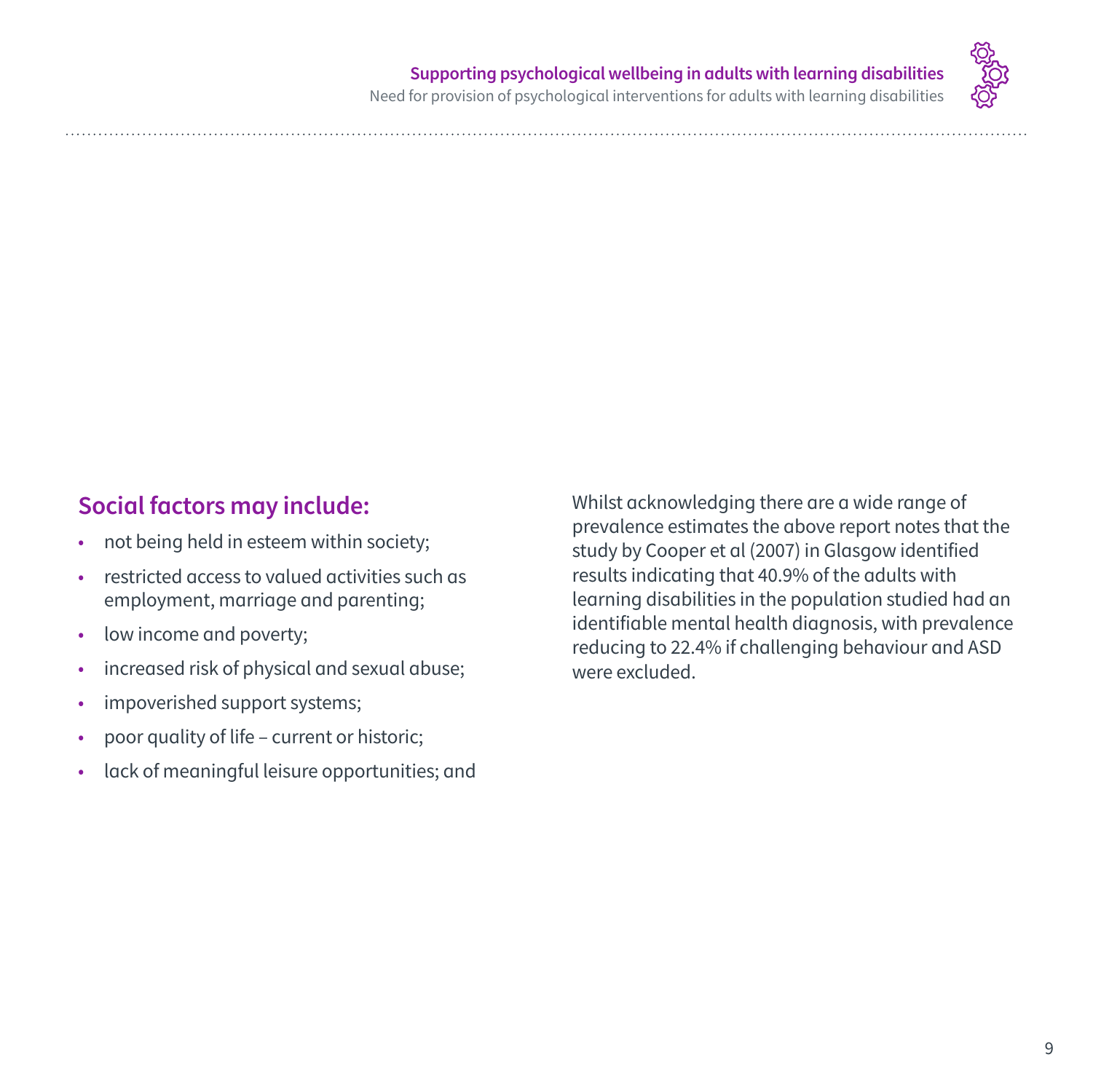<span id="page-9-0"></span>

Development of the knowledge and skills Framework on psychological interventions for practitioners working with adults with learning disabilities

## Development of the knowledge and skills Framework on psychological interventions for practitioners working with adults with learning disabilities

The development of this Framework was informed by a range of information sources. Project staff completed a literature review in relation to education and training of practitioners in psychological interventions with adults with learning disabilities. Related knowledge and skills Frameworks were reviewed, in particular the NES Frameworks **[Promoting Excellence](http://www.gov.scot/Publications/2011/05/31085332/0)** (Dementia), **[Optimising](http://www.knowledge.scot.nhs.uk/home/learning-and-cpd/learning-spaces/autism-spectrum-disorder.aspx)  [Outcomes](http://www.knowledge.scot.nhs.uk/home/learning-and-cpd/learning-spaces/autism-spectrum-disorder.aspx)** (Autism Spectrum Disorders) and **[Equal](http://www.nes.scot.nhs.uk/education-and-training/by-theme-initiative/mental-health-and-learning-disabilities/our-work,-publications-and-resources/learning-disabilities/equal-health-educational-framework.aspx)  [Health](http://www.nes.scot.nhs.uk/education-and-training/by-theme-initiative/mental-health-and-learning-disabilities/our-work,-publications-and-resources/learning-disabilities/equal-health-educational-framework.aspx)** (Health Equality and Learning Disabilities). There were a series of meetings with health professional groups (psychology, nursing, psychiatry, occupational therapy, arts therapies, dietetics, physiotherapy, speech and language therapy, and clinical psychology training courses) to ascertain what their requirements for a training strategy were and these were followed up with surveys of NHS professionals (one for psychologists and the other for other professions). An initial consultation event for psychologists was held in June 2016 and a multiprofessional event was held in September 2016. These events elicited feedback on the key areas to be

covered by the Framework and identified a number of individuals who were willing to act as "critical friends" in reviewing the detailed Framework Links have also been established with colleagues in NHS Education Scotland across the Psychology and Nursing Directorates and with the Keys to Life team at the Scottish Government. These discussions and events have been very influential in the design of the Framework.

At an early stage in the design process, consideration was given to the Framework being in two separate sections: one focussing on challenging behaviour, with a particular focus on Positive Behavioural Support (PBS) approaches, and the other focussing on mental health issues and psychotherapeutic approaches. However, the process of consultation led to the decision being taken to integrate these approaches into a single Framework as the separation of challenging behaviour and mental health is often a false dichotomy.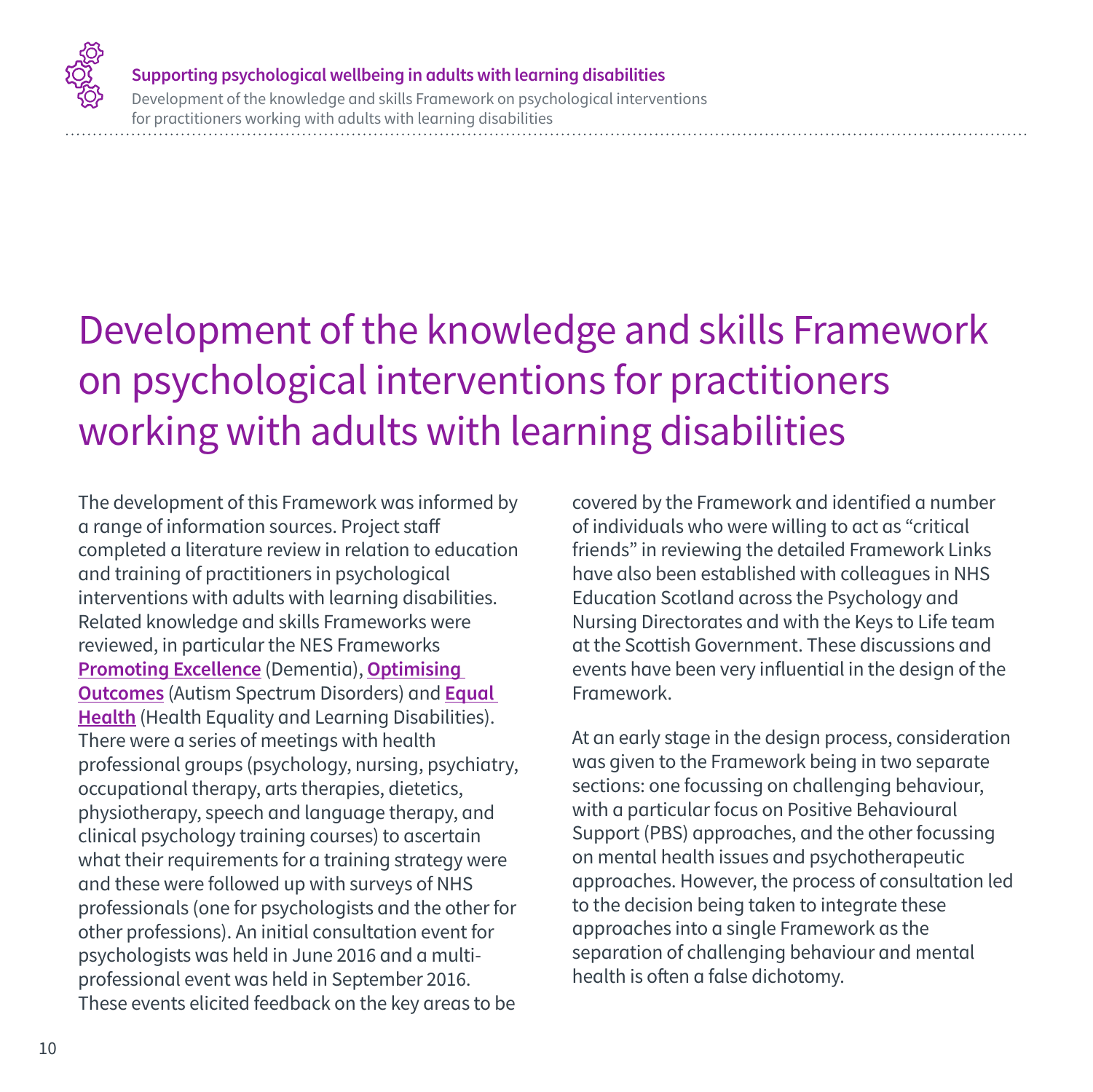

Development of the knowledge and skills Framework on psychological interventions for practitioners working with adults with learning disabilities

As noted in the **[Pschological therapies and people](https://shop.bps.org.uk/publications/publications-by-subject/psychological-therapies-and-people-who-have-intellectual-disabilities.html)  [who have intellectual disabilities](https://shop.bps.org.uk/publications/publications-by-subject/psychological-therapies-and-people-who-have-intellectual-disabilities.html)** report (BPS, 2016):

"There are a number of theories regarding the relationship between mental health and challenging behaviour. These include:

- that challenging behaviour may represent an atypical presentation of mental health difficulties;
- that challenging behaviour may be a secondary feature of mental health difficulties;
- that mental health difficulties may act as establishing operations for operant-maintained challenging behaviour;
- that challenging behaviour and mental health difficulties co-occur due to an underlying biological pathology; and
- that the presence of challenging behaviour increases risk factors for the development of mental health difficulties."

It is therefore important that practitioners have an

understanding of both challenging behaviour and mental health difficulties at an appropriate level for their role and this is reflected in the structure of the Framework.

In the development of this Framework it became clear that the **[Equal Health](http://www.nes.scot.nhs.uk/education-and-training/by-theme-initiative/mental-health-and-learning-disabilities/our-work,-publications-and-resources/learning-disabilities/equal-health-educational-framework.aspx)** Framework developed by colleagues in the Nursing Directorate of NHS Education Scotland was going to be closely linked to this Framework. This was not only in relation to areas where "Equal Health" makes reference to psychological or mental health needs but also in relation to physical health and the rights-based approach that runs through it as these are often directly related to psychological wellbeing. This Framework should therefore be viewed as being underpinned by "Equal Health". Where there are specific examples these are included in the text in italics to make the links explicit. The rest of the Framework provides a more detailed account of the knowledge and skills required at different levels across services to promote psychological wellbeing for adults with learning disabilities.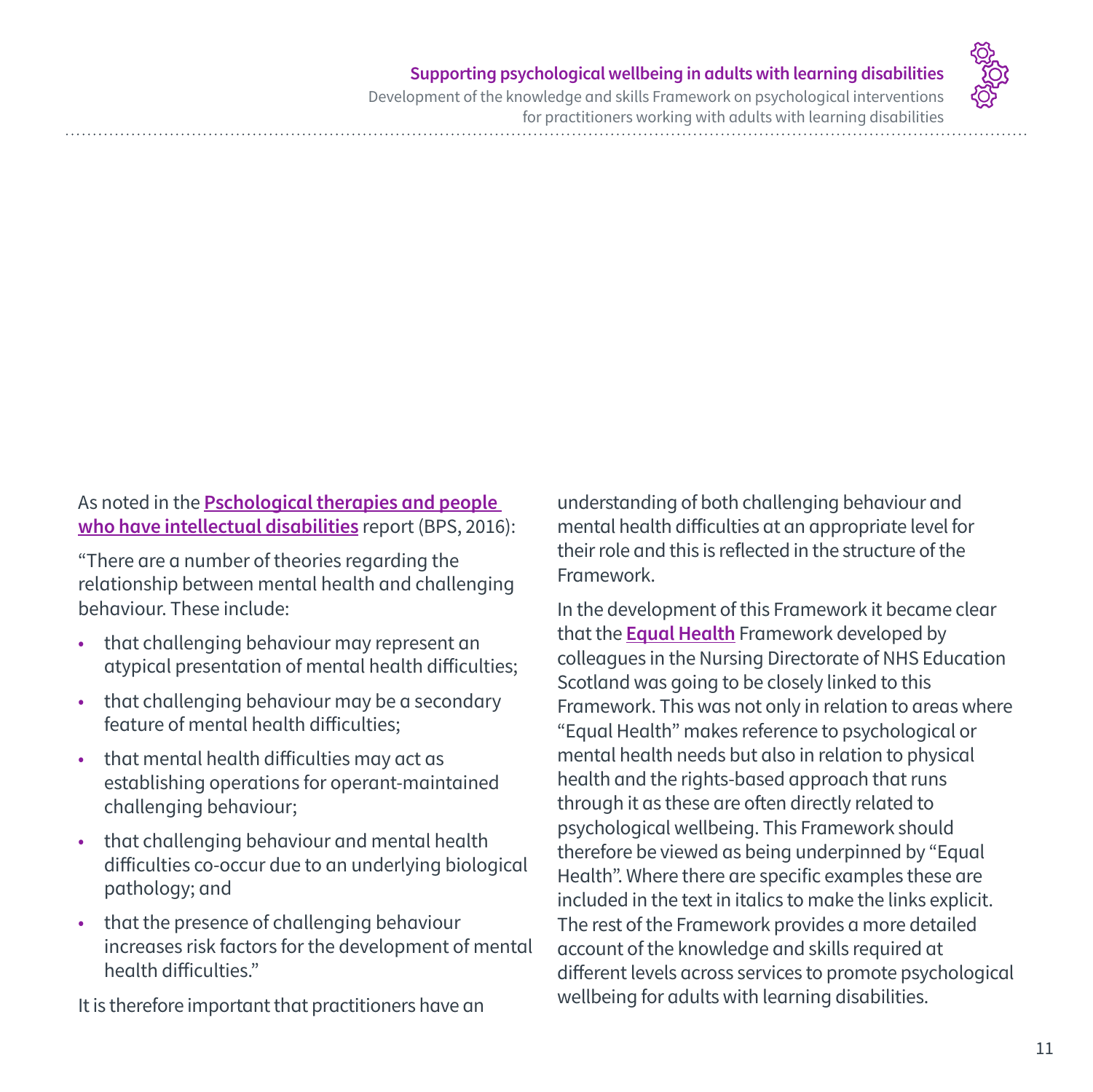<span id="page-11-0"></span>

## How the Framework should be used

The Framework can potentially be used in a number of ways, including by:

- individual practitioners, by themselves, (in conjunction with the appropriate generic and/or professional Frameworks and guidance) to help them understand the values base, knowledge and skills they require to deliver optimal assessment, care, support and treatment with adults with learning disabilities to support psychological wellbeing
- individual practitioners, alongside their managers/supervisors, to identify their strengths and any gaps in knowledge and skills in relation to the role they are performing, which will allow both to identify and take action to address any development needs to deliver the aspirations set out in this Framework
- organisations, to ensure staff have the necessary knowledge and skills to support psychological

wellbeing in adults with learning disabilities and to plan staff development activities to reflect the aspirations set out in the Framework

- organisations, to shape the design and delivery of future-focused vocational and professional undergraduate and postgraduate education and training
- adults with learning disabilities, their families and carers as an information resource to ensure they are aware of, and can exercise their rights in relation to achieving appropriate levels of assessment, care, support and treatment to promote psychological wellbeing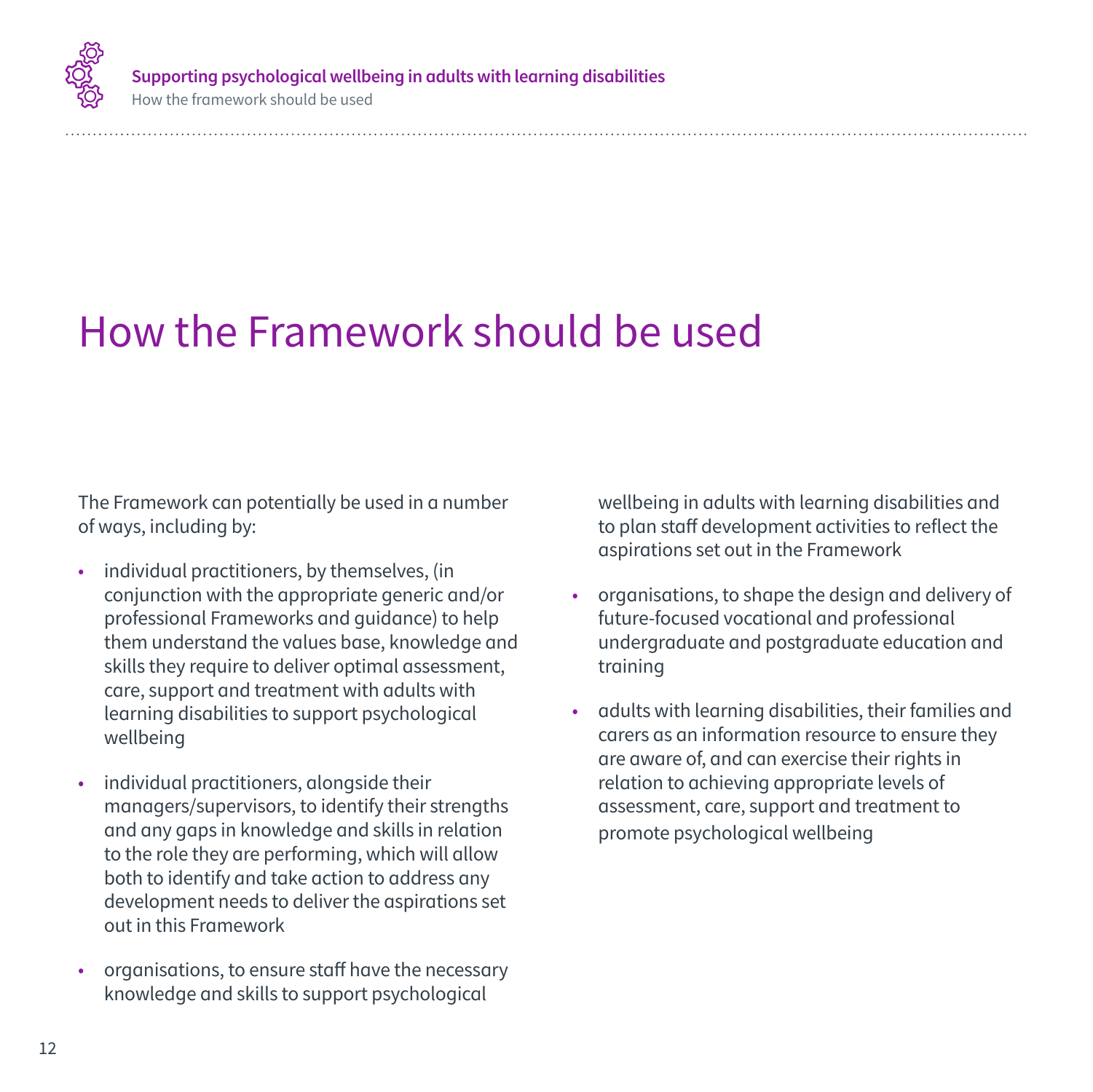#### **Supporting psychological wellbeing in adults with learning disabilities** The structure of the Framework

# <span id="page-12-0"></span>The structure of the Framework

Each level defines the knowledge, skills and behaviours specific to the practitioner's role in relation to supporting psychological wellbeing for people with learning disabilities. Rather than being hierarchical, the levels are concerned with levels of responsibility in relation to working with adults with learning disabilities in relation to psychological wellbeing. Each level therefore defines the knowledge and skills in supporting psychological wellbeing for adults with learning disabilities specific to a practitioner's role, rather than to his or her seniority within the organisation or profession. Professional roles that typically relate to different levels of the Framework are identified in the introduction to each service level, but it is important to recognise that within some professional groups there may be individual practitioners who are qualified to work at higher levels of the Framework.

The skills outlined at each level are constructed in an incremental way where each levels builds on the previous one: for example, practitioners working at

Skilled Practice Level would also possess the knowledge and skills described at Informed Practice Level and practitioners working at Specialist Practice Level would possess the knowledge and skills described at all preceding levels. Each individual practitioner and his or her employer must take responsibility for ensuring that they correctly interpret and apply the content and aspirations of the Framework in relation to their roles in working with adults with learning disabilities, their families and carers.

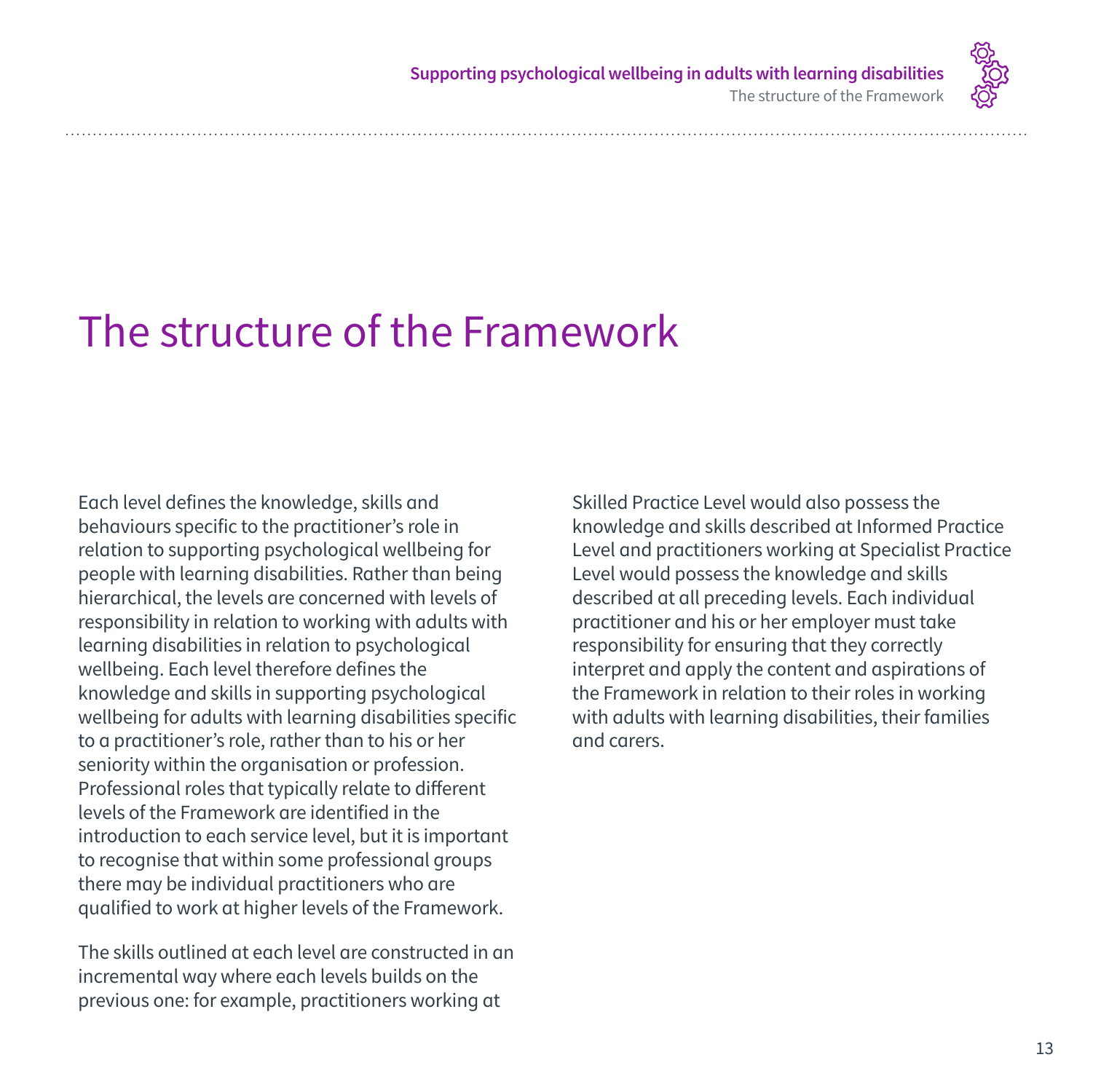

**Supporting psychological wellbeing in adults with learning disabilities** The structure of the Framework

## The structure of the Framework

The **Informed Practice Level on psychological interventions for practitioners working with adults with learning disabilities** outlines the baseline knowledge and skills required by all practitioners working with adults with learning disabilities and their families and carers.

The **Skilled Practice Level on psychological interventions for practitioners working with adults with learning disabilities** outlines the knowledge and skills required by practitioners who have direct and/or substantial contact with adults with learning disabilities and their families and carers.

The **Enhanced Practice Level on psychological interventions for practitioners working with adults with learning disabilities outlines the knowledge and skills required by practitioners who have more regular and intense contact with adults with learning disabilities** and their families and carers, provide specific interventions, and/or direct/manage care and services.

The **Specialist Practice Level on psychological interventions for practitioners working with adults with learning disabilities** outlines the knowledge and skills required by practitioners who, by virtue of their role and practice setting, play a specialist role in provision of psychological interventions and therapy with adults with learning disabilities and their families and carers. It is recognised that some levels of intervention at this level may be considered to be Highly Specialist, due to the level of complexity and risk involved.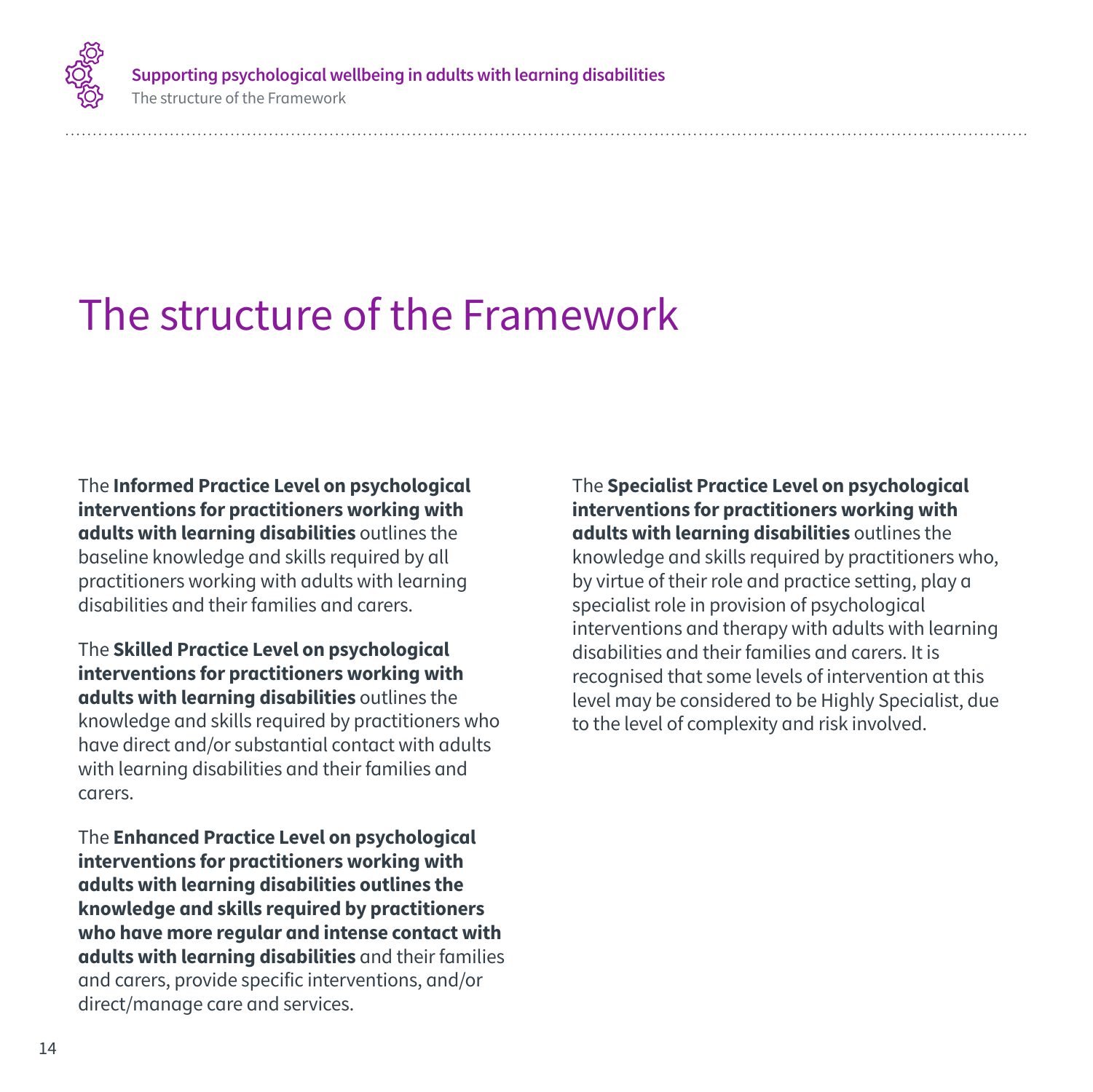

#### **Level of Knowledge and Skills required**

#### **Information Practice Level**

#### **Target Staff Groups**

All practicioners working with adults with learning disabilities and their families and carers.

For example, staff working in primary care, secondary care, generic social work and community health and social care settings.

#### **Skilled Practice Level**

#### **Target Staff Groups**

All practicioners who have direct and/or substancial contact with adults with learning disabilities and their families and carers.

For example, staff working in learning disability services (including residential and day services) staff in other health and social care services who regularly come in contact with adults with learning disabilities.

#### **Enhanced Practice Level**

#### **Target Staff Groups**

All practictioners who have more regular and intense contact with adults with hearing disabilities and their families and carers.

For example appropiately qualified staff and first level line-managers in services that specialise in working with adults with learning disabilities who present with significant challenging behavior and or/specific emotional or mental health needs.

#### **Specialist Practice Level**

#### **Target Staff Groups**

All practicioners who, by virtue of their role and practice setting, play a specialist role in provision of psychological interventions for adults with learning disabilities and their families and carers.

For example, for challenging behavior this will included staff who have received specialist training in the development of PBS and associated interventions. For other psychological interventions this will include staff who have received training in the provision of specialist psychological therapies.

#### **Number of staff involved**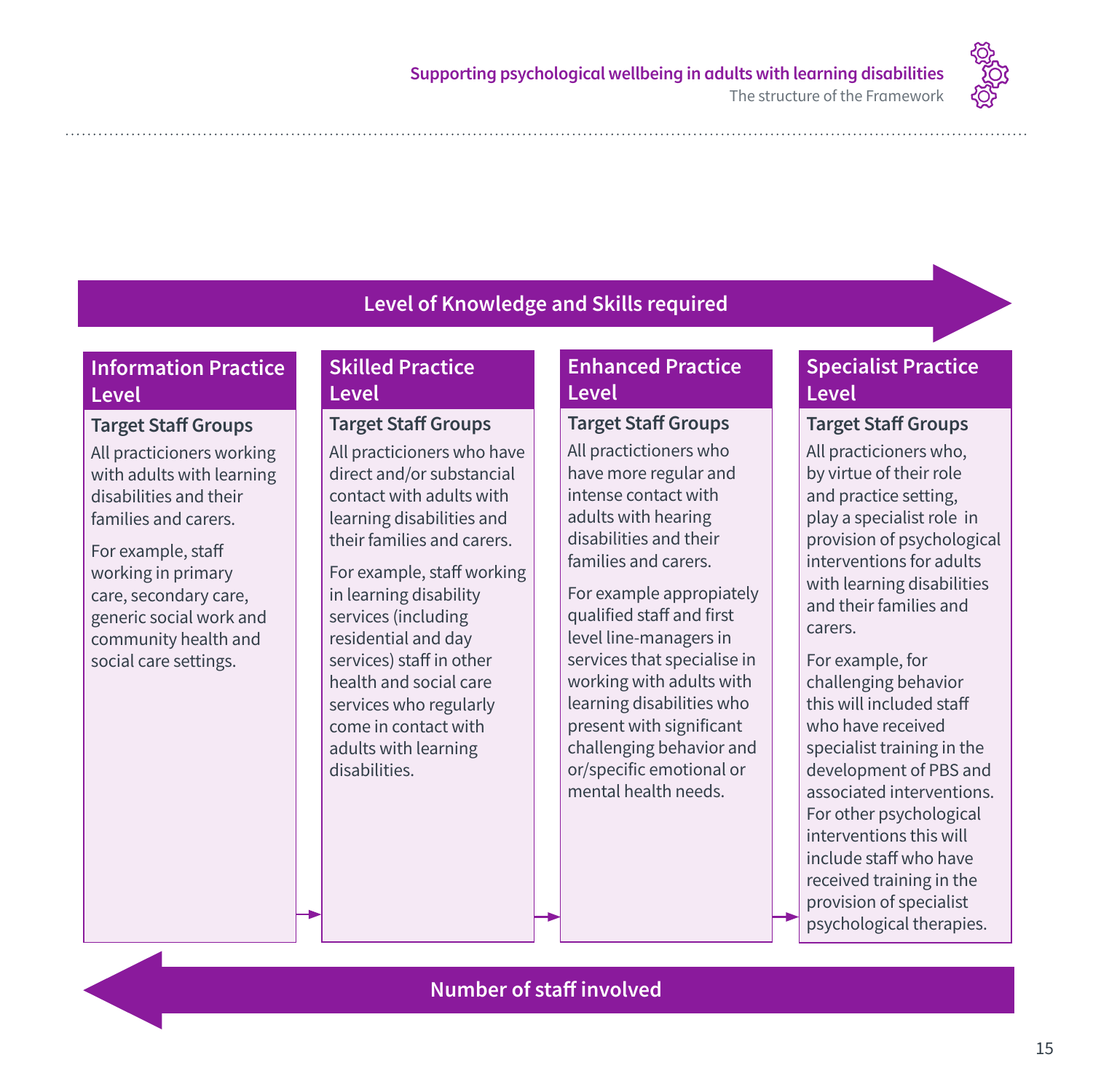<span id="page-15-0"></span>

# Informed Practice Level on psychological interventions for practitioners working with adults with learning disabilities

**The Informed Practice Level on psychological interventions for practitioners working with adults with learning disabilities outlines the knowledge and skills required by all practitioners working with adults with learning disabilities and their families and carers.**

For example, staff working in primary care, secondary care, generic social work, education and community health and social care settings who work with adults with learning disabilities on an occasional basis.

\*Items in *italics* in this table are particularly relevant elements taken from the Informed Practice Level of the NES **[Equal Health Framework](http://www.nes.scot.nhs.uk/education-and-training/by-theme-initiative/mental-health-and-learning-disabilities/our-work,-publications-and-resources/learning-disabilities/equal-health-educational-framework.aspx)**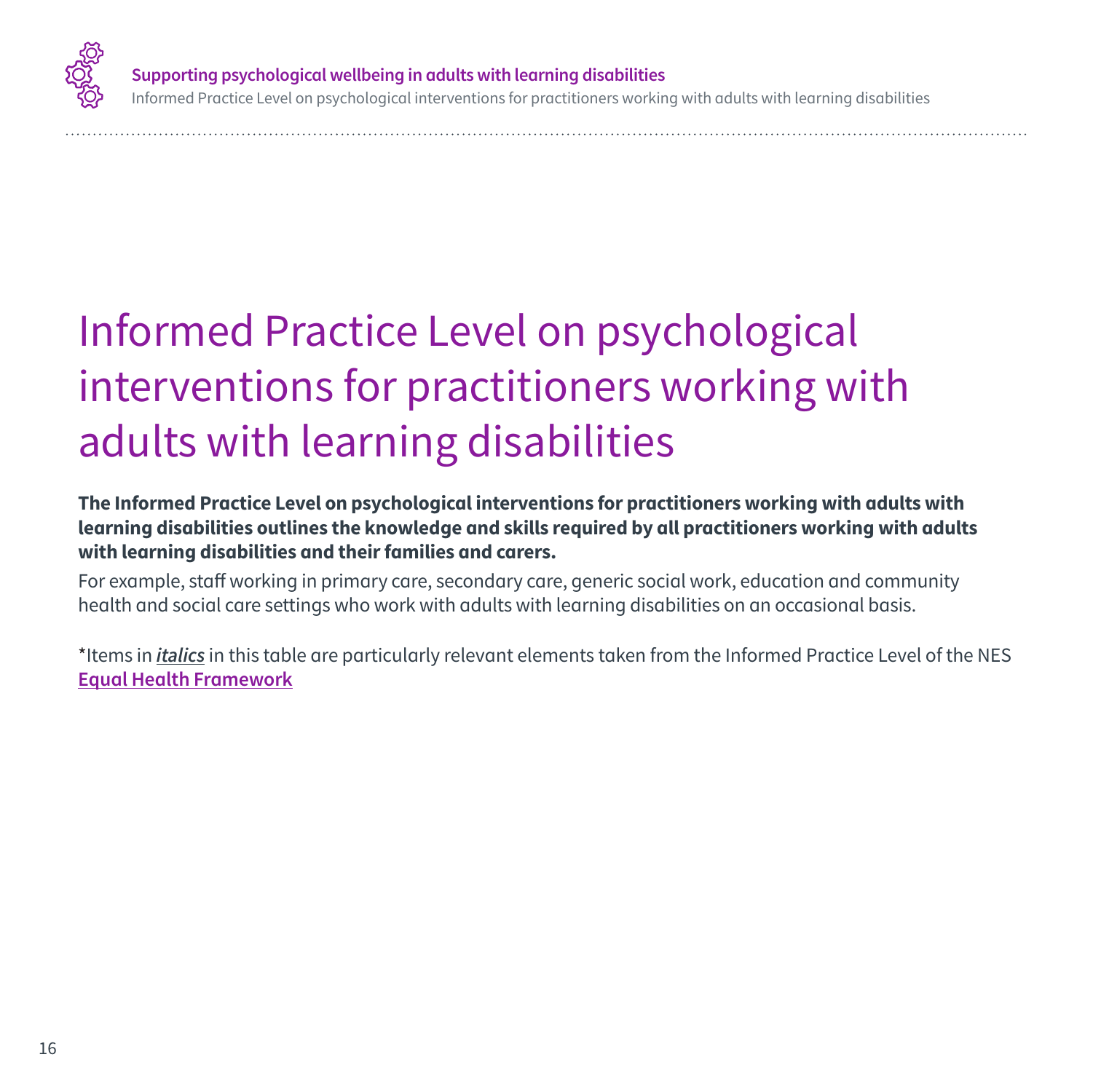

Informed Practice Level on psychological interventions for practitioners working with adults with learning disabilities

| <b>Outcome</b>                                                                                                                                                               | <b>What practitioners know</b><br>(knowledge)                                                                                                                                                                                                                                                                                                                                                                                                  | What practitioners are able to<br>do (capability/skill/ability)                                                                                                                                                                                                                                                                                                                                                                                                |
|------------------------------------------------------------------------------------------------------------------------------------------------------------------------------|------------------------------------------------------------------------------------------------------------------------------------------------------------------------------------------------------------------------------------------------------------------------------------------------------------------------------------------------------------------------------------------------------------------------------------------------|----------------------------------------------------------------------------------------------------------------------------------------------------------------------------------------------------------------------------------------------------------------------------------------------------------------------------------------------------------------------------------------------------------------------------------------------------------------|
| <b>Adults with learning disabilities</b><br>have physical and mental<br>health issues that may impact<br>on their behaviour recognised<br>by staff<br>$\bullet$<br>$\bullet$ | Knowledge of individual health<br>passports<br>Understand the effects of<br>fragility, adversity and isolation<br>on people with learning<br>disabilities<br>Knowledge that distress and<br>challenging behaviour may be<br>related to an underlying sensory<br>problem or a physical health<br>problem, especially those<br>resulting in pain<br>Knowledge that challenging<br>behaviour can be associated<br>with mental health difficulties | Ability to refer the person with a<br>$\bullet$<br>learning disability for physical or<br>mental health assessments<br>Use health passports to gain an<br>$\bullet$<br>understanding of the needs of<br>people with learning disabilities<br>Ability to see the behaviour of<br>$\bullet$<br>the person as potentially<br>reflecting physical or mental<br>health needs rather than<br>assume all aspects of<br>presentation are due to<br>learning disability |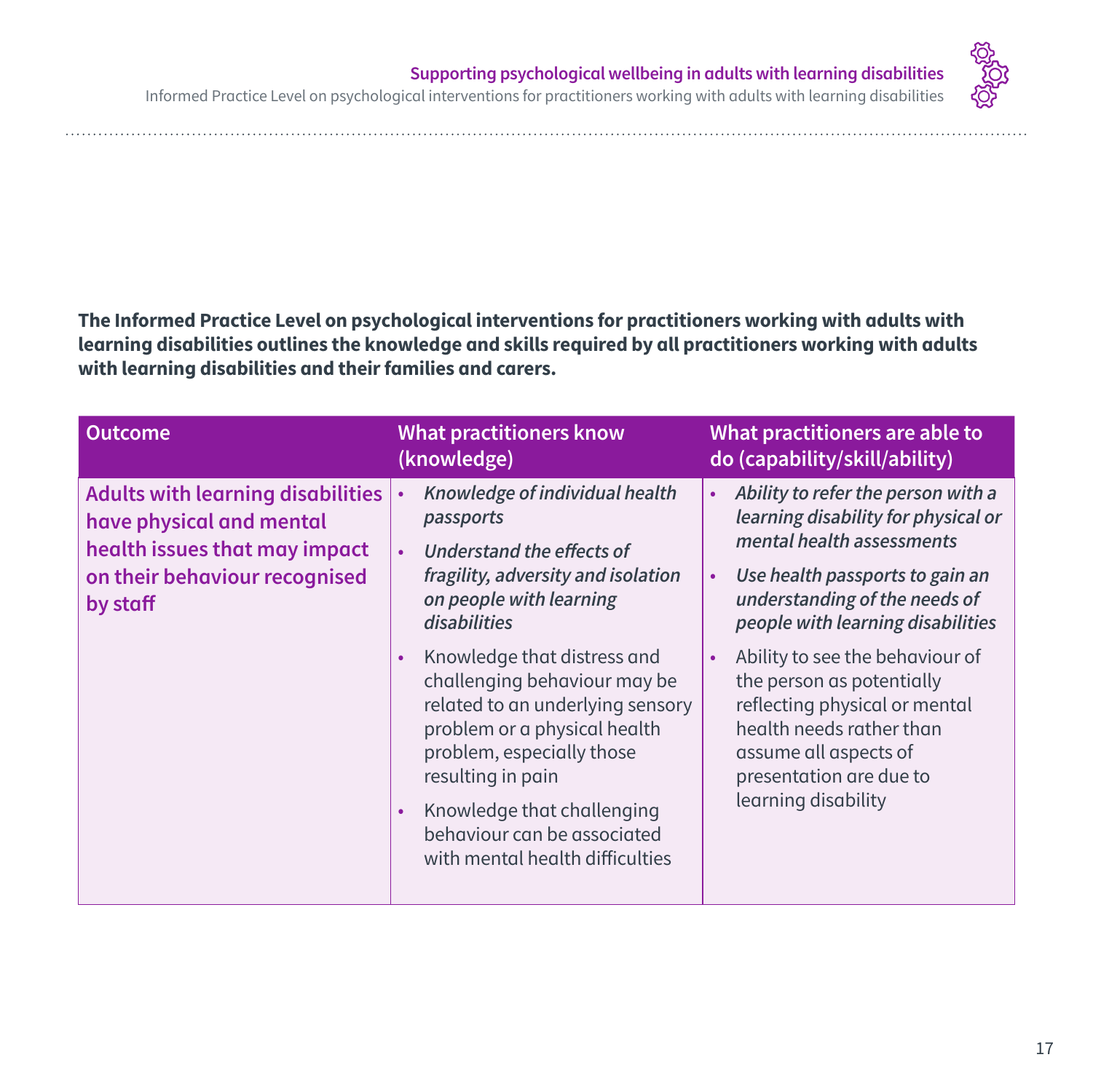

Informed Practice Level on psychological interventions for prectitioners working with adults with learning disabilities

| <b>Outcome</b>                                                                                                                                                                                            | <b>What practitioners know</b><br>(knowledge)                                                                                                                                                                                                                                                                                                                          | What practitioners are able to<br>do (capability/skill/ability)                                                                                                                                                                                                                                              |
|-----------------------------------------------------------------------------------------------------------------------------------------------------------------------------------------------------------|------------------------------------------------------------------------------------------------------------------------------------------------------------------------------------------------------------------------------------------------------------------------------------------------------------------------------------------------------------------------|--------------------------------------------------------------------------------------------------------------------------------------------------------------------------------------------------------------------------------------------------------------------------------------------------------------|
| Where there is concern that<br>adults with learning disabilities<br>may be distressed or displaying<br>challenging behaviour as a<br>result of abuse or trauma,<br>an appropriate response is<br>provided | Understand that people with<br>$\bullet$<br>learning disabilities may be at<br>risk of experiencing neglect,<br>harm or abuse - physical, sexual<br>psychological and financial<br><b>Understand that legislation</b><br>$\bullet$<br>exists to protect the rights of<br>people with learning disabilities<br>and safeguard them against any<br>potential risk or harm | Recognise and respond when a<br>$\bullet$<br>person with a learning disability<br>is experiencing neglect, harm or<br>abuse<br>Take appropriate action<br>$\bullet$<br>according to organisational<br>procedures when a person with a<br>learning disability may be<br>experiencing neglect harm or<br>abuse |
|                                                                                                                                                                                                           | <b>Awareness of local adult</b><br>protection protocol and policy<br>Recognise when the physical or<br>$\bullet$<br>social environment could<br>compromise the health and<br>safety of adults with learning<br>disabilities                                                                                                                                            | Ability to use basic<br>$\bullet$<br>communication strategies to<br>enhance communication and<br>understanding in interactions<br>with adults with learning<br>disabilities                                                                                                                                  |
|                                                                                                                                                                                                           | Understand the importance of<br>$\bullet$<br>speaking with adults with<br>learning disabilities on their<br>own, where appropriate                                                                                                                                                                                                                                     |                                                                                                                                                                                                                                                                                                              |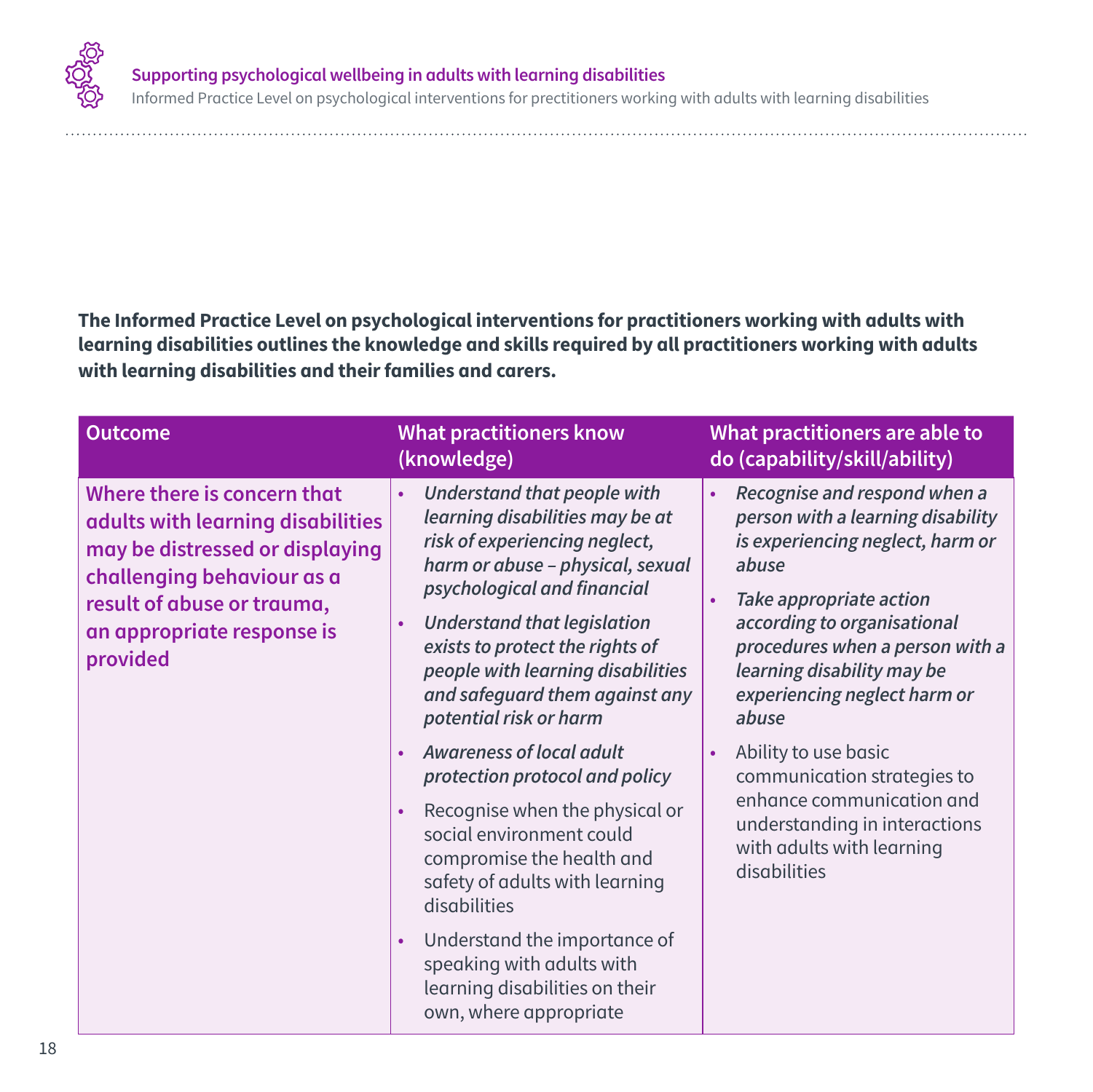

. . . . . . . . . . . . . . . .

Informed Practice Level on psychological interventions for practitioners working with adults with learning disabilities

| <b>Outcome</b>                                                                   | <b>What practitioners know</b><br>(knowledge)                                                                                                                                                                                                                                                                                                                                                     | What practitioners are able to<br>do (capability/skill/ability)                                                                                                                               |
|----------------------------------------------------------------------------------|---------------------------------------------------------------------------------------------------------------------------------------------------------------------------------------------------------------------------------------------------------------------------------------------------------------------------------------------------------------------------------------------------|-----------------------------------------------------------------------------------------------------------------------------------------------------------------------------------------------|
| <b>Adults with learning disabilities</b><br>have their legal rights<br>respected | <b>Understand that legislation</b><br>$\bullet$<br>exists to protect the rights of<br>people with learning disabilities<br>and safeguard them against any<br>potential risk or harm.<br>Knowledge of the consent and<br>$\bullet$<br>capacity issues that may affect<br>people with learning disabilities.<br>Knowledge of the principles of<br>the Adults with Incapacity<br>(Scotland) Act 2000 | Ability to identify when a person<br>$\bullet$<br>does not have capacity to<br>consent<br>Ability to apply the principles of<br>the Adults with Incapacity<br>(Scotland) Act 2000 in practice |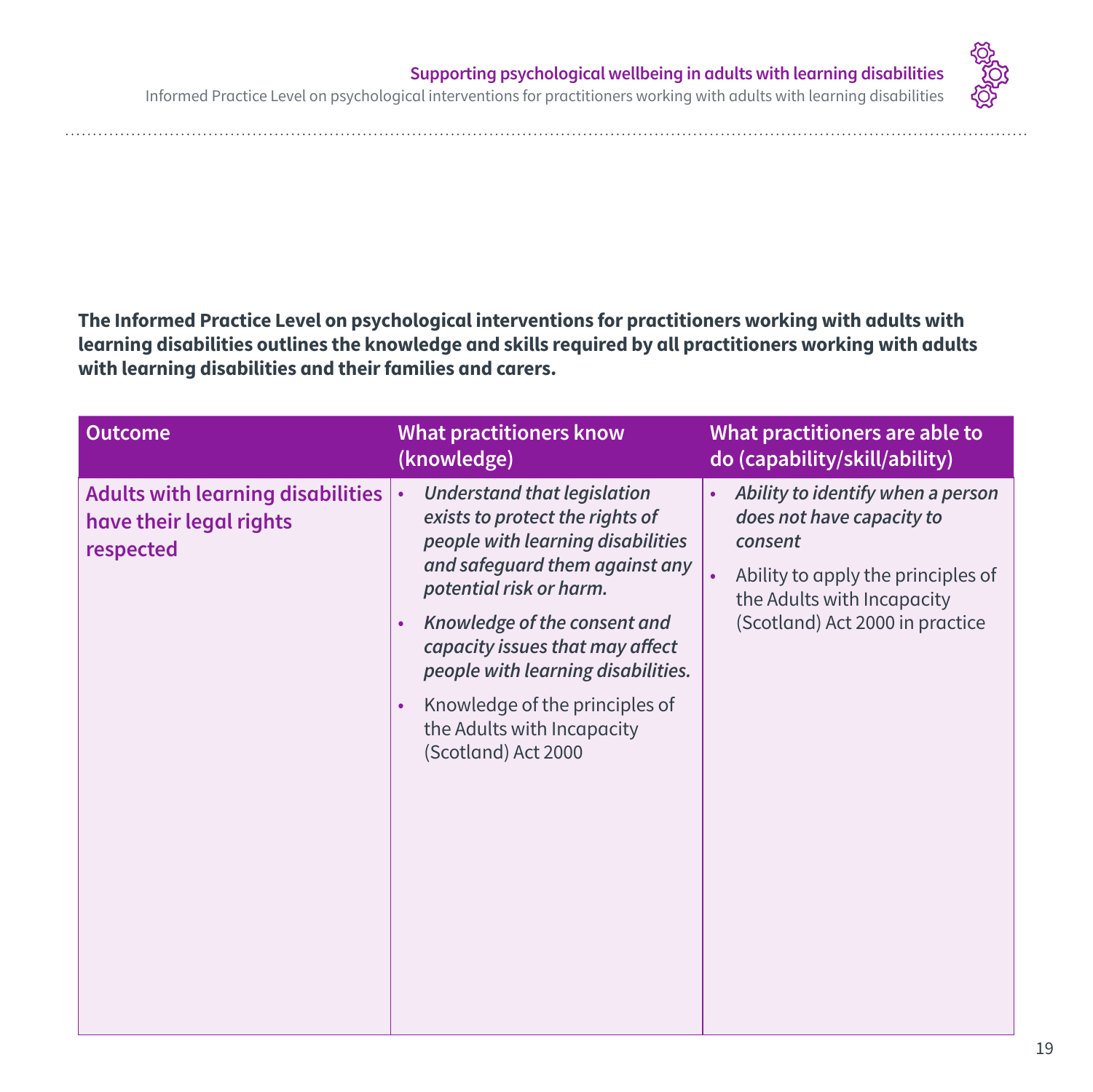

Informed Practice Level on psychological interventions for prectitioners working with adults with learning disabilities

| <b>Outcome</b>                                                                                                       | <b>What practitioners know</b><br>(knowledge)                                                                                                                                                                                                                                                                                                                                                                                                                           | What practitioners are able to<br>do (capability/skill/ability)                                                                                                                                                                        |
|----------------------------------------------------------------------------------------------------------------------|-------------------------------------------------------------------------------------------------------------------------------------------------------------------------------------------------------------------------------------------------------------------------------------------------------------------------------------------------------------------------------------------------------------------------------------------------------------------------|----------------------------------------------------------------------------------------------------------------------------------------------------------------------------------------------------------------------------------------|
| <b>Adults with learning</b><br>disabilities have the potential<br>communicative function<br>of challenging behaviour | Awareness that people with<br>$\bullet$<br>learning disabilities may use<br>alternative methods of<br>communication                                                                                                                                                                                                                                                                                                                                                     | Seek support and advice from<br>$\bullet$<br>professionals and family carers<br>where there may be<br>communication issues                                                                                                             |
| recognised                                                                                                           | Awareness that use of<br>alternative methods of<br>communication can support<br>both understanding and<br>expression and can potentially<br>reduce the likelihood of<br>challenging behaviour<br>Awareness that challenging<br>$\bullet$<br>behaviour is less likely when the<br>person understands and is<br>understood by those around<br>them<br>Awareness that challenging<br>$\bullet$<br>behaviour may be a way for the<br>person to show how they are<br>feeling | Ability to communicate with<br>each person with a learning<br>disability<br>Capacity to communicate to the<br>$\bullet$<br>individual, the family or carer<br>that you have some<br>understanding of their<br>difficulties or emotions |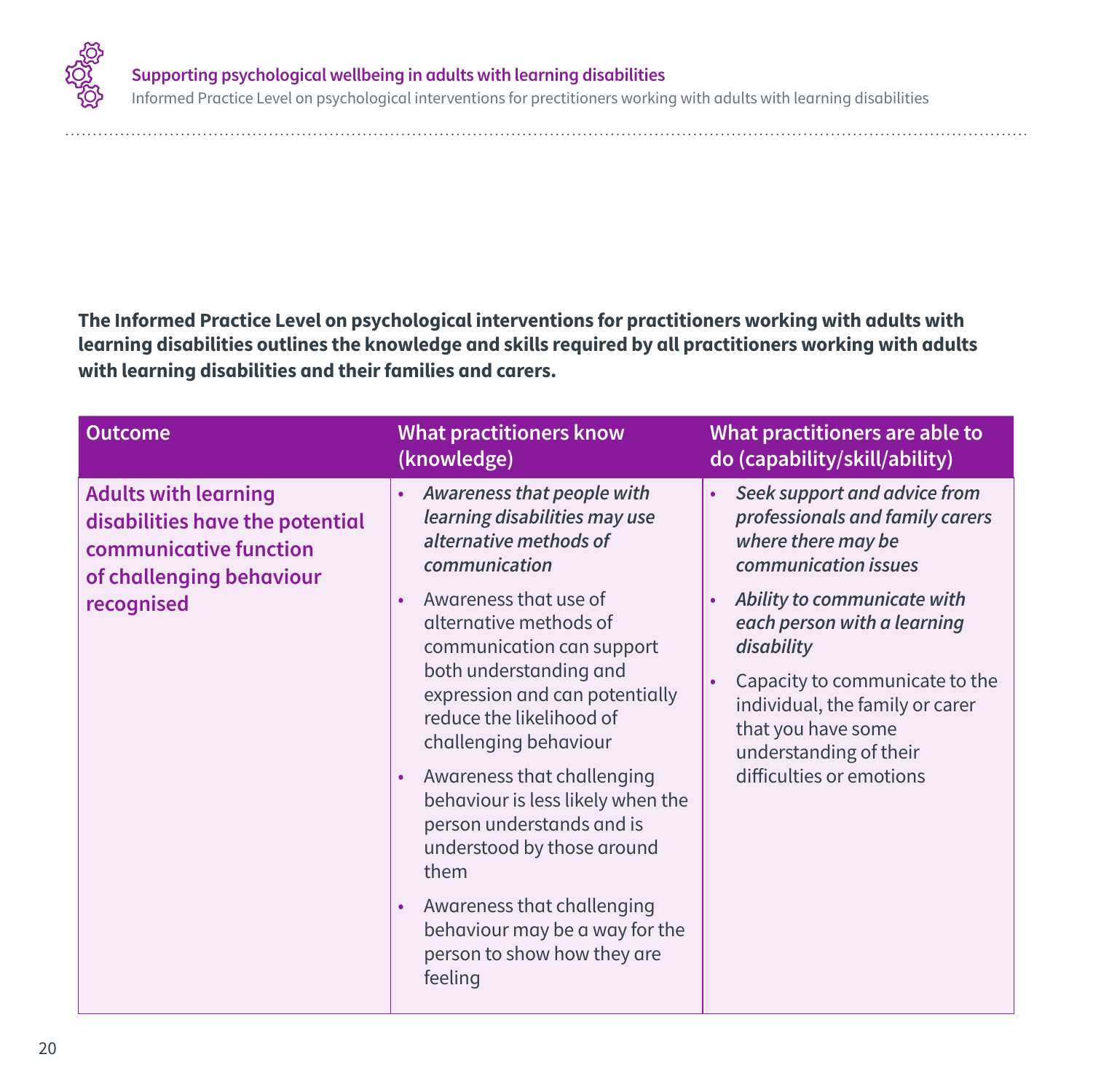

Informed Practice Level on psychological interventions for practitioners working with adults with learning disabilities

| <b>Outcome</b>                                                                                                                                 | <b>What practitioners know</b><br>(knowledge)                                                                                                    | What practitioners are able to<br>do (capability/skill/ability)                                                      |
|------------------------------------------------------------------------------------------------------------------------------------------------|--------------------------------------------------------------------------------------------------------------------------------------------------|----------------------------------------------------------------------------------------------------------------------|
| <b>Adults with learning</b><br>disabilities have the potential<br>communicative function<br>of challenging behaviour<br>recognised (continued) | Awareness that challenging<br>$\bullet$<br>behaviour may arise in<br>situations where the person is<br>feeling anxious, distressed or<br>excited | Ability to respond to challenging<br>$\bullet$<br>behaviour by facilitating<br>alternative forms of<br>communication |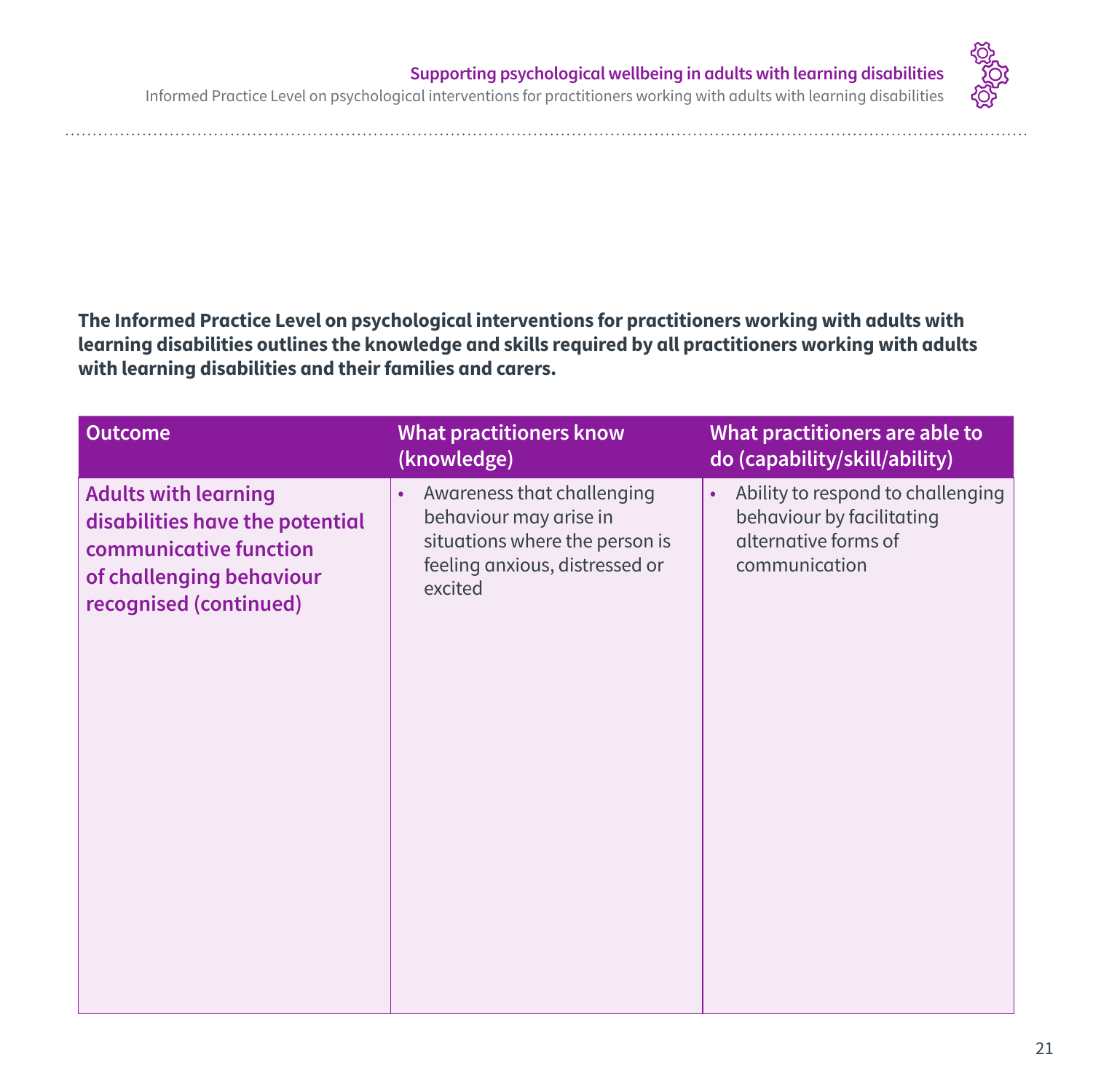

Informed Practice Level on psychological interventions for prectitioners working with adults with learning disabilities

. . . . . . . . . . . . . . . . . . . .

| <b>Outcome</b>                                                                                                                                                                 | <b>What practitioners know</b><br>(knowledge)                                                                                                                                                                                                                                                                           | What practitioners are able to<br>do (capability/skill/ability)                                                                                                                                                                                                                                                                                                                                                                                                                                     |
|--------------------------------------------------------------------------------------------------------------------------------------------------------------------------------|-------------------------------------------------------------------------------------------------------------------------------------------------------------------------------------------------------------------------------------------------------------------------------------------------------------------------|-----------------------------------------------------------------------------------------------------------------------------------------------------------------------------------------------------------------------------------------------------------------------------------------------------------------------------------------------------------------------------------------------------------------------------------------------------------------------------------------------------|
| Adults with learning disabilities<br>experience services that have<br>made reasonable adjustments<br>to reduce likelihood of<br>challenging behaviour or<br>distress occurring | Knowledge of the organisational<br>barriers and aspects of their own<br>practice that could cause<br>restrictions for a person with a<br>learning disability accessing<br>services<br>Recognition that the adult with a<br>learning disability, families and<br>carers can provide advice on<br>appropriate adjustments | Ability to seek support and<br>guidance to overcome barriers<br>and make reasonable<br>adjustments<br>Ability to make reasonable<br>adjustments in relation to<br>accessing services<br>Capacity to describe to the<br>individual, where appropriate,<br>using accessible<br>communication, the purpose of<br>the interaction, the process and<br>possible outcome<br>Capacity to make adjustments to<br>practice and/or the environment<br>to meet the needs of individuals<br>and families/carers |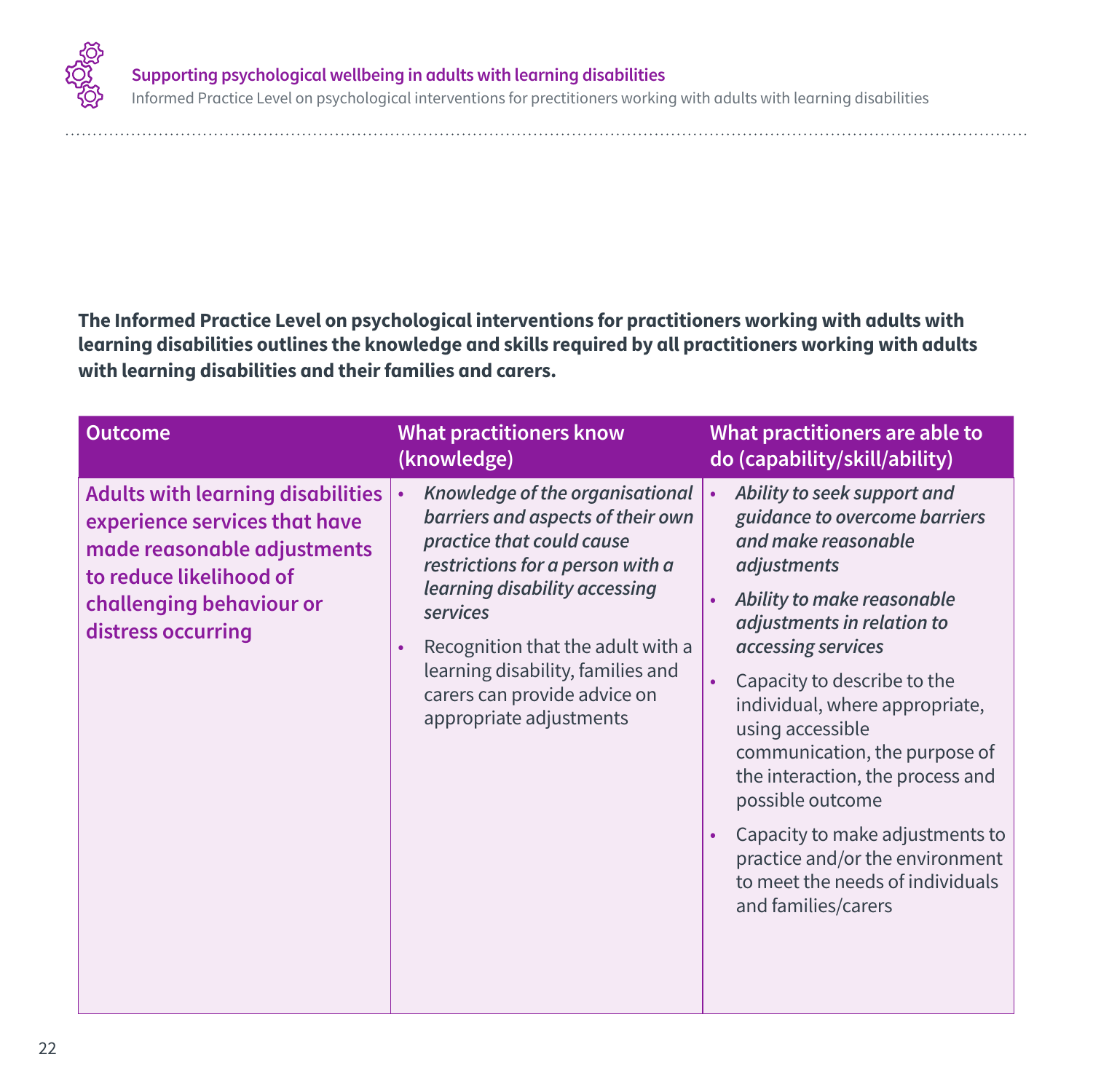

Informed Practice Level on psychological interventions for practitioners working with adults with learning disabilities

| <b>Outcome</b>                                                                                                                                    | <b>What practitioners know</b><br>(knowledge)                                                                                            | What practitioners are able to<br>do (capability/skill/ability)                                                                                                                        |
|---------------------------------------------------------------------------------------------------------------------------------------------------|------------------------------------------------------------------------------------------------------------------------------------------|----------------------------------------------------------------------------------------------------------------------------------------------------------------------------------------|
| Adults with learning disabilities<br>receive an appropriate<br>response from staff when<br>presenting with distressed or<br>challenging behaviour | Knowledge of how to respond to<br>a person with a learning<br>disability who exhibits<br>behaviours that are perceived as<br>challenging | Interact with people with<br>$\bullet$<br>learning disabilities, their<br>families and carers in a way that<br>recognises their wishes and<br>priorities                               |
|                                                                                                                                                   | Knowledge of how to respond to<br>a person with a learning<br>disability who is distressed                                               | Recognise when a person with a<br>learning disability exhibits<br>behaviours that are perceived as<br>challenging and respond<br>appropriately                                         |
|                                                                                                                                                   |                                                                                                                                          | Capacity to recognise when the<br>situation needs to be managed<br>by a carer or other staff member,<br>familiar to the individual with<br>greater knowledge of how best<br>to respond |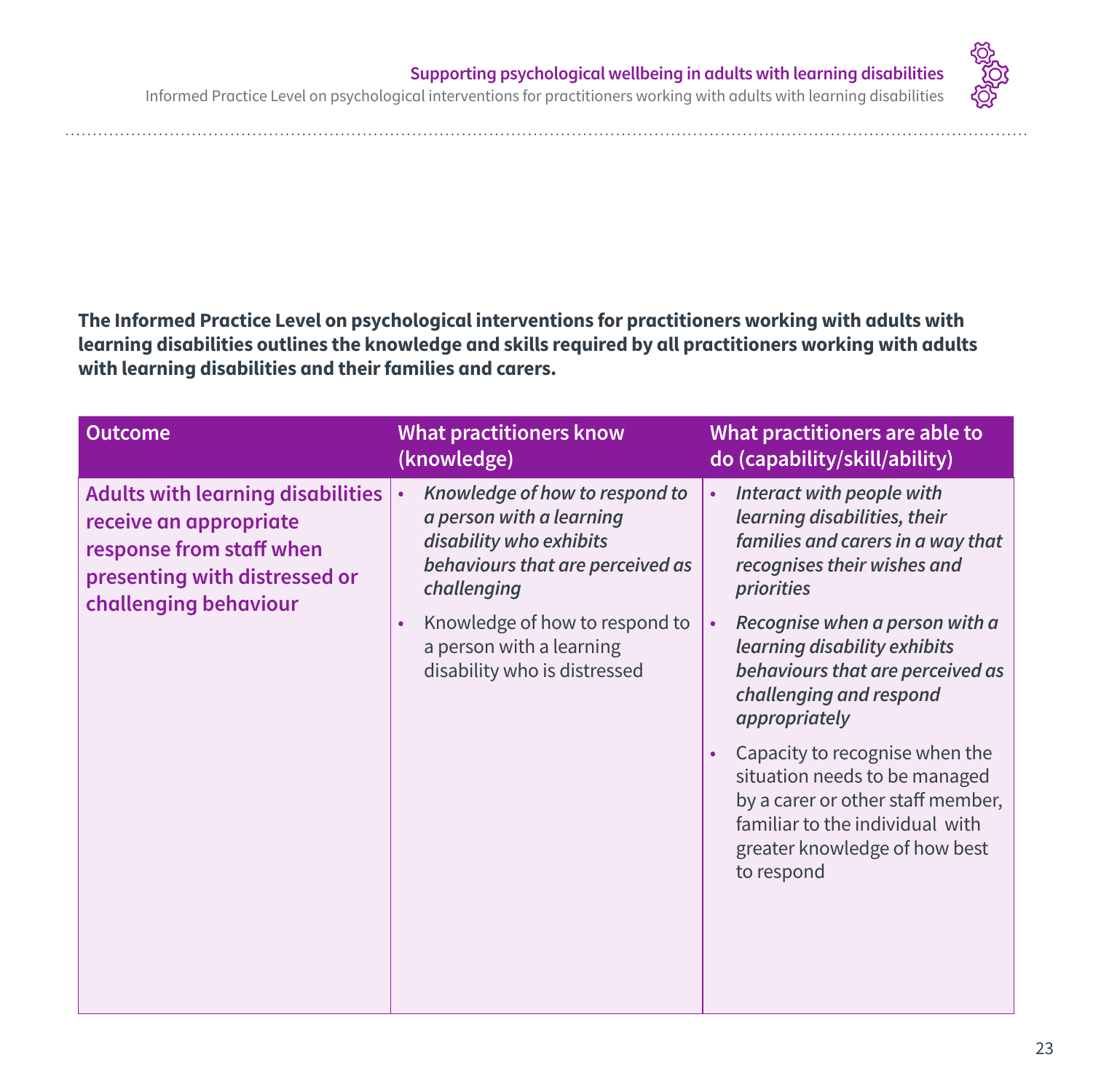

Informed Practice Level on psychological interventions for prectitioners working with adults with learning disabilities

| <b>Outcome</b><br>(knowledge)                                                                                                           | <b>What practitioners know</b><br>What practitioners are able to<br>do (capability/skill/ability)                                                                                                                                                                                                                                                                                                                                                                                                                       |
|-----------------------------------------------------------------------------------------------------------------------------------------|-------------------------------------------------------------------------------------------------------------------------------------------------------------------------------------------------------------------------------------------------------------------------------------------------------------------------------------------------------------------------------------------------------------------------------------------------------------------------------------------------------------------------|
| Adults with learning disabilities<br>have their mental health needs<br><i>assessments</i><br>recognised<br>$\bullet$<br>health problems | Awareness of the importance of<br>Recognise that adults with<br>$\bullet$<br>physical and mental health<br>learning disabilities may find it<br>difficult to:<br>• Explain how they feel<br>Understand that a significant<br>number of adults with learning<br>Describe the development<br>disabilities also have mental<br>and "history" of their<br>symptoms<br>Identify events or factors that<br>$\bullet$<br>may have contributed to their<br>difficulties, such as a change<br>in carers, bereavement or<br>abuse |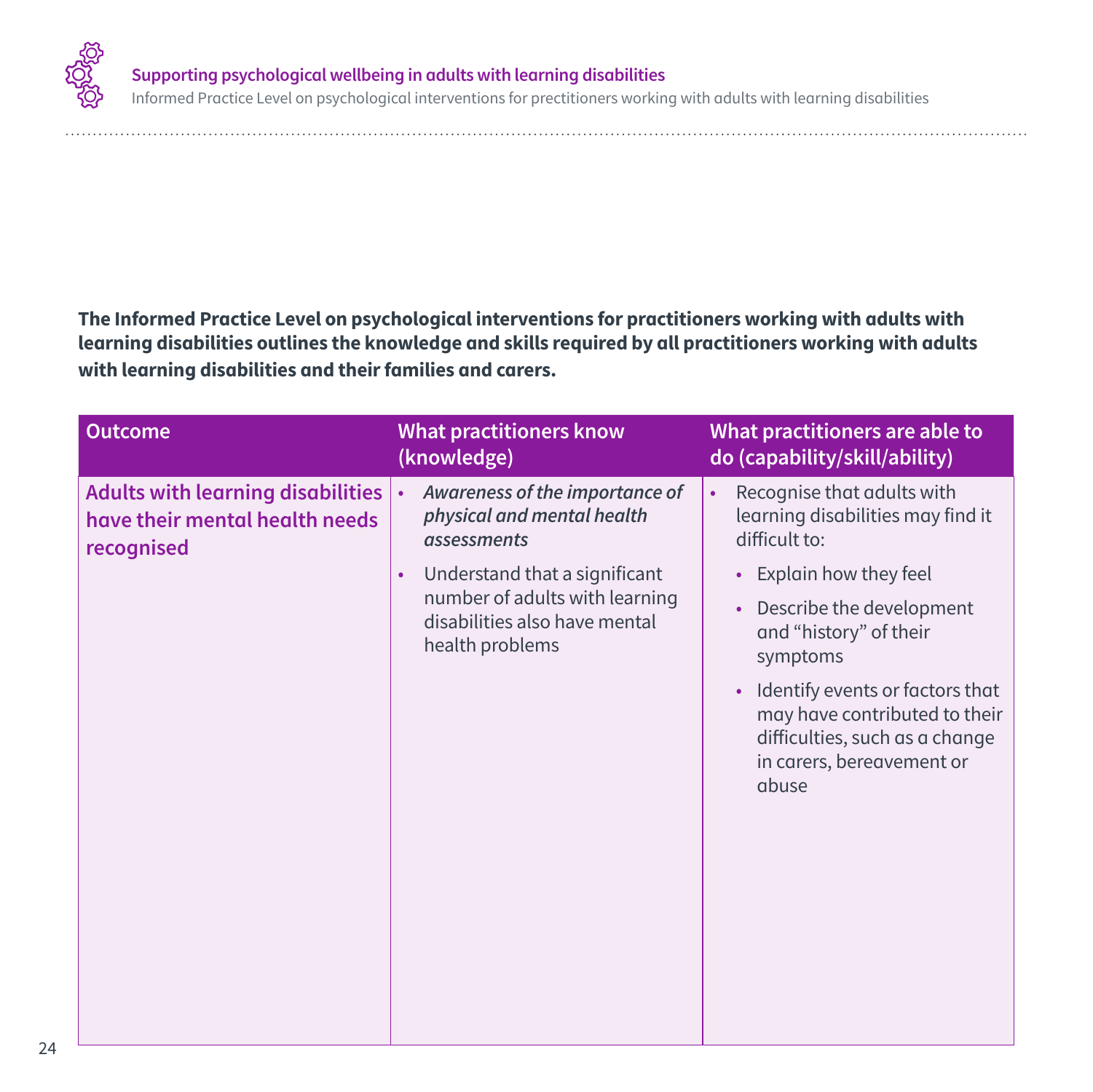

Informed Practice Level on psychological interventions for practitioners working with adults with learning disabilities

| <b>Outcome</b>                                                                                                                    | <b>What practitioners know</b><br>(knowledge)                                                                                                                                                                                                                                                                                                                                                                                                                                                                                                                                                                                                                                                                                                    | What practitioners are able to<br>do (capability/skill/ability)                                                                                                                                                                        |
|-----------------------------------------------------------------------------------------------------------------------------------|--------------------------------------------------------------------------------------------------------------------------------------------------------------------------------------------------------------------------------------------------------------------------------------------------------------------------------------------------------------------------------------------------------------------------------------------------------------------------------------------------------------------------------------------------------------------------------------------------------------------------------------------------------------------------------------------------------------------------------------------------|----------------------------------------------------------------------------------------------------------------------------------------------------------------------------------------------------------------------------------------|
| <b>Adults with learning disabilities</b><br>are assisted to access support,<br>advice and/or treatment for<br>psychological needs | Awareness of the role of other<br>professionals and family carers<br>who can support the active<br>engagement of the person with<br>learning disabilities in community<br>life and valued activities<br>Knowledge of local and national<br>$\bullet$<br>sources of information and<br>support where individuals and<br>their families or carers can access<br>additional psychological<br>information or advice<br>Knowledge of how to access local<br>$\bullet$<br>community information and<br>services that can provide<br>psychological support for adults<br>with learning disabilities and their<br>families<br>Awareness of referral routes for<br>$\bullet$<br>specialist health, social work and<br>third sector support in relation to | Ability to refer the person with a<br>$\bullet$<br>learning disability for physical or<br>mental health assessments<br>Ability to seek support and<br>$\bullet$<br>guidance to overcome barriers<br>and make reasonable<br>adjustments |
|                                                                                                                                   | psychological issues                                                                                                                                                                                                                                                                                                                                                                                                                                                                                                                                                                                                                                                                                                                             |                                                                                                                                                                                                                                        |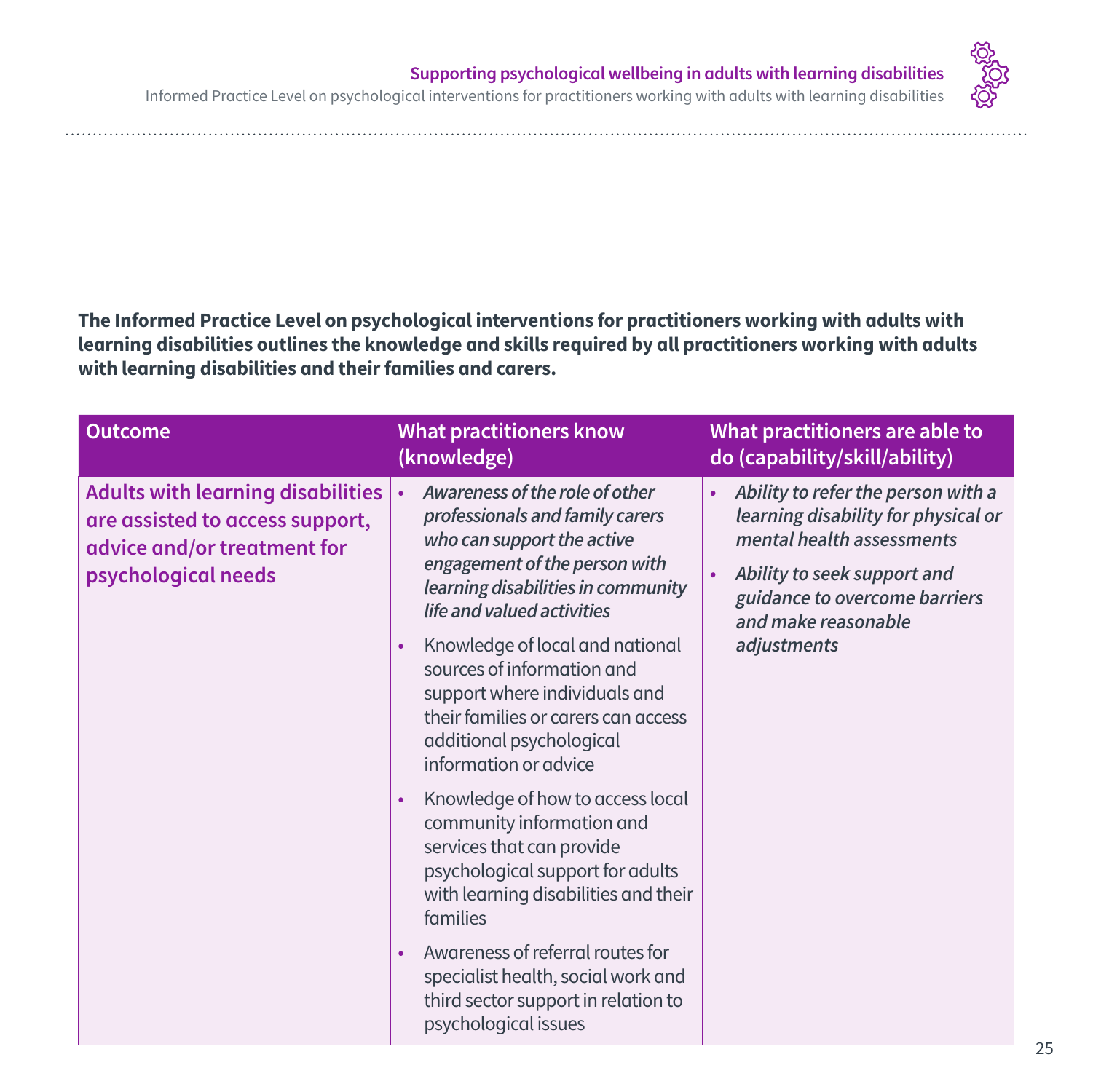<span id="page-25-0"></span>

# Skilled Practice Level on psychological interventions for practitioners working with adults with learning disabilities

#### **The Skilled Practice Level on psychological interventions for practitioners working with adults with learning disabilities outlines the knowledge and skills required by all practitioners who have direct and/or substantial contact with adults with learning disabilities and their families and carers.**

For example, staff working in learning disability services (including residential and day services), staff in other health and social care services who regularly come in contact with adults with learning disabilities (which will include acute services with high usage by people with learning disabilities). Staff at this level will most often apply/support psychological interventions designed by others.

\*Items in *italics* in this table are particularly relevant elements taken from the Informed Practice Level of the NES **[Equal Health Framework](http://www.nes.scot.nhs.uk/education-and-training/by-theme-initiative/mental-health-and-learning-disabilities/our-work,-publications-and-resources/learning-disabilities/equal-health-educational-framework.aspx)**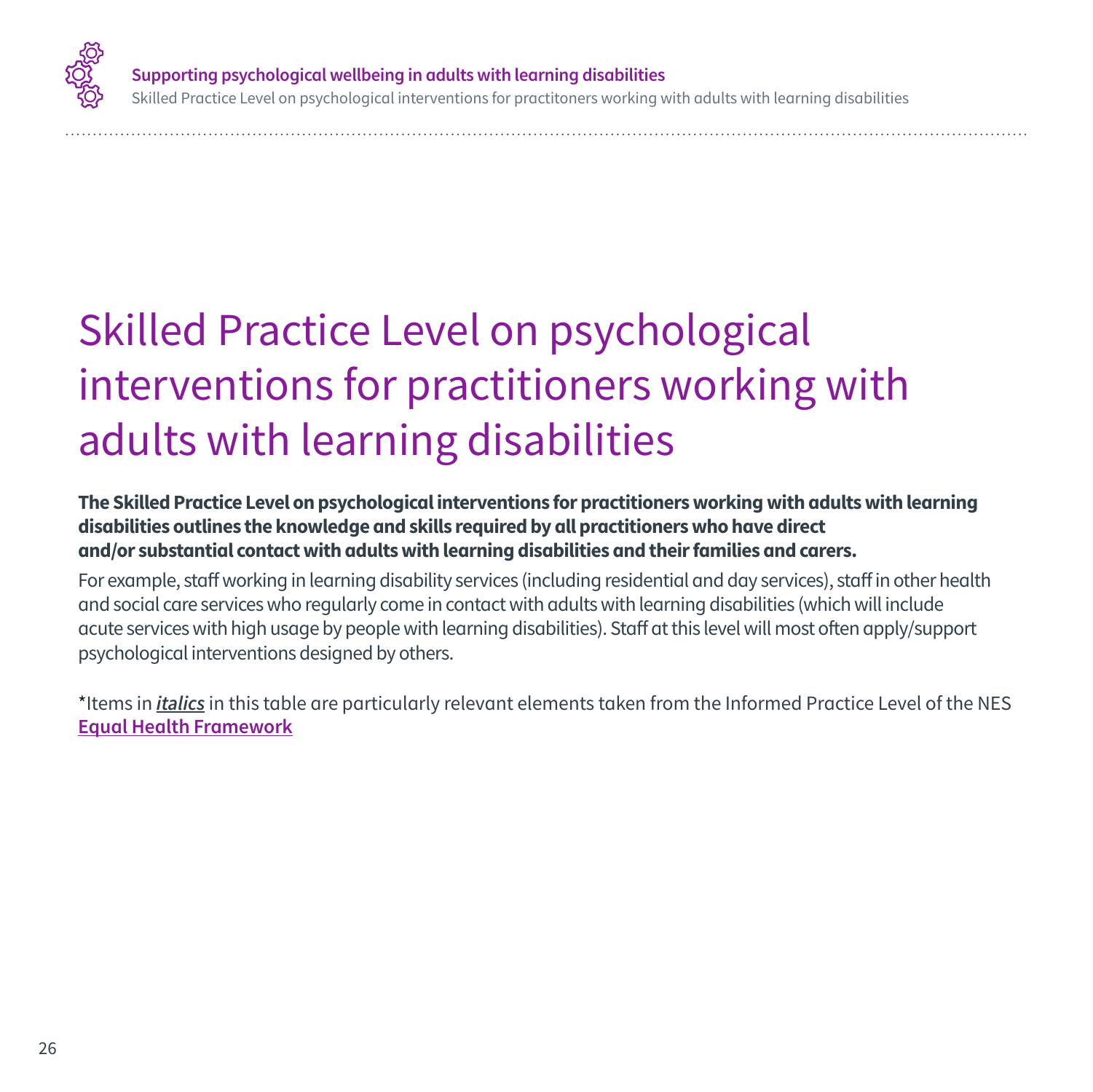

. . . . . . . . . . . . . .

Skilled Practice Level on psychological interventions for practitoners working with adults with learning disabilities

| <b>Outcome</b>                                                                                                                                                                      | <b>What practitioners know</b><br>(knowledge)                                                                                                                                                                                                                                                                                                                                                                                                                                                                                                                                           | What practitioners are able to<br>do (capability/skill/ability)                                                                                                                                                                                                                                                                                                                                                                                                                                                              |
|-------------------------------------------------------------------------------------------------------------------------------------------------------------------------------------|-----------------------------------------------------------------------------------------------------------------------------------------------------------------------------------------------------------------------------------------------------------------------------------------------------------------------------------------------------------------------------------------------------------------------------------------------------------------------------------------------------------------------------------------------------------------------------------------|------------------------------------------------------------------------------------------------------------------------------------------------------------------------------------------------------------------------------------------------------------------------------------------------------------------------------------------------------------------------------------------------------------------------------------------------------------------------------------------------------------------------------|
| <b>Adults with learning disabilities</b><br>receive support from staff<br>who have understanding of<br>the causation of challenging<br>behaviour and mental health<br><b>issues</b> | Understand the implications of<br>$\bullet$<br>the results of physical and<br>mental health assessments<br>Understand the ways in which<br>$\bullet$<br>the impact of environmental<br>challenges can result in<br>frustration and distress<br>Understanding of the effects of<br>$\bullet$<br>neglect, harm or abuse<br>Understand that challenging<br>$\bullet$<br>behaviour is best understood as<br>learned behaviour that relates<br>directly to antecedent events<br>and reinforcing consequences<br>(i.e. what happened before the<br>behaviour and what happened<br>afterwards) | Ability to identify the<br>environmental variables<br>associated with challenging<br>behaviour and mood for the<br>person<br>Ability to recognise<br>ó<br>communication difficulties and<br>to adjust communication<br>accordingly<br>Ability to understand that their<br>own behaviour can influence<br>how a person feels and behaves<br>and adjust their behaviour<br>accordingly<br>Ability to interact with adults<br>$\bullet$<br>with learning disabilities in a<br>manner that supports their<br>emotional wellbeing |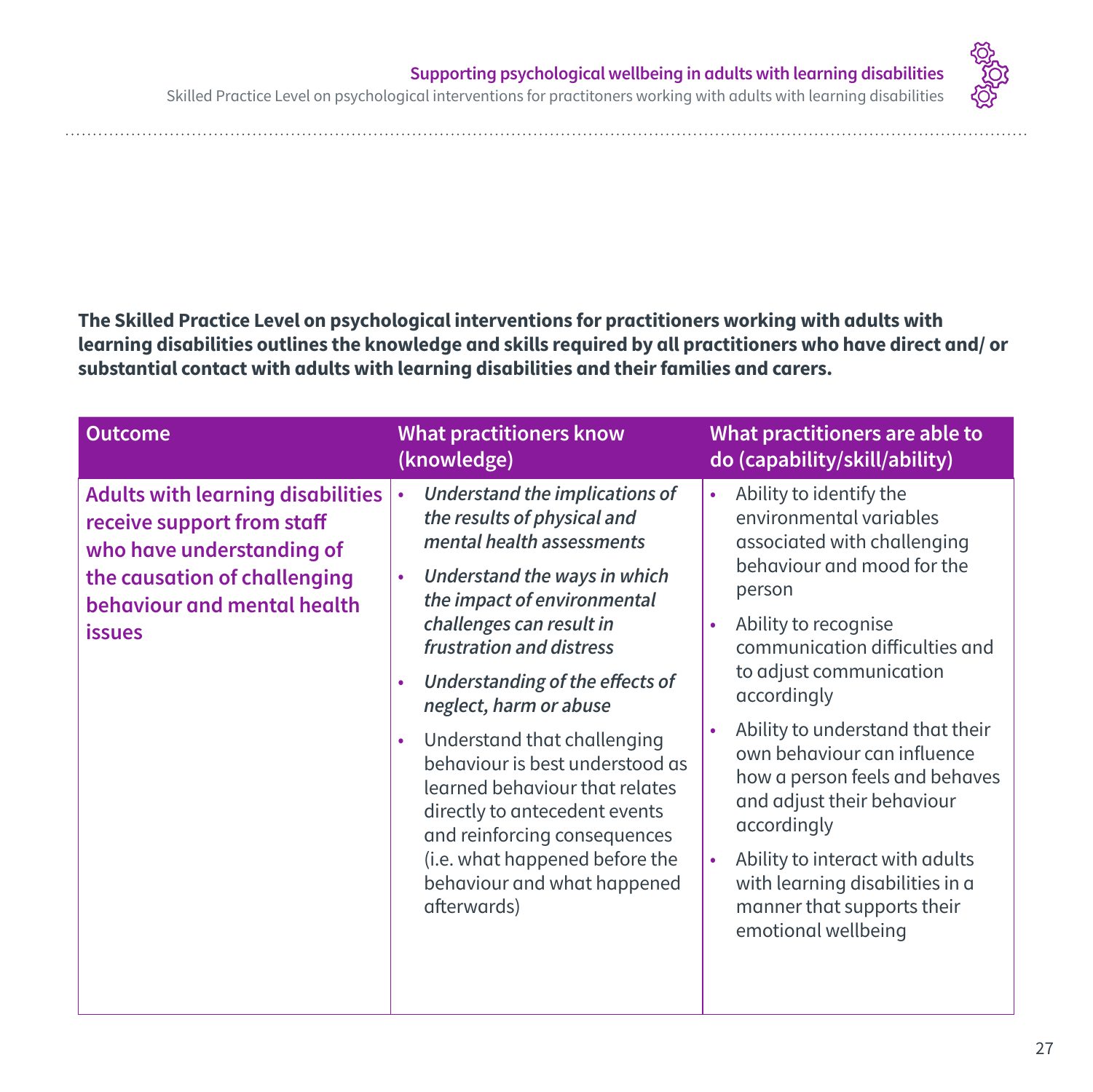

Skilled Practice Level on psychological interventions for practitoners working with adults with learning disabilities

| <b>Outcome</b>                                                                                                 | <b>What practitioners know</b><br>(knowledge)                                                                  | What practitioners are able to<br>do (capability/skill/ability) |
|----------------------------------------------------------------------------------------------------------------|----------------------------------------------------------------------------------------------------------------|-----------------------------------------------------------------|
| Adults with learning disabilities<br>receive support from staff                                                | Understand that challenging<br>behaviour is less likely                                                        |                                                                 |
| who have understanding of<br>the causation of challenging<br>behaviour and mental health<br>issues (continued) | when a person is doing things<br>they have chosen to do or with<br>people they have chosen to be<br>with       |                                                                 |
|                                                                                                                | in the absence of environmental<br>$\bullet$<br>pollutants (e.g. excessive noise)                              |                                                                 |
|                                                                                                                | when an individual is healthy<br>and not in pain or discomfort                                                 |                                                                 |
|                                                                                                                | when the person is meaningfully<br>$\bullet$<br>occupied                                                       |                                                                 |
|                                                                                                                | when the person is with family<br>$\bullet$<br>members or others with whom<br>they have positive relationships |                                                                 |
|                                                                                                                | and more likely                                                                                                |                                                                 |
|                                                                                                                | when the person is supported<br>inconsistently                                                                 |                                                                 |
|                                                                                                                | when in transition between one<br>$\bullet$<br>environment and another                                         |                                                                 |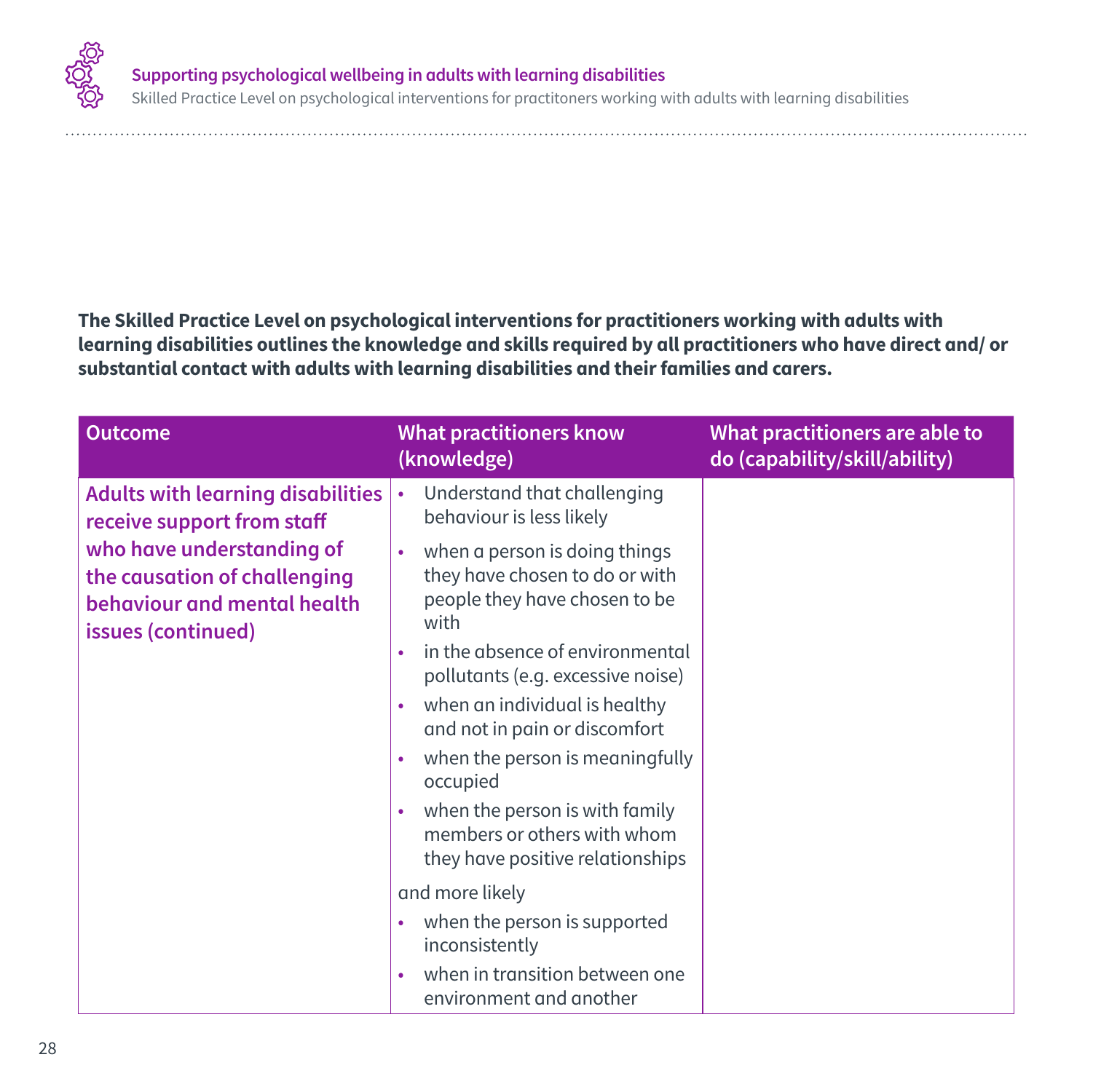

. . . . . . . . . . . . . . . . . . . .

Skilled Practice Level on psychological interventions for practitoners working with adults with learning disabilities

| <b>Outcome</b>                                                                                                                                                                    | <b>What practitioners know</b><br>(knowledge)                                                                                                                                                                                                                                                                                                     | What practitioners are able to<br>do (capability/skill/ability) |
|-----------------------------------------------------------------------------------------------------------------------------------------------------------------------------------|---------------------------------------------------------------------------------------------------------------------------------------------------------------------------------------------------------------------------------------------------------------------------------------------------------------------------------------------------|-----------------------------------------------------------------|
| Adults with learning disabilities<br>receive support from staff<br>who have understanding of<br>the causation of challenging<br>behaviour and mental health<br>issues (continued) | Understand that behaviour<br>happens for a reason and that<br>our collective role is to<br>understand what that reason is<br>Understand that when people<br>$\bullet$<br>find it hard to explain or<br>understand their feelings and<br>thoughts, it can be particularly<br>difficult for them to report<br>symptoms of psychological<br>distress |                                                                 |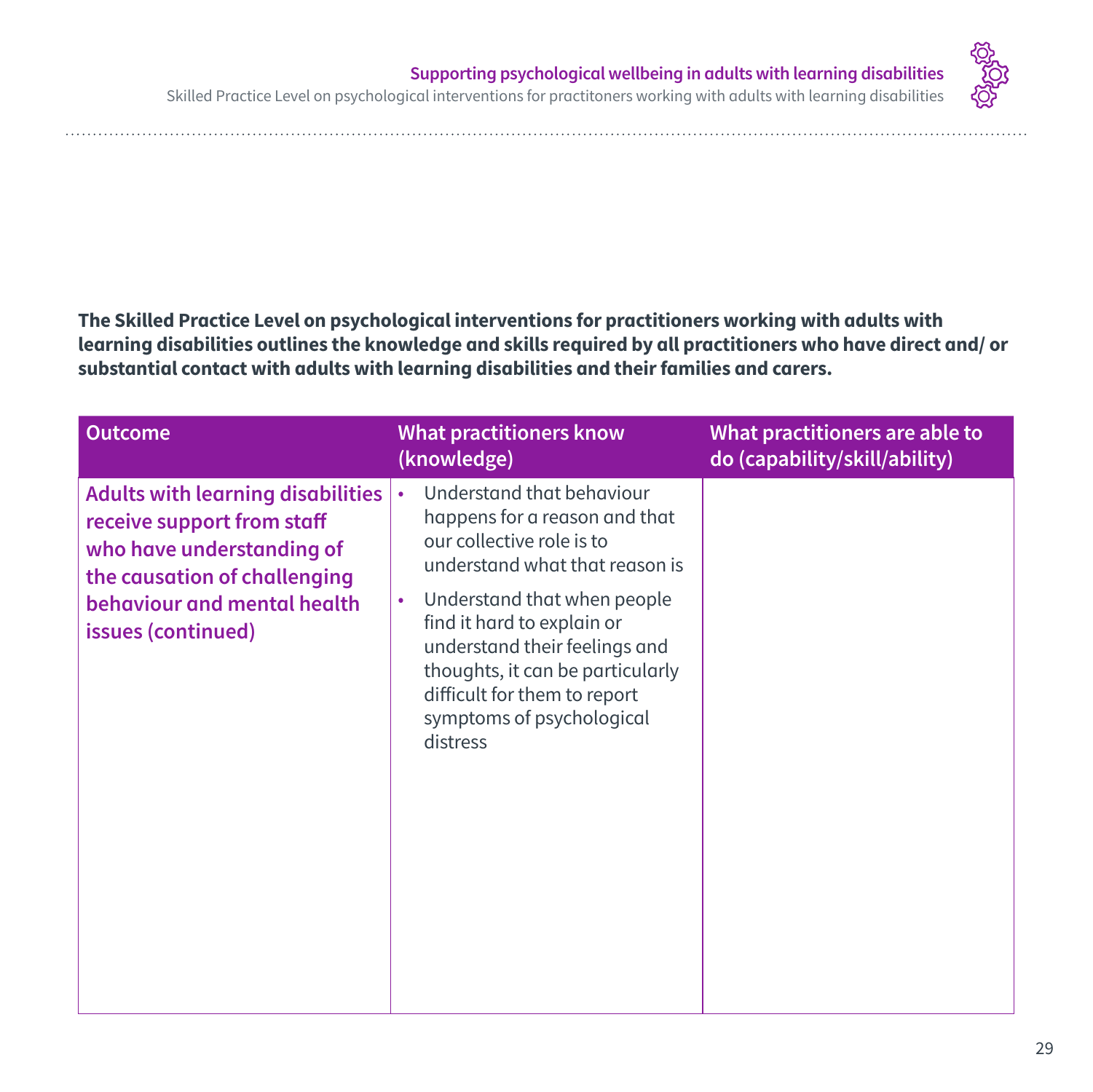

Skilled Practice Level on psychological interventions for practitoners working with adults with learning disabilities

| <b>Outcome</b>                                                                                                                                                                    | <b>What practitioners know</b><br>(knowledge)                                                                                                                                                                                                                                                                                                                                                                                                                                                  | What practitioners are able to<br>do (capability/skill/ability) |
|-----------------------------------------------------------------------------------------------------------------------------------------------------------------------------------|------------------------------------------------------------------------------------------------------------------------------------------------------------------------------------------------------------------------------------------------------------------------------------------------------------------------------------------------------------------------------------------------------------------------------------------------------------------------------------------------|-----------------------------------------------------------------|
| Adults with learning disabilities<br>receive support from staff<br>who have understanding of<br>the causation of challenging<br>behaviour and mental health<br>issues (continued) | Understand that a lack of<br>meaningful activity can increase<br>vulnerability to mental health<br>difficulties<br>Knowledge that adults with<br>$\bullet$<br>learning disabilities are at<br>high-risk of experiencing<br>common risk factors for<br>psychological difficulties<br>including:<br>• Social isolation<br>Relationship problems<br>٠<br>• Adverse life events<br>Chronic physical illness<br>$\bullet$<br>Care home residency or paid<br>$\bullet$<br>carer support<br>• Poverty |                                                                 |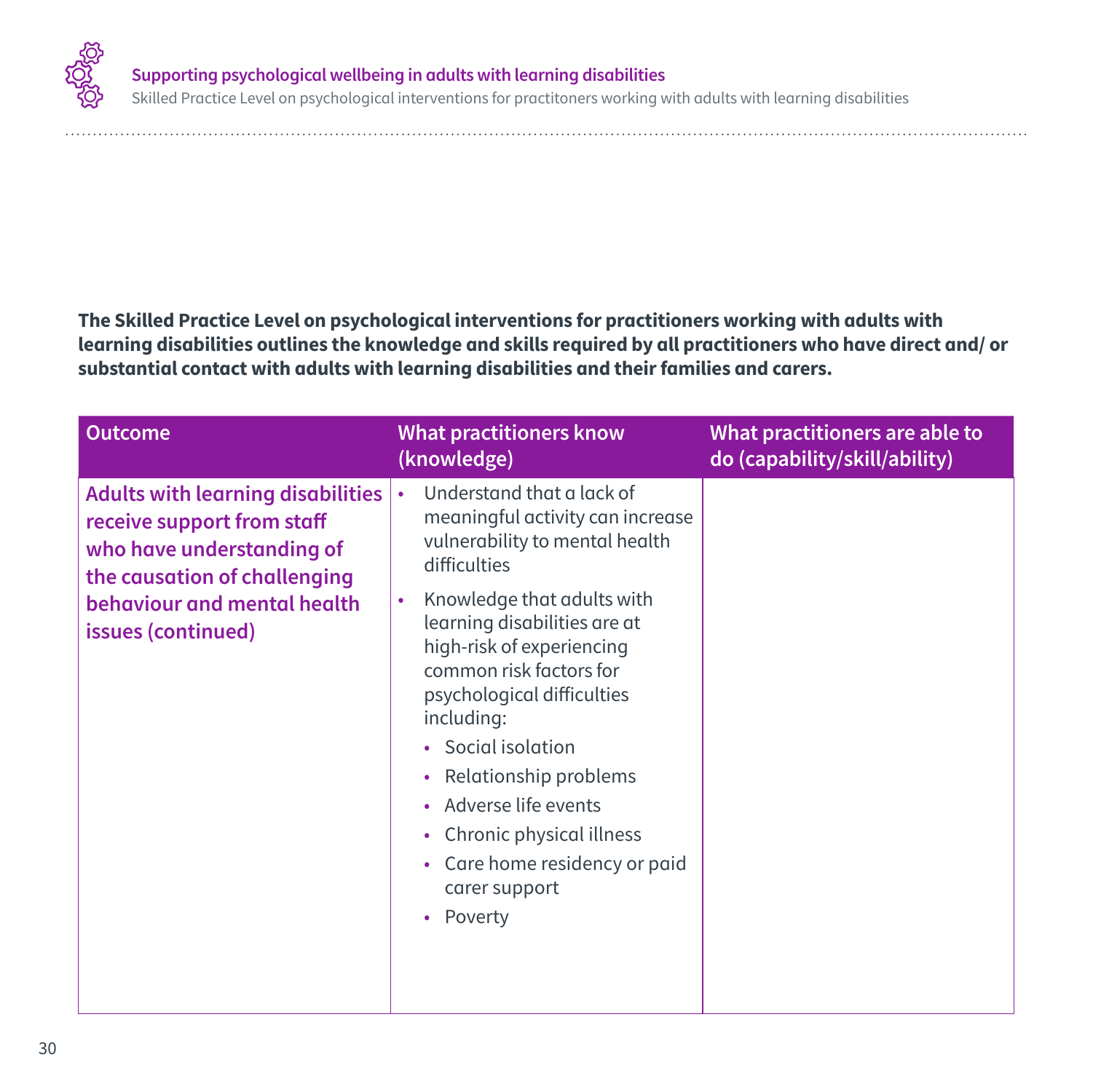

. . . . . . . . . . . .

Skilled Practice Level on psychological interventions for practitoners working with adults with learning disabilities

| <b>Outcome</b>                                                                                                                                                                         | <b>What practitioners know</b><br>(knowledge)                                                                                                                        | What practitioners are able to<br>do (capability/skill/ability)                                                       |
|----------------------------------------------------------------------------------------------------------------------------------------------------------------------------------------|----------------------------------------------------------------------------------------------------------------------------------------------------------------------|-----------------------------------------------------------------------------------------------------------------------|
| <b>Adults with learning disabilities</b><br>are supported by staff who<br>make a positive contribution to<br>the assessment of challenging<br>behaviour and/or mental<br>health issues | Understand the importance of<br>$\bullet$<br>including family carers and<br>recognising their role in physical<br>and mental health assessments                      | Ability to identify situations/<br>$\bullet$<br>circumstances when a person<br>may require assessment of<br>capacity. |
|                                                                                                                                                                                        | Understand the requirements of<br>$\bullet$<br>formal assessment of capacity                                                                                         | Ability to actively contribute to<br>$\bullet$<br>the assessment process                                              |
|                                                                                                                                                                                        | under the terms of the<br>legislation.<br>Understand the importance of<br>$\bullet$<br>providing clear information to<br>support the assessment process              | Ability to support the person<br>through any assessment<br>procedures that may require                                |
|                                                                                                                                                                                        |                                                                                                                                                                      | their participation<br>Ability to describe personally                                                                 |
|                                                                                                                                                                                        | Understand how to describe a<br>$\bullet$<br>person's strengths, needs,<br>preferences (including<br>communication and activities),<br>hopes, dreams and aspirations | important outcomes for the<br>person being supported                                                                  |
|                                                                                                                                                                                        |                                                                                                                                                                      | Ability to identify and report<br>$\bullet$<br>progress, problems and<br>barriers in assessment process               |
|                                                                                                                                                                                        |                                                                                                                                                                      |                                                                                                                       |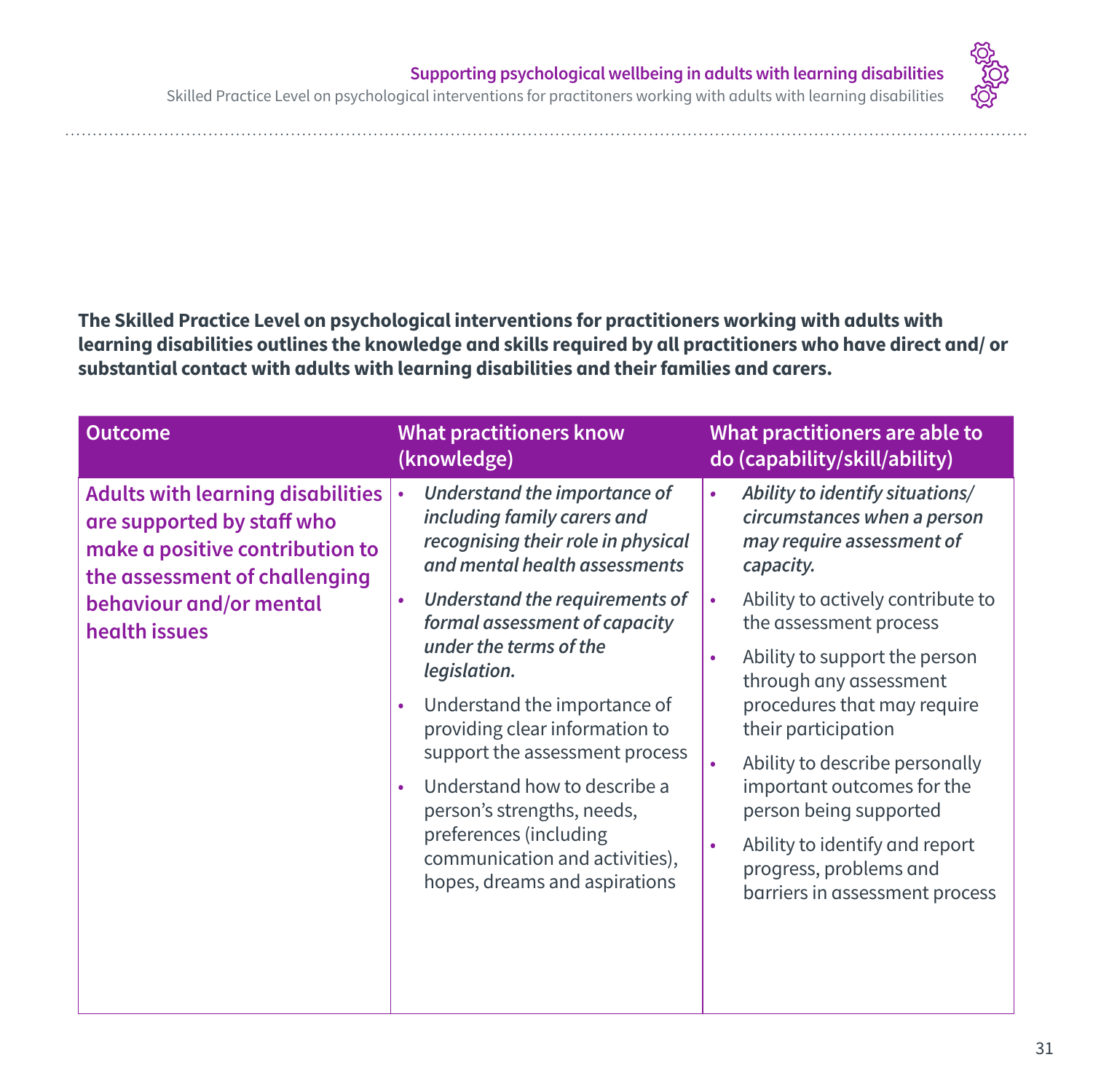

Skilled Practice Level on psychological interventions for practitoners working with adults with learning disabilities

| <b>Outcome</b>                                                                                                                                                                              | <b>What practitioners know</b><br>(knowledge)                                                                                                                                                                                                                                                                                                                                        | What practitioners are able to<br>do (capability/skill/ability)                                                                                                                                                                                                                                                                                                                                                                                                                                 |
|---------------------------------------------------------------------------------------------------------------------------------------------------------------------------------------------|--------------------------------------------------------------------------------------------------------------------------------------------------------------------------------------------------------------------------------------------------------------------------------------------------------------------------------------------------------------------------------------|-------------------------------------------------------------------------------------------------------------------------------------------------------------------------------------------------------------------------------------------------------------------------------------------------------------------------------------------------------------------------------------------------------------------------------------------------------------------------------------------------|
| Adults with learning disabilities<br>are supported by staff who<br>make a positive contribution to<br>the assessment of challenging<br>behaviour and/or mental<br>health issues (continued) | Understand how to describe a<br>person's behaviour and<br>observations of mood and<br>mental state<br>Understand how to describe a<br>person's cycle of arousal<br>Understand how to record and<br>$\bullet$<br>report information to assist the<br>assessment process<br>Understand how to take all<br>$\bullet$<br>reasonable steps to include a<br>person in their own assessment | Ability to identify and clearly<br>$\bullet$<br>describe behaviour and<br>environmental antecedents in<br>observable and measureable<br>terms (distinguishing between<br>judgements and descriptions)<br>Ability to identify and report<br>$\bullet$<br>other variables that might affect<br>the person<br>Ability to identify how a person<br>$\bullet$<br>expresses enjoyment in<br>activities<br>Ability to identify how a person<br>$\bullet$<br>expresses dissatisfaction in<br>activities |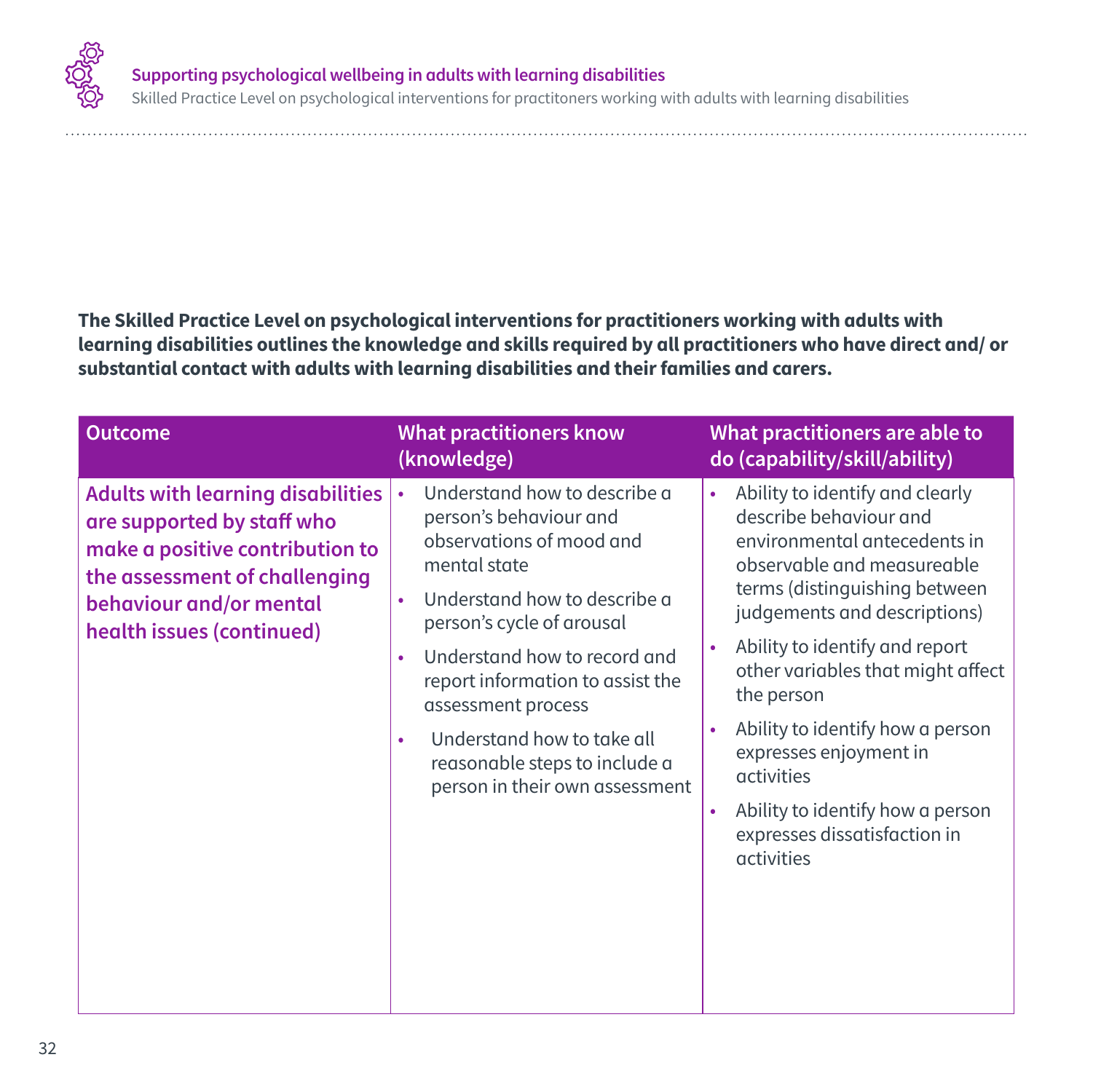

. . . . . . . . . . . . . . . .

Skilled Practice Level on psychological interventions for practitoners working with adults with learning disabilities

| <b>Outcome</b>                                                                                       | <b>What practitioners know</b><br>(knowledge)                                                                                                                                                                                                                                                                                                                                                                                                                                                             | What practitioners are able to<br>do (capability/skill/ability)                                                                                                                                                                                                                                                                                              |
|------------------------------------------------------------------------------------------------------|-----------------------------------------------------------------------------------------------------------------------------------------------------------------------------------------------------------------------------------------------------------------------------------------------------------------------------------------------------------------------------------------------------------------------------------------------------------------------------------------------------------|--------------------------------------------------------------------------------------------------------------------------------------------------------------------------------------------------------------------------------------------------------------------------------------------------------------------------------------------------------------|
| <b>Adults with learning disabilities</b><br>are supported by staff who<br>communicate well with them | Knowledge of a range of<br>$\bullet$<br>methods of communication with<br>people with learning disabilities<br>Knowledge of Augmentative and<br>$\bullet$<br><b>Alternative Communication</b><br>(AAC) systems and where to seek<br>support<br>Knowledge of how pain, illness<br>$\bullet$<br>or distress may be<br>communicated by people with<br>learning disabilities<br>Understand that communication<br>$\bullet$<br>difficulties can have significant<br>effects on behaviour and<br>emotional state | Use communication strategies<br>$\bullet$<br>including alternative<br>communication methods<br>appropriately<br>Note the individual signs of<br>distress that a person with a<br>learning disability may display<br>Ability to adapt communication<br>to meet the needs of the person<br>Capacity to communicate<br>clearly, respectfully and<br>sensitively |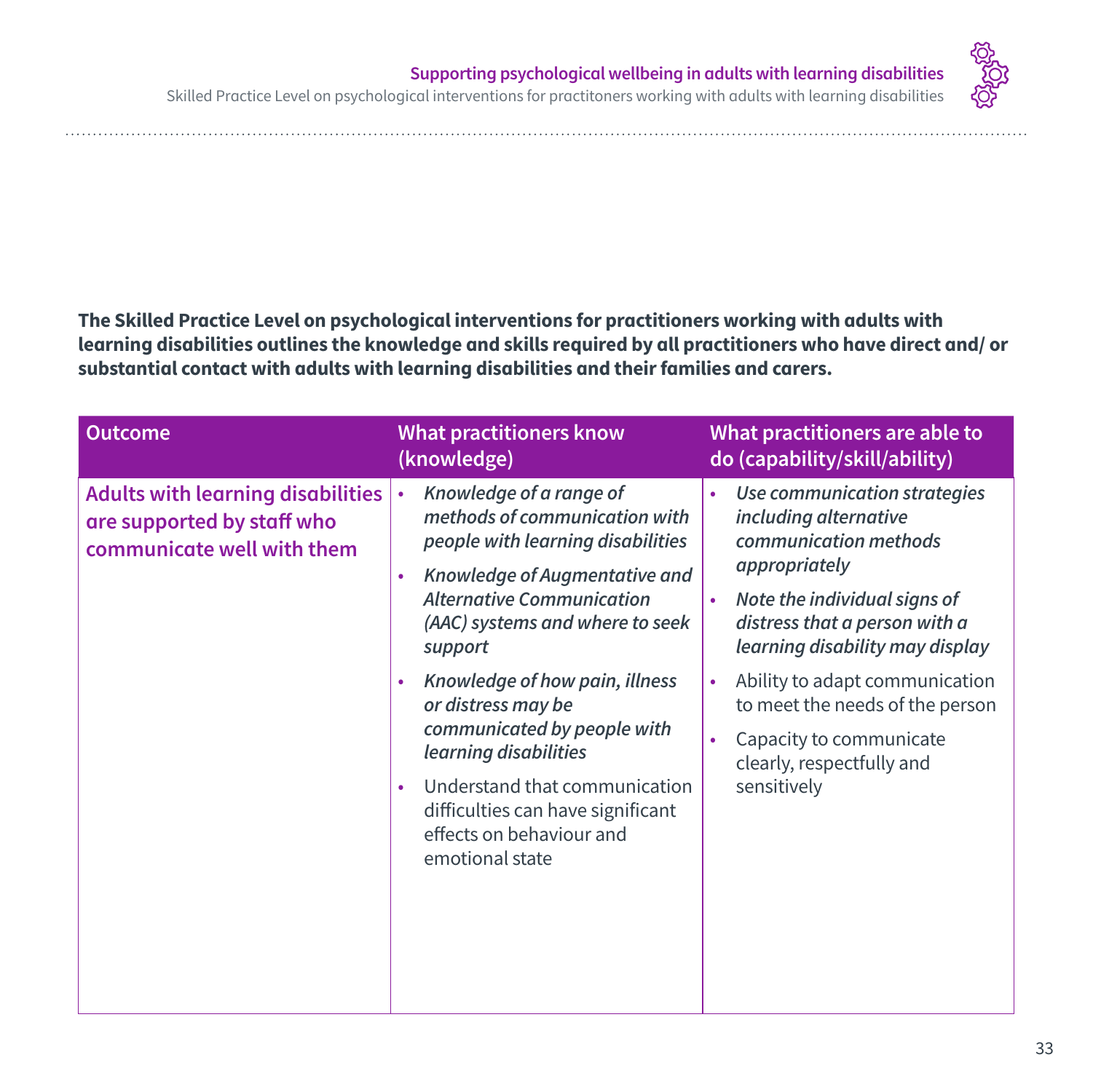

Skilled Practice Level on psychological interventions for practitoners working with adults with learning disabilities

| <b>Outcome</b>                                                                                                      | <b>What practitioners know</b><br>(knowledge)                                                                                                                                                                                                                                                                                                                                                         | What practitioners are able to<br>do (capability/skill/ability)                                                                                                                                                                                                                     |
|---------------------------------------------------------------------------------------------------------------------|-------------------------------------------------------------------------------------------------------------------------------------------------------------------------------------------------------------------------------------------------------------------------------------------------------------------------------------------------------------------------------------------------------|-------------------------------------------------------------------------------------------------------------------------------------------------------------------------------------------------------------------------------------------------------------------------------------|
| <b>Adults with learning disabilities</b><br>are supported by staff who<br>communicate well with them<br>(continued) | Understand that<br>$\bullet$<br>communication involves many<br>different components including<br>speech, tone, facial expression,<br>gesture, context, pictorial,<br>symbolic, past experience etc.<br>Understand that<br>$\bullet$<br>communication is critical for<br>supporting autonomy,<br>wellbeing and quality of life<br>Understand the importance of<br>individual communication<br>profiles | Ability to actively support<br>communication systems for a<br>person<br>Ability to contribute to a<br>detailed description of how<br>best to communicate with the<br>person<br>Ability to make information<br>about treatment accessible to<br>the person receiving<br>intervention |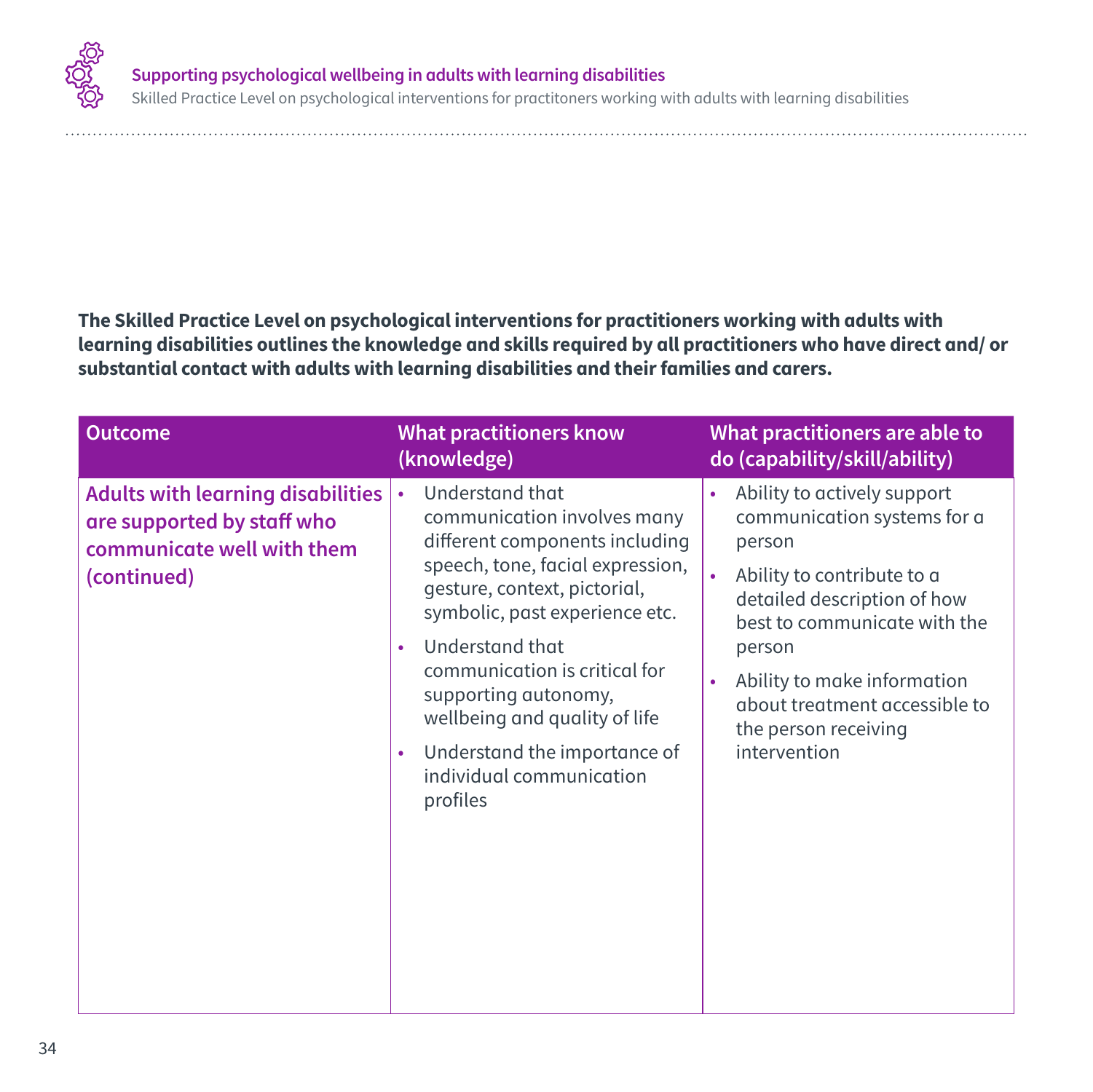

. . . . . . . . . . . . . . . .

Skilled Practice Level on psychological interventions for practitoners working with adults with learning disabilities

| <b>Outcome</b>                                                                                                                                                                     | <b>What practitioners know</b><br>(knowledge)                                                                                                            | What practitioners are able to<br>do (capability/skill/ability)                                |
|------------------------------------------------------------------------------------------------------------------------------------------------------------------------------------|----------------------------------------------------------------------------------------------------------------------------------------------------------|------------------------------------------------------------------------------------------------|
| Adults with learning disabilities<br>are supported by staff who<br>understand the potential<br>impact of their own behaviour<br>on another person's behaviour<br>and mental health | Understand the impact of the<br>$\bullet$<br>environment on the safety and<br>wellbeing of people with<br>learning disabilities                          | Ability to reflect on own<br>$\bullet$<br>relationship with a person                           |
|                                                                                                                                                                                    |                                                                                                                                                          | Ability to model dignity,<br>$\bullet$<br>respect, warmth, empathy and                         |
|                                                                                                                                                                                    | Understand that challenging<br>$\bullet$<br>behaviour is less likely when<br>the person is with people with<br>whom they have positive<br>relationships. | compassion in interactions at<br>all times                                                     |
|                                                                                                                                                                                    |                                                                                                                                                          | Ability to identify aspects of<br>interactions that have a<br>positive or negative effect on a |
|                                                                                                                                                                                    | Understand the importance of<br>$\bullet$<br>establishing enabling<br>relationships in empowering<br>people to learn                                     | person                                                                                         |
|                                                                                                                                                                                    |                                                                                                                                                          | Ability to develop rapport with<br>$\bullet$<br>a person                                       |
|                                                                                                                                                                                    | Understand the impact of the<br>$\bullet$<br>interaction of own behaviour<br>and that of the person                                                      | Ability to maintain appropriate<br>professional boundaries                                     |
|                                                                                                                                                                                    |                                                                                                                                                          | Ability to identify own signs of<br>$\bullet$                                                  |
|                                                                                                                                                                                    | Understand how supervision<br>$\bullet$<br>can support them to reflect on<br>their own behaviour                                                         | stress and anxiety and how this<br>can impact on interactions                                  |
|                                                                                                                                                                                    |                                                                                                                                                          | Ability to reflect on own<br>$\bullet$<br>behaviour in supervision                             |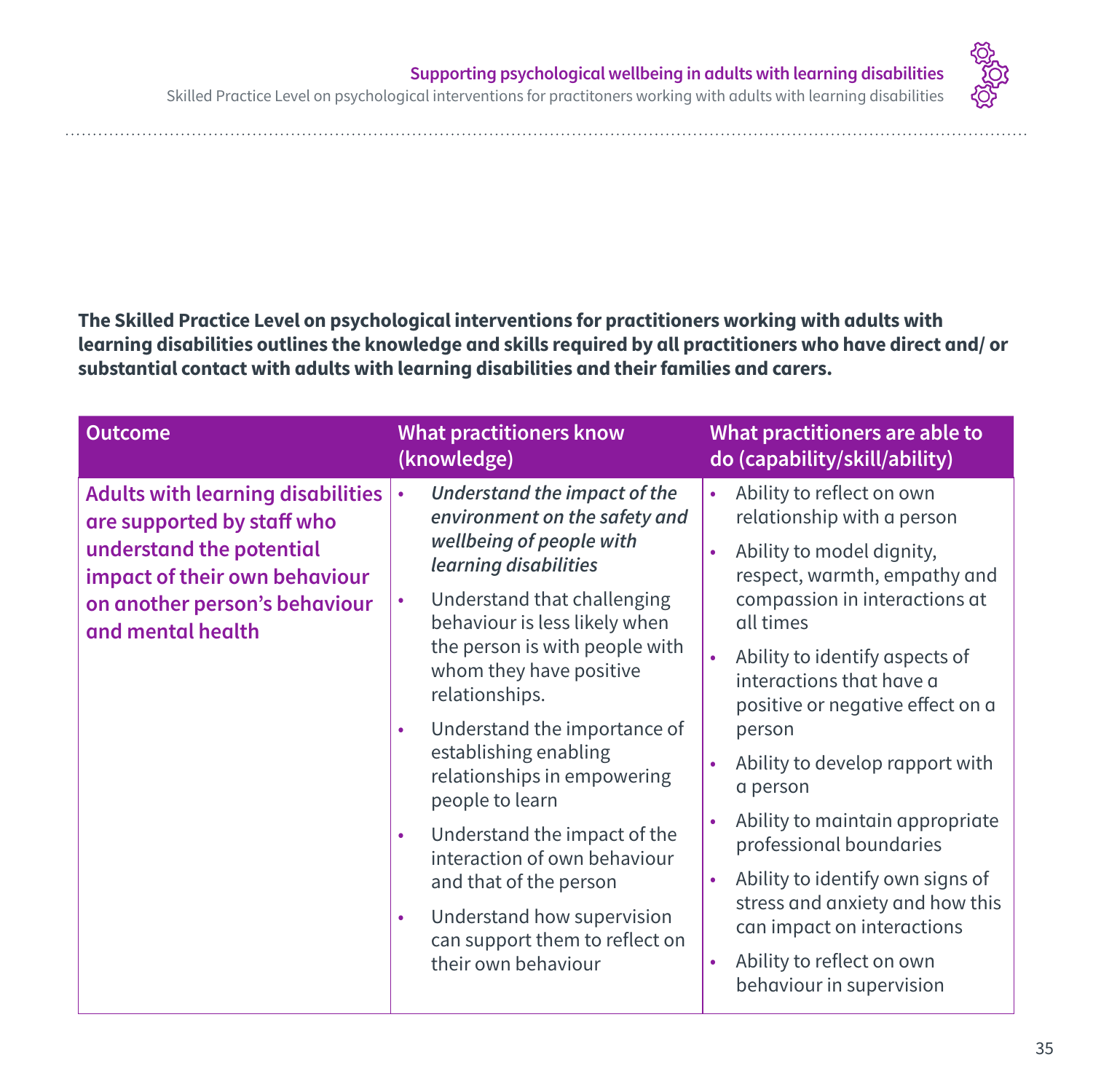

Skilled Practice Level on psychological interventions for practitoners working with adults with learning disabilities

| <b>Outcome</b>                                                                                                                                                      | <b>What practitioners know</b><br>(knowledge)                                                                                                                                                                                                                                                                                                                                                                                                                                                                                                                                                                                                             | What practitioners are able to<br>do (capability/skill/ability)                                                                                                                                                                                                                                                                                                                                                                                                 |
|---------------------------------------------------------------------------------------------------------------------------------------------------------------------|-----------------------------------------------------------------------------------------------------------------------------------------------------------------------------------------------------------------------------------------------------------------------------------------------------------------------------------------------------------------------------------------------------------------------------------------------------------------------------------------------------------------------------------------------------------------------------------------------------------------------------------------------------------|-----------------------------------------------------------------------------------------------------------------------------------------------------------------------------------------------------------------------------------------------------------------------------------------------------------------------------------------------------------------------------------------------------------------------------------------------------------------|
| <b>Adults with learning disabilities</b><br>are supported by staff who<br>understand the importance of,<br>and support the development<br>of positive relationships | Appreciate that people with<br>$\bullet$<br>learning disabilities have a right<br>to engagement in life's roles and<br>relationships<br>Understand the benefits of<br>ongoing and supportive<br>relationships to the health and<br>wellbeing of people with<br>learning disabilities, their<br>families and carers<br>Understand the importance of<br>$\bullet$<br>supportive networks and/or<br>therapeutic connections for<br>people with learning disabilities,<br>their families and carers<br><b>Understanding of bereavement</b><br>and loss issues for families,<br>carers and the teams involved<br>with the person with a learning<br>disability | Ability to develop rapport with<br>a person on their own terms<br>Ability to reflect on your<br>relationship with a person<br>Ability to actively support a<br>person to develop friendships<br>and relationships with others<br>Ability to engage with the<br>person and others who are<br>important to them in a warm<br>and empathic manner<br>Ability to help and support<br>behaviour and daily<br>interactions that make the<br>person look and feel good |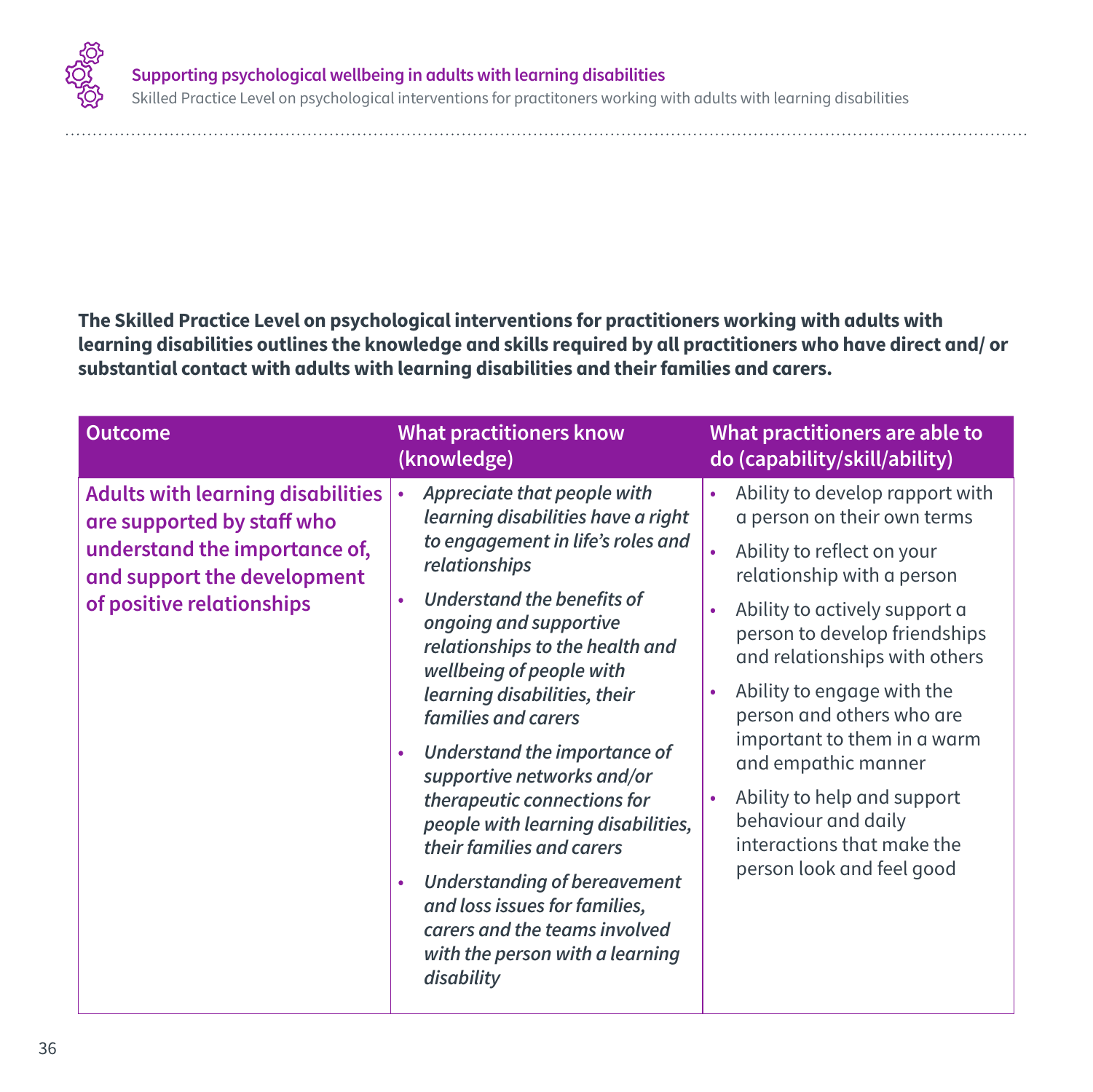

. . . . . . . . . . . . . . . . . . . .

Skilled Practice Level on psychological interventions for practitoners working with adults with learning disabilities

| <b>Outcome</b>                                                                                           | <b>What practitioners know</b><br>(knowledge)                                                                                                                     | What practitioners are able to<br>do (capability/skill/ability) |
|----------------------------------------------------------------------------------------------------------|-------------------------------------------------------------------------------------------------------------------------------------------------------------------|-----------------------------------------------------------------|
| Adults with learning disabilities<br>are supported by staff who                                          | Understand the importance of<br>positive relationships                                                                                                            |                                                                 |
| understand the importance of,<br>and support the development<br>of positive relationships<br>(continued) | Understand that the social<br>networks of adults with<br>learning disabilities are often<br>more limited than those of<br>people without learning<br>disabilities |                                                                 |
|                                                                                                          | Understand that the presence<br>$\bullet$<br>of a positive social network can<br>protect against the<br>development of psychological<br>problems                  |                                                                 |
|                                                                                                          | Understand that limited social<br>$\bullet$<br>networks can increase the<br>significance of loss of key<br>relationships                                          |                                                                 |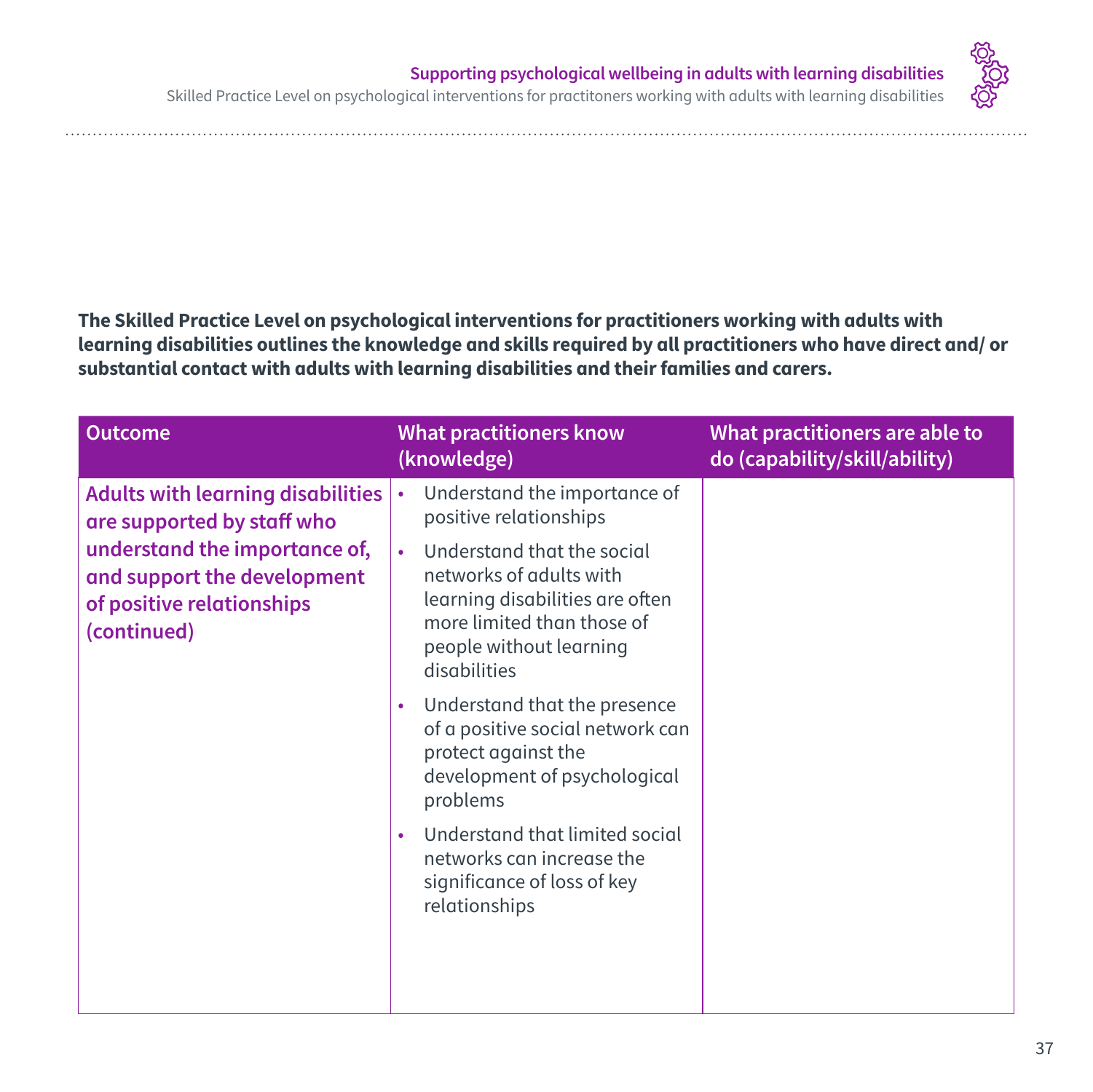

| <b>Outcome</b>                                                                                                                                               | <b>What practitioners know</b><br>(knowledge)                                                                                                                                                              | What practitioners are able to<br>do (capability/skill/ability) |
|--------------------------------------------------------------------------------------------------------------------------------------------------------------|------------------------------------------------------------------------------------------------------------------------------------------------------------------------------------------------------------|-----------------------------------------------------------------|
| Adults with learning disabilities<br>are supported by staff who<br>understand the importance of,<br>and support the development<br>of positive relationships | Understand that challenging<br>behaviour is less likely when the<br>person is with people with<br>whom they have positive<br>relationships                                                                 |                                                                 |
| (continued)                                                                                                                                                  | Understand that staff who<br>establish good relationships<br>with individuals can embed any<br>necessary less positive<br>interactions (e.g. physical care<br>that may be uncomfortable or<br>distressing) |                                                                 |
|                                                                                                                                                              | Understand the importance of<br>establishing enabling<br>relationships in empowering<br>people to learn and manage as<br>much of their lives as possible                                                   |                                                                 |
|                                                                                                                                                              | Understand the potential<br>benefits of a person having a<br>circle of support                                                                                                                             |                                                                 |
|                                                                                                                                                              | Understand the importance of<br>$\bullet$<br>positive endings                                                                                                                                              |                                                                 |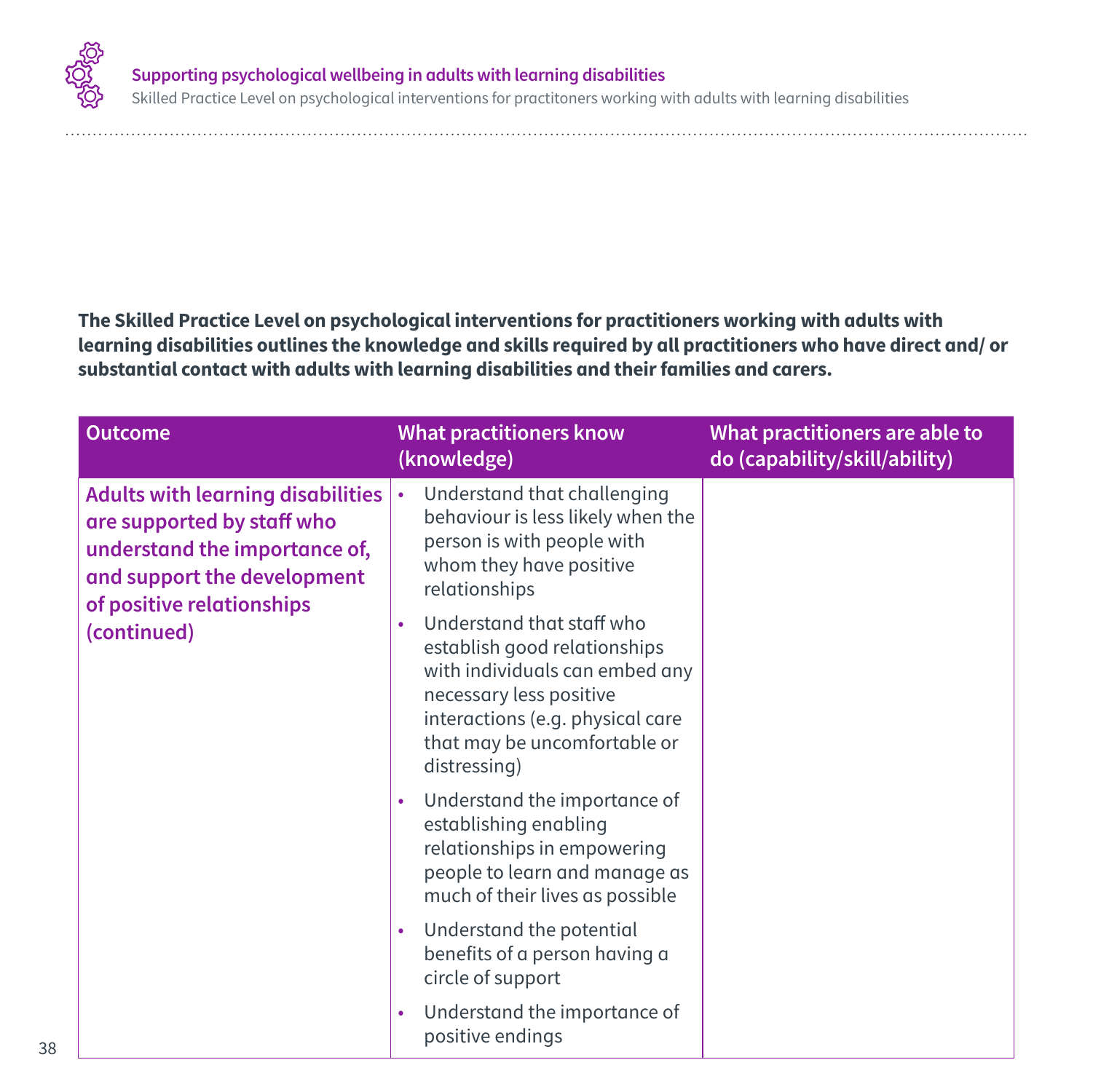

. . . . . . . . . . . . .

Skilled Practice Level on psychological interventions for practitoners working with adults with learning disabilities

| <b>Outcome</b>                                                                                                                                                                                                                                           | <b>What practitioners know</b><br>(knowledge)                                                                                                                                                                                                                                                                                                                                                                                                                                                                                                                                                                     | What practitioners are able to<br>do (capability/skill/ability)                                                                                                                                                                                                                                                                                                                                                                                                                       |
|----------------------------------------------------------------------------------------------------------------------------------------------------------------------------------------------------------------------------------------------------------|-------------------------------------------------------------------------------------------------------------------------------------------------------------------------------------------------------------------------------------------------------------------------------------------------------------------------------------------------------------------------------------------------------------------------------------------------------------------------------------------------------------------------------------------------------------------------------------------------------------------|---------------------------------------------------------------------------------------------------------------------------------------------------------------------------------------------------------------------------------------------------------------------------------------------------------------------------------------------------------------------------------------------------------------------------------------------------------------------------------------|
| Adults with learning disabilities<br>are supported by staff who are<br>knowledgeable about their<br>care plan, and how it is applied<br>in practice (including, where<br>appropriate, specific support<br>in relation to psychological<br>interventions) | Knowledge of what is meant by<br>the term person-centred<br>support in relation to people<br>with learning disabilities<br>Knowledge of person-centred<br>care plans/health action plans<br>based on best evidence<br>Knowledge of how care plans<br>and care pathways are<br>reviewed<br>Understand the importance of<br>$\bullet$<br>knowing about an individual's<br>strengths, needs, preferences,<br>hopes, dreams and desires<br>Understand the health and<br>$\bullet$<br>physical needs of the individual<br>being supported<br>Understand the importance of<br>the practicalities of support<br>delivery | Ability to follow a person-<br>centred care plan/health<br>action plan<br>Ability to follow established<br>care pathways<br>Ability to contribute to the<br>review of care plans and care<br>pathways<br>Ability to help schedule the<br>implementation of personally<br>important goals for the<br>individual being supported<br>Ability to demonstrate an<br>appropriate level of support to<br>an individual, rather than<br>doing too much for them, or<br>not engaging with them |
|                                                                                                                                                                                                                                                          |                                                                                                                                                                                                                                                                                                                                                                                                                                                                                                                                                                                                                   |                                                                                                                                                                                                                                                                                                                                                                                                                                                                                       |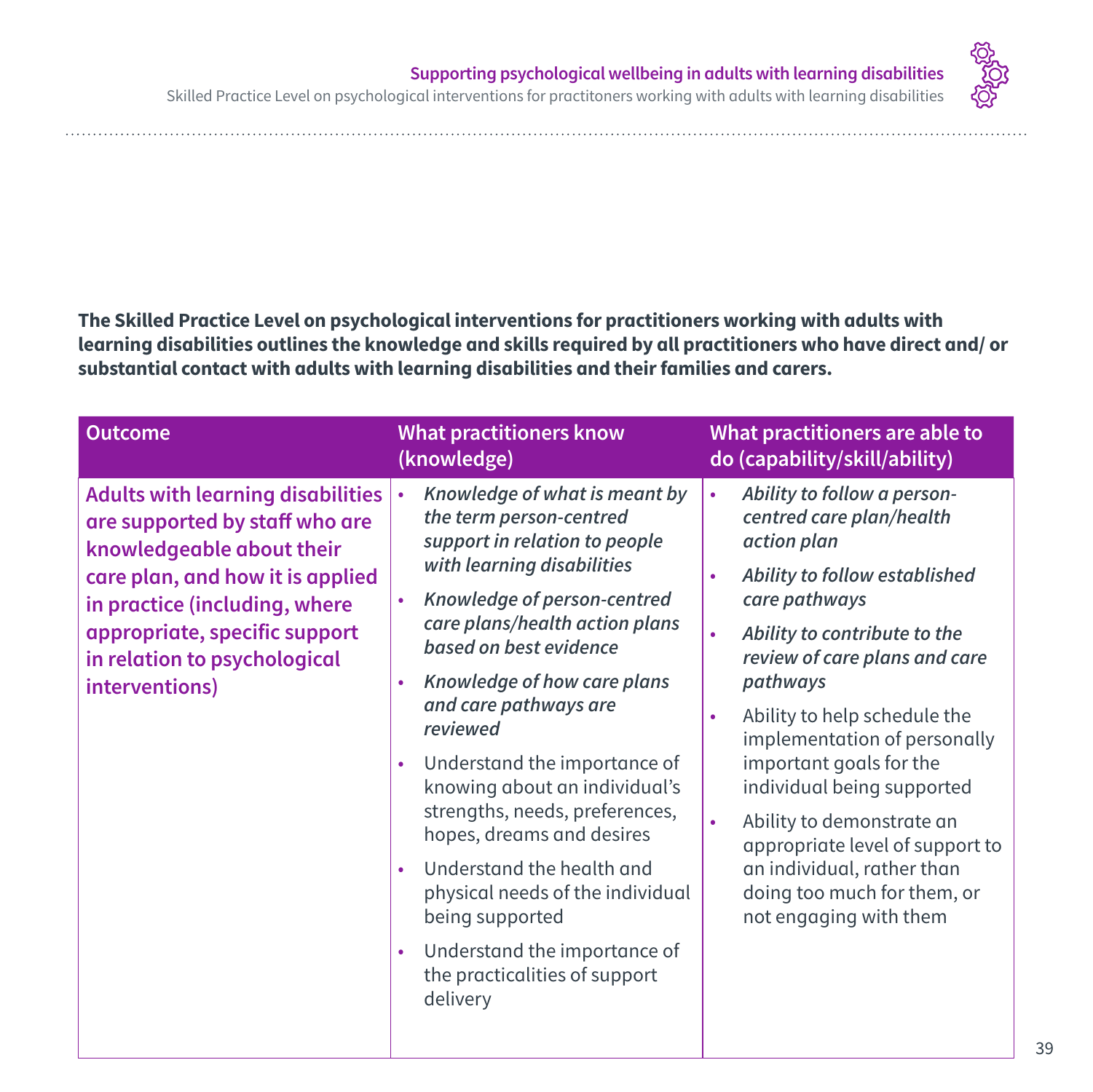

| <b>Outcome</b>                                                                                                                                                                                                                                                       | <b>What practitioners know</b><br>(knowledge)                                                                                                                                                                                             | What practitioners are able to<br>do (capability/skill/ability)                                                                                                                                                                                                                                                                                                                                                                                                                                                                                                                                                                   |
|----------------------------------------------------------------------------------------------------------------------------------------------------------------------------------------------------------------------------------------------------------------------|-------------------------------------------------------------------------------------------------------------------------------------------------------------------------------------------------------------------------------------------|-----------------------------------------------------------------------------------------------------------------------------------------------------------------------------------------------------------------------------------------------------------------------------------------------------------------------------------------------------------------------------------------------------------------------------------------------------------------------------------------------------------------------------------------------------------------------------------------------------------------------------------|
| Adults with learning disabilities<br>are supported by staff who are<br>knowledgeable about their<br>care plan, and how it is applied<br>in practice (including, where<br>appropriate, specific support<br>in relation to psychological<br>interventions) (continued) | Understand that what<br>motivates people is an essential<br>element of understanding them<br>as a person<br>Understand the rationale for<br>$\bullet$<br>specific psychological<br>interventions where these are<br>part of the care plan | Ability to directly support the<br>$\bullet$<br>person to access things that<br>are important to them and<br>balance this with the things<br>that are required for them to<br>have a good quality of life<br>Ability to support the person to<br>$\bullet$<br>develop skills in order to do<br>things as independently as<br>possible<br>Ability to support meaningful<br>$\bullet$<br>choice<br>Ability to support<br>$\bullet$<br>psychological interventions<br>that are part of the care plan<br>(for example in interactional<br>style, supporting therapeutic<br>homework tasks, diary<br>keeping etc.) when<br>appropriate |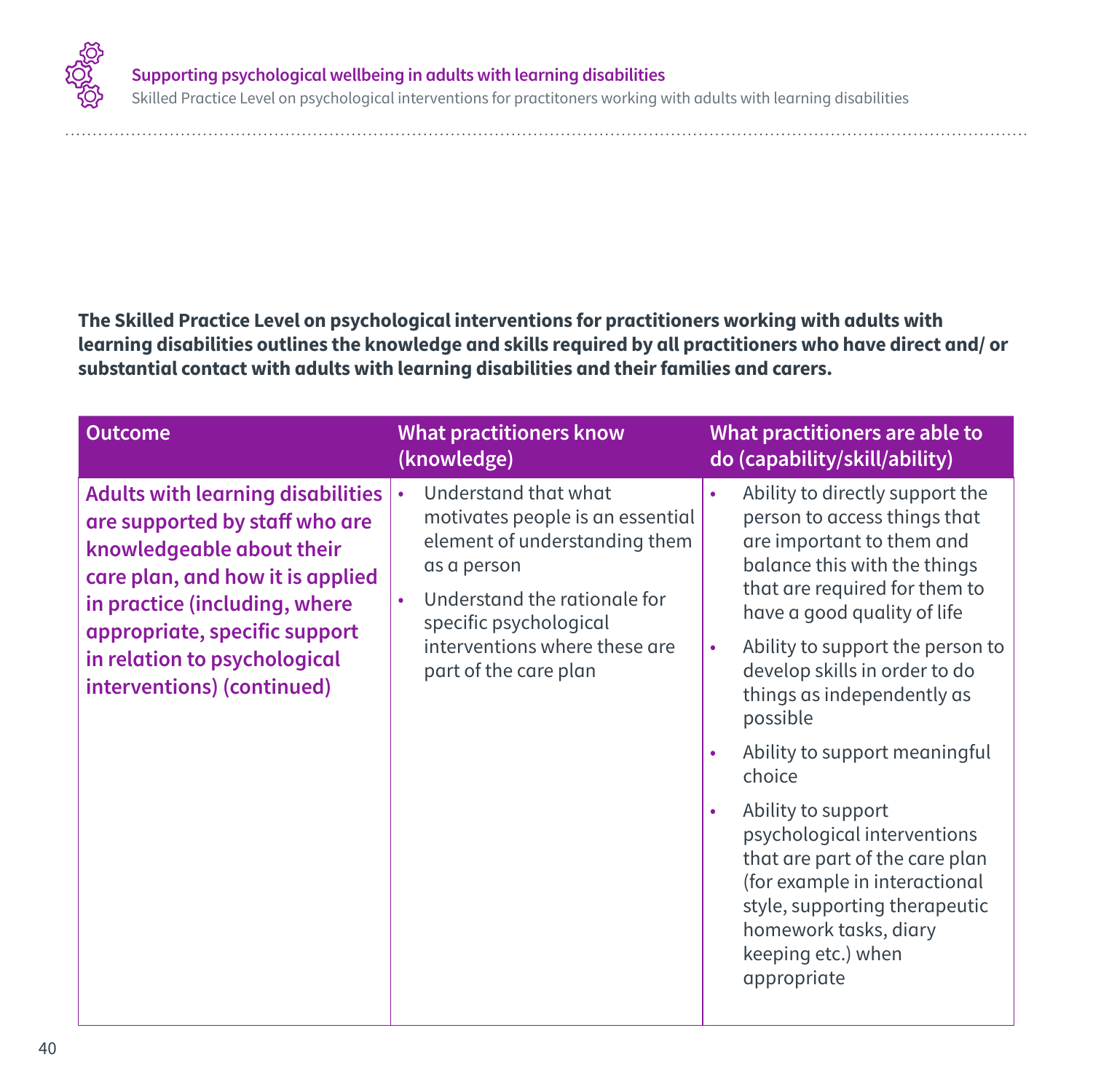

Skilled Practice Level on psychological interventions for practitoners working with adults with learning disabilities

| <b>Outcome</b>                                                                                                             | <b>What practitioners know</b><br>(knowledge)                                                                                                                                                                                                                                                                                                                                                                  | What practitioners are able to<br>do (capability/skill/ability)                                                                                                                                                                                                                                                                                                                                                                                                                        |
|----------------------------------------------------------------------------------------------------------------------------|----------------------------------------------------------------------------------------------------------------------------------------------------------------------------------------------------------------------------------------------------------------------------------------------------------------------------------------------------------------------------------------------------------------|----------------------------------------------------------------------------------------------------------------------------------------------------------------------------------------------------------------------------------------------------------------------------------------------------------------------------------------------------------------------------------------------------------------------------------------------------------------------------------------|
| Adults with learning disabilities<br>are supported by staff who<br>understand the importance of<br>person-centred planning | Understand that a good and<br>valued quality of life should<br>reflect the priorities of the<br>person with learning<br>disabilities, their family and<br>carers<br>Understand what is meant by<br>$\bullet$<br>the term person-centred<br>support in relation to people<br>with learning disabilities<br>Knowledge of person-centred<br>$\bullet$<br>care plans/health action plans<br>based on best evidence | Interact with people with<br>$\bullet$<br>learning disabilities, their<br>families and carers in a way<br>that recognises their wishes and<br>priorities<br>Ability to follow a person-<br>$\bullet$<br>centred plan/health action plan<br>Contribute to the development<br>$\bullet$<br>of a person-centred care plan/<br>health action plan<br>Capacity to adopt a person-<br>$\bullet$<br>centred approach and provide<br>support that is tailored to<br>individual need and choice |
|                                                                                                                            |                                                                                                                                                                                                                                                                                                                                                                                                                | Ability to help schedule the<br>$\bullet$<br>implementation of personally<br>important goals                                                                                                                                                                                                                                                                                                                                                                                           |
|                                                                                                                            |                                                                                                                                                                                                                                                                                                                                                                                                                | Ability to support the person to<br>$\bullet$<br>make, and develop, meaningful<br>choices                                                                                                                                                                                                                                                                                                                                                                                              |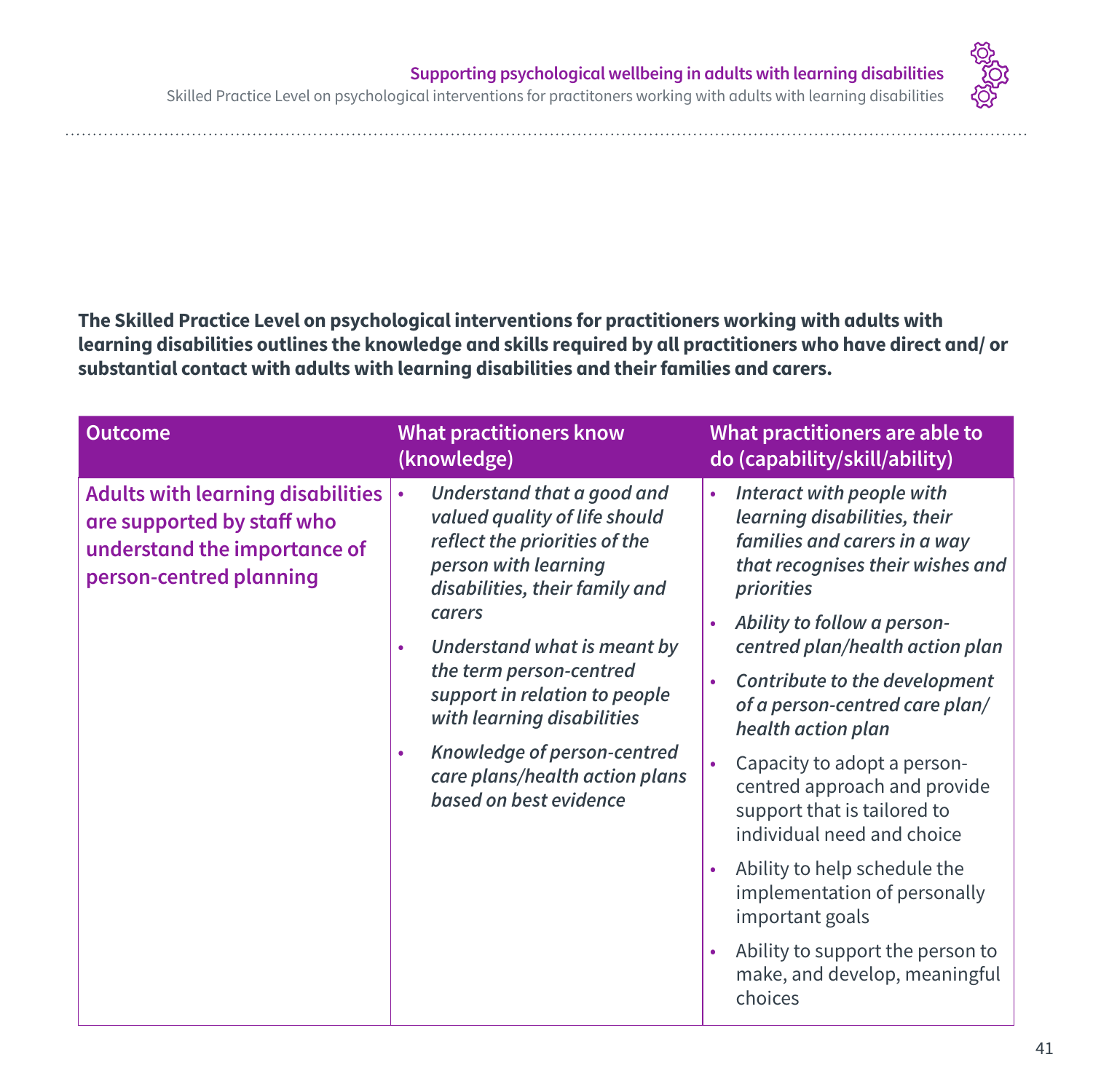

| <b>Outcome</b>                                                                                                                                   | <b>What practitioners know</b><br>(knowledge)                                                                                                                                                                                            | What practitioners are able to<br>do (capability/skill/ability) |
|--------------------------------------------------------------------------------------------------------------------------------------------------|------------------------------------------------------------------------------------------------------------------------------------------------------------------------------------------------------------------------------------------|-----------------------------------------------------------------|
| <b>Adults with learning disabilities</b><br>are supported by staff who<br>understand the importance<br>of person-centred planning<br>(continued) | Understand the value base<br>underpinning modern high<br>quality services including:<br>• the principles and practice of<br>normalisation and inclusion,<br>especially in relation to<br>creating opportunities for                      |                                                                 |
|                                                                                                                                                  | increased community<br>presence, stronger network<br>of relationships, greater<br>participation in ordinary<br>activities, making a greater<br>number of choices,<br>developing skills, and<br>enhancing personal dignity<br>and respect |                                                                 |
|                                                                                                                                                  | the principles and practice of<br>person-centred planning and<br>action                                                                                                                                                                  |                                                                 |
|                                                                                                                                                  | the importance and meaning<br>of adopting the least<br>restrictive approach                                                                                                                                                              |                                                                 |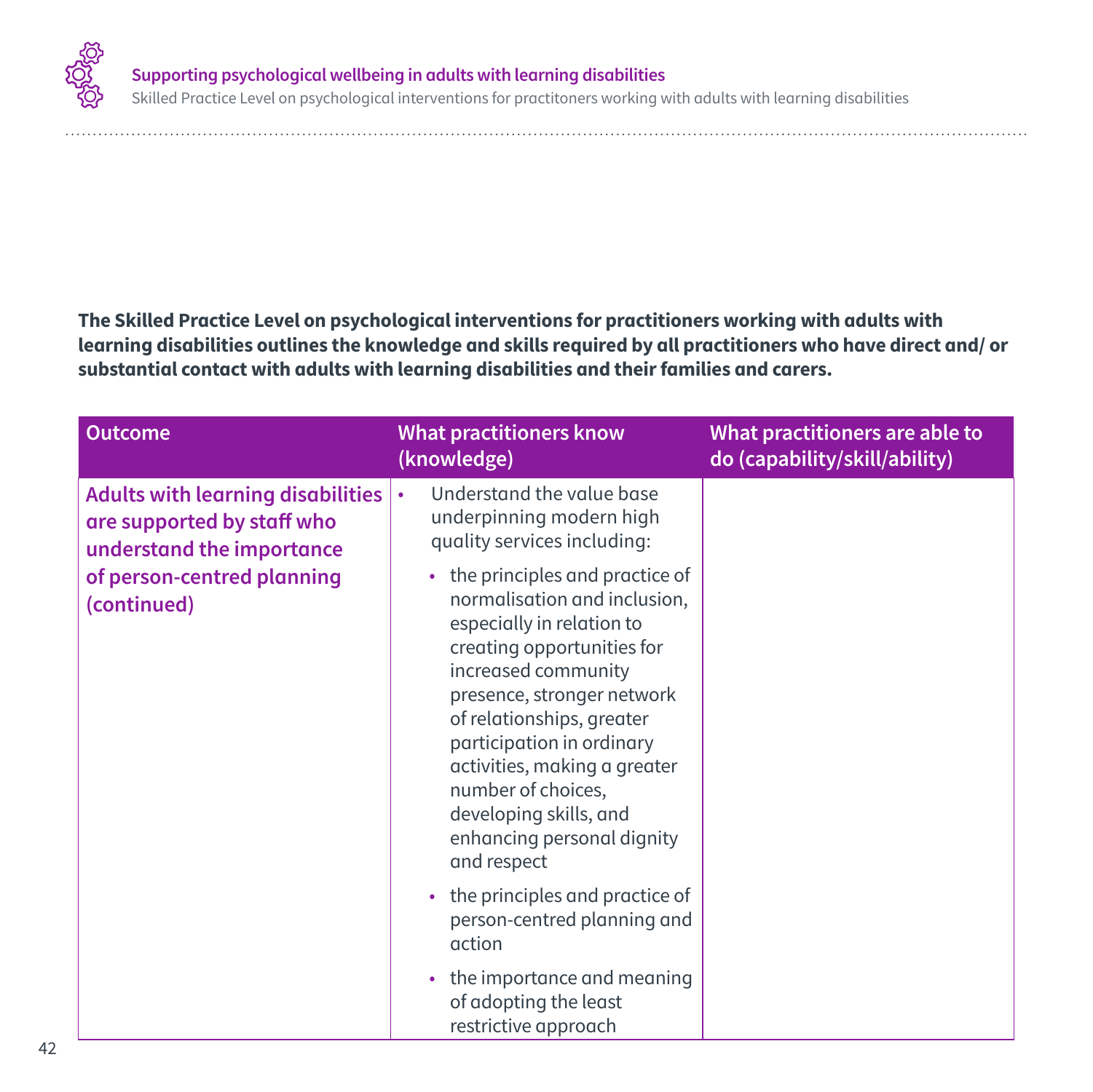

. . . . . . . . . . . .

Skilled Practice Level on psychological interventions for practitoners working with adults with learning disabilities

| <b>Outcome</b>                                                                                                                      | <b>What practitioners know</b><br>(knowledge)                                                                                                                                                                                                                                                                                                                                                                                                                                                                                                                           | What practitioners are able to<br>do (capability/skill/ability)                                                                                                                                                                                                                                                                                                                                                                                                                                    |
|-------------------------------------------------------------------------------------------------------------------------------------|-------------------------------------------------------------------------------------------------------------------------------------------------------------------------------------------------------------------------------------------------------------------------------------------------------------------------------------------------------------------------------------------------------------------------------------------------------------------------------------------------------------------------------------------------------------------------|----------------------------------------------------------------------------------------------------------------------------------------------------------------------------------------------------------------------------------------------------------------------------------------------------------------------------------------------------------------------------------------------------------------------------------------------------------------------------------------------------|
| <b>Adults with learning disabilities</b><br>are supported to participate<br>in meaningful activities and in<br>community engagement | Awareness of the benefits for<br>people with learning disabilities<br>of engaging in meaningful<br>activities or employment as a<br>means of maintaining their<br>independence and enriching<br>their lives<br>Understand that people with<br>$\bullet$<br>learning disabilities may require<br>support or environmental<br>adjustment to maintain active<br>engagement in community life<br>and valued activities<br>Awareness of the range of<br>$\bullet$<br>multi-sensory, therapeutic and<br>recreational activities that<br>promote wellbeing and<br>independence | Support people with learning<br>disabilities to create and<br>maintain their valued personal<br>and community connections<br>Ability to demonstrate an<br>appropriate level of support to<br>a person<br>Ability to identify activities a<br>person likes and create<br>opportunities for the person to<br>make them part of daily life<br>Ability to organise and plan<br>appropriate levels of activity<br>Ability to effectively support<br>participation in community<br>activities and events |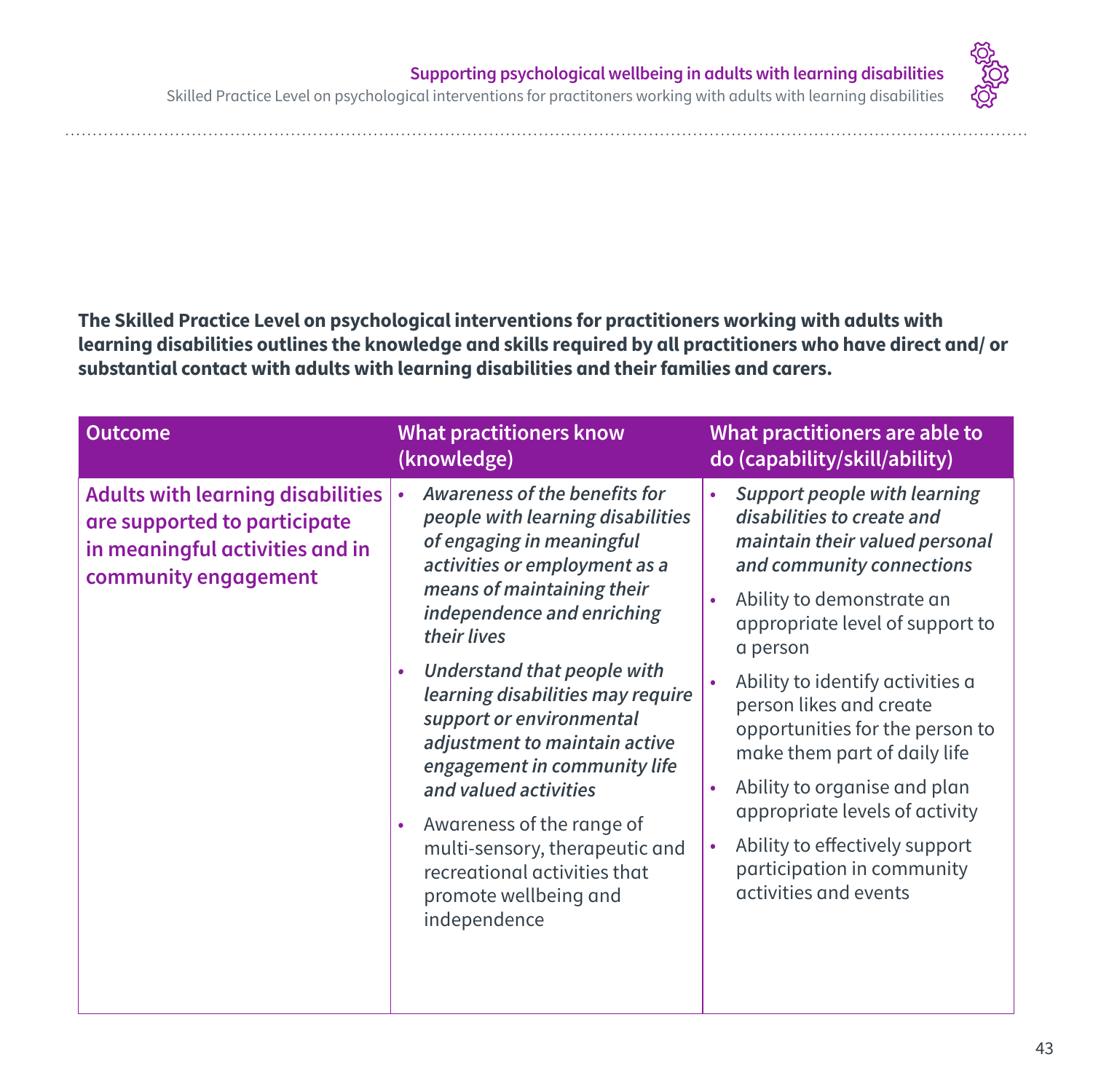

| <b>Outcome</b>                                                                                           | <b>What practitioners know</b><br>(knowledge)                                                                                                                                                                                                                                                                                                                                                    | What practitioners are able to<br>do (capability/skill/ability)                                                                                                                                                                                                             |
|----------------------------------------------------------------------------------------------------------|--------------------------------------------------------------------------------------------------------------------------------------------------------------------------------------------------------------------------------------------------------------------------------------------------------------------------------------------------------------------------------------------------|-----------------------------------------------------------------------------------------------------------------------------------------------------------------------------------------------------------------------------------------------------------------------------|
| <b>Adults with learning disabilities</b><br>are supported to participate<br>in meaningful activities and | Understand that challenging<br>$\bullet$<br>behaviour is less likely when a<br>person is meaningfully<br>occupied                                                                                                                                                                                                                                                                                | Ability to identify and support<br>$\bullet$<br>behaviour and interactions that<br>make the person look and feel<br>good                                                                                                                                                    |
| in community engagement<br>(continued)                                                                   | Understand that challenging<br>$\bullet$<br>behaviour is less likely when a<br>person is doing things they<br>have chosen to do<br>Awareness that engagement,<br>$\bullet$<br>activity and wellbeing are<br>linked<br>Understand that meaningful<br>$\bullet$<br>activity and community<br>engagement can be a<br>protective factor in relation to<br>mental health and challenging<br>behaviour | Ability to support the<br>$\bullet$<br>development of new skills<br>Ability to actively support a<br>$\bullet$<br>person to access things that are<br>important to them and balance<br>this with the things that are<br>required for them to have a<br>good quality of life |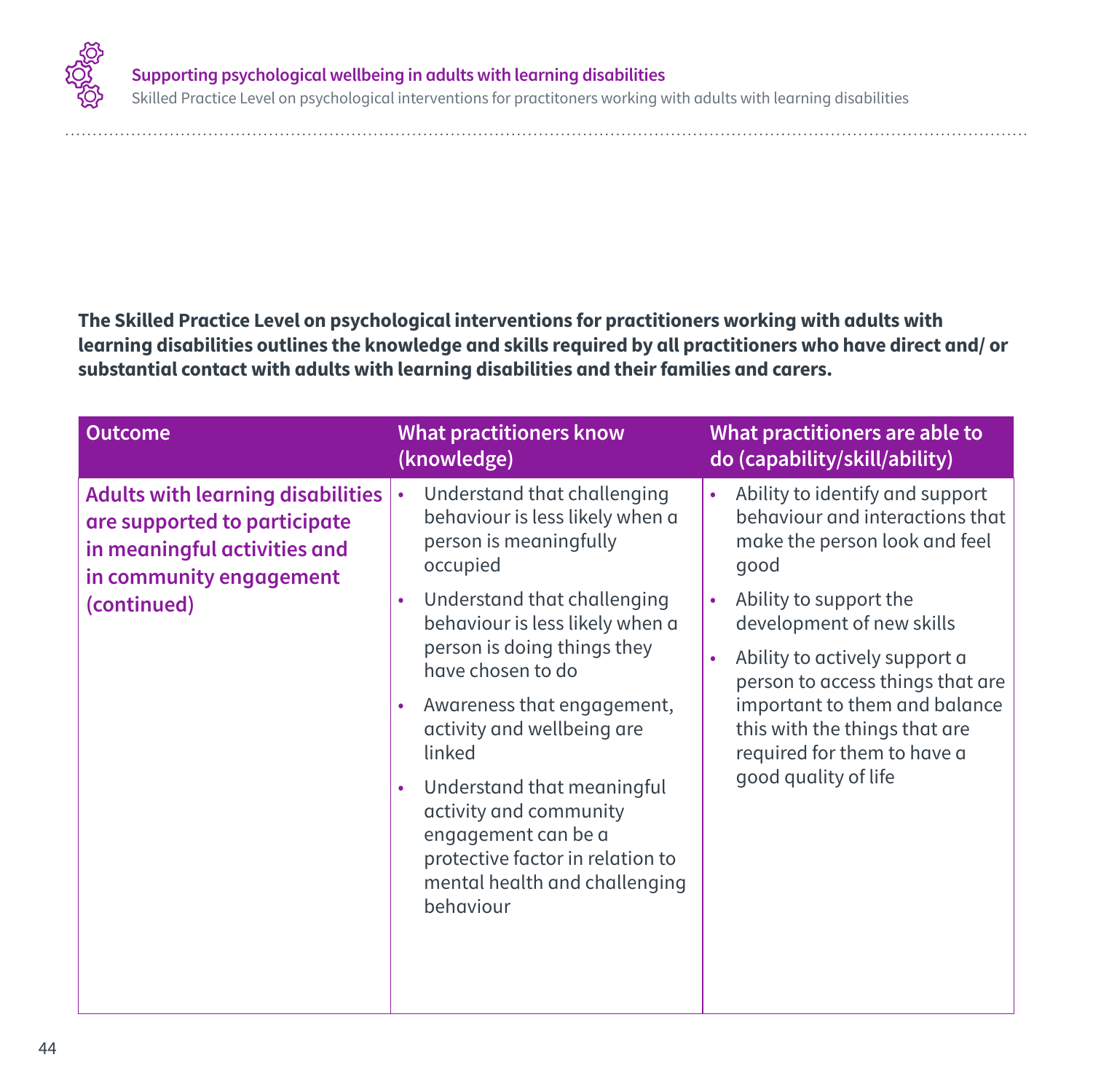

. . . . . . . . . . . . . . . . . . . .

Skilled Practice Level on psychological interventions for practitoners working with adults with learning disabilities

| <b>Outcome</b>                                                                                                             | <b>What practitioners know</b><br>(knowledge)                                                             | What practitioners are able to<br>do (capability/skill/ability)                                                                                          |
|----------------------------------------------------------------------------------------------------------------------------|-----------------------------------------------------------------------------------------------------------|----------------------------------------------------------------------------------------------------------------------------------------------------------|
| Adults with learning disabilities<br>are supported by staff who are<br>competent in applying reactive<br><b>strategies</b> | In-depth knowledge of a range<br>of methods of communication<br>with people with learning<br>disabilities | Use communication strategies,<br>$\bullet$<br>including alternative<br>communication methods<br>appropriately                                            |
|                                                                                                                            | In-depth knowledge of crisis and<br>emergency plans                                                       | Identify early warning signs<br>l.<br>that distress or challenging                                                                                       |
|                                                                                                                            | Knowledge of the written crisis<br>$\bullet$<br>response within the Behaviour<br>Support Plan for each    | behaviour may occur<br>Ability to apply Behaviour<br>$\bullet$<br>Support Plan                                                                           |
|                                                                                                                            | individual<br>The legal and ethical<br>$\bullet$<br>expectations when responding<br>to someone in crisis  | Use knowledge from training<br>$\bullet$<br>when unplanned strategies are<br>needed; make informed, ethical<br>judgements in unforeseen<br>circumstances |
|                                                                                                                            | A range of de-escalation<br>$\bullet$<br>techniques and ethical reactive<br>strategies                    |                                                                                                                                                          |
|                                                                                                                            | Knowledge of best practice in<br>$\bullet$<br>relation to restrictive practice                            |                                                                                                                                                          |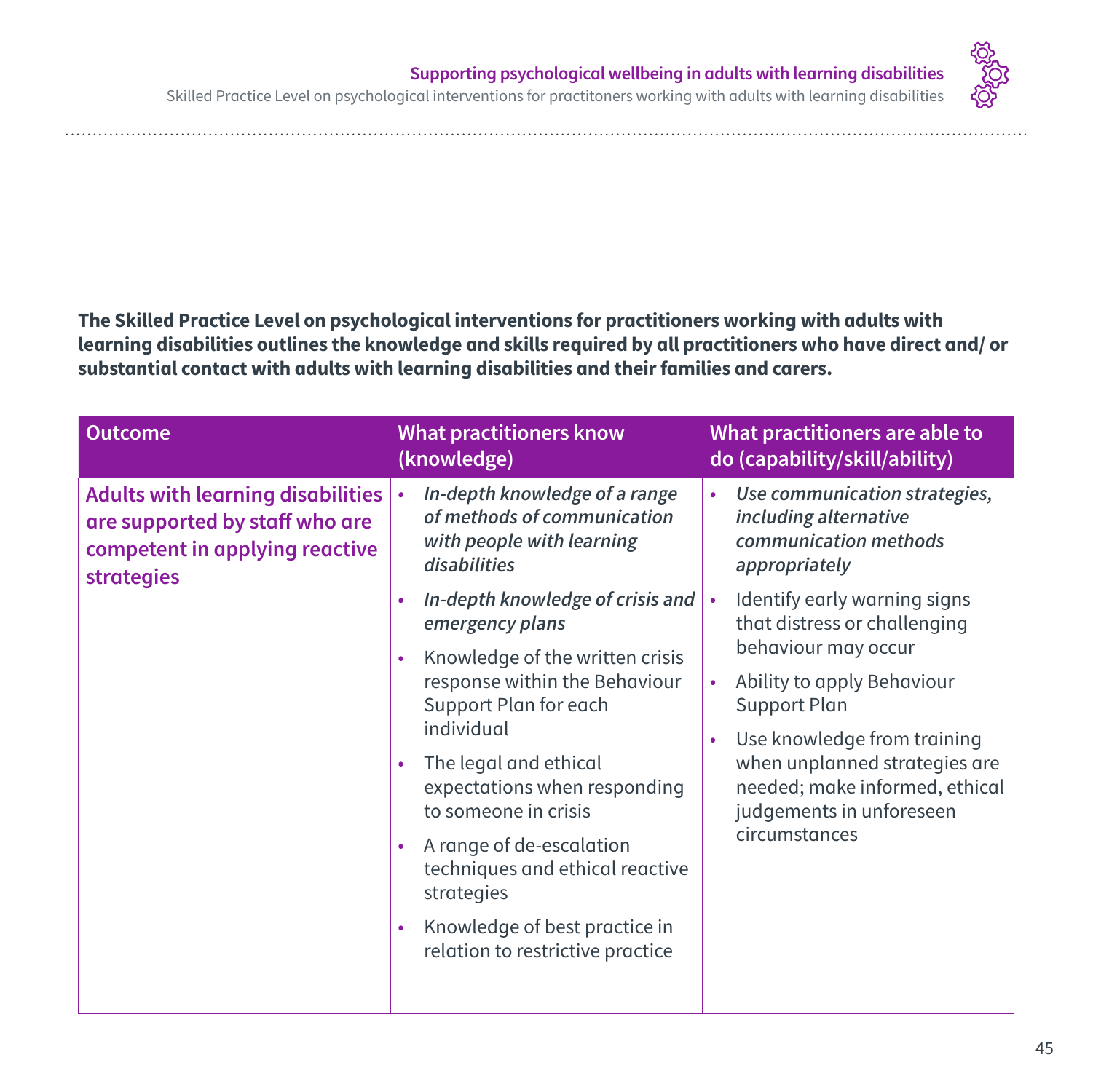

| <b>Outcome</b>                                                                                                                                                                                                 | <b>What practitioners know</b><br>(knowledge)                                                                                                                                                            | What practitioners are able to<br>do (capability/skill/ability)                                                                                                                                                                                                                                                                                                          |
|----------------------------------------------------------------------------------------------------------------------------------------------------------------------------------------------------------------|----------------------------------------------------------------------------------------------------------------------------------------------------------------------------------------------------------|--------------------------------------------------------------------------------------------------------------------------------------------------------------------------------------------------------------------------------------------------------------------------------------------------------------------------------------------------------------------------|
| <b>Adults with learning disabilities</b><br>who present challenging<br>behaviour are supported by<br>staff who are knowledgeable<br>about their Behaviour Support<br>Plan and how it is applied in<br>practice | Knowledge of a range of<br>$\bullet$<br>proactive strategies, including<br>positive behaviour support and<br>active support                                                                              | Understanding and ability to<br>$\bullet$<br>implement a Behaviour<br>Support Plan accurately.<br>Follow three steps of                                                                                                                                                                                                                                                  |
|                                                                                                                                                                                                                | Understand the Positive<br>$\bullet$<br>Behavioural Support approach<br>and components of a Behaviour<br><b>Support Plan</b>                                                                             | read and absorb each<br>Behaviour Support Plan for<br>every person being<br>supported being able to<br>demonstrate that the<br>strategies described are<br>understood and followed<br>correctly<br>seeking clarification for any<br>$\bullet$<br>aspect that is not<br>understood<br>participate in supervision<br>and receive feedback on<br>accuracy of implementation |
|                                                                                                                                                                                                                | Understand that the people who<br>$\bullet$<br>are the most important part of a<br>person's day-to-day life are<br>those who are most likely to be<br>involved in their support, and                     |                                                                                                                                                                                                                                                                                                                                                                          |
|                                                                                                                                                                                                                | are also connected to how<br>challenging behaviour develops<br>and is maintained                                                                                                                         |                                                                                                                                                                                                                                                                                                                                                                          |
|                                                                                                                                                                                                                | Understand that the purpose of<br>$\bullet$<br>a Behaviour Support Plan is to<br>improve the quality of life for a<br>person and reduce challenging<br>behaviour and the use of<br>restrictive practices |                                                                                                                                                                                                                                                                                                                                                                          |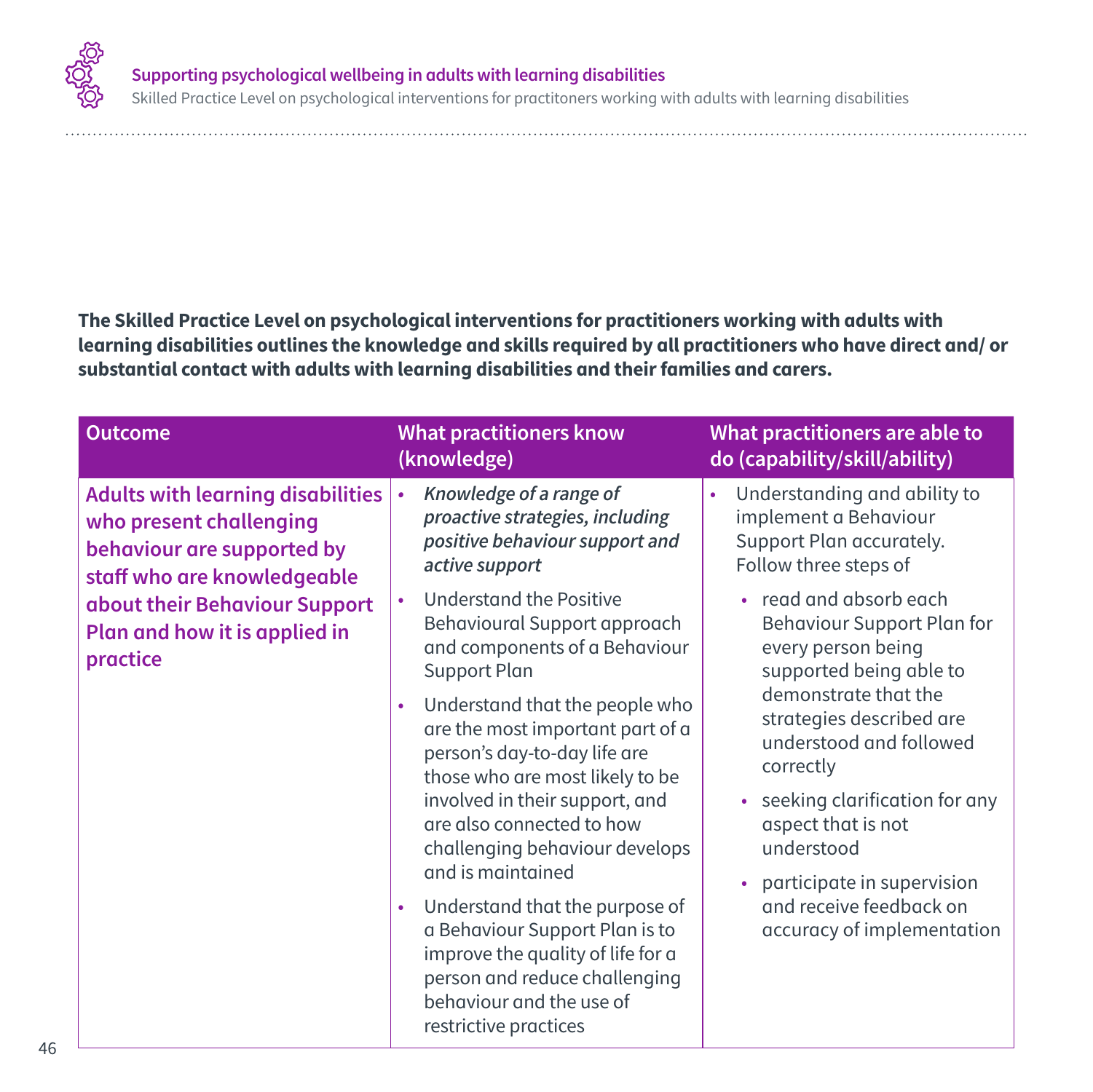

de de de decem

Skilled Practice Level on psychological interventions for practitoners working with adults with learning disabilities

| <b>Outcome</b>                                                                                                                                                                                                             | <b>What practitioners know</b><br>(knowledge)                                                                                                                                                                                                                                                                                                                                                                                                       | What practitioners are able to<br>do (capability/skill/ability)                                                                                                                                                                                                                                                                                                                                                                                                                                                                     |
|----------------------------------------------------------------------------------------------------------------------------------------------------------------------------------------------------------------------------|-----------------------------------------------------------------------------------------------------------------------------------------------------------------------------------------------------------------------------------------------------------------------------------------------------------------------------------------------------------------------------------------------------------------------------------------------------|-------------------------------------------------------------------------------------------------------------------------------------------------------------------------------------------------------------------------------------------------------------------------------------------------------------------------------------------------------------------------------------------------------------------------------------------------------------------------------------------------------------------------------------|
| <b>Adults with learning disabilities</b><br>who present challenging<br>behaviour are supported by<br>staff who are knowledgeable<br>about their Behaviour Support<br>Plan and how it is applied in<br>practice (continued) | Understand that a Behaviour<br>$\bullet$<br>Support Plan is a written plan<br>which:<br>describes a personalised<br>$\bullet$<br>intervention and the data<br>informing that intervention<br>should act as a practical tool<br>$\bullet$<br>to quide, to be followed<br>consistently by all carers<br>will act as a safeguard to<br>$\bullet$<br>protect the rights of both,<br>persons with learning<br>disabilities and those who<br>support them | Ability to identify early warning<br>$\bullet$<br>signs that challenging<br>behaviour may occur and<br>respond according to plan<br>Ability to identify and report<br>$\bullet$<br>progress, problems and barriers<br>Ability to complete records and<br>$\bullet$<br>other documents that help<br>describe or monitor the<br>implementation of the<br><b>Behaviour Support Plan</b><br>Provide constructive input to<br>$\bullet$<br><b>Behaviour Support Plan</b><br>development in terms of the<br>practical aspects of delivery |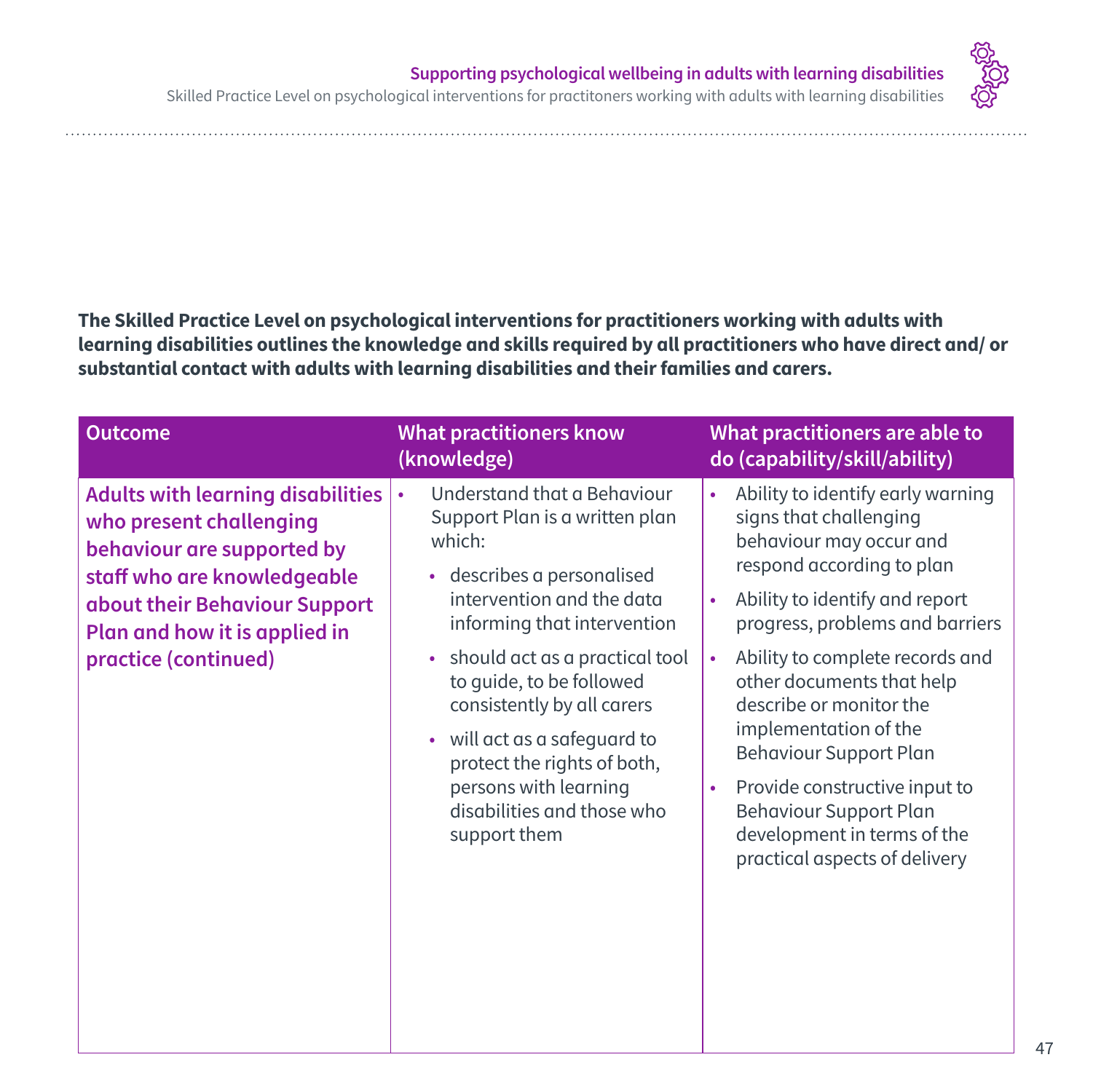

| <b>Outcome</b>                                                                                                                                                                                                             | <b>What practitioners know</b><br>(knowledge)                                                                                                                                                                                                                                                                                                                                                                                                                                                                                                                           | What practitioners are able to<br>do (capability/skill/ability)                                                                                                                                                                                                                                                                                                      |
|----------------------------------------------------------------------------------------------------------------------------------------------------------------------------------------------------------------------------|-------------------------------------------------------------------------------------------------------------------------------------------------------------------------------------------------------------------------------------------------------------------------------------------------------------------------------------------------------------------------------------------------------------------------------------------------------------------------------------------------------------------------------------------------------------------------|----------------------------------------------------------------------------------------------------------------------------------------------------------------------------------------------------------------------------------------------------------------------------------------------------------------------------------------------------------------------|
| <b>Adults with learning disabilities</b><br>who present challenging<br>behaviour are supported by<br>staff who are knowledgeable<br>about their Behaviour Support<br>Plan and how it is applied in<br>practice (continued) | Understand for each Behaviour<br>$\bullet$<br>Support Plan:<br>• someone is responsible for<br>each element of the plan and<br>it must be implemented<br>consistently<br>• own role in relation to the<br>responsibilities outlined<br>within the plan<br>• the rationale for the plan and<br>key functions of behaviour<br>that challenges identified for<br>the person<br>• the short, medium and long<br>term aims of the plan<br>Understand the importance of:<br>$\bullet$<br>• providing options, and that<br>people may express<br>preferences in different ways | Ability to directly support the<br>$\bullet$<br>person to express choice and to<br>access things that are important<br>to them<br>Ability to arrange and support<br>$\bullet$<br>participation in meaningful<br>activities utilising Active Support<br>strategies<br>Ability to respond safely and<br>$\bullet$<br>ethically to episodes of<br>challenging behaviour |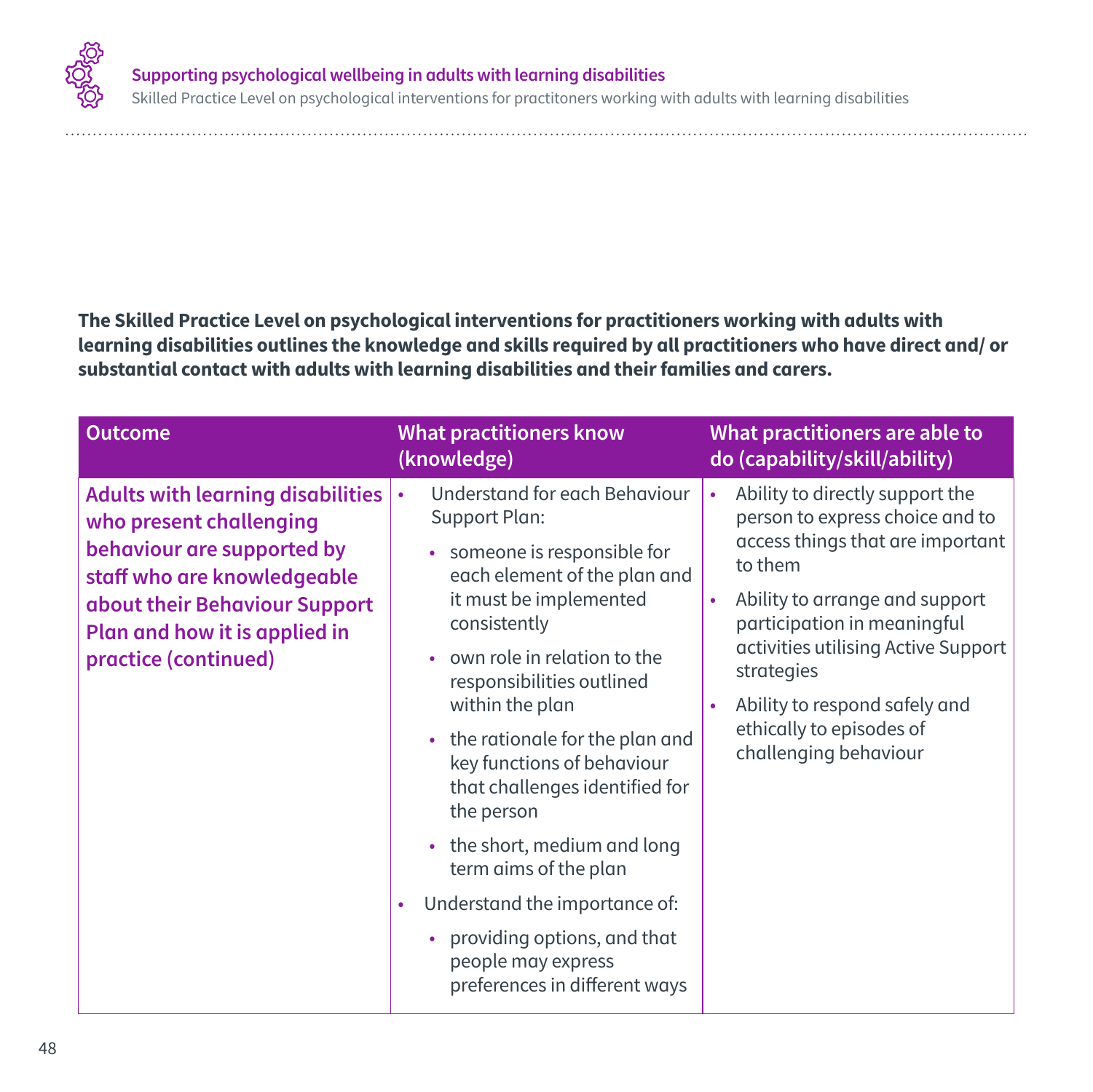

. . . . . . . . . . . . . . . . . . . .

Skilled Practice Level on psychological interventions for practitoners working with adults with learning disabilities

| <b>Outcome</b>                                                                                                                                                                                                             | <b>What practitioners know</b><br>(knowledge)                                                                                                                                                                                                                                                                                                                                                                                                                                                                                                                                                                             | What practitioners are able to<br>do (capability/skill/ability) |
|----------------------------------------------------------------------------------------------------------------------------------------------------------------------------------------------------------------------------|---------------------------------------------------------------------------------------------------------------------------------------------------------------------------------------------------------------------------------------------------------------------------------------------------------------------------------------------------------------------------------------------------------------------------------------------------------------------------------------------------------------------------------------------------------------------------------------------------------------------------|-----------------------------------------------------------------|
| <b>Adults with learning disabilities</b><br>who present challenging<br>behaviour are supported by<br>staff who are knowledgeable<br>about their Behaviour Support<br>Plan and how it is applied in<br>practice (continued) | • respecting a person's choice,<br>even if it may not be your<br>own<br>supporting and (in some<br>cases) teaching genuine<br>choice making, of creating<br>opportunities for choosing,<br>and of providing experience<br>and knowledge about<br>options and consequences<br>Understand that when<br>$\bullet$<br>challenging behaviour does<br>occur, it needs to be managed<br>safely and effectively with the<br>least restrictive options<br>Understand the written crisis<br>$\bullet$<br>response within the Behaviour<br>Support Plan for each individual<br>and own role within the crisis<br>management protocol |                                                                 |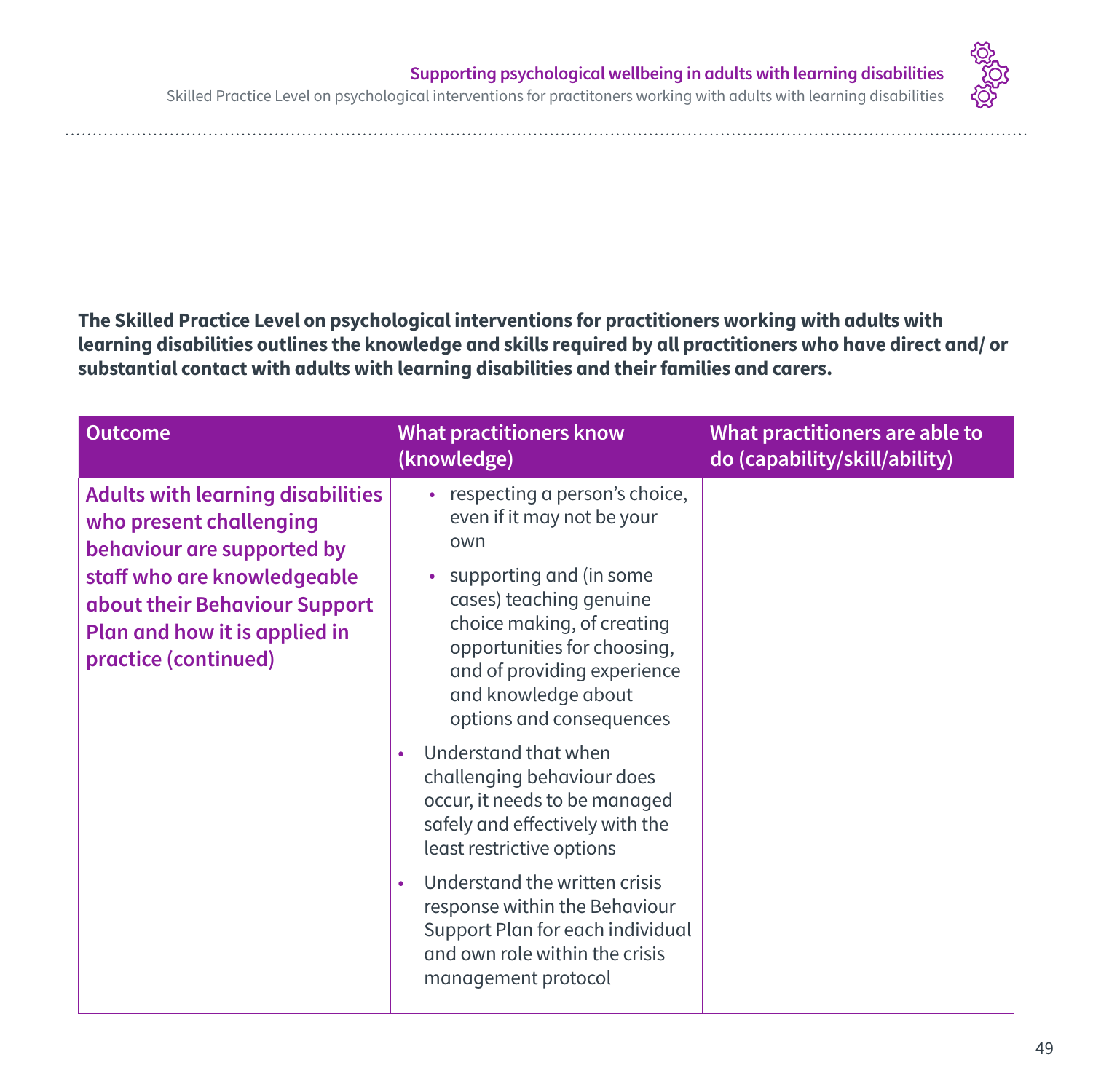

| <b>Outcome</b>                                                                                                                                        | <b>What practitioners know</b><br>(knowledge)                                                                                                                                                                                                                                                             | What practitioners are able to<br>do (capability/skill/ability)                                                                                                                                                                                                                      |
|-------------------------------------------------------------------------------------------------------------------------------------------------------|-----------------------------------------------------------------------------------------------------------------------------------------------------------------------------------------------------------------------------------------------------------------------------------------------------------|--------------------------------------------------------------------------------------------------------------------------------------------------------------------------------------------------------------------------------------------------------------------------------------|
| Adults with learning disabilities<br>are provided with information<br>and education to assist them in<br>managing their own behaviour<br>and emotions | Knowledge of a range of<br>$\bullet$<br>proactive strategies, including<br>positive behaviour support and<br>active support<br>Knowledge of a range of health<br>promotion tools that have had<br>reasonable adjustments made<br>to enable the person with a<br>learning disability to understand<br>them | <b>Encourage and support people</b><br>with learning disabilities to<br>participate in therapeutic,<br>recreational and active support<br>services<br>Ability to interact with<br>individuals in a manner that<br>supports them to implement<br>agreed self-management<br>strategies |
|                                                                                                                                                       | Knowledge of the importance of<br>$\bullet$<br>physical activity for people with<br>learning disabilities<br>Understand the importance of                                                                                                                                                                 | Ability to provide support in<br>relation to assisting<br>understanding of health<br>promotion materials                                                                                                                                                                             |
|                                                                                                                                                       | people being able to self-<br>manage their behaviour where<br>possible<br>Knowledge of specific health<br>$\bullet$<br>promotion tools relating to<br>emotions and mental health                                                                                                                          | Ability to work alongside adults<br>with learning disabilities to<br>support them to use self-help<br>materials, e.g. guided self-help,<br>computerised CBT                                                                                                                          |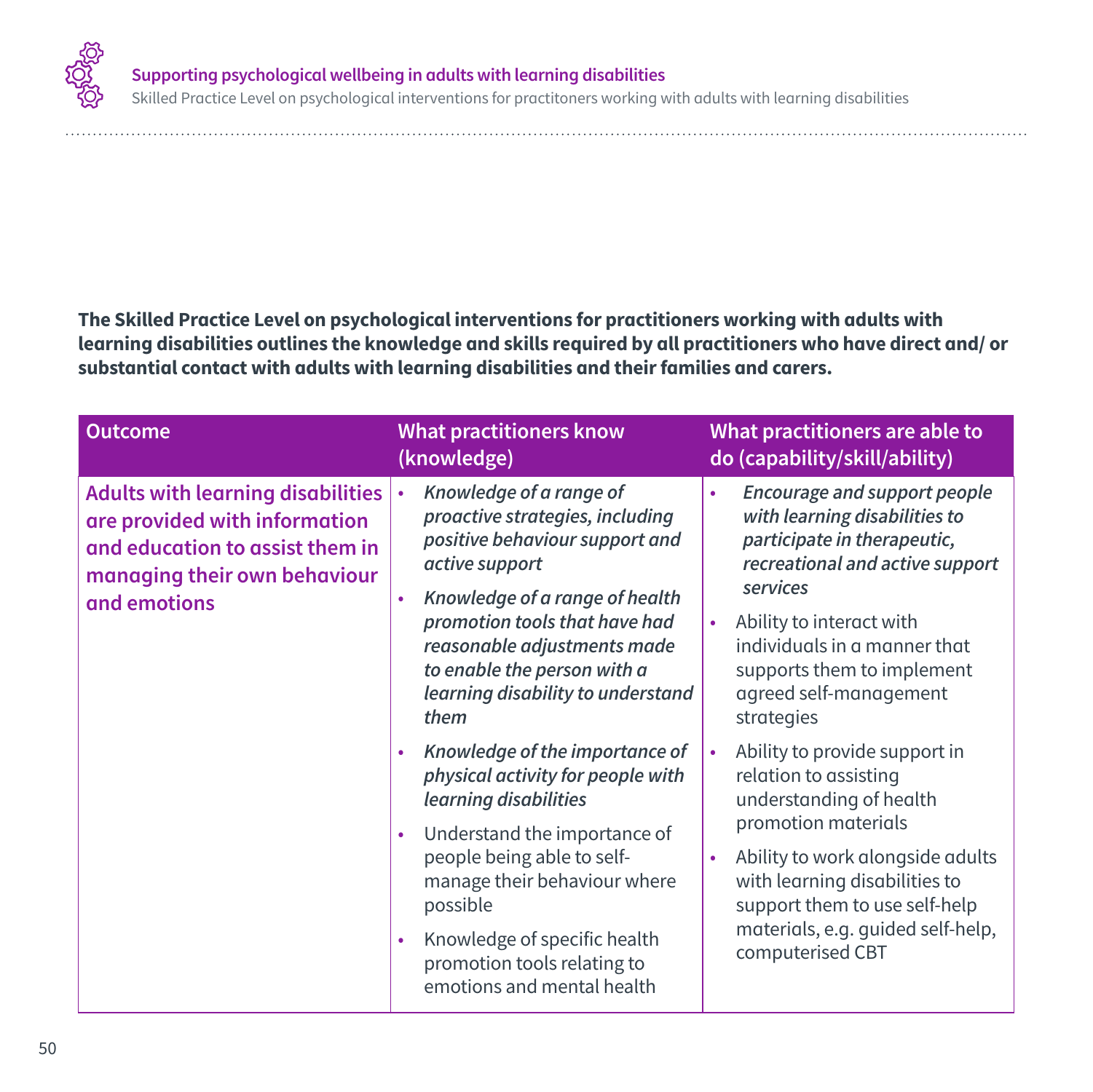

. . . . . . . . . . . . . . . . . . . .

Skilled Practice Level on psychological interventions for practitoners working with adults with learning disabilities

| <b>Outcome</b>                                                                                                       | <b>What practitioners know</b><br>(knowledge)                                                                                                                                                                                                                                                                                                 | What practitioners are able to<br>do (capability/skill/ability)                                                                                                                                                                                                                                                                         |
|----------------------------------------------------------------------------------------------------------------------|-----------------------------------------------------------------------------------------------------------------------------------------------------------------------------------------------------------------------------------------------------------------------------------------------------------------------------------------------|-----------------------------------------------------------------------------------------------------------------------------------------------------------------------------------------------------------------------------------------------------------------------------------------------------------------------------------------|
| Adults with learning disabilities<br>receive ongoing support in<br>relation to psychological<br><b>interventions</b> | Understanding, where<br>appropriate, of the potential<br>benefit of a person being<br>supported to attend specialist<br>psychological sessions, and of<br>the professional and ethical<br>boundaries relating to this<br>Knowledge, where appropriate,<br>of how to support a person to<br>complete psychological therapy<br>'homework' tasks | Ability, where appropriate, to<br>$\bullet$<br>support a person to attend<br>specialist psychological therapy<br>and to adhere to agreed<br>practice in relation to this<br>Ability, where appropriate, to<br>support individuals to complete<br>'homework' tasks, such as<br>thought diaries, self-monitoring,<br>anxiety ratings etc. |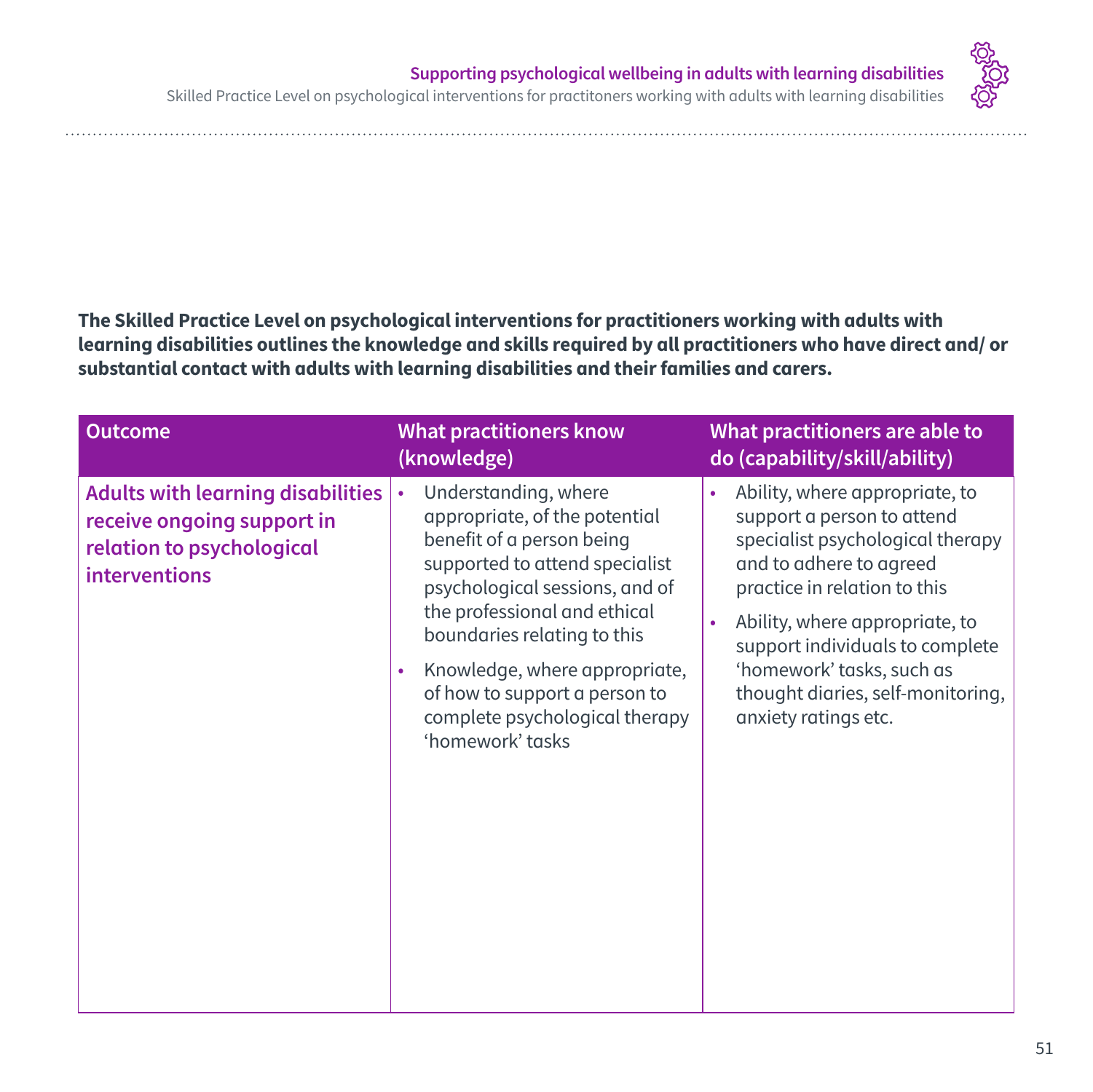

| <b>Outcome</b>                                                                                                                                                                                | <b>What practitioners know</b><br>(knowledge)                                                                                                                                                                                                                                                                                                                                                                                                              | What practitioners are able to<br>do (capability/skill/ability)                                                                                                                                                                                                                                                                                                                                                                                                                          |
|-----------------------------------------------------------------------------------------------------------------------------------------------------------------------------------------------|------------------------------------------------------------------------------------------------------------------------------------------------------------------------------------------------------------------------------------------------------------------------------------------------------------------------------------------------------------------------------------------------------------------------------------------------------------|------------------------------------------------------------------------------------------------------------------------------------------------------------------------------------------------------------------------------------------------------------------------------------------------------------------------------------------------------------------------------------------------------------------------------------------------------------------------------------------|
| <b>Adults with learning disabilities</b><br>are supported by staff who<br>make a positive contribution<br>to monitoring and reporting<br>on challenging behaviour and<br>mental health issues | Knowledge of how care plans<br>and care pathways are reviewed<br>Understand the importance of<br>on-going data collection and the<br>need for: consistency; timeliness;<br>unobtrusiveness; procedural<br>integrity<br>Understand the importance of<br>$\bullet$<br>monitoring and reporting<br>changes in behaviour, mood,<br>acquisition of skills, functional<br>communication, participation in<br>activities and other quality of life<br>indicators. | Ability to refer to the relevant<br>$\bullet$<br>professional, depending on<br>information in the physical and<br>mental health assessments<br>Ability to contribute to the<br>$\bullet$<br>review of care plans and care<br>pathways<br>Ability to actively participate in<br>$\bullet$<br>review meetings<br>Capacity to collect data adhering<br>$\bullet$<br>to agreed systems<br>Confidence in reporting progress<br>$\bullet$<br>or lack of progress towards<br>achieving outcomes |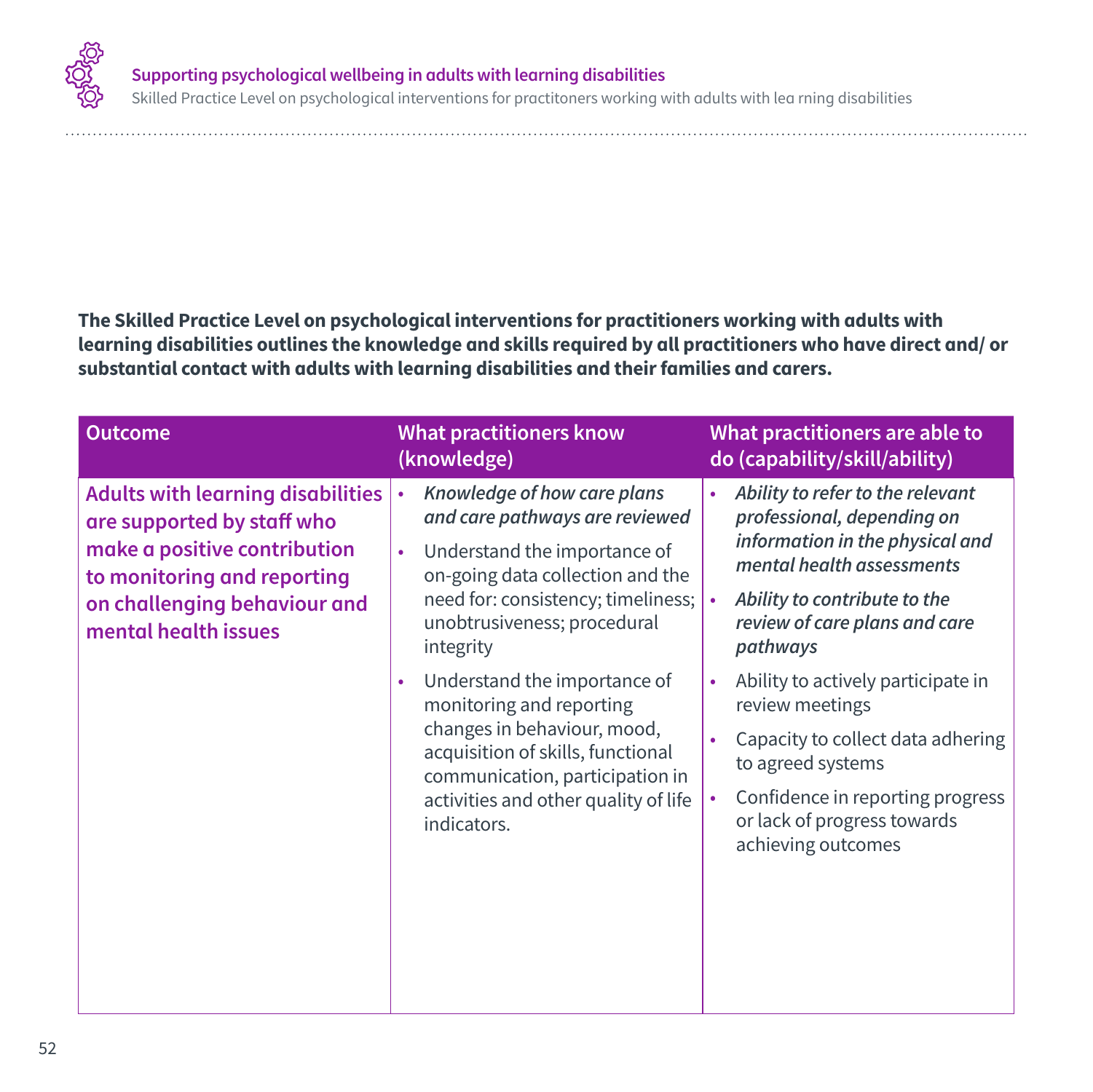

. . . . . . . . . . . . . . . . . . . .

Skilled Practice Level on psychological interventions for practitoners working with adults with learning disabilities

| <b>Outcome</b>                                                                                                                                                                                               | <b>What practitioners know</b><br>(knowledge)                                                                                                                                                                                                                                                                                                                                                                                                                                                                                                                                                               | What practitioners are able to<br>do (capability/skill/ability)                                                                                                                                                                                                                                                                  |
|--------------------------------------------------------------------------------------------------------------------------------------------------------------------------------------------------------------|-------------------------------------------------------------------------------------------------------------------------------------------------------------------------------------------------------------------------------------------------------------------------------------------------------------------------------------------------------------------------------------------------------------------------------------------------------------------------------------------------------------------------------------------------------------------------------------------------------------|----------------------------------------------------------------------------------------------------------------------------------------------------------------------------------------------------------------------------------------------------------------------------------------------------------------------------------|
| <b>Adults with learning disabilities</b><br>are supported by staff who<br>make a positive contribution<br>to monitoring and reporting<br>on challenging behaviour<br>and mental health issues<br>(continued) | Understand what aspects of<br>$\bullet$<br>behaviour and mental health<br>should be recorded as part of<br>regular record keeping and<br>those which should be reporting<br>distinctly<br>Understand how to describe an<br>$\bullet$<br>individual's physical and<br>emotional state from non-verbal<br>behaviours (i.e. facial<br>expression, body movements,<br>other behaviour)<br>Understand how to record and<br>$\bullet$<br>report changes in behaviour and<br>mental health according to<br>agreed procedures<br>Understand the importance of<br>$\bullet$<br>raising concerns at an early<br>stage | Ability to identify and report<br>$\bullet$<br>obstacles to achieving desired<br>outcomes<br>Ability to provide feedback on<br>$\bullet$<br>what is working well and what<br>could be working better<br>Ability to observe behaviour and<br>$\bullet$<br>other indicators of emotional<br>state and to report this<br>accurately |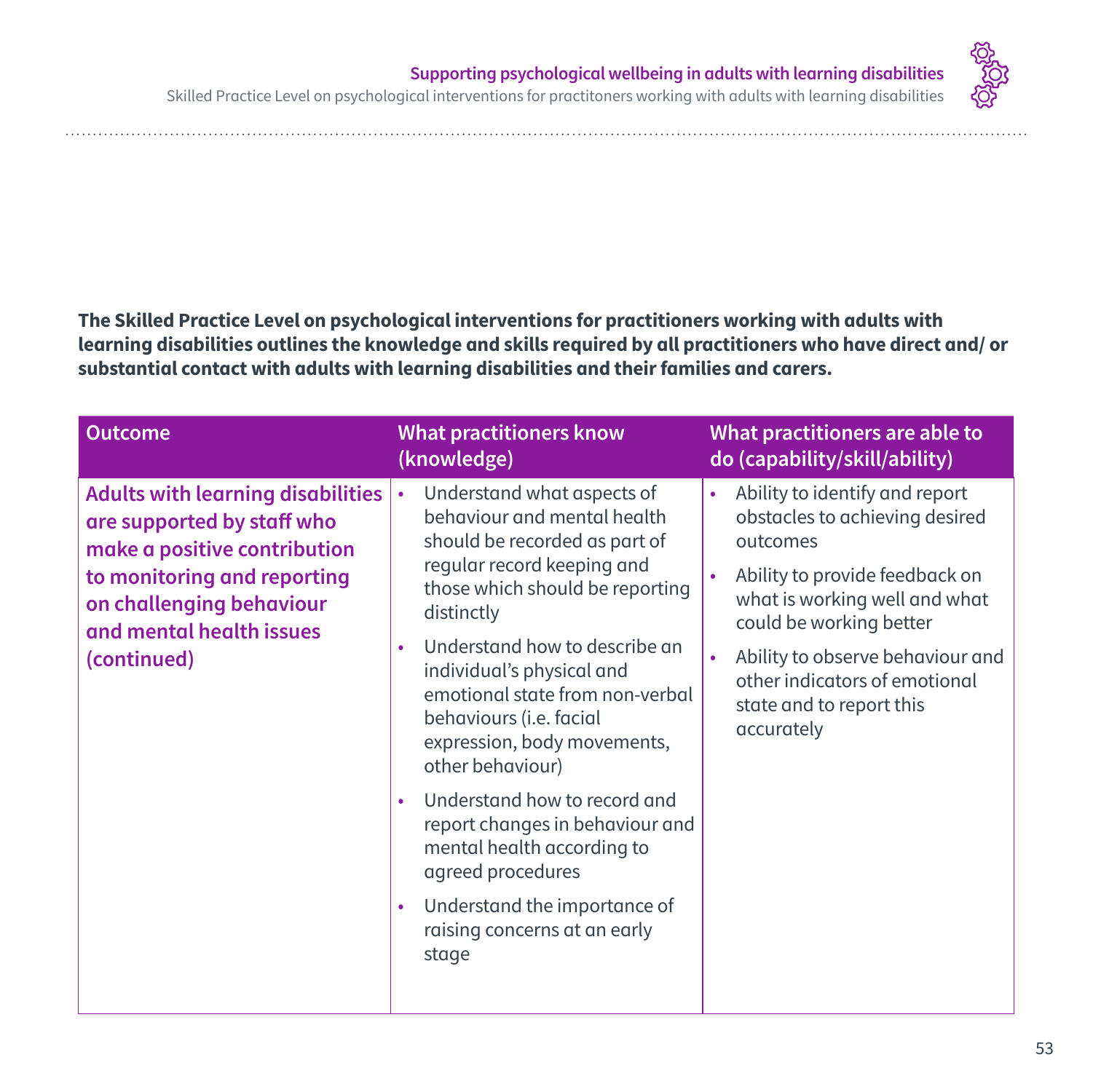

| <b>Outcome</b>                                                                                                                                              | <b>What practitioners know</b><br>(knowledge)                                                                                                                                                                                                                                                                                                                                                                                                                                                    | What practitioners are able to<br>do (capability/skill/ability)                                                                                                                                                     |
|-------------------------------------------------------------------------------------------------------------------------------------------------------------|--------------------------------------------------------------------------------------------------------------------------------------------------------------------------------------------------------------------------------------------------------------------------------------------------------------------------------------------------------------------------------------------------------------------------------------------------------------------------------------------------|---------------------------------------------------------------------------------------------------------------------------------------------------------------------------------------------------------------------|
| <b>Adults with learning disabilities</b><br>are assisted to access<br>enhanced or specialist support,<br>advice and/or treatment for<br>psychological needs | <b>Awareness of specialist services</b><br>$\bullet$<br>and professionals that support/<br>enable access to a range of<br>appropriate and therapeutic<br><i>activities</i><br>Knowledge of the services and<br>$\bullet$<br>supports that can help people<br>with learning disabilities, their<br>families and carers to maintain<br>valued activities, social<br>engagement and inclusion<br>Knowledge of range of services<br>$\bullet$<br>available locally to support<br>psychological needs | Ability to make referrals to<br>$\bullet$<br>specialist learning disability<br>services<br>Capacity to identify need for<br>onward referral to higher level<br>services and initiate this within<br>service setting |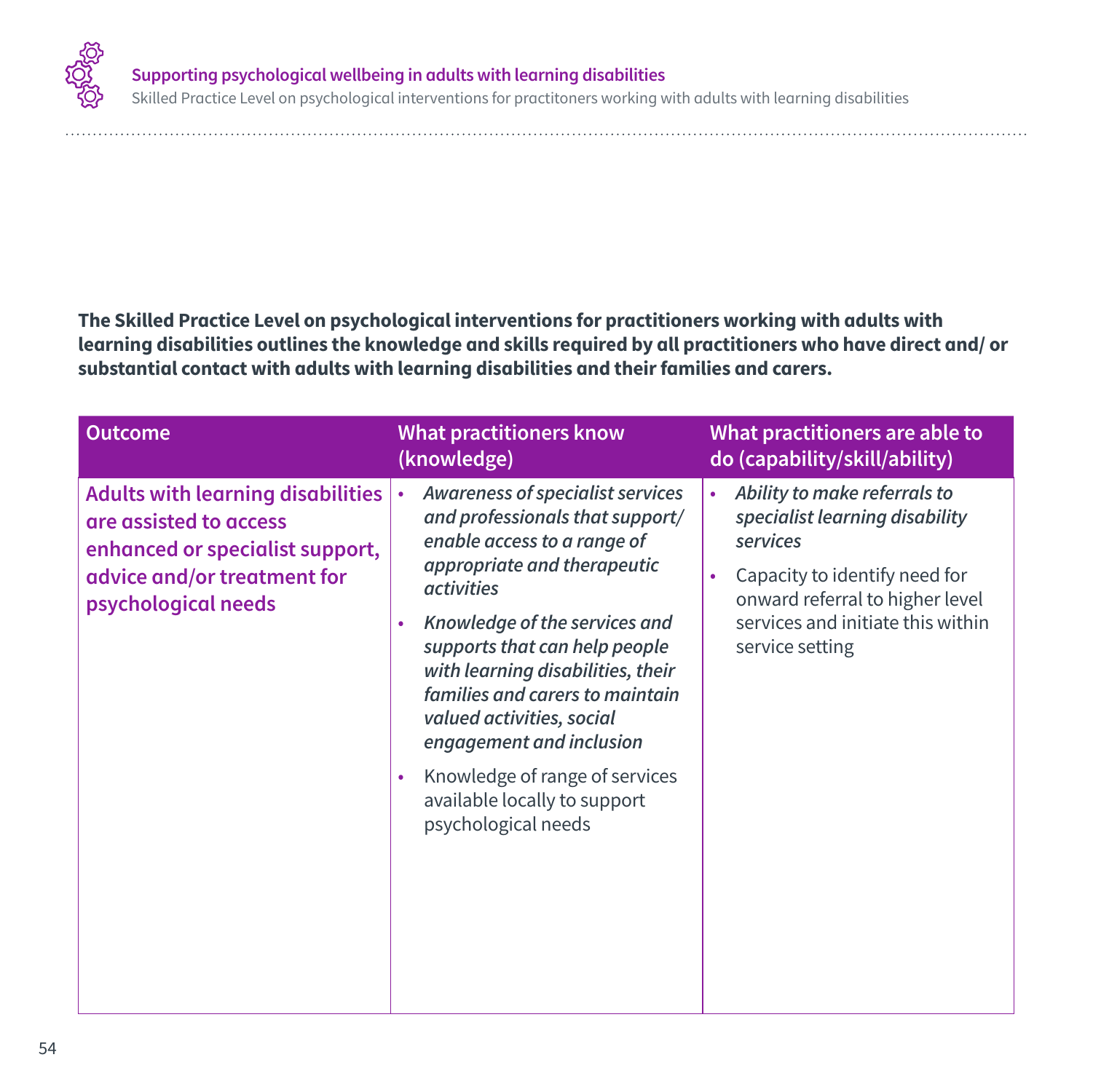

. . . . . . . . . . . . .

Skilled Practice Level on psychological interventions for practitoners working with adults with learning disabilities

| <b>Outcome</b>                                                                                                                                                                                                    | <b>What practitioners know</b><br>(knowledge)                                                                                                                                                                                                                                                                                                  | What practitioners are able to<br>do (capability/skill/ability)                                                                                                                                                                                                                                                                                                                                                                                                                                                                                                                                                                                                                                                                                                                                                    |
|-------------------------------------------------------------------------------------------------------------------------------------------------------------------------------------------------------------------|------------------------------------------------------------------------------------------------------------------------------------------------------------------------------------------------------------------------------------------------------------------------------------------------------------------------------------------------|--------------------------------------------------------------------------------------------------------------------------------------------------------------------------------------------------------------------------------------------------------------------------------------------------------------------------------------------------------------------------------------------------------------------------------------------------------------------------------------------------------------------------------------------------------------------------------------------------------------------------------------------------------------------------------------------------------------------------------------------------------------------------------------------------------------------|
| Adults with learning disabilities<br>who display challenging<br>behaviour are supported by<br>staff who meet the "Direct<br><b>Contact Competencies"</b><br>highlighted in the PBS<br><b>Competence Framework</b> | for direct care staff is detailed in the PBS Coalition document<br>"Positive Behavioural Support (PBS): A Competence Framework"<br>$\bullet$<br>Health (Care and Treatment) (Scotland) Act 2003, and 4) Best<br>interests decisions are not part of the Adults with Incapacity<br>when that benefit cannot reasonably be achieved without it". | A very detailed set of competencies in Positive Behavioural Support<br>which is available at http://pbsacademy.org.uk/pbs-competence-<br><b>Framework/.</b> The structure of this Framework is shown at Appendix 2.<br>The only adaptation required for this to apply in a Scottish context is<br>that section 1.1 "Knowing and understanding relevant legislation"<br>would need to be adapted to note that 1) The Adults with Incapacity<br>(Scotland) Act 2000 will apply instead of the Mental Capacity Act, 2)<br>There is no direct Scottish equivalent for the Deprivation of Liberties<br>Safeguards (DOLs), 3) The relevant mental health act is the Mental<br>(Scotland) Act 2000 - the closest element is the principle that "Any<br>action or decision taken must benefit the person and only be taken |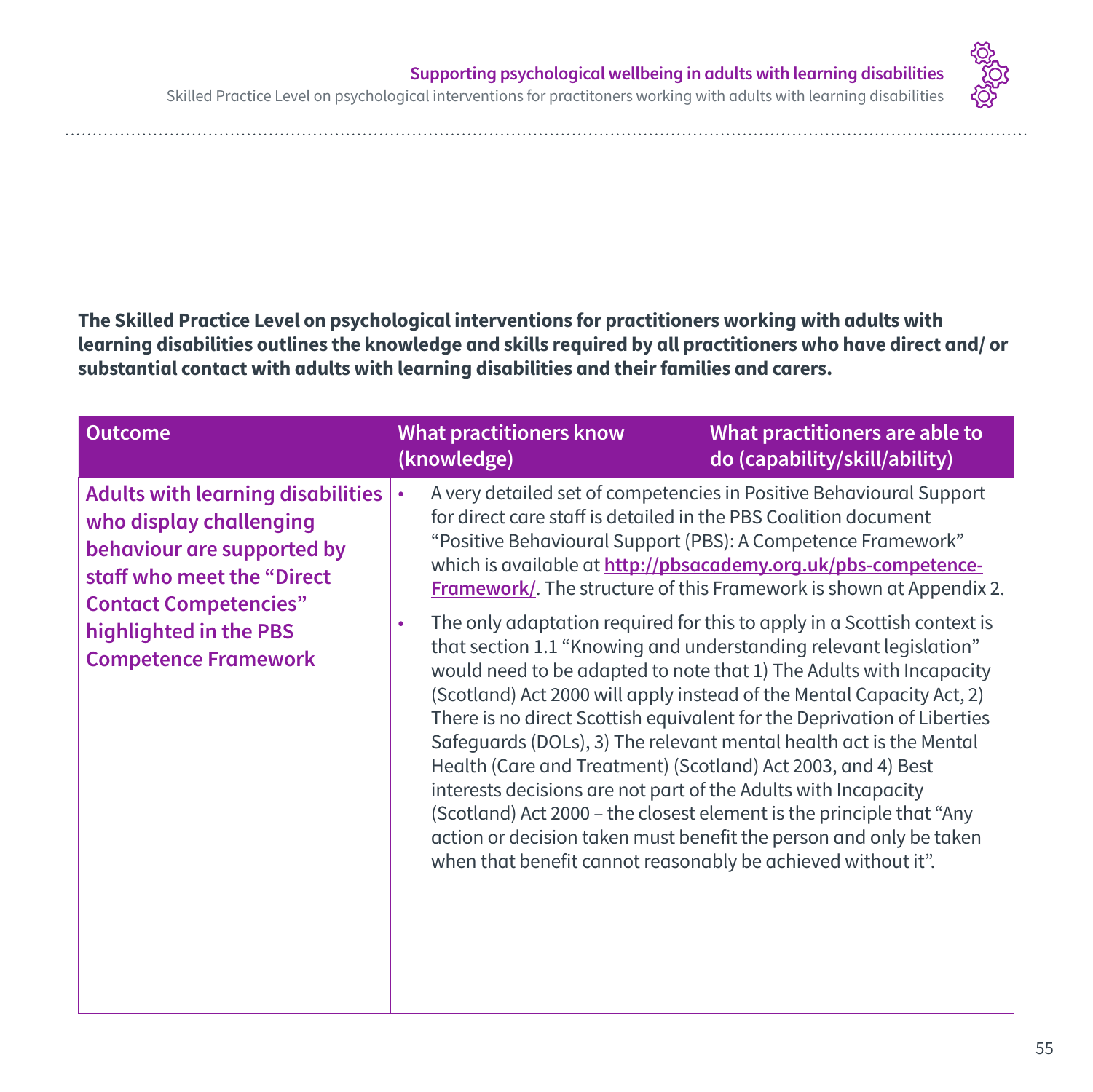

**The Enhanced Practice Level on psychological interventions for practitioners working with adults with learning disabilities outlines the knowledge and skills required by practitioners who have more regular and intense contact with adults with learning disabilities and their families and carers, provide specific interventions, and/or direct/manage care and services.**

For example, appropriately qualified professional staff and first level line-managers in services that specialise in working with adults with learning disabilities who present with significant challenging behaviour and/or specific emotional or mental health needs. These are staff who will be taking an active role in the development of treatment design and implementation (in the absence of complex presentations). Some will be in a position where they can lead on the creation of environments and opportunities that provide a recovery focus for adults with learning disabilities and associated mental health needs or challenging behaviour. Line managers will provide guidance and professional supervision to 'skilled practice' staff as appropriate to role.

\*Items in *italics* in this table are particularly relevant elements taken from the Informed Practice Level of the NES **[Equal Health Framework](http://www.nes.scot.nhs.uk/education-and-training/by-theme-initiative/mental-health-and-learning-disabilities/our-work,-publications-and-resources/learning-disabilities/equal-health-educational-framework.aspx)**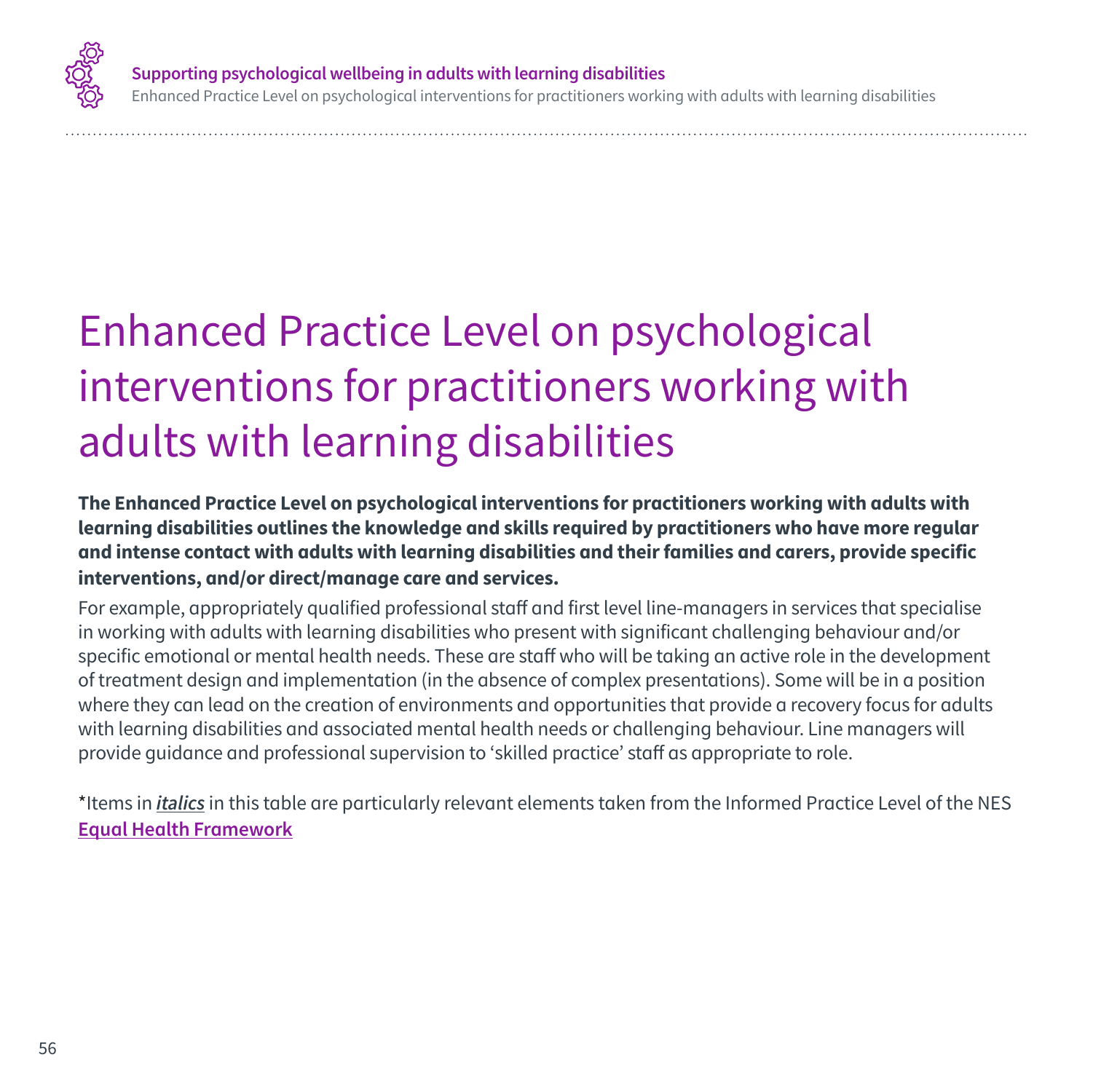

. . . . . . . . . . . . . . . . . . .

Enhanced Practice Level on psychological interventions for practitioners working with adults with learning disabilities

| <b>Outcome</b>                                                                                                                                                                                                | <b>What practitioners know</b><br>(knowledge)                                                                                                                                                                                                                                                                                                                                                                                                                                                                                                                                                                                | What practitioners are able to<br>do (capability/skill/ability)                                                                                                                                                                                                                                                                                   |
|---------------------------------------------------------------------------------------------------------------------------------------------------------------------------------------------------------------|------------------------------------------------------------------------------------------------------------------------------------------------------------------------------------------------------------------------------------------------------------------------------------------------------------------------------------------------------------------------------------------------------------------------------------------------------------------------------------------------------------------------------------------------------------------------------------------------------------------------------|---------------------------------------------------------------------------------------------------------------------------------------------------------------------------------------------------------------------------------------------------------------------------------------------------------------------------------------------------|
| <b>Adults with learning</b><br>disabilities receive appropriate<br>assessment of challenging<br>behaviour and/or of mental<br>health needs (does not include<br>those with complex or high-risk<br>behaviour) | Detailed knowledge and<br>$\bullet$<br>understanding that behaviours<br>perceived as challenging are<br>often an expression of unmet<br>need<br>In-depth knowledge of the<br>different forms of learning<br>disability and the particular<br>implications and impact on the<br>person, family and carers<br>Knowledge of how to conduct<br>$\bullet$<br>assessments of physical and<br>mental health<br>Knowledge of how to interpret<br>$\bullet$<br>the results of physical and<br>mental health assessments<br>Knowledge of a range of<br>$\bullet$<br>functional assessment tools and<br>their strengths and limitations | Ability to assess the impact of<br>the learning disability<br>Ability to adopt an outcomes-<br>based approach, building on<br>peoples existing capabilities<br>when assessing support needs<br>Capacity to engage with the<br>individual presenting for<br>assessment<br>Capacity to gather and integrate<br>$\bullet$<br>relevant family history |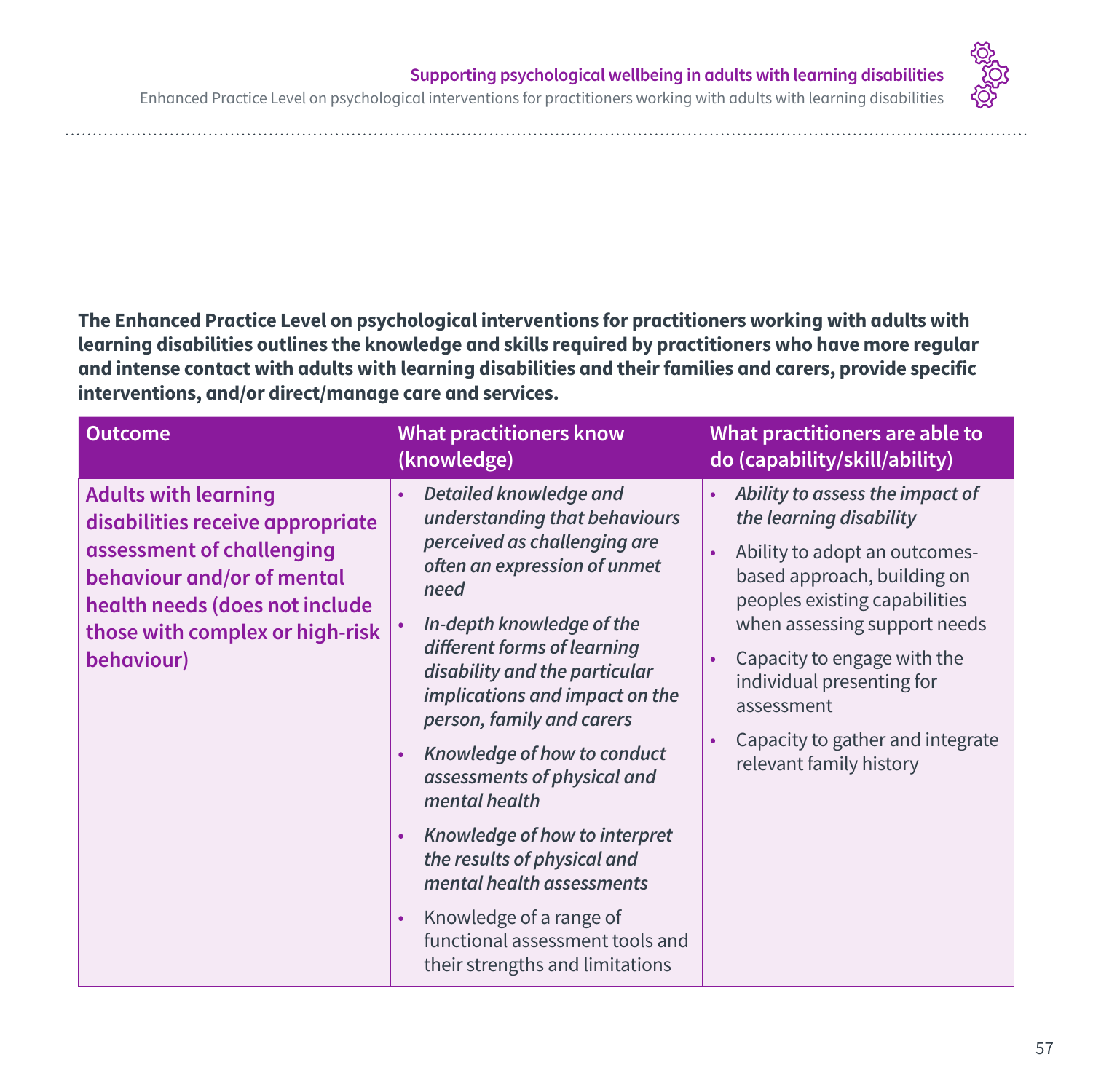

| <b>Outcome</b>                                                                                                                                                                                                            | <b>What practitioners know</b><br>(knowledge)                                                                                                                                                                                                                                                                                                                                                                                                                                                                                                                                                                              | What practitioners are able to<br>do (capability/skill/ability)                                                                                                                                                                                                                                                                                                                                                                                                                                                                                                                          |
|---------------------------------------------------------------------------------------------------------------------------------------------------------------------------------------------------------------------------|----------------------------------------------------------------------------------------------------------------------------------------------------------------------------------------------------------------------------------------------------------------------------------------------------------------------------------------------------------------------------------------------------------------------------------------------------------------------------------------------------------------------------------------------------------------------------------------------------------------------------|------------------------------------------------------------------------------------------------------------------------------------------------------------------------------------------------------------------------------------------------------------------------------------------------------------------------------------------------------------------------------------------------------------------------------------------------------------------------------------------------------------------------------------------------------------------------------------------|
| <b>Adults with learning</b><br>disabilities receive appropriate<br>assessment of challenging<br>behaviour and/or of mental<br>health needs (does not include<br>those with complex or high-risk<br>behaviour) (continued) | Knowledge of screening<br>$\bullet$<br>measures for mental health<br>difficulties for use with adults<br>with learning disabilities and<br>their strengths and limitations<br>Detailed knowledge and<br>understanding that distressed<br>behaviours perceived as being<br>challenging are often an<br>expression of unmet needs<br>Knowledge and understanding<br>$\bullet$<br>of potential causes and signs of<br>stress and distress for the<br>person, their family and carers<br>Knowledge of evidence-based<br>$\bullet$<br>approaches and techniques for<br>assessing neglect and abuse<br>and appropriate responses | Capacity to identify and assess<br>support and intervention needs<br>in the context of complexity of<br>presentation and systems<br>Capacity to identify and<br>interpret other relevant sources<br>of information to support the<br>assessment<br>Capacity to identify appropriate<br>adjustments to the assessment<br>process, location or<br>environment necessary to<br>facilitate a successful<br>assessment<br>Capacity to work out the<br>$\bullet$<br>individual's difficulties by<br>observing and analysing<br>behaviour when verbal<br>communication is limited or<br>unclear |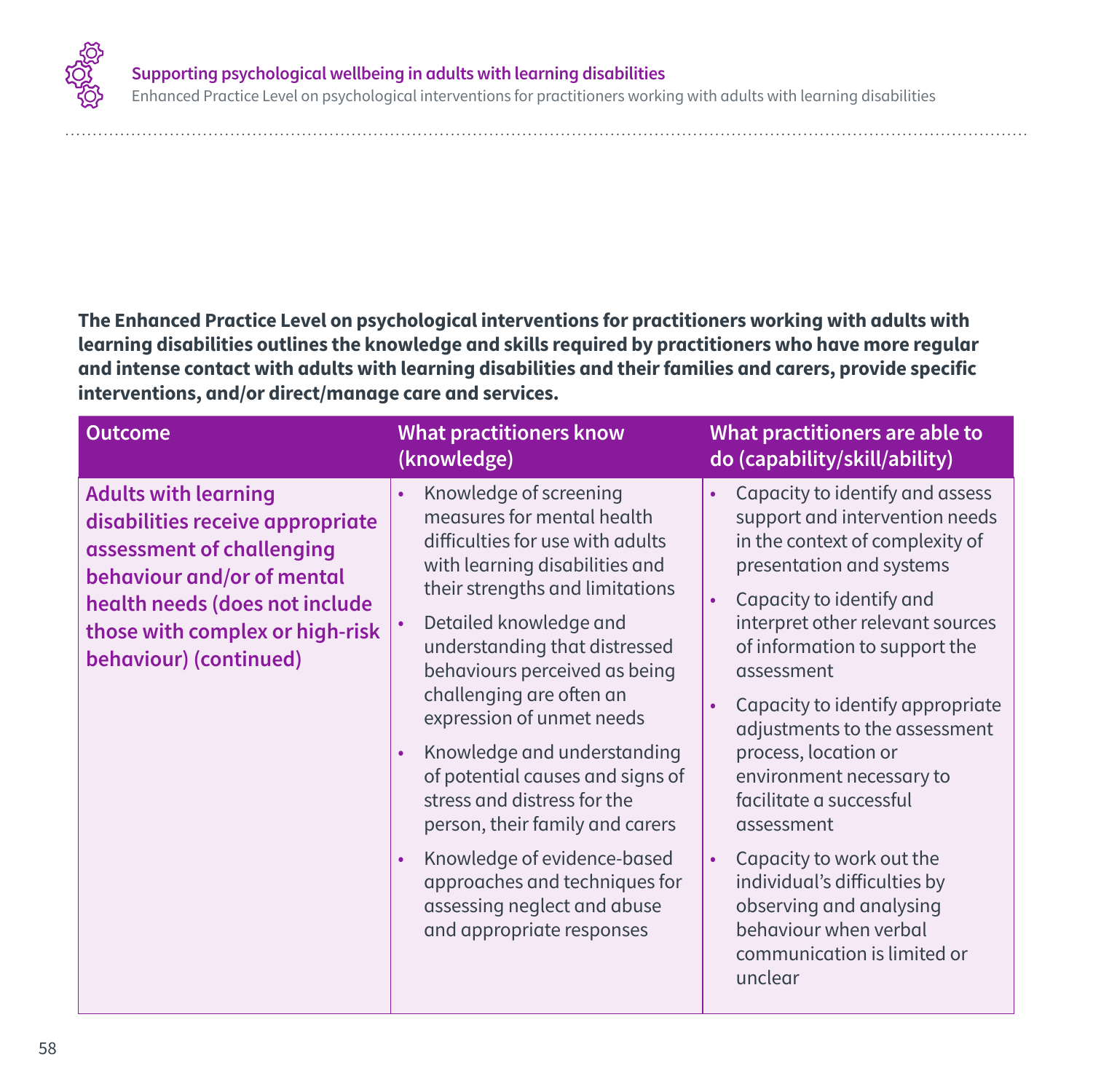

. . . . . . . . . . . . . . . . .

Enhanced Practice Level on psychological interventions for practitioners working with adults with learning disabilities

| <b>Outcome</b>                                                                                                                                                                                                            | <b>What practitioners know</b><br>(knowledge)                                                                                                                                                                                                                                                                                                                                                                                                                                                                                                                                                                      | What practitioners are able to<br>do (capability/skill/ability)                                                                                                                                                                                                                                                                                                                                                                                                                                                                                                                                                                |
|---------------------------------------------------------------------------------------------------------------------------------------------------------------------------------------------------------------------------|--------------------------------------------------------------------------------------------------------------------------------------------------------------------------------------------------------------------------------------------------------------------------------------------------------------------------------------------------------------------------------------------------------------------------------------------------------------------------------------------------------------------------------------------------------------------------------------------------------------------|--------------------------------------------------------------------------------------------------------------------------------------------------------------------------------------------------------------------------------------------------------------------------------------------------------------------------------------------------------------------------------------------------------------------------------------------------------------------------------------------------------------------------------------------------------------------------------------------------------------------------------|
| <b>Adults with learning</b><br>disabilities receive appropriate<br>assessment of challenging<br>behaviour and/or of mental<br>health needs (does not include<br>those with complex or high-risk<br>behaviour) (continued) | Knowledge of the signs of<br>$\bullet$<br>common mental and physical<br>health problems for adults with<br>learning disabilities<br>Knowledge of the potential<br>$\bullet$<br>importance of specific causes of<br>learning disability (including<br>specific syndromes) in relation<br>to mental health and<br>behavioural presentation<br>Knowledge of the benefit of<br>$\bullet$<br>including a communication<br>profile in assessment reports<br>Knowledge that physical health<br>$\bullet$<br>needs are very important within<br>assessment and can be<br>interrelated with behaviour and<br>mental health. | Competent to adapt the<br>$\bullet$<br>questions or approach where<br>necessary to enable<br>participation in the assessment<br>and completion of the<br>assessment<br>Ability to recognise when an<br>$\bullet$<br>adult with learning disabilities<br>may be experiencing mental<br>health problems<br>Ability to take a person-centred<br>approach to assessing<br>distressed behaviour which may<br>be perceived as challenging<br>Ability to assess the person's<br>individual and family history,<br>health needs, communication<br>preferences, preferred activities/<br>items, likes/dislikes, skills and<br>abilities |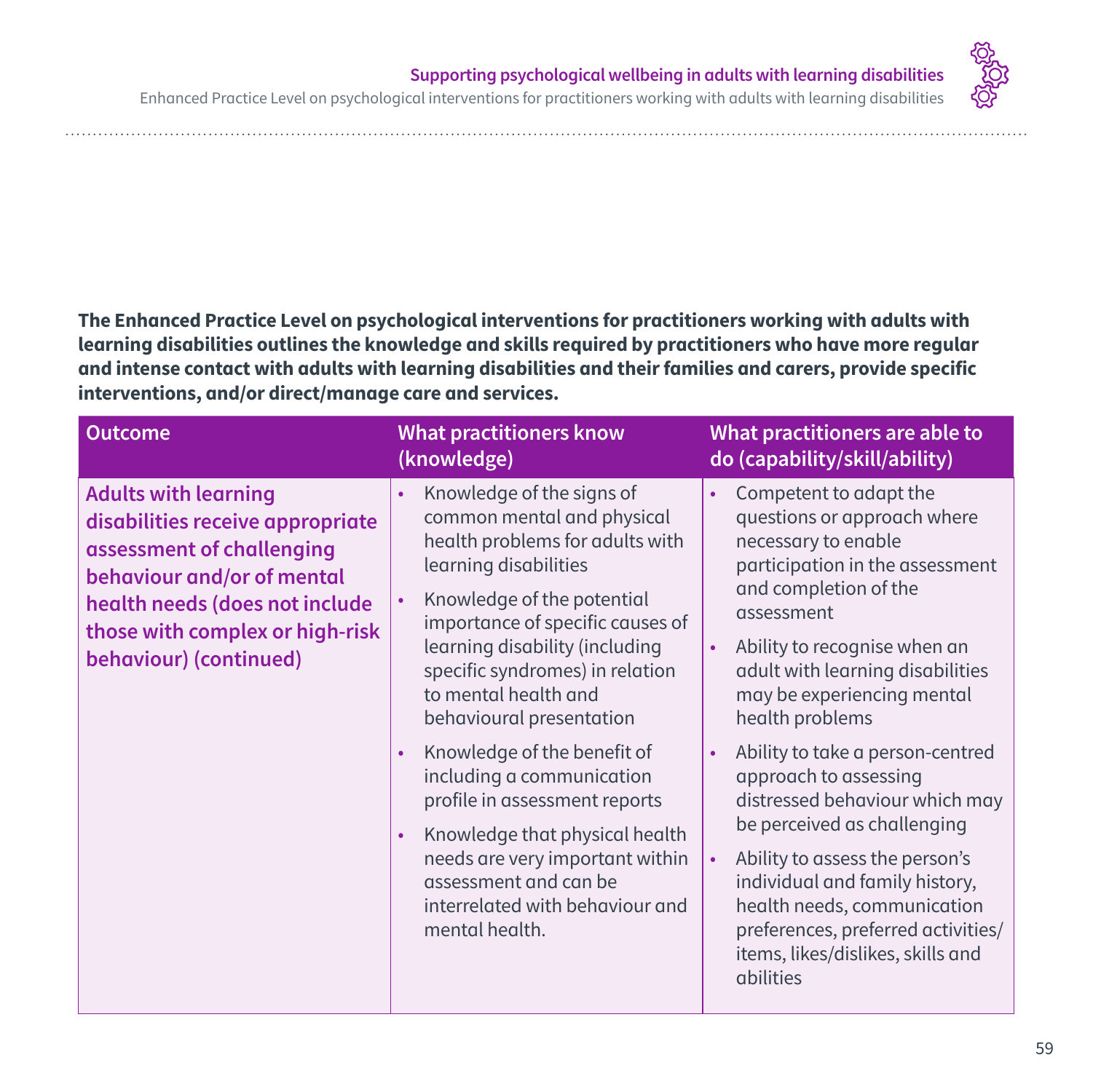

| Knowledge of specific<br><b>Adults with learning</b><br>$\bullet$<br>syndromes and conditions that<br>disabilities receive appropriate<br>may indicate behavioural<br>outlining the nature of the<br>assessment of challenging<br>profiles<br>behaviour and/or of mental<br>indicating next steps<br>Understand the importance of<br>health needs (does not include<br>obtaining assessment<br>Ability to use and interpret<br>$\bullet$<br>those with complex or high-risk | <b>Outcome</b>         | <b>What practitioners know</b><br>(knowledge) | What practitioners are able to<br>do (capability/skill/ability)                                                                                                         |
|-----------------------------------------------------------------------------------------------------------------------------------------------------------------------------------------------------------------------------------------------------------------------------------------------------------------------------------------------------------------------------------------------------------------------------------------------------------------------------|------------------------|-----------------------------------------------|-------------------------------------------------------------------------------------------------------------------------------------------------------------------------|
| and talking to family and paid<br>carers<br>Understand the possible impact<br>$\bullet$<br>of adverse life events on mental<br>health and behaviour (e.g.<br>historic abuse, neglect or<br>current poverty and social<br>isolation etc.)<br>Knowledge of the relevant<br>assessment tools to assess<br>preference and motivation<br>Knowledge of the relevant<br>assessment tools to determine<br>skill and ability levels                                                  | behaviour) (continued) | information from observation                  | Ability to provide clearly written<br>information in a report formal<br>assessment, the outcome and<br>appropriate assessment tools to<br>determine current preferences |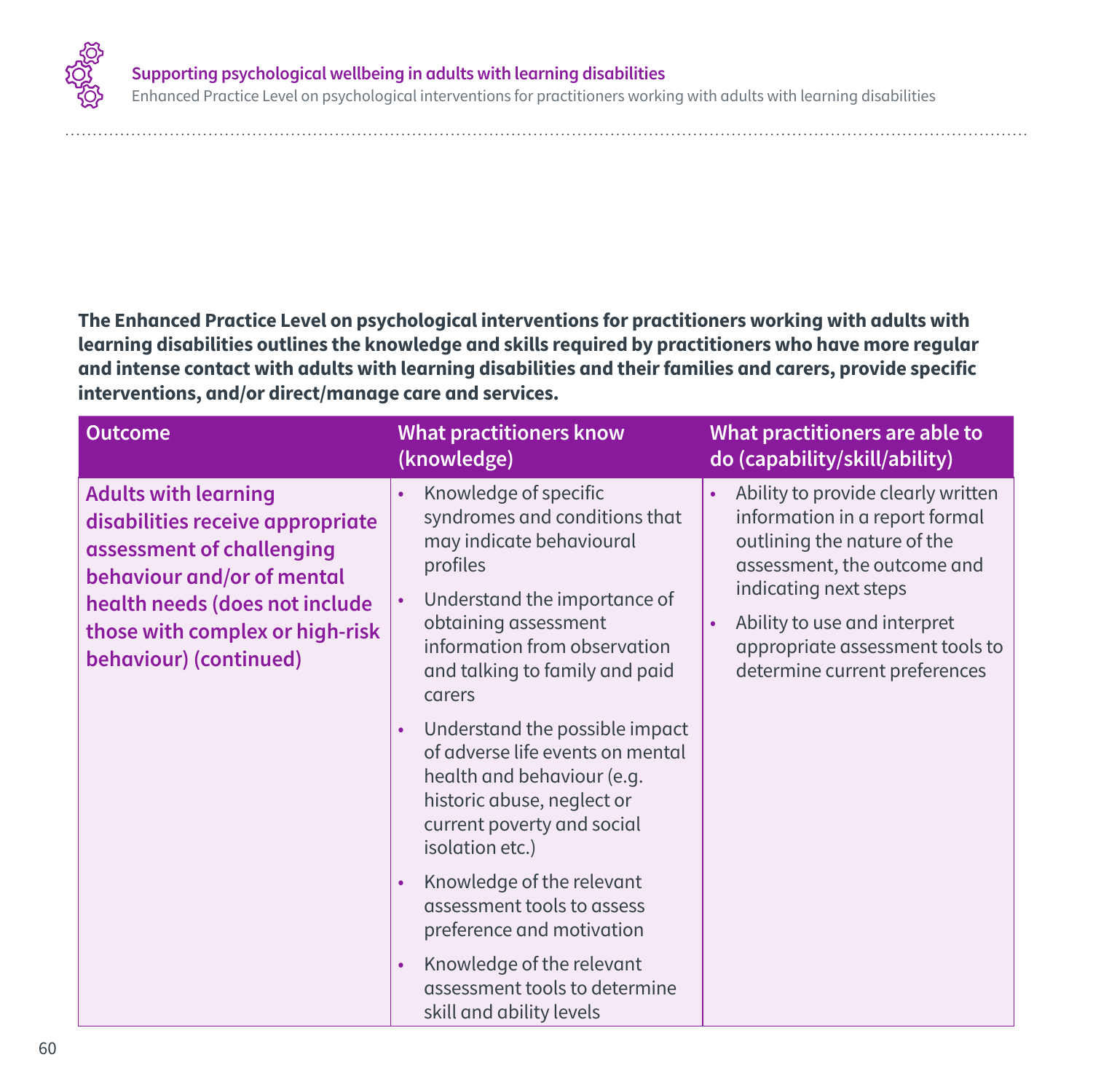

Enhanced Practice Level on psychological interventions for practitioners working with adults with learning disabilities

| <b>Outcome</b>                                                                                                                                                                                                            | <b>What practitioners know</b><br>(knowledge)                                                                                                                                                                                                                                                                                                                                                                                                                                                                                                                                                                                                            | What practitioners are able to<br>do (capability/skill/ability) |
|---------------------------------------------------------------------------------------------------------------------------------------------------------------------------------------------------------------------------|----------------------------------------------------------------------------------------------------------------------------------------------------------------------------------------------------------------------------------------------------------------------------------------------------------------------------------------------------------------------------------------------------------------------------------------------------------------------------------------------------------------------------------------------------------------------------------------------------------------------------------------------------------|-----------------------------------------------------------------|
| <b>Adults with learning</b><br>disabilities receive appropriate<br>assessment of challenging<br>behaviour and/or of mental<br>health needs (does not include<br>those with complex or high-risk<br>behaviour) (continued) | Knowledge of the importance of<br>$\bullet$<br>identifying factors that trigger<br>and perpetuate challenging<br>behaviour or mental wellbeing<br>Understand the benefit of using<br>$\bullet$<br>a range of assessment tools to<br>compensate for weaknesses in<br>individual measures (e.g.<br>semi-structured interviews,<br>rating scales, reviewing<br>recordings, direct observation<br>strategies, triangulation of data)<br>Understand the impact that<br>$\bullet$<br>pharmacological interventions<br>may have on a person's<br>presentation<br>Knowledge of the contributions<br>$\bullet$<br>of specialist staff to a thorough<br>assessment |                                                                 |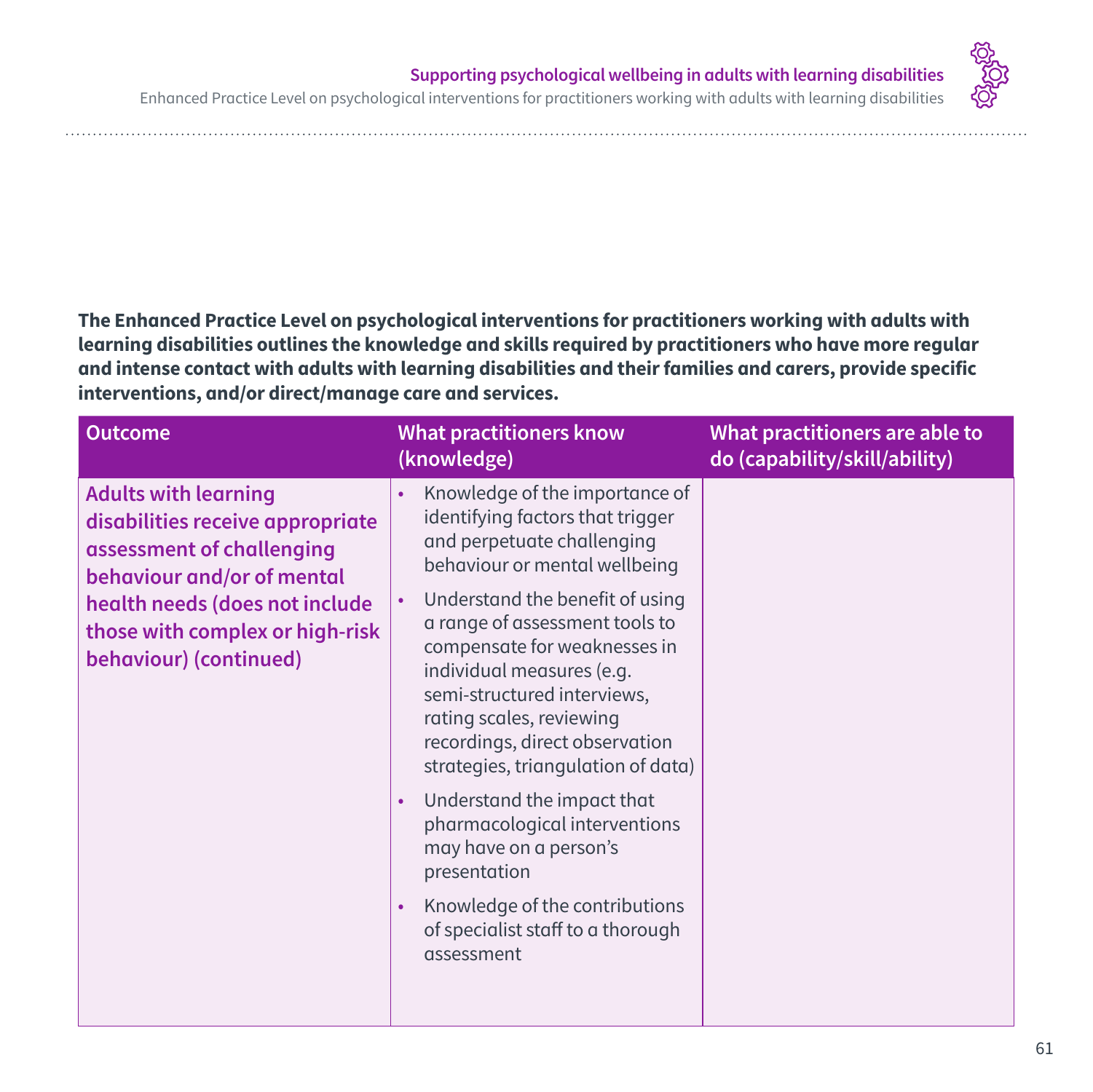

| <b>Outcome</b>                                                                                                     | <b>What practitioners know</b><br>(knowledge)                                                                                                                                                                                                                                                                                                                                                                                                                                                                                                                | What practitioners are able to<br>do (capability/skill/ability)                                                                                                                                                                                                                                                                                                                                                                                                                                                                                                                                                     |
|--------------------------------------------------------------------------------------------------------------------|--------------------------------------------------------------------------------------------------------------------------------------------------------------------------------------------------------------------------------------------------------------------------------------------------------------------------------------------------------------------------------------------------------------------------------------------------------------------------------------------------------------------------------------------------------------|---------------------------------------------------------------------------------------------------------------------------------------------------------------------------------------------------------------------------------------------------------------------------------------------------------------------------------------------------------------------------------------------------------------------------------------------------------------------------------------------------------------------------------------------------------------------------------------------------------------------|
| Adults with learning disabilities<br>are supported by staff who are<br>knowledgeable about relevant<br>legislation | Detailed knowledge of the<br>principles and key provisions of<br>legislation such as the Human<br>Rights Act 1998, Mental Health<br>(Care and Treatment) (Scotland)<br>Act 2003, Adults with Incapacity<br>Act 2000, Adult Support and<br>Protection Act 2007 and the<br>Equalities Act 2010.<br>Understand the requirements of<br>$\bullet$<br>appropriate current legislation<br>on informed consent,<br>confidentiality and advance<br>planning and the implications for<br>the person with a learning<br>disability and his or her family<br>and carers. | Actively support people with<br>$\bullet$<br>learning disabilities, their<br>families and carers to<br>understand the legal<br>Frameworks that support choice<br>and decision-making.<br>Apply the principles and key<br>provisions of legislation to<br>safeguard people with learning<br>disabilities.<br>Actively support the person with<br>a learning disability and his or<br>her family and carers to<br>implement legal aspects<br>regarding informed consent,<br>confidentiality and advance<br>planning.<br>Actively seek the person's<br>$\bullet$<br>consent before any intervention<br>is carried out. |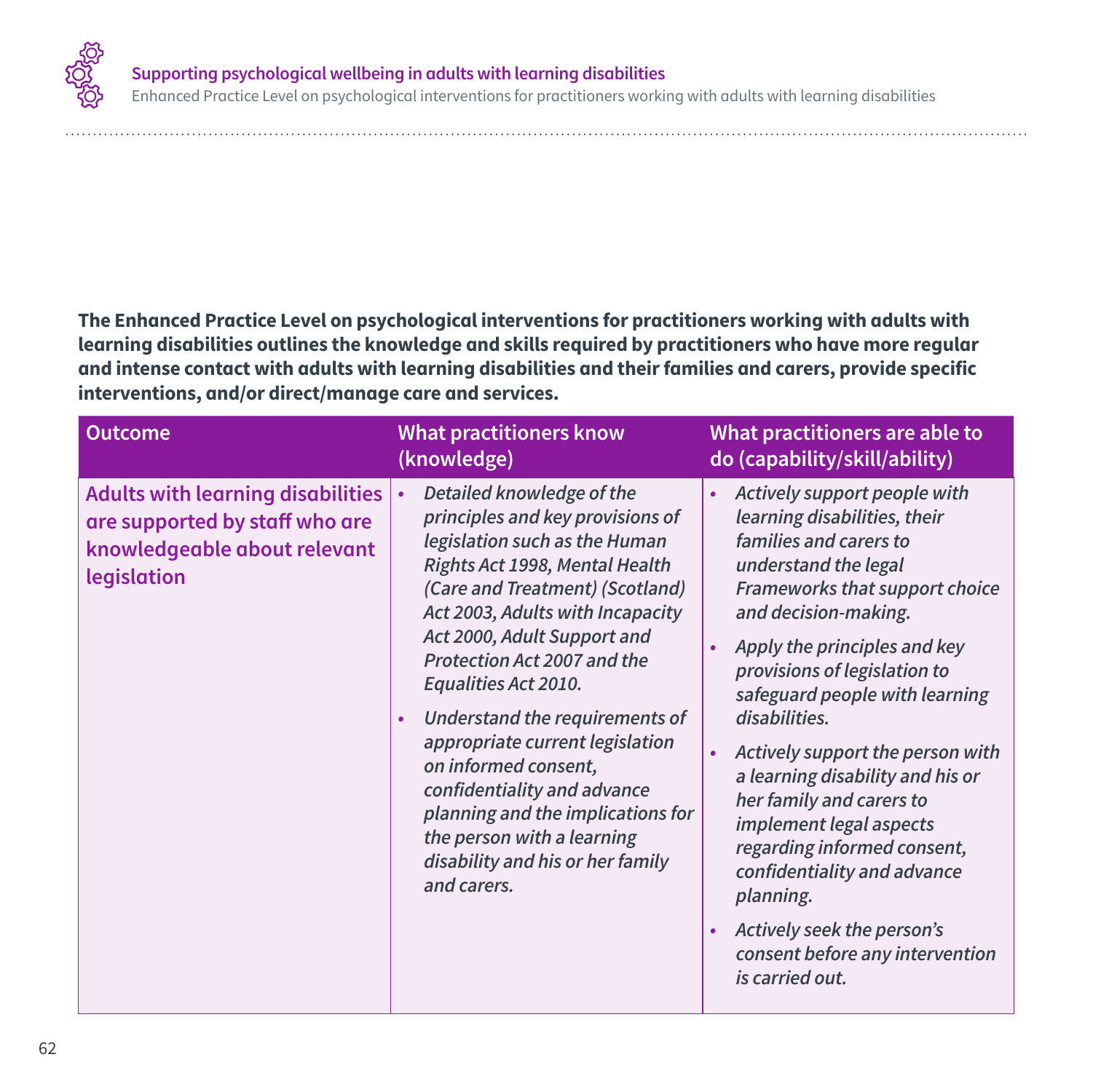

Enhanced Practice Level on psychological interventions for practitioners working with adults with learning disabilities

| <b>Outcome</b>                                                                                                                 | <b>What practitioners know</b><br>(knowledge)                                                                                                                                           | What practitioners are able to<br>do (capability/skill/ability)                                                                                                                                                                                  |
|--------------------------------------------------------------------------------------------------------------------------------|-----------------------------------------------------------------------------------------------------------------------------------------------------------------------------------------|--------------------------------------------------------------------------------------------------------------------------------------------------------------------------------------------------------------------------------------------------|
| Adults with learning disabilities<br>are supported by staff who are<br>knowledgeable about relevant<br>legislation (continued) | Knowledge of the principles of<br>determining capacity in any<br>given situation.                                                                                                       | Ascertain whether the person<br>$\bullet$<br>with a learning disability has a<br>guardian or attorney appointed                                                                                                                                  |
|                                                                                                                                | <b>Understand how human rights</b><br>$\bullet$<br>legislation can contribute to<br>person-centred planning for<br>people with learning disabilities.                                   | Refer for assessment when no<br>$\bullet$<br>guardian or attorney has been<br>appointed.                                                                                                                                                         |
|                                                                                                                                | Knowledge of appropriate<br>$\bullet$<br>current legislation on informed<br>consent and confidentiality.                                                                                | Actively support the person with<br>a learning disability to maximise<br>his or her ability to communicate<br>needs, wishes and desires.                                                                                                         |
|                                                                                                                                | Knowledge of the elements of<br>$\bullet$<br>relevant legislation that can<br>support people with learning<br>disabilities, such as power of<br>attorney, guardianship and<br>advocacy. | Provide information for the<br>$\bullet$<br>person with a learning disability,<br>family and carers about the<br>ongoing implications for them of<br>legislation regarding informed<br>consent, guardianship, power of<br>attorney and advocacy. |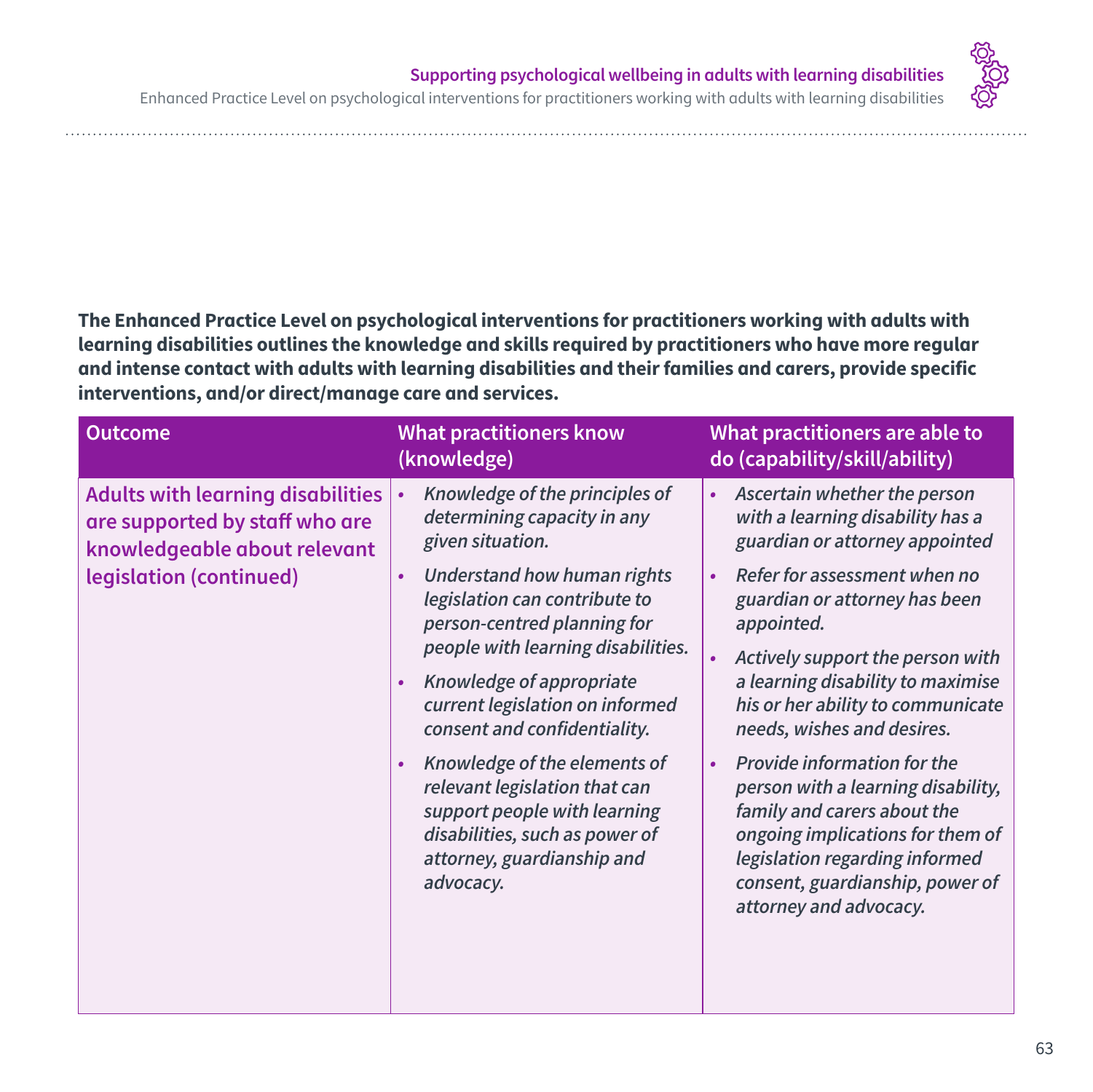

| <b>Outcome</b>                                                                                                           | <b>What practitioners know</b><br>(knowledge)                                                                                                                                   | What practitioners are able to<br>do (capability/skill/ability)                                                                                                                           |
|--------------------------------------------------------------------------------------------------------------------------|---------------------------------------------------------------------------------------------------------------------------------------------------------------------------------|-------------------------------------------------------------------------------------------------------------------------------------------------------------------------------------------|
| <b>Adults with learning disabilities</b><br>are supported by staff who<br>provide a service that is<br>'trauma informed' | Knowledge of evidence-based<br>approaches and techniques for<br>assessing neglect and abuse and<br>identifying appropriate<br>responses                                         | Ability to apply evidence-based<br>$\bullet$<br>approaches and techniques for<br>assessing neglect abuse and<br>other trauma with appropriate<br>sensitivity                              |
|                                                                                                                          | Understanding that the<br>$\bullet$<br>possibility of past traumatic<br>experiences needs to be<br>considered in relation to both<br>challenging behaviour and<br>mental health | Ability to deliver interventions to<br>$\bullet$<br>promote safety and stabilisation<br>Ability to contain emotions in<br>$\bullet$<br>appropriate ways and support<br>people in distress |
|                                                                                                                          | Knowledge of adult protection<br>$\bullet$<br>legislation and how to apply<br>appropriate measures and<br>safeguards for adults with<br>learning disabilities                   |                                                                                                                                                                                           |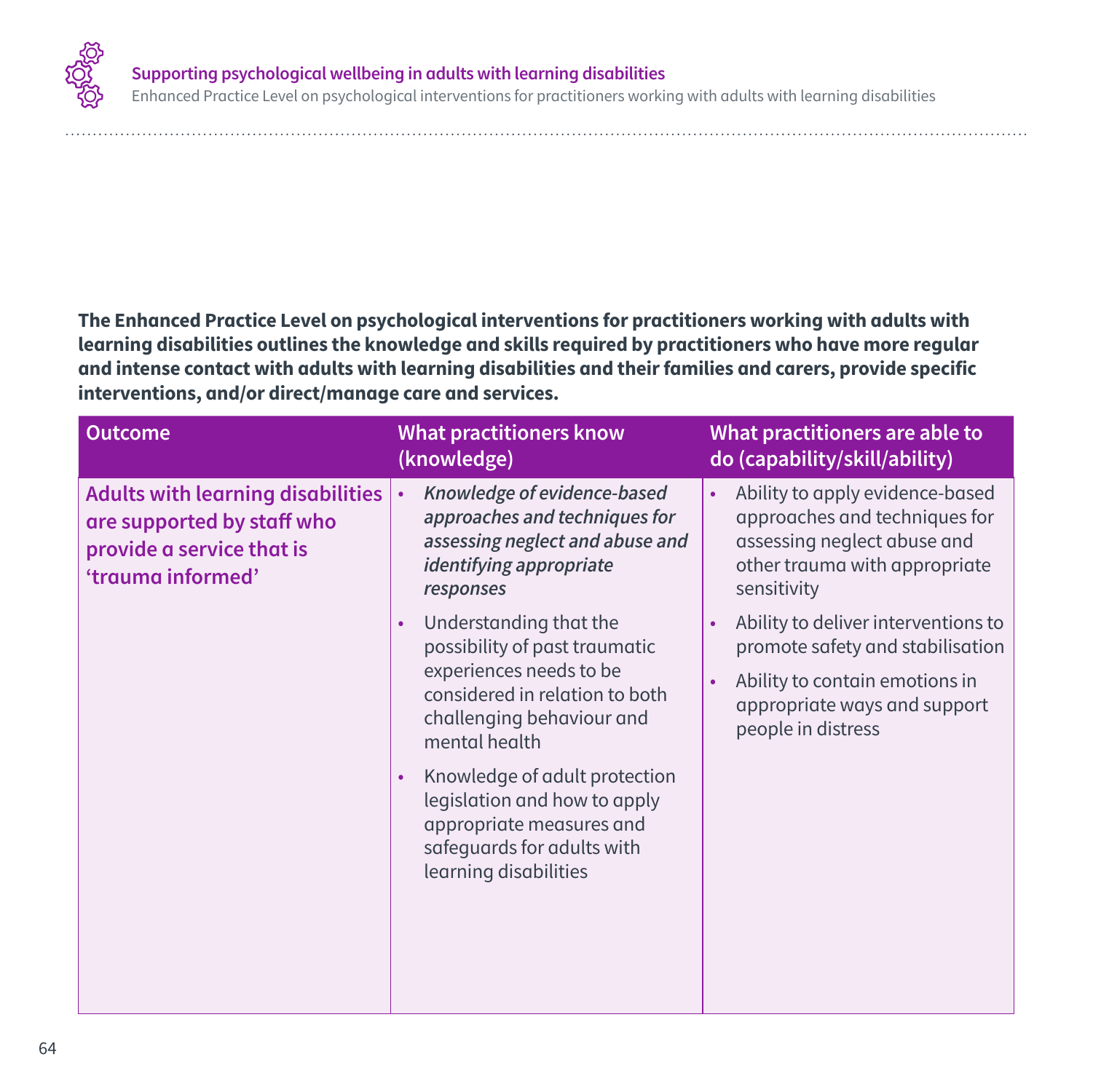

. . . . . . . . . . . . . . . . . .

Enhanced Practice Level on psychological interventions for practitioners working with adults with learning disabilities

| <b>Outcome</b>                                                                                                                | <b>What practitioners know</b><br>(knowledge)                                                                                                                                                                                                                                                                                              | What practitioners are able to<br>do (capability/skill/ability) |
|-------------------------------------------------------------------------------------------------------------------------------|--------------------------------------------------------------------------------------------------------------------------------------------------------------------------------------------------------------------------------------------------------------------------------------------------------------------------------------------|-----------------------------------------------------------------|
| Adults with learning disabilities<br>are supported by staff who<br>provide a service that is<br>'trauma informed' (continued) | Understanding of the events<br>$\bullet$<br>that can be particularly<br>traumatic for adults with<br>learning disabilities including,<br>loss of a parent or long term<br>carer, loss of day activities,<br>abuse, bullying, poor<br>environment etc.<br>Knowledge of when it is<br>$\bullet$<br>appropriate to seek specialist<br>support |                                                                 |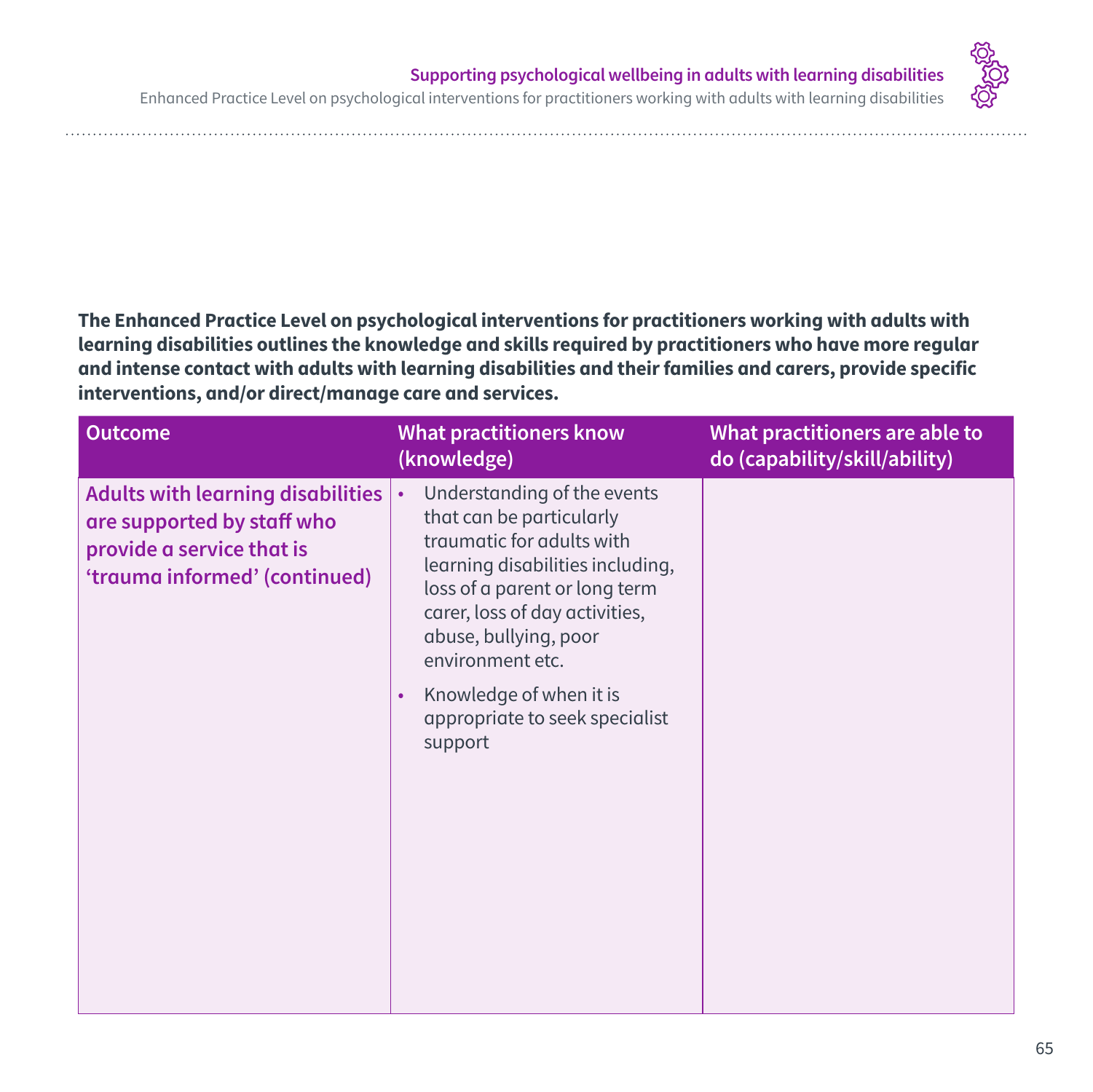

| <b>Outcome</b>                                                                                               | <b>What practitioners know</b><br>(knowledge)                                                                                                                                                                                                | What practitioners are able to<br>do (capability/skill/ability)                                              |
|--------------------------------------------------------------------------------------------------------------|----------------------------------------------------------------------------------------------------------------------------------------------------------------------------------------------------------------------------------------------|--------------------------------------------------------------------------------------------------------------|
| <b>Adults with learning disabilities</b><br>are supported by staff who<br>communicate very well with<br>them | In-depth knowledge of a range<br>$\bullet$<br>of methods of communication<br>with people with learning<br>disabilities                                                                                                                       | Use communication strategies<br>$\bullet$<br>including alternative<br>communication methods<br>appropriately |
|                                                                                                              | Detailed knowledge of how to<br>adapt communication to meet<br>the individual needs of an adult<br>with learning disabilities,<br>including a range of<br>augmentative and alternate<br>communication methods                                | Ability to develop individual<br>communication plans                                                         |
|                                                                                                              | Understanding of the key<br>$\bullet$<br>functions of communication as it<br>relates to behaviour that<br>challenges (i.e. request for<br>tangible items and social<br>contact, removing unwelcome<br>demand, express emotional<br>distress) |                                                                                                              |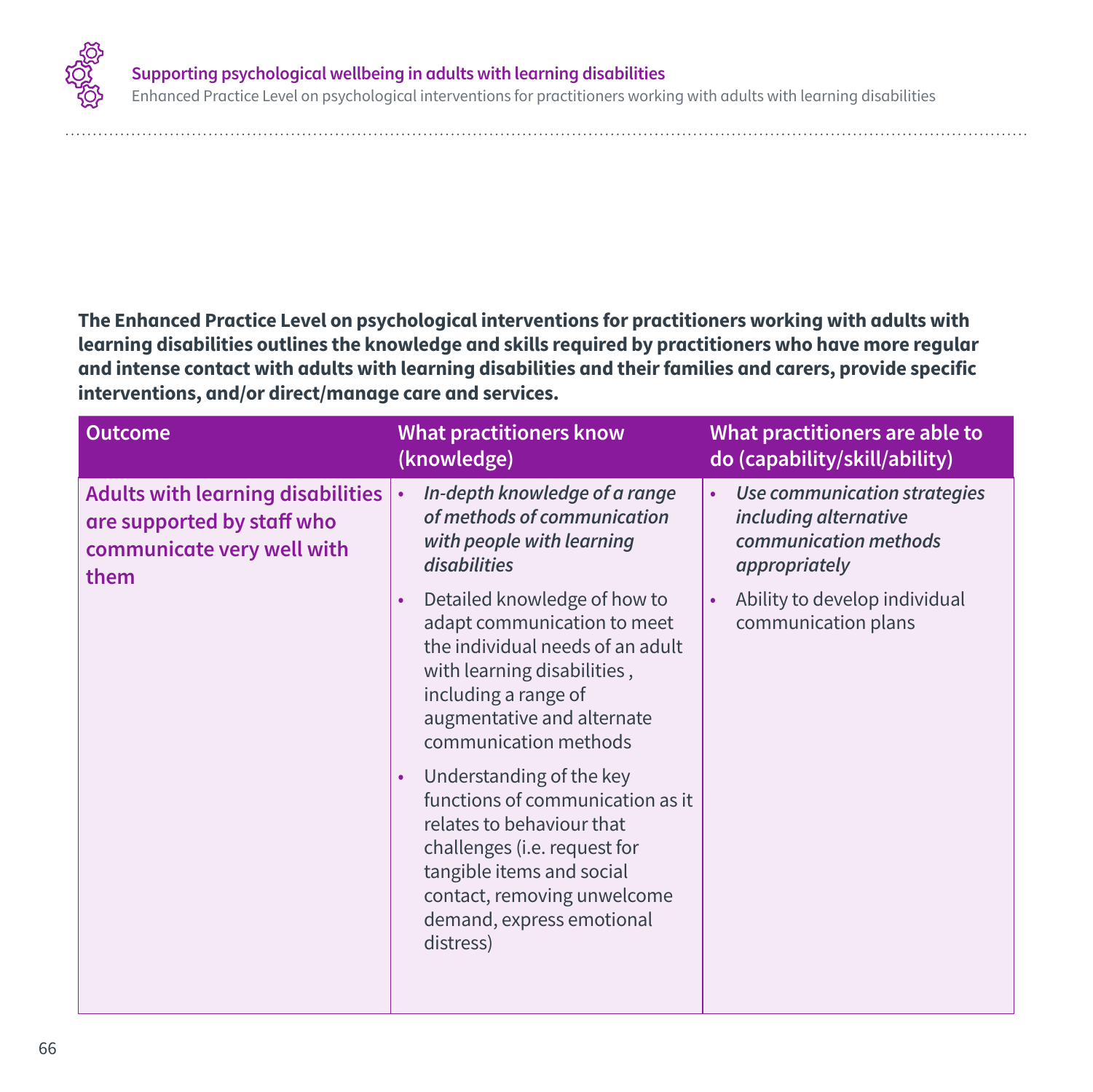

Enhanced Practice Level on psychological interventions for practitioners working with adults with learning disabilities

| <b>Outcome</b>                                                                                                                                                                                        | <b>What practitioners know</b><br>(knowledge)                                                                                                                                                                | What practitioners are able to<br>do (capability/skill/ability)                                                                                                                        |
|-------------------------------------------------------------------------------------------------------------------------------------------------------------------------------------------------------|--------------------------------------------------------------------------------------------------------------------------------------------------------------------------------------------------------------|----------------------------------------------------------------------------------------------------------------------------------------------------------------------------------------|
| <b>Adults with learning disabilities</b><br>are supported by staff who<br>enhanced understanding of<br>the impact of their own and<br>others behaviour on a person's<br>behaviour and emotional state | Enhanced understanding of how<br>$\bullet$<br>one's own behaviour can impact<br>on the behaviour and mental<br>wellbeing of a person, including<br>the impact of subtle verbal and<br>non-verbal behaviours. | <b>Engage with people with</b><br>$\bullet$<br>learning disabilities, their<br>families and carers in a warm<br>and empathic manner when<br>responding to frustrations and<br>distress |
|                                                                                                                                                                                                       | Understand potential impact of<br>cognitive and emotional factors<br>on personal response to<br>challenging behaviour or other<br>indicators of emotional distress                                           | Ability to identify how subtle<br>differences in own, or others,<br>behaviour impacts on the<br>behaviour or mental state of a<br>person                                               |
|                                                                                                                                                                                                       | Understand that the attributions<br>that staff make about a person<br>can influence their emotions and<br>how they respond                                                                                   | Ability to role model positive<br>interactions and responses in<br>relation to challenging<br>behaviour and mental distress                                                            |
|                                                                                                                                                                                                       |                                                                                                                                                                                                              | Ability to model interactional<br>approaches that are less likely to<br>trigger a negative response from<br>a person.                                                                  |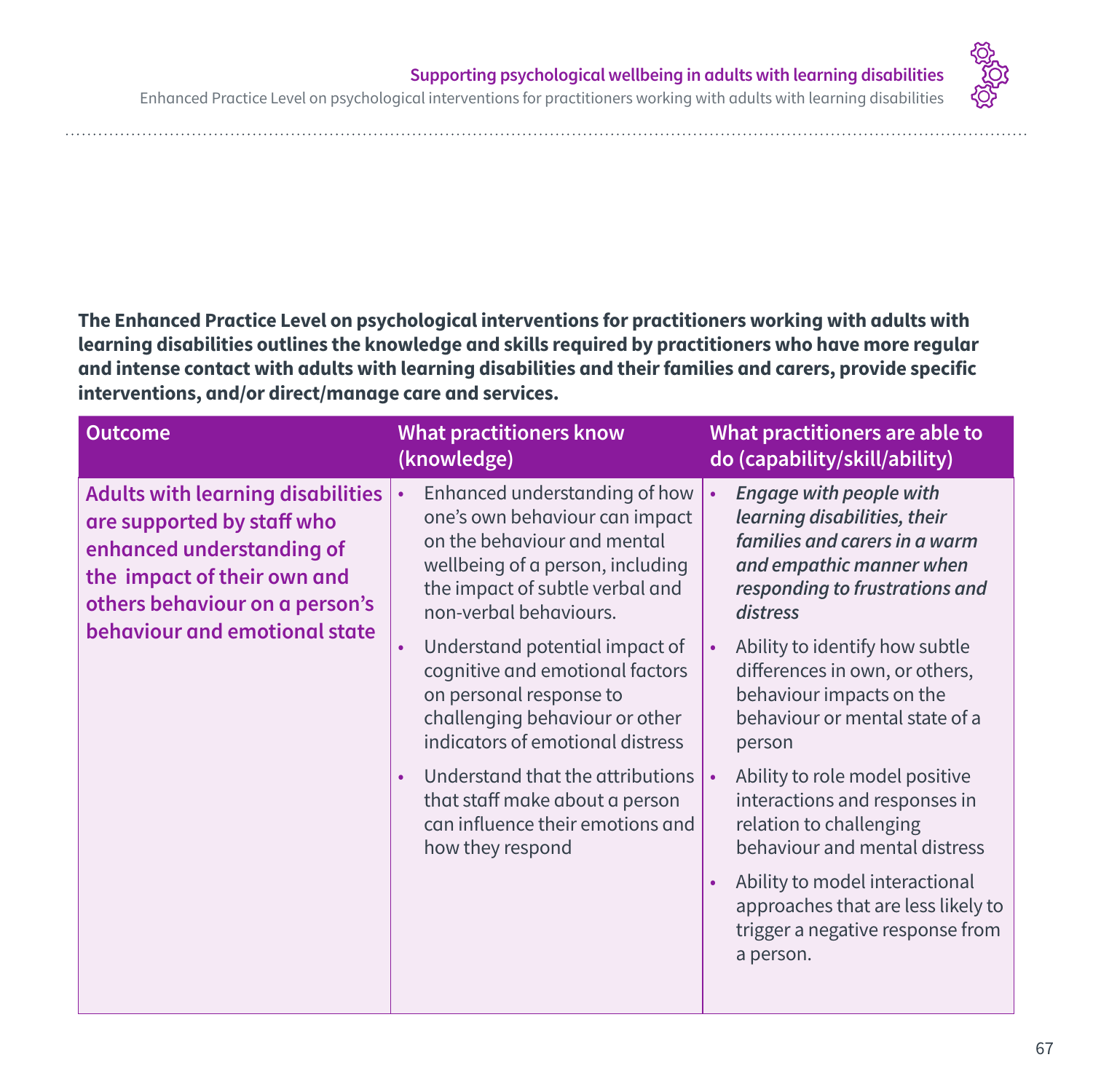

| <b>Outcome</b>                                                                                                                                                             | <b>What practitioners know</b><br>(knowledge)                                                                                                                                                                                                                                                                                                                                                                                                                                                                                                             | What practitioners are able to<br>do (capability/skill/ability)                                                                                                                                                                                                                                                                                                                                                                                                                                                                                                                                         |
|----------------------------------------------------------------------------------------------------------------------------------------------------------------------------|-----------------------------------------------------------------------------------------------------------------------------------------------------------------------------------------------------------------------------------------------------------------------------------------------------------------------------------------------------------------------------------------------------------------------------------------------------------------------------------------------------------------------------------------------------------|---------------------------------------------------------------------------------------------------------------------------------------------------------------------------------------------------------------------------------------------------------------------------------------------------------------------------------------------------------------------------------------------------------------------------------------------------------------------------------------------------------------------------------------------------------------------------------------------------------|
| Adults with learning disabilities<br>are supported by staff<br>who promote supportive<br>relationships (including in<br>relation to behaviour change<br>and mental health) | Understand the importance for<br>people with learning disabilities,<br>their families and carers in<br>engaging in socially included<br>roles, relationships and activities<br>that support their independence<br>and wellbeing<br>Understand the importance of<br>$\bullet$<br>engagement in valued<br>relationships and meaningful<br>activities for people with<br>learning disabilities<br>Understand that the<br>$\bullet$<br>development of a positive<br>therapeutic relationship is<br>strongly associated with positive<br>outcomes from therapy | <b>Educate staff in relation to the</b><br>$\bullet$<br>importance of social networks<br>for people with learning<br>disabilities<br>Ability to ensure goals relating to<br>relationships with family, friends<br>and the wider community are<br>prominent in person-centred<br>planning and implementation<br>Ability to support other staff to<br>$\bullet$<br>develop and maintain positive<br>relationships with the person<br>(for instance, by suggesting/<br>supporting joint activities<br>relevant to person's interests<br>and interactional style,<br>communication skills and<br>abilities) |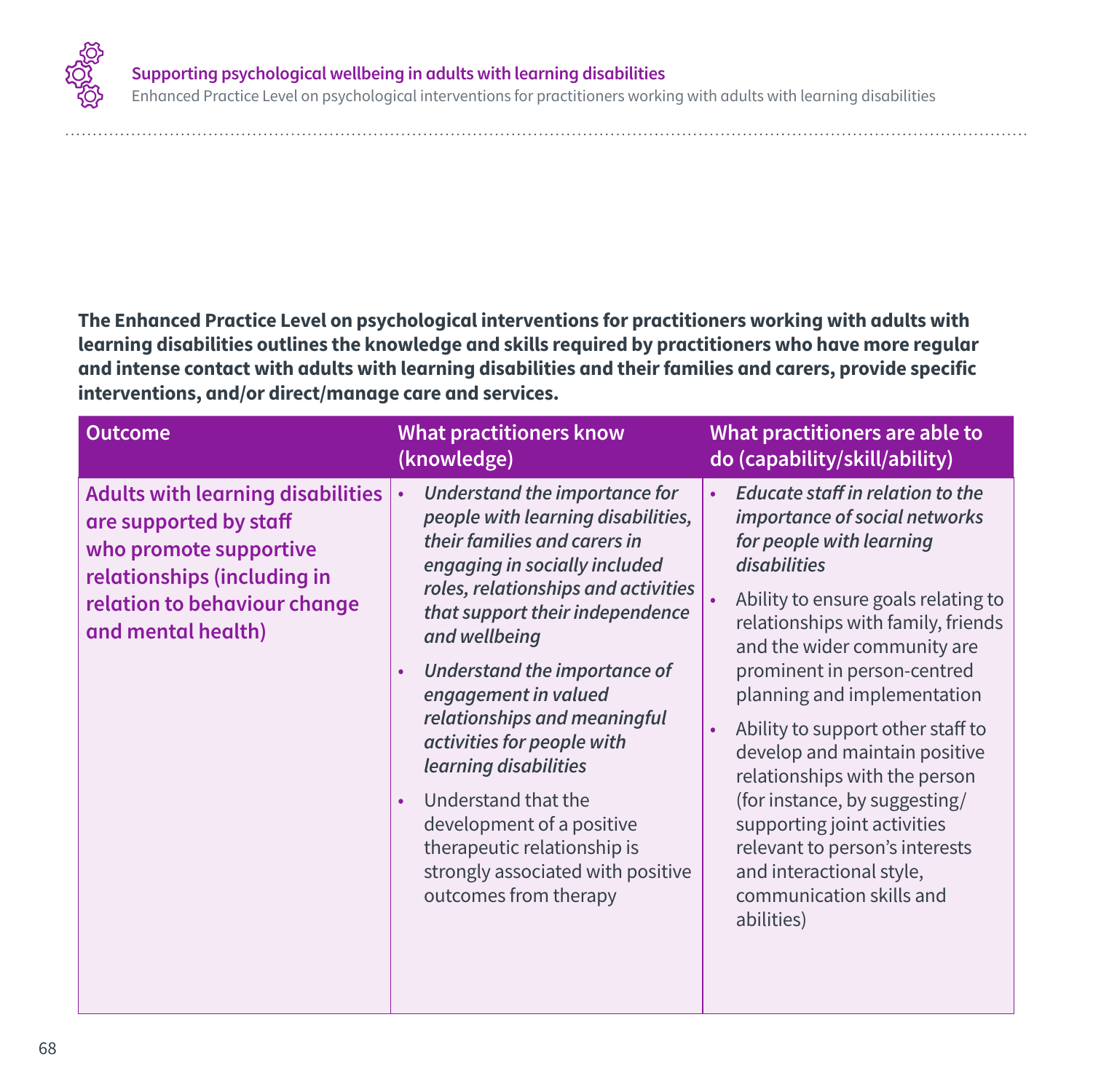

. . . . . . . . . . . . . . .

Enhanced Practice Level on psychological interventions for practitioners working with adults with learning disabilities

| <b>Outcome</b>                                                                                                                                                                                | <b>What practitioners know</b><br>(knowledge)                                                                                                                                                                                                                                                                                                                                                                                                                                                                                                                                                                                                        | What practitioners are able to<br>do (capability/skill/ability)                                                                                                                                                                                |
|-----------------------------------------------------------------------------------------------------------------------------------------------------------------------------------------------|------------------------------------------------------------------------------------------------------------------------------------------------------------------------------------------------------------------------------------------------------------------------------------------------------------------------------------------------------------------------------------------------------------------------------------------------------------------------------------------------------------------------------------------------------------------------------------------------------------------------------------------------------|------------------------------------------------------------------------------------------------------------------------------------------------------------------------------------------------------------------------------------------------|
| <b>Adults with learning disabilities</b><br>are supported by staff<br>who promote supportive<br>relationships (including in<br>relation to behaviour change<br>and mental health) (continued) | Understand that the<br>$\bullet$<br>development of a therapeutic<br>relationship with an adult with<br>learning disabilities may have<br>added complexity due to:<br>individuals not knowing what to<br>expect in therapy, power<br>imbalance and referrals often<br>having been made by others<br>other than the person<br>themselves<br>Understand the importance of<br>maintaining and developing<br>each person's relationships with<br>family and his or her social<br>network<br>Understand when it might, and<br>$\bullet$<br>might not, be appropriate to use<br>family members or carers to<br>support therapeutic or<br>behavioural change | Ability to reflect on own<br>$\bullet$<br>relationship with the person<br>within supervision or reflective<br>practice groups<br>Ability to support the team to<br>reflect on relationship with the<br>person, both positives and<br>negatives |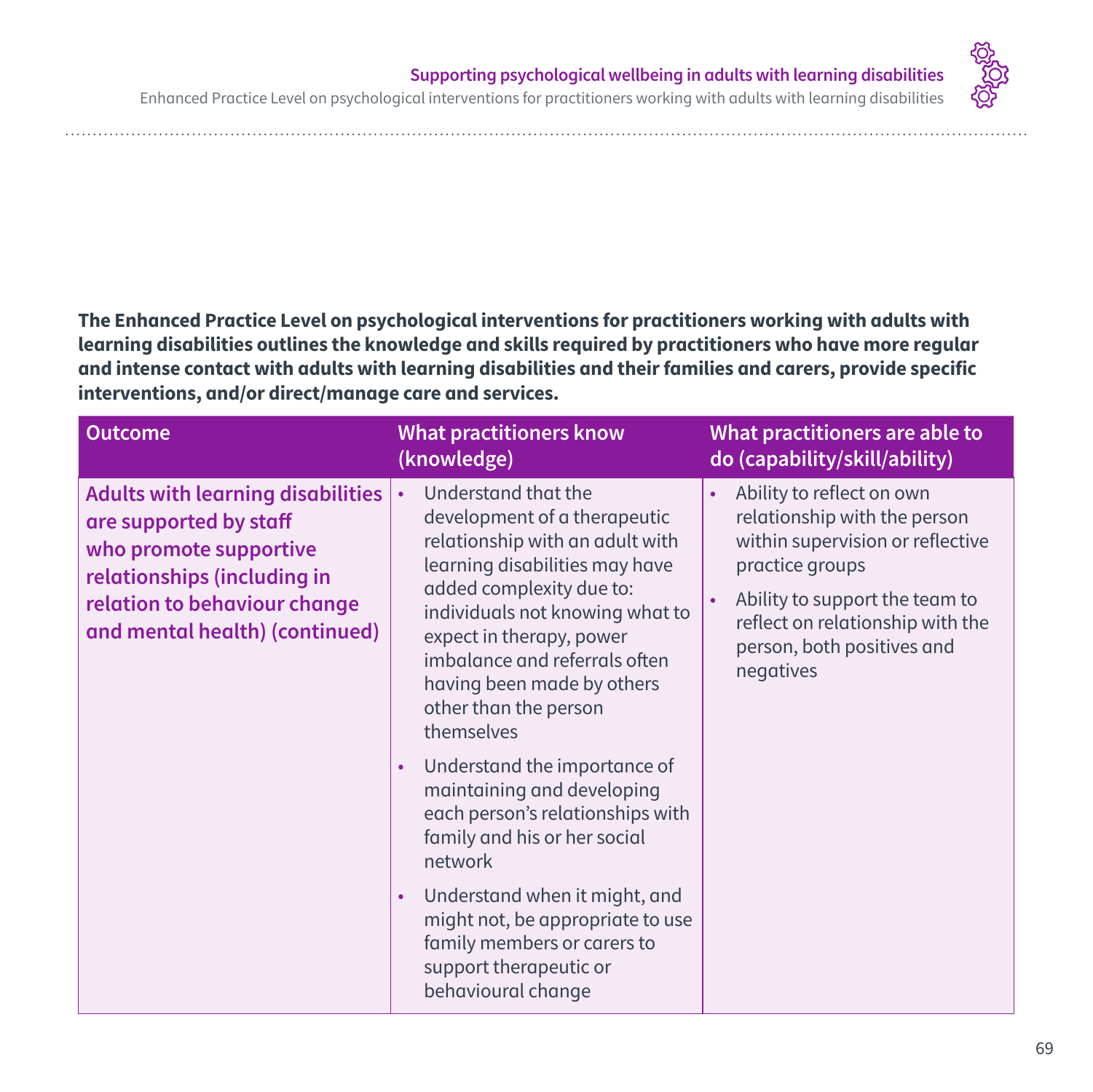

| <b>Outcome</b>                                                                                           | <b>What practitioners know</b><br>(knowledge)                                                                                                                                                                                                             | What practitioners are able to<br>do (capability/skill/ability)                                                                                                                                                   |
|----------------------------------------------------------------------------------------------------------|-----------------------------------------------------------------------------------------------------------------------------------------------------------------------------------------------------------------------------------------------------------|-------------------------------------------------------------------------------------------------------------------------------------------------------------------------------------------------------------------|
| <b>Adults with learning disabilities</b><br>are supported by staff who are<br>competent in environmental | In-depth knowledge of<br>environmental issues that may<br>challenge safety and quality of life                                                                                                                                                            | Ability to assess environments<br>$\bullet$<br>and make appropriate changes<br>to reduce frustration and distress                                                                                                 |
| and mediator analysis                                                                                    | In-depth knowledge of the impact<br>$\bullet$<br>of the environment on the safety<br>and wellbeing of people with<br>learning disabilities<br>Understand the range of<br>$\bullet$<br>psychological, psychosocial and<br>environmental interventions that | Ability to assess environment,<br>support skills, person and<br>identify strengths (change<br>enhancers) and limitations<br>(change barriers) to<br>implementing plans and feed this<br>into the planning process |
|                                                                                                          | can ease behavioural distress<br>Understand the significance of the<br>$\bullet$<br>match between the person, their<br>carers and their environment<br>(ecological and mediator analysis)                                                                 | Ability to carry out an assessment<br>of goodness of fit of an<br>intervention plan<br>Ability to carry out an audit of<br>team competence in relation to<br>an intervention                                      |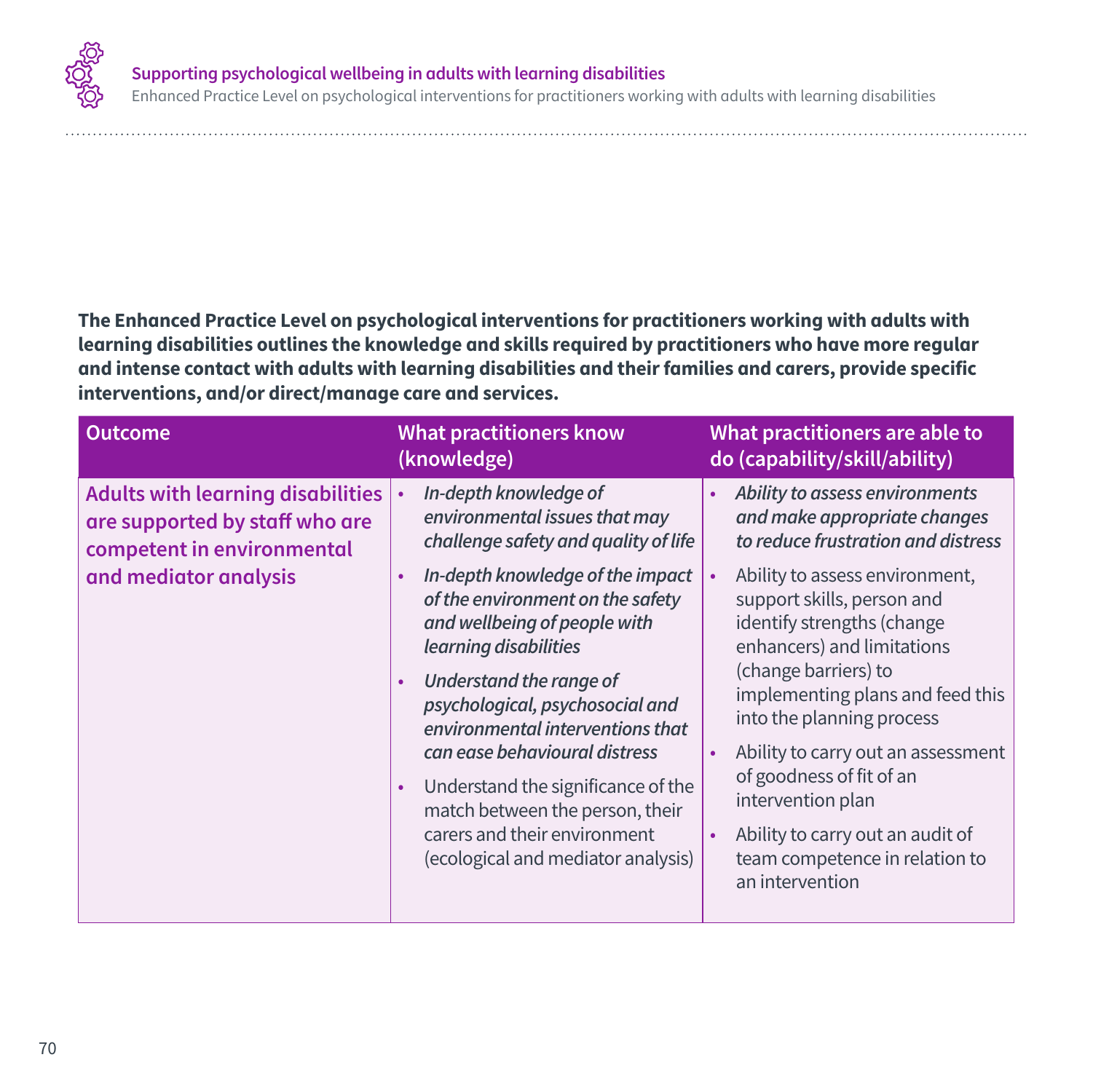

. . . . . . . . . . . . . . . . . . .

Enhanced Practice Level on psychological interventions for practitioners working with adults with learning disabilities

| <b>Outcome</b>                                                                                                                            | <b>What practitioners know</b><br>(knowledge)                                                                                                                                                                                                                                                                                                                                                                                                           | What practitioners are able to<br>do (capability/skill/ability)                                                                                                                                                                                                                                                                                                                                                                |
|-------------------------------------------------------------------------------------------------------------------------------------------|---------------------------------------------------------------------------------------------------------------------------------------------------------------------------------------------------------------------------------------------------------------------------------------------------------------------------------------------------------------------------------------------------------------------------------------------------------|--------------------------------------------------------------------------------------------------------------------------------------------------------------------------------------------------------------------------------------------------------------------------------------------------------------------------------------------------------------------------------------------------------------------------------|
| Adults with learning disabilities<br>are supported by staff who are<br>competent in environmental<br>and mediator analysis<br>(continued) | Understanding of how to<br>structure, review and monitor<br>environments to maintain<br>consistency<br>Knowledge of tools used for<br>$\bullet$<br>ecological and mediator<br>analysis<br>Knowledge of psychological<br>$\bullet$<br>variables associated with carer<br>distress and discontinuities in<br>care<br>Knowledge of potential<br>$\bullet$<br>contribution of other specialist<br>professionals in advising on<br>environmental suitability | Ability to actively manage or<br>$\bullet$<br>support other staff to build a<br>positive environment<br>Ability to identify and make<br>environmental adjustments to<br>suit the individual requirements<br>of a person<br>Ability to work with the person<br>$\bullet$<br>and those supporting them to<br>make adaptations to the<br>environment that can promote<br>independence and minimise the<br>amount of help required |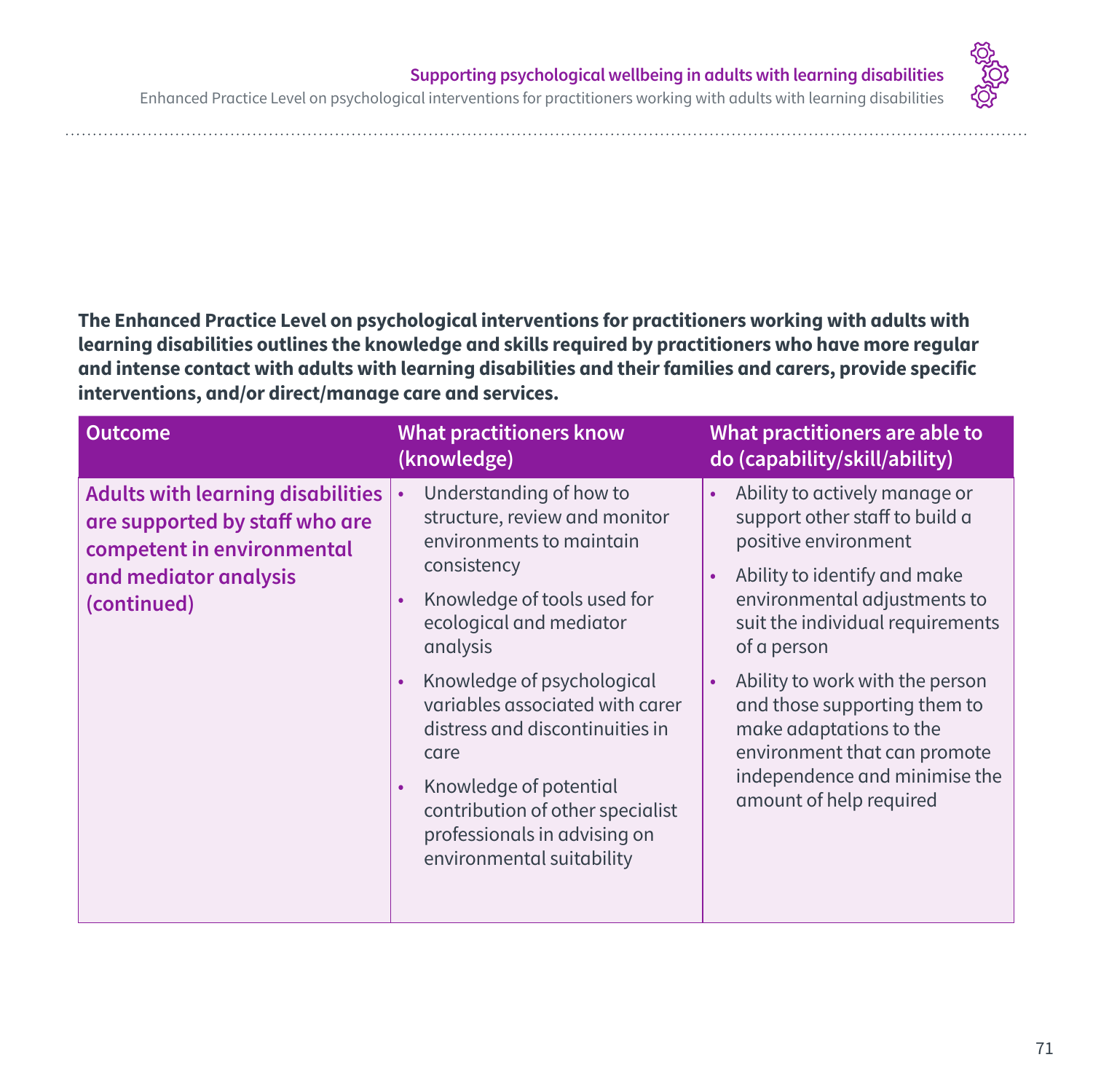

| <b>Outcome</b>                                                                                                                              | <b>What practitioners know</b><br>(knowledge)                                                                                                                                                                                                                                                                                                                                                                                                                                                                                                                                                                                                            | What practitioners are able to<br>do (capability/skill/ability)                                                                                                                                                                                                                                                                                                                                                                                                                                                                                                                                                 |
|---------------------------------------------------------------------------------------------------------------------------------------------|----------------------------------------------------------------------------------------------------------------------------------------------------------------------------------------------------------------------------------------------------------------------------------------------------------------------------------------------------------------------------------------------------------------------------------------------------------------------------------------------------------------------------------------------------------------------------------------------------------------------------------------------------------|-----------------------------------------------------------------------------------------------------------------------------------------------------------------------------------------------------------------------------------------------------------------------------------------------------------------------------------------------------------------------------------------------------------------------------------------------------------------------------------------------------------------------------------------------------------------------------------------------------------------|
| <b>Adults with learning disabilities</b><br>are supported by staff who are<br>competent in developing and<br>applying prevention strategies | In-depth knowledge of a range of<br>methods of communication with<br>people with learning disabilities<br>Understanding of the role of<br>$\bullet$<br>antecedent strategies<br>Understanding of strategies of<br>$\bullet$<br>primary prevention (e.g.<br>environmental changes, skill<br>development, preventing<br>triggers, managing functions of<br>behaviour) and secondary<br>prevention (e.g. preventing<br>escalation and supporting<br>de-escalation)<br>Knowledge of teaching strategies<br>$\bullet$<br>that can be used to promote<br>appropriate alternative<br>behaviours that are functionally<br>equivalent to challenging<br>behaviour | Use communication strategies,<br>including alternative<br>communication methods<br>appropriately<br>Ability to identify early warning<br>signs of emotional distress or that<br>challenging behaviour may occur<br>Ability to identify where a person<br>$\bullet$<br>is on their cycle of arousal and<br>respond accordingly<br>Ability to contribute to the<br>identification of antecedent<br>strategies included in a Behaviour<br>Support Plan<br>Ability to demonstrate<br>implementation of antecedent<br>strategies related to the person's<br>plan that may include: Making<br>changes to the physical |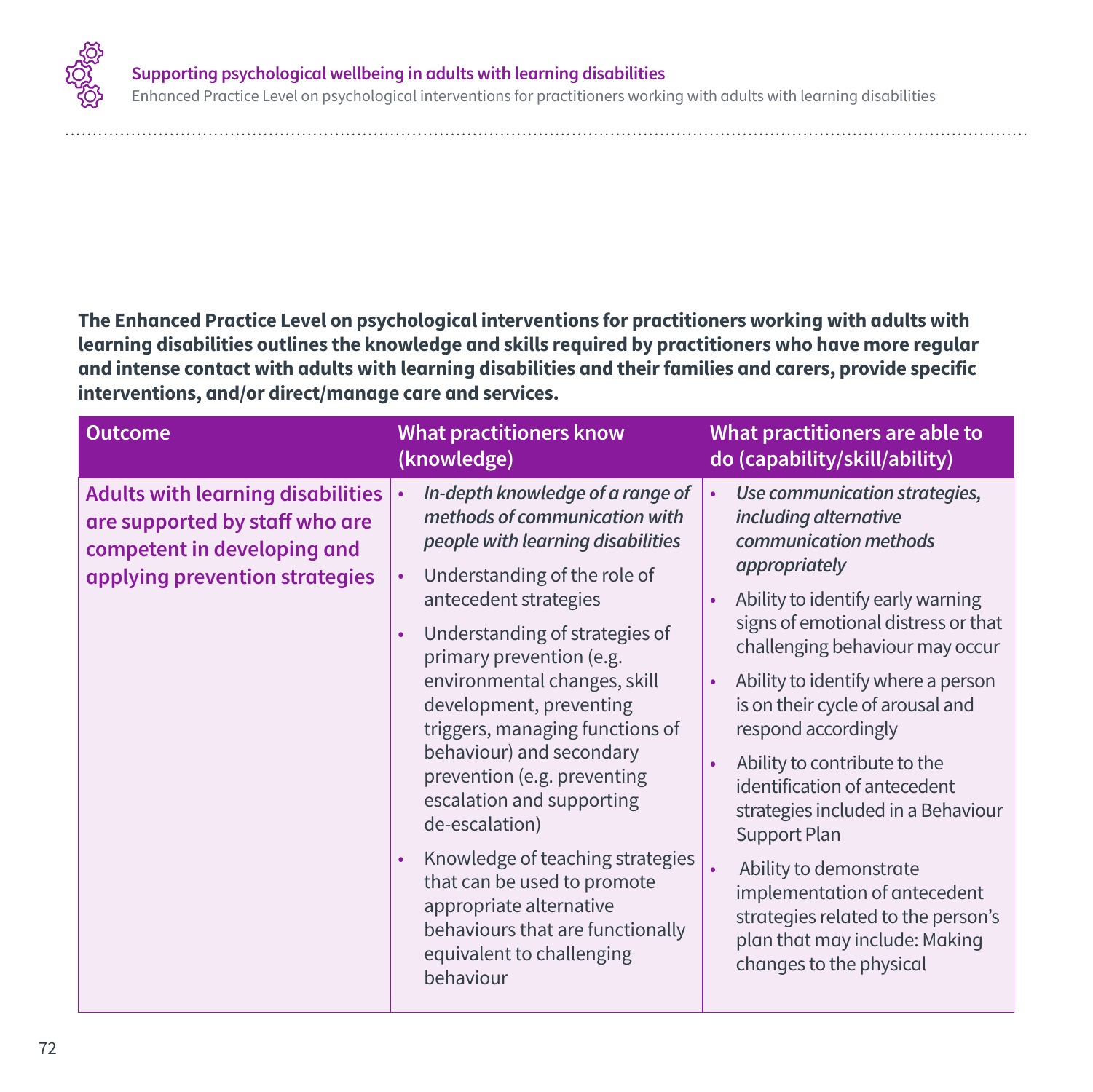

. . . . . . . . . . . . . . . . . . .

Enhanced Practice Level on psychological interventions for practitioners working with adults with learning disabilities

| <b>Outcome</b>                                                                                                                                      | <b>What practitioners know</b><br>(knowledge)                                                                                                                                                                                                                                                                                                                                   | What practitioners are able to<br>do (capability/skill/ability)                                                                                                                                                                                                                                                                                                                                                                                                                                                                                                                                                                                                                  |
|-----------------------------------------------------------------------------------------------------------------------------------------------------|---------------------------------------------------------------------------------------------------------------------------------------------------------------------------------------------------------------------------------------------------------------------------------------------------------------------------------------------------------------------------------|----------------------------------------------------------------------------------------------------------------------------------------------------------------------------------------------------------------------------------------------------------------------------------------------------------------------------------------------------------------------------------------------------------------------------------------------------------------------------------------------------------------------------------------------------------------------------------------------------------------------------------------------------------------------------------|
| Adults with learning disabilities<br>are supported by staff who are<br>competent in developing and<br>applying prevention strategies<br>(continued) | Knowledge of basic behavioural<br>$\bullet$<br>principles and the behaviour<br>techniques employed in teaching<br>skills and communications:<br>reinforcement, prompting,<br>shaping, modelling, task analysis<br>Knowledge of a range of<br>$\bullet$<br>approaches that can be applied<br>to assist in reducing emotional<br>distress or assist in adjusting<br>mental state. | environment, increasing choice<br>and control, providing non-<br>contingent reinforcement,<br>increasing individual support<br>during demanding activities,<br>supporting mental health and/or<br>physical health needs that serve<br>as setting events for behaviour<br>that challenges<br>Ability to support individuals to<br>$\bullet$<br>reduce emotional distress via<br>anxiety reduction approaches,<br>person-centred support,<br>distraction approaches, active<br>listening, simple problem solving<br>approaches etc.<br>Ability to review and assess<br>practicality of potential<br>antecedent strategies<br>Ability to model appropriate<br>antecedent strategies |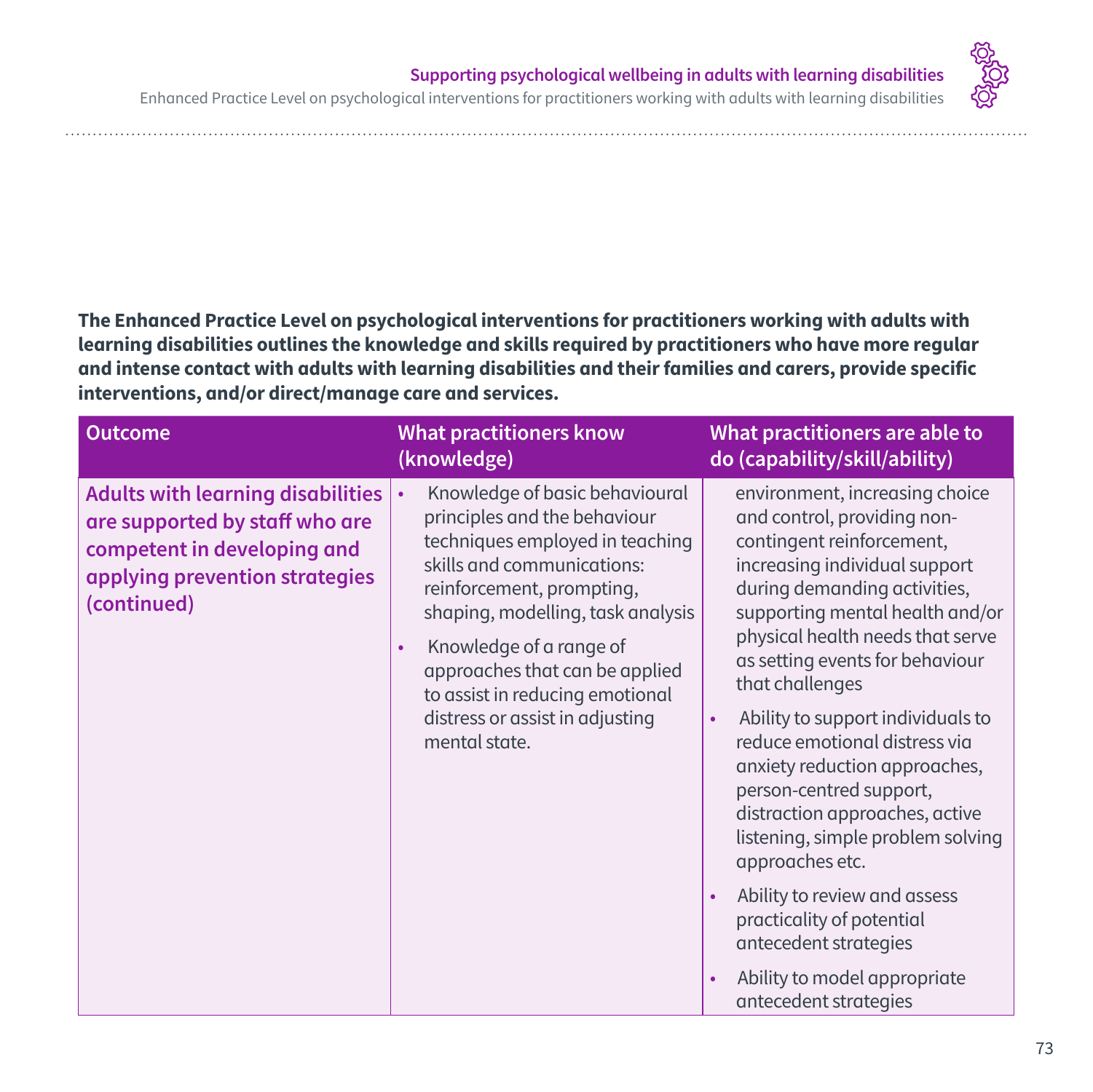

| <b>Outcome</b>                                                                                                                     | <b>What practitioners know</b><br>(knowledge)                                                                                                                                                                                                                                                                                                                                                                                                                                                                             | What practitioners are able to<br>do (capability/skill/ability)                                                                                                                                                                                                                                                                                                                                                        |
|------------------------------------------------------------------------------------------------------------------------------------|---------------------------------------------------------------------------------------------------------------------------------------------------------------------------------------------------------------------------------------------------------------------------------------------------------------------------------------------------------------------------------------------------------------------------------------------------------------------------------------------------------------------------|------------------------------------------------------------------------------------------------------------------------------------------------------------------------------------------------------------------------------------------------------------------------------------------------------------------------------------------------------------------------------------------------------------------------|
| Adults with learning disabilities<br>are supported by staff who are<br>competent in developing and<br>applying reactive strategies | In-depth knowledge of a range of<br>methods of communication with<br>people with learning disabilities<br>In-depth knowledge of crisis and<br>$\bullet$<br>emergency plans<br>Knowledge of a range of robust<br>crisis management strategies<br>based on least restrictive options<br>Understanding of what is meant<br>by 'least restrictive' and a range of<br>strategies that can be used to<br>achieve this<br>Knowledge of the ethical and<br>$\bullet$<br>legal framework around<br>responding to someone in crisis | Use communication strategies,<br>including alternative<br>communication methods<br>appropriately<br>Ability to create crisis and<br>$\bullet$<br>emergency plans<br>Enhance the knowledge and<br>$\bullet$<br>skills of others in relation to crisis<br>and emergency plans<br>Ability to establish an<br>infrastructure and allocate the<br>resources needed to support a<br>least restrictive management<br>strategy |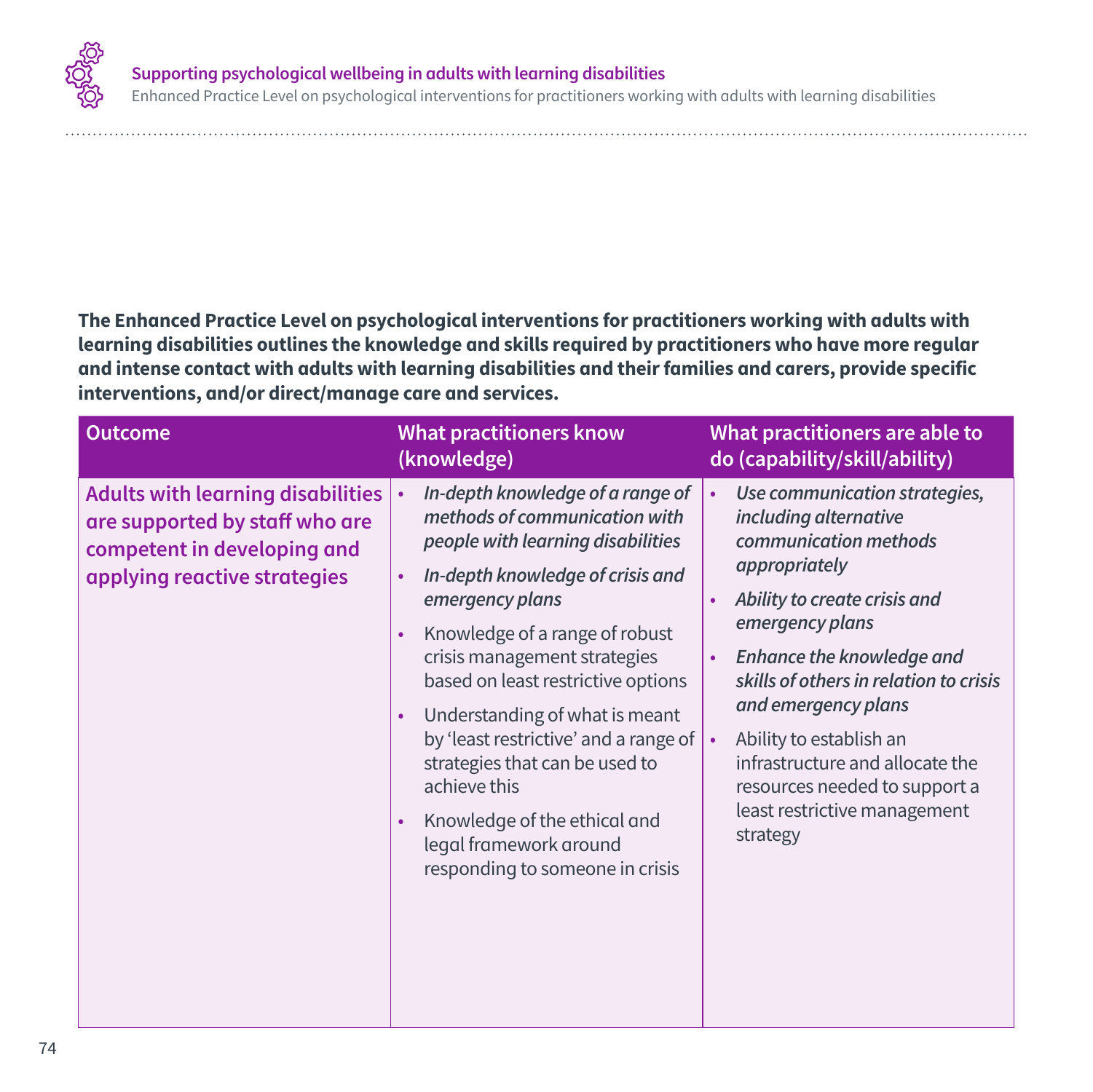

. . . . . . . . . . . . . . . . .

Enhanced Practice Level on psychological interventions for practitioners working with adults with learning disabilities

| <b>Outcome</b>                                                                                                                                    | <b>What practitioners know</b><br>(knowledge)                                                                                                                                                                                                                                           | What practitioners are able to<br>do (capability/skill/ability)                                                                                                                                                                                                                                                                                         |
|---------------------------------------------------------------------------------------------------------------------------------------------------|-----------------------------------------------------------------------------------------------------------------------------------------------------------------------------------------------------------------------------------------------------------------------------------------|---------------------------------------------------------------------------------------------------------------------------------------------------------------------------------------------------------------------------------------------------------------------------------------------------------------------------------------------------------|
| Adults with learning disabilities<br>are supported by staff who are<br>competent in developing and<br>applying reactive strategies<br>(continued) | Understanding of the<br>competence required of a staff<br>team to deliver an appropriate<br>crisis response<br>Understanding of the importance<br>$\bullet$<br>of investigating unplanned<br>restrictive incidents<br>Knowledge of best practice in<br>relation to restrictive practice | Ability to encourage discussion<br>$\bullet$<br>around ethical and practical<br>implications of reactive strategies<br>Ability to routinely monitor<br>$\bullet$<br>restrictive practices<br>Ability to investigate unplanned<br>restrictive interventions<br>Ability to monitor and review<br>$\bullet$<br>restrictive practices on a regular<br>basis |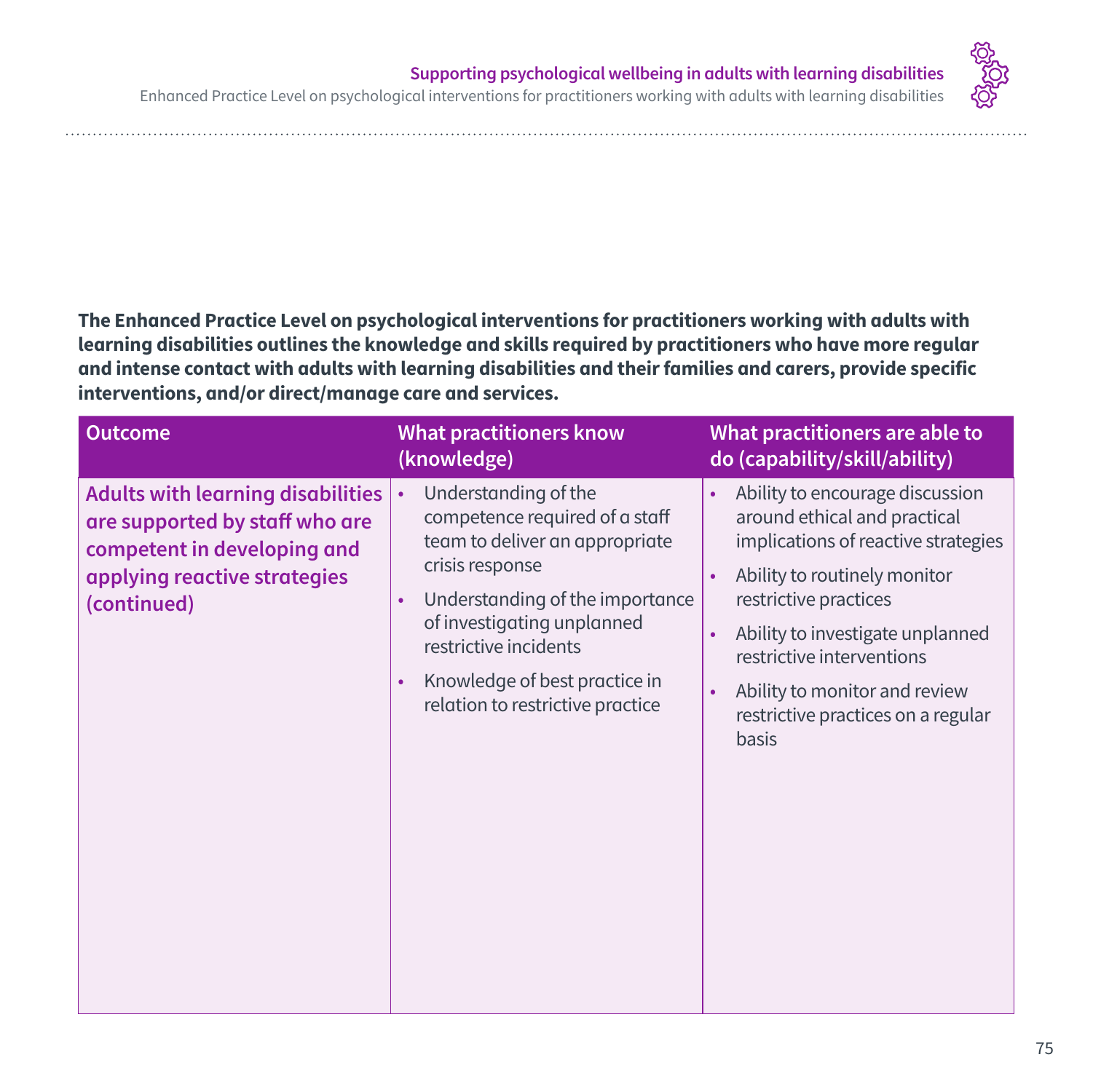

| <b>Outcome</b>                                                                                                                                                                                                                   | <b>What practitioners know</b><br>(knowledge)                                                                                                                                                                                                                                                                                                                                                                                                                                                                                                                                                                                                                                                        | What practitioners are able to<br>do (capability/skill/ability)                                                                                                                                                                                                                                                                                                                                                                                                                                                                               |
|----------------------------------------------------------------------------------------------------------------------------------------------------------------------------------------------------------------------------------|------------------------------------------------------------------------------------------------------------------------------------------------------------------------------------------------------------------------------------------------------------------------------------------------------------------------------------------------------------------------------------------------------------------------------------------------------------------------------------------------------------------------------------------------------------------------------------------------------------------------------------------------------------------------------------------------------|-----------------------------------------------------------------------------------------------------------------------------------------------------------------------------------------------------------------------------------------------------------------------------------------------------------------------------------------------------------------------------------------------------------------------------------------------------------------------------------------------------------------------------------------------|
| <b>Adults with learning disabilities</b><br>who have (non-complex<br>or high-risk) challenging<br>behaviour have Behaviour<br><b>Support Plans that are</b><br>developed, implemented and<br>evaluated on an individual<br>basis | Detailed knowledge and<br>$\bullet$<br>understanding that behaviours<br>perceived as being challenging<br>are often an expression of unmet<br>needs<br>Understand the range of<br>$\bullet$<br>psychological, psychosocial and<br>environmental interventions that<br>can ease behavioural distress<br>In-depth knowledge of a range of<br>$\bullet$<br>proactive strategies, including<br>positive behaviour support<br>Knowledge of the cycle of<br>$\bullet$<br>assessment, intervention,<br>monitoring and evaluation, with<br>particular emphasis on the<br>outcome variables relevant to the<br>PBS model, and the infrastructure<br>and processes that need to be in<br>place to support this | Ability to assess environments<br>$\bullet$<br>and make appropriate changes<br>to reduce frustration and distress<br>Implement and evaluate<br>$\bullet$<br>therapeutic, recreational and<br>active support activities<br>Develop, implement and evaluate<br>$\bullet$<br>a range of proactive strategies,<br>including positive behaviour<br>support<br>Ability to provide functional<br>$\bullet$<br>communication training<br>Ability to develop Behaviour<br>$\bullet$<br>Support Plans based on<br>functional assessment of<br>behaviour |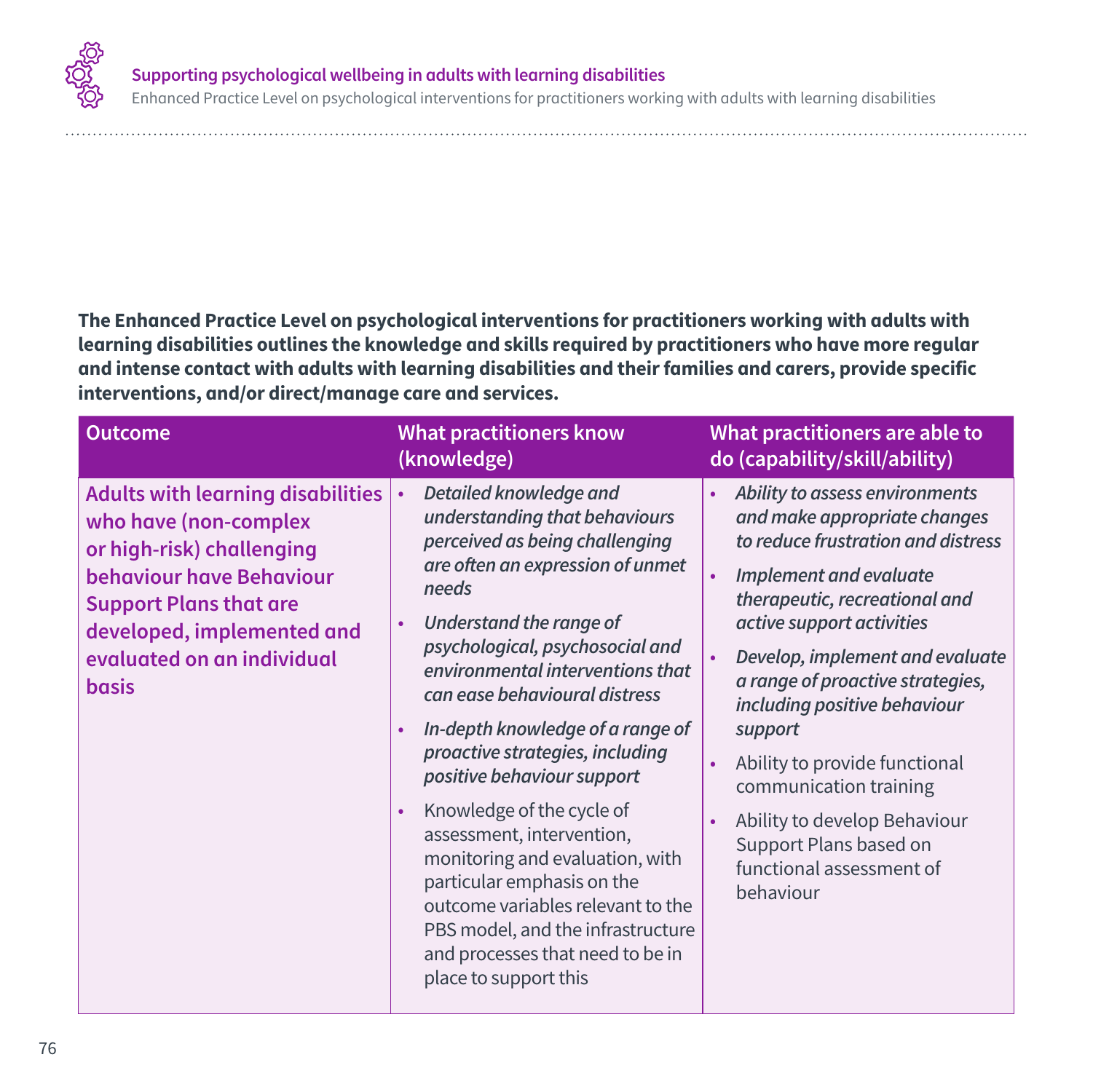

Enhanced Practice Level on psychological interventions for practitioners working with adults with learning disabilities

| <b>Outcome</b>                                                                                                                                                                                                                               | <b>What practitioners know</b><br>(knowledge)                                                                                                                                                                                                                                                                                                                                                                                                                                                                                                                                                          | What practitioners are able to<br>do (capability/skill/ability)                                                                                                                                                                                                                                                                                                                                                                                                                                                               |
|----------------------------------------------------------------------------------------------------------------------------------------------------------------------------------------------------------------------------------------------|--------------------------------------------------------------------------------------------------------------------------------------------------------------------------------------------------------------------------------------------------------------------------------------------------------------------------------------------------------------------------------------------------------------------------------------------------------------------------------------------------------------------------------------------------------------------------------------------------------|-------------------------------------------------------------------------------------------------------------------------------------------------------------------------------------------------------------------------------------------------------------------------------------------------------------------------------------------------------------------------------------------------------------------------------------------------------------------------------------------------------------------------------|
| <b>Adults with learning disabilities</b><br>who have (non-complex<br>or high-risk) challenging<br>behaviour have Behaviour<br><b>Support Plans that are</b><br>developed, implemented and<br>evaluated on an individual<br>basis (continued) | Knowledge of models of<br>causality of challenging<br>behaviour and the relationship<br>between opportunities for<br>choice and challenging<br>behaviour<br>Understand that behaviour is<br>influenced by context, i.e. what<br>happens in the environment<br>may increase or decrease the<br>likelihood of the behaviour<br>occurring<br>Knowledge that PBS focuses on<br>$\bullet$<br>the building of skill repertoires;<br>challenging behaviour can be<br>viewed as a form of<br>communication and building<br>skills can enable people to<br>communicate their needs in a<br>more functional way. | Ability to apply basic<br>$\bullet$<br>behavioural principles and the<br>behaviour techniques employed<br>in teaching skills and<br>communications: reinforcement,<br>prompting, shaping, modelling,<br>task analysis<br>Ability to support enhanced<br>$\bullet$<br>engagement in activities<br>Ability to identify early warning<br>signs that challenging<br>behaviour may occur<br>Ability to ensure that the team is<br>able to support the<br>implementation of ethical and<br>least restrictive reactive<br>strategies |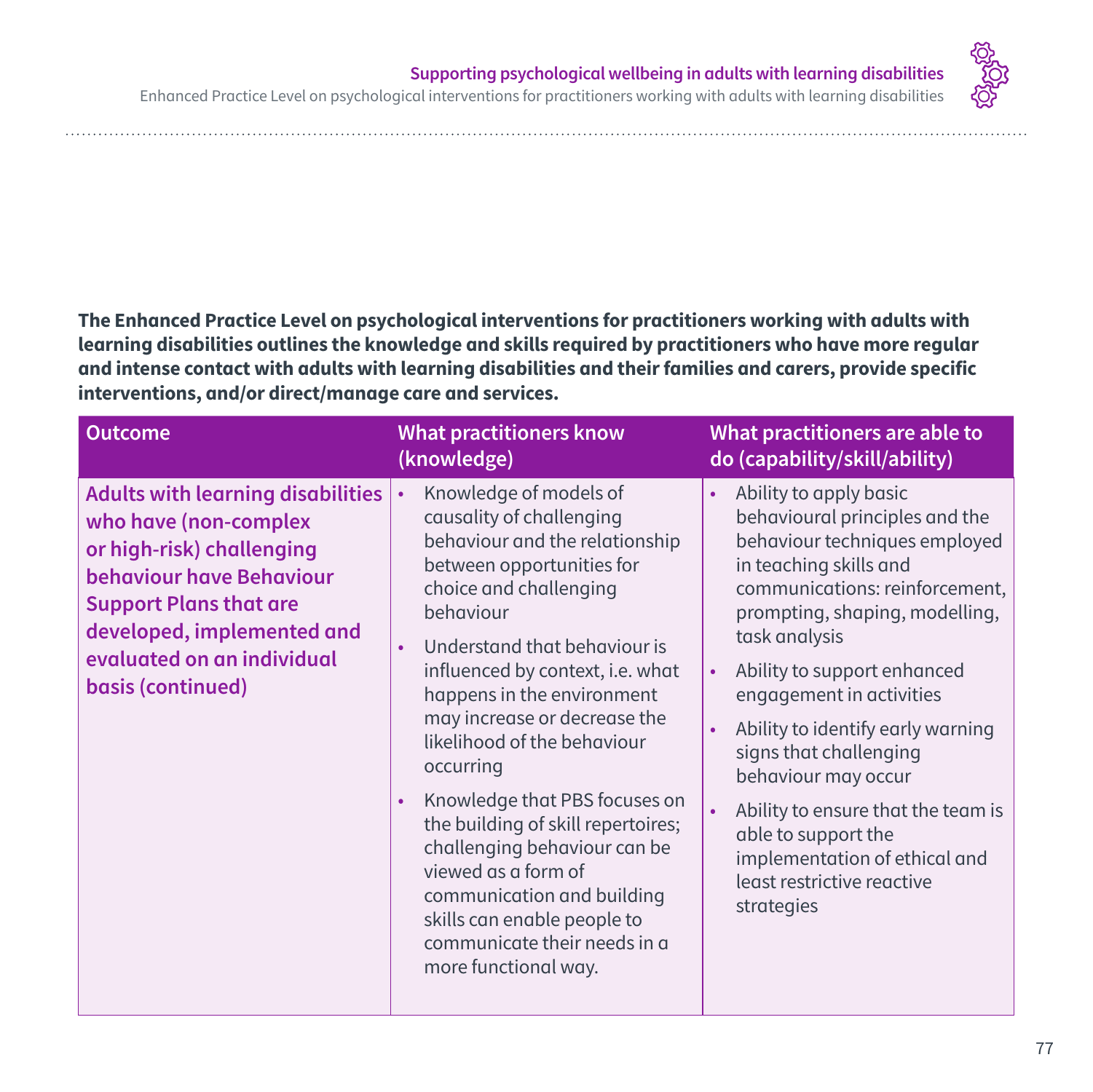

| <b>Outcome</b>                                                                                                                                                                                                                        | <b>What practitioners know</b><br>(knowledge)                                                                                                                                                                                                                                                                                                                                                                                                                                                                                                                                                                                                                                         | What practitioners are able to<br>do (capability/skill/ability)                                                                                                                                                                                                                                                                                                                                          |
|---------------------------------------------------------------------------------------------------------------------------------------------------------------------------------------------------------------------------------------|---------------------------------------------------------------------------------------------------------------------------------------------------------------------------------------------------------------------------------------------------------------------------------------------------------------------------------------------------------------------------------------------------------------------------------------------------------------------------------------------------------------------------------------------------------------------------------------------------------------------------------------------------------------------------------------|----------------------------------------------------------------------------------------------------------------------------------------------------------------------------------------------------------------------------------------------------------------------------------------------------------------------------------------------------------------------------------------------------------|
| Adults with learning disabilities<br>who have (non-complex<br>or high-risk) challenging<br>behaviour have Behaviour<br><b>Support Plans that are</b><br>developed, implemented and<br>evaluated on an individual<br>basis (continued) | Knowledge of the 4-term<br>contingency of the<br>interdependent relationship<br>between any establishing or<br>motivating operations, a<br>discriminative stimulus,<br>behaviour and consequence (i.e.<br>motivation, antecedents,<br>behaviour and consequences)<br>Knowledge of the 4 common<br>$\bullet$<br>functions of challenging<br>behaviour: social attention;<br>avoidance/escape; access to<br>tangibles; sensory stimulation<br>Understand that a functional<br>$\bullet$<br>behavioural assessment helps<br>to understand what challenging<br>behaviour looks like, the<br>contexts in which they might<br>occur and the purposes they<br>serve for the person concerned | Ability to demonstrate to<br>$\bullet$<br>members of the team the<br>strategies described in the<br><b>Behaviour Support Plan</b><br>Ability to ensure that all persons<br>$\bullet$<br>being supported have individual<br>communication plans, and that<br>these are regularly updated<br>Ability to lead and model the<br>$\bullet$<br>implementation of PBS in<br>practice (i.e. practice leadership) |
|                                                                                                                                                                                                                                       |                                                                                                                                                                                                                                                                                                                                                                                                                                                                                                                                                                                                                                                                                       |                                                                                                                                                                                                                                                                                                                                                                                                          |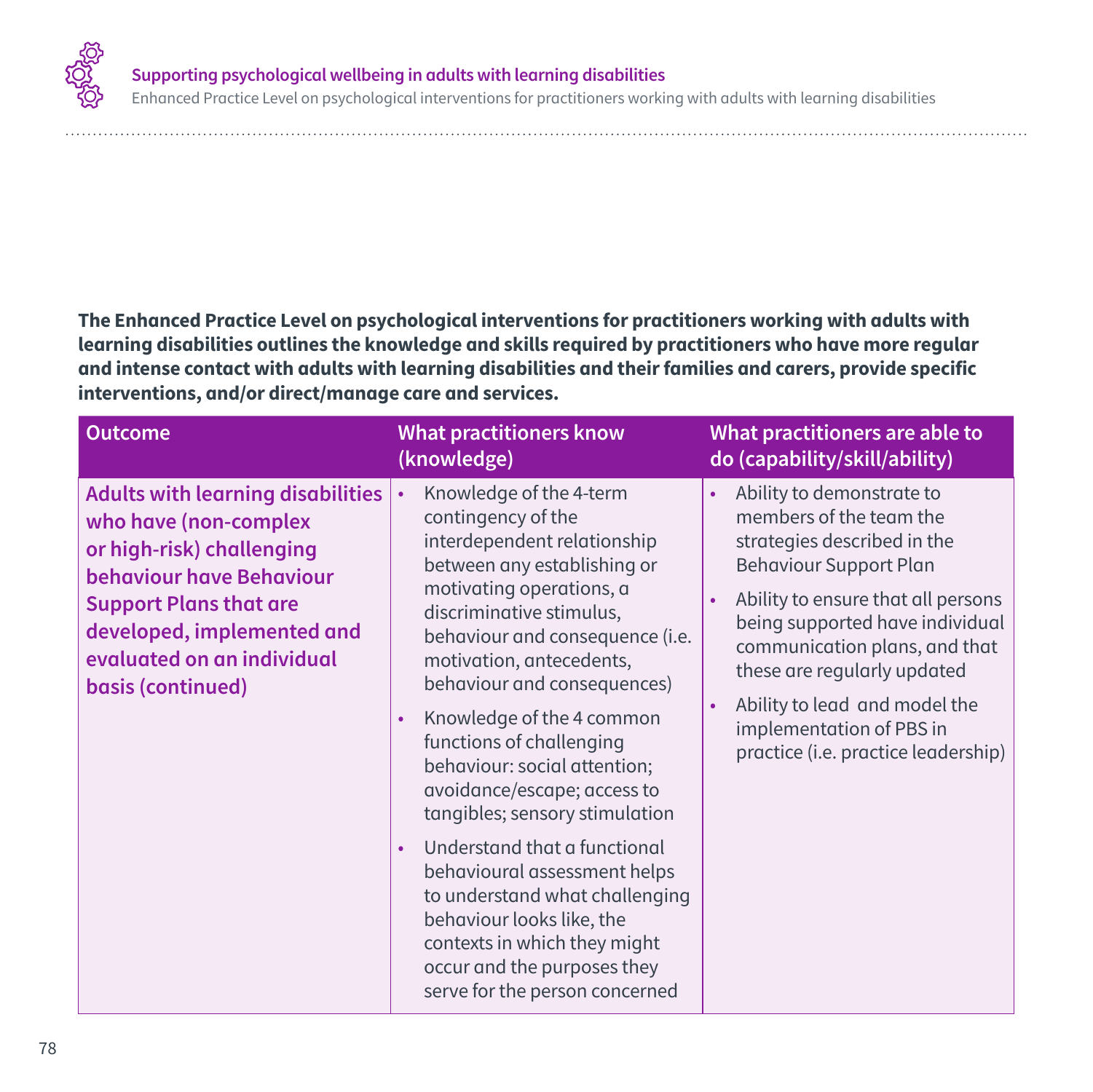

. . . . . . . . . . . . . . . . .

Enhanced Practice Level on psychological interventions for practitioners working with adults with learning disabilities

| <b>Outcome</b>                                                                                                                                                                                                                        | <b>What practitioners know</b><br>(knowledge)                                                                                                                                                                                                                                                                                                                                                                   | What practitioners are able to<br>do (capability/skill/ability) |
|---------------------------------------------------------------------------------------------------------------------------------------------------------------------------------------------------------------------------------------|-----------------------------------------------------------------------------------------------------------------------------------------------------------------------------------------------------------------------------------------------------------------------------------------------------------------------------------------------------------------------------------------------------------------|-----------------------------------------------------------------|
| Adults with learning disabilities<br>who have (non-complex<br>or high-risk) challenging<br>behaviour have Behaviour<br><b>Support Plans that are</b><br>developed, implemented and<br>evaluated on an individual<br>basis (continued) | Understanding of the difference<br>between form (what a behaviour<br>looks like) and function<br>Understanding that the outputs<br>$\bullet$<br>of the Behaviour Support Plan<br>should make use of information<br>arising from a preference<br>assessment; both for addressing<br>challenging behaviour and skills<br>development<br>Knowledge of the strengths and<br>$\bullet$<br>weaknesses of various data |                                                                 |
|                                                                                                                                                                                                                                       | collection methods and the<br>appropriate method for the<br>behaviour(s) in question<br>Knowledge of how to identify<br>$\bullet$                                                                                                                                                                                                                                                                               |                                                                 |
|                                                                                                                                                                                                                                       | known critical periods/events for<br>each individual that may<br>increase the chance of<br>challenging behaviour occurring                                                                                                                                                                                                                                                                                      |                                                                 |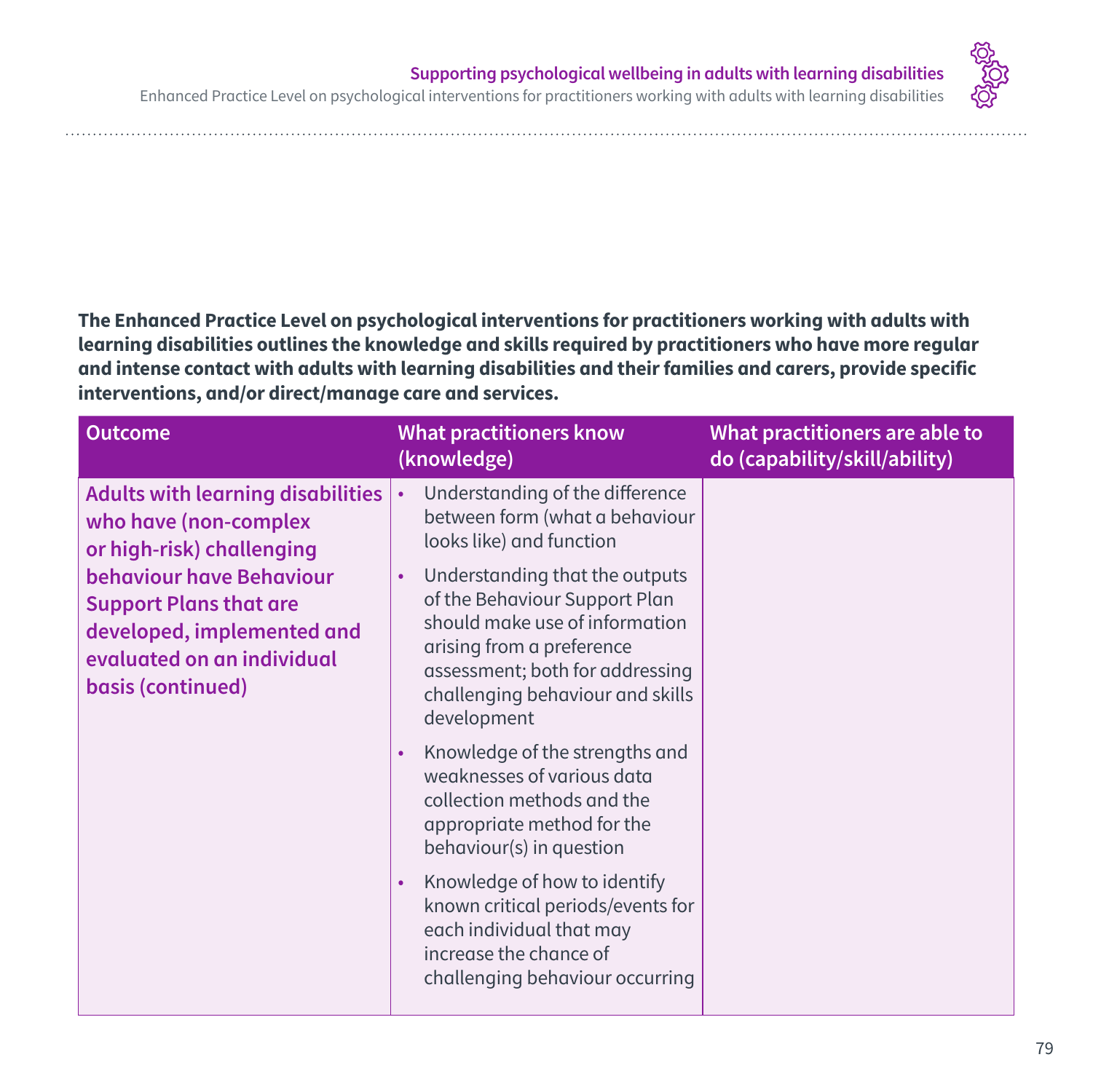

| <b>Outcome</b>                                                                                                                                                                                                                        | <b>What practitioners know</b><br>(knowledge)                                                                                                                                                                                                                                                                                                                                                                                                                                                                                                                         | What practitioners are able to<br>do (capability/skill/ability) |
|---------------------------------------------------------------------------------------------------------------------------------------------------------------------------------------------------------------------------------------|-----------------------------------------------------------------------------------------------------------------------------------------------------------------------------------------------------------------------------------------------------------------------------------------------------------------------------------------------------------------------------------------------------------------------------------------------------------------------------------------------------------------------------------------------------------------------|-----------------------------------------------------------------|
| Adults with learning disabilities<br>who have (non-complex<br>or high-risk) challenging<br>behaviour have Behaviour<br><b>Support Plans that are</b><br>developed, implemented and<br>evaluated on an individual<br>basis (continued) | Knowledge that a good<br>Behaviour Support Plan should:<br>prevent the conditions that lead<br>$\bullet$<br>to challenging behaviour<br>occurring. These conditions will<br>be identified during the<br>functional behaviour analysis<br>include teaching strategies that<br>offer the individual an<br>appropriate, alternative<br>behaviour to serve the same<br>function as the challenging<br>behaviour, making it redundant<br>show how new behaviour will be<br>$\bullet$<br>reinforced when being<br>developed, maintained, and<br>generalised across settings |                                                                 |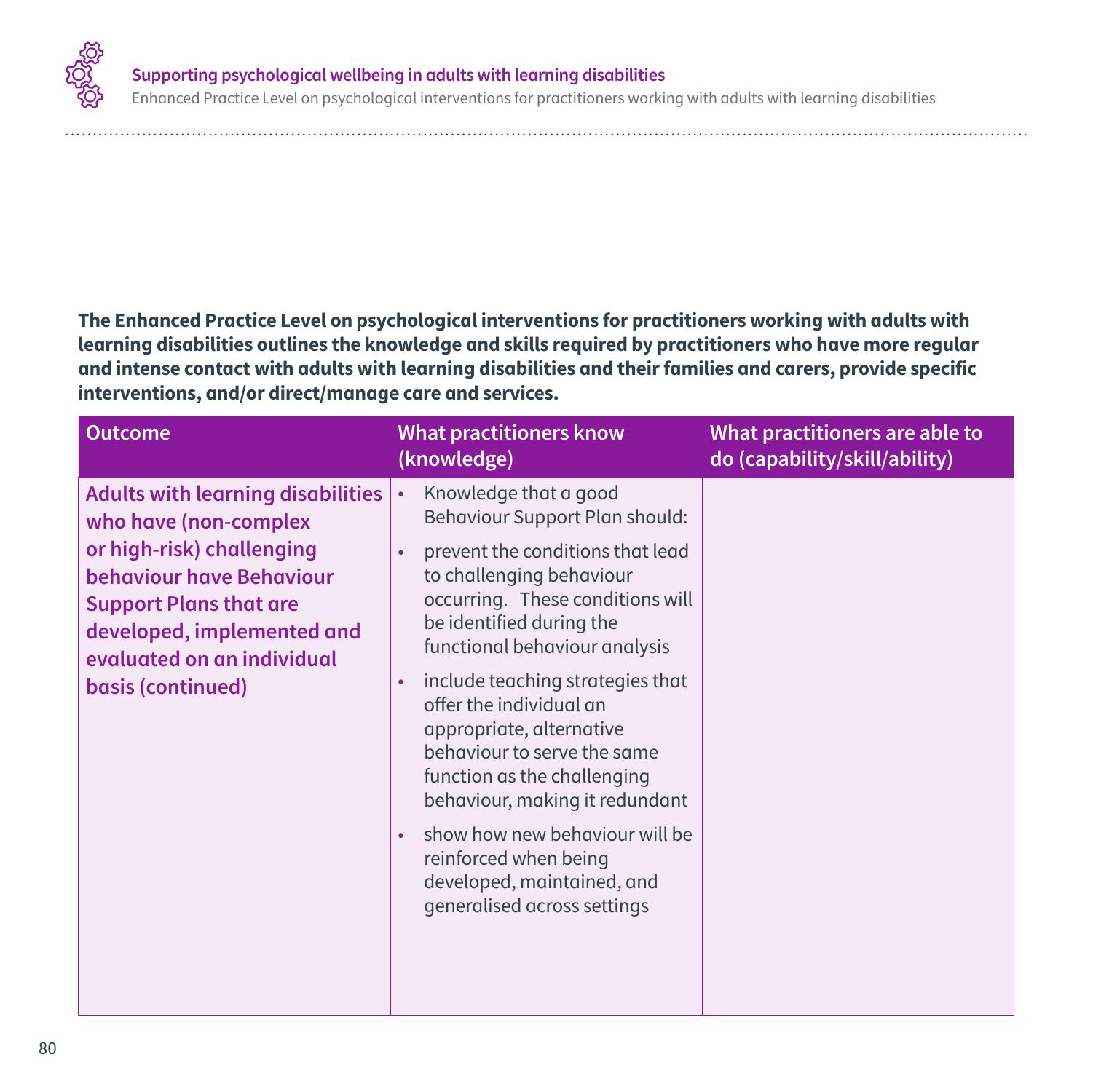

. . . . . . . . . . . . . . . .

Enhanced Practice Level on psychological interventions for practitioners working with adults with learning disabilities

| <b>Outcome</b>                                                                                                                                                                                                                        | <b>What practitioners know</b><br>(knowledge)                                                                                                                                                                                                                                                                                                                                                                                                                                                                                                                                                   | What practitioners are able to<br>do (capability/skill/ability) |
|---------------------------------------------------------------------------------------------------------------------------------------------------------------------------------------------------------------------------------------|-------------------------------------------------------------------------------------------------------------------------------------------------------------------------------------------------------------------------------------------------------------------------------------------------------------------------------------------------------------------------------------------------------------------------------------------------------------------------------------------------------------------------------------------------------------------------------------------------|-----------------------------------------------------------------|
| Adults with learning disabilities<br>who have (non-complex<br>or high-risk) challenging<br>behaviour have Behaviour<br><b>Support Plans that are</b><br>developed, implemented and<br>evaluated on an individual<br>basis (continued) | Knowledge behind the<br>application of antecedent<br>strategies; a range of<br>antecedent-based support<br>strategies and how these are<br>implemented<br>Knowledge of teaching<br>$\bullet$<br>strategies (skills teaching and<br>functional communication skills<br>teaching) and procedures<br>including task analysis,<br>chaining, shaping, modelling,<br>prompting, discrete trial<br>teaching, establishing stimulus<br>control<br>Understanding of how other<br>$\bullet$<br>evidence-based interventions<br>may be used as an element of<br>the PBS plan where indicated<br>(e.g. CBT) |                                                                 |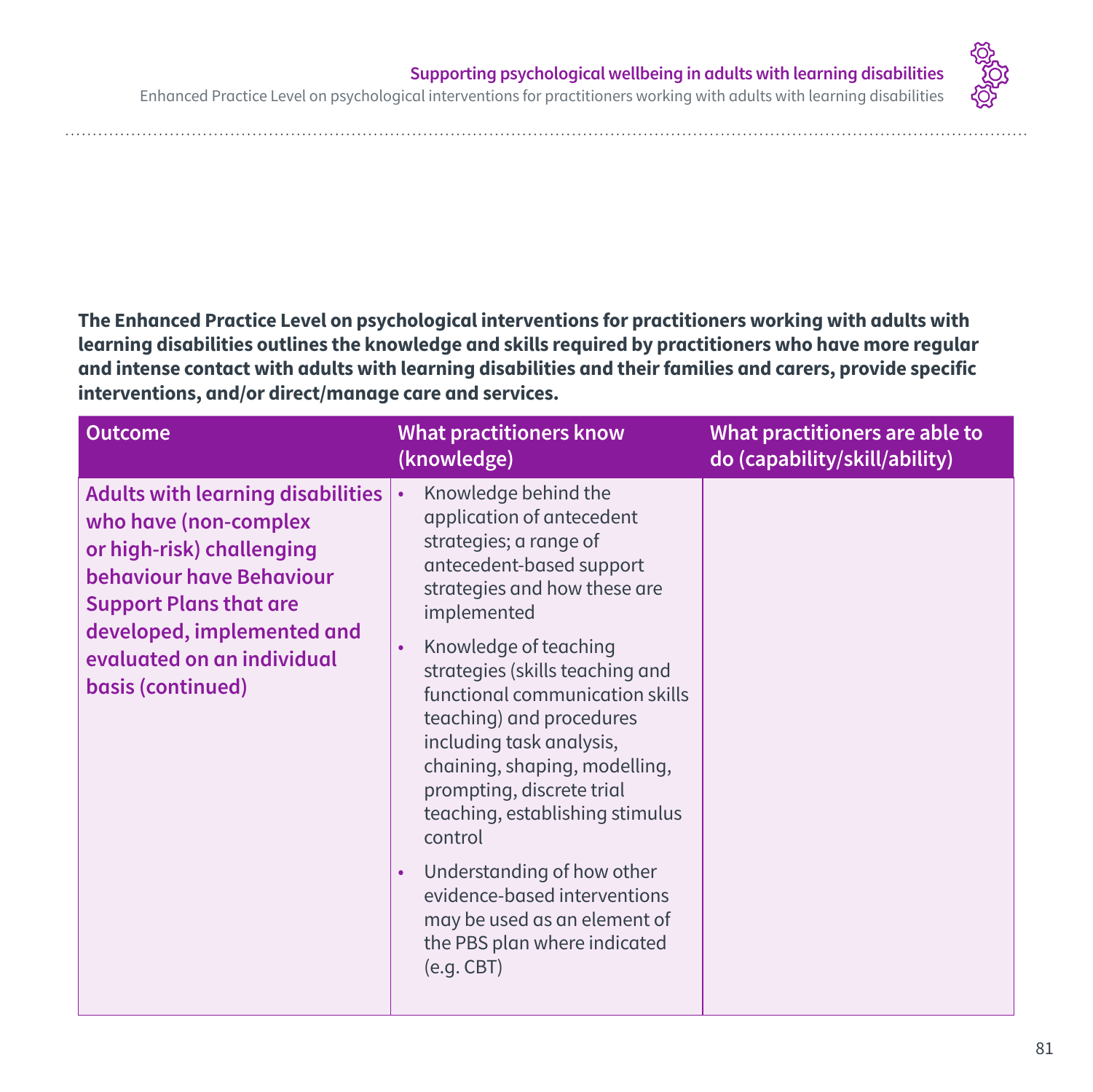

| <b>Outcome</b>                                                                                                                                                                                                                        | <b>What practitioners know</b><br>(knowledge)                                                                                                                                                                                                                                                                                                                                 | What practitioners are able to<br>do (capability/skill/ability) |
|---------------------------------------------------------------------------------------------------------------------------------------------------------------------------------------------------------------------------------------|-------------------------------------------------------------------------------------------------------------------------------------------------------------------------------------------------------------------------------------------------------------------------------------------------------------------------------------------------------------------------------|-----------------------------------------------------------------|
| Adults with learning disabilities<br>who have (non-complex<br>or high-risk) challenging<br>behaviour have Behaviour<br><b>Support Plans that are</b><br>developed, implemented and<br>evaluated on an individual<br>basis (continued) | Understanding that it is<br>$\bullet$<br>essential that any behaviour<br>support plan or intervention is<br>able to be delivered in the<br>setting in which it is designed<br>for: that the resources are in<br>place to facilitate that delivery,<br>staff have the training<br>necessary, change enhancers<br>are optimised and barriers to<br>implementation are addressed |                                                                 |
|                                                                                                                                                                                                                                       | Understanding that the<br>$\bullet$<br>strategies contained within the<br>Behaviour Support Plan need to<br>be reviewed to check they are<br>having the desired effect,<br>continue to be acceptable to the<br>person and key stakeholders<br>and are feasible, given the time<br>and effort needed                                                                           |                                                                 |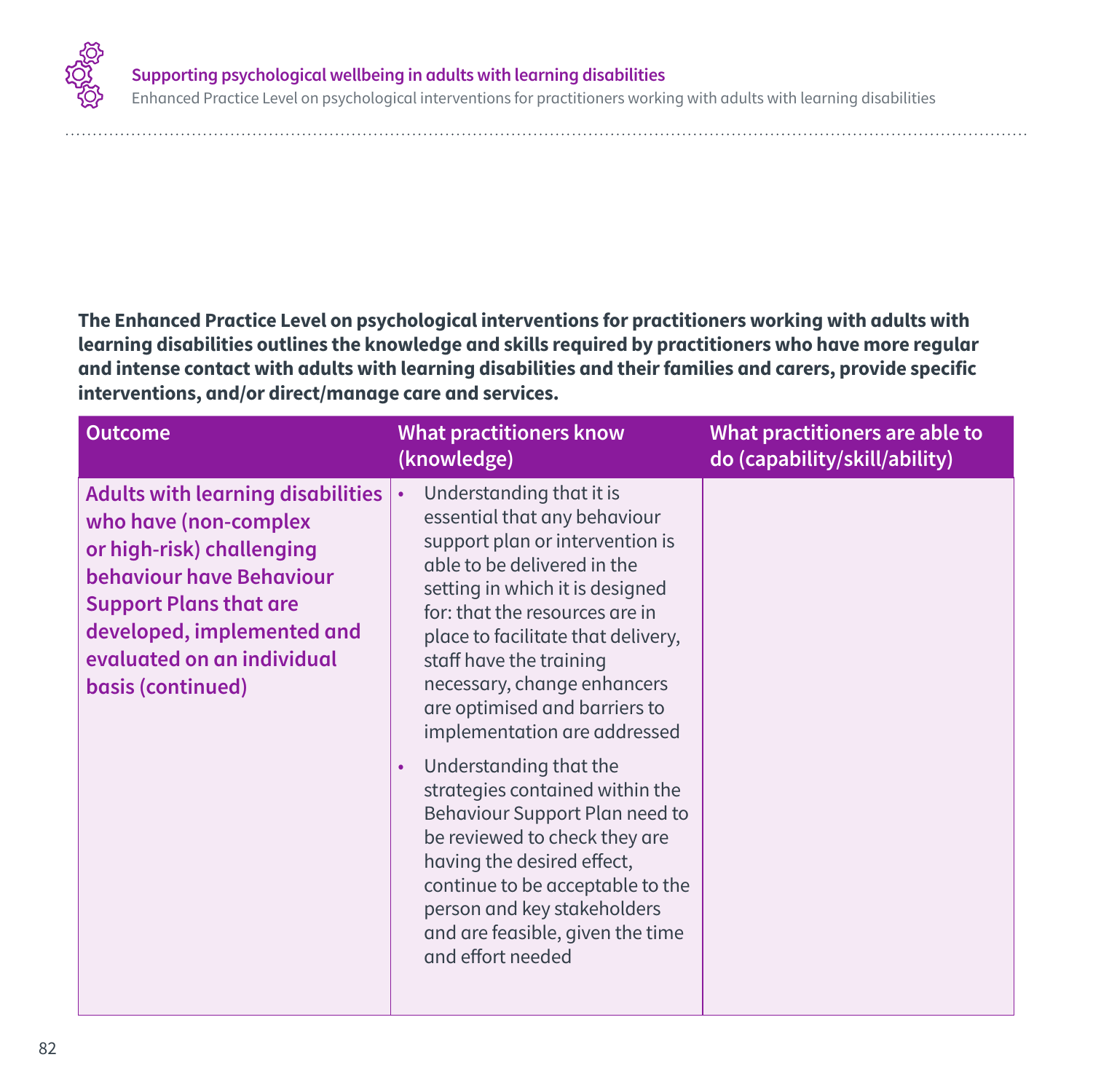

Enhanced Practice Level on psychological interventions for practitioners working with adults with learning disabilities

| <b>Outcome</b>                                                                                                                                                                     | <b>What practitioners know</b><br>(knowledge)                                                                                                                                                                                                                                                                                                                                                                                                                                                                                                                                       | What practitioners are able to<br>do (capability/skill/ability)                                                                                                                                                                                                                                                                                                                                                                                                                                                                                                                                                                                                     |
|------------------------------------------------------------------------------------------------------------------------------------------------------------------------------------|-------------------------------------------------------------------------------------------------------------------------------------------------------------------------------------------------------------------------------------------------------------------------------------------------------------------------------------------------------------------------------------------------------------------------------------------------------------------------------------------------------------------------------------------------------------------------------------|---------------------------------------------------------------------------------------------------------------------------------------------------------------------------------------------------------------------------------------------------------------------------------------------------------------------------------------------------------------------------------------------------------------------------------------------------------------------------------------------------------------------------------------------------------------------------------------------------------------------------------------------------------------------|
| <b>Adults with learning disabilities</b><br>have care plans to support<br>mental health needs that are<br>developed, implemented and<br>evaluated on an individual<br><b>basis</b> | In-depth knowledge of person-<br>centred care plan/health action<br>plans based on best evidence<br>In-depth knowledge of how care<br>$\bullet$<br>plans and care pathways are<br>reviewed<br>Understand the range of<br>$\bullet$<br>environmental and person-<br>centred approaches that can<br>promote wellbeing for people<br>with learning disabilities<br>In-depth knowledge of each<br>$\bullet$<br>person's strengths, needs,<br>preferences, hopes, dreams<br>aspirations<br>Knowledge of the importance of<br>$\bullet$<br>spiritual and cultural beliefs and<br>contexts | Ability to actively support the<br>$\bullet$<br>person to maximise their ability<br>to communicate their needs,<br>wishes and desires<br>Ability to establish the necessary<br>$\bullet$<br>opportunities and infrastructure<br>to facilitate the making of<br>informed choices and that these<br>are acted upon<br>Ability to develop holistic<br>$\bullet$<br>support and intervention plans/<br>pathways which incorporate<br>multi-disciplinary and multi-<br>agency components, with clear<br>indication of sequencing of and<br>responsibility for interventions<br>Capacity to identify realistic<br>ways to support the individual<br>and the family/carers |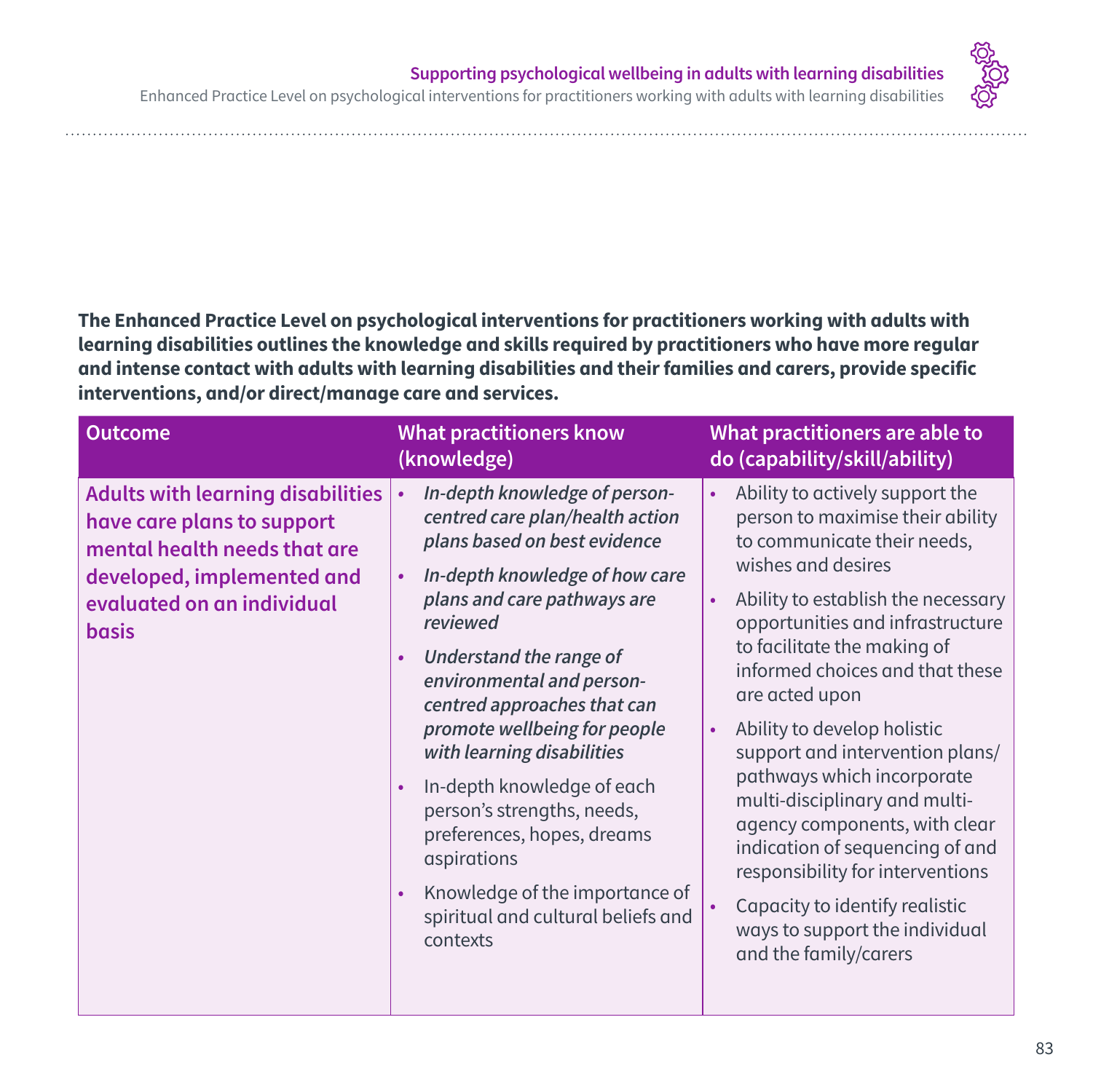

| <b>Outcome</b>                                                                                                                                                                          | <b>What practitioners know</b><br>(knowledge)                                                                                                                                                                                                                                                                                                  | <b>What practitioners are able to</b><br>do (capability/skill/ability)                                                                                            |
|-----------------------------------------------------------------------------------------------------------------------------------------------------------------------------------------|------------------------------------------------------------------------------------------------------------------------------------------------------------------------------------------------------------------------------------------------------------------------------------------------------------------------------------------------|-------------------------------------------------------------------------------------------------------------------------------------------------------------------|
| <b>Adults with learning disabilities</b><br>have care plans to support<br>mental health needs that are<br>developed, implemented and<br>evaluated on an individual<br>basis (continued) | Knowledge of how to describe<br>personally important outcomes<br>for individuals that are<br>observable, measurable, and<br>timely<br>Knowledge of importance of<br>$\bullet$<br>ensuring goals relating to<br>relationships with family, friends<br>and the wider community are<br>prominent in person-centred<br>planning and implementation | Ability to use a combination of<br>$\bullet$<br>different levels of intervention,<br>based on individual needs, to<br>promote wellbeing and alleviate<br>distress |
|                                                                                                                                                                                         | Knowledge of the importance of<br>$\bullet$<br>the individual being able to<br>contribute to their care plan and<br>being enabled to make choices<br>in relation to short, medium and<br>long term goals                                                                                                                                       |                                                                                                                                                                   |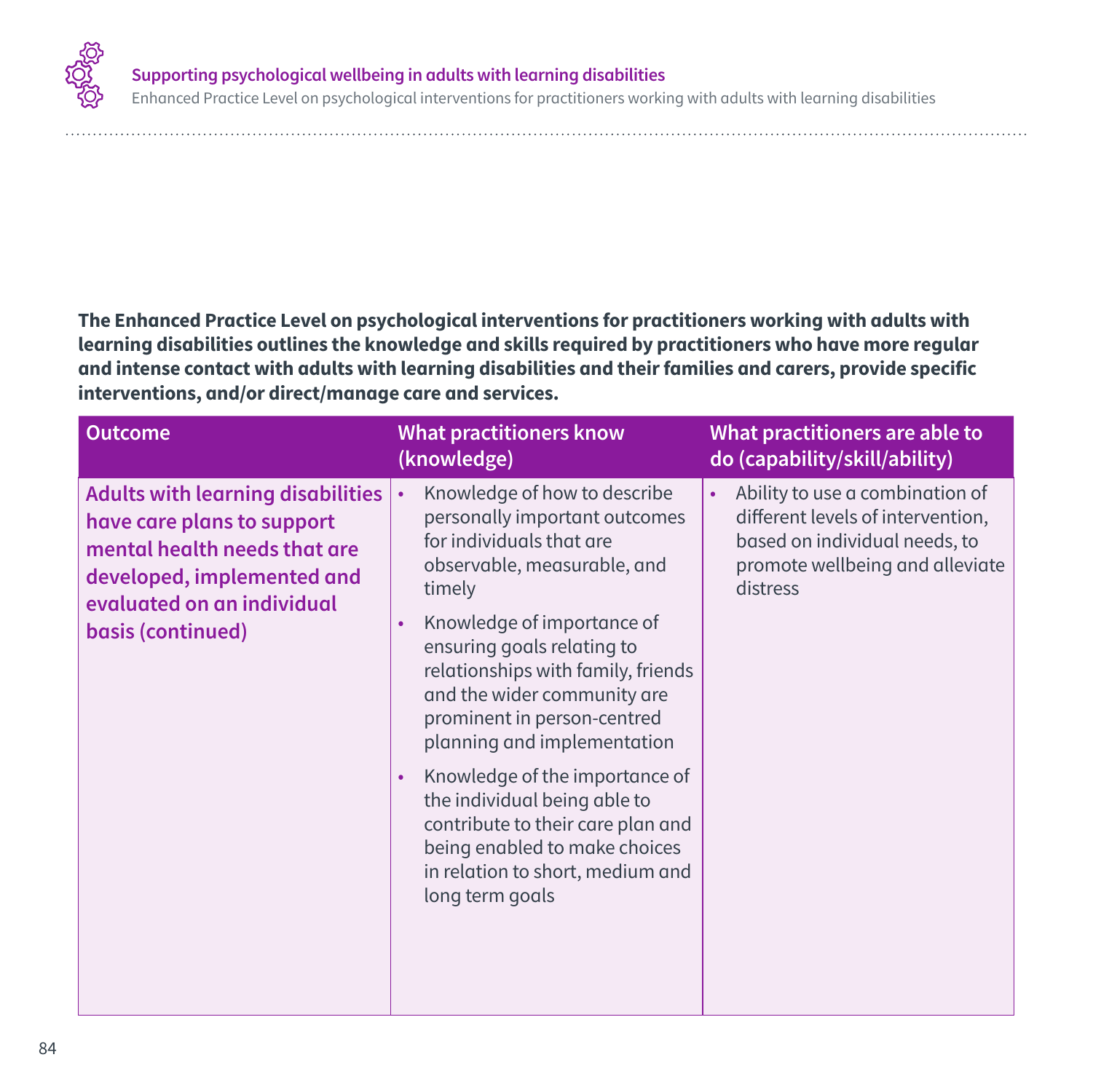

. . . . . . . . . . . . . . . . .

Enhanced Practice Level on psychological interventions for practitioners working with adults with learning disabilities

| <b>Outcome</b>                                                                                                                                                                          | <b>What practitioners know</b><br>(knowledge)                                                                                                                                                                                                                                                                                                                                                                                                                                                    | What practitioners are able to<br>do (capability/skill/ability) |
|-----------------------------------------------------------------------------------------------------------------------------------------------------------------------------------------|--------------------------------------------------------------------------------------------------------------------------------------------------------------------------------------------------------------------------------------------------------------------------------------------------------------------------------------------------------------------------------------------------------------------------------------------------------------------------------------------------|-----------------------------------------------------------------|
| <b>Adults with learning disabilities</b><br>have care plans to support<br>mental health needs that are<br>developed, implemented and<br>evaluated on an individual<br>basis (continued) | Understand the importance of<br>identifying and focusing on<br>outcomes that are important to<br>the person with learning<br>disabilities<br>Knowledge of the importance of<br>$\bullet$<br>positive activities and<br>opportunities as part of a care<br>plan in relation to mental health<br>needs<br>Understand the emotional<br>$\bullet$<br>complexities that can be<br>associated with future planning<br>Understand the importance of<br>$\bullet$<br>risk enablement in care<br>planning |                                                                 |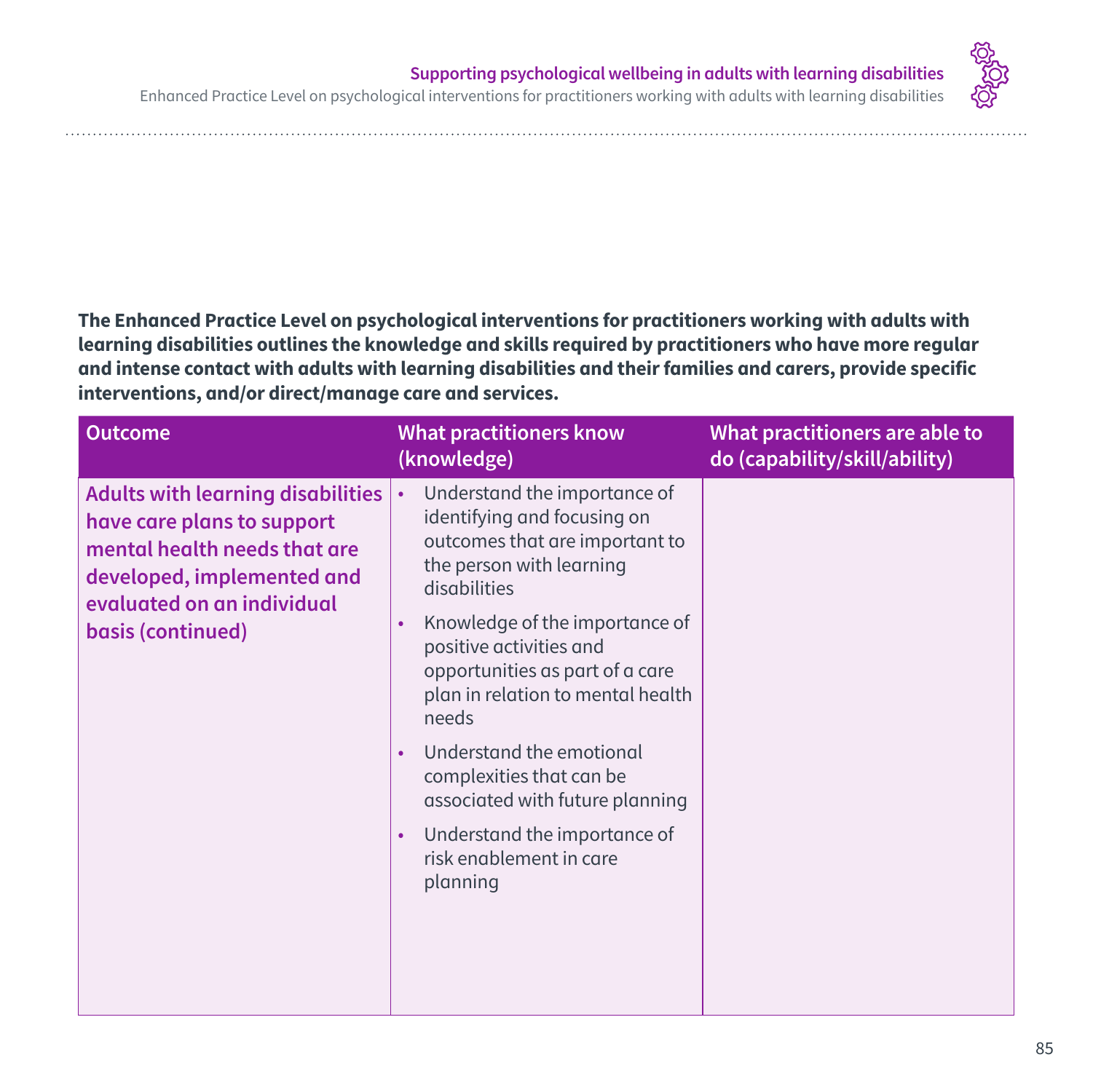

| <b>Outcome</b>                                                                                                   | <b>What practitioners know</b><br>(knowledge)                                                                                                                                                                                                                                                                                                                                                                                                                                                                                                                                                                                                                              | What practitioners are able to<br>do (capability/skill/ability)                                                                                                                                                                                                                                                                                                                                                                                                                                                                                                     |
|------------------------------------------------------------------------------------------------------------------|----------------------------------------------------------------------------------------------------------------------------------------------------------------------------------------------------------------------------------------------------------------------------------------------------------------------------------------------------------------------------------------------------------------------------------------------------------------------------------------------------------------------------------------------------------------------------------------------------------------------------------------------------------------------------|---------------------------------------------------------------------------------------------------------------------------------------------------------------------------------------------------------------------------------------------------------------------------------------------------------------------------------------------------------------------------------------------------------------------------------------------------------------------------------------------------------------------------------------------------------------------|
| Adults with learning disabilities<br>receive individualised advice to<br>support and promote mental<br>wellbeing | In-depth knowledge of the<br>importance of physical activity for<br>people with learning disabilities<br>In-depth knowledge of the range<br>$\bullet$<br>of multi-sensory, therapeutic,<br>recreational and active support<br>activities that promote wellbeing<br>and independence<br>Understand the range of<br>$\bullet$<br>environmental and person-<br>centred approaches that can<br>promote wellbeing for people with<br>learning disabilities<br>Understand the range of multi-<br>$\bullet$<br>sensory stimulation, recreational<br>activities and combined therapies<br>that promote wellbeing and<br>alleviate distress in people with<br>learning disabilities | <b>Engage with people with learning</b><br>disabilities, their families and<br>carers to inform them about the<br>importance of physical activity<br><b>Implement and evaluate</b><br>$\bullet$<br>therapeutic, recreational and<br>active support activities<br>Proactively intervene to support<br>people with learning disabilities,<br>their families and carers to<br>manage stress and avert distress<br>Creatively use a combination of<br>different levels of intervention,<br>based on individual needs, to<br>promote wellbeing and alleviate<br>distress |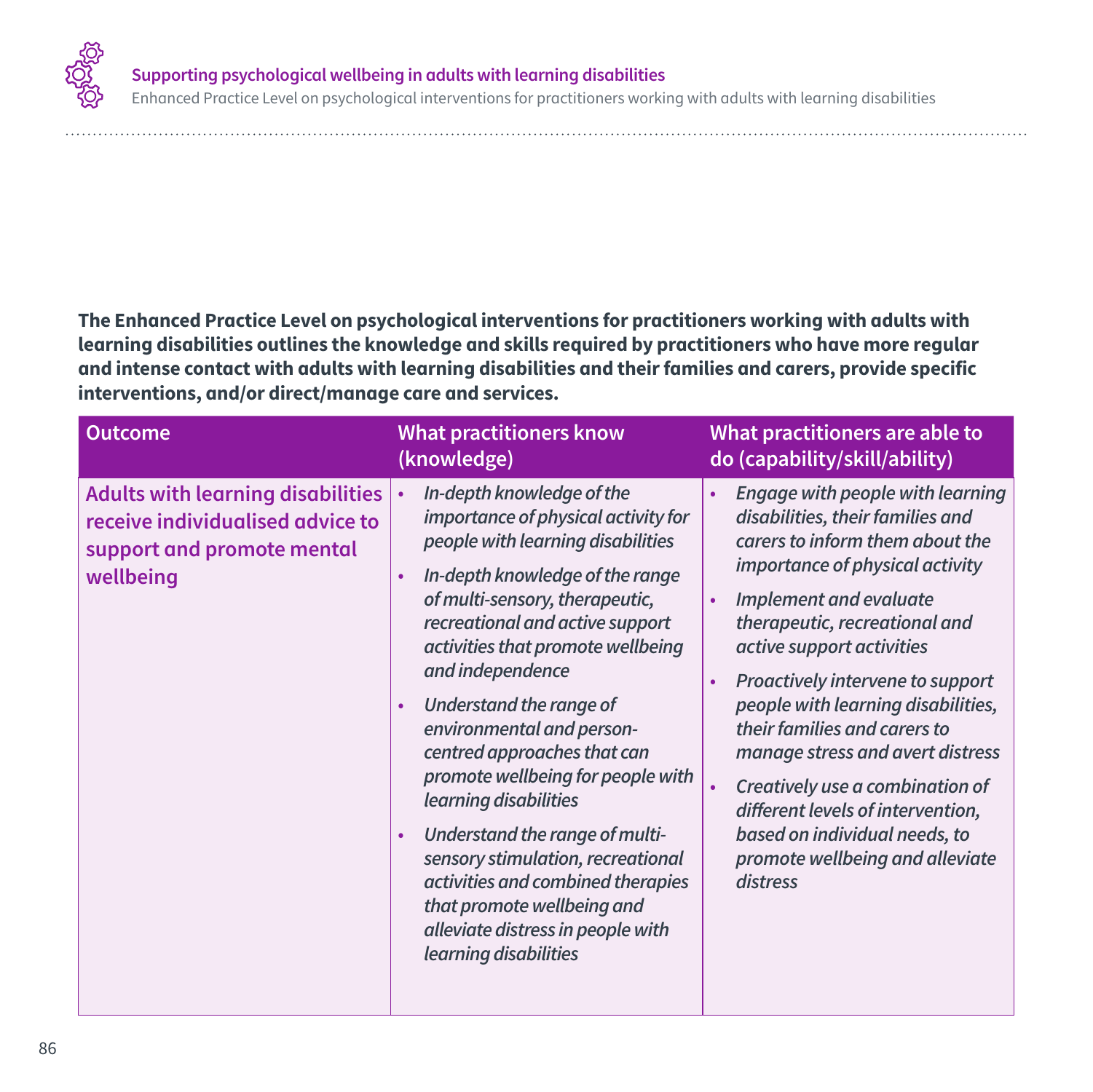

. . . . . . . . . . . .

Enhanced Practice Level on psychological interventions for practitioners working with adults with learning disabilities

| <b>Outcome</b>                                                                                                                      | <b>What practitioners know</b><br>(knowledge)                                                                                                                                                                                                                                                                                                                                                                                      | What practitioners are able to<br>do (capability/skill/ability)                                                                                                                                                                                          |
|-------------------------------------------------------------------------------------------------------------------------------------|------------------------------------------------------------------------------------------------------------------------------------------------------------------------------------------------------------------------------------------------------------------------------------------------------------------------------------------------------------------------------------------------------------------------------------|----------------------------------------------------------------------------------------------------------------------------------------------------------------------------------------------------------------------------------------------------------|
| <b>Adults with learning disabilities</b><br>receive individualised advice to<br>support and promote mental<br>wellbeing (continued) | In-depth knowledge of easy read<br>$\bullet$<br>and accessible materials<br>regarding mental health and/or<br>behaviour change that are<br>designed for use with adults<br>with learning disabilities<br>Knowledge that helping a<br>$\bullet$<br>person develop their 'emotional<br>vocabulary' and insight into<br>their own cognitive process can<br>increase their potential to<br>benefit from psychological<br>interventions | Ability to assist people with<br>$\bullet$<br>learning disabilities to identify<br>and use accessible self-help<br>materials<br>Ability to assist individuals to<br>reflect on their thoughts and<br>feelings and how to describe<br>and understand them |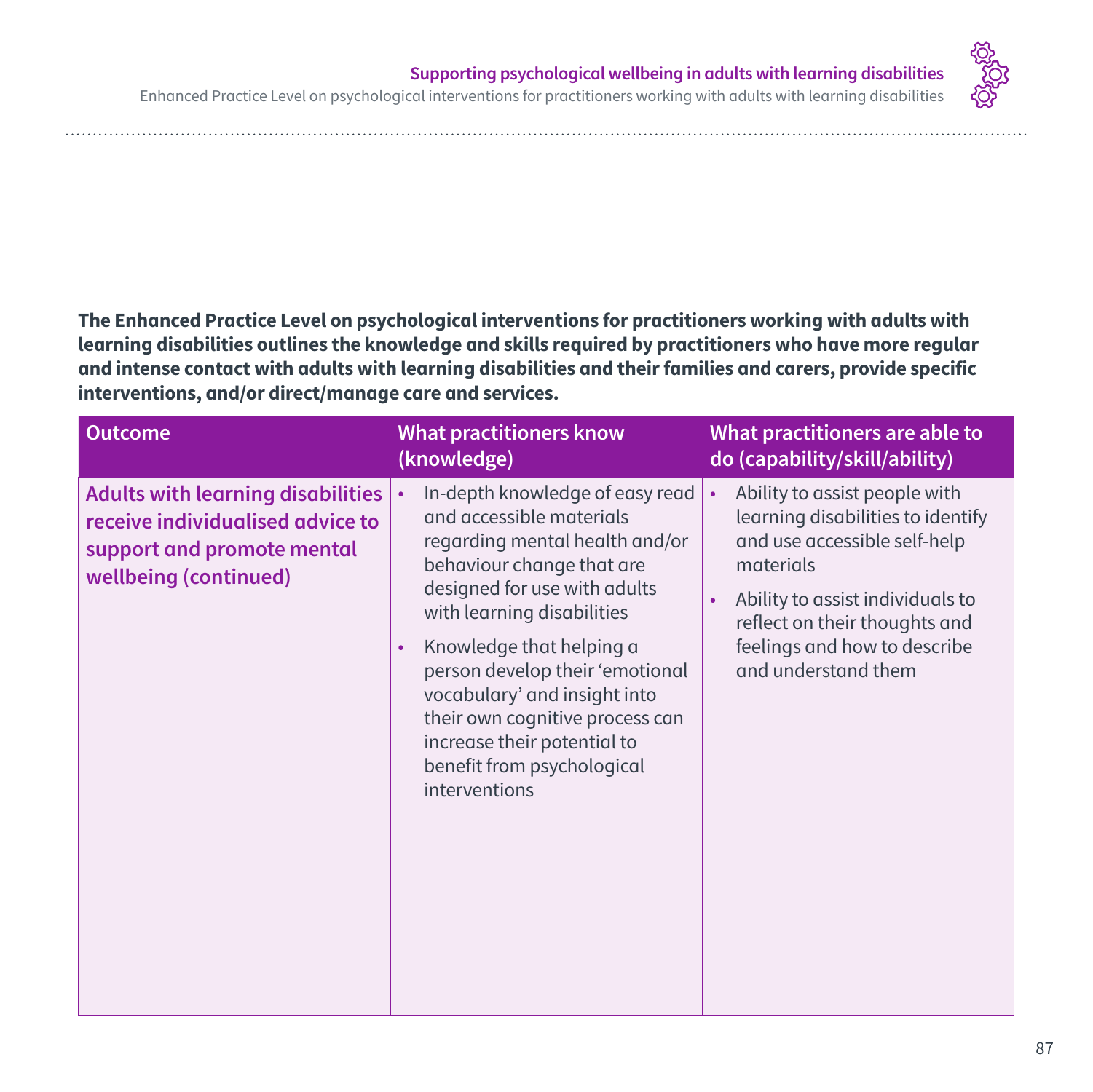

| <b>Outcome</b>                                                                                                                                               | <b>What practitioners know</b><br>(knowledge)                                                                                                                                                                                                                                                                                                                                                                                                                                              | What practitioners are able to<br>do (capability/skill/ability)                                                                                                                                                                                                                                                                                                                                                                                                                                 |
|--------------------------------------------------------------------------------------------------------------------------------------------------------------|--------------------------------------------------------------------------------------------------------------------------------------------------------------------------------------------------------------------------------------------------------------------------------------------------------------------------------------------------------------------------------------------------------------------------------------------------------------------------------------------|-------------------------------------------------------------------------------------------------------------------------------------------------------------------------------------------------------------------------------------------------------------------------------------------------------------------------------------------------------------------------------------------------------------------------------------------------------------------------------------------------|
| Adults with learning disabilities<br>receive psychological<br>interventions for discrete<br>mental health issues from staff<br>who are appropriately trained | Knowledge of evidence-based,<br>solution-focused psychological<br><i>interventions</i><br>Where appropriately qualified,<br>$\bullet$<br>knowledge of CBT self-help<br>strategies delivered to an<br>established protocol<br>Where appropriate to role,<br>$\bullet$<br>knowledge of established<br>models of group intervention<br>such as standardised small-scale<br>anxiety management groups,<br>group-based social learning<br>programmes and anger<br>management groups to protocol | Ability to facilitate groupwork<br>$\bullet$<br>Ability to run groups according<br>to agreed protocols<br>Where appropriately qualified,<br>ability to use protocol-based<br>interventions in accordance with<br>practice requirements (e.g.<br><b>Behavioural Family Therapy)</b><br>Ability to encourage and<br>motivate adults with learning<br>disabilities to actively<br>participate in psychological<br>interventions<br>Capacity to provide dedicated<br>time to specific interventions |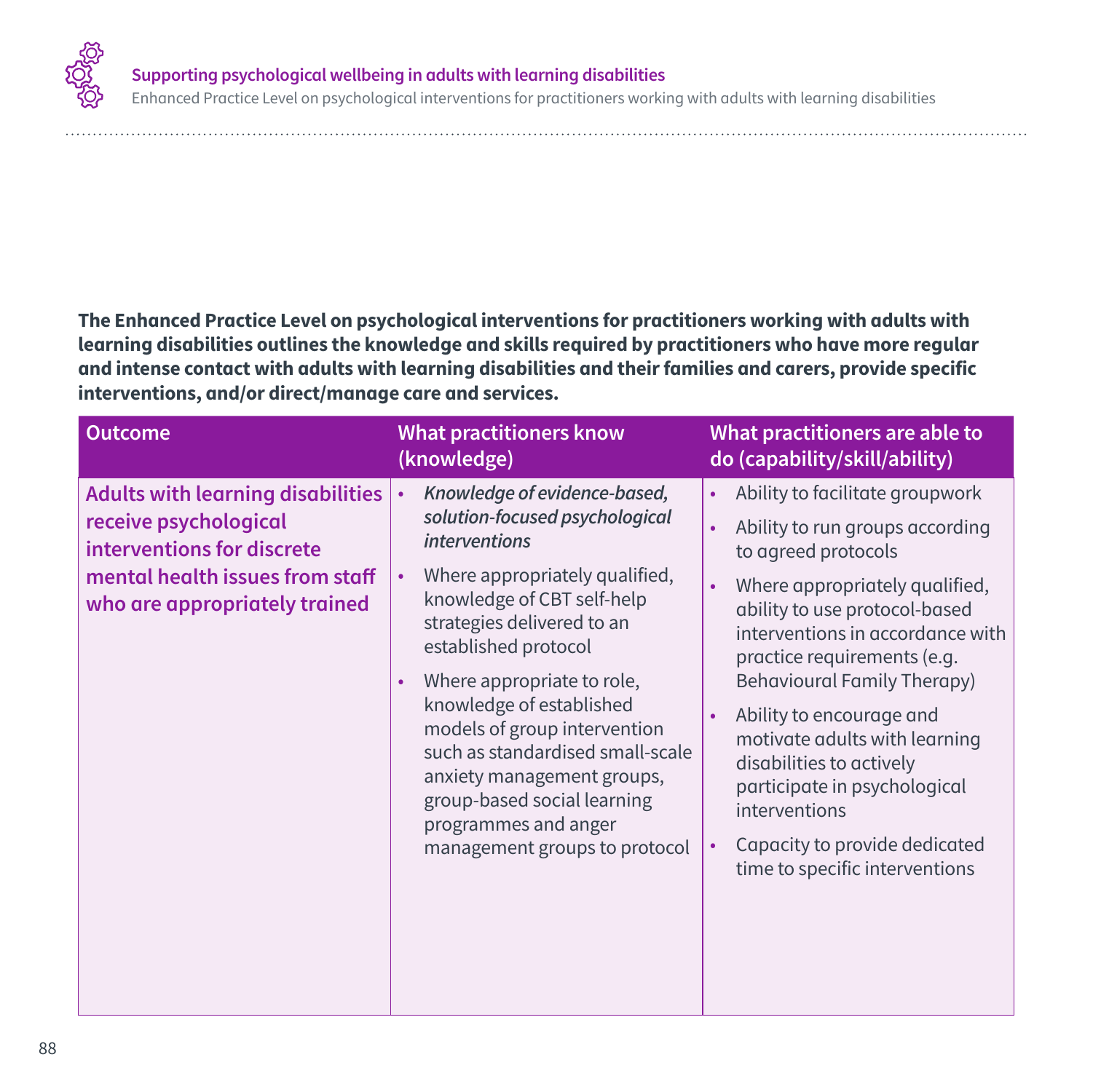

. . . . . . . . . . . . . . . . .

Enhanced Practice Level on psychological interventions for practitioners working with adults with learning disabilities

| <b>Outcome</b>                                                                                                                                              | <b>What practitioners know</b><br>(knowledge)                                                                                                                                                                                                                         | What practitioners are able to<br>do (capability/skill/ability)                                                                                                                                                                                                                                                                              |
|-------------------------------------------------------------------------------------------------------------------------------------------------------------|-----------------------------------------------------------------------------------------------------------------------------------------------------------------------------------------------------------------------------------------------------------------------|----------------------------------------------------------------------------------------------------------------------------------------------------------------------------------------------------------------------------------------------------------------------------------------------------------------------------------------------|
| Adults with learning disabilities<br>receive psychological<br>interventions for discrete<br>mental health issues from staff<br>who are appropiately trained | Where appropriately qualified,<br>provision of psychological<br>interventions to agreed<br>protocols (e.g. Behavioural<br>Family Therapy)<br>Understanding of the potential<br>$\bullet$<br>importance of the family or<br>carers in facilitating therapeutic<br>gain | Ability to develop a therapeutic<br>$\bullet$<br>relationship<br>Ability to adjust communication<br>$\bullet$<br>to the appropriate level for<br>individuals and to review<br>effectiveness of this<br>Ability to engage others (such as<br>$\bullet$<br>families and carers) in<br>supporting the therapeutic<br>process, where appropriate |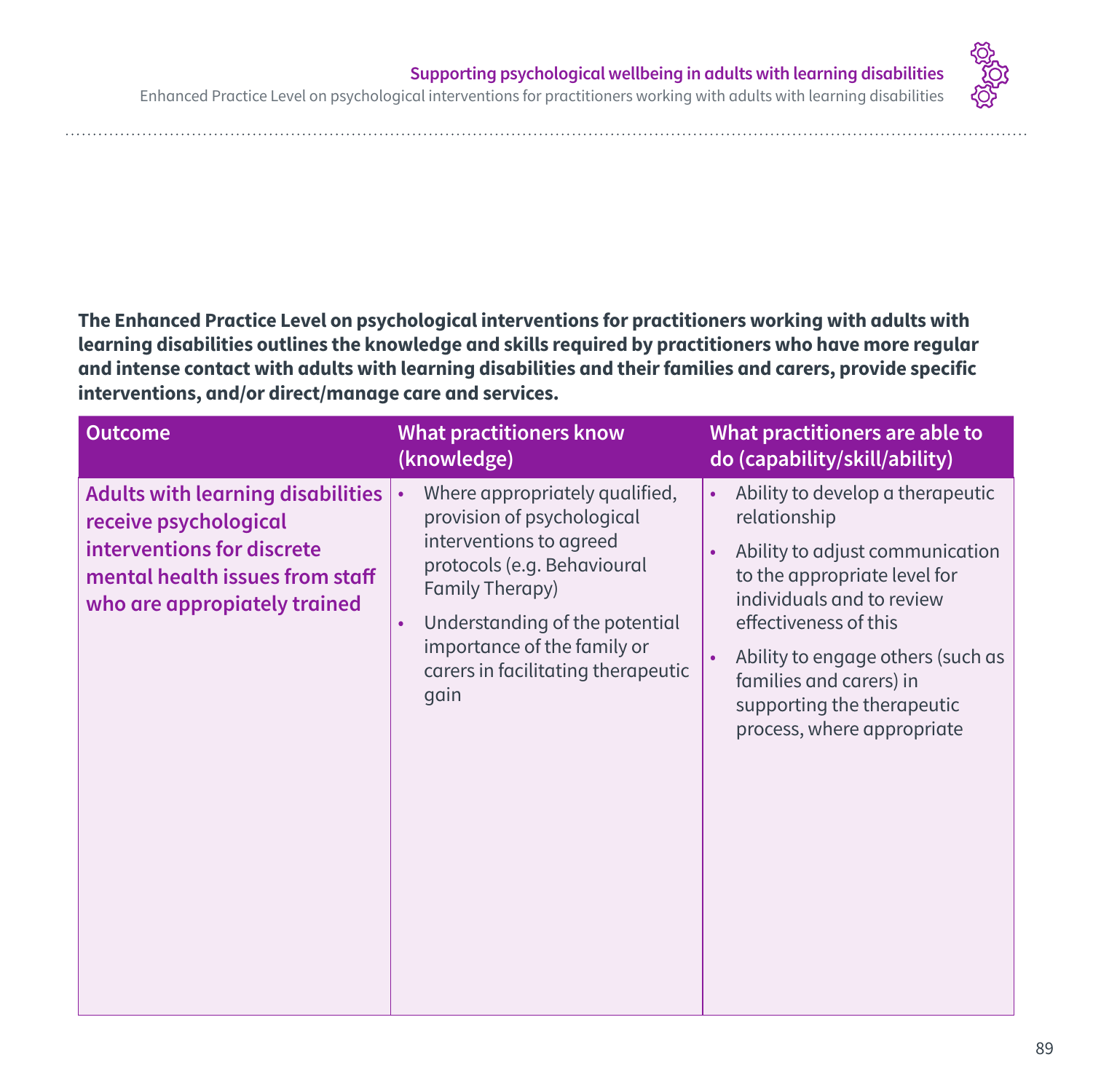

| <b>Outcome</b>                                                                                           | <b>What practitioners know</b><br>(knowledge)                                                                                                                                                                                                                                                                                                                                                                                                                                                      | What practitioners are able to<br>do (capability/skill/ability)                                                                                                                                                                                                                                                                                                                         |
|----------------------------------------------------------------------------------------------------------|----------------------------------------------------------------------------------------------------------------------------------------------------------------------------------------------------------------------------------------------------------------------------------------------------------------------------------------------------------------------------------------------------------------------------------------------------------------------------------------------------|-----------------------------------------------------------------------------------------------------------------------------------------------------------------------------------------------------------------------------------------------------------------------------------------------------------------------------------------------------------------------------------------|
| <b>Adults with learning disabilities</b><br>are supported by staff who are<br>competent in data analysis | Knowledge of how to apply data<br>$\bullet$<br>collection procedures to<br>evaluate goals in the Behaviour<br>Support Plan or in therapy<br>Understanding of the<br>$\bullet$<br>information that different types<br>of data source provide<br>Knowledge of the strengths and<br>$\bullet$<br>weaknesses of different forms of<br>data collection and the<br>appropriate methods for the<br>behaviour/issue in question<br>Knowledge of how to summarise<br>$\bullet$<br>and provide a descriptive | Ability to adjust the Behaviour<br>$\bullet$<br>Support Plan based on<br>evaluation data gathered<br>Ability to summarise and<br>$\bullet$<br>provide descriptive analysis of<br>outcome data<br>Ability to interpret data within<br>$\bullet$<br>the context of an agreed<br>monitoring strategy<br>Ability to balance the relative<br>significance of data from a<br>range of sources |
|                                                                                                          | analysis of monitoring data<br>Understanding of how on-going<br>$\bullet$<br>data can be incorporated into a<br>Behaviour Support Plan (as a<br>live document) or in informing<br>adjustment to a particular<br>therapeutic approach                                                                                                                                                                                                                                                               |                                                                                                                                                                                                                                                                                                                                                                                         |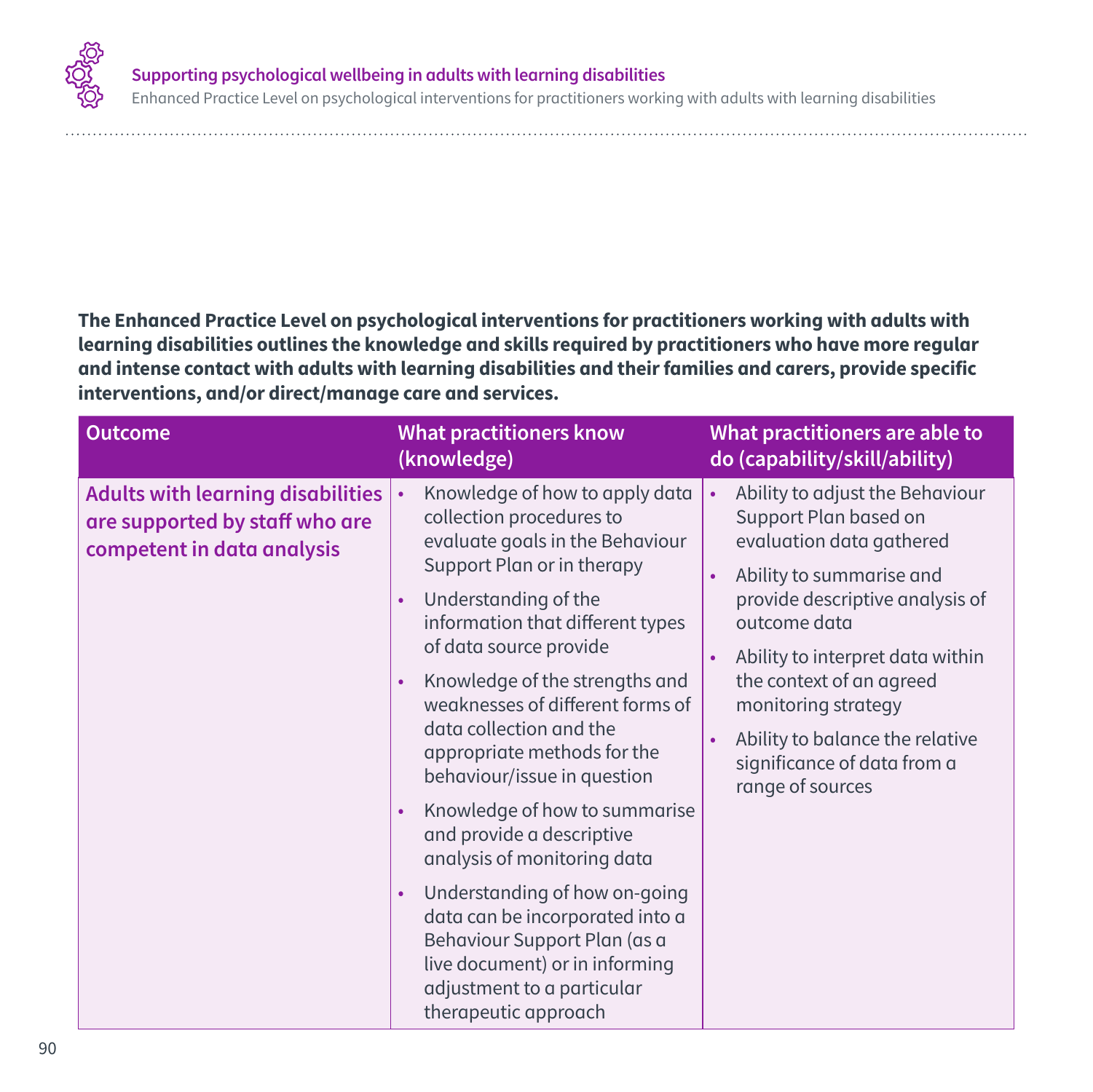

. . . . . . . . . . . . . .

Enhanced Practice Level on psychological interventions for practitioners working with adults with learning disabilities

| <b>Outcome</b>                                                                                                       | <b>What practitioners know</b><br>(knowledge)                                                                                                                                                                                                                                                                                                                                                                            | What practitioners are able to<br>do (capability/skill/ability)                                                                                                                                                                                                                                                                                                    |
|----------------------------------------------------------------------------------------------------------------------|--------------------------------------------------------------------------------------------------------------------------------------------------------------------------------------------------------------------------------------------------------------------------------------------------------------------------------------------------------------------------------------------------------------------------|--------------------------------------------------------------------------------------------------------------------------------------------------------------------------------------------------------------------------------------------------------------------------------------------------------------------------------------------------------------------|
| <b>Adults with learning disabilities</b><br>are supported by staff who<br>ensure good records are kept<br>about them | Understanding of the<br>$\bullet$<br>importance of accurate record<br>keeping in relation to<br>psychological interventions<br>Understanding of the<br>$\bullet$<br>importance of auditing<br>effectiveness of therapeutic<br>interventions<br>Knowledge of the level of<br>$\bullet$<br>recording that is necessary to<br>inform the implementation of<br>Behaviour Support Plans or<br>other therapeutic interventions | Ability to record and report<br>accurately in relation to<br>behaviour, observed emotional<br>state and associated factors<br>Ability to record variance from<br>agreed approaches<br>Competence in administering<br>and recording of all relevant<br>aspects of an individual's<br>presentation<br>Ability to support and promote<br>accurate recording by others |
|                                                                                                                      |                                                                                                                                                                                                                                                                                                                                                                                                                          | Ability to challenge when<br>appropriate levels of recording<br>are not in place                                                                                                                                                                                                                                                                                   |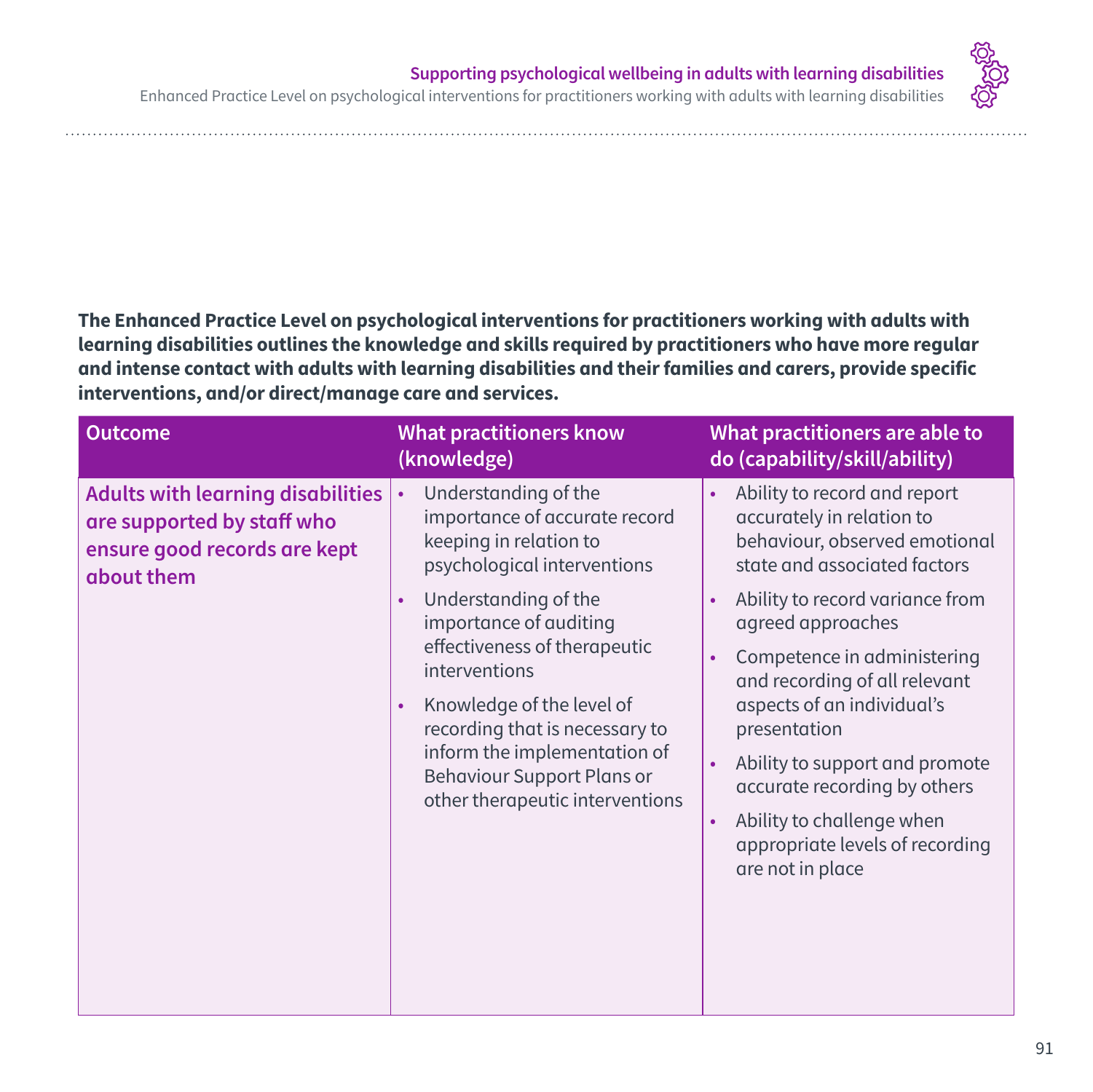

| <b>Outcome</b>                                                                                                                                    | <b>What practitioners know</b><br>(knowledge)                                                                                                                                                                                                                                                                                                                                                                                                                                                                                                                         | What practitioners are able to<br>do (capability/skill/ability)                                                                                                                                                                                                                                                                                                                                                                                                                                                                               |
|---------------------------------------------------------------------------------------------------------------------------------------------------|-----------------------------------------------------------------------------------------------------------------------------------------------------------------------------------------------------------------------------------------------------------------------------------------------------------------------------------------------------------------------------------------------------------------------------------------------------------------------------------------------------------------------------------------------------------------------|-----------------------------------------------------------------------------------------------------------------------------------------------------------------------------------------------------------------------------------------------------------------------------------------------------------------------------------------------------------------------------------------------------------------------------------------------------------------------------------------------------------------------------------------------|
| <b>Adults with learning disabilities</b><br>are supported by staff who<br>can monitor and report on<br>challenging behaviour and<br>mental health | In-depth knowledge of how care<br>plans are reviewed<br>Understanding of the<br>$\bullet$<br>infrastructure and processes<br>that need to be in place in order<br>to support the cycle of<br>assessment, intervention,<br>monitoring and evaluation (this<br>includes outcomes in relation to<br>Behaviour Support Plans and a<br>range of other therapeutic<br>approaches)<br>Knowledge of how to make, and<br>$\bullet$<br>facilitate the making of, data-<br>based decisions<br>Knowledge of range and<br>applicability of structured<br>observations of behaviour | Ability to implement and<br>$\bullet$<br>evaluate established care<br>pathways<br>Ability to review care plans and<br>$\bullet$<br>care pathways<br>Use a range of assessment<br>$\bullet$<br>strategies to identify changes in<br>the person's emotional wellbeing<br>Ability to ensure appropriate<br>$\bullet$<br>paperwork is completed by self<br>and others<br>Ability to make clear the link<br>$\bullet$<br>between the data collected and<br>the decision-making process and<br>ensure that the team understand<br>this relationship |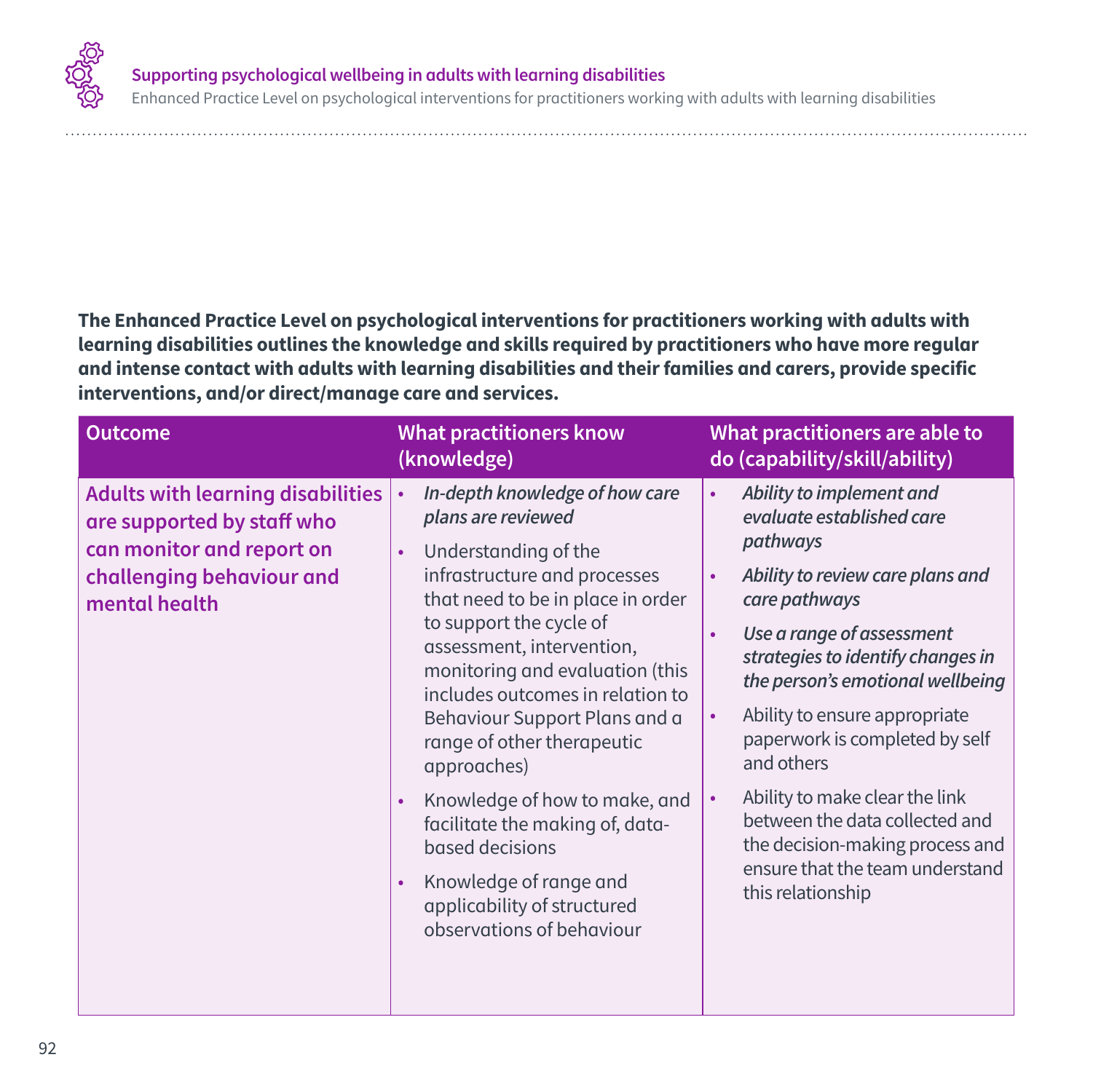

. . . . . . . . . . . . . . . .

Enhanced Practice Level on psychological interventions for practitioners working with adults with learning disabilities

| <b>Outcome</b>                                                                                                                                                | <b>What practitioners know</b><br>(knowledge) | What practitioners are able to<br>do (capability/skill/ability)                                                                                                                    |
|---------------------------------------------------------------------------------------------------------------------------------------------------------------|-----------------------------------------------|------------------------------------------------------------------------------------------------------------------------------------------------------------------------------------|
| <b>Adults with learning disabilities</b><br>are supported by staff who<br>can monitor and report on<br>challenging behaviour and<br>mental health (continued) |                                               | Ability to identify and report<br>obstacles to successfully<br>delivering behavioural or<br>emotional change                                                                       |
|                                                                                                                                                               |                                               | Ability to develop mechanism for<br>monitoring outcome of<br>interventions and support which<br>focus on positive outcomes and<br>which take individual difference<br>into account |
|                                                                                                                                                               |                                               | Ability to select appropriate<br>measures that evaluate outcome<br>variables at an individual, group<br>and organisational level                                                   |
|                                                                                                                                                               |                                               | Ability to interpret data within<br>the context of an agreed<br>monitoring strategy                                                                                                |
|                                                                                                                                                               |                                               |                                                                                                                                                                                    |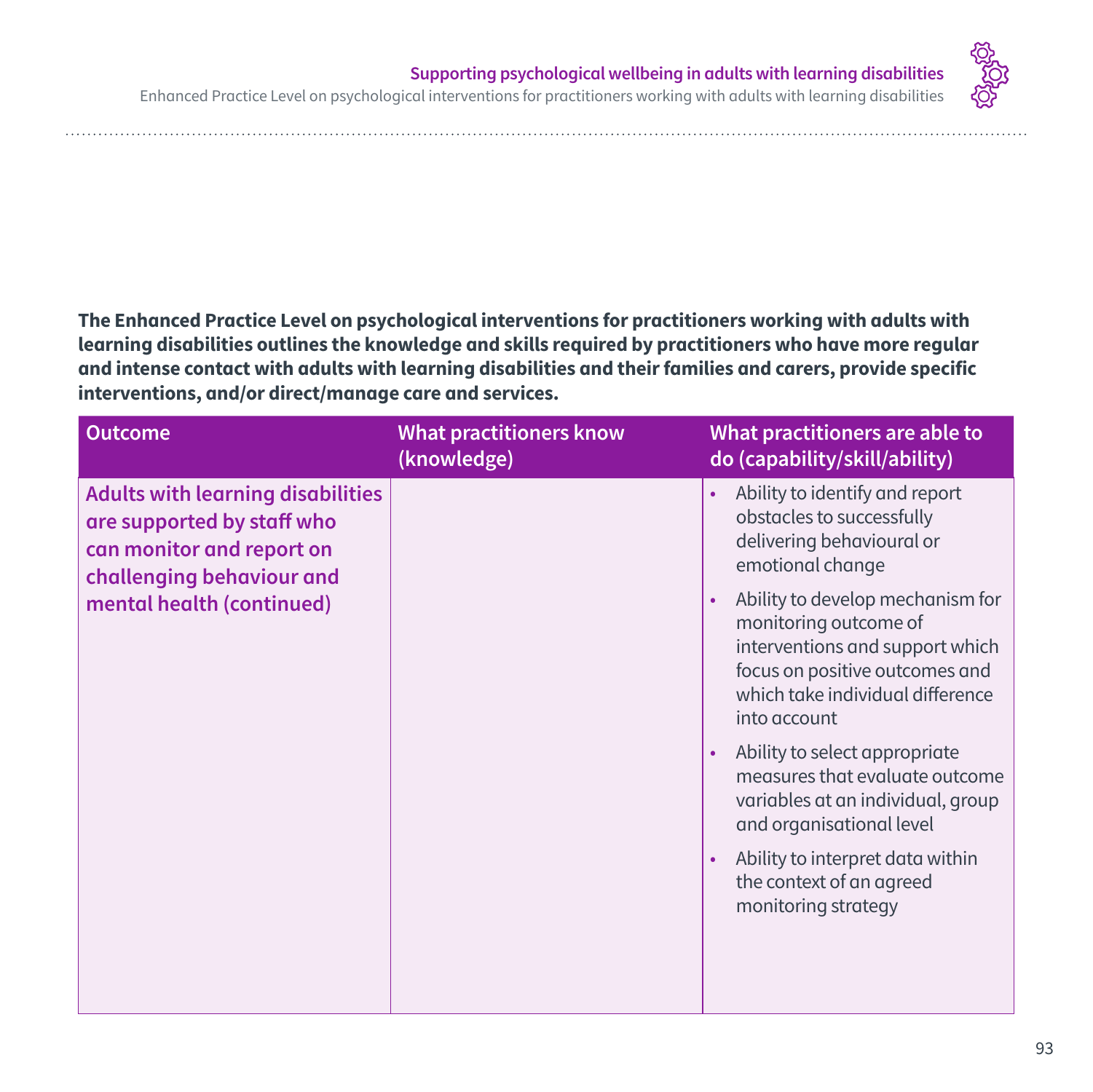

| <b>Outcome</b>                                                                                                     | <b>What practitioners know</b><br>(knowledge)                                                                                                                                                                                                                                                                                                                                                                                                                                                                                                                           | What practitioners are able to<br>do (capability/skill/ability)                                                                                                                                                                                                                                                                                                                                                                                                                                                                                                    |
|--------------------------------------------------------------------------------------------------------------------|-------------------------------------------------------------------------------------------------------------------------------------------------------------------------------------------------------------------------------------------------------------------------------------------------------------------------------------------------------------------------------------------------------------------------------------------------------------------------------------------------------------------------------------------------------------------------|--------------------------------------------------------------------------------------------------------------------------------------------------------------------------------------------------------------------------------------------------------------------------------------------------------------------------------------------------------------------------------------------------------------------------------------------------------------------------------------------------------------------------------------------------------------------|
| Adults with learning disabilities<br>have their psychological<br>support outcomes evaluated to<br>agreed standards | Understand the importance of<br>$\bullet$<br>evaluating personal outcomes<br>Understand the importance of<br>$\bullet$<br>identifying and focusing on<br>outcomes that are important to<br>the person with a learning<br>disability<br>Understand the principles,<br>$\bullet$<br>approaches and practices that<br>promote outcomes-and asset-<br>focused approaches to care of<br>people with learning disabilities<br>Knowledge of how to describe<br>$\bullet$<br>personally important outcomes<br>for individuals that are<br>observable, measurable, and<br>timely | Engage with the person with a<br>$\bullet$<br>learning disability to establish the<br>outcomes that are important to<br>him or her, and support him or<br>her to prioritise and achieve these<br>outcomes<br>Undertake person-centred<br>$\bullet$<br>assessments focused on the<br>outcomes for the person with a<br>learning disability<br>Ability to develop mechanisms<br>$\bullet$<br>for monitoring outcome of<br>interventions and support which<br>focus on positive outcomes and<br>which take individual<br>fluctuations in presentation into<br>account |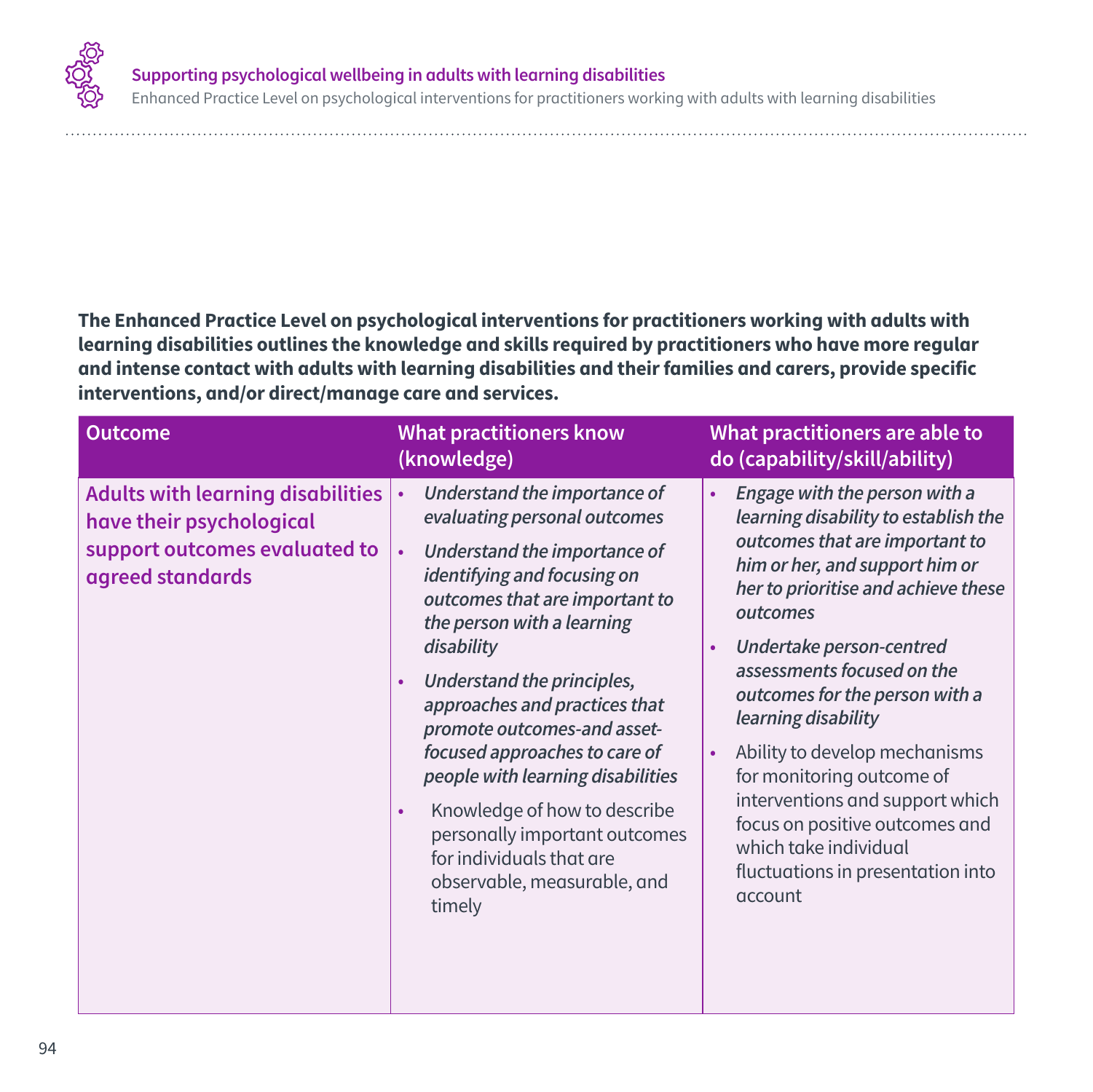

Enhanced Practice Level on psychological interventions for practitioners working with adults with learning disabilities

| <b>Outcome</b>                                                                                                                        | <b>What practitioners know</b><br>(knowledge)                                                                                                                                                                                                                                                                                                                     | What practitioners are able to<br>do (capability/skill/ability)                                                                                                                                                                                                                     |
|---------------------------------------------------------------------------------------------------------------------------------------|-------------------------------------------------------------------------------------------------------------------------------------------------------------------------------------------------------------------------------------------------------------------------------------------------------------------------------------------------------------------|-------------------------------------------------------------------------------------------------------------------------------------------------------------------------------------------------------------------------------------------------------------------------------------|
| <b>Adults with learning disabilities</b><br>have their psychological<br>support outcomes evaluated to<br>agreed standards (continued) | Understanding that<br>$\bullet$<br>participation in everyday<br>activity is a key outcome for<br>many adults with learning<br>disabilities<br>Knowledge of how to<br>$\bullet$<br>summarise, analyse and report<br>outcome data<br>Knowledge of systematic audit<br>$\bullet$<br>models such as Quality<br>Improvement methodology and<br>Periodic Service Review | Ability to identify and report<br>obstacles to successfully<br>delivering Behaviour Support<br>Plans or other interventions<br>Ability to measure participation<br>in meaningful activities and<br>community engagement<br>Ability to summarise, analyse<br>and report outcome data |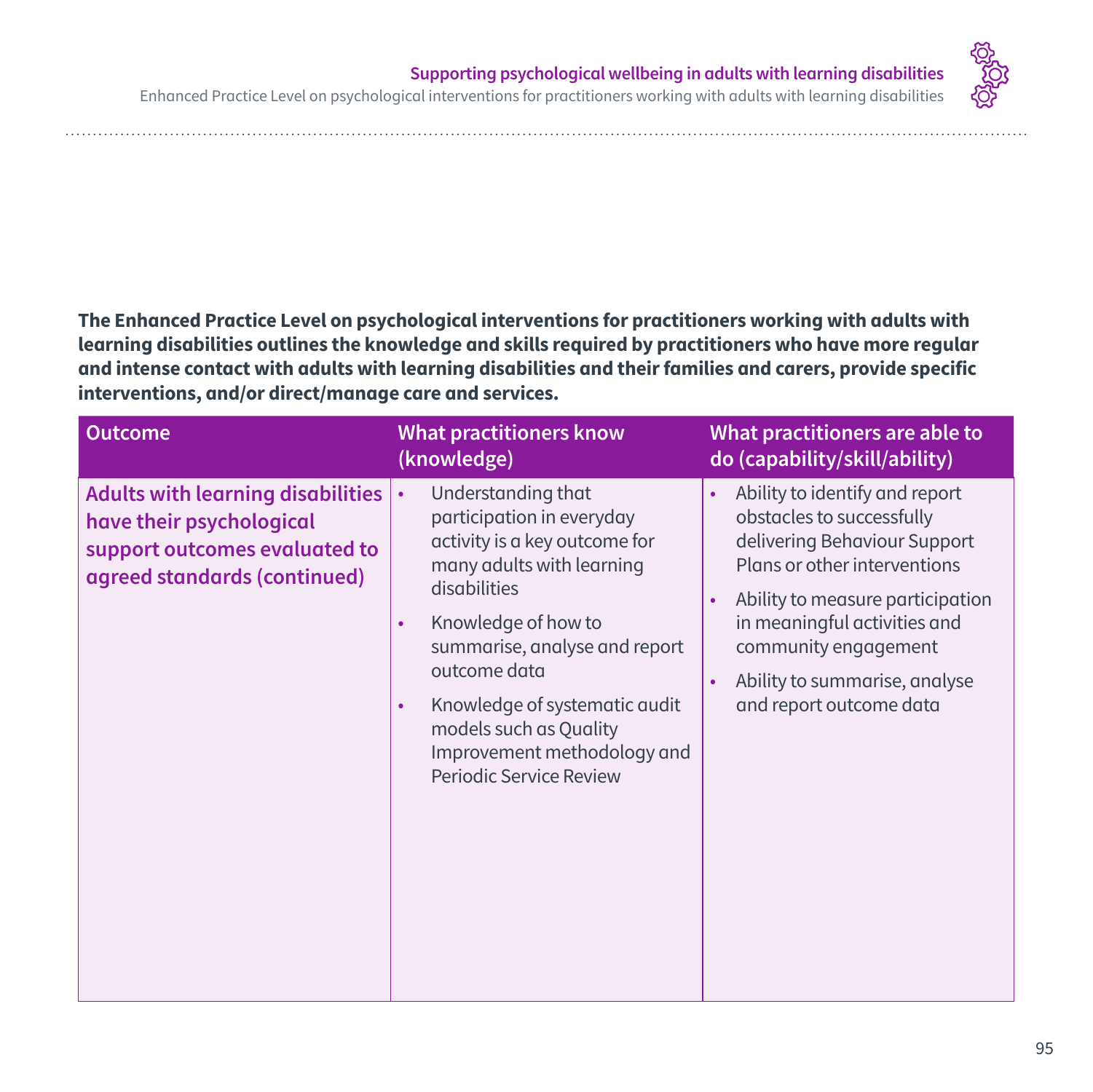

| <b>Outcome</b>                                                                                                               | <b>What practitioners know</b><br>(knowledge)                                                                                                                              | What practitioners are able to<br>do (capability/skill/ability)                                                                                                             |
|------------------------------------------------------------------------------------------------------------------------------|----------------------------------------------------------------------------------------------------------------------------------------------------------------------------|-----------------------------------------------------------------------------------------------------------------------------------------------------------------------------|
| Adults with learning disabilities<br>have support from staff who<br>are competent in supervision of<br>the staff they manage | Knowledge of how to provide<br>$\bullet$<br>practice supervision in relation to<br>appropriate psychological<br>interventions according to<br>agreed professional practice | Ability, where appropriately<br>trained, to provide practice<br>supervision to staff in relation to<br>implementation of Behaviour<br>Support Plans and other care<br>plans |
|                                                                                                                              |                                                                                                                                                                            | Ability, where appropriately<br>trained, to provide direct<br>coaching to others in<br>implementation of strategies<br>and provide regular performance<br>feedback          |
|                                                                                                                              |                                                                                                                                                                            | Ability to reflect on and support<br>others to reflect on personal<br>experience when implementing<br>strategies, particularly when<br>implementing reactive strategies     |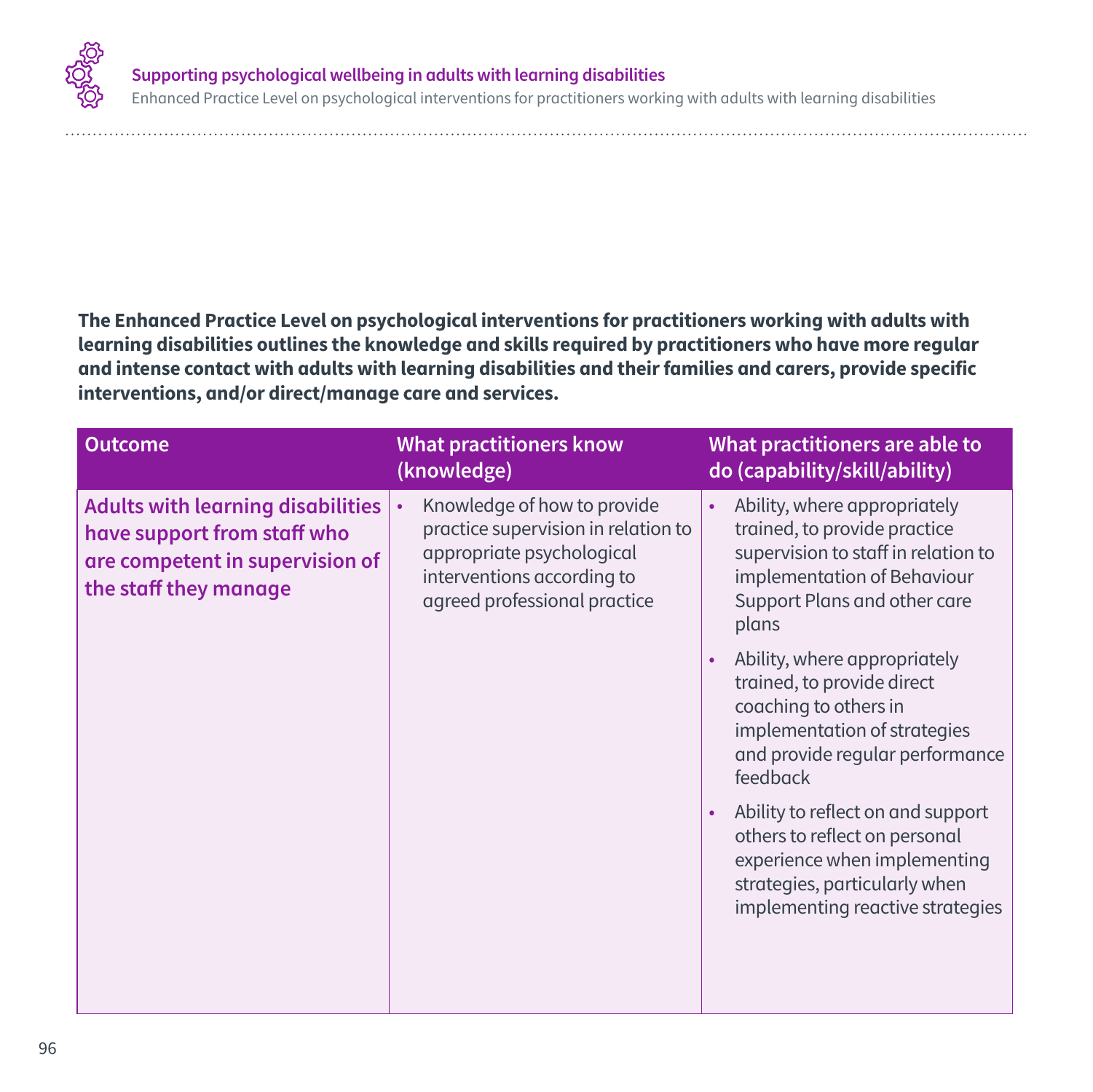

. . . . . . . . . . . . . .

Enhanced Practice Level on psychological interventions for practitioners working with adults with learning disabilities

| <b>Outcome</b>                                                                                                                                     | <b>What practitioners know</b><br>(knowledge) | What practitioners are able to<br>do (capability/skill/ability)                                                                                       |
|----------------------------------------------------------------------------------------------------------------------------------------------------|-----------------------------------------------|-------------------------------------------------------------------------------------------------------------------------------------------------------|
| <b>Adults with learning disabilities</b><br>have support from staff who<br>are competent in supervision<br>of the staff they manage<br>(continued) |                                               | Ability to ensure that all<br>members of the support team<br>understand and are able to<br>accurately implement each<br><b>Behaviour Support Plan</b> |
|                                                                                                                                                    |                                               | Ability to provide verbal and<br>written feedback on an<br>individual and team basis                                                                  |
|                                                                                                                                                    |                                               | Ability to facilitate regular team<br>meetings to review and update<br>support plans, gain staff<br>feedback, and involve staff in<br>decision-making |
|                                                                                                                                                    |                                               | Ability to manage difficulties<br>within supervision or identified<br>through supervision                                                             |
|                                                                                                                                                    |                                               |                                                                                                                                                       |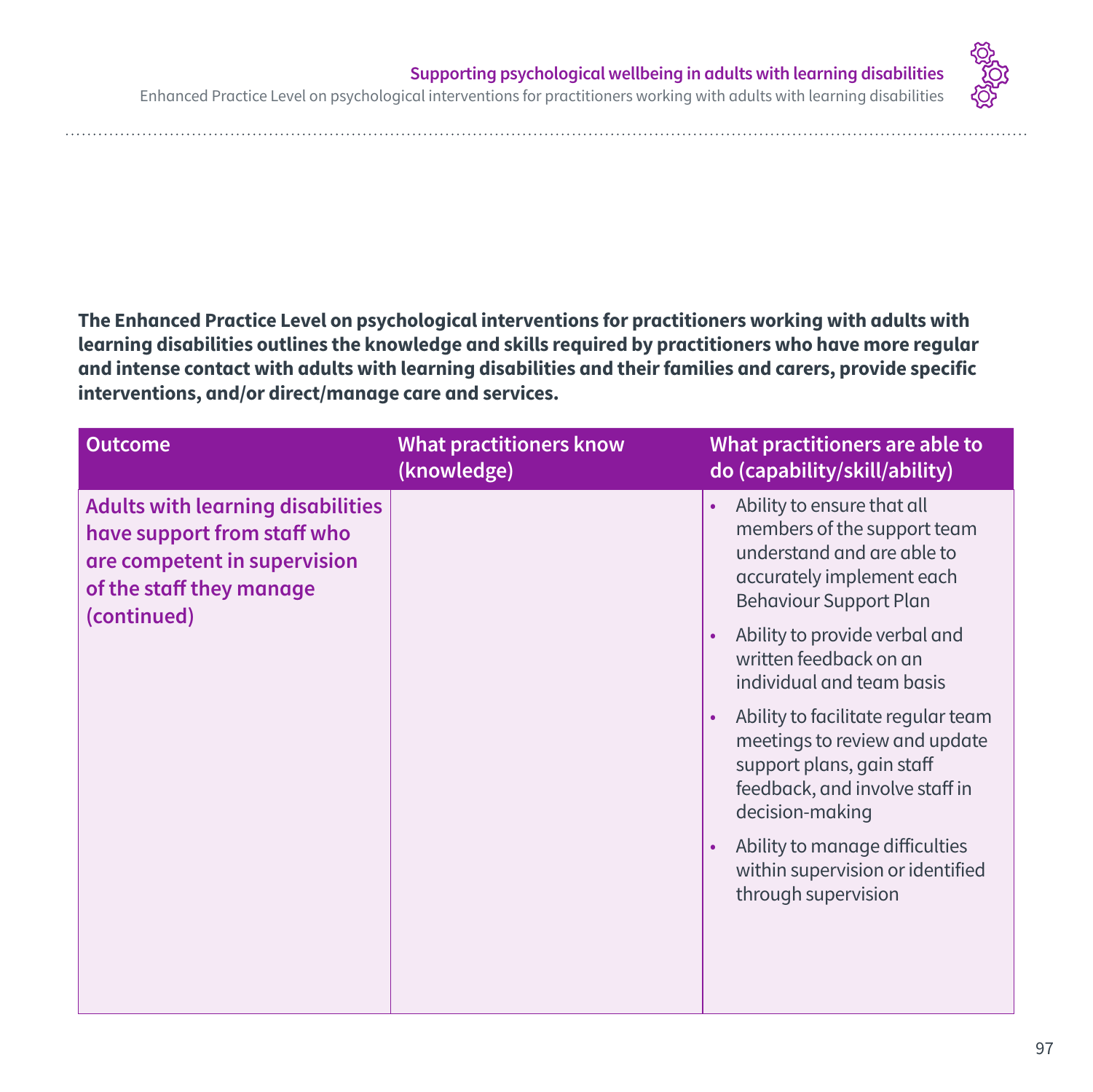

| <b>Outcome</b>                                                                                                                                           | <b>What practitioners know</b><br>(knowledge)                                                                                                                                                                                                                              | What practitioners are able to<br>do (capability/skill/ability)                                                                                                                                                                                                                                                                                                                                                                                                                                                                 |
|----------------------------------------------------------------------------------------------------------------------------------------------------------|----------------------------------------------------------------------------------------------------------------------------------------------------------------------------------------------------------------------------------------------------------------------------|---------------------------------------------------------------------------------------------------------------------------------------------------------------------------------------------------------------------------------------------------------------------------------------------------------------------------------------------------------------------------------------------------------------------------------------------------------------------------------------------------------------------------------|
| <b>Adults with learning disabilities</b><br>have support from staff who<br>participate in appropriate<br>levels of supervision for their<br>own practice | Understanding of the<br>$\bullet$<br>importance, and benefit, of<br>supervision in relation to own<br>practice in provision of<br>psychological interventions<br>Understanding of the benefit of<br>$\bullet$<br>supervision being informed by<br>routine outcome measures | Capacity to regularly attend and<br>actively participate in<br>supervision and review meetings<br>Ability to utilise supervision to<br>develop own practice and skills<br>Ability to utilise supervision to<br>improve quality of psychological<br>interventions for individuals<br>Ability to reflect on ethical<br>practice, adherence to protocol,<br>progress in treatment and<br>elements of the therapeutic<br>relationship in supervision<br>Ability to participate in<br>supervision on an individual or<br>group basis |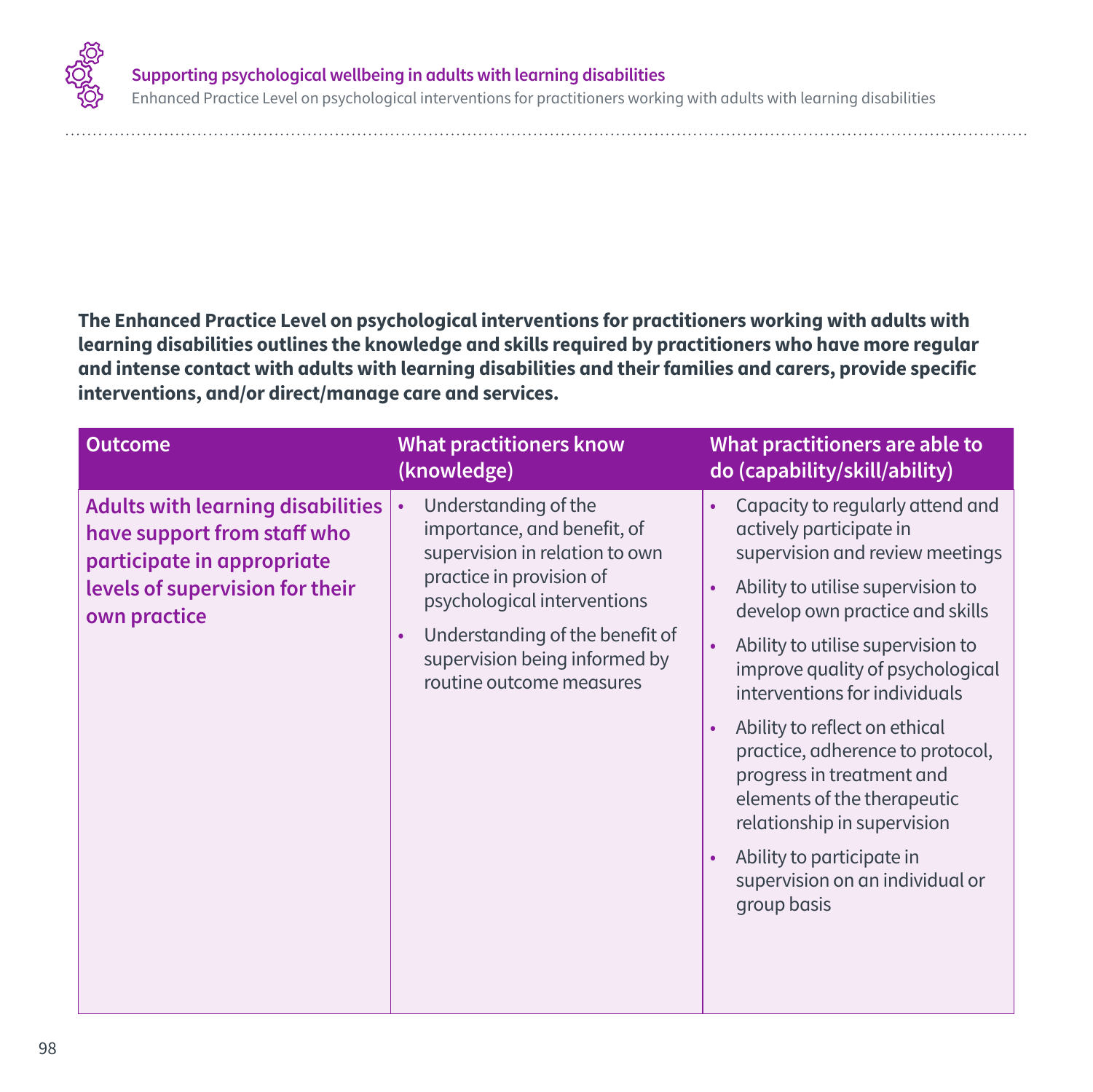

. . . . . . . . . . . . . . .

Enhanced Practice Level on psychological interventions for practitioners working with adults with learning disabilities

| <b>Outcome</b>                                                                                                                           | <b>What practitioners know</b><br>(knowledge)                                                                                                                                                                                                                                                                                                                                                                                                                                                              | What practitioners are able to<br>do (capability/skill/ability)                                                                                                                                                                                                                                                                                                                                                     |
|------------------------------------------------------------------------------------------------------------------------------------------|------------------------------------------------------------------------------------------------------------------------------------------------------------------------------------------------------------------------------------------------------------------------------------------------------------------------------------------------------------------------------------------------------------------------------------------------------------------------------------------------------------|---------------------------------------------------------------------------------------------------------------------------------------------------------------------------------------------------------------------------------------------------------------------------------------------------------------------------------------------------------------------------------------------------------------------|
| Adults with learning disabilities<br>are assisted to access specialist<br>support, advice and/or<br>treatment for psychological<br>needs | Detailed knowledge of local<br>services and specialists, their<br>roles and functions<br>Knowledge of individual<br>$\bullet$<br>behaviours and presentations<br>that may alert staff to consider<br>referral for specialist advice and<br>or treatment (e.g. autism<br>assessment, genetic screening,<br>neuropsychological assessment,<br>psychiatric assessment etc.)<br>Understanding of level of<br>$\bullet$<br>complexity or risk that should<br>trigger referral to specialist level<br>of service | Refer to services and specialists<br>as required<br>Ability to recognise when<br>additional specialist supervision<br>or support is required to support<br>an intervention<br>Ability to recognise when the<br>complexity of presentation, or<br>level of risk, is such that referral<br>to specialist professionals is<br>appropriate<br>Ability to present relevant<br>information to specialist<br>professionals |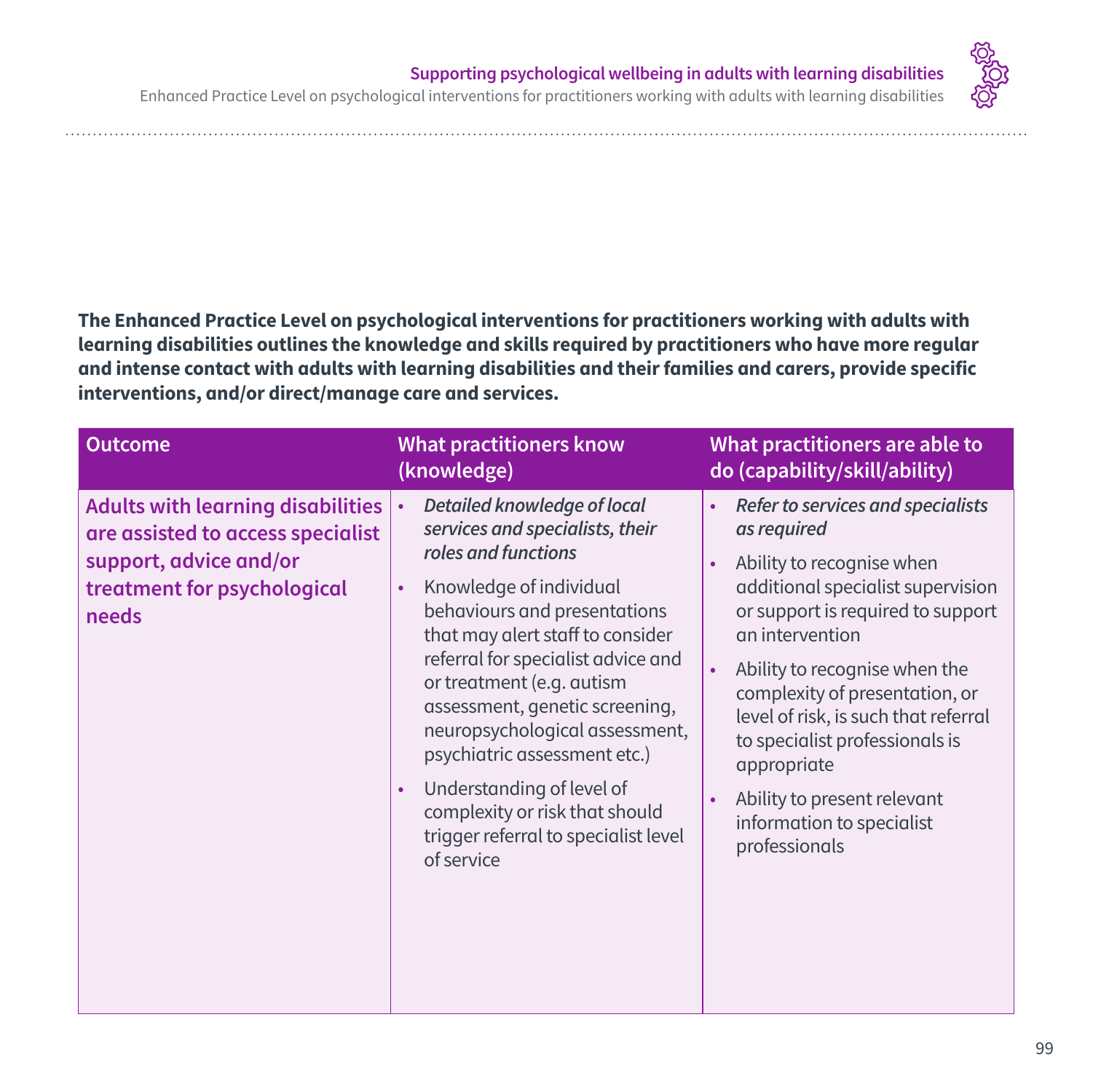

| <b>Outcome</b>                                                                                                                                                                                                                                     | <b>What practitioners know</b><br>(knowledge)                                                                   | What practitioners are able to<br>do (capability/skill/ability)                                                                                                                                                   |
|----------------------------------------------------------------------------------------------------------------------------------------------------------------------------------------------------------------------------------------------------|-----------------------------------------------------------------------------------------------------------------|-------------------------------------------------------------------------------------------------------------------------------------------------------------------------------------------------------------------|
| Adults with learning disabilities<br>who display challenging<br>behaviour are supported by<br>staff who meet the "Behaviour<br>Specialist/Supervisory/<br><b>Managerial Competencies"</b><br>highlighted in the PBS<br><b>Competence Framework</b> | $\bullet$<br>PBS Coalition document "Positive Behavioural Support (PBS): A<br>org.uk/pbs-competence-Framework/. | A very detailed set of competencies in Positive Behavioural Support for<br>behaviour specialist/supervisory/managerial staff is detailed in the<br>Competence Framework" which is available at http://pbsacademy. |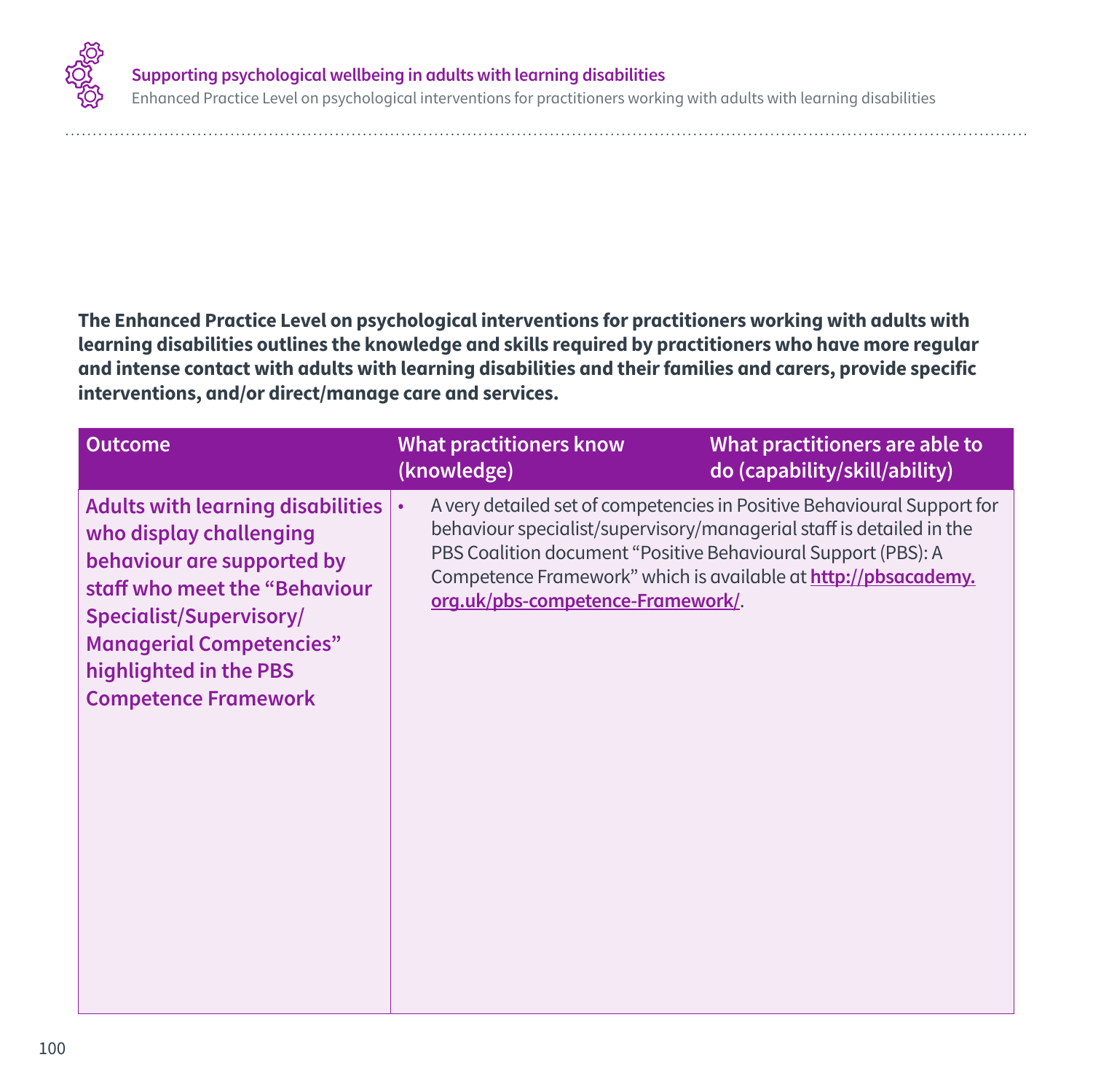

. . . . . . . . . . . . . . . . . . .

Enhanced Practice Level on psychological interventions for practitioners working with adults with learning disabilities

| <b>Outcome</b>                                                                                                                               | <b>What practitioners know</b><br>(knowledge)                                                                | What practitioners are able to<br>do (capability/skill/ability)                                                                                                                                                                                                                                                                                                                             |  |
|----------------------------------------------------------------------------------------------------------------------------------------------|--------------------------------------------------------------------------------------------------------------|---------------------------------------------------------------------------------------------------------------------------------------------------------------------------------------------------------------------------------------------------------------------------------------------------------------------------------------------------------------------------------------------|--|
| <b>Adult with learning disabilities</b><br>receive psychological<br>interventions from staff who<br>have generic therapeutic<br>competencies | $\bullet$                                                                                                    | To apply face-to-face psychological interventions staff should be able to<br>meet the generic therapeutic competencies as defined in the UCL<br>competence Framework as provided at https://www.ucl.ac.uk/pals/<br>research/clinical-educational-and-health-psychology/research-<br>groups/core/competence-frameworks. This provides detailed<br>competencies under the following headings: |  |
|                                                                                                                                              | Knowledge and understanding of mental health problems<br>$\bullet$                                           |                                                                                                                                                                                                                                                                                                                                                                                             |  |
|                                                                                                                                              | ethical quidelines                                                                                           | Knowledge of, and ability to operate within, professional and                                                                                                                                                                                                                                                                                                                               |  |
|                                                                                                                                              | and employ the model in practice                                                                             | Knowledge of a model of therapy, and the ability to understand                                                                                                                                                                                                                                                                                                                              |  |
|                                                                                                                                              | • Ability to engage client                                                                                   |                                                                                                                                                                                                                                                                                                                                                                                             |  |
|                                                                                                                                              | grasp the client's perspective and 'world view'                                                              | Ability to foster and maintain a good therapeutic alliance, and to                                                                                                                                                                                                                                                                                                                          |  |
|                                                                                                                                              | • Ability to manage emotional content of sessions                                                            |                                                                                                                                                                                                                                                                                                                                                                                             |  |
|                                                                                                                                              | • Ability to manage endings                                                                                  |                                                                                                                                                                                                                                                                                                                                                                                             |  |
|                                                                                                                                              | • Ability to undertake generic assessment (relevant history and<br>identifying suitability for intervention) |                                                                                                                                                                                                                                                                                                                                                                                             |  |
|                                                                                                                                              | • Ability to make use of supervision                                                                         |                                                                                                                                                                                                                                                                                                                                                                                             |  |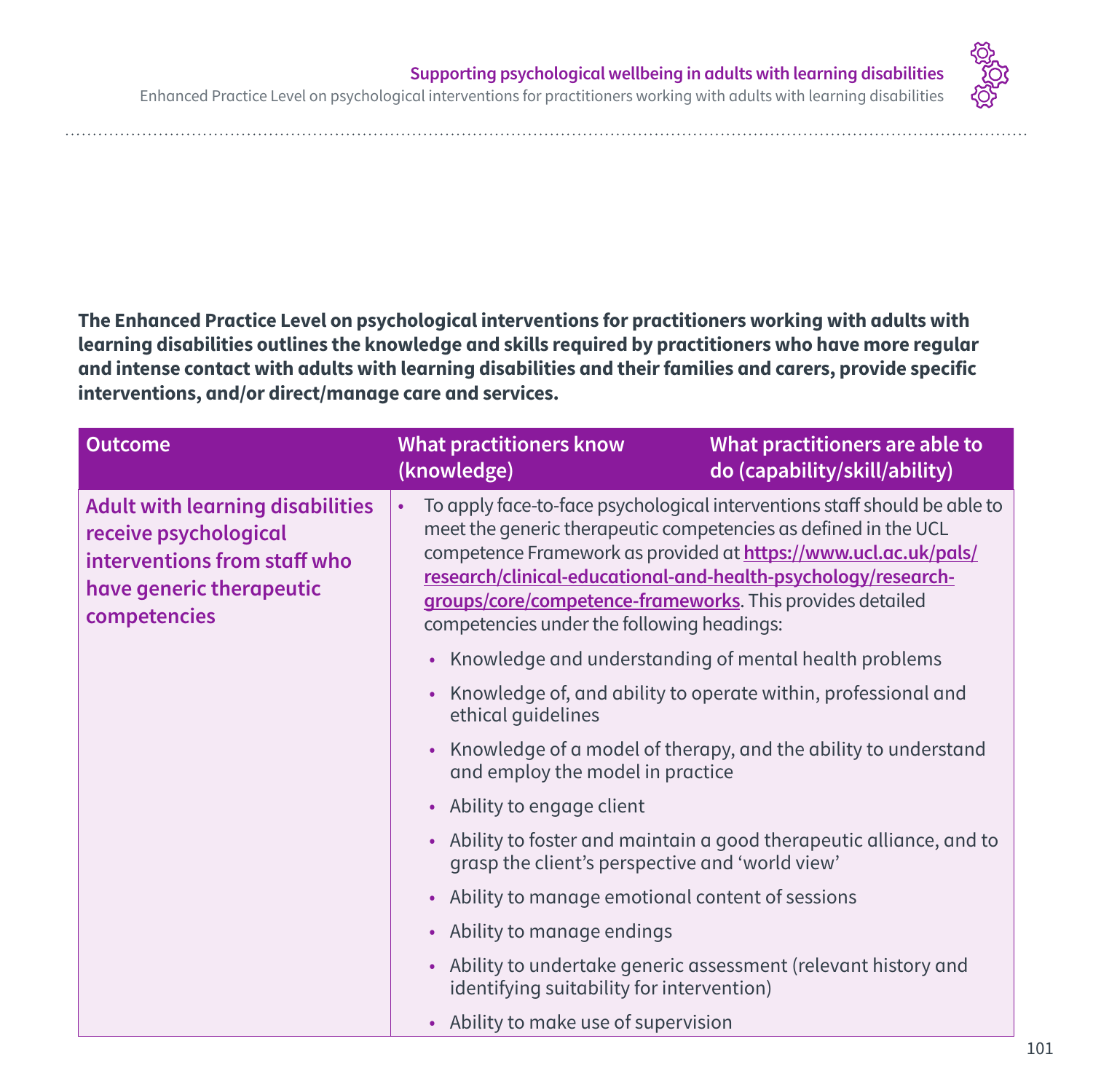

**The Specialist Practice Level on psychological interventions for practitioners working with adults with learning disabilities outlines the knowledge and skills required by practitioners who, by virtue of their role and practice setting, play a specialist role in the provision of psychological interventions for adults with learning disabilities and their families and carers.**

For example, for challenging behaviour, this will include staff who have received specialist training in the development of PBS and associated interventions, (i.e. applied psychologists or other professionals with appropriate additional qualifications). This level will also include appropriately qualified professional leads/senior managers of specialist challenging behaviour services as there are two elements operating at this level: 1. Staff who are responsible for assessment, formulation, development and monitoring of individualised Behaviour Support Plans for adults with learning disabilities who present with complex challenging behaviours. 2. Staff who are responsible for service design and ensuring that environments and lifestyle opportunities are managed appropriately to reduce the likelihood of challenging behaviour and that staff are managed to apply Behaviour Support Plans effectively. Some staff will fulfil both of these roles. Staff in these roles should also be responsible for supervision commensurate with the role. Provision of highly specialist psychological intervention for challenging behaviour for people with very complex needs or whose behaviour is very high-risk is most likely to be provided by applied psychologists who specialise in working with people with learning disability.

For other psychological interventions, this will include staff who have received training in the provision of specialist psychological therapies (i.e. applied psychologists, arts therapists or other professionals with appropriate specialist qualifications). Provision of highly specialist psychological therapy for people with very complex needs, or whose associated behaviour is very high-risk, is most likely to be provided by applied psychologists who specialise in working with people with learning disability.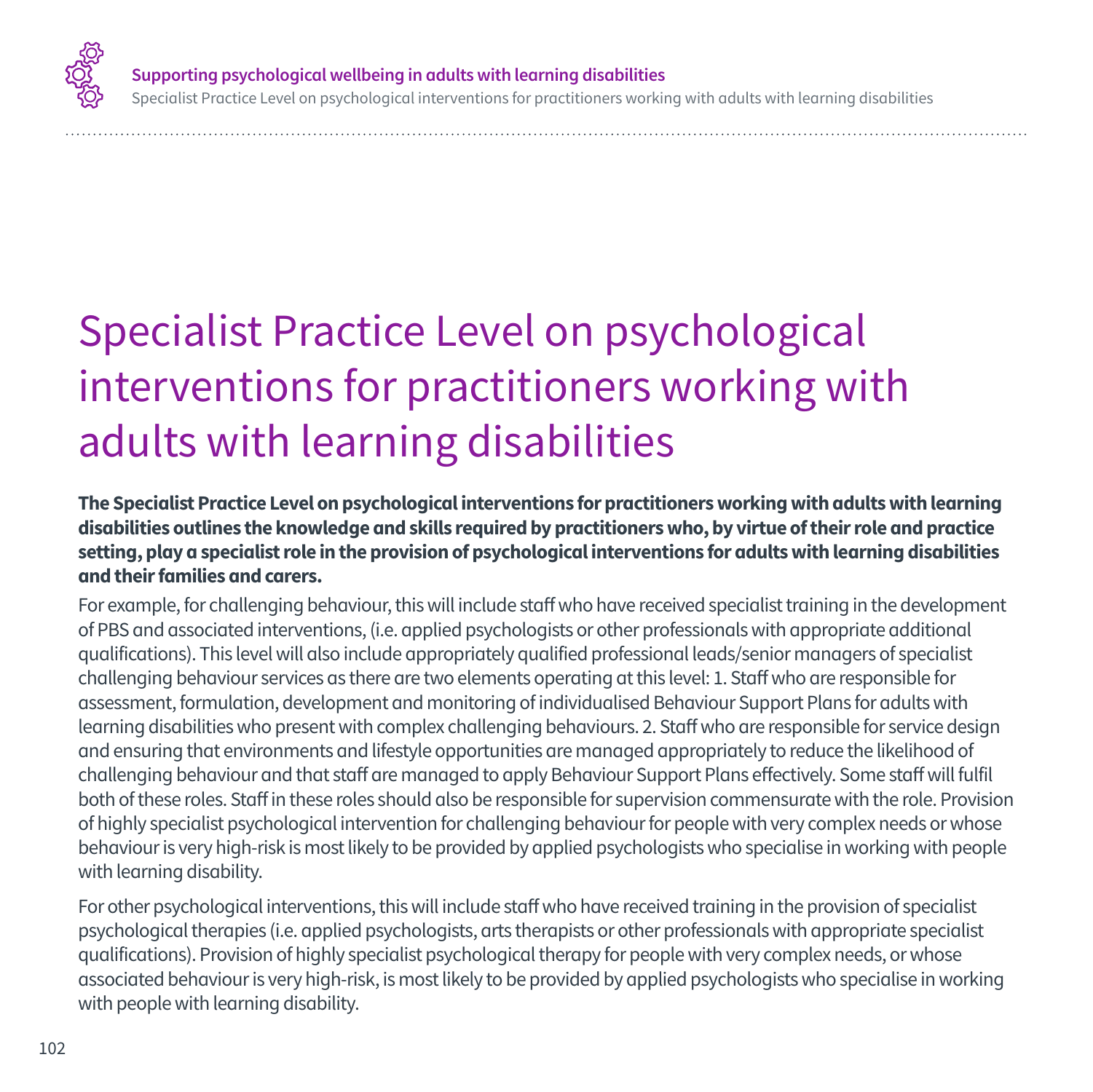

**The Specialist Practice Level on psychological interventions for practitioners working with adults with learning disabilities outlines the knowledge and skills required by practitioners who, by virtue of their role and practice setting, play a specialist role in the provision of psychological interventions for adults with learning disabilities and their families and carers.**

\*Items in *italics* in this table are particularly relevant elements taken from the Specialist Practice Level of the NES **[Equal Health Framework](http://www.nes.scot.nhs.uk/education-and-training/by-theme-initiative/mental-health-and-learning-disabilities/our-work,-publications-and-resources/learning-disabilities/equal-health-educational-framework.aspx)**

| <b>Outcome</b>                                                                                                                         | <b>What practitioners know</b><br>(knowledge)                                                                                                                                                                                                                                                                                                                                                                                                         | What practitioners are able to<br>do (capability/skill/ability)                                                                                                                                                                                                                                                                                                                                         |
|----------------------------------------------------------------------------------------------------------------------------------------|-------------------------------------------------------------------------------------------------------------------------------------------------------------------------------------------------------------------------------------------------------------------------------------------------------------------------------------------------------------------------------------------------------------------------------------------------------|---------------------------------------------------------------------------------------------------------------------------------------------------------------------------------------------------------------------------------------------------------------------------------------------------------------------------------------------------------------------------------------------------------|
| <b>Adults with learning disabilities</b><br>who have complex or high-risk,<br>challenging behaviours receive<br>appropriate assessment | Comprehensive knowledge and<br>understanding that behaviours<br>perceived as challenging are<br>often an expression of unmet<br>needs<br>Comprehensive knowledge of<br>approaches that promote<br>multi-disciplinary assessment<br>and interventions to support<br>people with learning disabilities<br>with behaviours perceived as<br>challenging.<br>Comprehensive knowledge of<br>how a person with a learning<br>disability communicates pain or | Advise on the use of a range of<br>٠<br>person-centred assessment<br>approaches<br>Instigate and involve others in<br>conducting and following-up<br>physical and mental health<br>assessments<br>Ability to develop a<br>comprehensive psychological<br>formulation informed by<br>assessment<br>Capacity to identify if the<br>individual presents with<br>additional complex behaviours<br>and needs |
|                                                                                                                                        | distress.<br>Comprehensive knowledge of<br>physical and mental health<br>assessments                                                                                                                                                                                                                                                                                                                                                                  |                                                                                                                                                                                                                                                                                                                                                                                                         |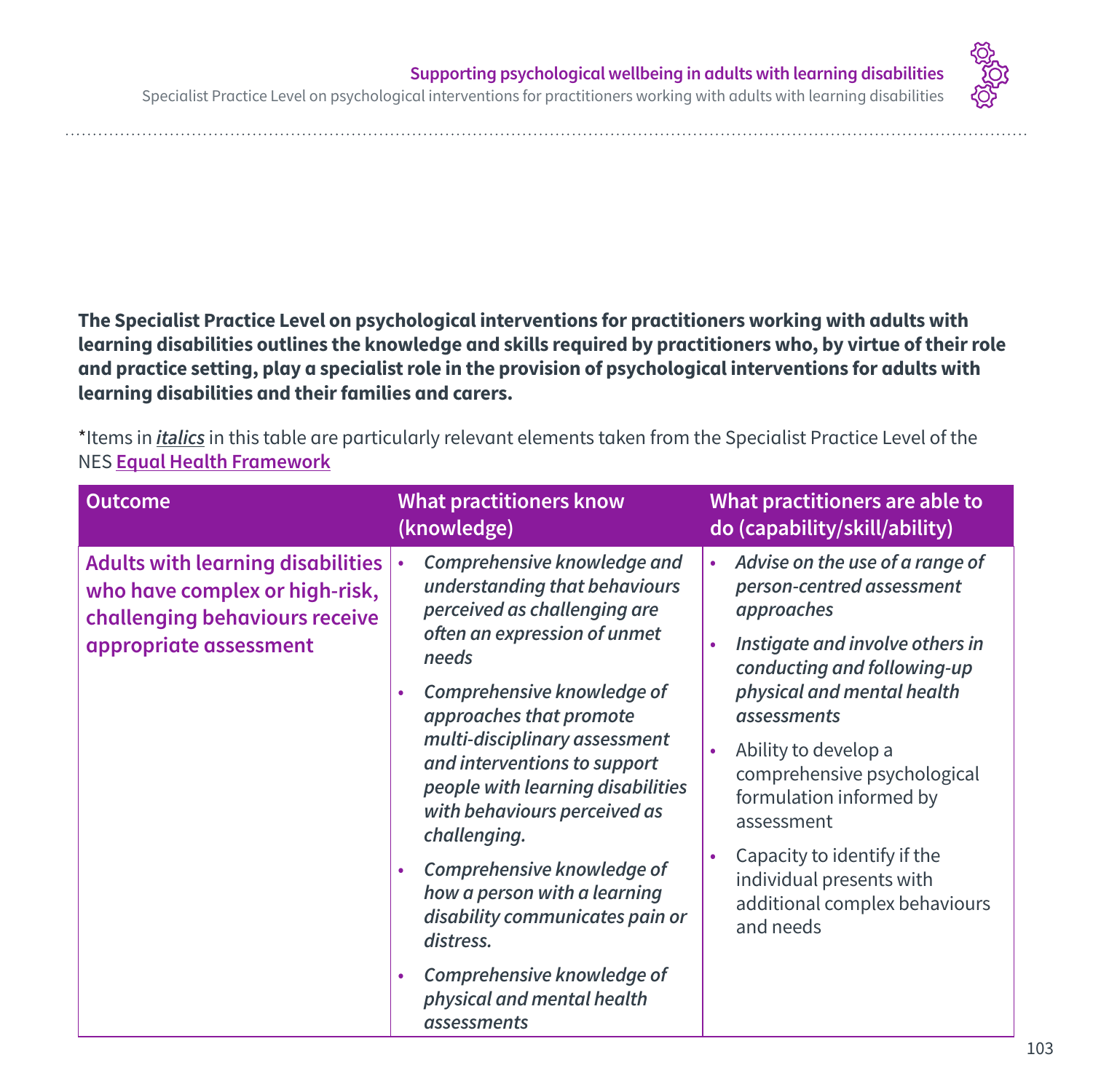

| <b>Outcome</b>                                                                                                                                        | <b>What practitioners know</b><br>(knowledge)                                                                                                                                                                                                                                                                                                                                | What practitioners are able to<br>do (capability/skill/ability)                                                                                                                                                                                                    |
|-------------------------------------------------------------------------------------------------------------------------------------------------------|------------------------------------------------------------------------------------------------------------------------------------------------------------------------------------------------------------------------------------------------------------------------------------------------------------------------------------------------------------------------------|--------------------------------------------------------------------------------------------------------------------------------------------------------------------------------------------------------------------------------------------------------------------|
| <b>Adults with learning disabilities</b><br>who have complex or high-risk,<br>challenging behaviours receive<br>appropriate assessment<br>(continued) | Comprehensive knowledge of the<br>different forms of learning<br>disability and the particular<br>implications and impact on the<br>person, family and carers<br><b>Expert knowledge and</b><br>٠<br>understanding of the complexity<br>of interactions and potential<br>conflicts that arise which may<br>compromise the wishes of the<br>person with a learning disability | Capacity to identify risk: To<br>$\bullet$<br>record, act on or pass this<br>information in line with local<br>operational policy<br>• Self-harm<br>• A history of rapid escalation<br>of problems<br>• Harm to others<br>• Self-neglect<br>• Breakdown of support |
|                                                                                                                                                       | <b>Expert knowledge of specific</b><br>$\bullet$<br>assessment tools and techniques                                                                                                                                                                                                                                                                                          | systems<br>• Exploitation or abuse by others                                                                                                                                                                                                                       |
|                                                                                                                                                       | Expert knowledge of functional<br>$\bullet$<br>analysis<br>Knowledge of a range of risk<br>$\bullet$<br>assessment methods                                                                                                                                                                                                                                                   | Competence in using clinical<br>$\bullet$<br>judgement in the process of<br>integrating material from<br>observation, research, clinical<br>tools and interviews                                                                                                   |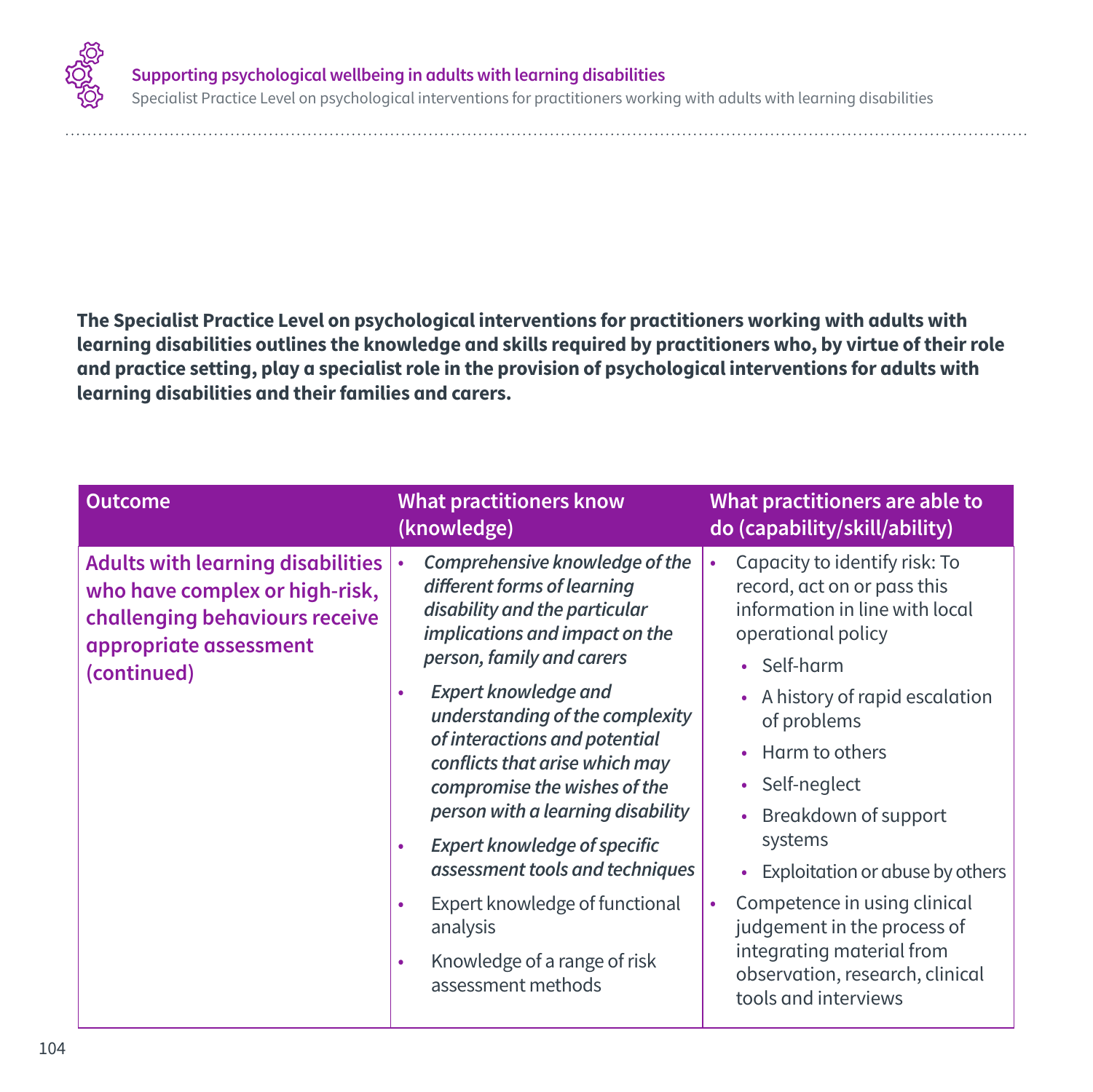

| <b>Outcome</b>                                                                                                                                       | <b>What practitioners know</b><br>(knowledge)                                                                                                              | What practitioners are able to<br>do (capability/skill/ability)                                                                                             |
|------------------------------------------------------------------------------------------------------------------------------------------------------|------------------------------------------------------------------------------------------------------------------------------------------------------------|-------------------------------------------------------------------------------------------------------------------------------------------------------------|
| <b>Adults with learning disabilities</b><br>who have complex or high-risk<br>challenging behaviours receive<br>appropriate assessment<br>(continued) | Knowledge that a<br>$\bullet$<br>comprehensive psychological<br>formulation in relation to<br>behaviour may need to take<br>account of lots of information | Ability to complete functional<br>assessment incorporating all<br>variables of the person,<br>environment, staff team and<br>organisation                   |
|                                                                                                                                                      | including:<br><b>Communication skills</b>                                                                                                                  | Ability to conduct and support<br>experimental functional                                                                                                   |
|                                                                                                                                                      | Level of ability<br>۰                                                                                                                                      | analysis where this is indicated<br>to derive functional hypotheses                                                                                         |
|                                                                                                                                                      | Life experiences, such as<br>$\bullet$<br>living in a long-stay hospital<br>or experience of bereavement                                                   | Ability to demonstrate<br>triangulation and synthesising<br>of assessment outcomes to                                                                       |
|                                                                                                                                                      | Mental health history<br>$\bullet$                                                                                                                         | develop a clear hypothesis                                                                                                                                  |
|                                                                                                                                                      | <b>Behavioural history</b><br>$\bullet$                                                                                                                    | Ability to produce and                                                                                                                                      |
|                                                                                                                                                      | Sensory issues<br>۰                                                                                                                                        | communicate assessment<br>results in an accessible form<br>that enables supervisory and<br>direct support staff to integrate<br>findings into support plans |
|                                                                                                                                                      | Physical and neurological<br>issues                                                                                                                        |                                                                                                                                                             |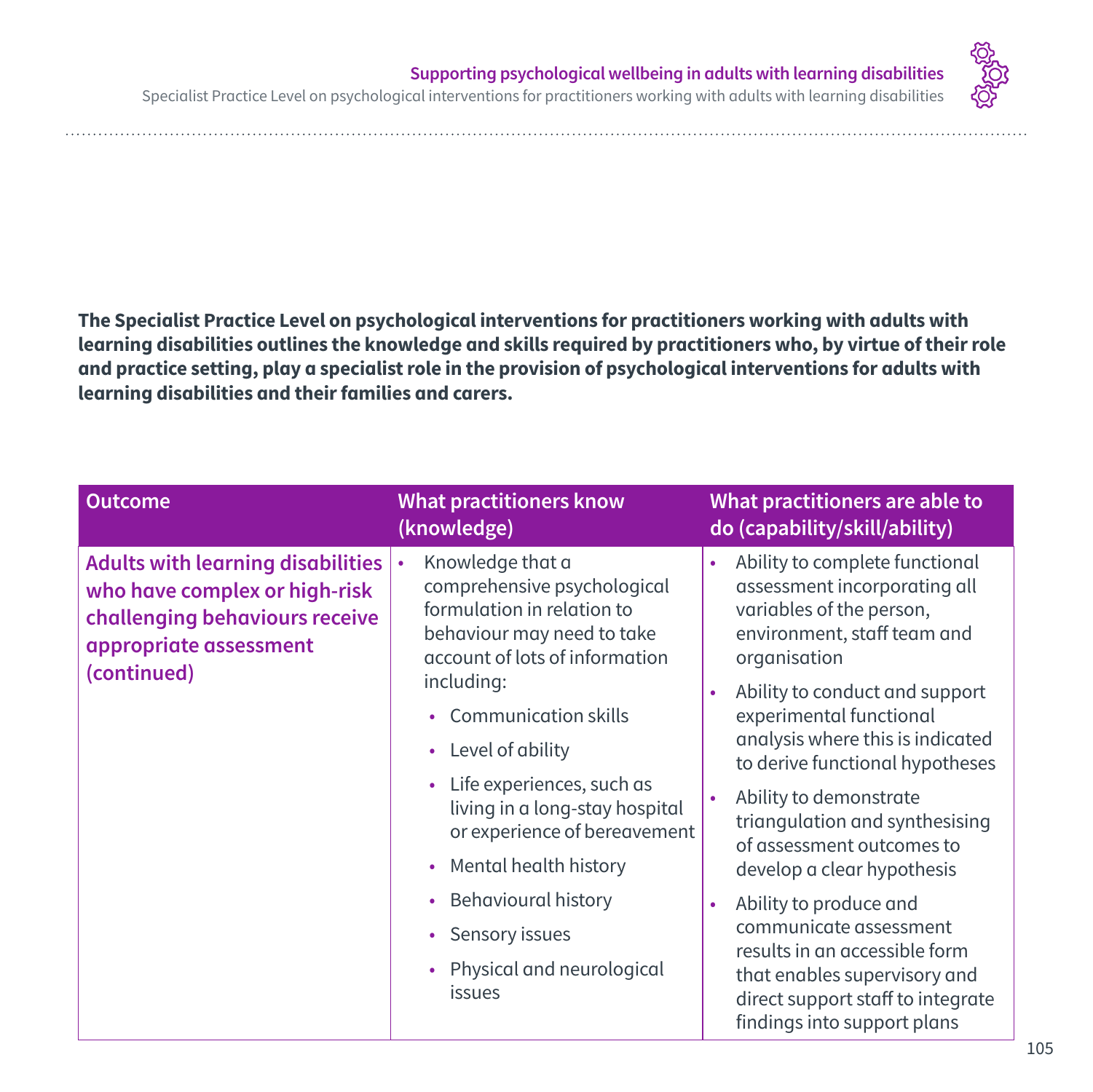

| <b>Outcome</b>                                                                                                                                       | <b>What practitioners know</b><br>(knowledge)                                                                                                                                                                                                                                                                                                                                                                                                                                     | What practitioners are able to<br>do (capability/skill/ability)                                                                                                                                                                                                                                                                                                                   |
|------------------------------------------------------------------------------------------------------------------------------------------------------|-----------------------------------------------------------------------------------------------------------------------------------------------------------------------------------------------------------------------------------------------------------------------------------------------------------------------------------------------------------------------------------------------------------------------------------------------------------------------------------|-----------------------------------------------------------------------------------------------------------------------------------------------------------------------------------------------------------------------------------------------------------------------------------------------------------------------------------------------------------------------------------|
| <b>Adults with learning disabilities</b><br>who have complex or high-risk<br>challenging behaviours receive<br>appropriate assessment<br>(continued) | • Relationships<br>Relationships with staff<br>$\bullet$<br>Meaningful activities<br>$\bullet$<br>Quality of life<br>٠<br>Autonomy and choice<br>$\bullet$<br>Financial resources<br>$\bullet$<br>Support from<br>$\bullet$<br>organisations' practices<br>and philosophy<br>Experiences of stigma and<br>$\bullet$<br>discrimination<br>Understanding of potential<br>$\bullet$<br>differential diagnoses (e.g.<br>ADHD, ASD, personality disorder,<br>psychosis, dementia etc.) | Ability to construct a<br>formulation that explains the<br>functions of a person's<br>challenging behaviour and how<br>it is maintained<br>Ability to describe and explain<br>each formulation to the teams<br>involved in supporting each<br>person with challenging<br>behaviour<br>Ability to offer staff training at<br>all levels to help them<br>understand the formulation |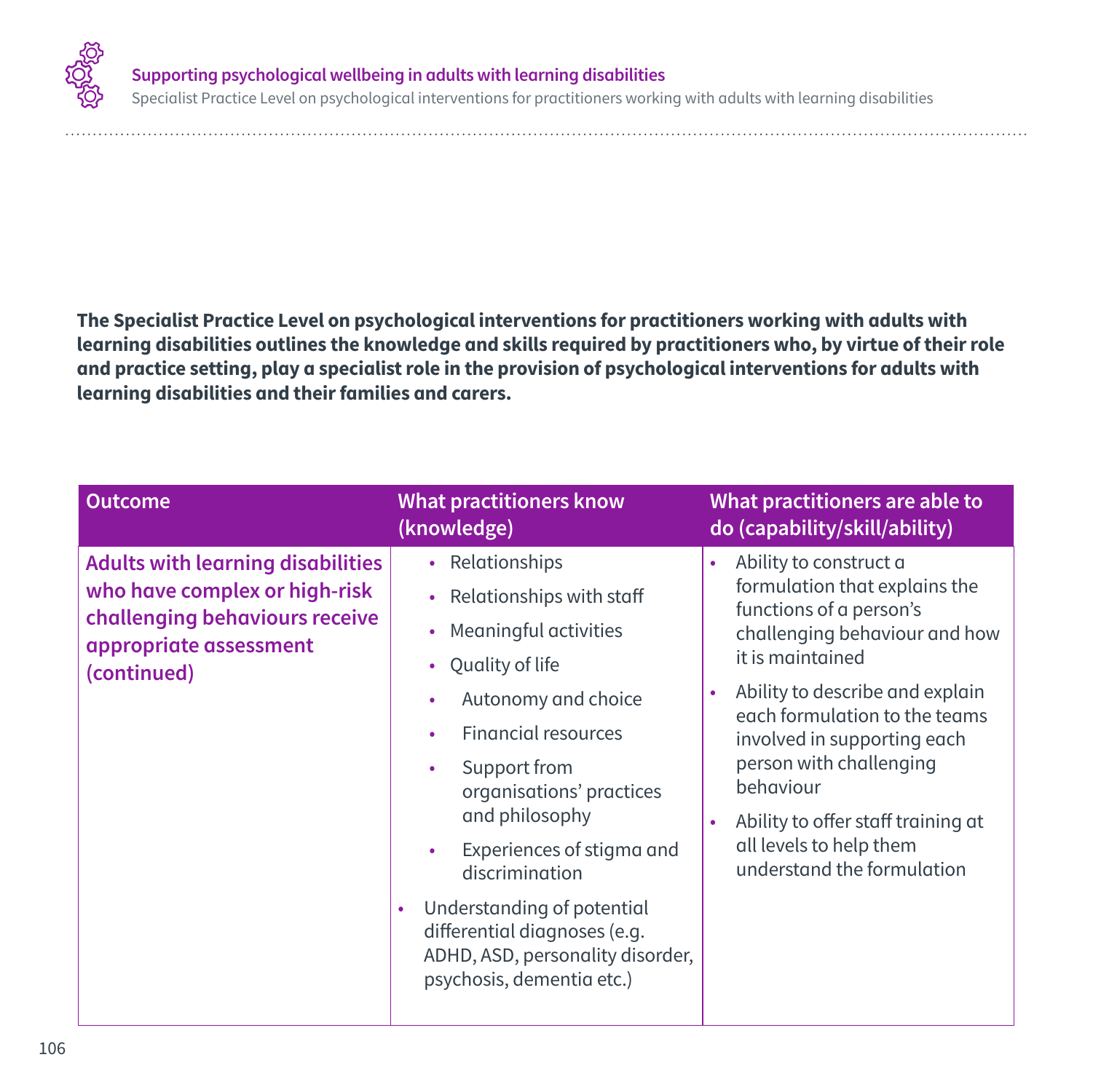

Specialist Practice Level on psychological interventions for practitioners working with adults with learning disabilities

| <b>Outcome</b>                                                                                                                                | <b>What practitioners know</b><br>(knowledge)                                                                                                                                          | What practitioners are able to<br>do (capability/skill/ability)                                                                                                                      |
|-----------------------------------------------------------------------------------------------------------------------------------------------|----------------------------------------------------------------------------------------------------------------------------------------------------------------------------------------|--------------------------------------------------------------------------------------------------------------------------------------------------------------------------------------|
| Adults with learning disabilities<br>who have complex or high-risk<br>challenging behaviours receive<br>appropriate assessment<br>(continued) | In-depth knowledge of potential<br>sources of stress and distress<br>and the approaches and<br>evidence-based interventions to<br>support people who cannot<br>communicate their needs | Ability to describe how the<br>important variables<br>surrounding an individual and<br>their care team, interact to<br>produce challenging behaviour<br>within a contingency diagram |
|                                                                                                                                               | Knowledge of the range of<br>changes in behaviour and<br>communication that can signify<br>mental health issues in adults                                                              | Ability to use on-going<br>$\bullet$<br>preference and motivational<br>assessments                                                                                                   |
|                                                                                                                                               | with learning disabilities                                                                                                                                                             | Ability to use and interpret<br>appropriate assessment tools to                                                                                                                      |
|                                                                                                                                               | Knowledge of the range of<br>$\bullet$<br>changes in behaviour and<br>communication that can signify                                                                                   | determine current skill levels<br>and appropriate next steps in<br>skill building                                                                                                    |
|                                                                                                                                               | dementia or other neurological<br>conditions in adults with<br>learning disabilities                                                                                                   | Ability to use multiple data-<br>gathering tools to compensate<br>for weaknesses in individual<br>measures                                                                           |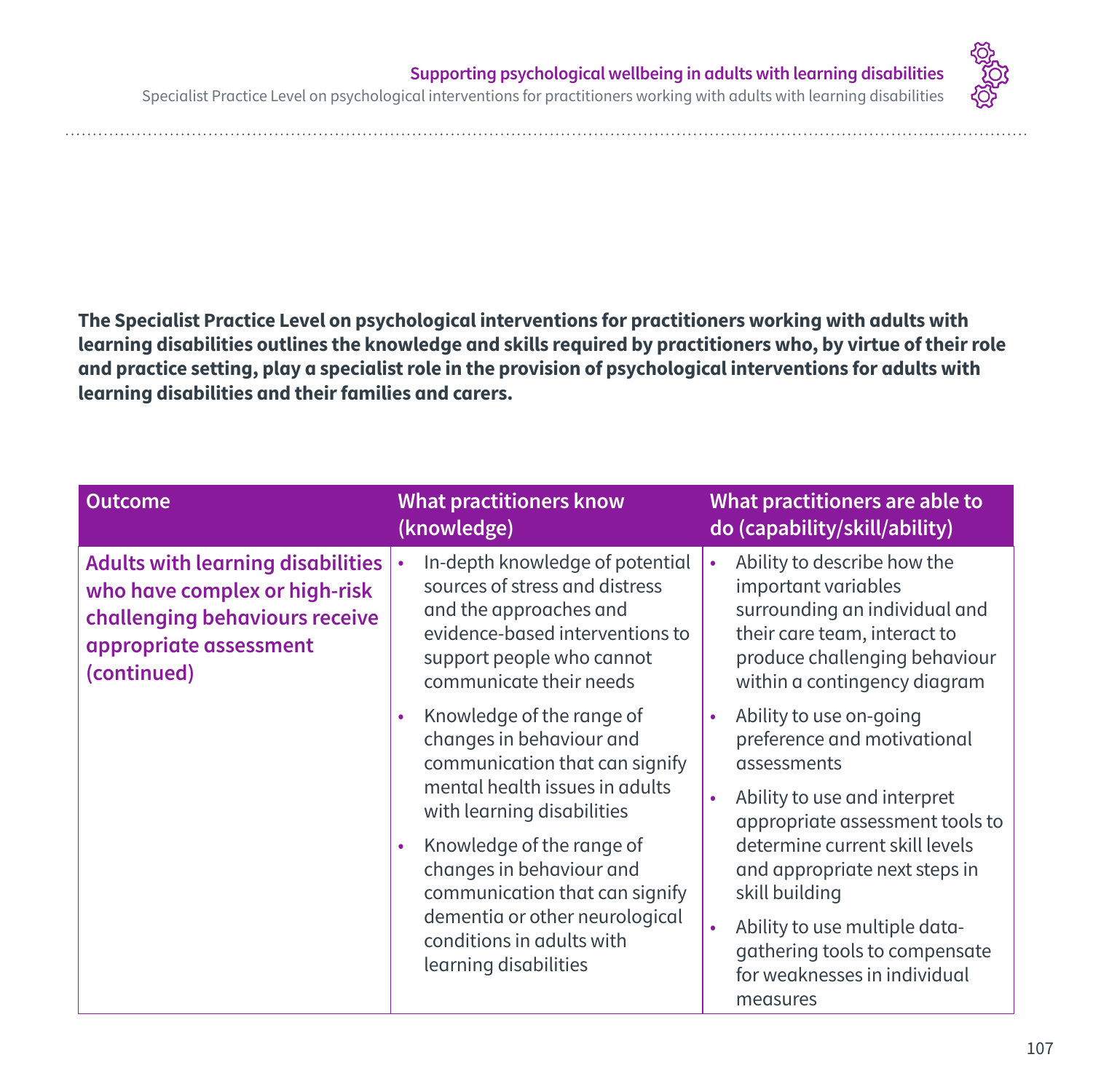

| <b>Outcome</b>                                                                                                                                       | <b>What practitioners know</b><br>(knowledge)                                                                                                                                                                                                                                                                                                                                                                                                                                                             | What practitioners are able to<br>do (capability/skill/ability)                                                                                                                                                                                                                                                                                                                |
|------------------------------------------------------------------------------------------------------------------------------------------------------|-----------------------------------------------------------------------------------------------------------------------------------------------------------------------------------------------------------------------------------------------------------------------------------------------------------------------------------------------------------------------------------------------------------------------------------------------------------------------------------------------------------|--------------------------------------------------------------------------------------------------------------------------------------------------------------------------------------------------------------------------------------------------------------------------------------------------------------------------------------------------------------------------------|
| <b>Adults with learning disabilities</b><br>who have complex or high-risk<br>challenging behaviours receive<br>appropriate assessment<br>(continued) | Knowledge of the range of<br>syndromes and conditions that<br>need to be considered in the<br>assessment of adults with<br>learning disabilities<br>Understanding of the<br>importance of having specialist<br>behaviour analytic services to<br>assess the functions of<br>behaviour<br>Knowledge of how to select the<br>most effective assessment<br>procedures and the ethics of<br>completing functional<br>assessment<br>Knowledge of how to ethically<br>$\bullet$<br>carry out hypothesis testing | Ability to use a range of<br>$\bullet$<br>functional assessment tools and<br>support stakeholders'<br>participation where<br>appropriate: semi-structured<br>interviews; rating scales;<br>reviewing recordings; direct<br>observation strategies;<br>triangulation of data<br>When appropriate to role, ability<br>$\bullet$<br>to carry out neuropsychological<br>assessment |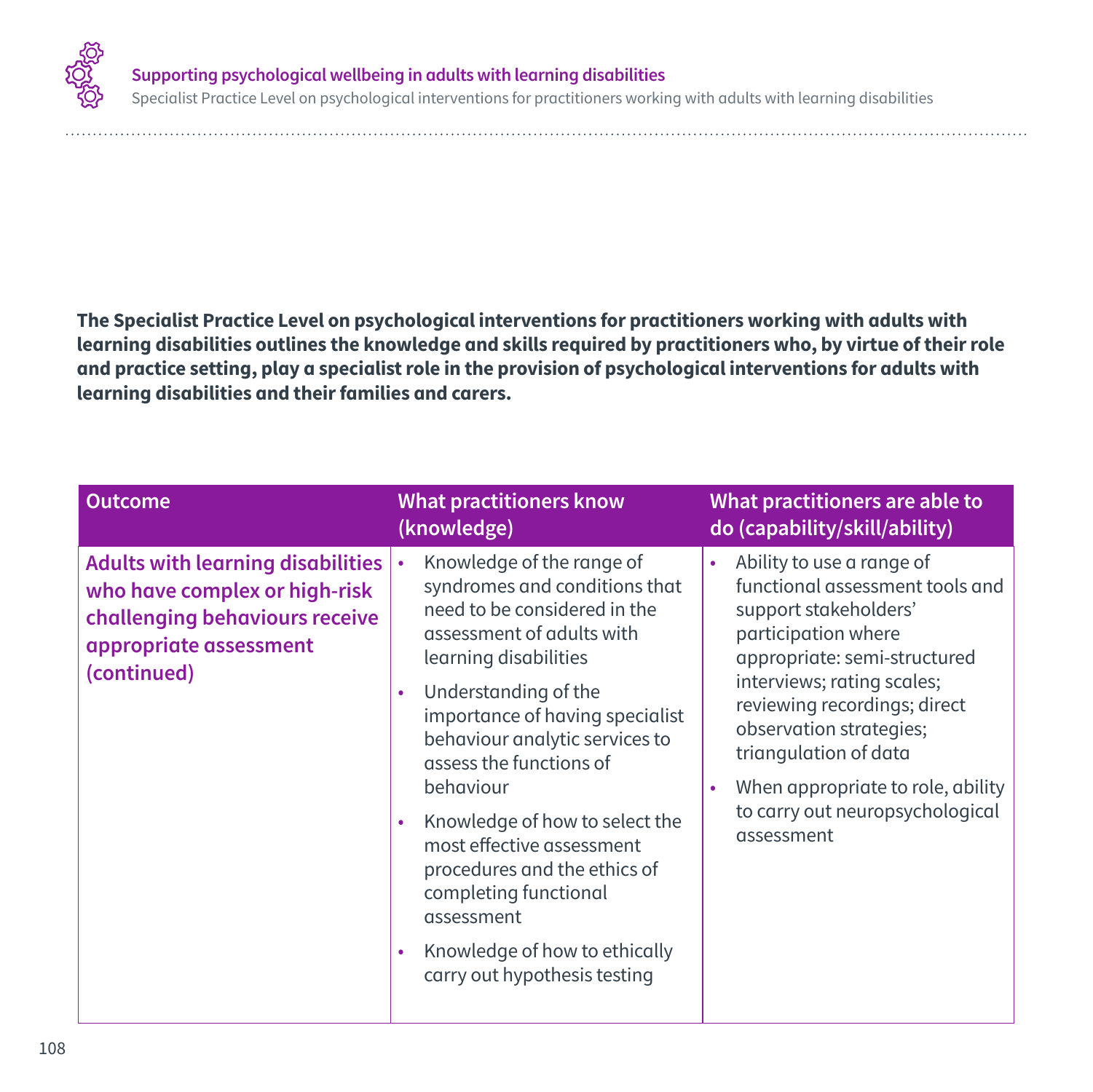

. . . . . . . . . . . . . . . . . . . .

Specialist Practice Level on psychological interventions for practitioners working with adults with learning disabilities

| <b>Outcome</b>                                                                                                                                | <b>What practitioners know</b><br>(knowledge)                                                                                                                                                                                                                                                                                                                                                                              | What practitioners are able to<br>do (capability/skill/ability) |
|-----------------------------------------------------------------------------------------------------------------------------------------------|----------------------------------------------------------------------------------------------------------------------------------------------------------------------------------------------------------------------------------------------------------------------------------------------------------------------------------------------------------------------------------------------------------------------------|-----------------------------------------------------------------|
| Adults with learning disabilities<br>who have complex or high-risk<br>challenging behaviours receive<br>appropriate assessment<br>(continued) | Understanding of when<br>hypothesis testing is indicated<br>and how to safely design and<br>carry it out through<br>experimental functional analysis<br>Understanding of the wider<br>$\bullet$<br>systemic factors that influence<br>behaviour and mental health,<br>including the societal, cultural<br>and policy context<br>Knowledge regarding when<br>$\bullet$<br>neuropsychological assessment<br>may be indicated |                                                                 |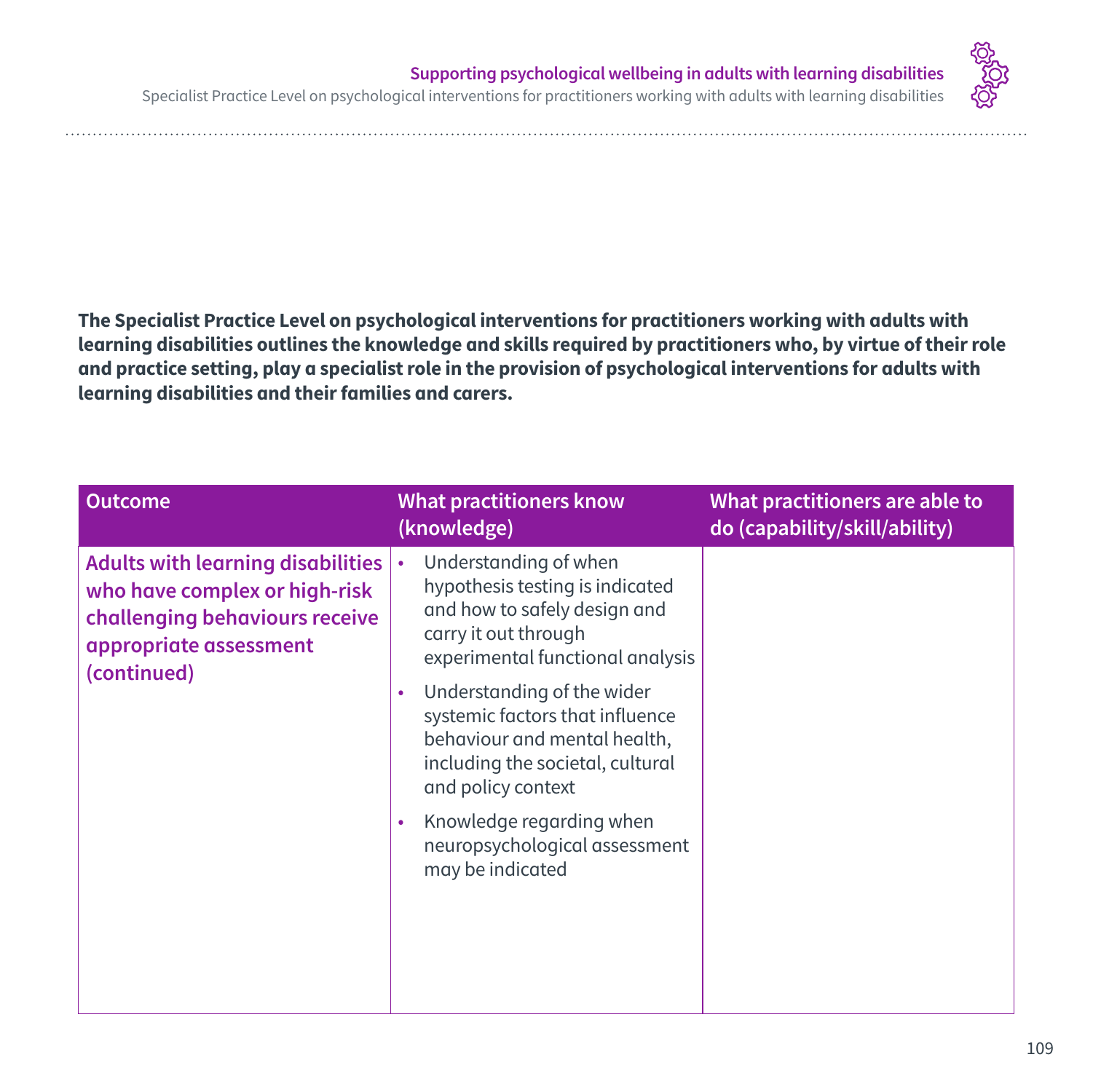

| <b>Outcome</b>                                                                                                        | <b>What practitioners know</b><br>(knowledge)                                                                                                                                                                                                                                                                                                                                                                                                                                                                                | What practitioners are able to<br>do (capability/skill/ability)                                                                                                                                                                                                                                                                                                                                                                                                                     |
|-----------------------------------------------------------------------------------------------------------------------|------------------------------------------------------------------------------------------------------------------------------------------------------------------------------------------------------------------------------------------------------------------------------------------------------------------------------------------------------------------------------------------------------------------------------------------------------------------------------------------------------------------------------|-------------------------------------------------------------------------------------------------------------------------------------------------------------------------------------------------------------------------------------------------------------------------------------------------------------------------------------------------------------------------------------------------------------------------------------------------------------------------------------|
| <b>Adults with learning</b><br>disabilities who have complex<br>mental health needs receive<br>appropriate assessment | Comprehensive knowledge of<br>$\bullet$<br>how a person with a learning<br>disability communicates pain or<br>distress<br>Comprehensive knowledge of<br>$\bullet$<br>physical and mental health<br>assessments<br><b>Expert knowledge and</b><br>$\bullet$<br>understanding of the complexity<br>of interactions and potential<br>conflicts that arise which may<br>compromise the wishes of the<br>person with a learning disability<br><b>Expert knowledge of specific</b><br>$\bullet$<br>assessment tools and techniques | Advise on the use of a range of<br>$\bullet$<br>person-centred assessment<br>approaches<br>Capacity to identify and assess<br>support and intervention needs<br>in relation to mental health in<br>the context of complexity of<br>presentation and systems<br>Capacity to identify and<br>interpret other relevant sources<br>of information to support the<br>assessment<br>Capacity to identify if the<br>individual presents with<br>additional complex behaviours<br>and needs |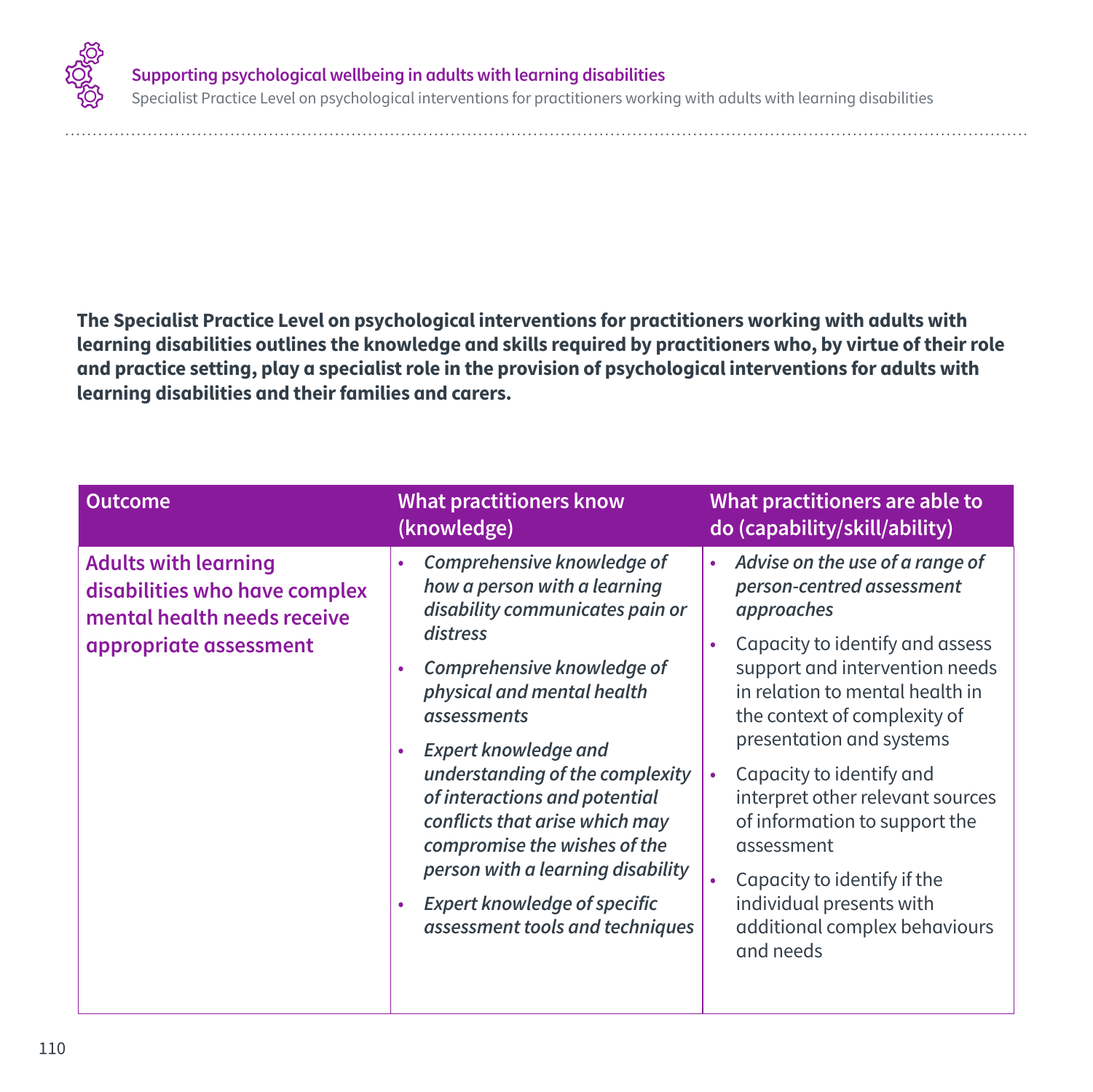## **Supporting psychological wellbeing in adults with learning disabilities**



. . . . . . . . . . . . . . . . .

Specialist Practice Level on psychological interventions for practitioners working with adults with learning disabilities

| <b>Outcome</b>                                                                                                                       | <b>What practitioners know</b><br>(knowledge)                                                                                                                                                                                                                                                                                                                                                                                                               | What practitioners are able to<br>do (capability/skill/ability)                                                                                                                                                                                                                                                                                                                                                                                                       |
|--------------------------------------------------------------------------------------------------------------------------------------|-------------------------------------------------------------------------------------------------------------------------------------------------------------------------------------------------------------------------------------------------------------------------------------------------------------------------------------------------------------------------------------------------------------------------------------------------------------|-----------------------------------------------------------------------------------------------------------------------------------------------------------------------------------------------------------------------------------------------------------------------------------------------------------------------------------------------------------------------------------------------------------------------------------------------------------------------|
| <b>Adults with learning</b><br>disabilities who have complex<br>mental health needs receive<br>appropriate assessment<br>(continued) | Knowledge that psychological<br>$\bullet$<br>formulations in relation to<br>mental health needs may need<br>to take account of lots of<br>information about the person,<br>including his or her:<br>• communication skills<br>• level of ability<br>life experiences, such as<br>living in a long-stay hospital<br>or experience of bereavement<br>mental health history<br>$\bullet$<br>behavioural history<br>sensory issues<br>physical and neurological | Capacity to identify risk: To<br>record, act on or pass on this<br>information in line with local<br>operational policy<br>• Self-harm<br>A history of rapid escalation<br>$\bullet$<br>of problems<br>Harm to others<br>$\bullet$<br>Self-neglect<br>٠<br>Breakdown of support<br>systems<br>Exploitation or abuse by<br>others<br>Capacity to integrate referral<br>information, screening outcome<br>and other details in order to<br>decide on appropriateness of |
|                                                                                                                                      | issues                                                                                                                                                                                                                                                                                                                                                                                                                                                      | full assessment                                                                                                                                                                                                                                                                                                                                                                                                                                                       |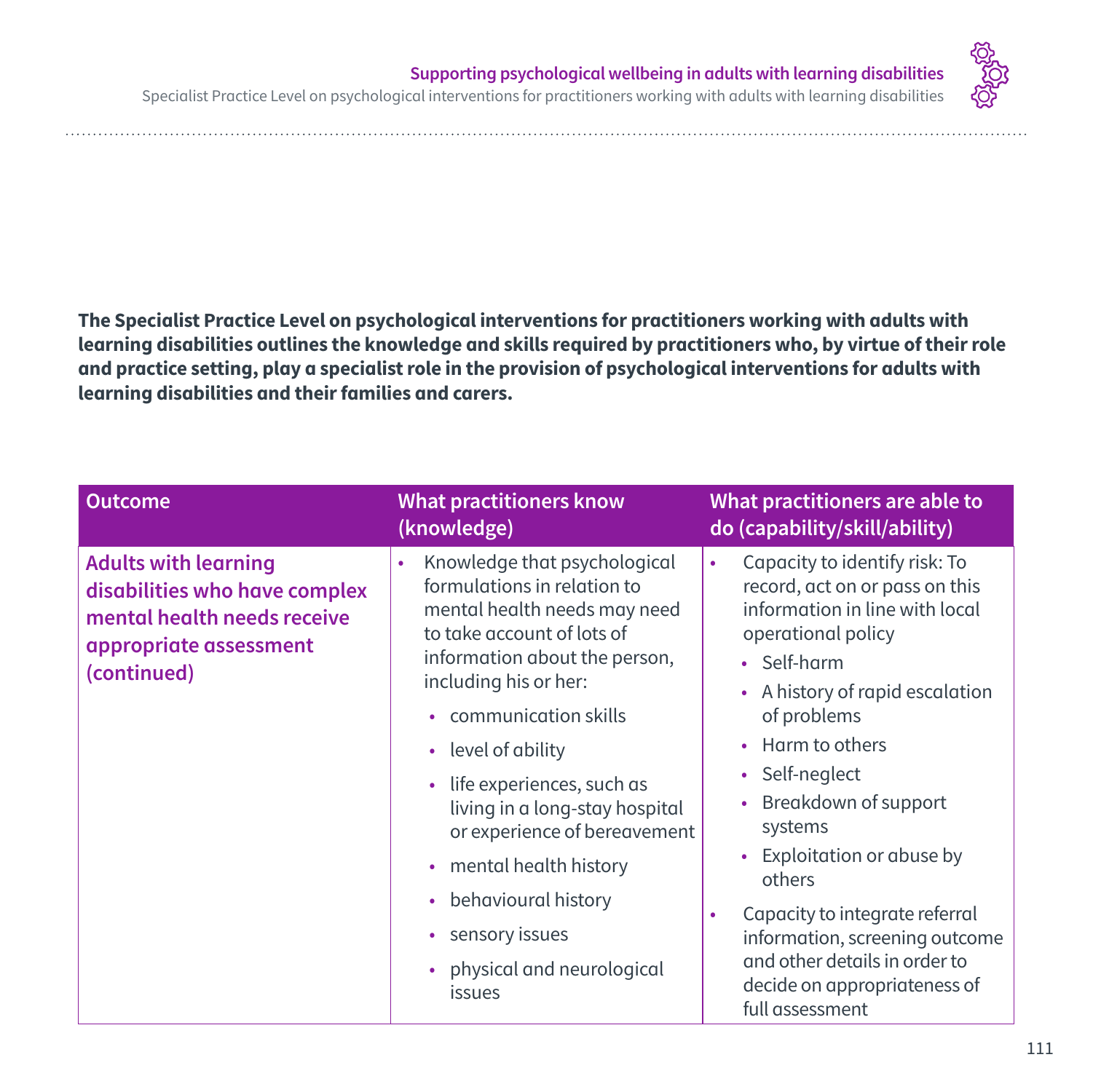

| <b>Outcome</b>                                                                                                                       | <b>What practitioners know</b><br>(knowledge)                                                                                                                                                                                                                                                                                           | What practitioners are able to<br>do (capability/skill/ability)                                                                                                                                                                                                                                                                                                                                                                                                                                             |
|--------------------------------------------------------------------------------------------------------------------------------------|-----------------------------------------------------------------------------------------------------------------------------------------------------------------------------------------------------------------------------------------------------------------------------------------------------------------------------------------|-------------------------------------------------------------------------------------------------------------------------------------------------------------------------------------------------------------------------------------------------------------------------------------------------------------------------------------------------------------------------------------------------------------------------------------------------------------------------------------------------------------|
| <b>Adults with learning</b><br>disabilities who have complex<br>mental health needs receive<br>appropriate assessment<br>(continued) | • home and community<br>placements<br>relationships<br>$\bullet$<br>relationships with staff<br>٠<br>meaningful activities<br>٠<br>• quality of life<br>autonomy and choice<br>٠<br>• financial resources<br>support from organisations'<br>practices and philosophy<br>experiences of stigma and<br>discrimination in the<br>community | Competence in identifying<br>$\bullet$<br>particular presentation of some<br>conditions in adults with<br>learning disabilities, e.g. how<br>depression or anxiety may<br>present<br>Competence in recognising<br>potential differential diagnoses,<br>e.g. ADHD; Dyspraxia;<br>Personality Disorder; Psychosis;<br>ASD or Language Disorder<br>Competent to adapt the<br>٠<br>questions or approach where<br>necessary to enable<br>participation in the assessment<br>and completion of the<br>assessment |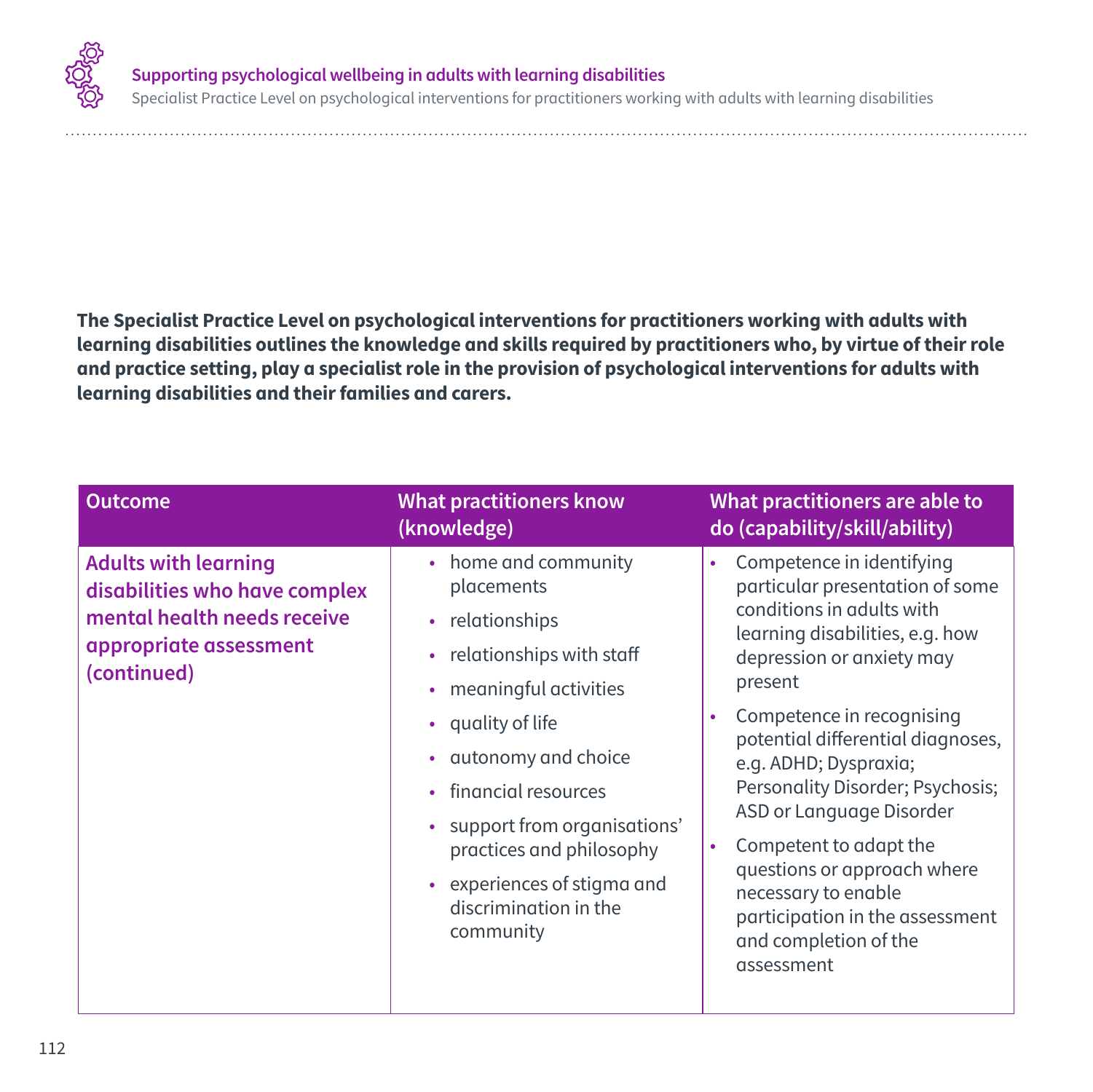

. . . . . . . . . . . .

Specialist Practice Level on psychological interventions for practitioners working with adults with learning disabilities

| <b>Outcome</b>                                                                                                                       | <b>What practitioners know</b><br>(knowledge)                                                                                                                                                                                                                                                                                                                                                                                                                                       | What practitioners are able to<br>do (capability/skill/ability)                                                                                                                                                                                                                                                                                                                                                                                            |
|--------------------------------------------------------------------------------------------------------------------------------------|-------------------------------------------------------------------------------------------------------------------------------------------------------------------------------------------------------------------------------------------------------------------------------------------------------------------------------------------------------------------------------------------------------------------------------------------------------------------------------------|------------------------------------------------------------------------------------------------------------------------------------------------------------------------------------------------------------------------------------------------------------------------------------------------------------------------------------------------------------------------------------------------------------------------------------------------------------|
| <b>Adults with learning</b><br>disabilities who have complex<br>mental health needs receive<br>appropriate assessment<br>(continued) | Comprehensive understanding<br>of how stress may impact on<br>adults with learning disabilities<br>Comprehensive understanding<br>of the impact that<br>discrimination and stigma may<br>have on the life of adults with<br>learning disabilities<br>Understanding that a recent<br>$\bullet$<br>change in circumstances may<br>have caused significant<br>difficulties and hence the<br>individual who was coping in the<br>past, may now have more<br>problems in day-to-day life | Competent to use clinical<br>judgement in the process of<br>integrating material from<br>observation, research, clinical<br>tools and interviews<br>Ability to develop a<br>comprehensive psychological<br>formulation which includes the<br>causation of mental health<br>issues and how it is being<br>maintained<br>Ability to describe and explain a<br>formulation to the person<br>themselves, and when<br>appropriate, to others<br>supporting them |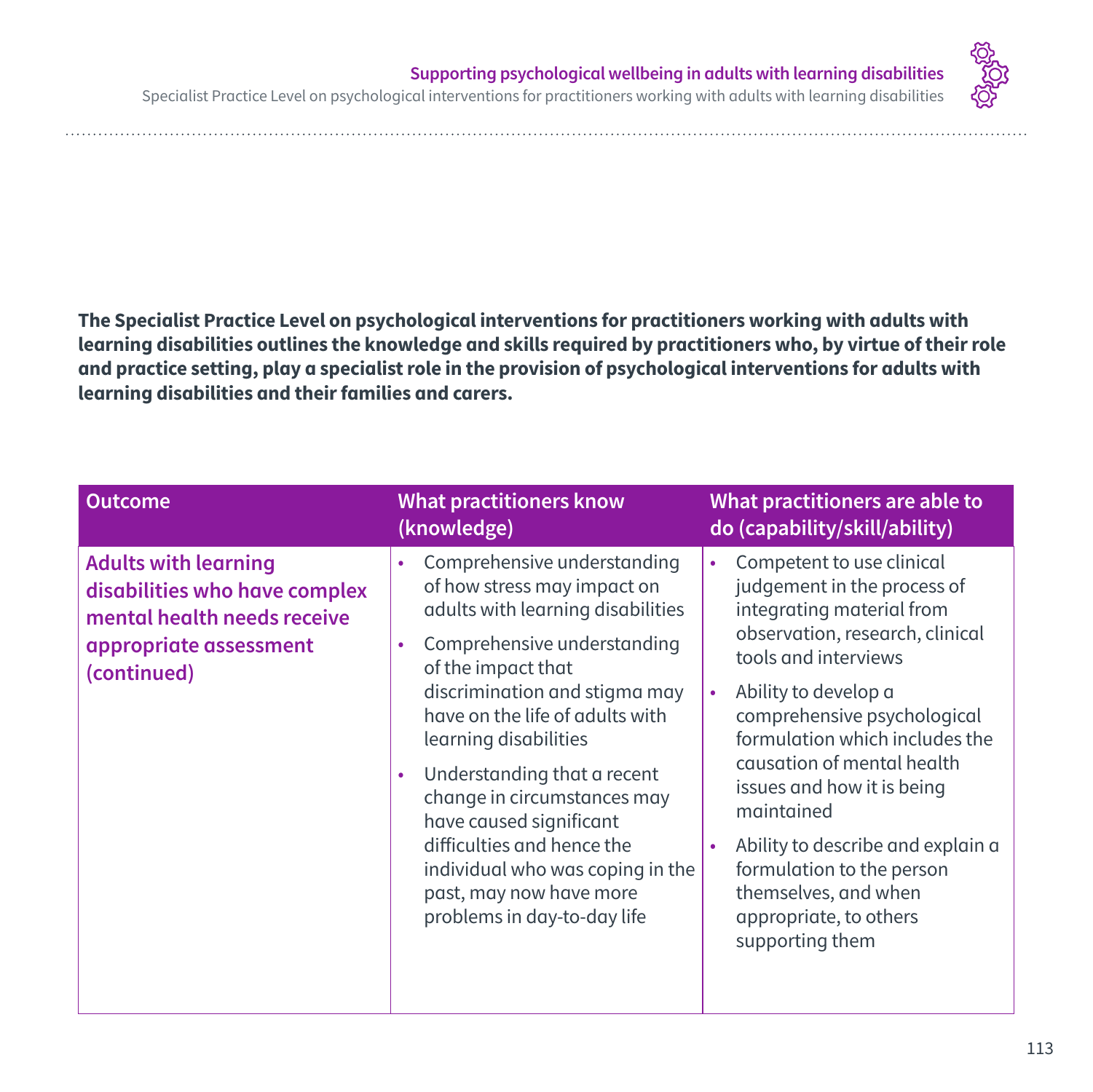

| <b>Outcome</b>                                                                                                                       | <b>What practitioners know</b><br>(knowledge)                                                                                                                                                                                                                                                                              | What practitioners are able to<br>do (capability/skill/ability)                                                                                                                                                                                                                                      |
|--------------------------------------------------------------------------------------------------------------------------------------|----------------------------------------------------------------------------------------------------------------------------------------------------------------------------------------------------------------------------------------------------------------------------------------------------------------------------|------------------------------------------------------------------------------------------------------------------------------------------------------------------------------------------------------------------------------------------------------------------------------------------------------|
| <b>Adults with learning</b><br>disabilities who have complex<br>mental health needs receive<br>appropriate assessment<br>(continued) | Knowledge of how to construct a<br>$\bullet$<br>formulation that explains the<br>factors causing a person's<br>mental health difficulties and<br>how it is maintained.<br>Knowledge of how to describe<br>$\bullet$<br>and explain each formulation to<br>the person and, when<br>appropriate, to those supporting<br>them | Demonstrate triangulation and<br>$\bullet$<br>synthesising of assessment<br>outcomes to develop a clear<br>formulation<br>Produce and communicate<br>assessment results in an<br>accessible form that enables<br>supervisory and direct support<br>staff to integrate findings into<br>support plans |
|                                                                                                                                      | Understanding of how to<br>$\bullet$<br>provide staff training, at all<br>levels, to help them understand<br>the formulation.<br>Knowledge of how to use<br>$\bullet$<br>assessment tools effectively<br>within a clinical setting                                                                                         | Skills in assessing risk to self or<br>others, formulation of risk and<br>development of multi-<br>disciplinary and multi-agency<br>risk management plans                                                                                                                                            |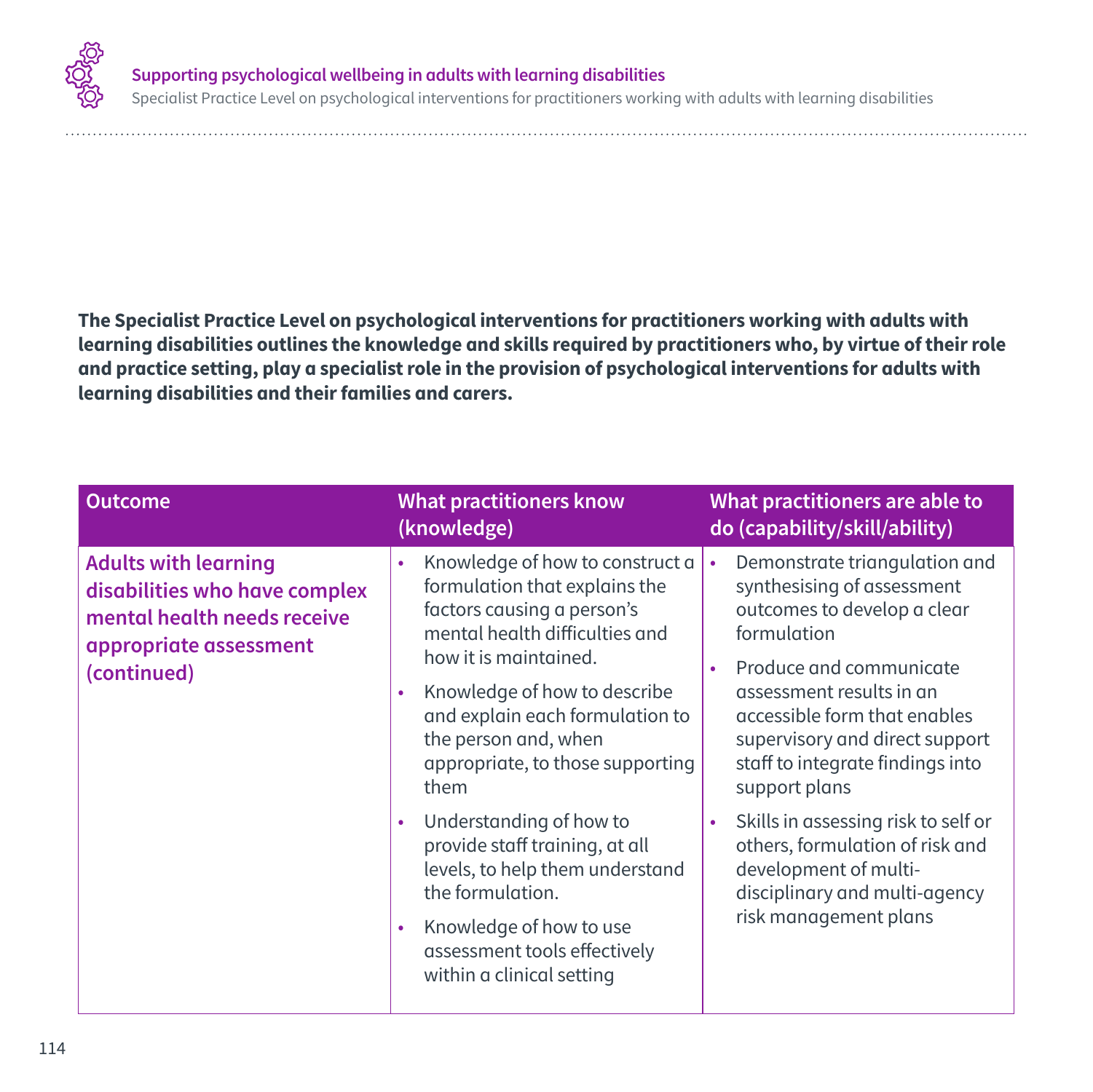## **Supporting psychological wellbeing in adults with learning disabilities**



. . . . . . . . . . . . . . . . .

Specialist Practice Level on psychological interventions for practitioners working with adults with learning disabilities

| <b>Outcome</b>                                                                                                                       | <b>What practitioners know</b><br>(knowledge)                                                                                                                                                                                                                                                                                                                                      | What practitioners are able to<br>do (capability/skill/ability)                                                                                                                                                                                                                                                          |
|--------------------------------------------------------------------------------------------------------------------------------------|------------------------------------------------------------------------------------------------------------------------------------------------------------------------------------------------------------------------------------------------------------------------------------------------------------------------------------------------------------------------------------|--------------------------------------------------------------------------------------------------------------------------------------------------------------------------------------------------------------------------------------------------------------------------------------------------------------------------|
| <b>Adults with learning</b><br>disabilities who have complex<br>mental health needs receive<br>appropriate assessment<br>(continued) | In-depth knowledge of the<br>$\bullet$<br>sources of stress and distress<br>and the approaches and<br>evidence-based interventions to<br>assess people who cannot<br>communicate their needs<br>Knowledge of when adults with<br>$\bullet$<br>learning disabilities have<br>language difficulties or other<br>complexities that require a<br>specialised approach in<br>assessment | Use and interpret appropriate<br>assessment tools to determine<br>current skill levels and<br>appropriate next steps in<br>therapeutic intervention<br>Use multiple data-gathering<br>tools to compensate for<br>weaknesses in individual<br>measures<br>Adapt self-monitoring tools to<br>meet the needs of individuals |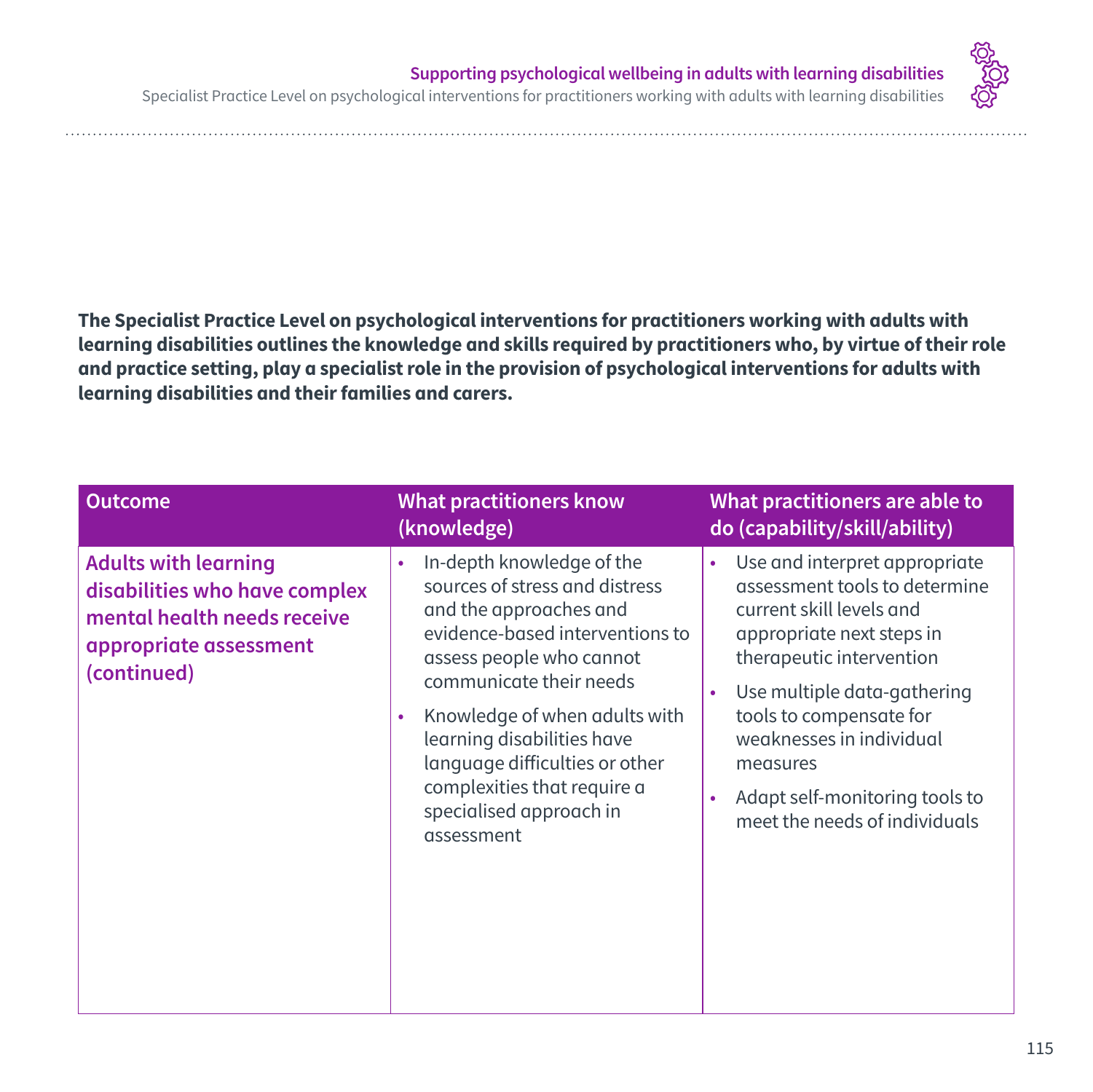

| <b>Outcome</b>                                                                                                                       | <b>What practitioners know</b><br>(knowledge)                                                                                                                                                                                                                                                                                                                                                                                    | What practitioners are able to<br>do (capability/skill/ability)                                                                                                                                                                                                                                                                                                                     |
|--------------------------------------------------------------------------------------------------------------------------------------|----------------------------------------------------------------------------------------------------------------------------------------------------------------------------------------------------------------------------------------------------------------------------------------------------------------------------------------------------------------------------------------------------------------------------------|-------------------------------------------------------------------------------------------------------------------------------------------------------------------------------------------------------------------------------------------------------------------------------------------------------------------------------------------------------------------------------------|
| <b>Adults with learning</b><br>disabilities who have complex<br>mental health needs receive<br>appropriate assessment<br>(continued) | When appropriate to role and<br>$\bullet$<br>training, knowledge of<br>approaches to assessing<br>suitability for participation in<br>different psychotherapeutic<br>interventions including:<br>• Psychodynamic<br>psychotherapy<br>Cognitive behavioural<br>therapy<br>Cognitive analytic therapy<br>٠<br>Mindfulness and acceptance-<br>based therapies<br>Dialectical behaviour therapy<br>Solution-focused brief<br>therapy | Use a range of assessment tools<br>$\bullet$ .<br>and support stakeholders<br>participation where<br>appropriate: semi-structured<br>interviews; rating scales;<br>reviewing recordings; direct<br>observation strategies;<br>triangulation of data<br>Ability to assess likely ability of<br>individuals to participate in, and<br>benefit from specific therapeutic<br>approaches |
|                                                                                                                                      |                                                                                                                                                                                                                                                                                                                                                                                                                                  |                                                                                                                                                                                                                                                                                                                                                                                     |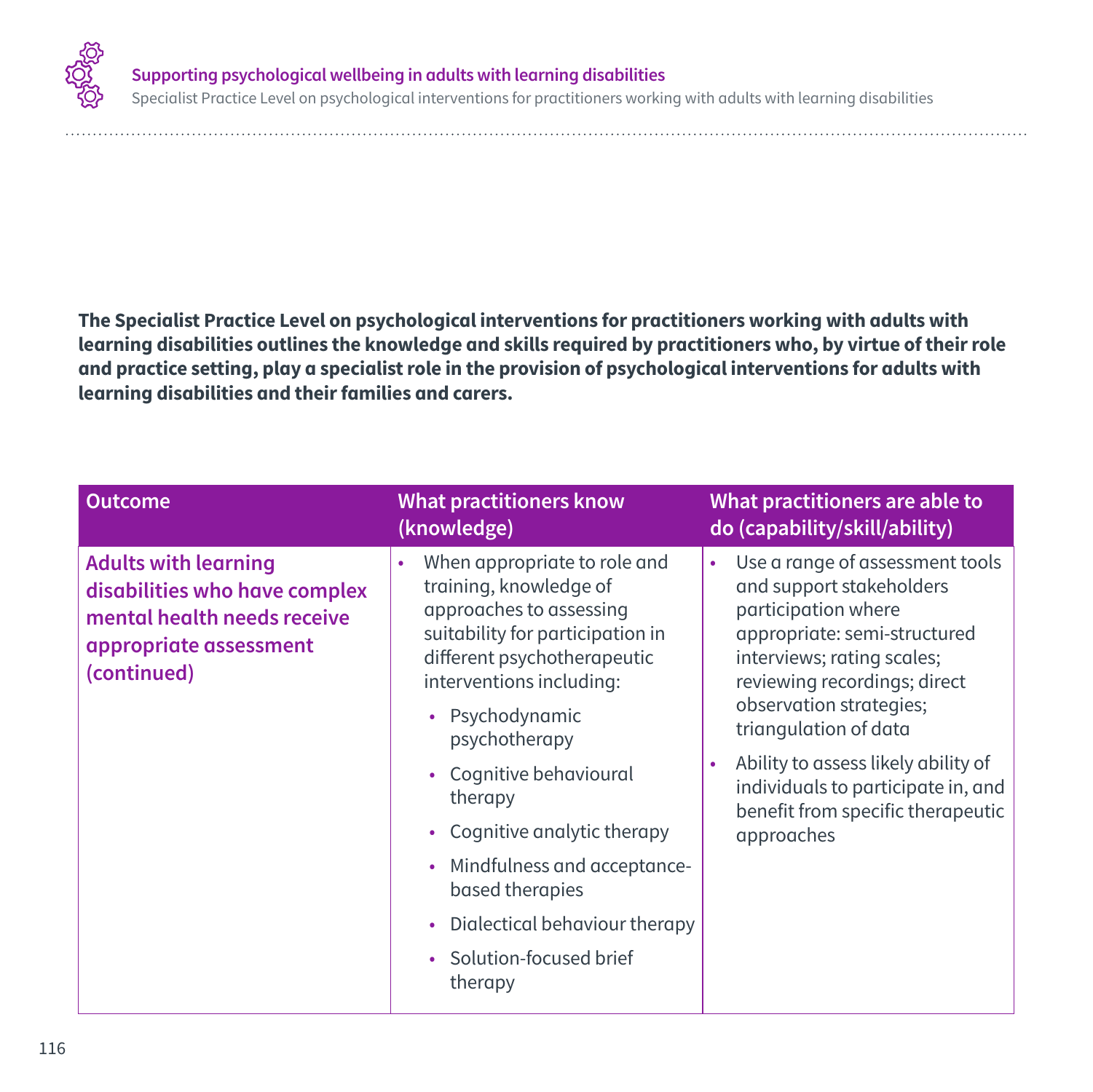## **Supporting psychological wellbeing in adults with learning disabilities**



Specialist Practice Level on psychological interventions for practitioners working with adults with learning disabilities

| do (capability/skill/ability)<br>(knowledge)                                                                                                                                                                                                                                                                                                                                                                                                                                                                                                                                                                                  | What practitioners are able to |
|-------------------------------------------------------------------------------------------------------------------------------------------------------------------------------------------------------------------------------------------------------------------------------------------------------------------------------------------------------------------------------------------------------------------------------------------------------------------------------------------------------------------------------------------------------------------------------------------------------------------------------|--------------------------------|
| • Systemic psychotherapy<br><b>Adults with learning</b><br>disabilities who have complex<br>Group interventions<br>mental health needs receive<br>Art, drama and music<br>appropriate assessment<br>therapies<br>(continued)<br>Understanding of the wider<br>$\bullet$<br>systemic factors that influence<br>behaviour and mental health,<br>including the societal, cultural<br>and policy context<br>Knowledge of how to provide<br>$\bullet$<br>trauma-focussed psychological<br>treatment<br>Knowledge of what health and<br>$\bullet$<br>social care systems and<br>resources are available to<br>support complex cases |                                |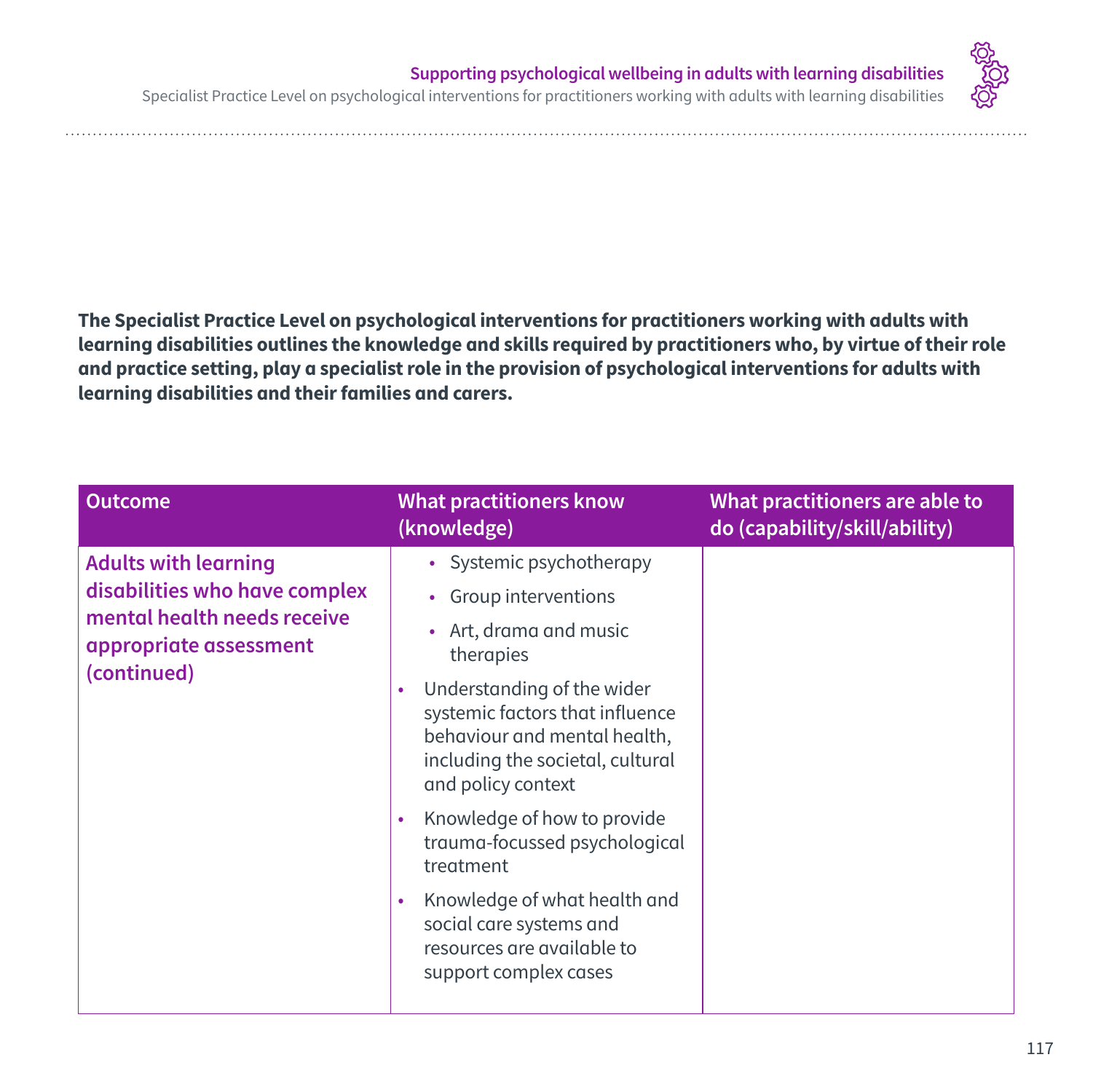

| <b>Outcome</b>                                                                                                                       | <b>What practitioners know</b><br>(knowledge)                                                                                                                                                        | What practitioners are able to<br>do (capability/skill/ability) |
|--------------------------------------------------------------------------------------------------------------------------------------|------------------------------------------------------------------------------------------------------------------------------------------------------------------------------------------------------|-----------------------------------------------------------------|
| <b>Adults with learning</b><br>disabilities who have complex<br>mental health needs receive<br>appropriate assessment<br>(continued) | Knowledge of a range of mental<br>$\bullet$<br>health assessment tools<br>(including those which have<br>specifically been designed or<br>adapted for use with adults with<br>learning disabilities) |                                                                 |
|                                                                                                                                      | Knowledge of how to assess an<br>$\bullet$<br>individual's ability to engage<br>with specific therapeutic<br>approaches                                                                              |                                                                 |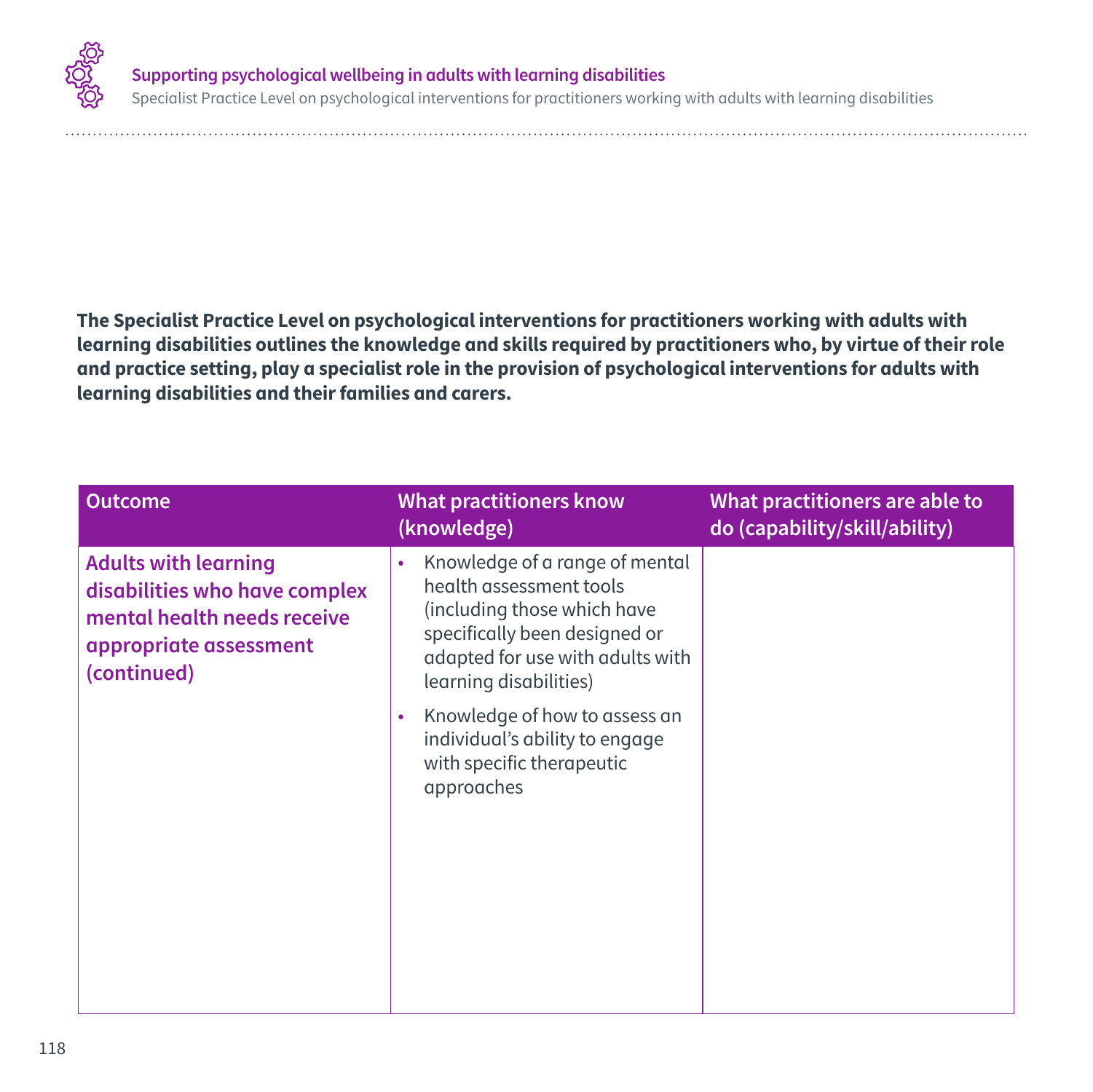

| <b>Outcome</b>                                                                                                                                                    | <b>What practitioners know</b><br>(knowledge)                                                                                                                                                                                                                                                                                                                                                                                                                                                                                                                                                                         | What practitioners are able to<br>do (capability/skill/ability)                                                                                                                                                                                                                                                                                                                                                                                                                            |
|-------------------------------------------------------------------------------------------------------------------------------------------------------------------|-----------------------------------------------------------------------------------------------------------------------------------------------------------------------------------------------------------------------------------------------------------------------------------------------------------------------------------------------------------------------------------------------------------------------------------------------------------------------------------------------------------------------------------------------------------------------------------------------------------------------|--------------------------------------------------------------------------------------------------------------------------------------------------------------------------------------------------------------------------------------------------------------------------------------------------------------------------------------------------------------------------------------------------------------------------------------------------------------------------------------------|
| <b>Adults with learning disabilities</b><br>are supported by staff who<br>have expertise in legislation<br>as it applies to psychological<br><b>interventions</b> | Comprehensive understanding of<br>the principles of assessment of<br>capacity for people with learning<br>disabilities and the underpinning<br>evidence and legislation.<br><b>Expert knowledge in the</b><br>application and understanding of<br>the legislation, guidance and<br>policy in all pertinent areas,<br>including ethical decision making<br>in relation to people with<br>learning disabilities.<br>Comprehensive knowledge of<br>the principles and application of<br>Mental Health (Care and<br>Treatment)(Scotland) Act 2003<br>and the Adults with Incapacity<br>(Scotland) Act 2000 in relation to | Act as a source of expert advice<br>when informed consent may be<br>compromised.<br>Sensitively carry out<br>assessments to inform consent<br>and capacity where this may be<br>compromised in relation to<br>people's rights and choices.<br>Ability to ensure that<br>psychological interventions<br>comply with the principles and<br>requirements of the Mental<br><b>Health (Care and Treatment)</b><br>(Scotland) Act 2003 and the<br>Adults with Incapacity<br>(Scotland) Act 2000. |
|                                                                                                                                                                   | psychological interventions                                                                                                                                                                                                                                                                                                                                                                                                                                                                                                                                                                                           |                                                                                                                                                                                                                                                                                                                                                                                                                                                                                            |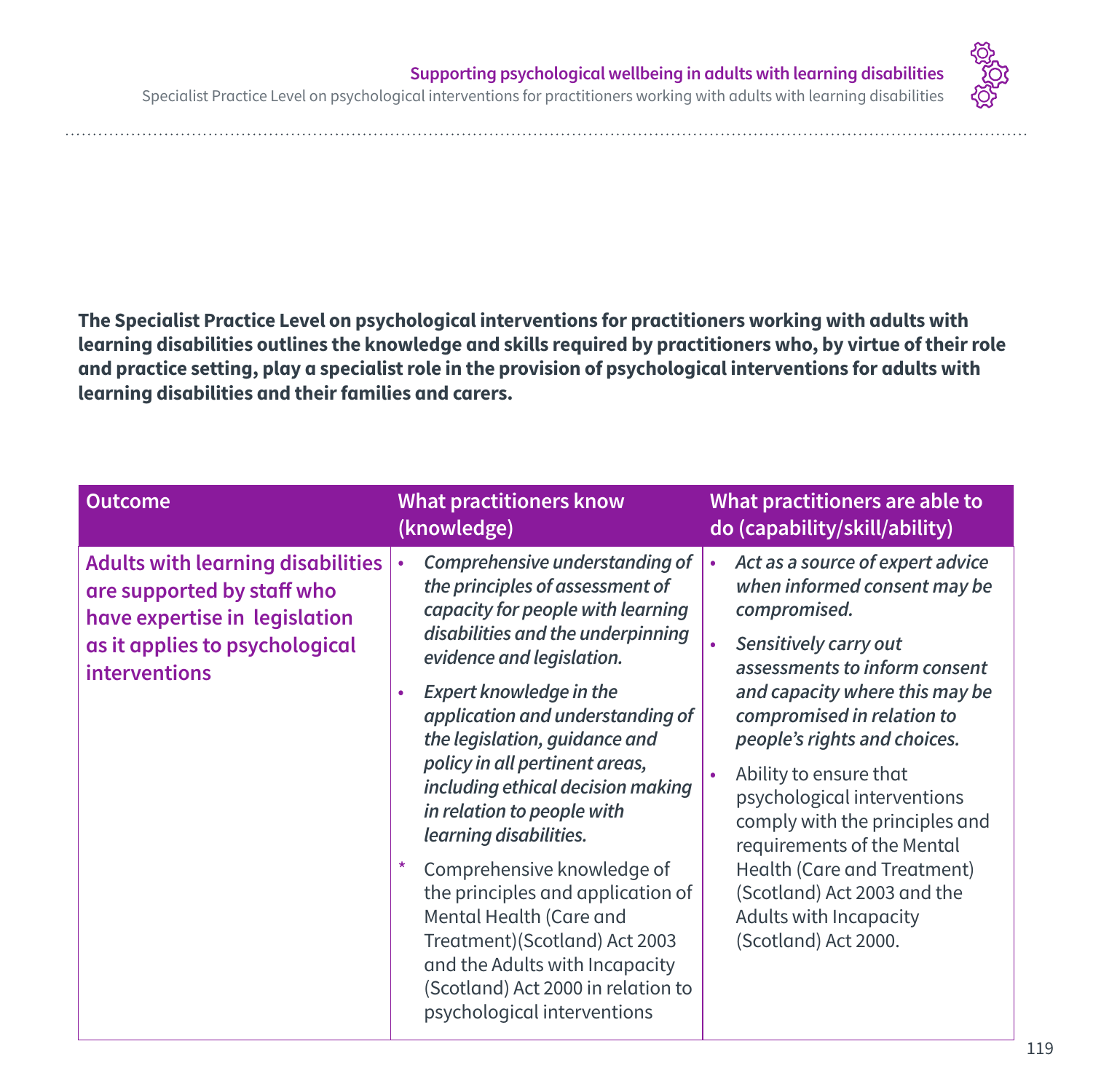

|                                                                                                                                                                                 |                                                                                                                                                                                                                                                                                                                                                                                  | do (capability/skill/ability)                                                                                                                                                                |
|---------------------------------------------------------------------------------------------------------------------------------------------------------------------------------|----------------------------------------------------------------------------------------------------------------------------------------------------------------------------------------------------------------------------------------------------------------------------------------------------------------------------------------------------------------------------------|----------------------------------------------------------------------------------------------------------------------------------------------------------------------------------------------|
| <b>Adults with learning disabilities</b><br>range of methods of<br>are supported by staff who<br>can communicate very well<br>learning disabilities<br>with them in therapeutic | Comprehensive knowledge of a<br>communication with people with                                                                                                                                                                                                                                                                                                                   | Advise on the use of<br>communication strategies<br>including alternative<br>communication                                                                                                   |
| $\bullet$<br><b>interventions</b><br>$\bullet$<br>behaviour<br>$\bullet$                                                                                                        | Knowledge of how to adapt<br>communication to meet the<br>individual needs of an adult with<br>learning disabilities in<br>therapeutic interactions<br>Understanding of functional<br>communication training and the<br>relevance of this to challenging<br>Understanding of the impact<br>that alternative forms of<br>communication can have on the<br>dynamic of conversation | Ability to adapt communication<br>to promote therapeutic<br>engagement<br>Ability to support assessment<br>and intervention components<br>that address alternate<br>functional communication |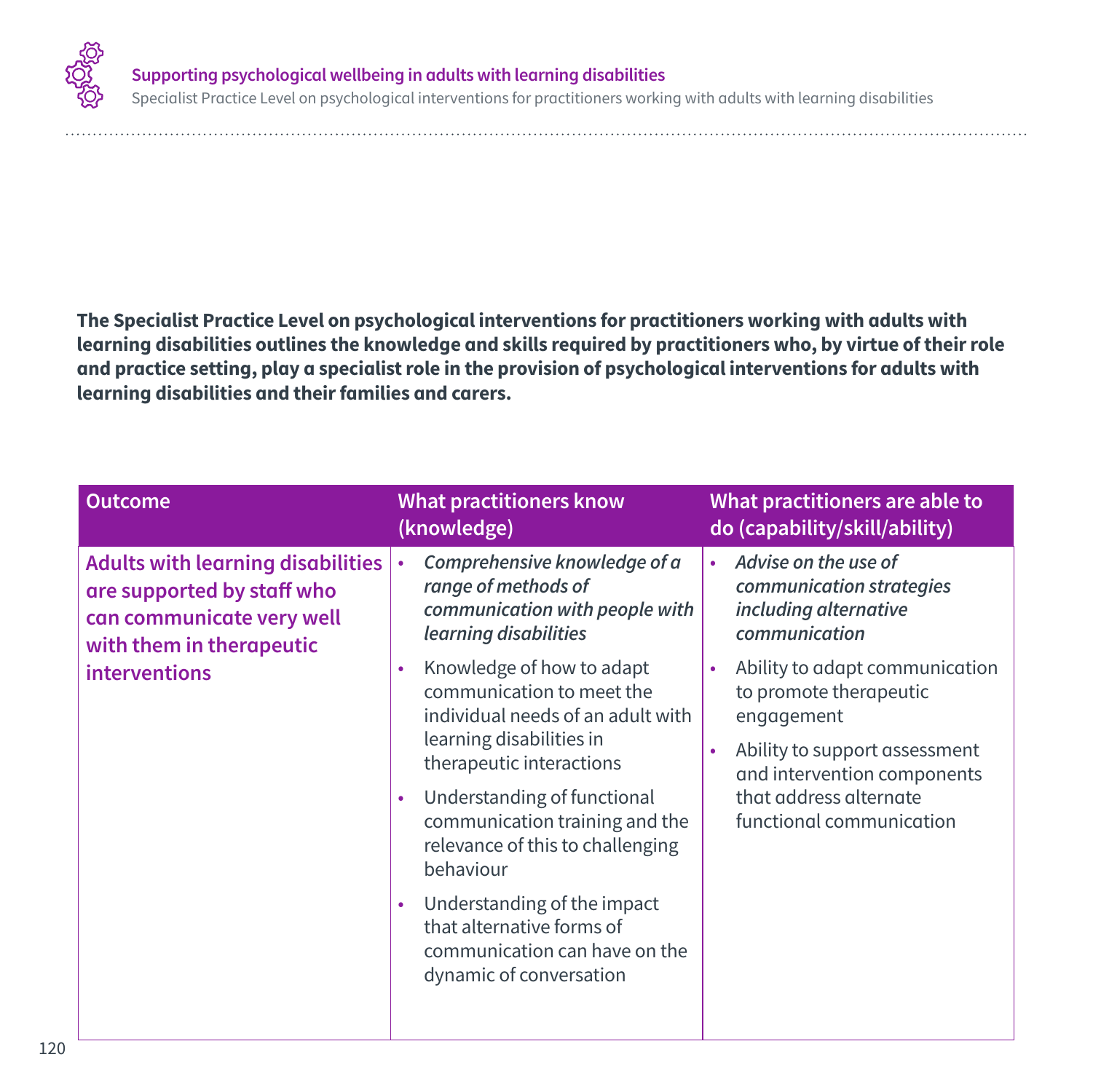

. . . . . . . . . . . . . . . . . . . .

Specialist Practice Level on psychological interventions for practitioners working with adults with learning disabilities

| <b>Outcome</b>                                                                                                                  | <b>What practitioners know</b><br>(knowledge)                                                                                                                                                                                                                                                                                                                                                      | What practitioners are able to<br>do (capability/skill/ability)                                                                                                                                                                                                                                                                                                                                                                                                                                   |
|---------------------------------------------------------------------------------------------------------------------------------|----------------------------------------------------------------------------------------------------------------------------------------------------------------------------------------------------------------------------------------------------------------------------------------------------------------------------------------------------------------------------------------------------|---------------------------------------------------------------------------------------------------------------------------------------------------------------------------------------------------------------------------------------------------------------------------------------------------------------------------------------------------------------------------------------------------------------------------------------------------------------------------------------------------|
| <b>Adults with learning disabilities</b><br>are supported by staff who are<br>skilled in environmental and<br>mediator analysis | In-depth knowledge of<br>environmental issues that may<br>challenge safety and quality of<br>life<br>In-depth knowledge of the<br>$\bullet$<br>impact of the environment on<br>the safety and wellbeing of<br>people with learning disabilities<br>Understand the range of<br>$\bullet$<br>psychological, psychosocial and<br>environmental interventions<br>that can ease behavioural<br>distress | Ability to assess environments<br>$\bullet$<br>and make appropriate changes<br>to reduce frustration and distress<br>Ability to monitor the safety,<br>consistency and predictability of<br>environments that define the<br>service<br>Ability to influence and promote<br>change in the system of support<br>if it does not produce a safe,<br>consistent and predictable<br>environment<br>Ability to implement service-<br>wide strategies to support<br>consistent and clear<br>communication |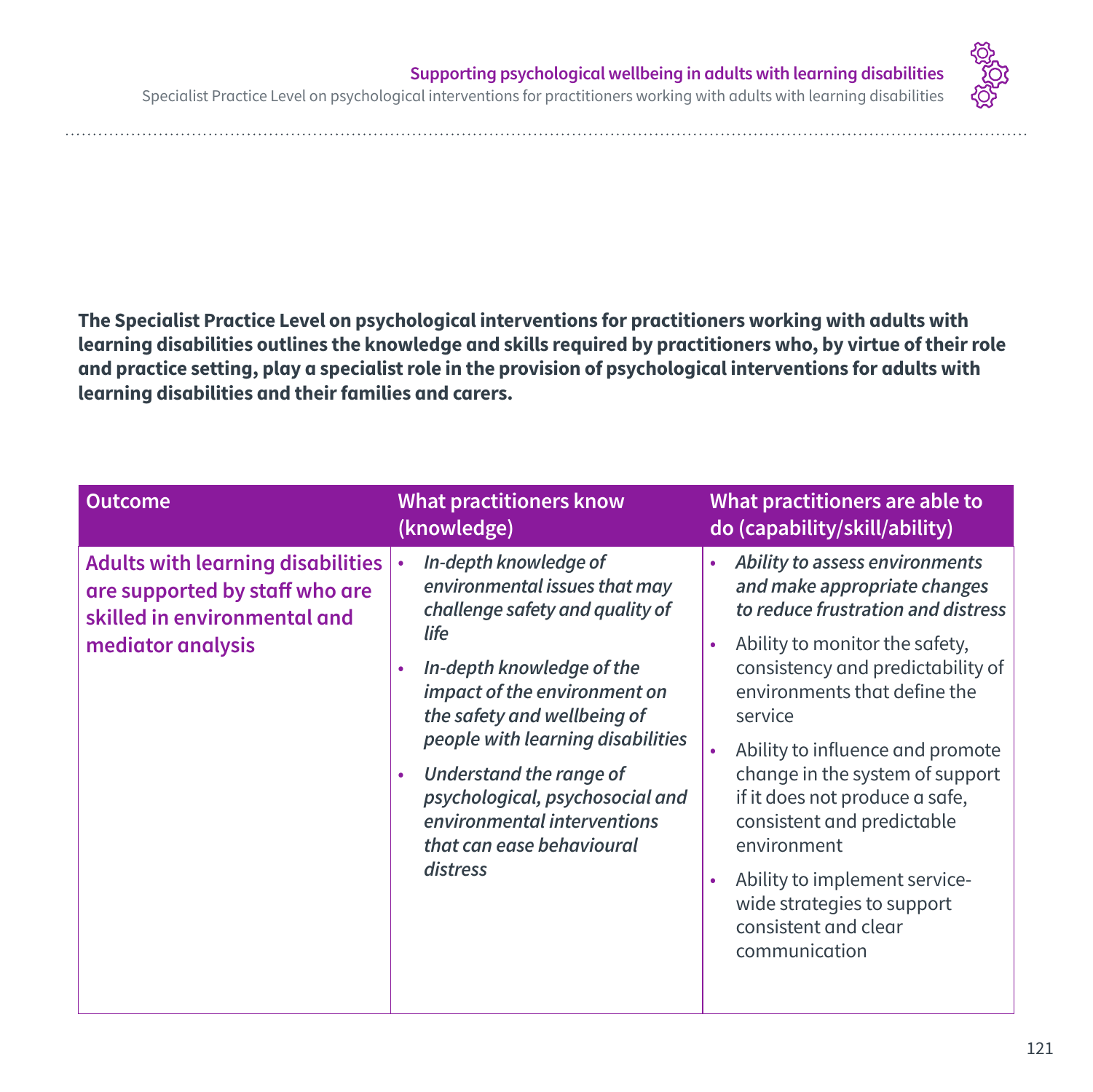

| <b>Outcome</b>                                                                                                                              | <b>What practitioners know</b><br>(knowledge)                                                                                                                                                                            | What practitioners are able to<br>do (capability/skill/ability) |
|---------------------------------------------------------------------------------------------------------------------------------------------|--------------------------------------------------------------------------------------------------------------------------------------------------------------------------------------------------------------------------|-----------------------------------------------------------------|
| <b>Adults with learning disabilities</b><br>are supported by staff who are<br>skilled in environmental and<br>mediator analysis (continued) | Understand how risk-averse<br>service cultures contribute to<br>restrictive environments which<br>mean fewer opportunities for<br>individuals to build a sense of<br>self-efficacy and develop<br>problem solving skills |                                                                 |
|                                                                                                                                             | Understanding of how socio-<br>$\bullet$<br>environmental factors can<br>contribute to behaviour, skills<br>development and emotional<br>state                                                                           |                                                                 |
|                                                                                                                                             | Understanding of the range of<br>$\bullet$<br>psychological, psychosocial,<br>environmental and interactional<br>approaches that can minimise<br>behavioural and emotional<br>distress                                   |                                                                 |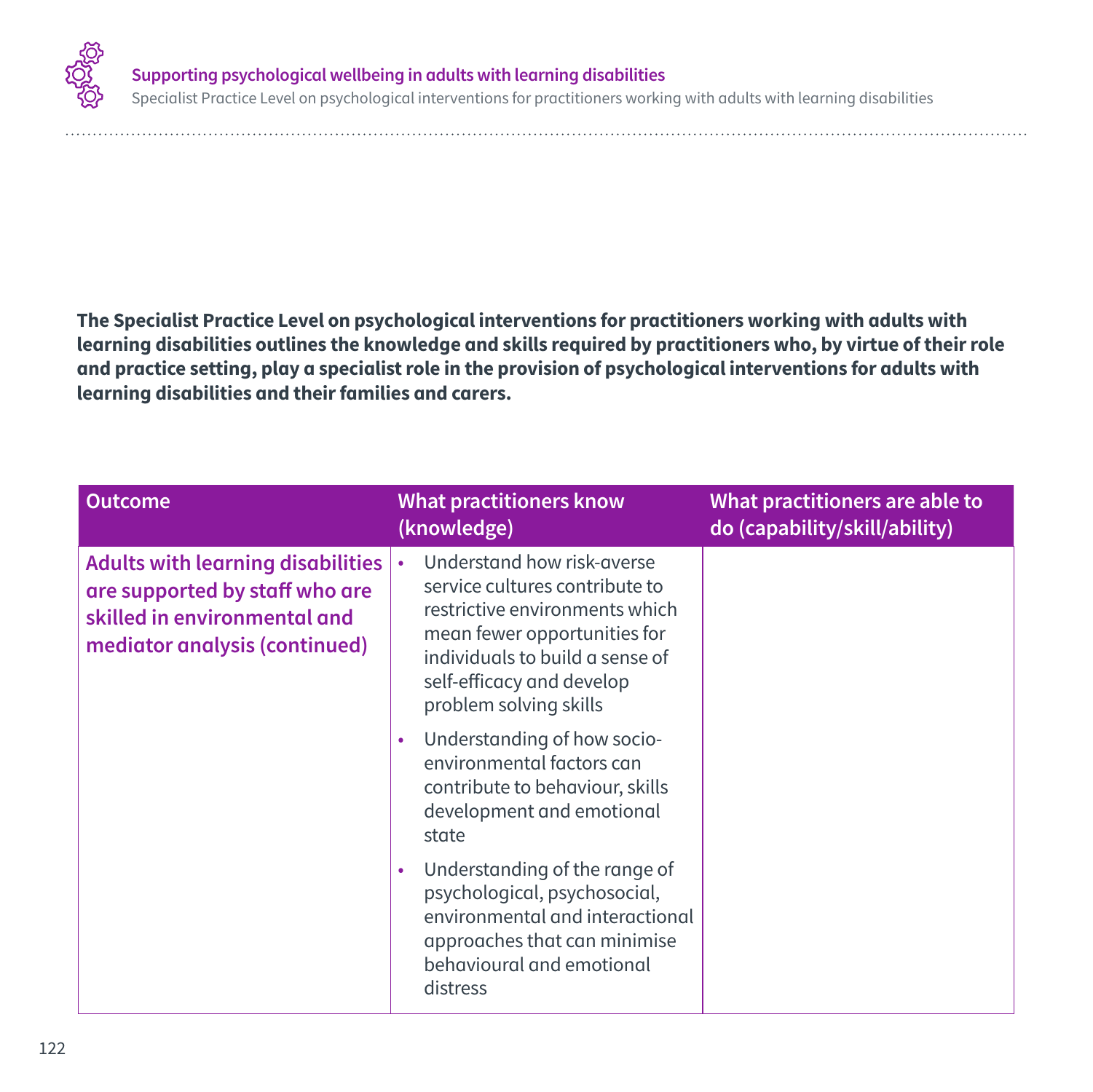

. . . . . . . . . . . . . . . . . . . .

Specialist Practice Level on psychological interventions for practitioners working with adults with learning disabilities

| <b>Outcome</b>                                                                                                                          | <b>What practitioners know</b><br>(knowledge)                                                                                                                                                                                                                                                                                                                           | What practitioners are able to<br>do (capability/skill/ability)                                                                                                                                                                                                                                                                                                                                                                                                                                                                                                    |
|-----------------------------------------------------------------------------------------------------------------------------------------|-------------------------------------------------------------------------------------------------------------------------------------------------------------------------------------------------------------------------------------------------------------------------------------------------------------------------------------------------------------------------|--------------------------------------------------------------------------------------------------------------------------------------------------------------------------------------------------------------------------------------------------------------------------------------------------------------------------------------------------------------------------------------------------------------------------------------------------------------------------------------------------------------------------------------------------------------------|
| <b>Adults with learning disabilities</b><br>are supported by staff who<br>are skilled in developing and<br>applying reactive strategies | In-depth knowledge of crisis and<br>emergency plans<br>Knowledge of the current legal<br>$\bullet$<br>and ethical Framework and how<br>to implement nationally agreed<br>standards of best practice within<br>organisation<br>Knowledge of a wide range of<br>$\bullet$<br>reactive strategies and<br>understanding of the level of<br>restriction associated with them | Use communication strategies,<br>$\bullet$<br>including alternative<br>communication methods<br>appropriately<br>Ability to create crisis and<br>emergency plans<br>Enhance the knowledge and<br>$\bullet$<br>skills of others in relation to crisis<br>and emergency plans<br>Ensure a least restrictive crisis<br>management strategy is in<br>place for each person that is<br>appropriate and congruent with<br>accredited training<br>Ability to design an escalation of<br>response within the context of<br>management of risk and least<br>restrictiveness |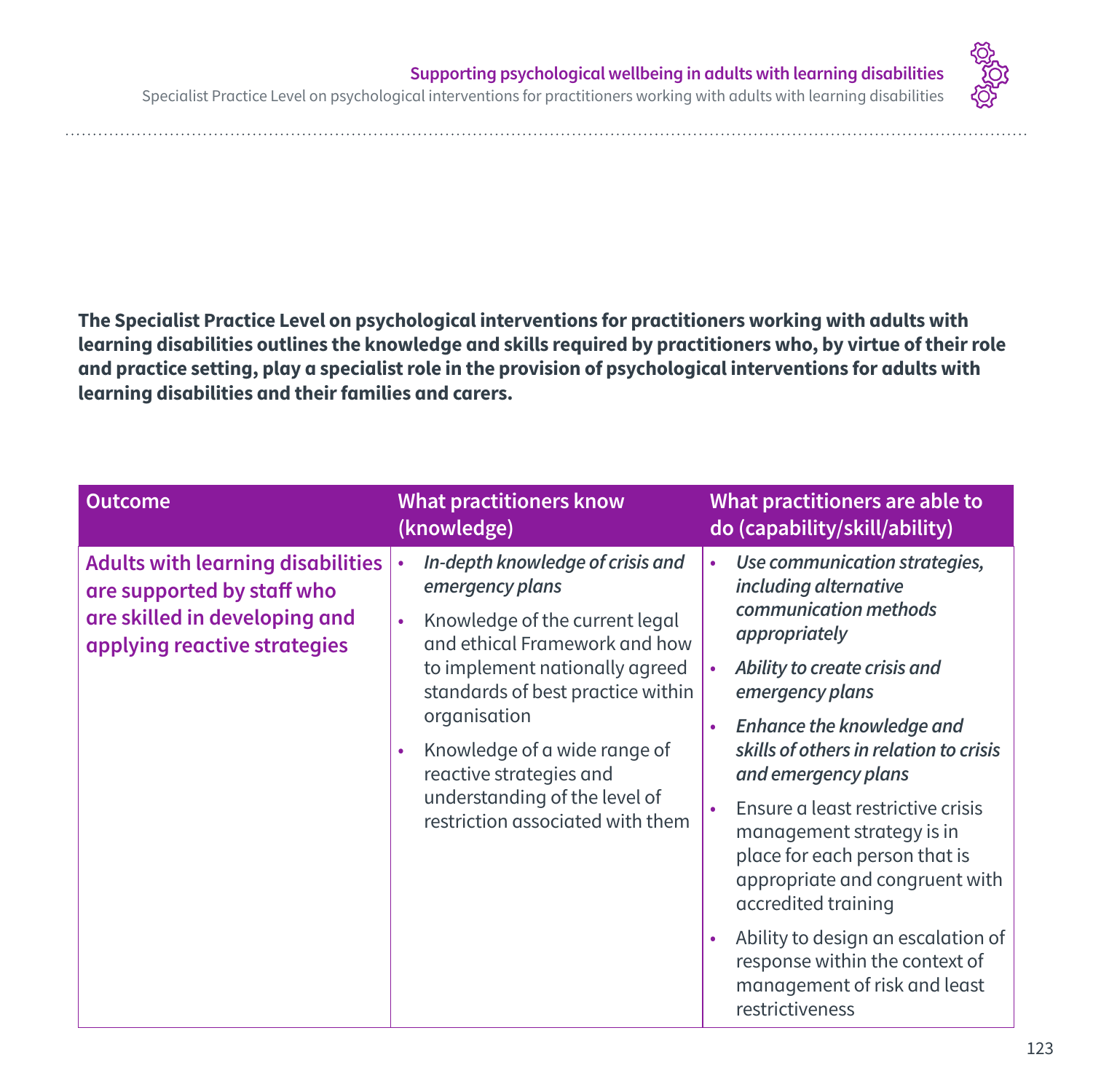

| <b>Outcome</b>                                                                                          | <b>What practitioners know</b><br>(knowledge) | What practitioners are able to<br>do (capability/skill/ability)                                                                                                                                 |
|---------------------------------------------------------------------------------------------------------|-----------------------------------------------|-------------------------------------------------------------------------------------------------------------------------------------------------------------------------------------------------|
| <b>Adults with learning disabilities</b><br>are supported by staff who<br>are skilled in developing and |                                               | Address concerns for any<br>proposed strategies that might<br>not be practical                                                                                                                  |
| applying reactive strategies<br>(continued)                                                             |                                               | Ensure that least restrictive<br>strategies are understood by all<br>members of the team                                                                                                        |
|                                                                                                         |                                               | Ability to routinely monitor<br>restrictive practices (e.g. for an<br>individual and across the<br>organisation) for trends and<br>variances                                                    |
|                                                                                                         |                                               | Investigate unplanned<br>restrictive interventions and<br>maintains paperwork trail to<br>ensure it was legally and<br>ethically appropriate; redesign<br>systems and programmes<br>accordingly |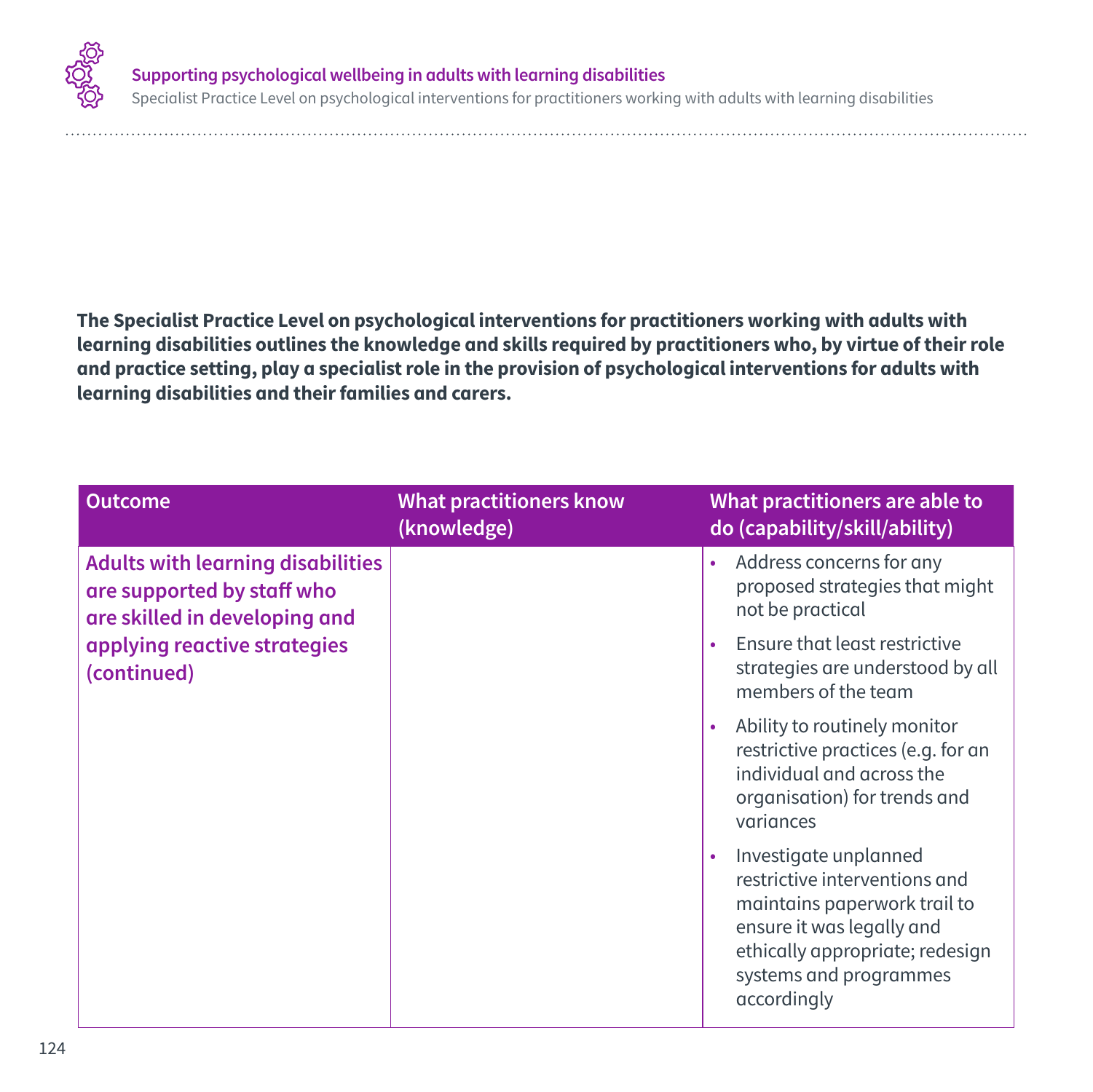

| <b>Outcome</b>                                                                                                                                                                           | <b>What practitioners know</b><br>(knowledge)                                                                                                                                                                                                                                                                                        | What practitioners are able to<br>do (capability/skill/ability)                                                                                                                                                                                                                                                            |
|------------------------------------------------------------------------------------------------------------------------------------------------------------------------------------------|--------------------------------------------------------------------------------------------------------------------------------------------------------------------------------------------------------------------------------------------------------------------------------------------------------------------------------------|----------------------------------------------------------------------------------------------------------------------------------------------------------------------------------------------------------------------------------------------------------------------------------------------------------------------------|
| <b>Adults with learning disabilities</b><br>who have complex or high-risk<br>challenging behaviours have<br><b>Behaviour Support Plans that</b><br>are designed specifically for<br>them | Comprehensive knowledge of a<br>range of proactive strategies,<br>including positive behaviour<br>support<br>Comprehensive knowledge of<br>$\bullet$<br>approaches that promote<br>multi-disciplinary assessment<br>and interventions to support<br>people with learning disabilities<br>with behaviours perceived as<br>challenging | Advise on appropriate<br>interventions for people with<br>learning disabilities who have<br>behaviours perceived as<br>challenging<br>Promote and lead on multi-<br>disciplinary assessment and<br>interventions to support people<br>with learning disabilities with<br>behaviour that may be perceived<br>as challenging |
|                                                                                                                                                                                          | Comprehensive knowledge of<br>appropriate interventions, based<br>on a knowledge of the person<br>with learning disabilities and<br>behaviours that may be<br>perceived as challenging, and<br>best evidence available                                                                                                               | Advise on a range of proactive<br>strategies, including positive<br>behavioural support                                                                                                                                                                                                                                    |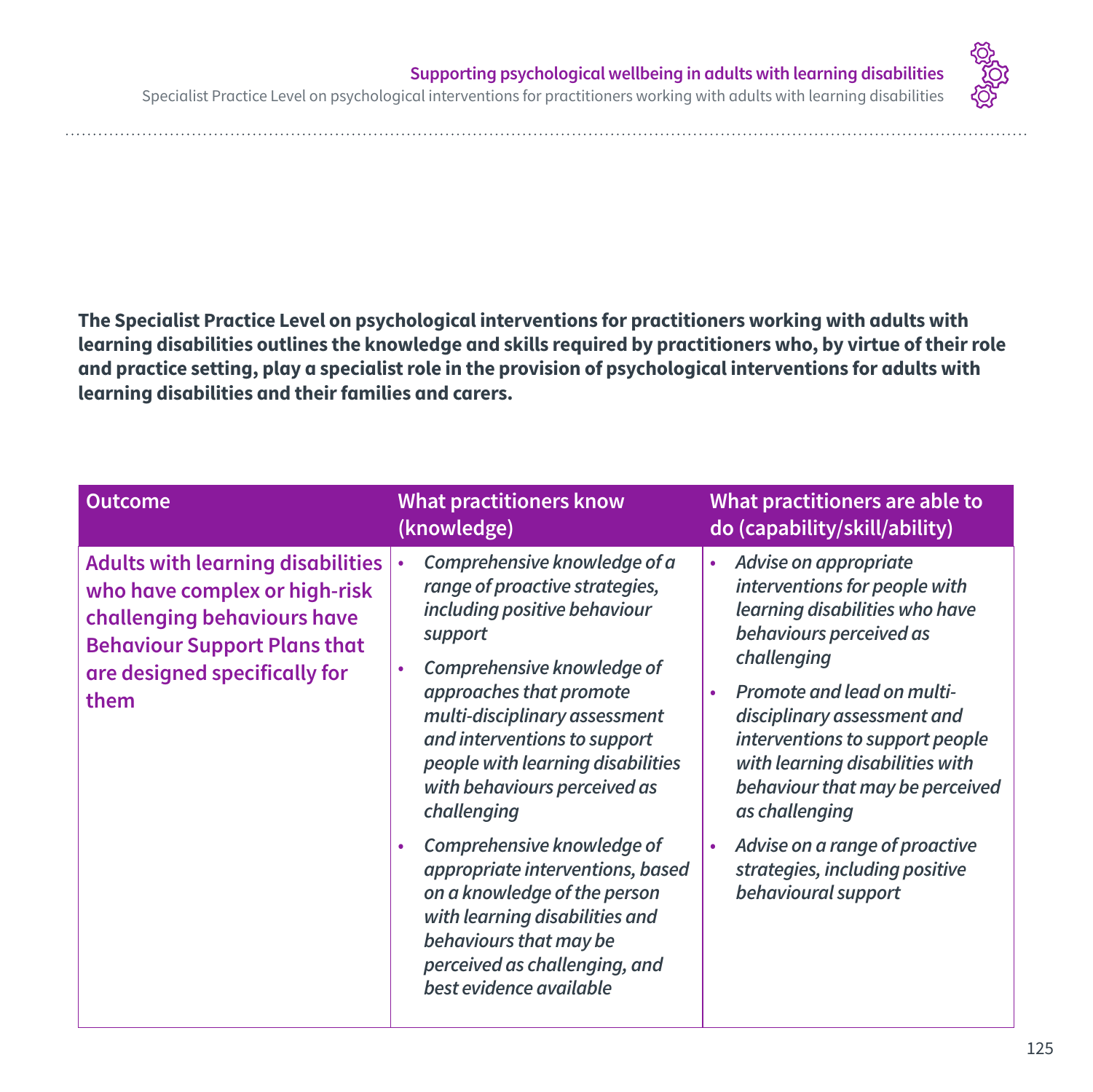

| <b>Outcome</b>                                                                                                                                                                                       | <b>What practitioners know</b><br>(knowledge)                                                                                                                                                                                                                                                                                                                     | What practitioners are able to<br>do (capability/skill/ability)                                                                                                                                                                                                                                                                                                                                                                                                                                                                       |
|------------------------------------------------------------------------------------------------------------------------------------------------------------------------------------------------------|-------------------------------------------------------------------------------------------------------------------------------------------------------------------------------------------------------------------------------------------------------------------------------------------------------------------------------------------------------------------|---------------------------------------------------------------------------------------------------------------------------------------------------------------------------------------------------------------------------------------------------------------------------------------------------------------------------------------------------------------------------------------------------------------------------------------------------------------------------------------------------------------------------------------|
| <b>Adults with learning disabilities</b><br>who have complex or high-risk<br>challenging behaviours have<br><b>Behaviour Support Plans that</b><br>are designed specifically for<br>them (continued) | Comprehensive understanding of<br>environmental adaptations that<br>may be required<br><b>Expert knowledge and skill to</b><br>$\bullet$<br>individually tailor evidence-based<br>psychological interventions<br>relevant to people with learning<br>disabilities<br>In-depth understanding of<br>$\bullet$<br>principles, processes and<br>concepts of behaviour | Ability to draw on a range of<br>different social, psychological<br>and psychosocial approaches to<br>provide support appropriate to<br>the person with learning<br>disabilities<br>Support the team in developing<br>an understanding of why<br>behaviour occurs for every<br>person supported recognising<br>that those reasons will be<br>specific to that person<br>Support the team in<br>understanding the effect of<br>their own behaviour on others,<br>including the person<br>supported, and help them<br>adapt accordingly |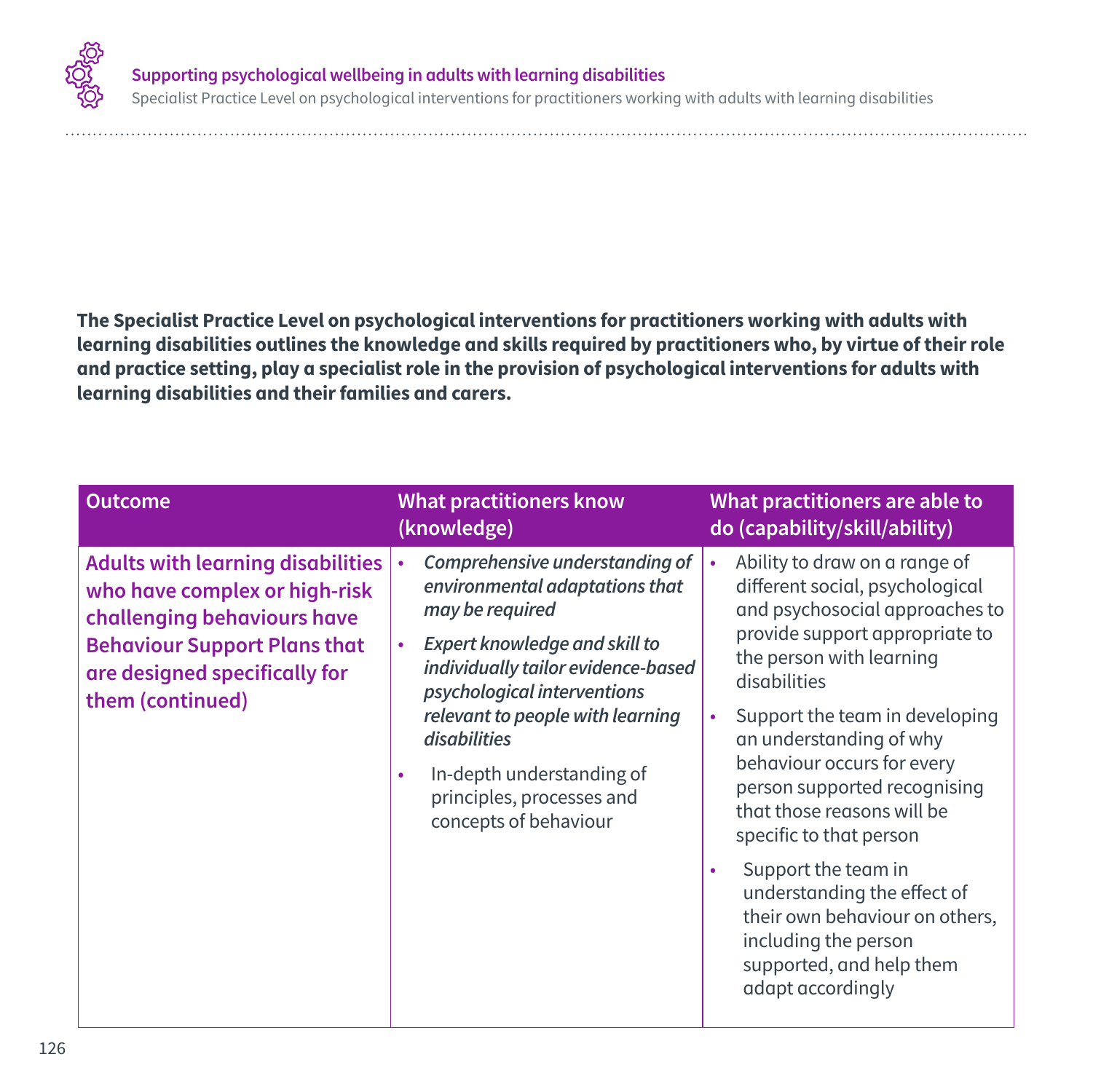

. . . . . . . . . .

Specialist Practice Level on psychological interventions for practitioners working with adults with learning disabilities

| <b>Outcome</b>                                                                                                                                                                                       | <b>What practitioners know</b><br>(knowledge)                                                                                                                                                                                                                                                                                                                                                                                            | What practitioners are able to<br>do (capability/skill/ability)                                                                                                                                                                                                                                                 |
|------------------------------------------------------------------------------------------------------------------------------------------------------------------------------------------------------|------------------------------------------------------------------------------------------------------------------------------------------------------------------------------------------------------------------------------------------------------------------------------------------------------------------------------------------------------------------------------------------------------------------------------------------|-----------------------------------------------------------------------------------------------------------------------------------------------------------------------------------------------------------------------------------------------------------------------------------------------------------------|
| <b>Adults with learning disabilities</b><br>who have complex or high-risk<br>challenging behaviours have<br><b>Behaviour Support Plans that</b><br>are designed specifically for<br>them (continued) | Detailed understanding of the<br>$\bullet$<br>science of behaviour within the<br>overall context of the PBS<br>model; the processes involved in<br>synthesising data from multiple<br>sources; and the application of<br>that information in order to<br>create an overview of a person's<br>skills and needs. Will be able to<br>integrate other evidence-based<br>interventions by co-ordinating<br>work of other clinical specialists | Assess environment, support<br>skills, person, and identify<br>strengths (change enhancers)<br>and limitations (change<br>barriers) to implementing plans<br>and feed this into the planning<br>process<br>Design assessment procedures<br>to evaluate effectiveness of<br>interventions, to inform<br>evidence |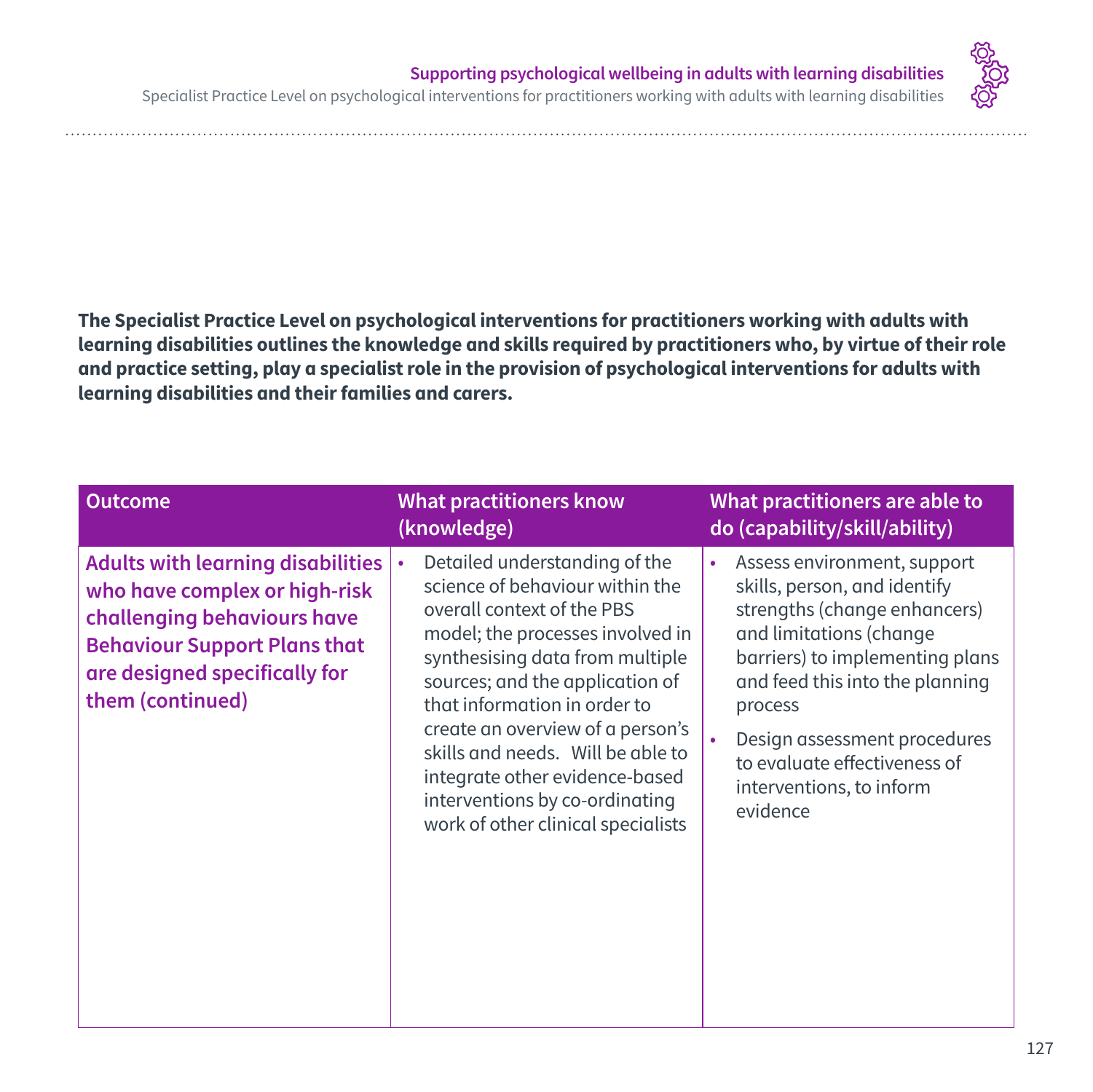

| <b>Outcome</b>                                                                                                                                                                                       | <b>What practitioners know</b><br>(knowledge)                                                                                                                                                                                                                                                                                                                                                           | What practitioners are able to<br>do (capability/skill/ability)                                                                                                                                                                                                                                                                                                                                                                                     |
|------------------------------------------------------------------------------------------------------------------------------------------------------------------------------------------------------|---------------------------------------------------------------------------------------------------------------------------------------------------------------------------------------------------------------------------------------------------------------------------------------------------------------------------------------------------------------------------------------------------------|-----------------------------------------------------------------------------------------------------------------------------------------------------------------------------------------------------------------------------------------------------------------------------------------------------------------------------------------------------------------------------------------------------------------------------------------------------|
| <b>Adults with learning disabilities</b><br>who have complex or high-risk<br>challenging behaviours have<br><b>Behaviour Support Plans that</b><br>are designed specifically for<br>them (continued) | Understanding of the<br>$\bullet$<br>infrastructure and processes<br>that need to be in place in order<br>to support the cycle of<br>assessment, intervention,<br>monitoring and evaluation, with<br>particular emphasis on the<br>outcomes variables relevant to<br>the PBS model<br>A comprehensive and up to date<br>knowledge of implementation<br>procedures in respect of<br>behavioural analysis | Capacity to identify and assess<br>support and intervention needs<br>in the context of complexity of<br>presentation and systems<br>Design interventions that<br>enable individuals to develop<br>new skills and to access and<br>participate in meaningful<br>activities<br>Provide expert advice on<br>strategies to adapt lifestyle that<br>supports continued<br>engagement in communities,<br>employment, relationships and<br>social networks |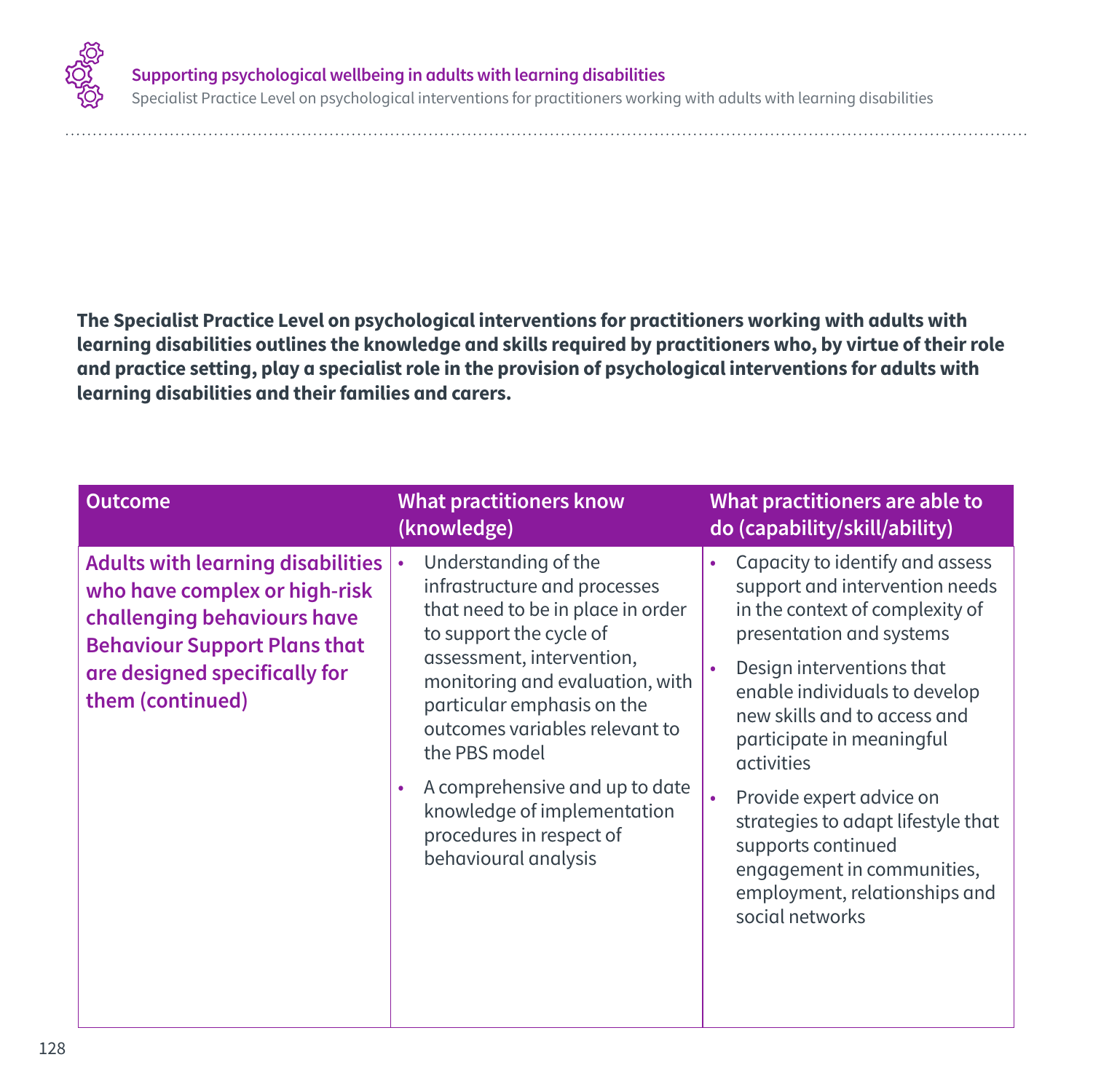

| <b>Outcome</b>                                                                                                                                                                                       | <b>What practitioners know</b><br>(knowledge)                                                                                                                                                                                                                                                                                                                                                                                                                                                    | What practitioners are able to<br>do (capability/skill/ability)                                                                                                                                                                                                                                                                                                                                                                                                                                                                                                                                  |
|------------------------------------------------------------------------------------------------------------------------------------------------------------------------------------------------------|--------------------------------------------------------------------------------------------------------------------------------------------------------------------------------------------------------------------------------------------------------------------------------------------------------------------------------------------------------------------------------------------------------------------------------------------------------------------------------------------------|--------------------------------------------------------------------------------------------------------------------------------------------------------------------------------------------------------------------------------------------------------------------------------------------------------------------------------------------------------------------------------------------------------------------------------------------------------------------------------------------------------------------------------------------------------------------------------------------------|
| <b>Adults with learning disabilities</b><br>who have complex or high-risk<br>challenging behaviours have<br><b>Behaviour Support Plans that</b><br>are designed specifically for<br>them (continued) | Understanding of the role of<br>environmental factors in highly<br>complex clinical presentations<br>(e.g. Proximity requirements in<br>relation to personal space,<br>sensory aspects,<br>communication, environment,<br>routines and structures)<br>A comprehensive and up to date<br>knowledge of communication<br>and skills teaching<br>Knowledge of the Behaviour<br>$\bullet$<br>Support Plan in detail and of<br>how to communicate key<br>strategies and reasons why they<br>are needed | Demonstrate implementation of<br>antecedent strategies related to<br>the person's plan that may<br>include: Making changes to the<br>physical environment,<br>increasing choice and control,<br>providing non-contingent<br>reinforcement, increasing<br>individual support during<br>demanding activities,<br>supporting mental health and<br>or physical health needs that<br>serve as setting events for<br>behaviour that challenges<br>Ensure that antecedent<br>strategies are understood by<br>everyone within the system and<br>necessary resources are in place<br>to maintain fidelity |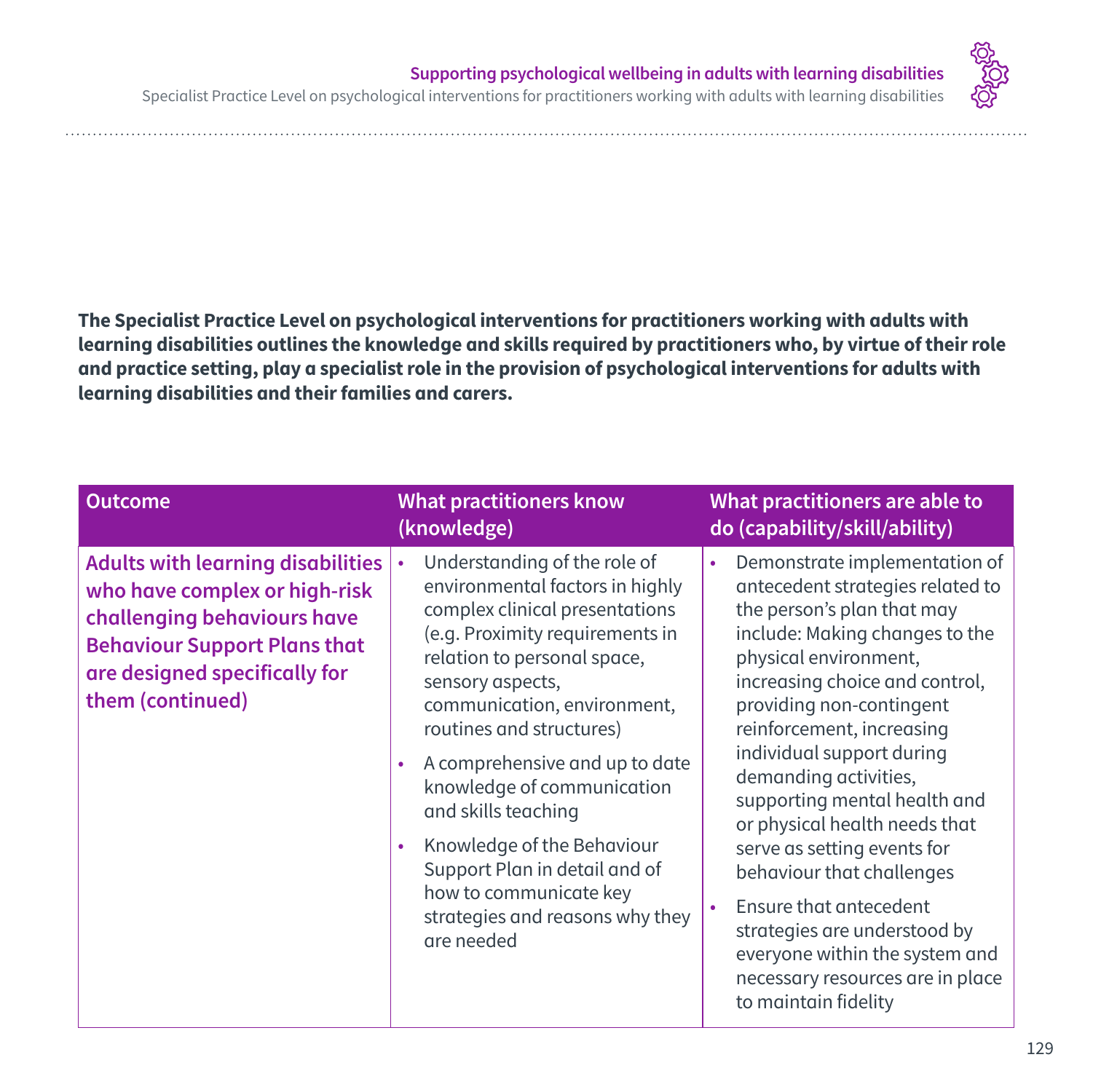

| <b>Outcome</b>                                                                                                                                                                                       | <b>What practitioners know</b><br>(knowledge)                                                                                                                                                                                                              | What practitioners are able to<br>do (capability/skill/ability)                                                                                                                                                                                                                                                                                                                                                                                                                                                                                                                                                |
|------------------------------------------------------------------------------------------------------------------------------------------------------------------------------------------------------|------------------------------------------------------------------------------------------------------------------------------------------------------------------------------------------------------------------------------------------------------------|----------------------------------------------------------------------------------------------------------------------------------------------------------------------------------------------------------------------------------------------------------------------------------------------------------------------------------------------------------------------------------------------------------------------------------------------------------------------------------------------------------------------------------------------------------------------------------------------------------------|
| <b>Adults with learning disabilities</b><br>who have complex or high-risk<br>challenging behaviours have<br><b>Behaviour Support Plans that</b><br>are designed specifically for<br>them (continued) | Understanding of the theory<br>behind the application of<br>antecedent strategies; a range<br>of antecedent-based support<br>strategies and how these are<br>implemented<br>Understanding of the<br>$\bullet$<br>complexities involved in co-<br>morbidity | Ensure information is readily<br>$\bullet$<br>available to staff, kept updated,<br>written in straightforward<br>language, and supports team<br>members to understand key<br>issues and to share information<br>as appropriate<br>Ability to identify a wide range of<br>options to be used to reinforce<br>appropriate behaviour for each<br>person<br>Ability to demonstrate the<br>strategies described within the<br>Behaviour Support Plan to<br>members of the team<br>Ensure a least restrictive crisis<br>management strategy is in<br>place for each person that is<br>appropriate and congruent with |
|                                                                                                                                                                                                      |                                                                                                                                                                                                                                                            |                                                                                                                                                                                                                                                                                                                                                                                                                                                                                                                                                                                                                |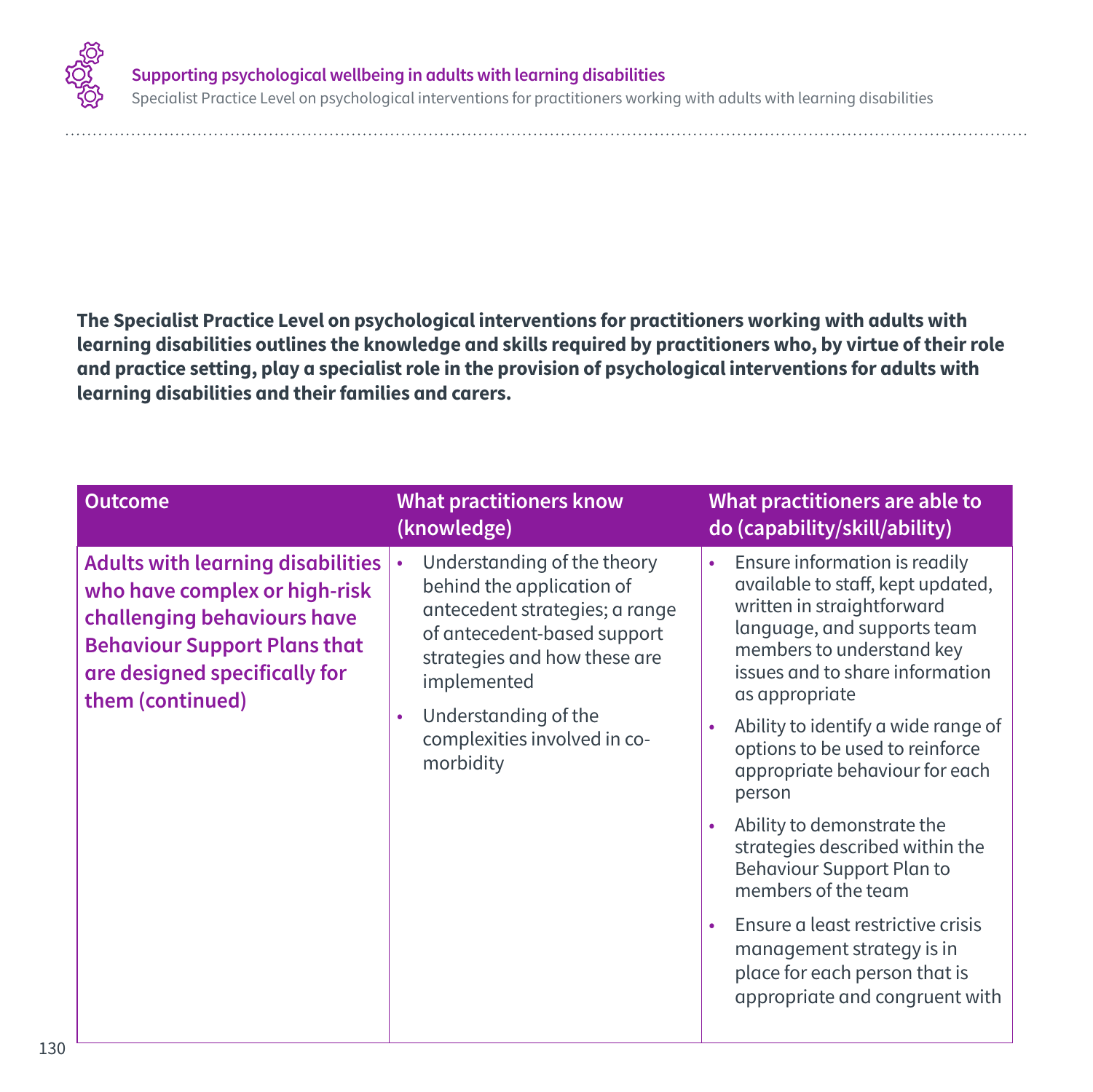

| <b>Outcome</b>                                                                                                                                                                                                 | <b>What practitioners know</b><br>(knowledge)                                                                                                                                                                                       | What practitioners are able to<br>do (capability/skill/ability)                                                                                                                                     |
|----------------------------------------------------------------------------------------------------------------------------------------------------------------------------------------------------------------|-------------------------------------------------------------------------------------------------------------------------------------------------------------------------------------------------------------------------------------|-----------------------------------------------------------------------------------------------------------------------------------------------------------------------------------------------------|
| <b>Adults with learning disabilities</b><br>who have complex or high-<br>risk challenging behaviours<br>have Behaviour Support Plans<br>that are implemented and<br>evaluated on an individual<br><b>basis</b> | Comprehensive knowledge of a<br>range of methodologies for<br>delivering, measuring and<br>monitoring outcomes to ensure<br>that the needs and wishes of<br>people with learning disabilities,<br>their families and carers are met | accredited training; address<br>concerns for any proposed<br>strategies that might not be<br>practical; ensure that least<br>restrictive strategies are<br>understood by all members of<br>the team |
|                                                                                                                                                                                                                | Comprehensive knowledge of<br>approaches that promote<br>multi-disciplinary assessment<br>and interventions to support<br>people with learning disabilities<br>with behaviours perceived as<br>challenging                          | Design, and support staff in the<br>$\bullet$<br>implementation of, system wide<br>interventions                                                                                                    |
|                                                                                                                                                                                                                |                                                                                                                                                                                                                                     | Ensure that all members of the<br>$\bullet$<br>support team understand and<br>are able to accurately implement<br>each Behaviour Support Plan, for<br>every person being supported                  |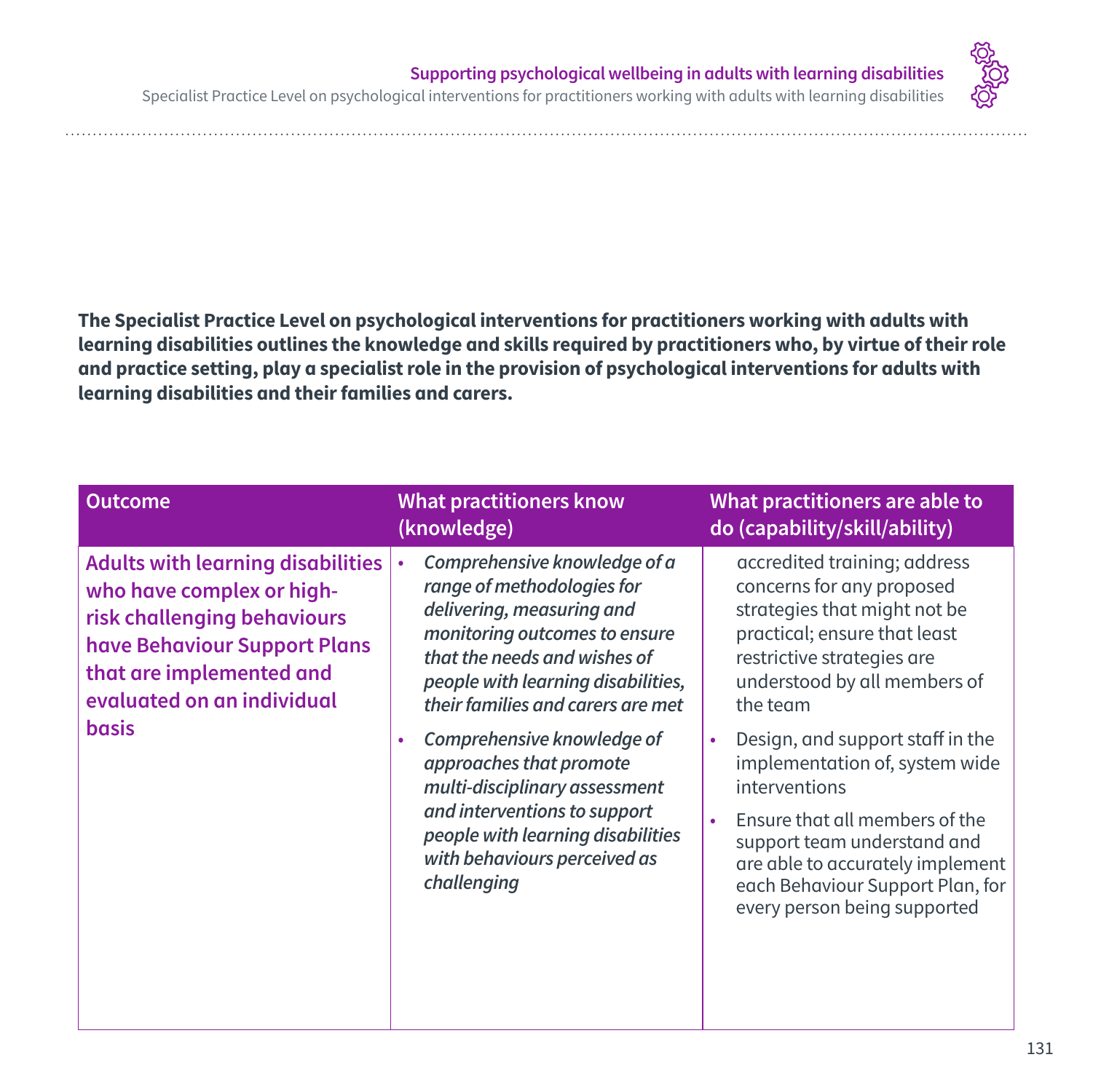

| <b>Outcome</b>                                                                                                                                                                                                      | <b>What practitioners know</b><br>(knowledge)                                                                                                                                                                                                           | What practitioners are able to<br>do (capability/skill/ability)                                                                                                                                                                                                                                               |
|---------------------------------------------------------------------------------------------------------------------------------------------------------------------------------------------------------------------|---------------------------------------------------------------------------------------------------------------------------------------------------------------------------------------------------------------------------------------------------------|---------------------------------------------------------------------------------------------------------------------------------------------------------------------------------------------------------------------------------------------------------------------------------------------------------------|
| <b>Adults with learning disabilities</b><br>who have complex or high-<br>risk challenging behaviours<br>have Behaviour Support Plans<br>that are implemented and<br>evaluated on an individual<br>basis (continued) | Understanding the importance<br>of ensuring the Behaviour<br>Support Plan is implemented as<br>intended, including the<br>implications of poor adherence<br>Knowledge that interventions<br>are often system-wide and need<br>active management/support | Ensure the physical environment<br>٠<br>is an appropriate match for the<br>person and recommend<br>changes in line with their needs<br>Ensure general organisational<br>systems support individual<br>antecedent intervention (e.g.<br>consistent workforce,<br>maintaining routines, minimal<br>disruption). |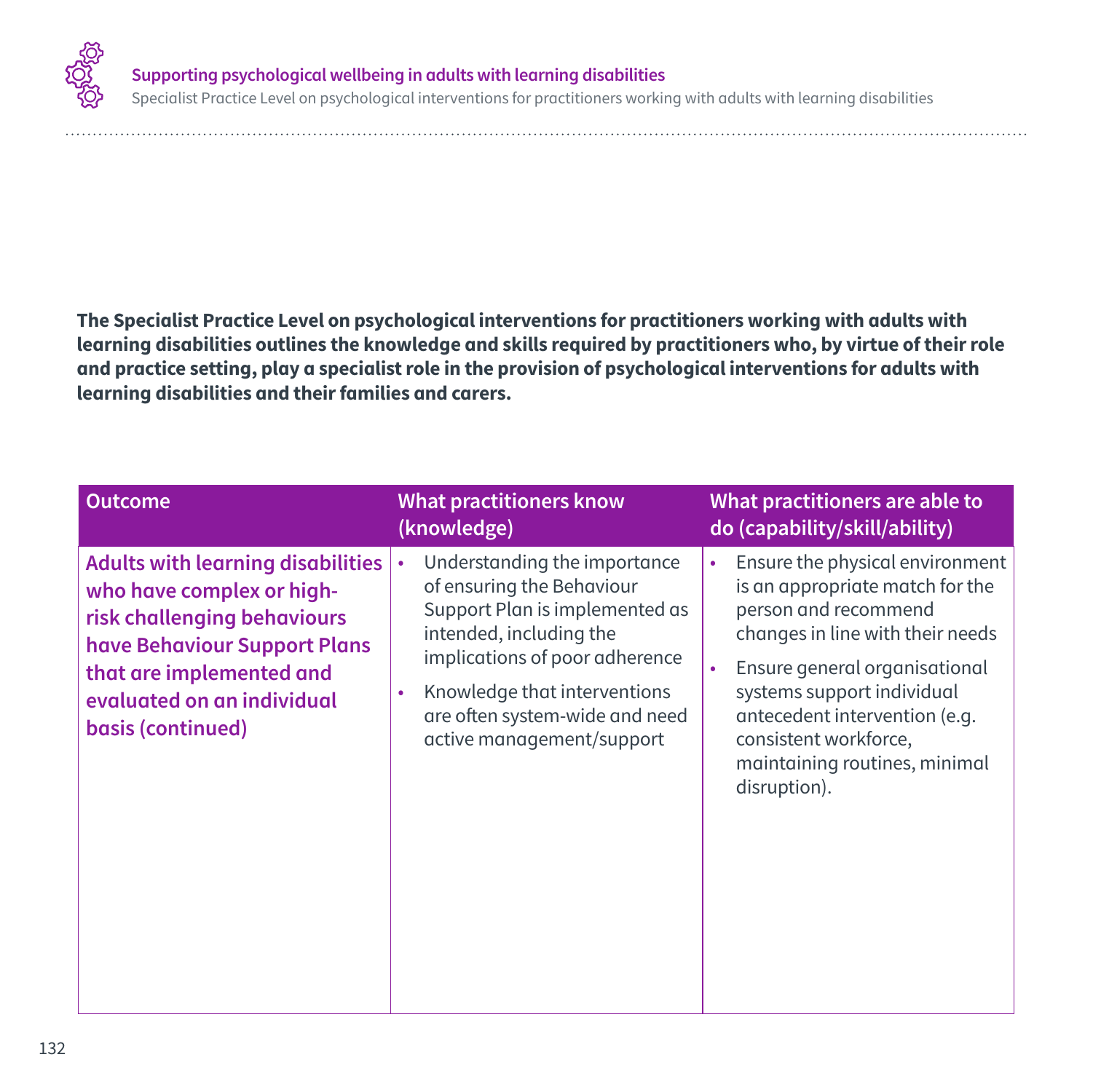

| <b>Outcome</b>                                                                                                                                                                                                      | <b>What practitioners know</b><br>(knowledge)                                                                                                                                                                                                                                                                                                                                                                                                                                                           | What practitioners are able to<br>do (capability/skill/ability)                                                                                                                                                                                                                                                                                                                                                          |
|---------------------------------------------------------------------------------------------------------------------------------------------------------------------------------------------------------------------|---------------------------------------------------------------------------------------------------------------------------------------------------------------------------------------------------------------------------------------------------------------------------------------------------------------------------------------------------------------------------------------------------------------------------------------------------------------------------------------------------------|--------------------------------------------------------------------------------------------------------------------------------------------------------------------------------------------------------------------------------------------------------------------------------------------------------------------------------------------------------------------------------------------------------------------------|
| <b>Adults with learning disabilities</b><br>who have complex or high-<br>risk challenging behaviours<br>have Behaviour Support Plans<br>that are implemented and<br>evaluated on an individual<br>basis (continued) | Knowledge of how system<br>change can be difficult for staff<br>and the need to support them<br>Knowledge of a range of support<br>strategies for stakeholders and<br>others in the system<br>Understanding of what a clear<br>$\bullet$<br>policy on the use of restrictive<br>practices involves<br>Understanding of the<br>$\bullet$<br>contingencies within the<br>organisational system and<br>teams, and how these can<br>translate into effective<br>intervention of barriers to<br>intervention | Secures the resources necessary<br>to ensure that all persons<br>supported are able to engage in<br>meaningful activities<br>Ensure the highest levels of<br>consistency are maintained for<br>individuals with complex needs<br>Ensure an agreed format and<br>mechanisms are in place to<br>review Behaviour Support Plans<br>regularly and that an action<br>plan to address deficits is<br>developed and implemented |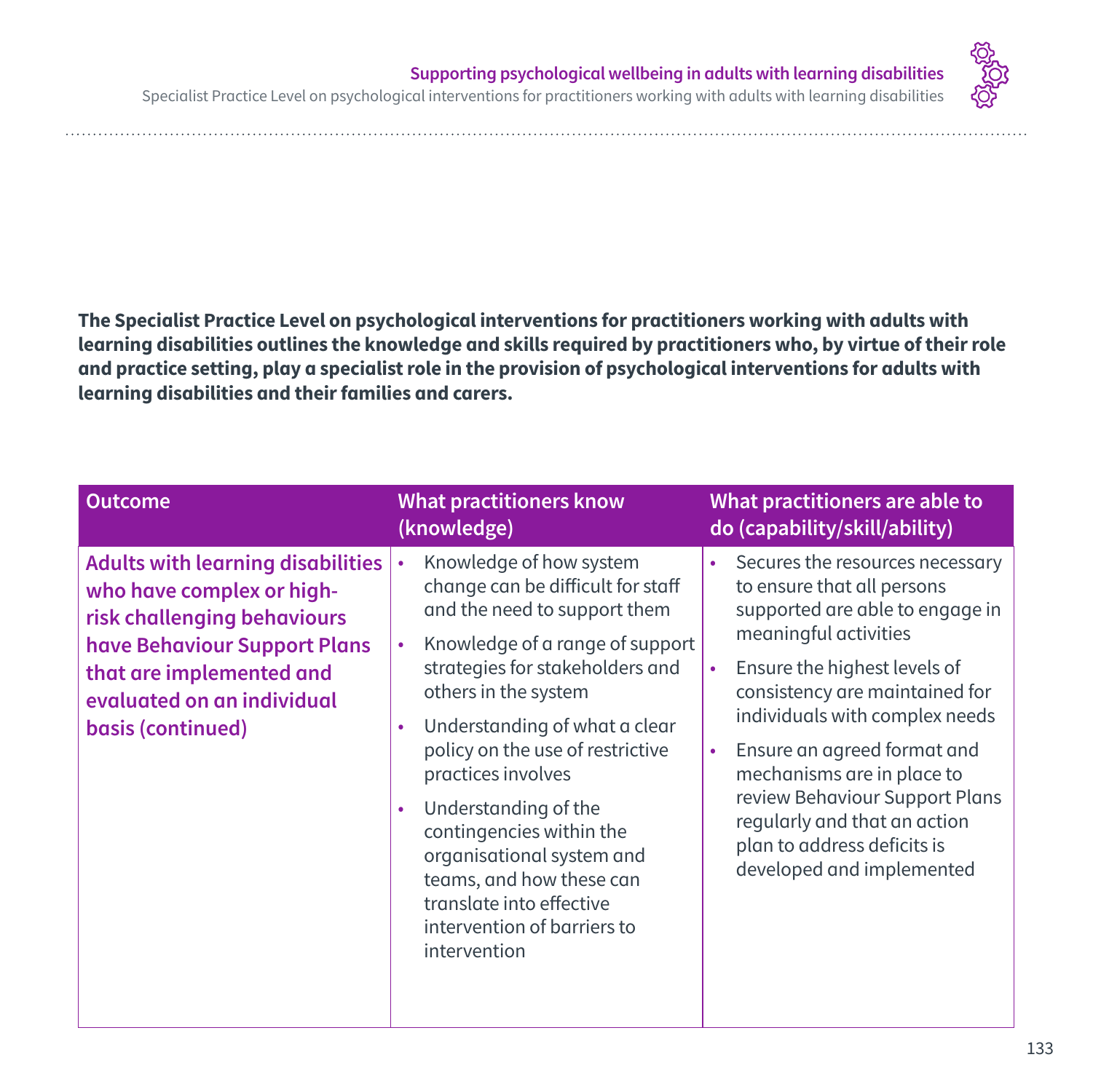

| <b>Outcome</b>                                                                                                                                                                                                      | <b>What practitioners know</b><br>(knowledge)                                                                                                                                                                                                                                                                                                                                                                                                                                                                                                                                      | What practitioners are able to<br>do (capability/skill/ability)                                                                                                                                                                                                                                                                                                                                                                                                                                                                                |
|---------------------------------------------------------------------------------------------------------------------------------------------------------------------------------------------------------------------|------------------------------------------------------------------------------------------------------------------------------------------------------------------------------------------------------------------------------------------------------------------------------------------------------------------------------------------------------------------------------------------------------------------------------------------------------------------------------------------------------------------------------------------------------------------------------------|------------------------------------------------------------------------------------------------------------------------------------------------------------------------------------------------------------------------------------------------------------------------------------------------------------------------------------------------------------------------------------------------------------------------------------------------------------------------------------------------------------------------------------------------|
| <b>Adults with learning disabilities</b><br>who have complex or high-<br>risk challenging behaviours<br>have Behaviour Support Plans<br>that are implemented and<br>evaluated on an individual<br>basis (continued) | Understanding of the resources/<br>infrastructure necessary to<br>support a PBS Framework in<br>terms of model of care and<br>assessment pathways<br>Understanding of what health<br>and social care systems and<br>resources are available to<br>support individuals with<br>complex needs<br>Understanding of the<br>$\bullet$<br>importance of practice being<br>evidence-based at an Individual,<br>group of individuals, and<br>organisational level, and that<br>the only way to assess<br>effectiveness is through<br>systematic monitoring and<br>evaluation at each level | Select or design appropriate<br>measures that evaluate<br>outcome variables (e.g.,<br>individualised frequency charts,<br>record of physical interventions<br>used)<br>Select or design appropriate<br>$\bullet$<br>measures that evaluate<br>outcome variables at an<br>individual, group of individuals,<br>and organisational level (e.g.,<br>physical aggression and self<br>injury, along with use of physical<br>interventions)<br>Explain the rationale for<br>evaluating a given outcome<br>variable and link this to the PBS<br>model |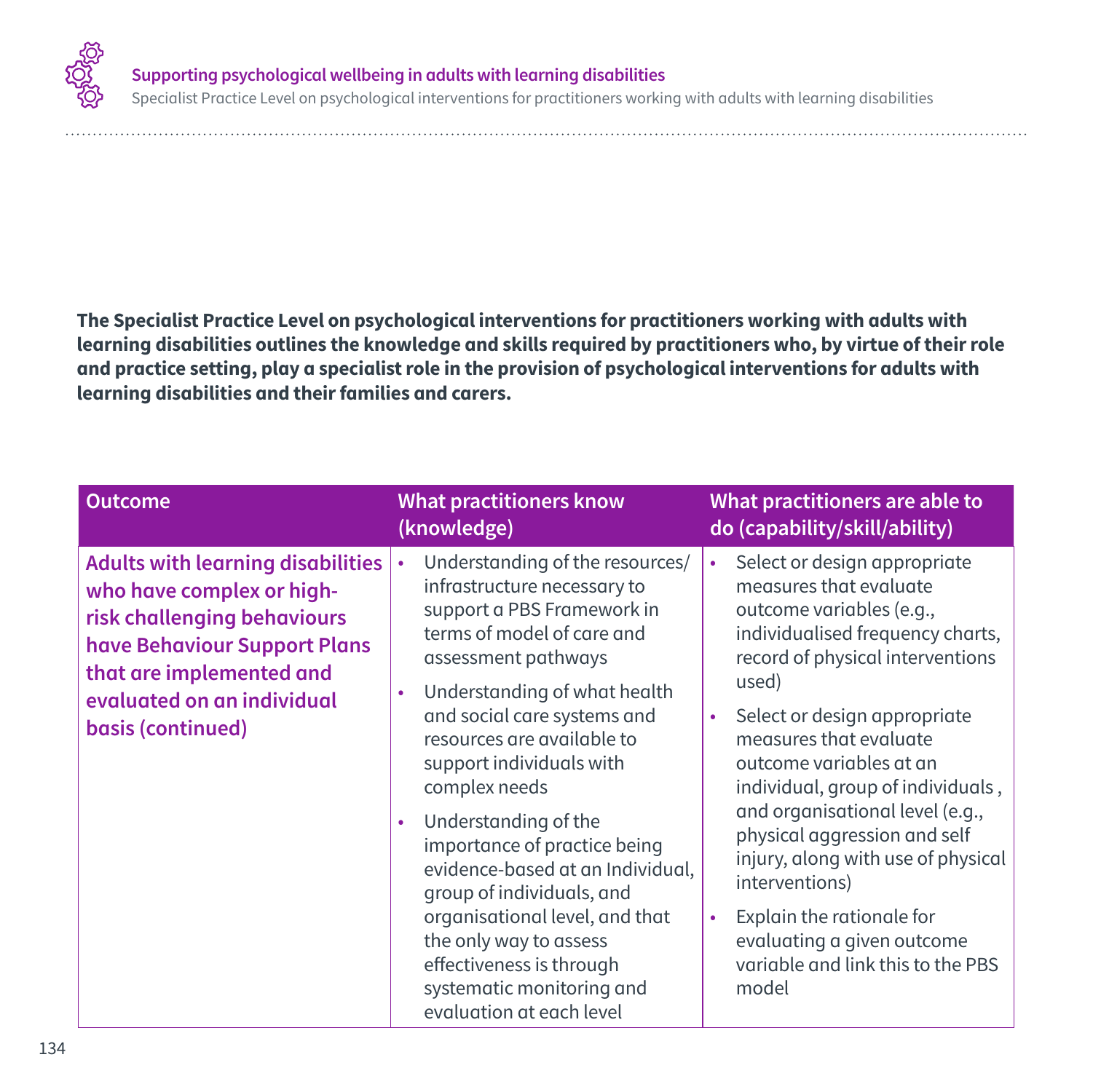

. . . . . . . . . . . . . . .

Specialist Practice Level on psychological interventions for practitioners working with adults with learning disabilities

| <b>Outcome</b>                                                                                                                                                                                                      | <b>What practitioners know</b><br>(knowledge)                                                                                                                                                                                                                                                                                                                                                                                                                          | What practitioners are able to<br>do (capability/skill/ability)                                                                                                                                                                                                                                                                                                                                                                                                                                                     |
|---------------------------------------------------------------------------------------------------------------------------------------------------------------------------------------------------------------------|------------------------------------------------------------------------------------------------------------------------------------------------------------------------------------------------------------------------------------------------------------------------------------------------------------------------------------------------------------------------------------------------------------------------------------------------------------------------|---------------------------------------------------------------------------------------------------------------------------------------------------------------------------------------------------------------------------------------------------------------------------------------------------------------------------------------------------------------------------------------------------------------------------------------------------------------------------------------------------------------------|
| <b>Adults with learning disabilities</b><br>who have complex or high-<br>risk challenging behaviours<br>have Behaviour Support Plans<br>that are implemented and<br>evaluated on an individual<br>basis (continued) | Knowledge of how to influence<br>and change the system of<br>support if it does not produce a<br>safe, consistent and predictable<br>environment<br>Understanding of how data<br>$\bullet$<br>driven procedural integrity<br>reflects a more scientific or<br>effective approach to assessing<br>the effectiveness of an<br>intervention; and is the only way<br>to be sure that the strategies<br>outlined in the Behaviour<br>Support Plan are implemented<br>or not | Explain why, in addition to being<br>evidence-based in terms of<br>using empirically supported<br>methods, we must also evaluate<br>what works for the person and<br>what works at a group and<br>organisational level and how to<br>monitor outcomes organisation-<br>wide<br>Establish the necessary<br>infrastructure to facilitate the<br>synthesis of data<br>Make clear the link between the<br>data collected and the decision<br>making process and ensure that<br>the team understand this<br>relationship |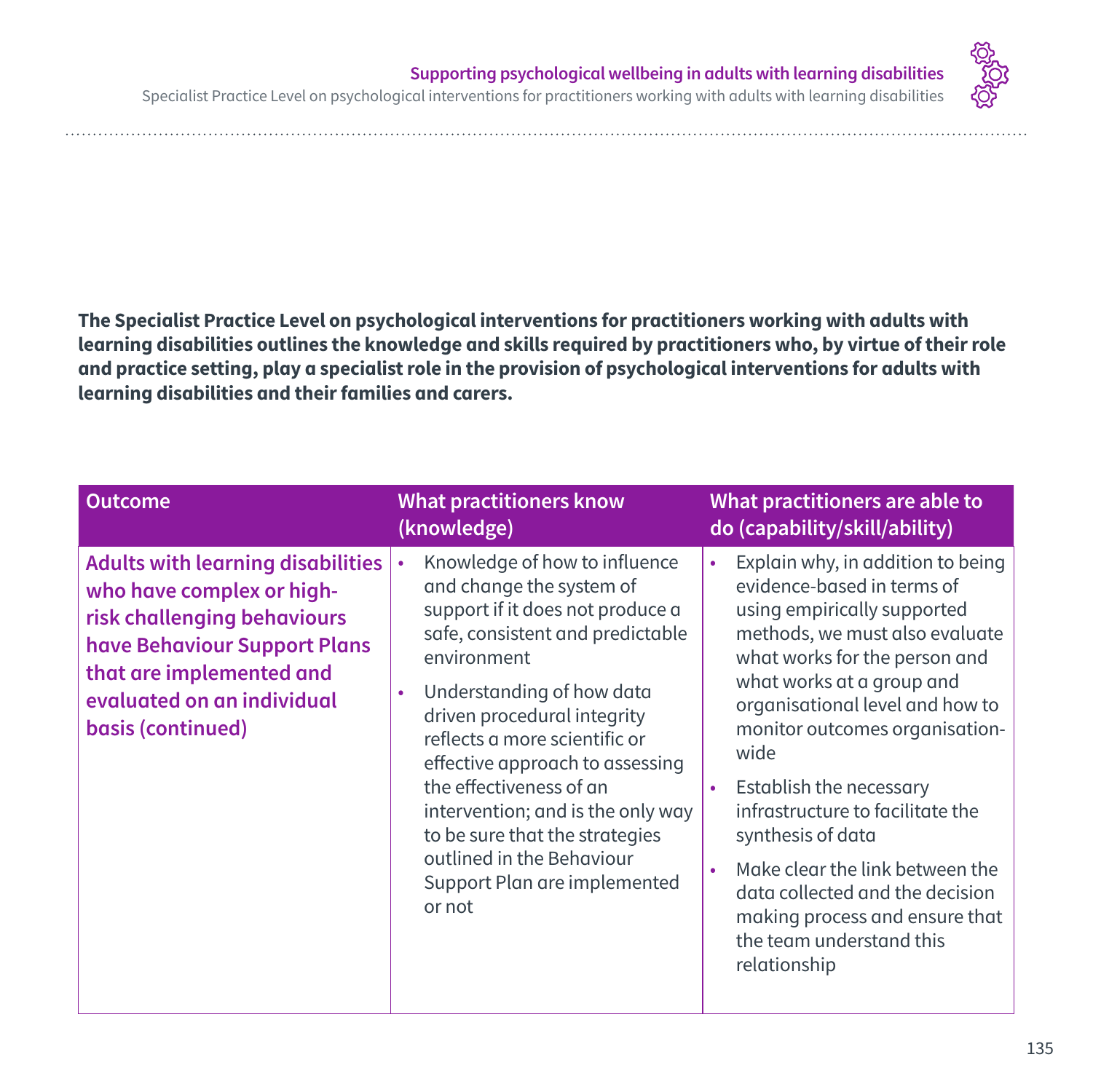

| <b>Outcome</b>                                                                                                                                                                                                      | <b>What practitioners know</b><br>(knowledge) | What practitioners are able to<br>do (capability/skill/ability)                                                                                                                                               |
|---------------------------------------------------------------------------------------------------------------------------------------------------------------------------------------------------------------------|-----------------------------------------------|---------------------------------------------------------------------------------------------------------------------------------------------------------------------------------------------------------------|
| <b>Adults with learning disabilities</b><br>who have complex or high-<br>risk challenging behaviours<br>have Behaviour Support Plans<br>that are implemented and<br>evaluated on an individual<br>basis (continued) |                                               | Routinely monitor restrictive<br>$\bullet$<br>practices (e.g. for an individual<br>and across the organisation) for<br>trends and variances                                                                   |
|                                                                                                                                                                                                                     |                                               | Review debriefing data regularly<br>and devises and ensures action<br>plan is implemented to address<br>recommendations including<br>need for further training,<br>change to processes and<br>procedures etc. |
|                                                                                                                                                                                                                     |                                               | Implement periodic audits of<br>systems in place across the<br>organisation, and undertake<br>regular and frequent positive<br>monitoring observations                                                        |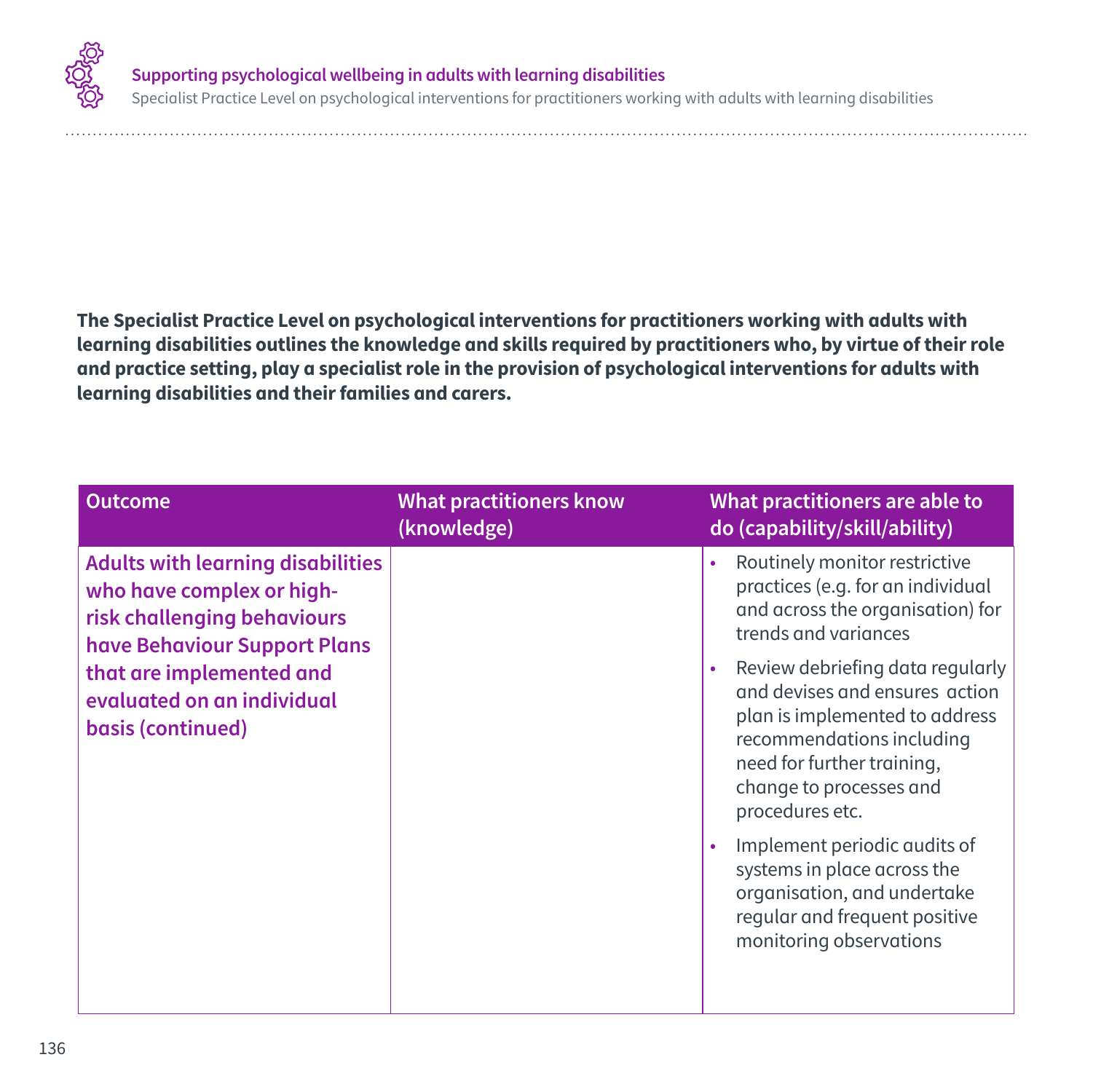

| <b>Outcome</b>                                                                                                                                                                                      | <b>What practitioners know</b><br>(knowledge)                                                                                                                                                                                                                                                                                                                 | What practitioners are able to<br>do (capability/skill/ability)                                                                                                                                                                                                                                                                                                                                                                                                                                                                |
|-----------------------------------------------------------------------------------------------------------------------------------------------------------------------------------------------------|---------------------------------------------------------------------------------------------------------------------------------------------------------------------------------------------------------------------------------------------------------------------------------------------------------------------------------------------------------------|--------------------------------------------------------------------------------------------------------------------------------------------------------------------------------------------------------------------------------------------------------------------------------------------------------------------------------------------------------------------------------------------------------------------------------------------------------------------------------------------------------------------------------|
| <b>Adults with learning disabilities</b><br>with challenging behaviour<br>receive support from services<br>which are designed to optimise<br>the effectiveness of Behaviour<br><b>Support Plans</b> | Comprehensive knowledge of a<br>$\bullet$<br>range of methodologies for<br>delivering, measuring and<br>monitoring outcomes to ensure<br>that the needs and wishes of<br>people with learning disabilities,<br>their families and carers are met<br>Comprehensive knowledge of a<br>range of proactive strategies,<br>including positive behaviour<br>support | Support and enable people with<br>learning disabilities to find the<br>right solutions for them and<br>actively design and select the<br>services they require<br>Contribute to the development<br>of practices and services that<br>meet the individual needs of<br>people with learning disabilities<br>Ensure general organisational<br>systems support individual<br>antecedent intervention and<br>participation in meaningful<br>activities (e.g. consistent<br>workforce, maintaining<br>routines, minimal disruption). |
|                                                                                                                                                                                                     |                                                                                                                                                                                                                                                                                                                                                               |                                                                                                                                                                                                                                                                                                                                                                                                                                                                                                                                |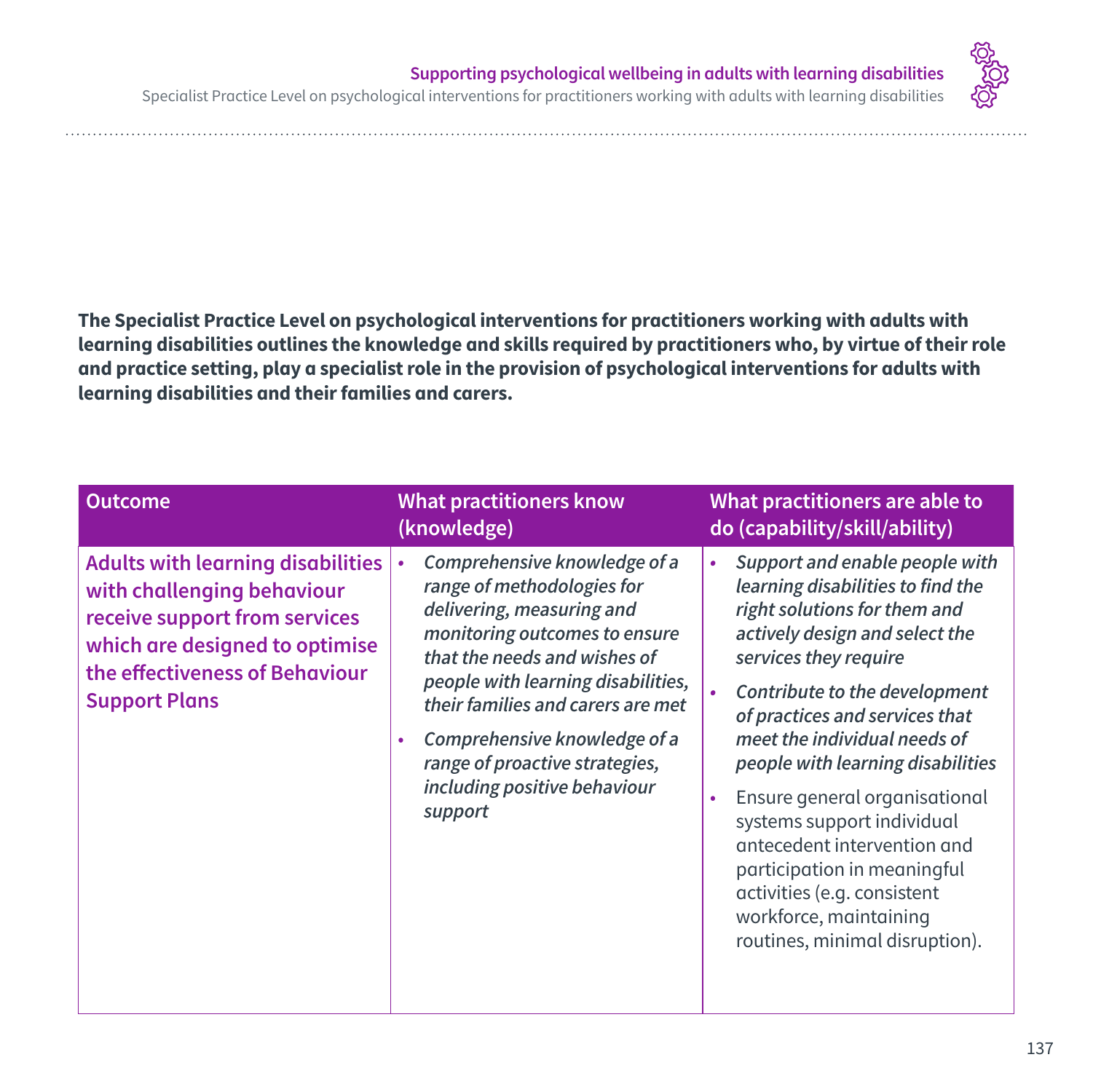

| <b>Outcome</b>                                                                                                                                                                                           | <b>What practitioners know</b><br>(knowledge)                                                                                                                                                                                                                                                                                                                                                                                                                                                                                                                             | What practitioners are able to<br>do (capability/skill/ability)                                                                                                                                                                                                                                                                                                                                                                                     |
|----------------------------------------------------------------------------------------------------------------------------------------------------------------------------------------------------------|---------------------------------------------------------------------------------------------------------------------------------------------------------------------------------------------------------------------------------------------------------------------------------------------------------------------------------------------------------------------------------------------------------------------------------------------------------------------------------------------------------------------------------------------------------------------------|-----------------------------------------------------------------------------------------------------------------------------------------------------------------------------------------------------------------------------------------------------------------------------------------------------------------------------------------------------------------------------------------------------------------------------------------------------|
| Adults with learning disabilities<br>with challenging behaviour<br>receive support from services<br>which are designed to optimise<br>the effectiveness of Behaviour<br><b>Support Plans (continued)</b> | Comprehensive knowledge of<br>appropriate interventions, based<br>on a knowledge of the person<br>with learning disabilities and<br>behaviours that may be<br>perceived as challenging, and<br>best evidence available<br>Comprehensive knowledge of<br>the concepts of person-centred<br>care and personalisation, and<br>their implications for practice,<br>service design and delivery<br><b>Expert knowledge and skill to</b><br>$\bullet$<br>individually tailor evidence-<br>based psychological<br>interventions relevant to people<br>with learning disabilities | Ensure the physical environment<br>is an appropriate match for the<br>person and recommend<br>changes in line with their needs<br>Supply operational and<br>procedural quidance for<br>supporting activity engagement<br>- active support training and<br>practice leadership<br>Ensure that restrictive<br>interventions are delivered<br>within an overall organisational<br>Framework that actively seeks<br>to reduce their use to a<br>minimum |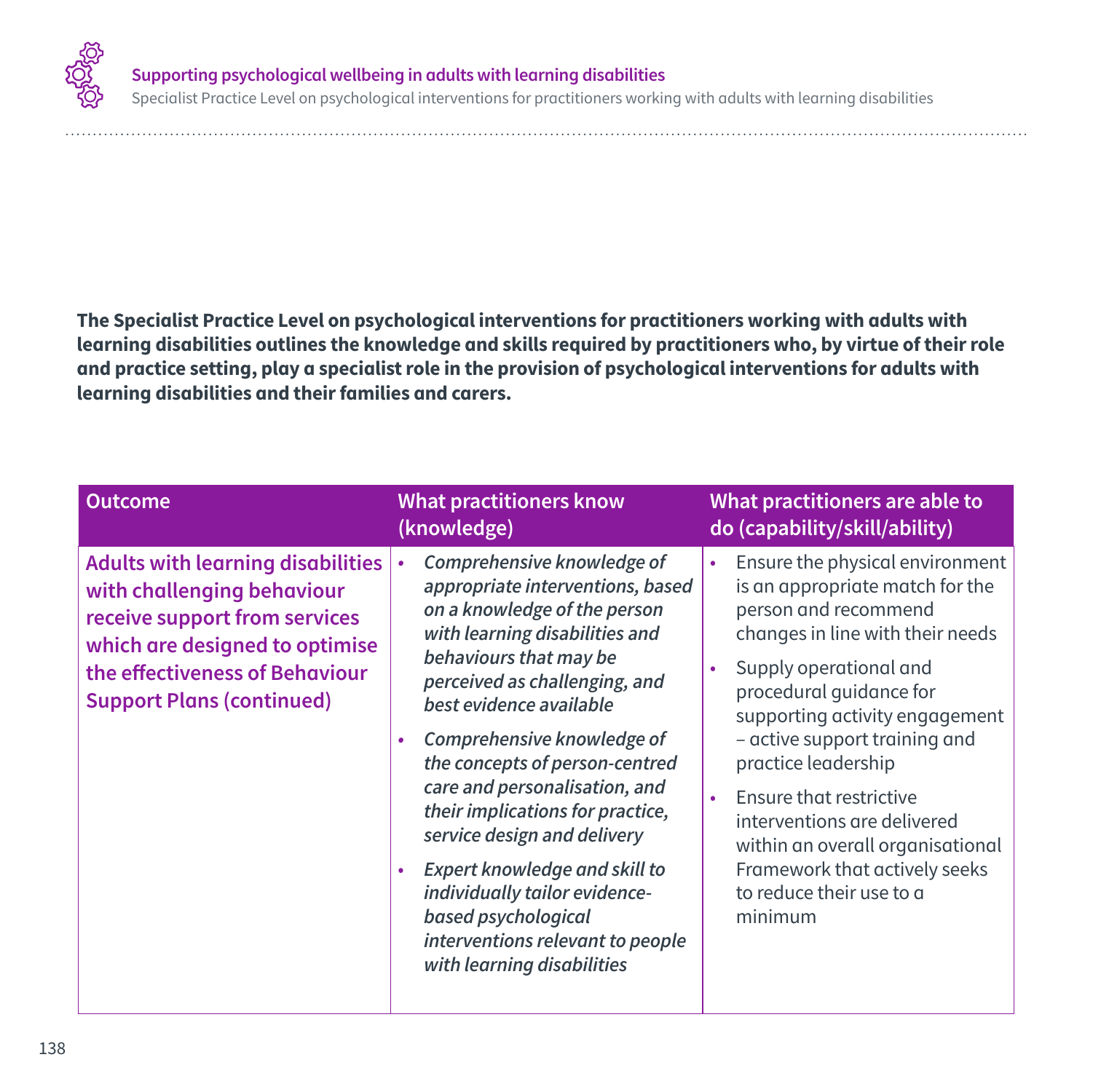

. . . . . . . . . . . . . . . . . . . .

Specialist Practice Level on psychological interventions for practitioners working with adults with learning disabilities

| <b>Outcome</b>                                                                                                                                                                                                  | <b>What practitioners know</b><br>(knowledge)                                                                                                                                                                                                                                                                                                                                                                                                                                                                                                                                             | What practitioners are able to<br>do (capability/skill/ability)                                                                                                                                                                                                                                                                                                                                                                                |
|-----------------------------------------------------------------------------------------------------------------------------------------------------------------------------------------------------------------|-------------------------------------------------------------------------------------------------------------------------------------------------------------------------------------------------------------------------------------------------------------------------------------------------------------------------------------------------------------------------------------------------------------------------------------------------------------------------------------------------------------------------------------------------------------------------------------------|------------------------------------------------------------------------------------------------------------------------------------------------------------------------------------------------------------------------------------------------------------------------------------------------------------------------------------------------------------------------------------------------------------------------------------------------|
| <b>Adults with learning disabilities</b><br>with challenging behaviour<br>receive support from services<br>which are designed to optimise<br>the effectiveness of Behaviour<br><b>Support Plans (continued)</b> | Understand the infrastructure and<br>processes that need to be in place<br>in order to support the cycle of<br>assessment, intervention,<br>monitoring and evaluation, with<br>particular emphasis on the<br>outcome variables relevant to the<br>PBS model<br>Knowledge of how to structure,<br>$\bullet$<br>review and monitor<br>environments to maintain<br>consistency<br>Those responsible for<br>organisation resources will have<br>knowledge of the infrastructure<br>and available resources that<br>contribute to the development<br>of an effective Behaviour<br>Support Plan | Establish service quality<br>standards that every person,<br>being supported will have an<br>active, meaningful Behaviour<br>Support Plan implemented with<br>integrity<br>Explain possible long terms<br>implications, such as how failing<br>to ensure high levels of<br>procedural integrity can result in<br>challenging behaviour, poor<br>quality of life and repeated,<br>unnecessary revisions to the<br><b>Behaviour Support Plan</b> |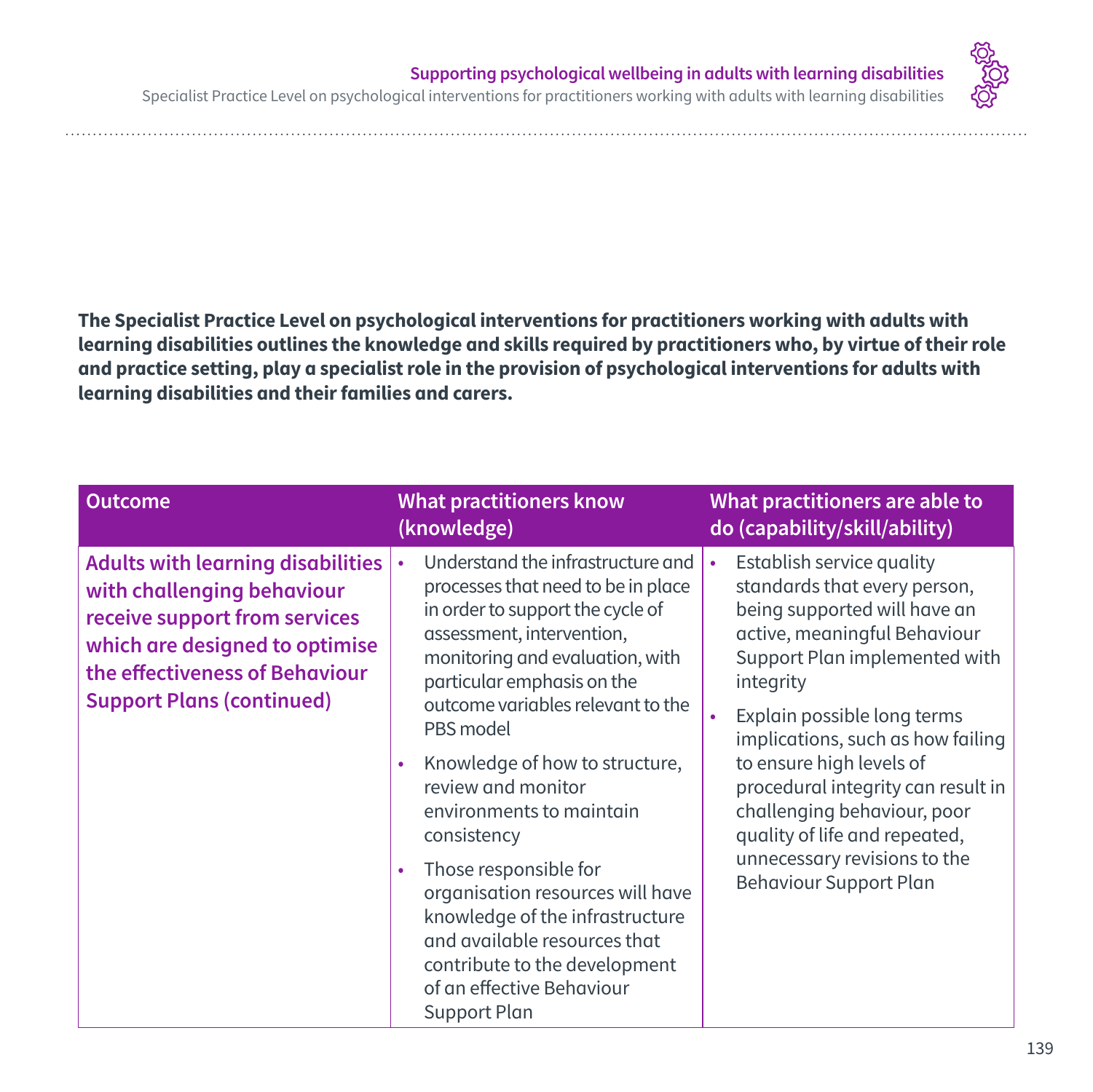

| <b>Outcome</b>                                                                                                                                                                                                  | <b>What practitioners know</b><br>(knowledge)                                                                                                                                                                                                                                                                        | What practitioners are able to<br>do (capability/skill/ability)                                                                                                                                                                                                                                                                                                                                                                                                                                                                           |
|-----------------------------------------------------------------------------------------------------------------------------------------------------------------------------------------------------------------|----------------------------------------------------------------------------------------------------------------------------------------------------------------------------------------------------------------------------------------------------------------------------------------------------------------------|-------------------------------------------------------------------------------------------------------------------------------------------------------------------------------------------------------------------------------------------------------------------------------------------------------------------------------------------------------------------------------------------------------------------------------------------------------------------------------------------------------------------------------------------|
| <b>Adults with learning disabilities</b><br>with challenging behaviour<br>receive support from services<br>which are designed to optimise<br>the effectiveness of Behaviour<br><b>Support Plans (continued)</b> | Knowledge of how to operate and<br>$\bullet$<br>design customized Periodic<br>Service Review schedules<br>Knowledge of the strategic<br>$\bullet$<br>importance of effective team<br>leadership<br>Knowledge of the importance of<br>robust human resource<br>management in the support of a<br>positive environment | Ability to assess the resources at<br>macro organisational level<br>Ability to develop strategic plans<br>which secure the resources<br>necessary to support a PBS<br>Framework<br>Ability to coordinate and ensure<br>immediate resources are<br>available to support<br>implementation of the plan for an<br>individual<br>Ability to ensure that appropriate<br>resources are available for<br>teaching opportunities, to allow<br>participation in meaningful<br>activities and to support a least<br>restrictive management strategy |
|                                                                                                                                                                                                                 |                                                                                                                                                                                                                                                                                                                      |                                                                                                                                                                                                                                                                                                                                                                                                                                                                                                                                           |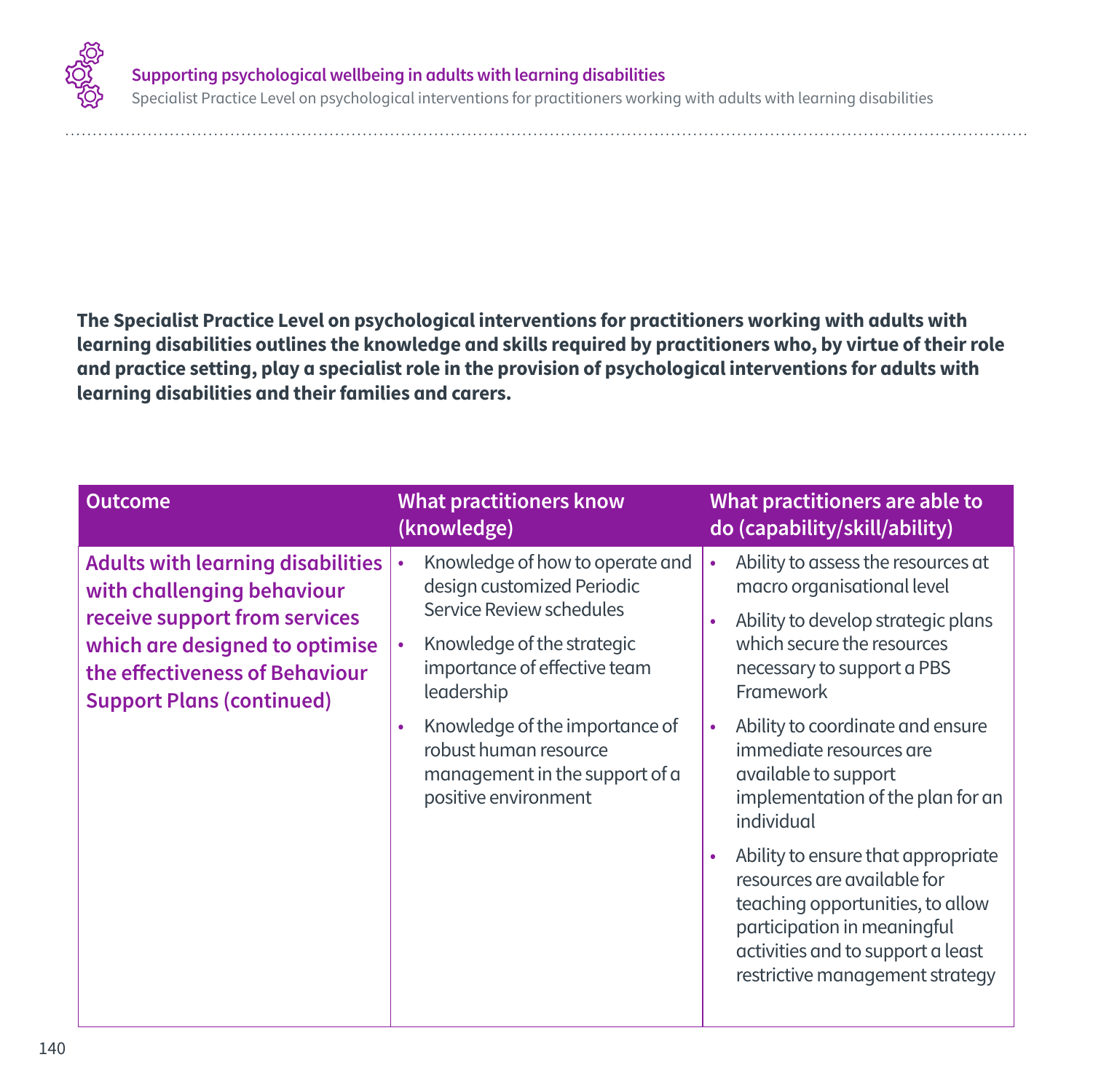## **Supporting psychological wellbeing in adults with learning disabilities**



. . . . . . . . . . . . . . . . .

Specialist Practice Level on psychological interventions for practitioners working with adults with learning disabilities

| <b>Outcome</b>                                                                                                                                                                                                  | <b>What practitioners know</b><br>(knowledge) | What practitioners are able to<br>do (capability/skill/ability)                                                                                                                                    |
|-----------------------------------------------------------------------------------------------------------------------------------------------------------------------------------------------------------------|-----------------------------------------------|----------------------------------------------------------------------------------------------------------------------------------------------------------------------------------------------------|
| <b>Adults with learning disabilities</b><br>with challenging behaviour<br>receive support from services<br>which are designed to optimise<br>the effectiveness of Behaviour<br><b>Support Plans (continued)</b> |                                               | Capability to raise resource issues<br>and needs on an organisational<br>level                                                                                                                     |
|                                                                                                                                                                                                                 |                                               | Ability to design and operate<br>customised Periodic Service<br>Review schedules                                                                                                                   |
|                                                                                                                                                                                                                 |                                               | Assess, audit, review and, where<br>necessary, ensure adaptations<br>are made to the physical and<br>social environment to support<br>adults with learning disabilities<br>where they live or work |
|                                                                                                                                                                                                                 |                                               | <b>Ensure that Behaviour Support</b><br>Plans are audited regularly and<br>that an action plan to address<br>deficits is developed and<br>implemented                                              |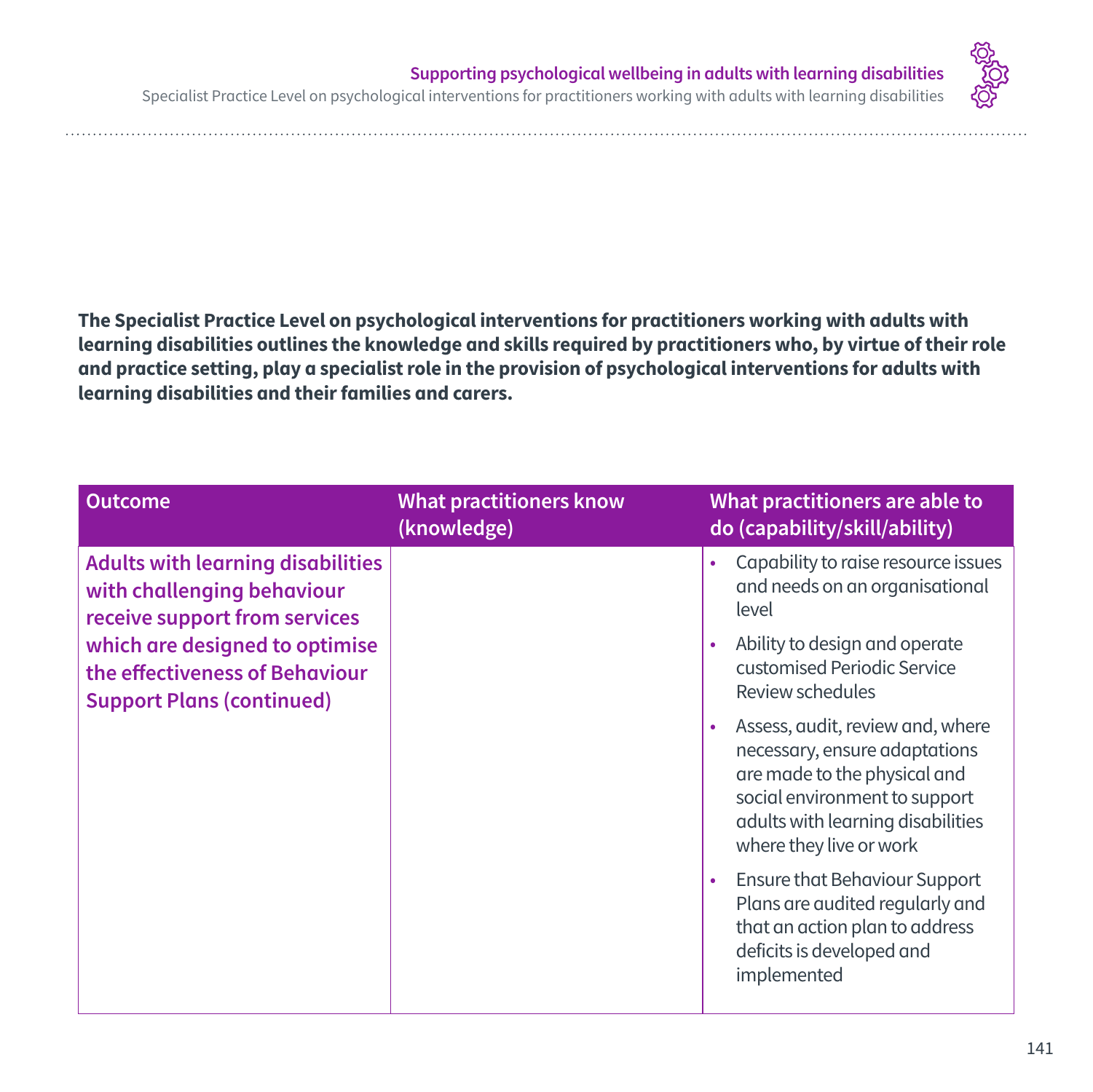

| <b>What practitioners know</b><br>(knowledge) | What practitioners are able to<br>do (capability/skill/ability)                                                                                                                   |
|-----------------------------------------------|-----------------------------------------------------------------------------------------------------------------------------------------------------------------------------------|
| <b>Adults with learning disabilities</b>      | Demonstrate leadership in<br>shaping service design and<br>delivery that reflects co-<br>production, participation,<br>empowerment, enablement and<br>community capacity building |
|                                               | Actively manage staff and the<br>environment to build a positive<br>environment                                                                                                   |
|                                               | Establish a human resource<br>infrastructure and policies that<br>facilitate effective team working<br>and encourage staff involvement                                            |
|                                               | Implement good human resource<br>and personnel management and<br>supervision procedures                                                                                           |
|                                               |                                                                                                                                                                                   |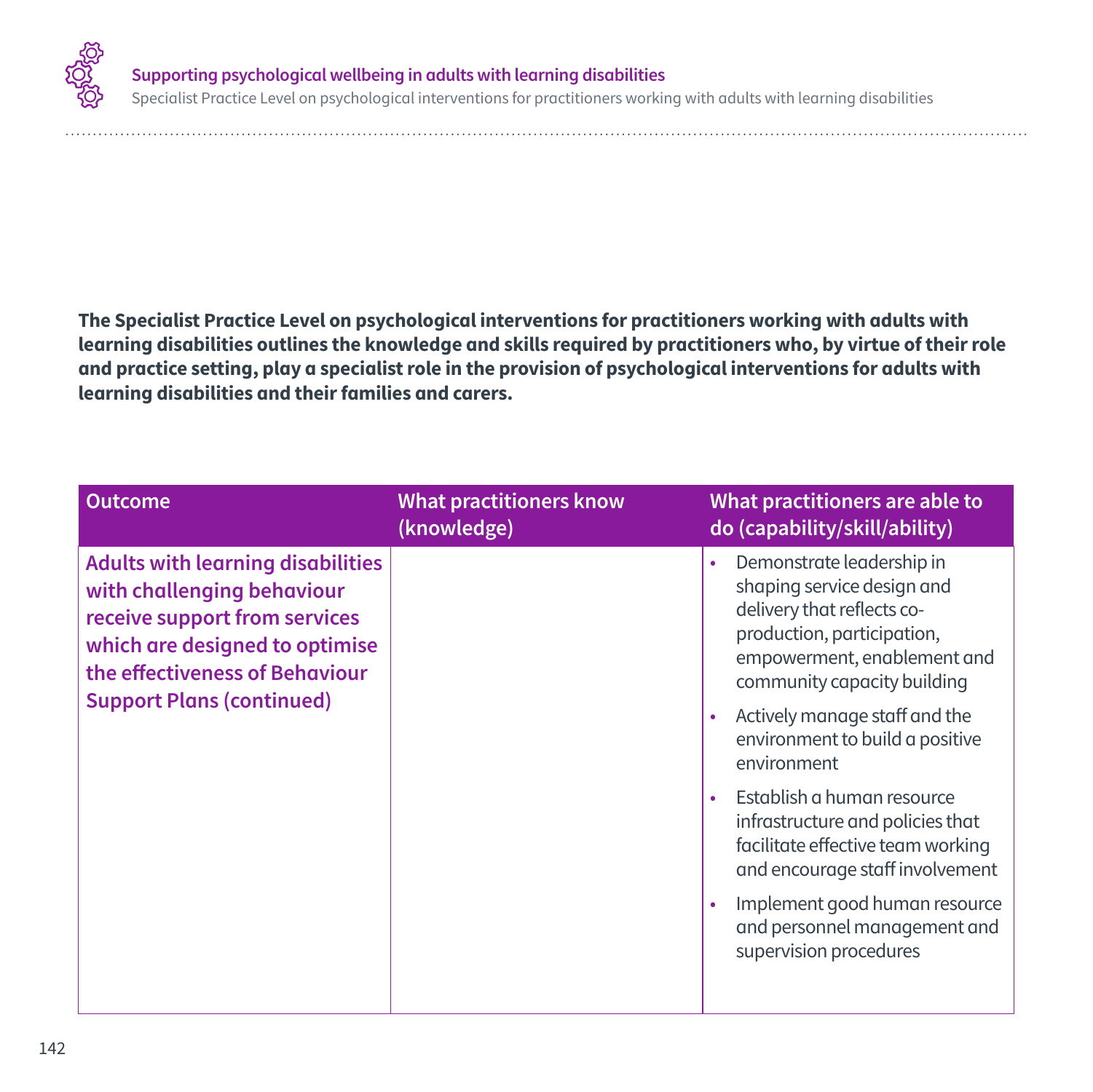

. . . . . . . . . . . . . . . .

Specialist Practice Level on psychological interventions for practitioners working with adults with learning disabilities

| <b>Outcome</b>                                                                                                                                                                                                      | <b>What practitioners know</b><br>(knowledge)                                                                                                                                                                                                                                                                                                                                                                                                                                                                                                | What practitioners are able to<br>do (capability/skill/ability)                                                                                                                                                                                                                                                                                                                                                                                                                                                                                                                                        |
|---------------------------------------------------------------------------------------------------------------------------------------------------------------------------------------------------------------------|----------------------------------------------------------------------------------------------------------------------------------------------------------------------------------------------------------------------------------------------------------------------------------------------------------------------------------------------------------------------------------------------------------------------------------------------------------------------------------------------------------------------------------------------|--------------------------------------------------------------------------------------------------------------------------------------------------------------------------------------------------------------------------------------------------------------------------------------------------------------------------------------------------------------------------------------------------------------------------------------------------------------------------------------------------------------------------------------------------------------------------------------------------------|
| <b>Adults with learning disabilities</b><br>with co-morbid or complex<br>presentations have therapeutic<br>care plans in place that are<br>developed, implemented and<br>evaluated on an individual<br><b>basis</b> | Comprehensive knowledge of a<br>range of person-centred<br>approaches to support people<br>with learning disabilities who<br>have unmet needs or whose<br>ability to communicate needs is<br>compromised<br><b>Expert knowledge of the range</b><br>$\bullet$<br>of options and interventions that<br>support people with learning<br>disabilities who are experiencing<br>mental health problems<br>Thorough understanding of<br>$\bullet$<br>evidence-based approaches that<br>can enhance psychological,<br>social and physical wellbeing | Advise on environmental and<br>person-centred approaches that<br>promote wellbeing for people<br>with learning disabilities<br>Draw on a range of different<br>social, psychological and<br>psychosocial approaches to<br>provide support appropriate to<br>the person with a learning<br>disability<br>Proactively intervene to support<br>the person with a learning<br>disability, family and carers to<br>manage stress and avert distress<br>Creatively use a combination of<br>different levels of intervention,<br>based on individual needs, to<br>promote wellbeing and alleviate<br>distress |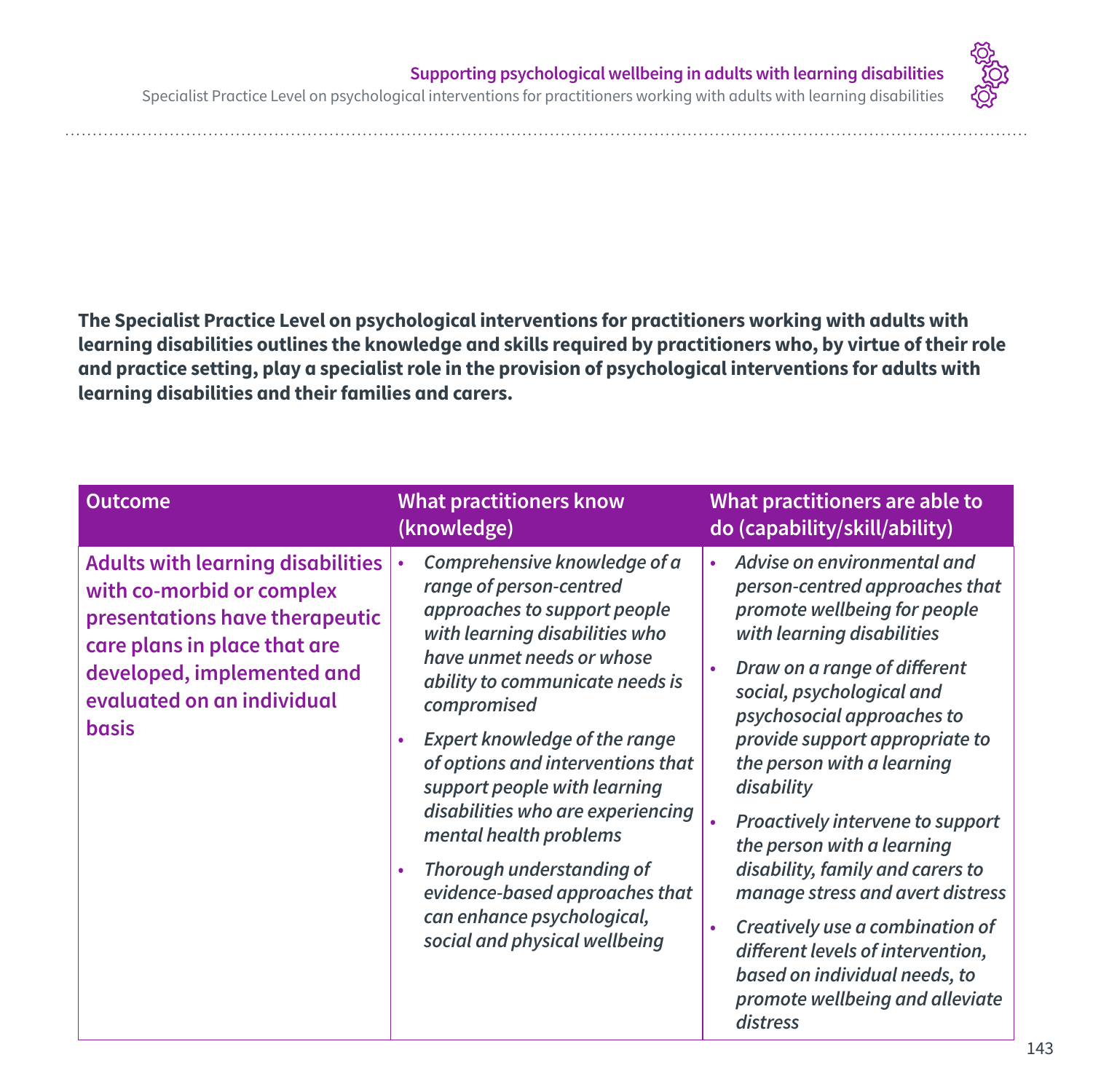

| <b>Outcome</b>                                                                                                                                                                                                    | <b>What practitioners know</b><br>(knowledge)                                                                                                                                                                                                                                                                                            | What practitioners are able to<br>do (capability/skill/ability)                                                                                                                                                                                                                                                                                                                                                                                                                                                              |
|-------------------------------------------------------------------------------------------------------------------------------------------------------------------------------------------------------------------|------------------------------------------------------------------------------------------------------------------------------------------------------------------------------------------------------------------------------------------------------------------------------------------------------------------------------------------|------------------------------------------------------------------------------------------------------------------------------------------------------------------------------------------------------------------------------------------------------------------------------------------------------------------------------------------------------------------------------------------------------------------------------------------------------------------------------------------------------------------------------|
| Adults with learning disabilities<br>with co-morbid or complex<br>presentations have therapeutic<br>care plans in place that are<br>developed, implemented and<br>evaluated on an individual<br>basis (continued) | Understand the range of<br>psychological, psychosocial and<br>environmental interventions that<br>can ease behavioural distress<br>Understanding of medical and<br>social models in relation to<br>mental illness<br>Knowledge of usefulness of<br>biopsychosocial models in<br>relation to understanding<br>psychological difficulties. | When appropriate to role, modify<br>$\bullet$<br>and adapt social, psychological<br>and psycho-social interventions<br>and evaluate effectiveness for<br>people with learning disabilities<br>Ability to draw on a range of<br>different social, psychological and<br>psychosocial approaches to<br>provide support appropriate to<br>the person with learning<br>disabilities<br>Capacity to identify realistic ways<br>٠<br>to support the individual and their<br>family/carers, including support<br>from other agencies |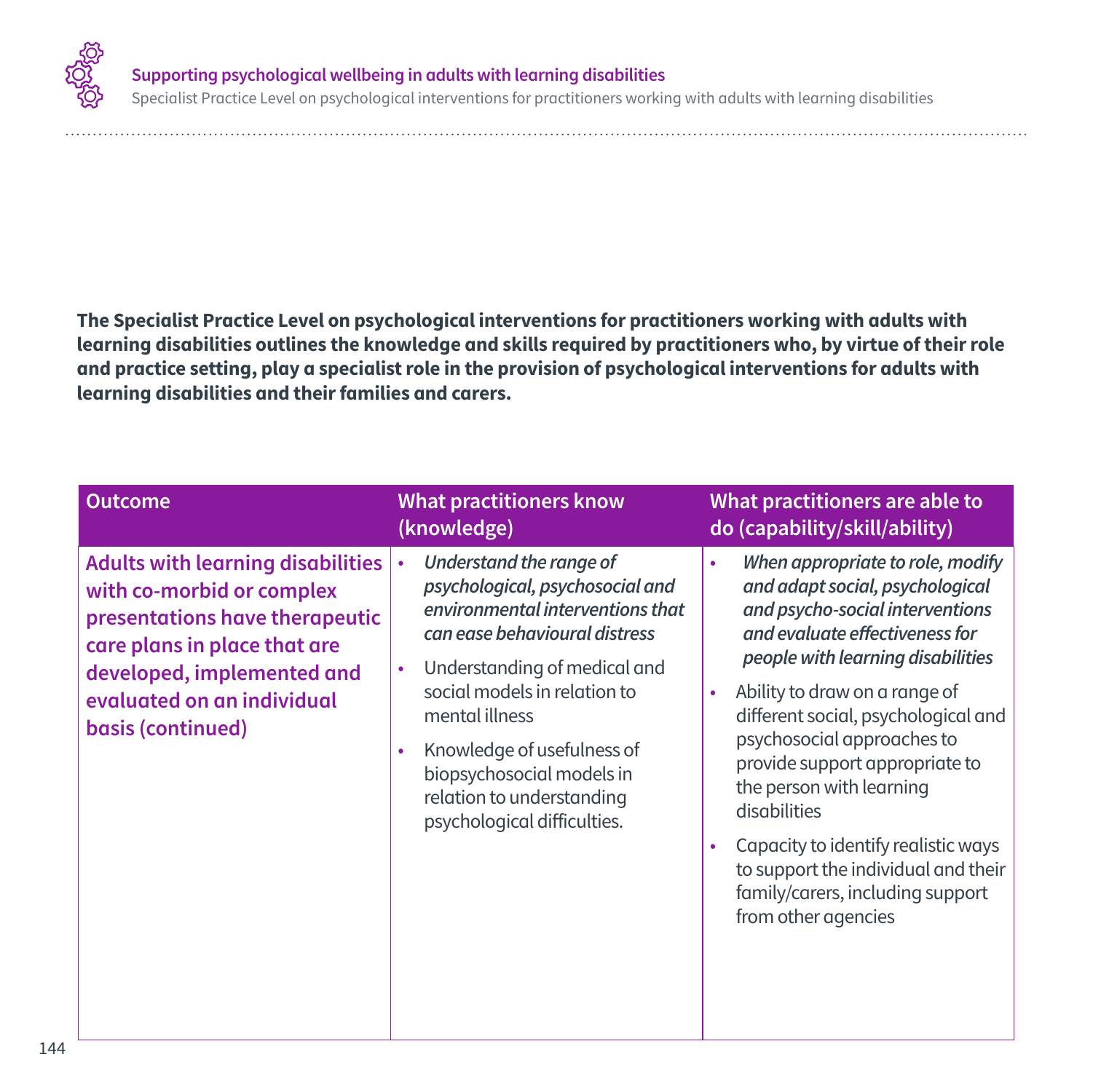

. . . . . . . . . . . . . . .

Specialist Practice Level on psychological interventions for practitioners working with adults with learning disabilities

| <b>Outcome</b>                                                                                                                                                                                                           | <b>What practitioners know</b><br>(knowledge)                                                                                                                                                                                                                                                                                                                                                                                                                                          | What practitioners are able to<br>do (capability/skill/ability)                                                                                                                                                                                                                                                                                                                                                                                    |
|--------------------------------------------------------------------------------------------------------------------------------------------------------------------------------------------------------------------------|----------------------------------------------------------------------------------------------------------------------------------------------------------------------------------------------------------------------------------------------------------------------------------------------------------------------------------------------------------------------------------------------------------------------------------------------------------------------------------------|----------------------------------------------------------------------------------------------------------------------------------------------------------------------------------------------------------------------------------------------------------------------------------------------------------------------------------------------------------------------------------------------------------------------------------------------------|
| <b>Adults with learning disabilities</b><br>with co-morbid or complex<br>presentations have therapeutic<br>care plans in place that are<br>developed, implemented and<br>evaluated on an individual<br>basis (continued) | Detailed understanding of key<br>psychological concepts in relation<br>to mental health<br><b>Behavioural theories</b><br>Cognitive theories<br>Psychodynamic theories<br>Advanced understanding of the<br>specific interpersonal and<br>relationship issues that may<br>impact on adults with learning<br>disabilities, their families and<br>carers<br>Advanced understanding of the<br>٠<br>value of person-centred<br>approaches in therapeutic<br>relationships and communication | Capacity to identify appropriate<br>$\bullet$<br>adjustments to the interaction,<br>location or environment<br>necessary to facilitate a successful<br>experience<br>Capacity to identify and assess<br>support and intervention needs in<br>the context of complexity of<br>presentation and systems<br>Capacity to apply knowledge to<br>ensure effective and appropriate<br>provision of care, support or<br>intervention in their service area |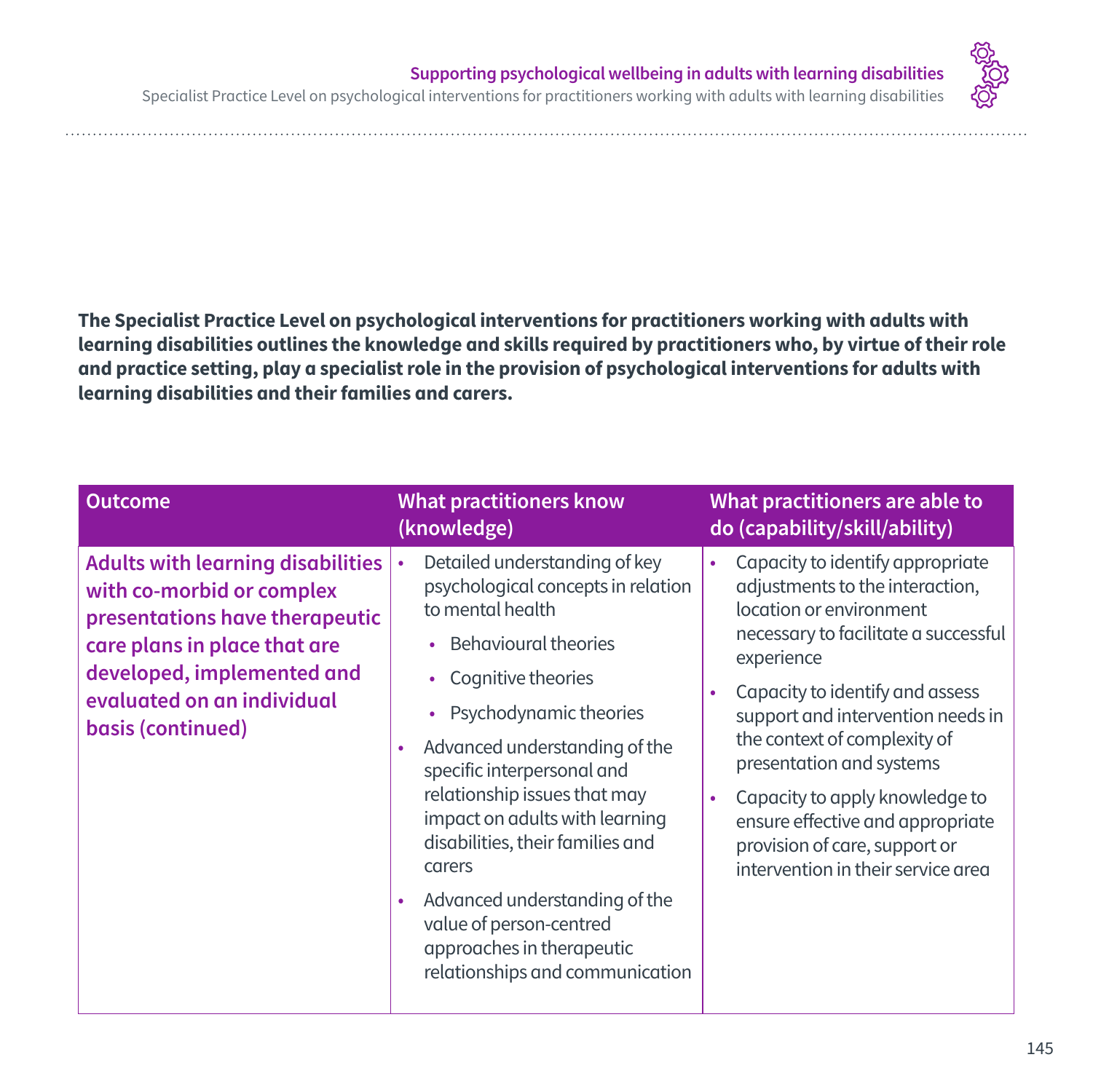

| <b>Outcome</b>                                                                                                                                                                                                           | <b>What practitioners know</b><br>(knowledge)                                                                                                                                                                                                                                                                                                                                                                                                                                                                                                                                                                                                 | What practitioners are able to<br>do (capability/skill/ability)                                                                                                                                                                                                                                                                                                           |
|--------------------------------------------------------------------------------------------------------------------------------------------------------------------------------------------------------------------------|-----------------------------------------------------------------------------------------------------------------------------------------------------------------------------------------------------------------------------------------------------------------------------------------------------------------------------------------------------------------------------------------------------------------------------------------------------------------------------------------------------------------------------------------------------------------------------------------------------------------------------------------------|---------------------------------------------------------------------------------------------------------------------------------------------------------------------------------------------------------------------------------------------------------------------------------------------------------------------------------------------------------------------------|
| <b>Adults with learning disabilities</b><br>with co-morbid or complex<br>presentations have therapeutic<br>care plans in place that are<br>developed, implemented and<br>evaluated on an individual<br>basis (continued) | Expert knowledge of the range of<br>$\bullet$<br>options and interventions that<br>support adults with learning<br>disabilities who are experiencing<br>mental health problems<br>Understanding that care plans<br>$\bullet$<br>including psychological therapy<br>should take into consideration:<br>the choice and preference of<br>$\bullet$<br>the service user<br>the degree of impairment and<br>severity of the disorder<br>the person's willingness to<br>$\bullet$<br>engage with therapy and their<br>motivation to change<br>the person's ability to remain<br>$\bullet$<br>within the boundaries of a<br>therapeutic relationship | Capacity to develop protocols for<br>$\bullet$<br>addressing complex<br>communication impairment<br>within the service<br>Ability to provide role appropriate<br>social, emotional and<br>psychological support and<br>interventions to help adults with<br>learning disabilities, and their<br>families and carers, address<br>issues relating to mental health<br>needs |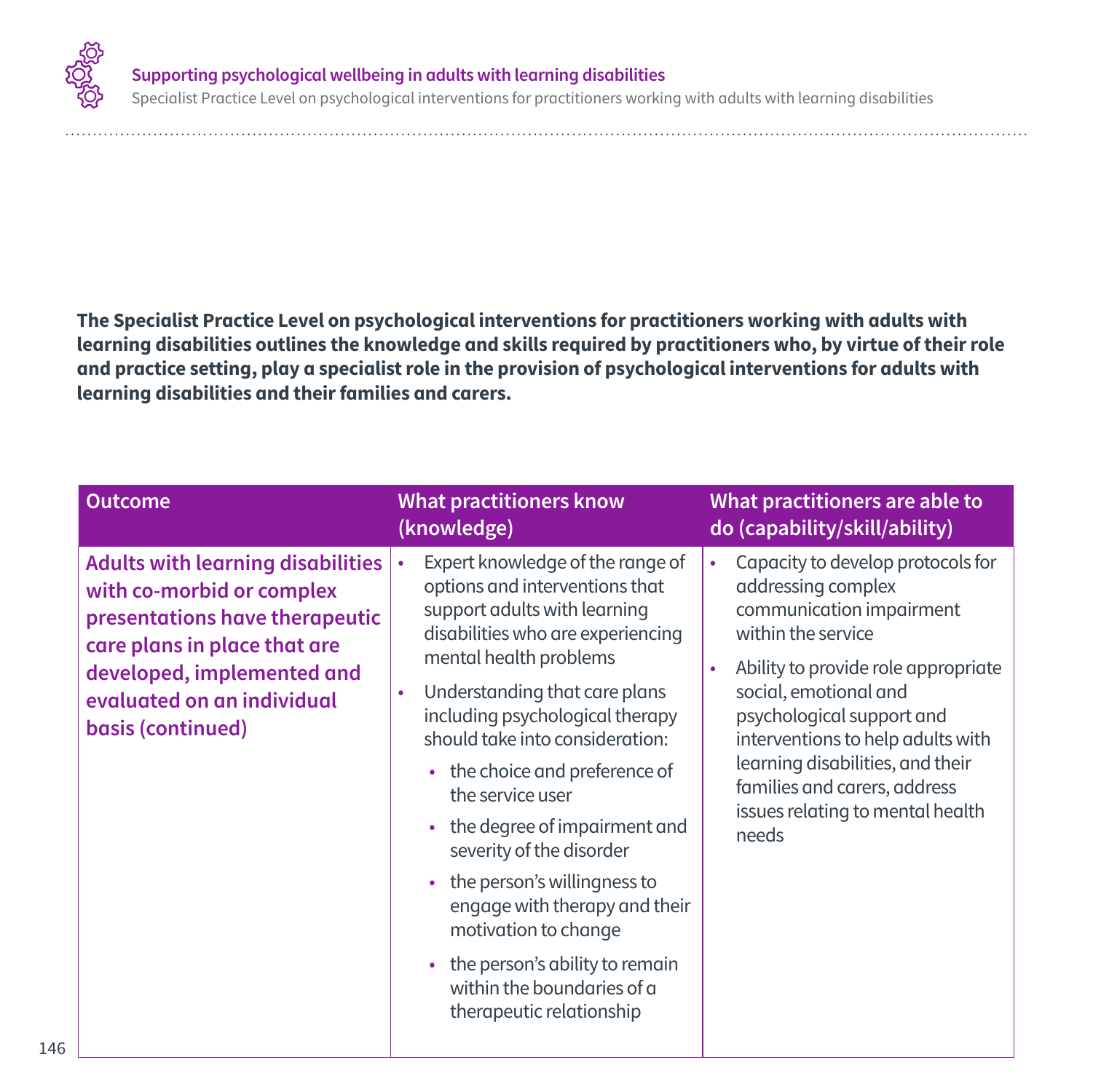

. . . . . . . . . . . . . . . . .

Specialist Practice Level on psychological interventions for practitioners working with adults with learning disabilities

| <b>Outcome</b>                                                                                                                                                                                                           | <b>What practitioners know</b><br>(knowledge)                                                                                                                                                                                                                                                                                                                                                                                                                                                                                                                                                                                                   | What practitioners are able to<br>do (capability/skill/ability)                                                                                                                                                                                                                                                                                                                                                                                                                                                                                    |
|--------------------------------------------------------------------------------------------------------------------------------------------------------------------------------------------------------------------------|-------------------------------------------------------------------------------------------------------------------------------------------------------------------------------------------------------------------------------------------------------------------------------------------------------------------------------------------------------------------------------------------------------------------------------------------------------------------------------------------------------------------------------------------------------------------------------------------------------------------------------------------------|----------------------------------------------------------------------------------------------------------------------------------------------------------------------------------------------------------------------------------------------------------------------------------------------------------------------------------------------------------------------------------------------------------------------------------------------------------------------------------------------------------------------------------------------------|
| <b>Adults with learning disabilities</b><br>with co-morbid or complex<br>presentations have therapeutic<br>care plans in place that are<br>developed, implemented and<br>evaluated on an individual<br>basis (continued) | • the availability of personal<br>and professional support" with<br>the same indent.<br>Expert knowledge and in-depth<br>understanding of impact of<br>learning disabilities on<br>communication in a therapeutic<br>context<br>Understanding of how to provide<br>$\bullet$<br>expert advice on strategies to<br>adapt lifestyle that supports<br>continued engagement in<br>communities, employment,<br>relationships and social networks<br>Understanding of the therapeutic<br>$\bullet$<br>relationship as a fundamental<br>aspect of psychological therapy,<br>i.e. the collaborative and effective<br>bond between therapist and client. | When appropriate to role modify<br>$\bullet$<br>and adapt social, psychological<br>and psycho-social interventions<br>and evaluate effectiveness for the<br>adults with learning disabilities<br>Ability to adjust care plans<br>according to:<br>the choice and preference of<br>the service user<br>the degree of impairment and<br>severity of the disorder<br>the person's willingness to<br>engage with therapy and their<br>motivation to change<br>the person's ability to remain<br>within the boundaries of a<br>therapeutic relationship |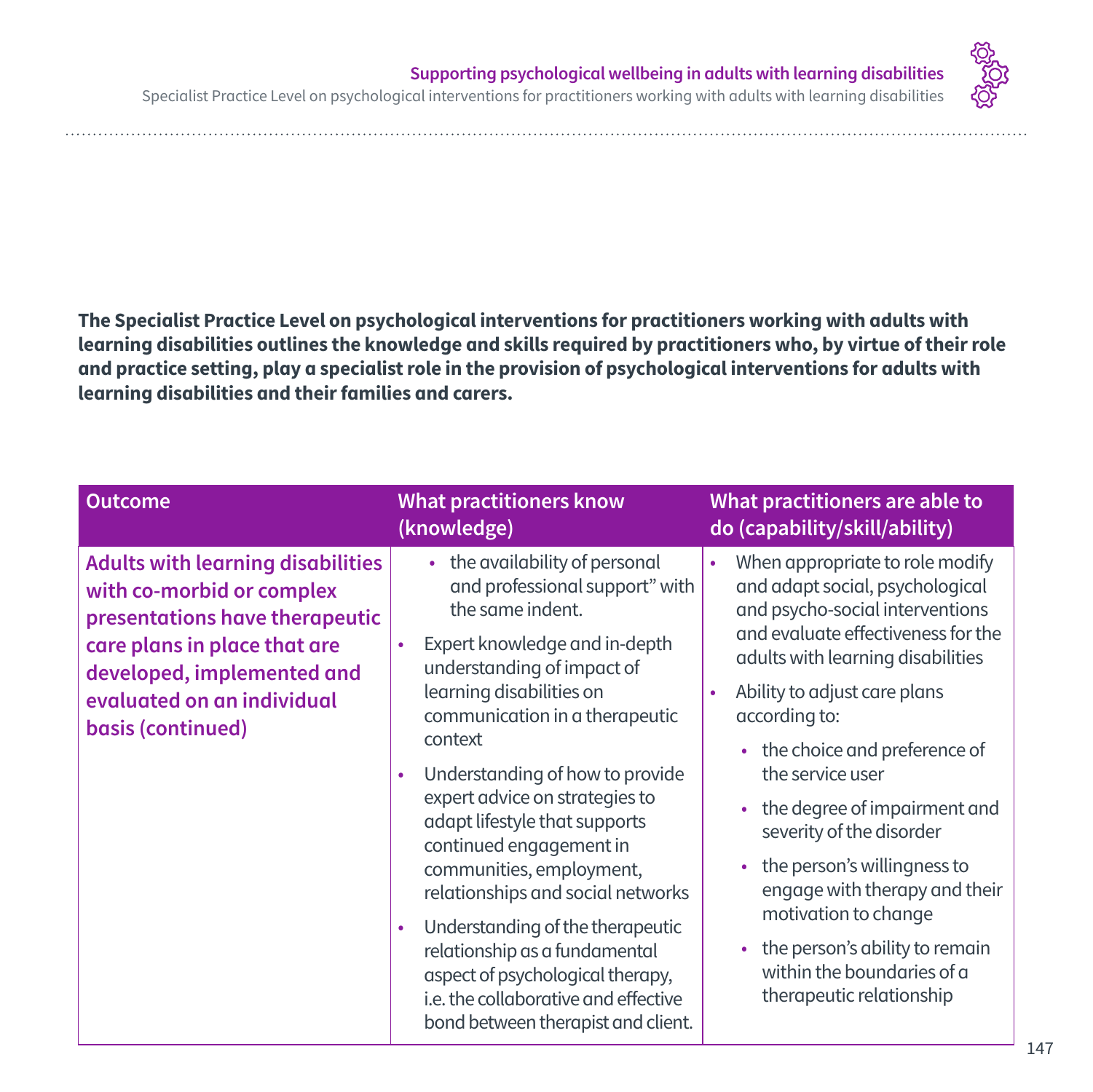

| <b>Outcome</b>                                                                                                                                                                                                    | <b>What practitioners know</b><br>(knowledge)                                                                                                                                                                                                                                                                      | What practitioners are able to<br>do (capability/skill/ability)                                                                                                                                                                     |
|-------------------------------------------------------------------------------------------------------------------------------------------------------------------------------------------------------------------|--------------------------------------------------------------------------------------------------------------------------------------------------------------------------------------------------------------------------------------------------------------------------------------------------------------------|-------------------------------------------------------------------------------------------------------------------------------------------------------------------------------------------------------------------------------------|
| Adults with learning disabilities<br>with co-morbid or complex<br>presentations have therapeutic<br>care plans in place that are<br>developed, implemented and<br>evaluated on an individual<br>basis (continued) | Understanding of how to<br>integrate psychological therapy<br>as a component of PBS<br>Understanding of risk assessment<br>$\bullet$<br>and risk management within the<br>legislative and policy Framework<br>Understanding of how to evaluate<br>$\bullet$<br>the effectiveness of psychological<br>interventions | • the availability of personal<br>and professional support<br>Skills in assessing risk to self or<br>$\bullet$<br>others, formulation of risk and<br>development of multi-disciplinary<br>and multi-agency risk<br>management plans |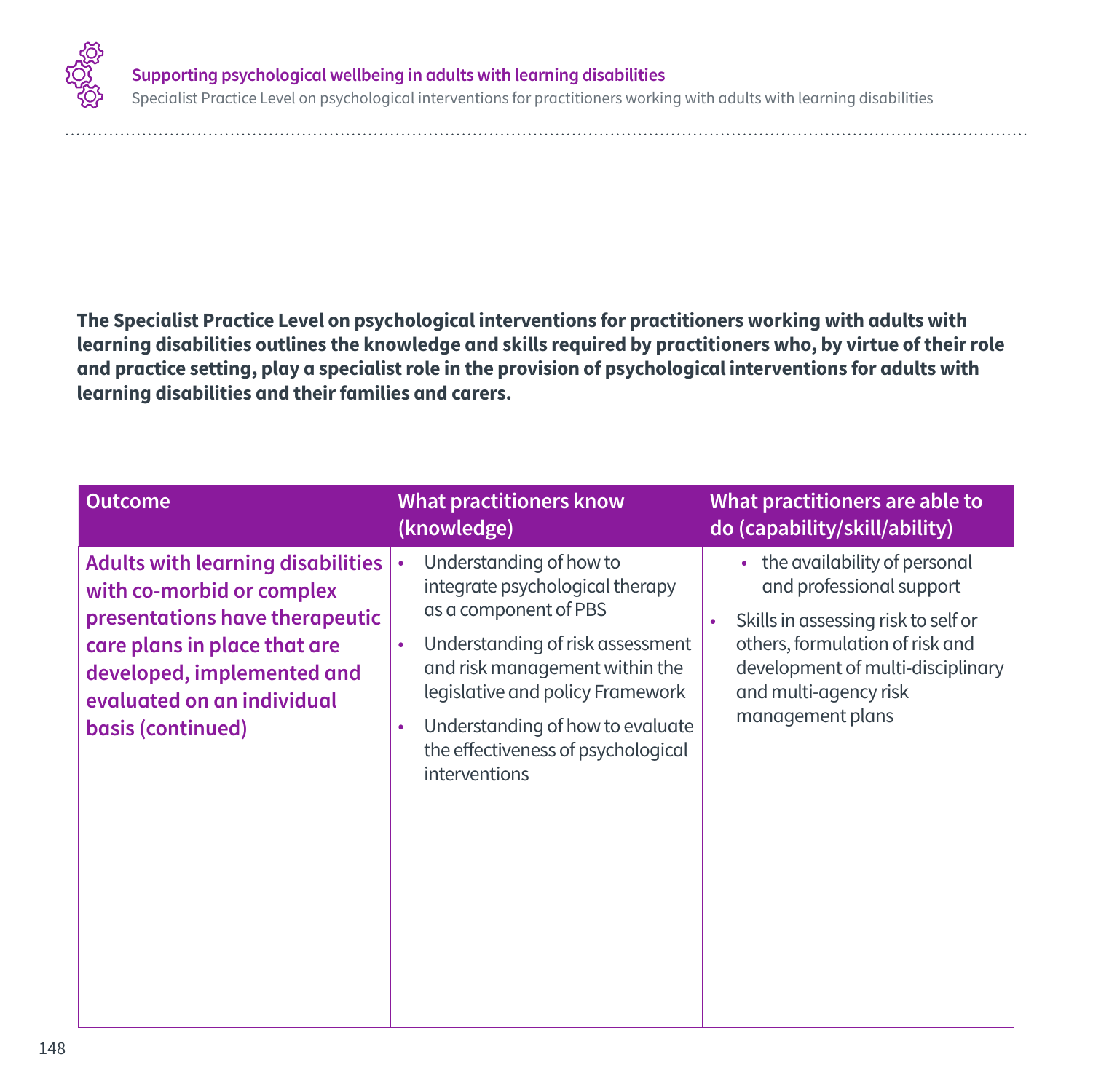

Specialist Practice Level on psychological interventions for practitioners working with adults with learning disabilities

| <b>Outcome</b>                                                                                                                                | <b>What practitioners know</b><br>(knowledge)                                                                                                                                                                                                                                                                                                                                                                                                                                            | What practitioners are able to<br>do (capability/skill/ability)                                                                                                                                                                                                                                                                                                                                                                                                  |
|-----------------------------------------------------------------------------------------------------------------------------------------------|------------------------------------------------------------------------------------------------------------------------------------------------------------------------------------------------------------------------------------------------------------------------------------------------------------------------------------------------------------------------------------------------------------------------------------------------------------------------------------------|------------------------------------------------------------------------------------------------------------------------------------------------------------------------------------------------------------------------------------------------------------------------------------------------------------------------------------------------------------------------------------------------------------------------------------------------------------------|
| <b>Adults with learning disabilities</b><br>have access to evidence-<br>based individual and/or<br>group therapy for complex<br>presentations | <b>Expert knowledge and skill to</b><br>$\bullet$<br>individually tailor evidence-based<br>psychological interventions<br>relevant to people with learning<br>disabilities<br>Expert knowledge of the range of<br>options and interventions that<br>support people with learning<br>disabilities who are experiencing<br>mental health problems<br>Advanced understanding of the<br>$\bullet$<br>value of person-centred<br>approaches in therapeutic<br>relationships and communication | Competence in provision of<br>evidence-based psychological<br>therapy or interventions, with<br>person-centred adaptation as<br>appropriate. This may include<br>one or more of the<br>psychotherapeutic approaches<br>detailed in <b>Psychological</b><br>therapies and people who have<br>intellectual disabilities (2016,<br>RCP & BPS)<br>Competence in provision of<br>specific psychological therapies<br>and interventions with a strong<br>evidence base |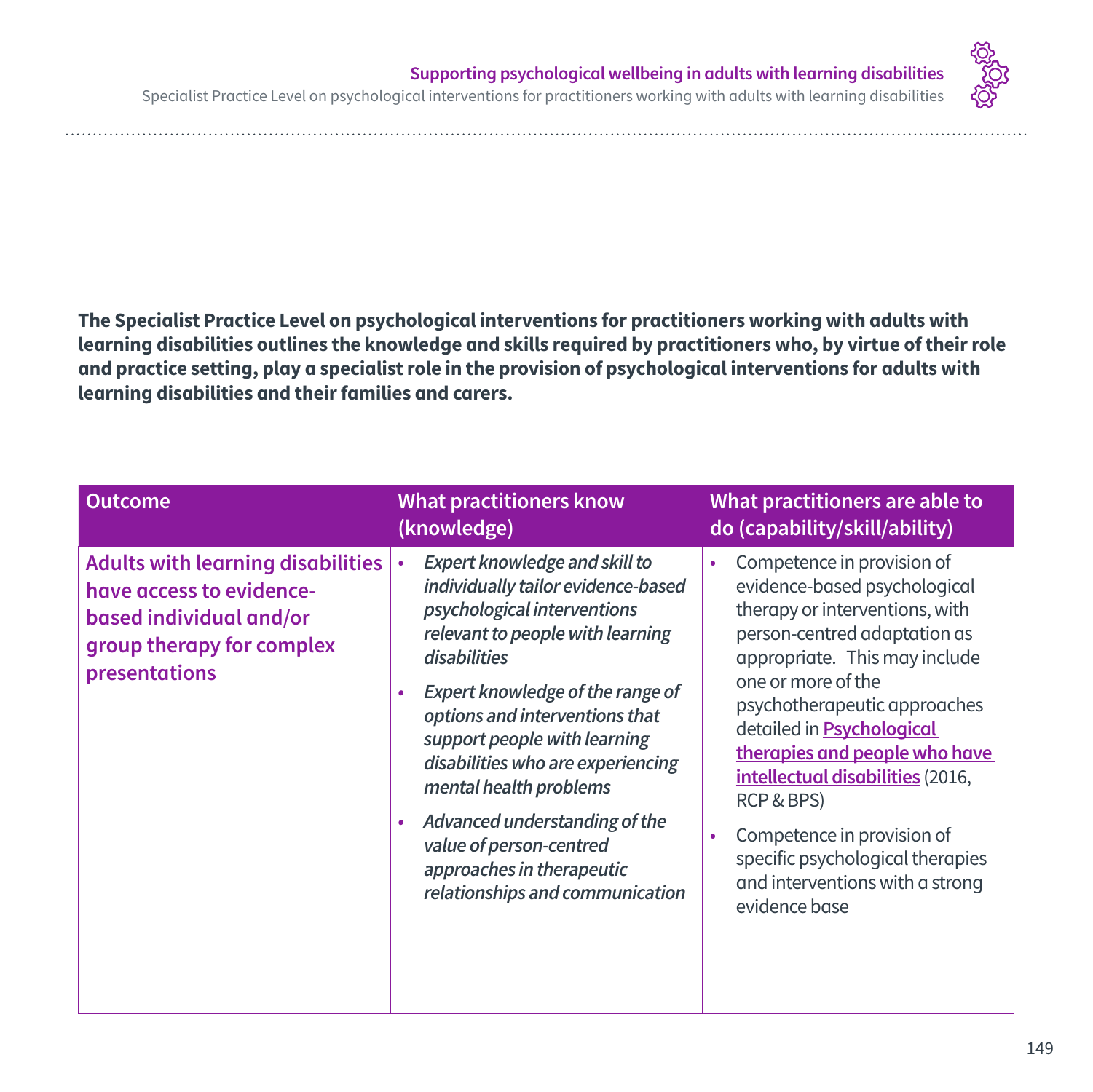

| <b>Outcome</b>                                                                                                                                            | <b>What practitioners know</b><br>(knowledge)                                                                                                                                                                                                                                                                                                                                                      | What practitioners are able to<br>do (capability/skill/ability)                                                                                                                                                                                                                                                                                                                                                                                                |
|-----------------------------------------------------------------------------------------------------------------------------------------------------------|----------------------------------------------------------------------------------------------------------------------------------------------------------------------------------------------------------------------------------------------------------------------------------------------------------------------------------------------------------------------------------------------------|----------------------------------------------------------------------------------------------------------------------------------------------------------------------------------------------------------------------------------------------------------------------------------------------------------------------------------------------------------------------------------------------------------------------------------------------------------------|
| <b>Adults with learning disabilities</b><br>have access to evidence-<br>based individual and/or<br>group therapy for complex<br>presentations (continued) | Knowledge of the current<br>$\bullet$<br>evidence base in relation to<br>psychological therapies as<br>detailed in <b>Psychological</b><br>therapies and people who have<br>intellectual disabilities (2016,<br>RCP & BPS) in relation to:<br>Psychodynamic<br>psychotherapy<br>Cognitive behavioural therapy<br>Cognitive analytic therapy<br>٠<br>Mindfulness and acceptance-<br>based therapies | Ability to assess capacity and<br>capability of individuals in<br>relation to suitability for specific<br>therapeutic approaches<br>Ability to assess motivation, and<br>where ethically appropriate to do<br>so, to improve motivation to<br>participate in psychological<br>therapy<br>Ability to promote and support<br>$\bullet$<br>individual choice in relation to<br>therapeutic support<br>Ability to create effective<br>therapeutic relationships in |
|                                                                                                                                                           | Dialectical behaviour therapy<br>Solution-focused brief therapy                                                                                                                                                                                                                                                                                                                                    | individual, family and group<br>contexts                                                                                                                                                                                                                                                                                                                                                                                                                       |
|                                                                                                                                                           |                                                                                                                                                                                                                                                                                                                                                                                                    |                                                                                                                                                                                                                                                                                                                                                                                                                                                                |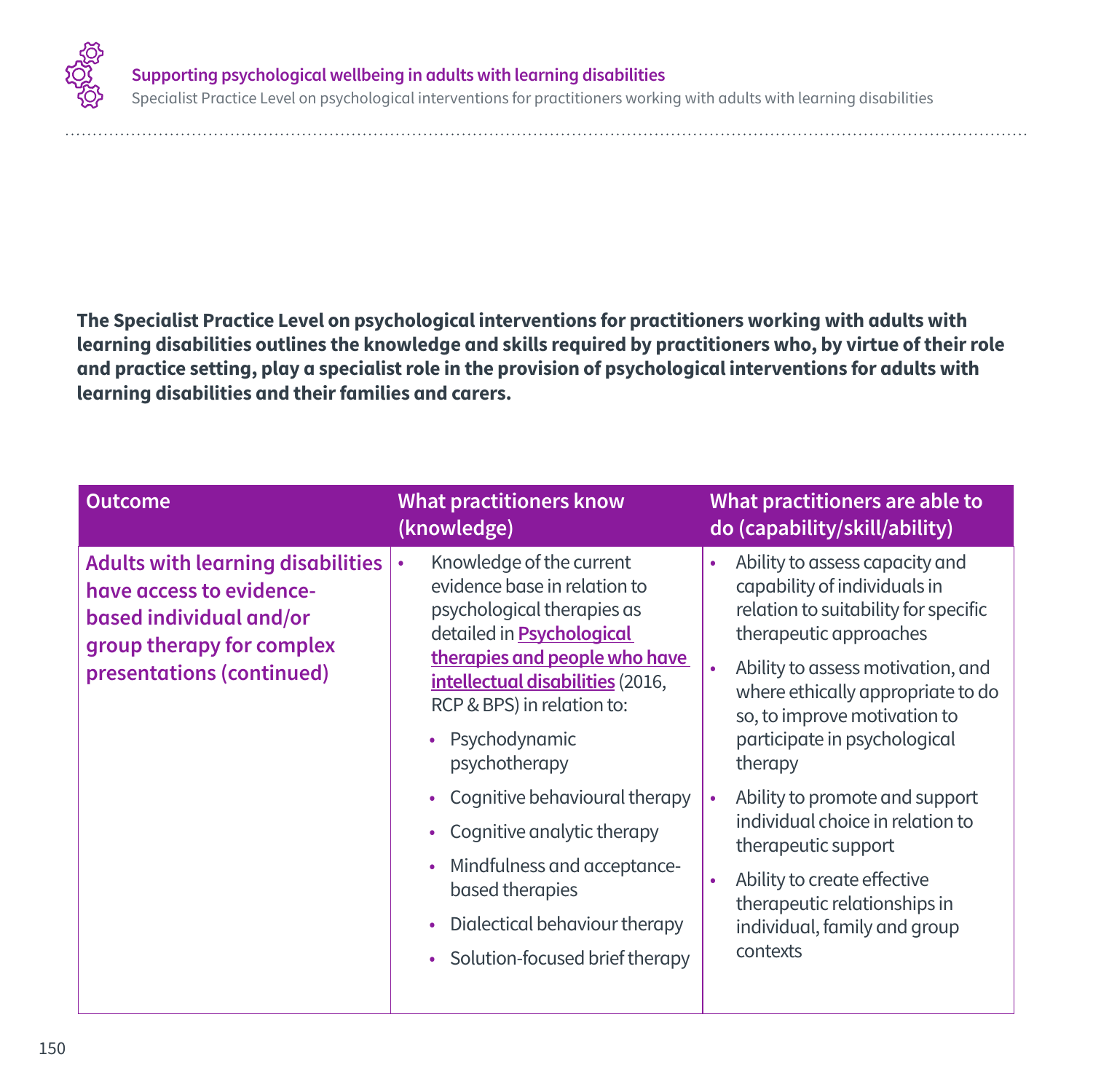

| <b>Outcome</b>                                                                                                                                            | <b>What practitioners know</b><br>(knowledge)                                                                                                                                                                                                                                                                                                                                                                                           | What practitioners are able to<br>do (capability/skill/ability)                                                                                                                                                                                                                                                                                                                                                                                                                                          |
|-----------------------------------------------------------------------------------------------------------------------------------------------------------|-----------------------------------------------------------------------------------------------------------------------------------------------------------------------------------------------------------------------------------------------------------------------------------------------------------------------------------------------------------------------------------------------------------------------------------------|----------------------------------------------------------------------------------------------------------------------------------------------------------------------------------------------------------------------------------------------------------------------------------------------------------------------------------------------------------------------------------------------------------------------------------------------------------------------------------------------------------|
| <b>Adults with learning disabilities</b><br>have access to evidence-<br>based individual and/or<br>group therapy for complex<br>presentations (continued) | • Systemic psychotherapy<br>Group interventions<br>Art, drama and music<br>therapies<br>Knowledge of the psychological<br>therapies and interventions with a<br>strong evidence base for adults<br>with learning disabilities, as<br>detailed in the "People with<br>Learning Disabilities" evidence<br>table in The Matrix (2014) "A Guide<br>to Delivering Evidence-Based<br>Psychological Therapies in<br>Scotland" (See Appendix 3) | Capacity to consider when<br>psychological therapies with a<br>strong evidence base in the<br>general population, but without a<br>specific evidence base in learning<br>disability, may appropriately be<br>considered for an individual with<br>learning disabilities<br>Ability to adapt generic<br>therapeutic approach to facilitate<br>participation by adults with<br>learning disabilities<br>Capacity to manage and plan for<br>endings in therapeutic contact<br>with individuals and families |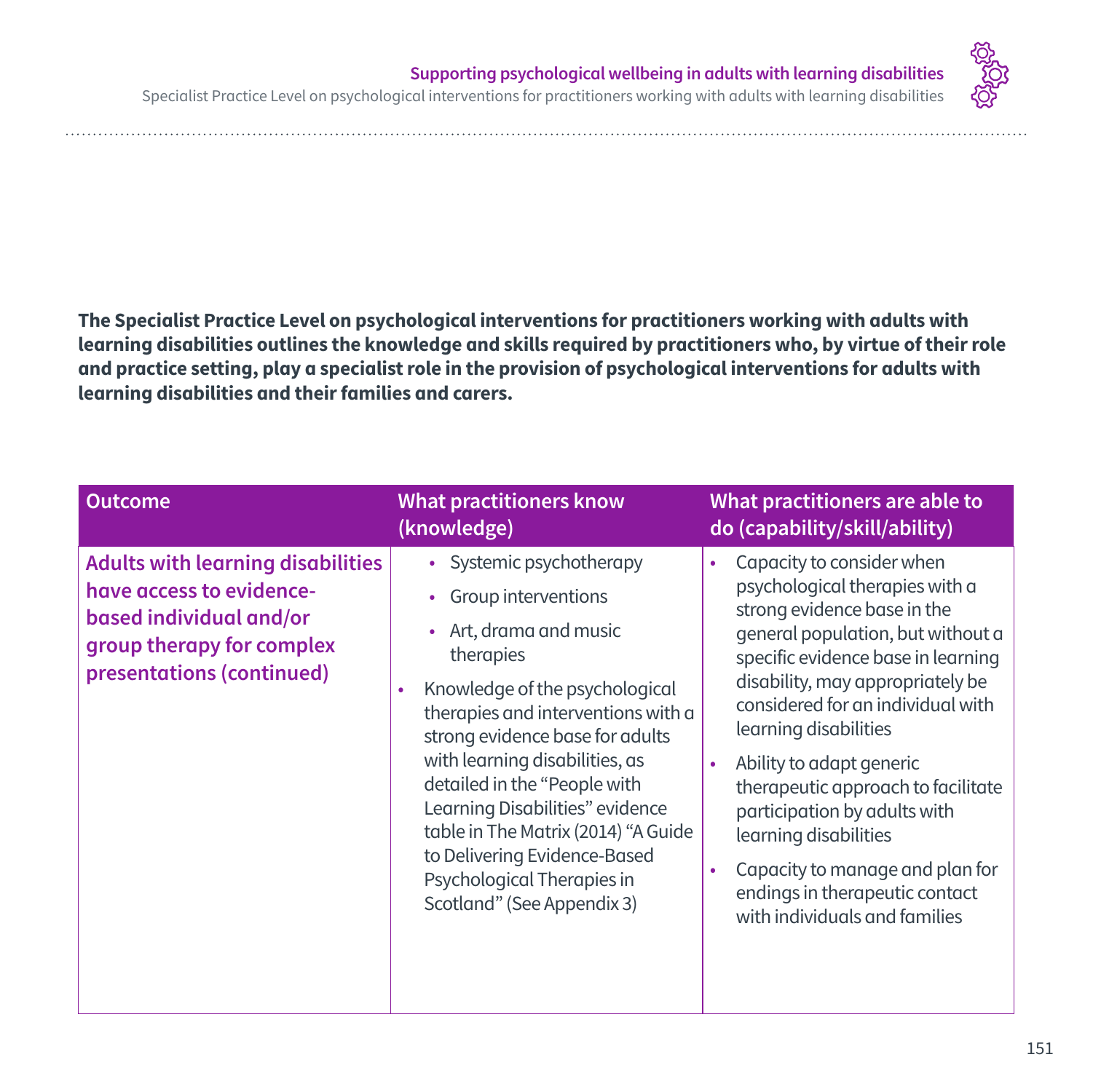

| <b>Outcome</b>                                                                                                                                            | <b>What practitioners know</b><br>(knowledge)                                                                                                                                                                                                                                                                                                                                                                                                                                             | What practitioners are able to<br>do (capability/skill/ability)                                                                                                                                                                                                                                                                     |
|-----------------------------------------------------------------------------------------------------------------------------------------------------------|-------------------------------------------------------------------------------------------------------------------------------------------------------------------------------------------------------------------------------------------------------------------------------------------------------------------------------------------------------------------------------------------------------------------------------------------------------------------------------------------|-------------------------------------------------------------------------------------------------------------------------------------------------------------------------------------------------------------------------------------------------------------------------------------------------------------------------------------|
| <b>Adults with learning disabilities</b><br>have access to evidence-<br>based individual and/or<br>group therapy for complex<br>presentations (continued) | When appropriate to role,<br>$\bullet$<br>knowledge of other evidence-<br>based psychological therapies<br>and interventions as detailed in<br>other sections of The Matrix, but<br>without, as yet, a specific evidence<br>base in application with adults<br>with learning disabilities<br>Knowledge of how these<br>$\bullet$<br>therapeutic approaches can<br>potentially be adapted to make<br>them more accessible to some<br>adults with learning disabilities<br>(See Appendix 4) | Ability to utilise knowledge of<br>colleagues in relation to aspects<br>of therapy (e.g. in relation to<br>impact of medication,<br>communication, sensory issues<br>$etc.$ )<br>Ability to involve family / carers /<br>other staff in supporting<br>therapeutic interventions within<br>and between sessions where<br>appropriate |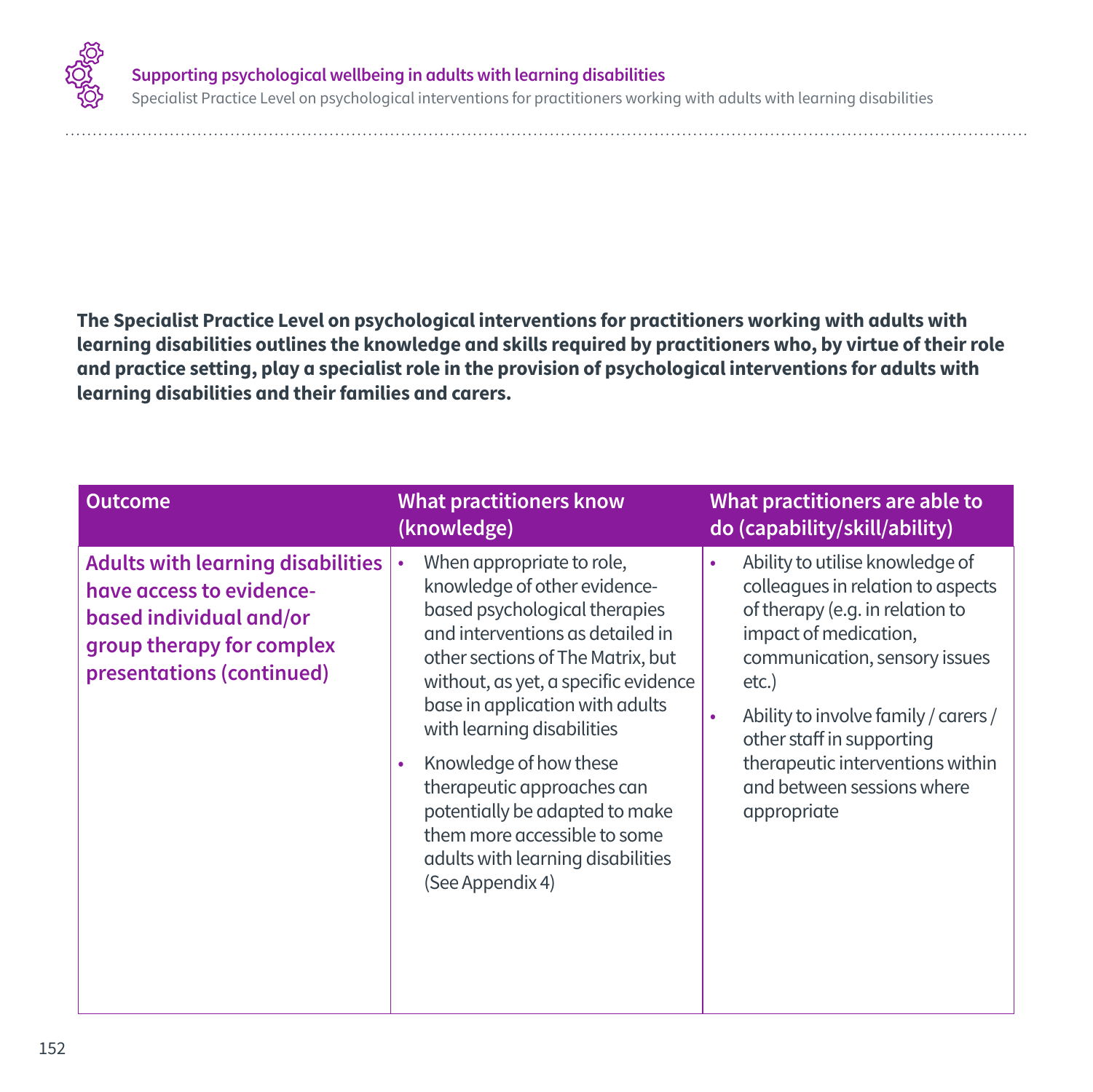

. . . . . . . . . . . . . . .

Specialist Practice Level on psychological interventions for practitioners working with adults with learning disabilities

| <b>Outcome</b>                                                                                                                                            | <b>What practitioners know</b><br>(knowledge)                                                                                                                                                                                                                                                                                          | What practitioners are able to<br>do (capability/skill/ability) |
|-----------------------------------------------------------------------------------------------------------------------------------------------------------|----------------------------------------------------------------------------------------------------------------------------------------------------------------------------------------------------------------------------------------------------------------------------------------------------------------------------------------|-----------------------------------------------------------------|
| <b>Adults with learning disabilities</b><br>have access to evidence-<br>based individual and/or<br>group therapy for complex<br>presentations (continued) | Understanding that language<br>$\bullet$<br>difficulties or other complexities<br>do not necessarily mean that<br>adults with learning disabilities<br>can not participate in<br>psychological therapy. For<br>example arts therapies that have<br>less of a focus on verbal ability<br>can be particularly helpful in this<br>regard. |                                                                 |
|                                                                                                                                                           | Knowledge of how to assess the<br>$\bullet$<br>extent to which adults with<br>learning disabilities have the<br>necessary skills and motivation<br>to engage with specific<br>therapeutic approaches                                                                                                                                   |                                                                 |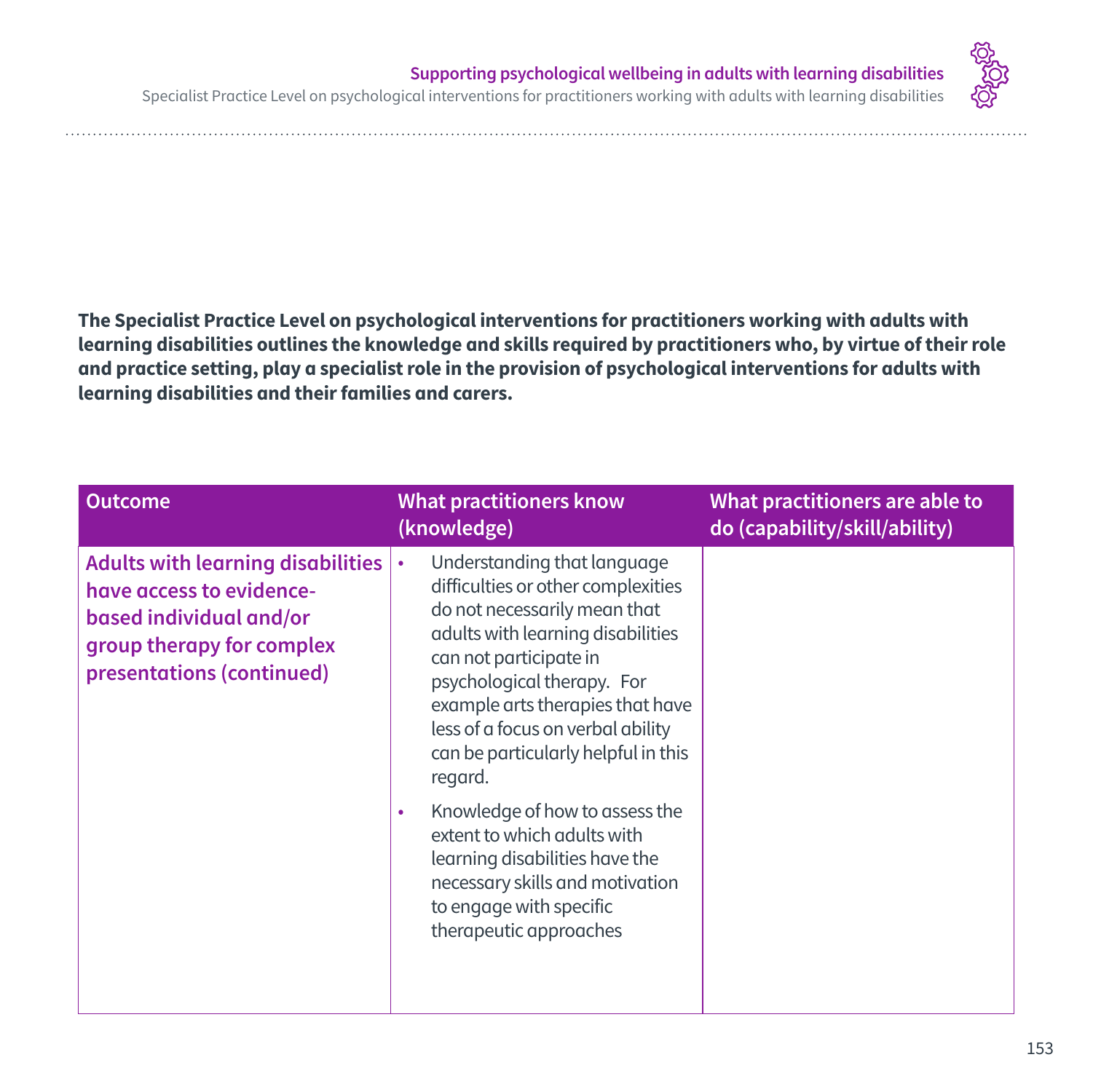

| <b>Outcome</b>                                                                                                                                     | <b>What practitioners know</b><br>(knowledge)                                                                                                                                                                                                                                                                                                                                                                                                                                                                                    | What practitioners are able to<br>do (capability/skill/ability) |
|----------------------------------------------------------------------------------------------------------------------------------------------------|----------------------------------------------------------------------------------------------------------------------------------------------------------------------------------------------------------------------------------------------------------------------------------------------------------------------------------------------------------------------------------------------------------------------------------------------------------------------------------------------------------------------------------|-----------------------------------------------------------------|
| Adults with learning disabilities<br>have access to evidence-<br>based individual and/or<br>group therapy for complex<br>presentations (continued) | Understanding that developing a<br>therapeutic relationship may be<br>more complex when undertaking<br>psychological therapy with a<br>person with a learning disability<br>than with someone without a<br>disability due to several factors:<br>• clients may not know what<br>to expect in therapy: they<br>may not understand the role<br>of the therapist, possibly<br>thinking of him or her as a<br>friend, particularly if they<br>have not experienced having<br>their difficulties being<br>listened to for a long time |                                                                 |
|                                                                                                                                                    |                                                                                                                                                                                                                                                                                                                                                                                                                                                                                                                                  |                                                                 |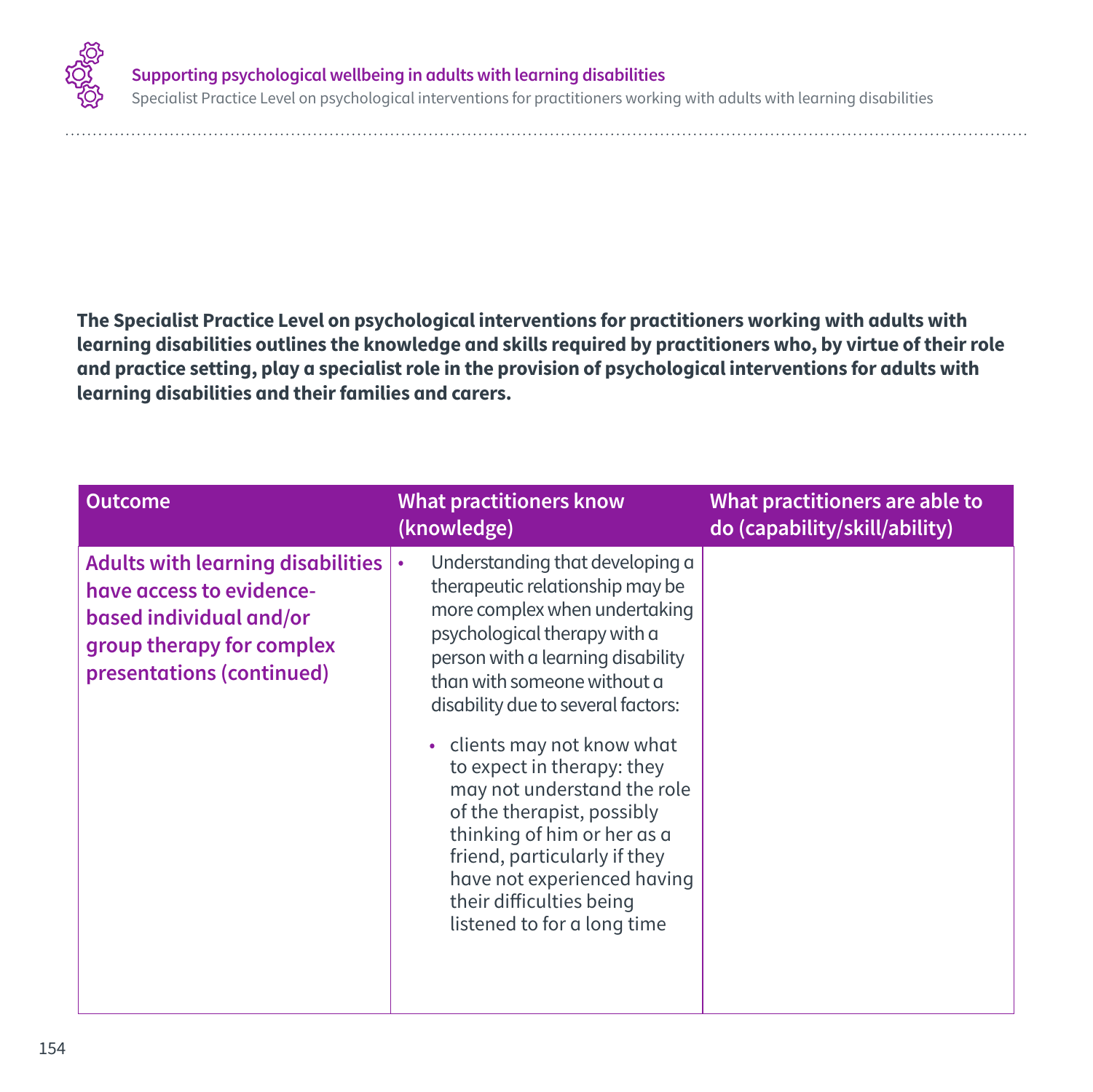

. . . . . . . . . . . . . . . . . . . .

Specialist Practice Level on psychological interventions for practitioners working with adults with learning disabilities

| <b>Outcome</b>                                                                                                                                            | <b>What practitioners know</b><br>(knowledge)                                                                                                                                                                                                                                                                                                                                      | What practitioners are able to<br>do (capability/skill/ability) |
|-----------------------------------------------------------------------------------------------------------------------------------------------------------|------------------------------------------------------------------------------------------------------------------------------------------------------------------------------------------------------------------------------------------------------------------------------------------------------------------------------------------------------------------------------------|-----------------------------------------------------------------|
| <b>Adults with learning disabilities</b><br>have access to evidence-<br>based individual and/or<br>group therapy for complex<br>presentations (continued) | • there is often a power<br>imbalance between<br>therapist and client: this<br>may be magnified by a<br>number of factors in the case<br>of psychological therapy<br>with adults with learning<br>disabilities, including<br>perceived differentials in<br>status, ability and role<br>• the client is less likely to<br>have self-referred, so may be<br>less motivated to engage |                                                                 |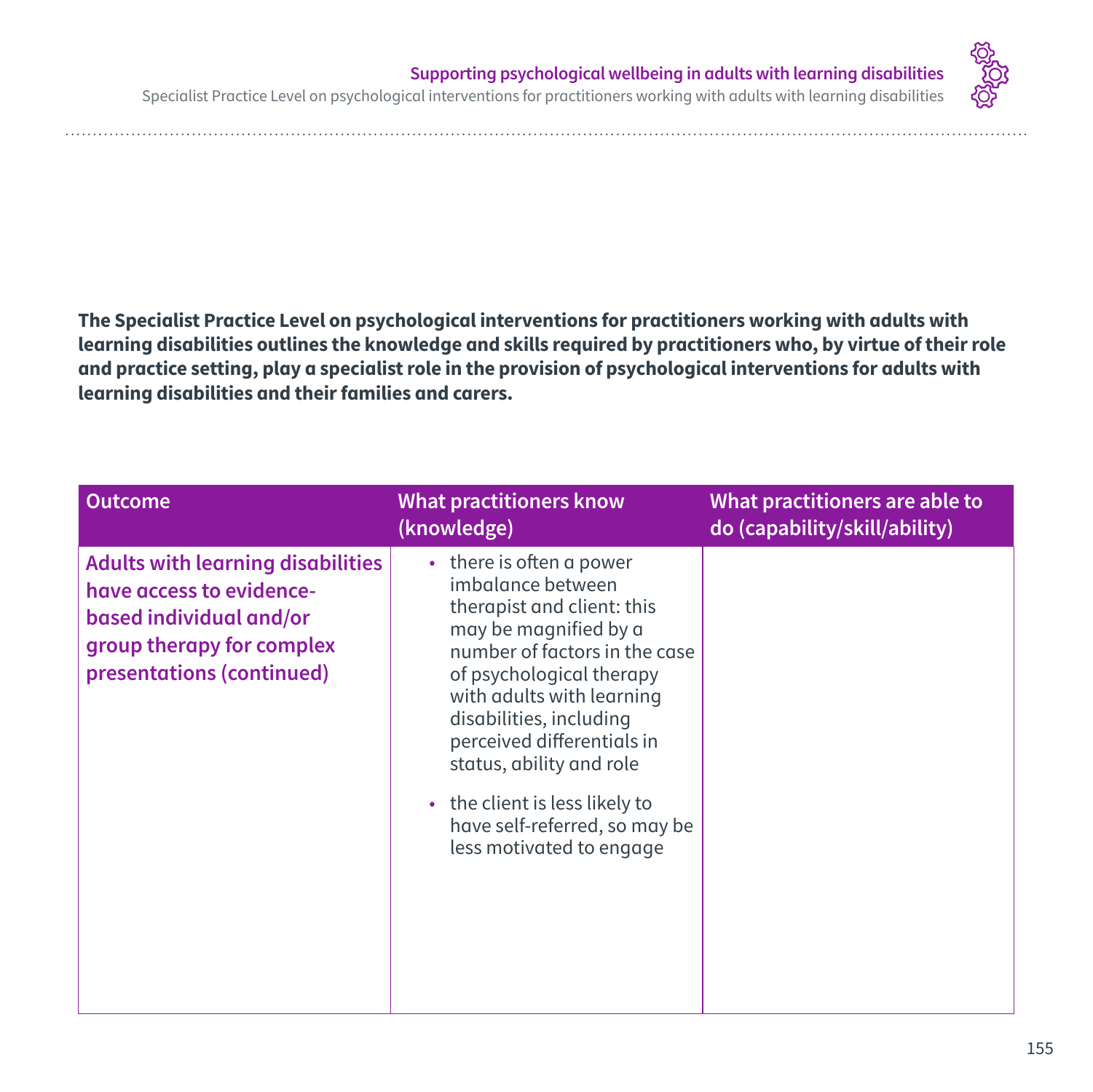

| <b>Outcome</b>                                                                                                                                            | <b>What practitioners know</b><br>(knowledge)                                                                                                                                                      | What practitioners are able to<br>do (capability/skill/ability) |
|-----------------------------------------------------------------------------------------------------------------------------------------------------------|----------------------------------------------------------------------------------------------------------------------------------------------------------------------------------------------------|-----------------------------------------------------------------|
| <b>Adults with learning disabilities</b><br>have access to evidence-<br>based individual and/or<br>group therapy for complex<br>presentations (continued) | Understanding that therapy may<br>have to be adapted on an<br>individualised basis to<br>accommodate:<br>cognitive deficits<br>memory impairments<br>attention span                                |                                                                 |
|                                                                                                                                                           | receptive and expressive<br>communication difficulties<br>Understanding that psychological<br>$\bullet$<br>therapists should deliver<br>treatment within the following<br>service characteristics: |                                                                 |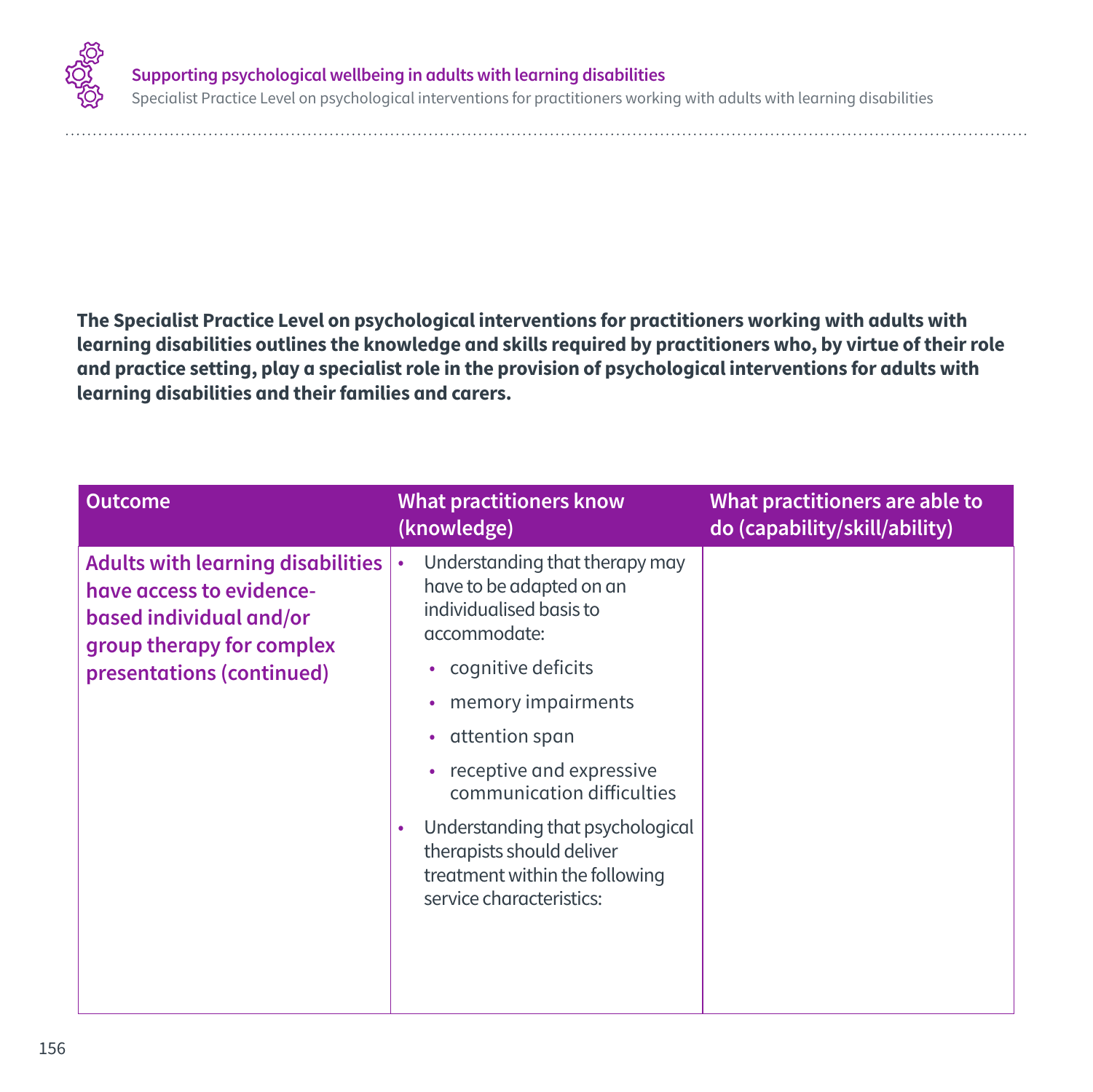

Specialist Practice Level on psychological interventions for practitioners working with adults with learning disabilities

| <b>Outcome</b>                                                                                                                                            | <b>What practitioners know</b><br>(knowledge)                                                                                                                                                                                                                                                                                                                                                                                                                                          | What practitioners are able to<br>do (capability/skill/ability) |
|-----------------------------------------------------------------------------------------------------------------------------------------------------------|----------------------------------------------------------------------------------------------------------------------------------------------------------------------------------------------------------------------------------------------------------------------------------------------------------------------------------------------------------------------------------------------------------------------------------------------------------------------------------------|-----------------------------------------------------------------|
| <b>Adults with learning disabilities</b><br>have access to evidence-<br>based individual and/or<br>group therapy for complex<br>presentations (continued) | • an explicit and integrated<br>theoretical approach used<br>by both the treatment team<br>and the therapist, which is<br>shared with the service user<br>structured care in<br>accordance with this<br>quideline<br>provision for therapist<br>supervision<br>Knowledge regarding the core<br>$\bullet$<br>skills and circumstances that<br>people need in order to be able to<br>engage effectively with different<br>types of therapy (e.g. for cognitive<br>therapy this includes: |                                                                 |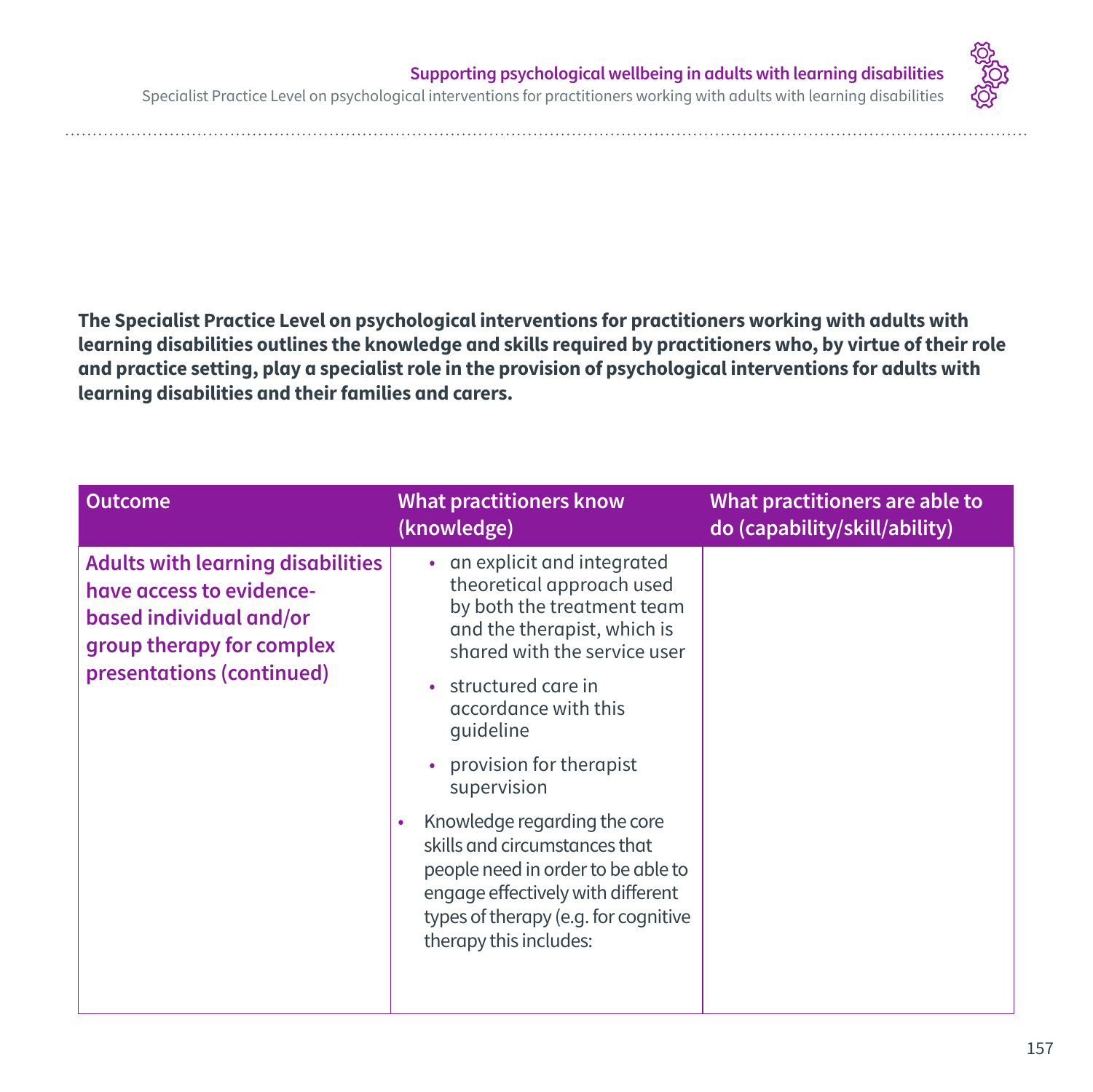

| <b>Outcome</b>                                                                                                                                            | <b>What practitioners know</b><br>(knowledge)                                                                                                                                                                                                                                                                                                                                       | What practitioners are able to<br>do (capability/skill/ability) |
|-----------------------------------------------------------------------------------------------------------------------------------------------------------|-------------------------------------------------------------------------------------------------------------------------------------------------------------------------------------------------------------------------------------------------------------------------------------------------------------------------------------------------------------------------------------|-----------------------------------------------------------------|
| <b>Adults with learning disabilities</b><br>have access to evidence-<br>based individual and/or<br>group therapy for complex<br>presentations (continued) | • The ability to recognise a<br>variety of emotions in<br>themselves and others, in<br>particular the emotions that<br>are related to the issues they<br>are presenting with and<br>have the language to be<br>able to describe these<br>emotions<br>• For cognitive restructuring it<br>is important that people can<br>distinguish activating<br>events, thoughts and<br>emotions |                                                                 |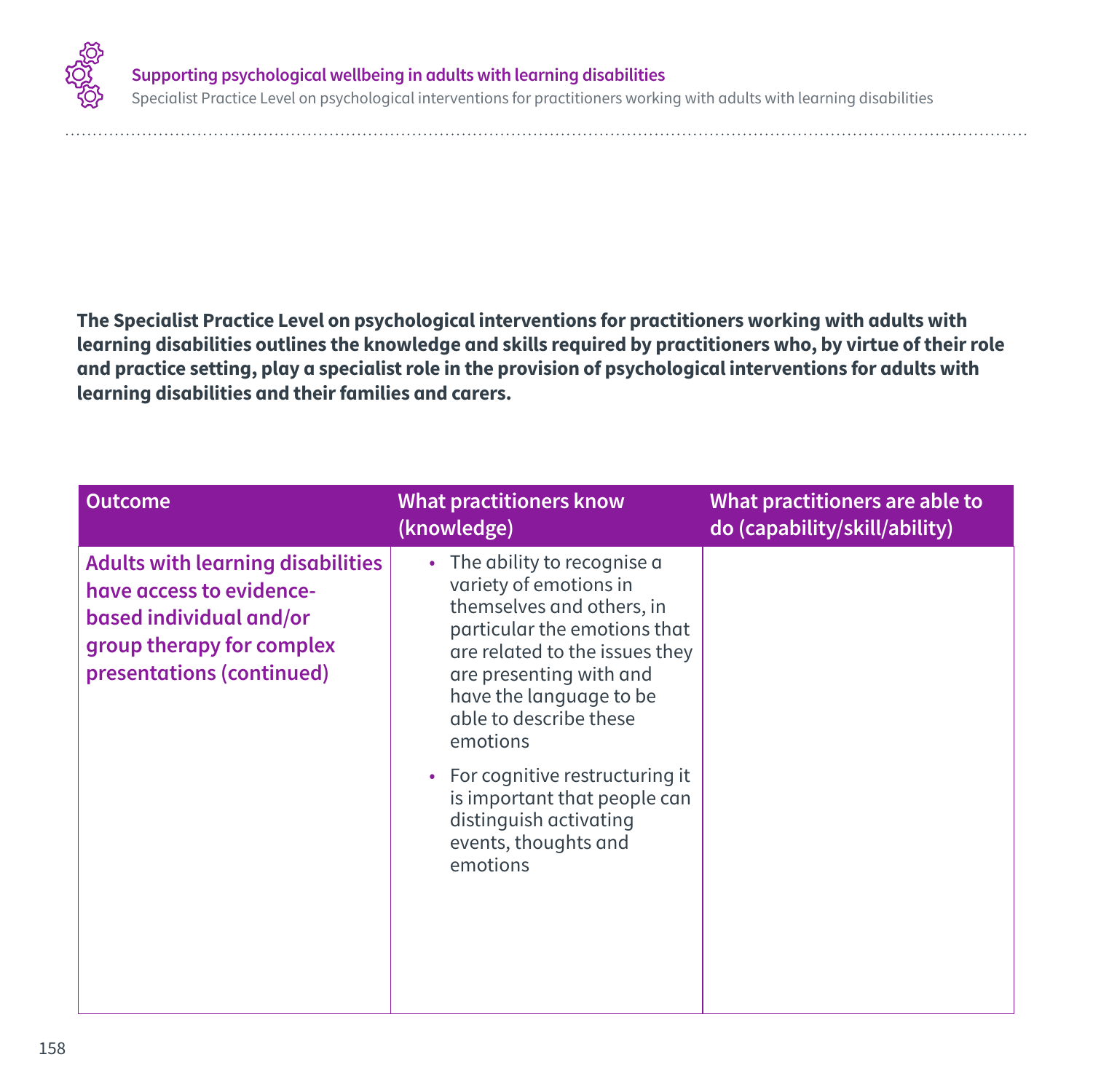

. . . . . . . . . . . . . . . . . . . .

Specialist Practice Level on psychological interventions for practitioners working with adults with learning disabilities

| <b>Outcome</b>                                                                                                                                            | <b>What practitioners know</b><br>(knowledge)                                                                                                                                        | What practitioners are able to<br>do (capability/skill/ability) |
|-----------------------------------------------------------------------------------------------------------------------------------------------------------|--------------------------------------------------------------------------------------------------------------------------------------------------------------------------------------|-----------------------------------------------------------------|
| <b>Adults with learning disabilities</b><br>have access to evidence-<br>based individual and/or<br>group therapy for complex<br>presentations (continued) | • The ability to recognise that<br>if people are able to change<br>the content or intensity of<br>cognitions then the nature<br>or intensity of emotion may<br>also change           |                                                                 |
|                                                                                                                                                           | • Have social supports that<br>can facilitate the learning of<br>new skills and the<br>engagement in new<br>activities)                                                              |                                                                 |
|                                                                                                                                                           | Knowledge of how<br>$\bullet$<br>psychological therapies and<br>interventions may interlink with<br>pharmaceutical interventions<br>relevant to adults with learning<br>disabilities |                                                                 |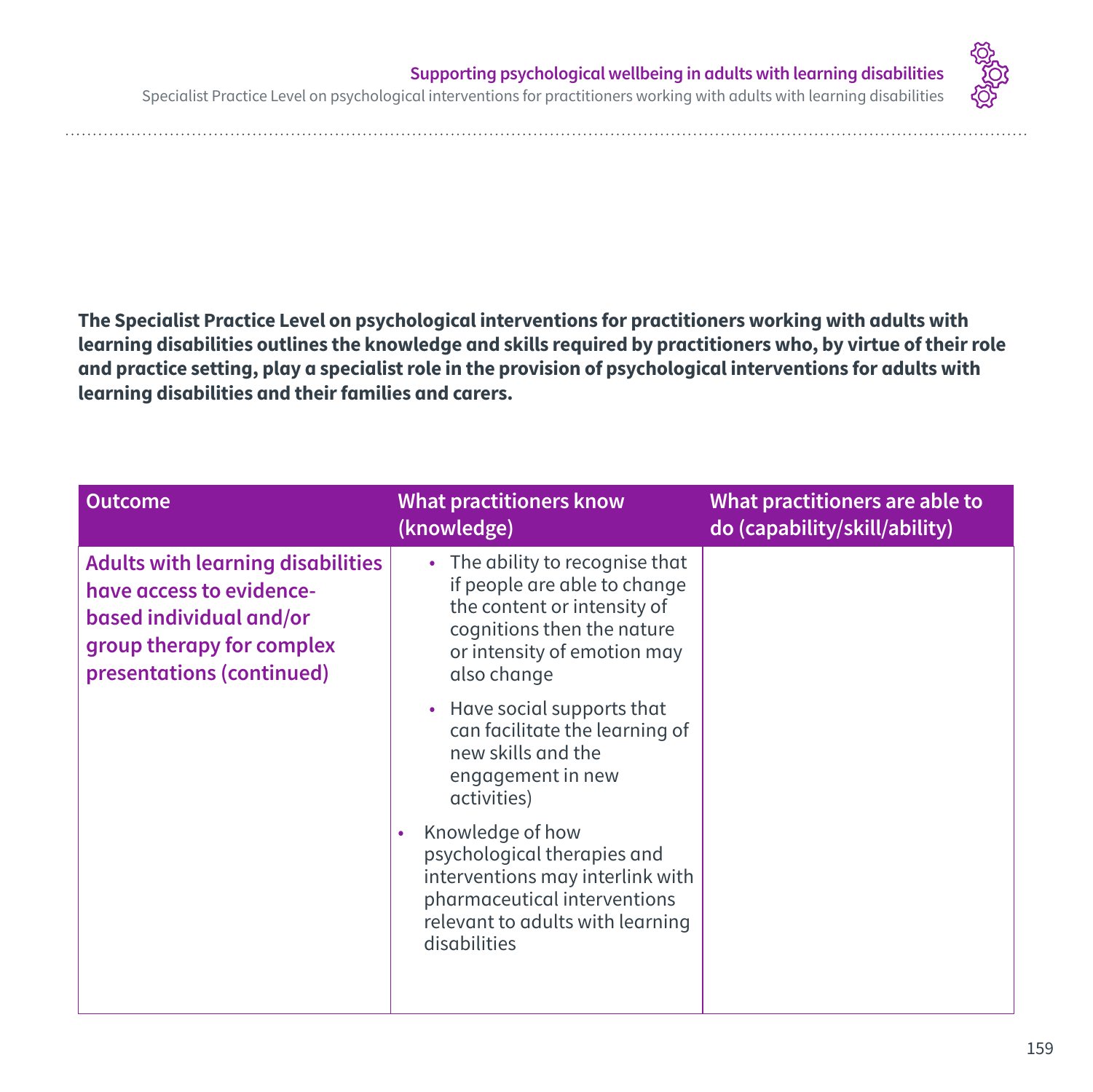

| <b>Outcome</b>                                                                                                                              | <b>What practitioners know</b><br>(knowledge)                                                                                                                                                                                                                                                                                                                                                          | What practitioners are able to<br>do (capability/skill/ability)                                                                                                                                                                                                                              |
|---------------------------------------------------------------------------------------------------------------------------------------------|--------------------------------------------------------------------------------------------------------------------------------------------------------------------------------------------------------------------------------------------------------------------------------------------------------------------------------------------------------------------------------------------------------|----------------------------------------------------------------------------------------------------------------------------------------------------------------------------------------------------------------------------------------------------------------------------------------------|
| <b>Adults with learning disabilities</b><br>are supported by staff who can<br>carry out an appropriate level<br>of data analysis to enhance | Knowledge of a range of data<br>collection procedures (e.g.<br>frequency, duration, partial &<br>whole interval, momentary time<br>sampling)                                                                                                                                                                                                                                                           | Ability to make clear the link<br>between the data collected and<br>the decision-making process, and<br>ensure that the team understand<br>this relationship                                                                                                                                 |
| support                                                                                                                                     | Understanding that data driven<br>$\bullet$<br>procedural integrity reflects a<br>more scientific or effective<br>approach to assessing the<br>effectiveness of an intervention;<br>and is the only way to be sure that<br>the strategies outlined in a<br>Behaviour Support Plan are<br>implemented or not<br>Knowledge of how to design and<br>$\bullet$<br>implement delivery monitoring<br>systems | Ability to put in place data<br>collection procedures appropriate<br>for the behaviour, the dimensions<br>of that behaviour (frequency,<br>intensity, duration etc.) and the<br>context in which it occurs<br>Ability to ensure that appropriate<br>data are used to inform all<br>decisions |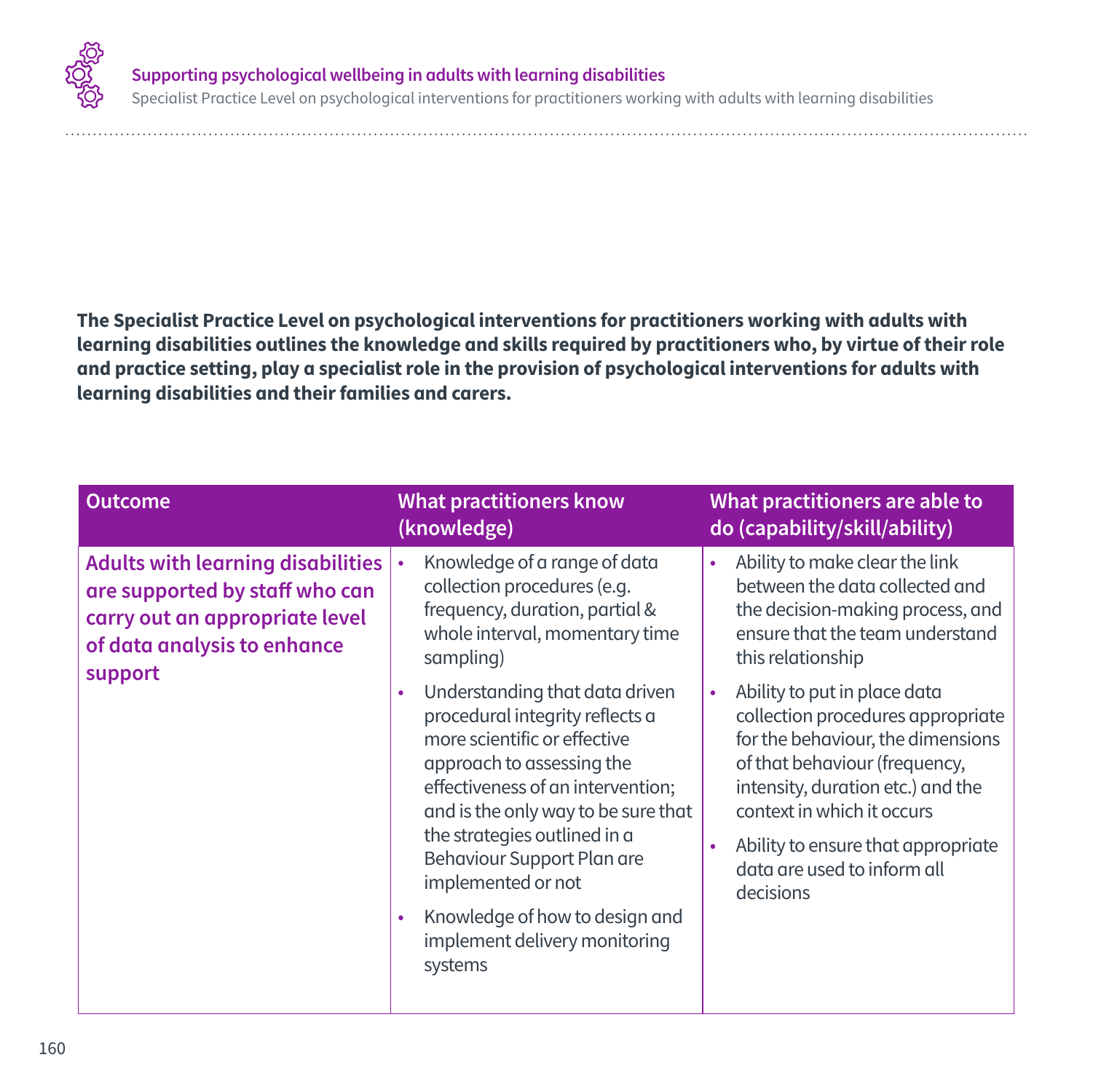

. . . . . . . . . . . . . . . . .

Specialist Practice Level on psychological interventions for practitioners working with adults with learning disabilities

| <b>Outcome</b>                                                                                               | <b>What practitioners know</b><br>(knowledge)                                              | What practitioners are able to<br>do (capability/skill/ability)                                                                                                         |
|--------------------------------------------------------------------------------------------------------------|--------------------------------------------------------------------------------------------|-------------------------------------------------------------------------------------------------------------------------------------------------------------------------|
| <b>Adults with learning disabilities</b><br>are supported by staff who can<br>carry out an appropriate level | Knowledge of how to analyse and<br>produce graphical and tabular<br>representation of data | Establish an infrastructure that<br>supports data driven decision<br>making                                                                                             |
| of data analysis to enhance<br>support (continued)                                                           |                                                                                            | Ability to design and implement<br>the most effective data collection<br>procedures (e.g. frequency,<br>duration, partial & whole interval,<br>momentary time sampling) |
|                                                                                                              |                                                                                            | Ability to design assessment<br>procedures to evaluate<br>effectiveness of interventions, to<br>inform evidence                                                         |
|                                                                                                              |                                                                                            | Ability to synthesise data from<br>relevant skills and functional<br>assessments to create an<br>overview of a person's skills and<br>needs                             |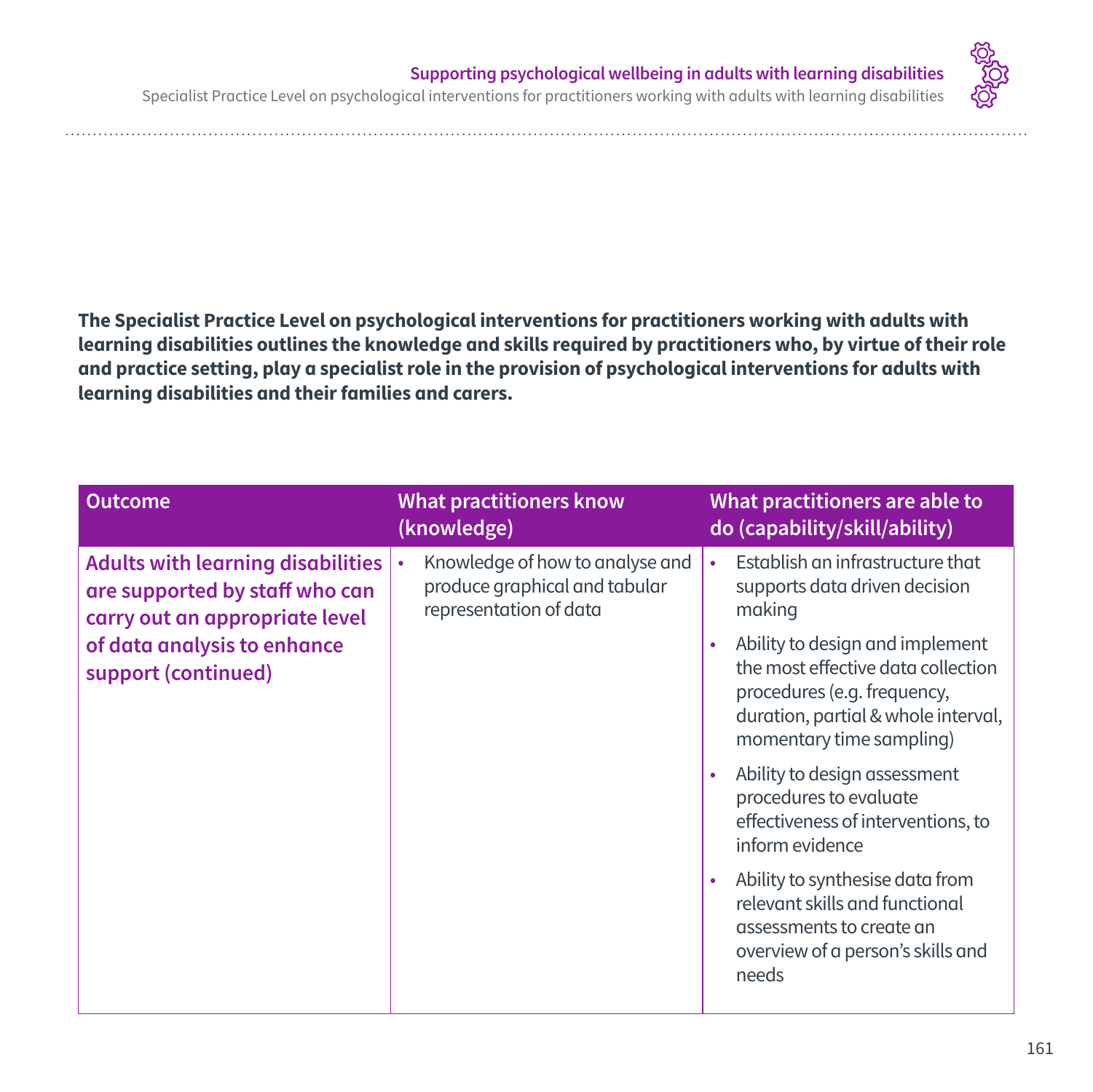

| <b>Outcome</b>                                                                                               | <b>What practitioners know</b><br>(knowledge) | What practitioners are able to<br>do (capability/skill/ability)                                                       |
|--------------------------------------------------------------------------------------------------------------|-----------------------------------------------|-----------------------------------------------------------------------------------------------------------------------|
| <b>Adults with learning disabilities</b><br>are supported by staff who can<br>carry out an appropriate level |                                               | Ability to analyse and produce<br>graphical and tabular<br>representation of data                                     |
| of data analysis to enhance<br>support (continued)                                                           |                                               | Take responsibility for data<br>management by collating and<br>presenting data in a form that<br>facilitates analysis |
|                                                                                                              |                                               | Ability to use computer software<br>to analyse and present delivery<br>monitoring data in a visual<br>format          |
|                                                                                                              |                                               |                                                                                                                       |
|                                                                                                              |                                               |                                                                                                                       |
|                                                                                                              |                                               |                                                                                                                       |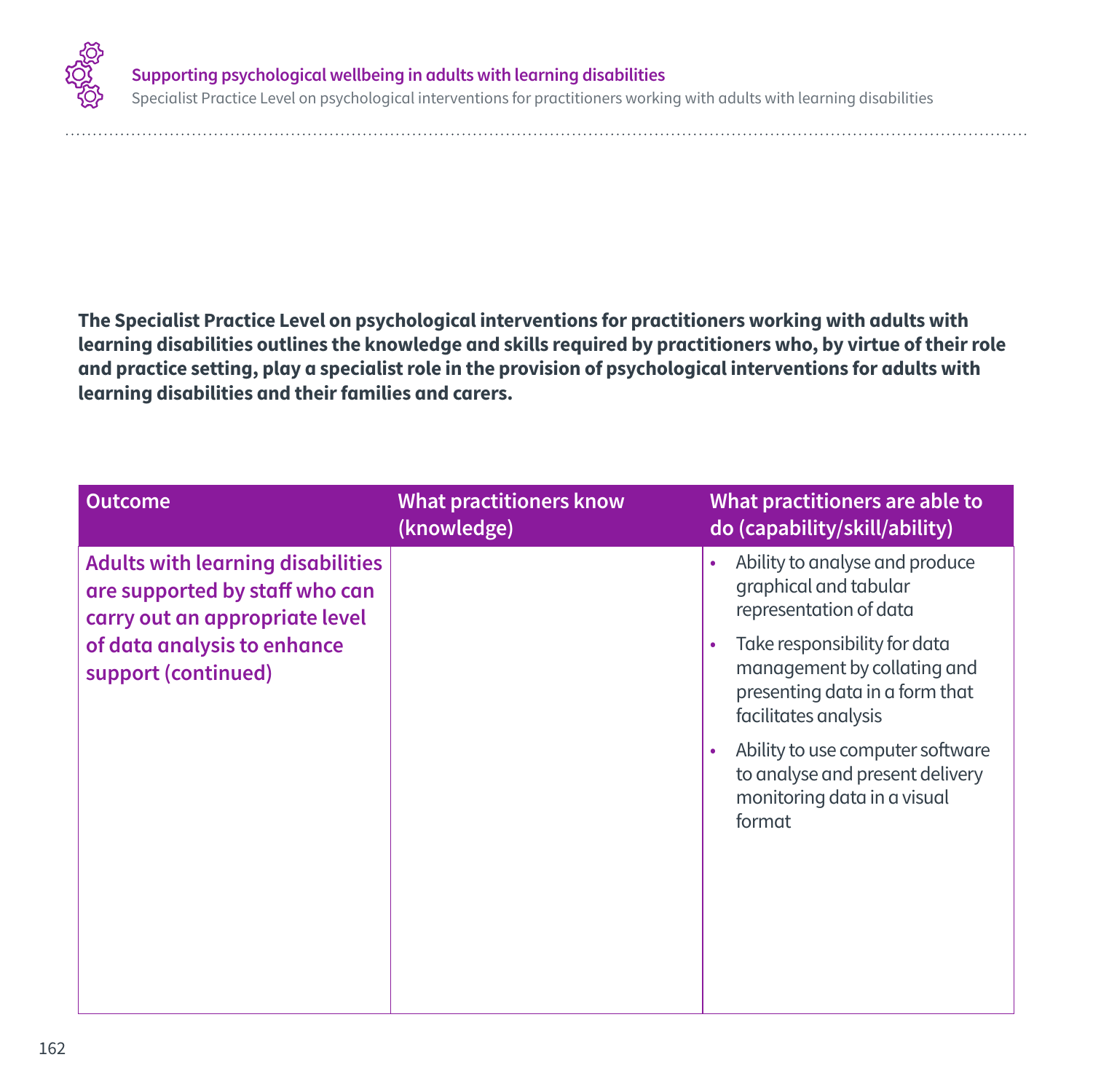

Specialist Practice Level on psychological interventions for practitioners working with adults with learning disabilities

| <b>Outcome</b>                                                                                                   | <b>What practitioners know</b><br>(knowledge)                                                                                                                                                                                                                                                                                                                                                                                | What practitioners are able to<br>do (capability/skill/ability)                                                                                                                                                                                                                                                                                                                                                                   |
|------------------------------------------------------------------------------------------------------------------|------------------------------------------------------------------------------------------------------------------------------------------------------------------------------------------------------------------------------------------------------------------------------------------------------------------------------------------------------------------------------------------------------------------------------|-----------------------------------------------------------------------------------------------------------------------------------------------------------------------------------------------------------------------------------------------------------------------------------------------------------------------------------------------------------------------------------------------------------------------------------|
| <b>Adults with learning disabilities</b><br>experience individualised<br>outcome evaluation where<br>appropriate | Comprehensive knowledge of a<br>$\bullet$<br>range of methodologies for<br>delivering, measuring and<br>monitoring outcomes to ensure<br>that the needs and wishes of<br>people with learning disabilities,<br>their families and carers are met<br>Comprehensive knowledge of the<br>$\bullet$<br>importance of, and approaches<br>and methods that should be used<br>to measure, the impact of support<br>against outcomes | Capacity to ensure that service<br>adopts auditing process to<br>evaluate the referral and<br>assessment process<br>Capacity to reflect on current<br>practice and to adapt it to meet<br>the requirements of the service<br>users or change in referral<br>patterns<br>Capacity to reflect on the nature<br>of the service being offered and<br>possible changes in practice to<br>accommodate individuals and<br>their families |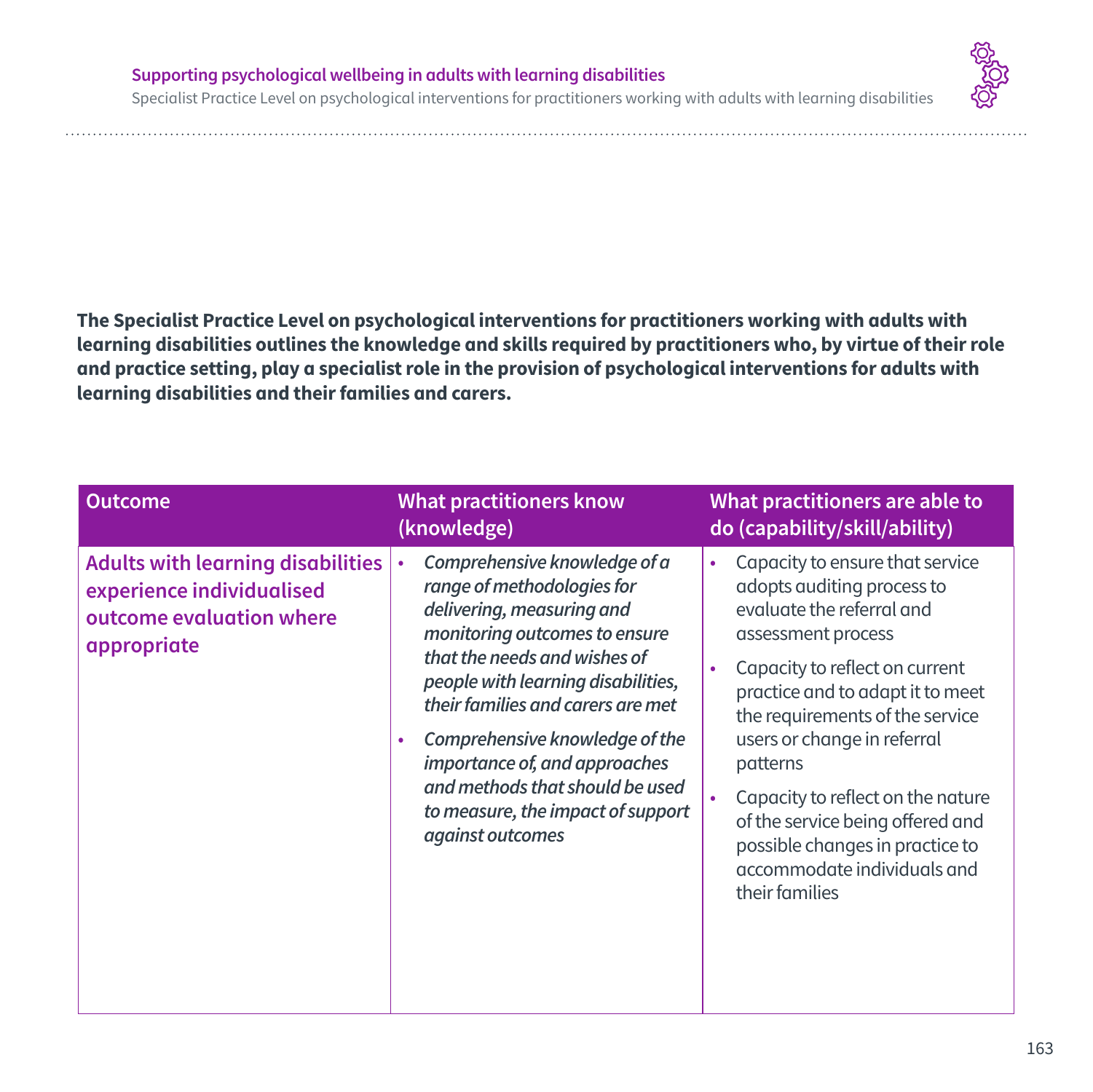

Specialist Practice Level on psychological interventions for practitioners working with adults with learning disabilities

| <b>Outcome</b>                                                                                                               | <b>What practitioners know</b><br>(knowledge)                                                                                                                                                                                                                                                                                                                                                                                         | What practitioners are able to<br>do (capability/skill/ability)                                                                                                                                                                                             |
|------------------------------------------------------------------------------------------------------------------------------|---------------------------------------------------------------------------------------------------------------------------------------------------------------------------------------------------------------------------------------------------------------------------------------------------------------------------------------------------------------------------------------------------------------------------------------|-------------------------------------------------------------------------------------------------------------------------------------------------------------------------------------------------------------------------------------------------------------|
| <b>Adults with learning disabilities</b><br>experience individualised<br>outcome evaluation where<br>appropriate (continued) | Comprehensive knowledge of the<br>principles, approaches and<br>practices that promote outcomes-<br>and asset-focused approach to<br>care of people with learning<br>disabilities<br>Comprehensive knowledge of a<br>$\bullet$<br>range of methodologies for<br>delivering, measuring and<br>monitoring outcomes to ensure<br>that the needs and wishes of<br>people with learning disabilities,<br>their families and carers are met | Select or design delivery<br>monitoring systems and train<br>direct carers in their use<br>Select or design appropriate<br>measures that evaluate outcome<br>variables (e.g., individualised<br>frequency charts, record of<br>physical interventions used) |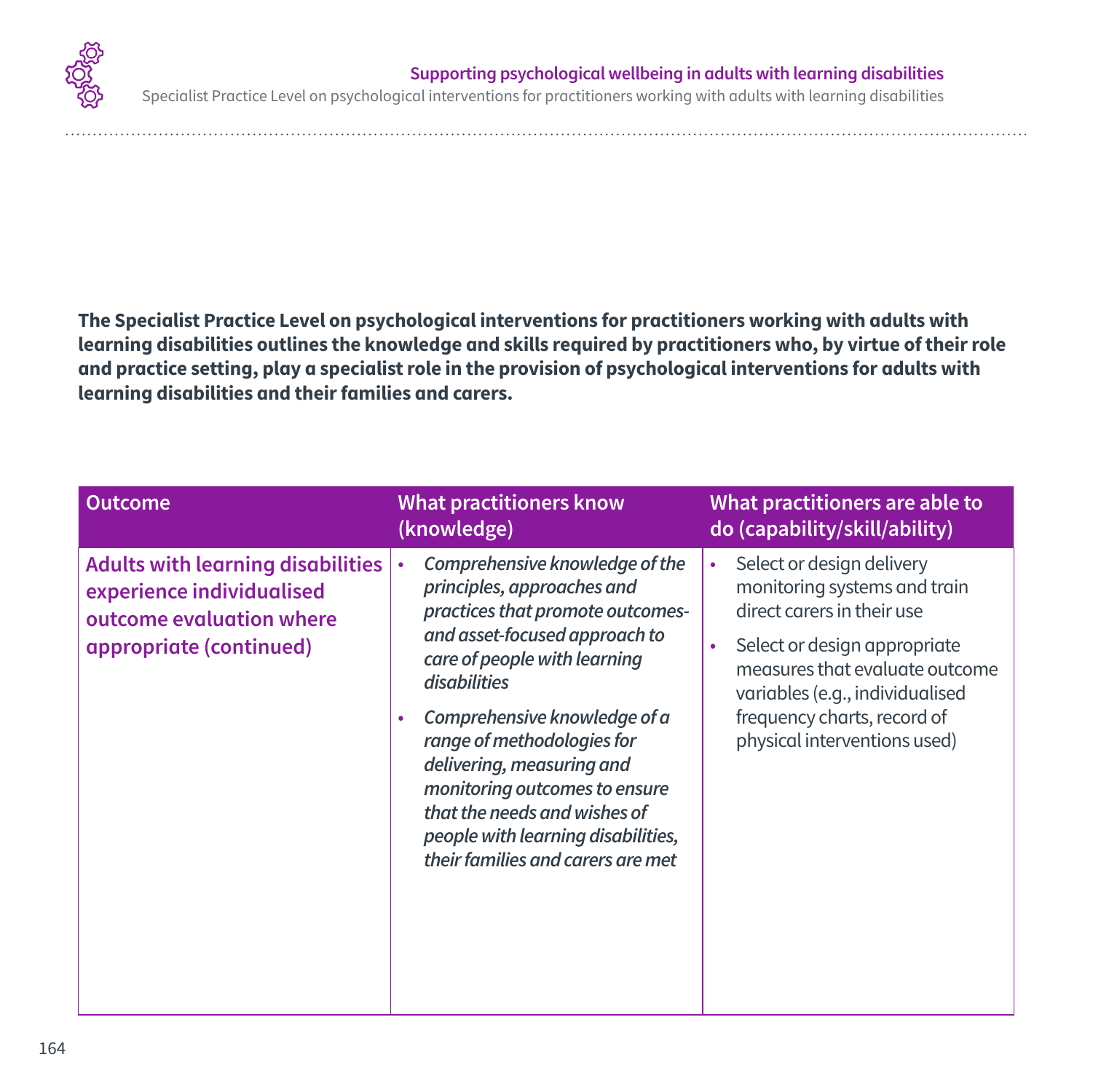

Specialist Practice Level on psychological interventions for practitioners working with adults with learning disabilities

| <b>Outcome</b>                                                                                                               | <b>What practitioners know</b><br>(knowledge)                                                                                                                                                                                                                                                                                                                                                                                                                  | What practitioners are able to<br>do (capability/skill/ability)                                                                                                                                                                                                                                                                                                               |
|------------------------------------------------------------------------------------------------------------------------------|----------------------------------------------------------------------------------------------------------------------------------------------------------------------------------------------------------------------------------------------------------------------------------------------------------------------------------------------------------------------------------------------------------------------------------------------------------------|-------------------------------------------------------------------------------------------------------------------------------------------------------------------------------------------------------------------------------------------------------------------------------------------------------------------------------------------------------------------------------|
| <b>Adults with learning disabilities</b><br>experience individualised<br>outcome evaluation where<br>appropriate (continued) | Comprehensive knowledge of the<br>opportunities and challenges in<br>implementing an outcomes-based<br>approach to provision of support<br>for adults with learning<br>disabilities, their families and<br>carers<br>Comprehensive knowledge of a<br>٠<br>range of methodologies for<br>delivering, measuring and<br>monitoring outcomes to ensure<br>that the needs and wishes of<br>adults with learning disabilities,<br>their families and carers, are met | Ensure the continued competence<br>of direct carers in the use of the<br>data gathering methods<br>Explain why, in addition to being<br>evidence-based in terms of using<br>empirically supported methods,<br>we must also evaluate what<br>works for the person and what<br>works at group and<br>organisational levels and how to<br>monitor outcomes organisation-<br>wide |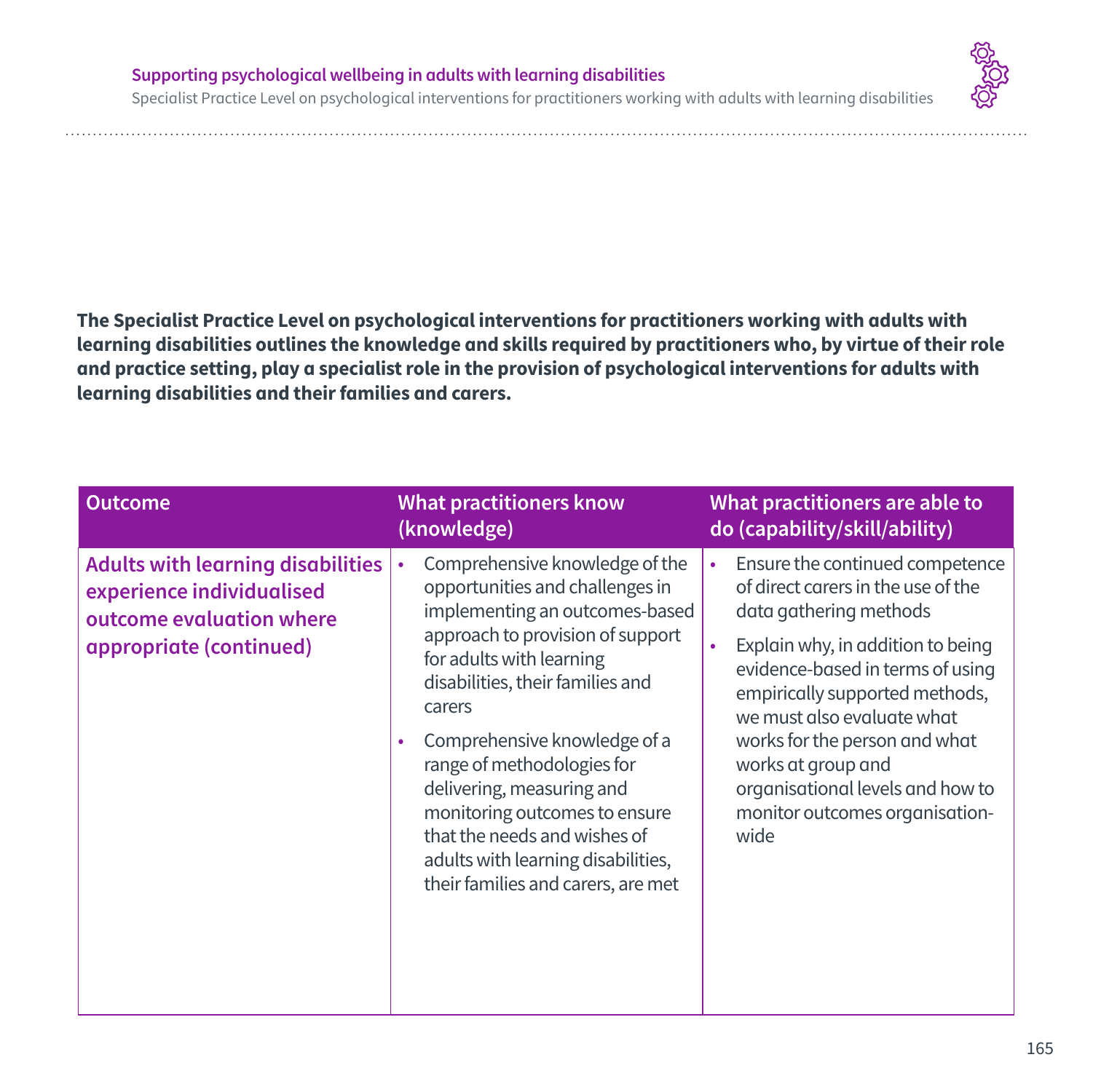

Specialist Practice Level on psychological interventions for practitioners working with adults with learning disabilities

| <b>Outcome</b>                                                                                                               | <b>What practitioners know</b><br>(knowledge)                                                                                                                                                                                                                                                                                                                                                                                                                                                                  | What practitioners are able to<br>do (capability/skill/ability)                                                                                                                                                                                               |
|------------------------------------------------------------------------------------------------------------------------------|----------------------------------------------------------------------------------------------------------------------------------------------------------------------------------------------------------------------------------------------------------------------------------------------------------------------------------------------------------------------------------------------------------------------------------------------------------------------------------------------------------------|---------------------------------------------------------------------------------------------------------------------------------------------------------------------------------------------------------------------------------------------------------------|
| <b>Adults with learning disabilities</b><br>experience individualised<br>outcome evaluation where<br>appropriate (continued) | Comprehensive knowledge of the<br>$\bullet$<br>principles and options for the<br>application of outcomes-based<br>approaches including a joint<br>outcomes approach for adults<br>with learning disabilities, their<br>families and carers<br>Understanding of the importance<br>$\bullet$<br>of practice being evidence-based<br>at the individual, group, and<br>organisational level, and that the<br>only way to assess effectiveness is<br>through syst ematic monitoring<br>and evaluation at each level | Ensure that there are<br>organisation wide systems for<br>evaluating outcome data at an<br>individual, group and<br>organisational level in place and<br>are utilised within the<br>organisation's performance<br>management and quality<br>assurance systems |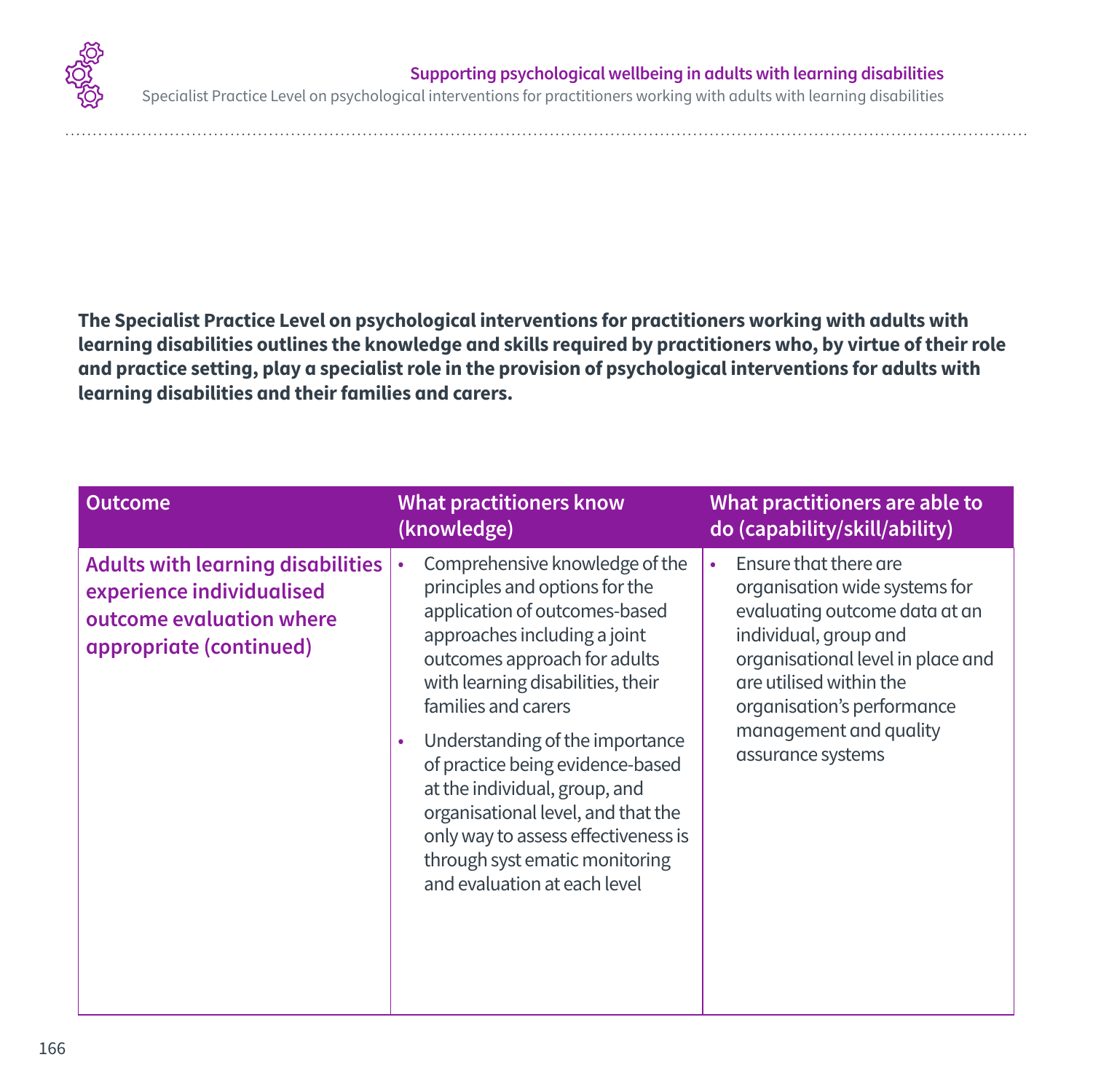

Specialist Practice Level on psychological interventions for practitioners working with adults with learning disabilities

| <b>Outcome</b>                                                                                                               | <b>What practitioners know</b><br>(knowledge)                                                                                                                                                                                        | What practitioners are able to<br>do (capability/skill/ability)                                                                                                                                             |
|------------------------------------------------------------------------------------------------------------------------------|--------------------------------------------------------------------------------------------------------------------------------------------------------------------------------------------------------------------------------------|-------------------------------------------------------------------------------------------------------------------------------------------------------------------------------------------------------------|
| <b>Adults with learning disabilities</b><br>experience individualised<br>outcome evaluation where<br>appropriate (continued) | Knowledge of the different<br>outcomes variables that can be<br>measured at an individual, group<br>of individuals, and organisational<br>level                                                                                      | Implement personalised systems<br>for goal-based person-centred<br>outcome planning, implementing<br>plans, and monitoring their<br>impact                                                                  |
|                                                                                                                              | Knowledge of how to analyse<br>outcome data at an individual/<br>group of individuals and<br>organisational level<br>Knowledge of the importance of<br>the periodic auditing of systems<br>and procedures across the<br>organisation | Promote the use of an outcomes-<br>based approach which builds on<br>adults with learning disabilities<br>existing capabilities when<br>assessing the support needs of<br>adults with learning disabilities |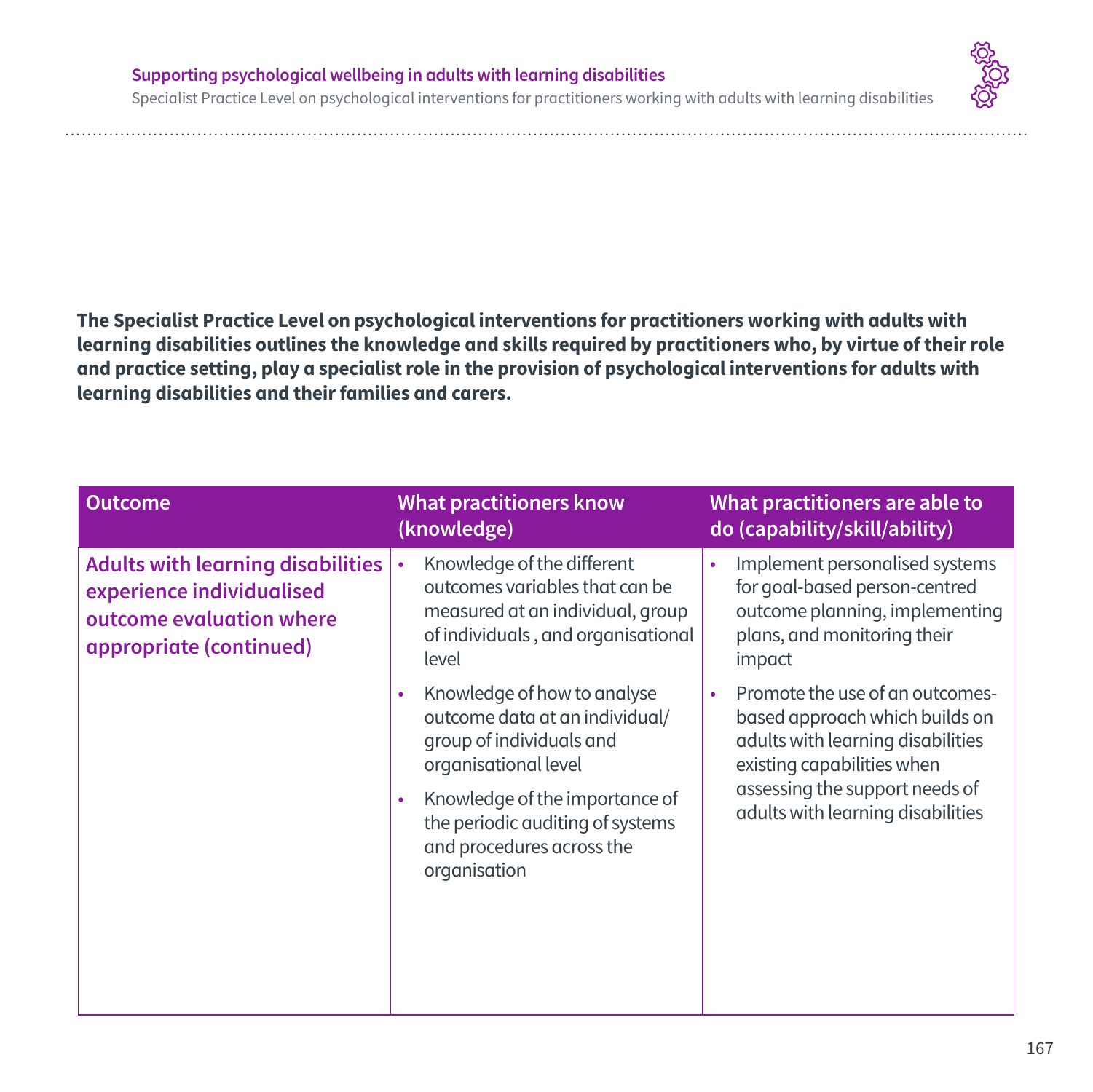

| <b>Outcome</b>                                                                                                           | <b>What practitioners know</b><br>(knowledge)                                                                                                                                                                                                                                                                                                                                                                                                                                                                                                                                     | What practitioners are able to<br>do (capability/skill/ability)                                                                                                                                                                                                                                                                                                                                                                                                                                                                          |
|--------------------------------------------------------------------------------------------------------------------------|-----------------------------------------------------------------------------------------------------------------------------------------------------------------------------------------------------------------------------------------------------------------------------------------------------------------------------------------------------------------------------------------------------------------------------------------------------------------------------------------------------------------------------------------------------------------------------------|------------------------------------------------------------------------------------------------------------------------------------------------------------------------------------------------------------------------------------------------------------------------------------------------------------------------------------------------------------------------------------------------------------------------------------------------------------------------------------------------------------------------------------------|
| <b>Adults with learning disabilities</b><br>have support from staff who<br>can provide clinical supervision<br>to others | Understanding that to provide<br>supervision for psychological<br>therapies supervisors will be:<br>• A qualified psychological<br>therapist with a working<br>knowledge of, and substantial<br>experience in, the delivery of<br>the intervention in which they<br>are providing supervision<br>and<br>will have training which equips<br>٠<br>them with the 'Skills for Health'<br>supervision competences (as<br>detailed in The Matrix A Guide<br>to Delivering Evidence-Based<br><b>Psychological Therapies in</b><br><b>Scotland</b> , NHS Education for<br>Scotland, 2014) | Staff supervising psychological<br>$\bullet$<br>therapies have an appropriate<br>qualification and substantial<br>experience in the intervention<br>being supervised and appropriate<br>supervision training<br>Capacity to provide an<br>$\bullet$<br>appropriate level of individual<br>and/or group supervision<br>Ability to demonstrate good<br>supervision skills in training and<br>developing skills around:<br>understanding behaviour; work<br>relationship dynamics;<br>maintaining personal boundaries;<br>work-life balance |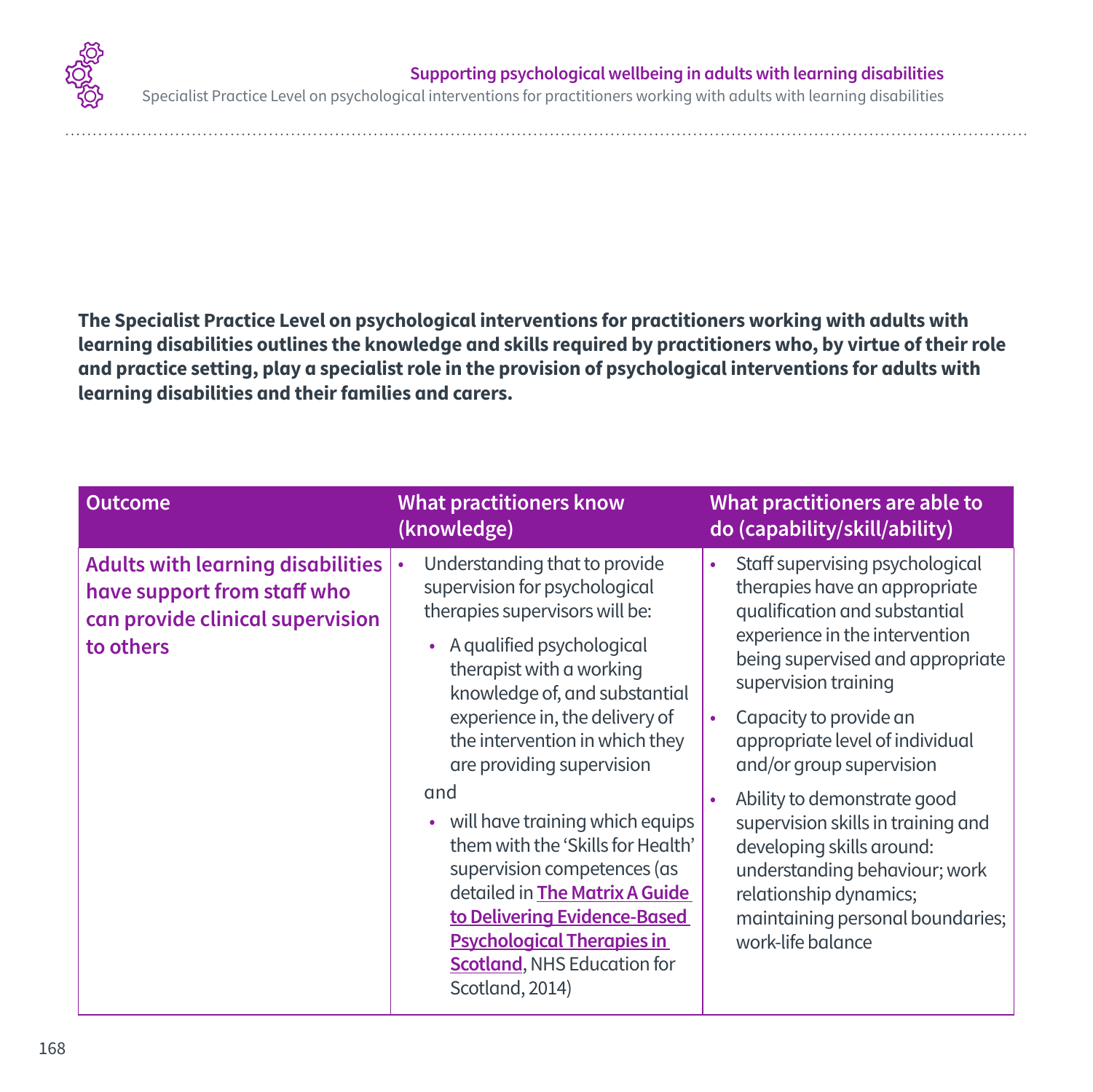

Specialist Practice Level on psychological interventions for practitioners working with adults with learning disabilities

| <b>Outcome</b>                                                                                                                       | <b>What practitioners know</b><br>(knowledge)                                                                                                                                                                                                                                                           | What practitioners are able to<br>do (capability/skill/ability) |
|--------------------------------------------------------------------------------------------------------------------------------------|---------------------------------------------------------------------------------------------------------------------------------------------------------------------------------------------------------------------------------------------------------------------------------------------------------|-----------------------------------------------------------------|
| <b>Adults with learning disabilities</b><br>have support from staff who<br>can provide clinical supervision<br>to others (continued) | Knowledge of how to provide<br>regular and frequent individual<br>supervision for all staff<br>Knowledge of how to observe<br>$\bullet$<br>staff working practices and<br>provide verbal and written<br>feedback, and systematically<br>check procedural fidelity in<br>delivering agreed support plans |                                                                 |
|                                                                                                                                      | Understanding of how the quality<br>$\bullet$<br>of treatment provided will be<br>enhanced by psychological<br>therapies supervision which will<br>reduce potentially harmful<br>variations in practice and ensure<br>delivery of therapy in line with<br>best practice and the evidence<br>base        |                                                                 |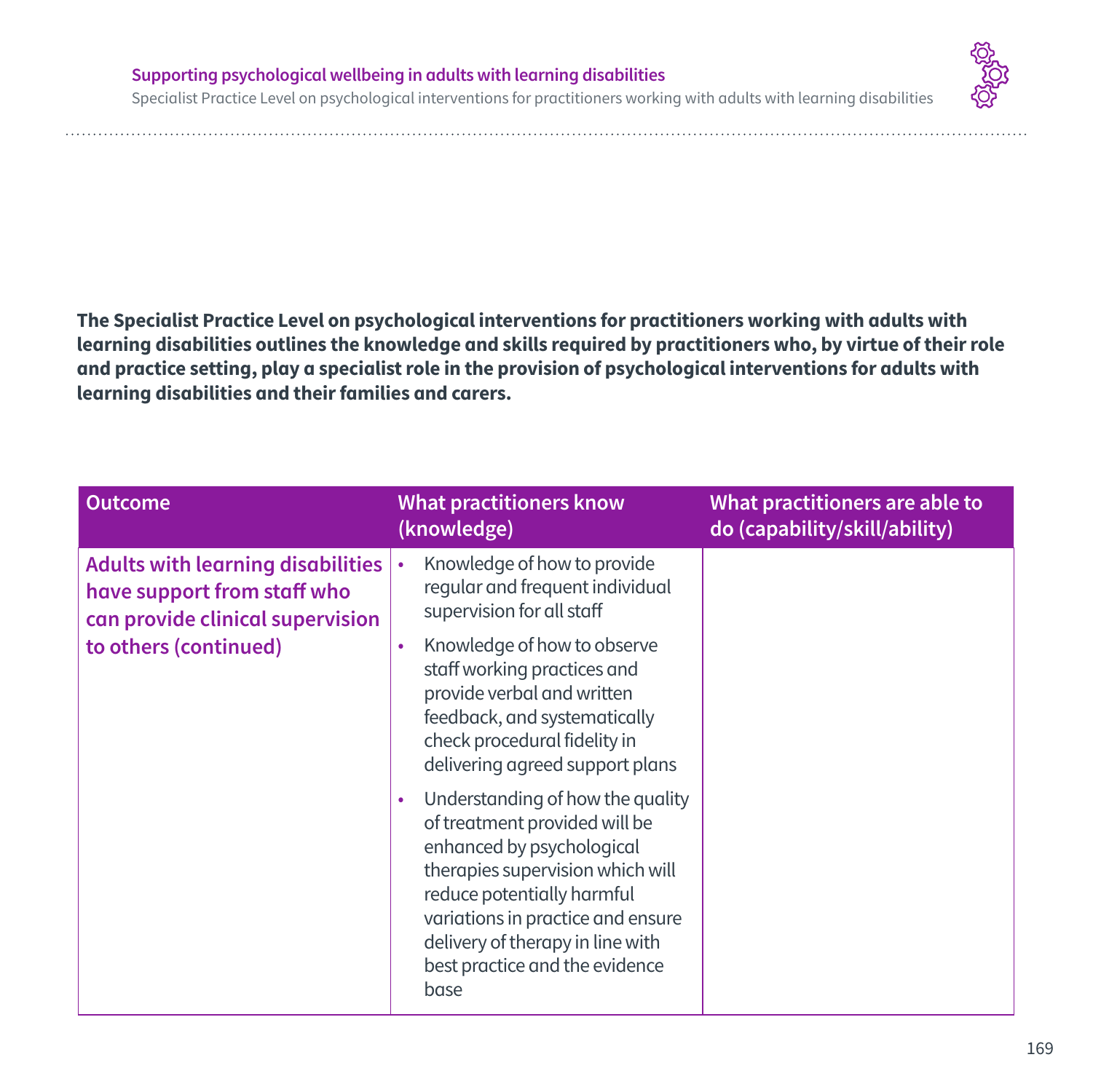

Specialist Practice Level on psychological interventions for practitioners working with adults with learning disabilities

| <b>Outcome</b>                                                                                                                       | <b>What practitioners know</b><br>(knowledge)                                                                                                                                                                  | What practitioners are able to<br>do (capability/skill/ability) |
|--------------------------------------------------------------------------------------------------------------------------------------|----------------------------------------------------------------------------------------------------------------------------------------------------------------------------------------------------------------|-----------------------------------------------------------------|
| <b>Adults with learning disabilities</b><br>have support from staff who<br>can provide clinical supervision<br>to others (continued) | Knowledge of the role of<br>supervision in terms of supporting<br>the skills, training and personal<br>wellbeing needs of others within<br>the team such that they can fulfil<br>their roles adequately        |                                                                 |
|                                                                                                                                      | Understanding of the importance<br>$\bullet$<br>of practice leadership                                                                                                                                         |                                                                 |
|                                                                                                                                      | Understanding of options for<br>$\bullet$<br>formal training at various levels<br>including the additional<br>requirements to practise as a<br>supervisor and a trainer for<br>specific therapeutic approaches |                                                                 |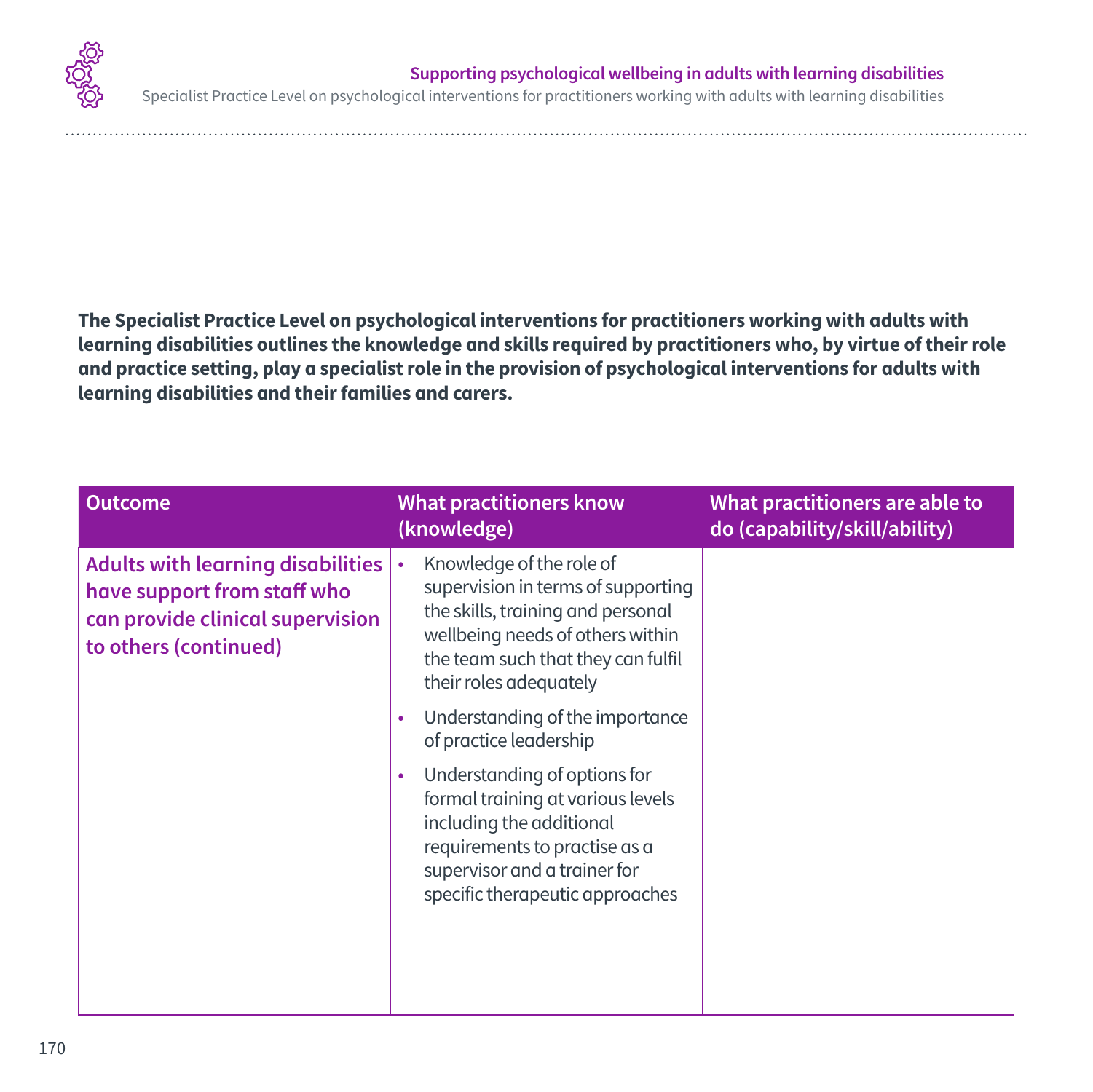

Specialist Practice Level on psychological interventions for practitioners working with adults with learning disabilities

| <b>Outcome</b>                                                                                                                       | <b>What practitioners know</b><br>(knowledge)                                                                                                                                                                            | What practitioners are able to<br>do (capability/skill/ability) |
|--------------------------------------------------------------------------------------------------------------------------------------|--------------------------------------------------------------------------------------------------------------------------------------------------------------------------------------------------------------------------|-----------------------------------------------------------------|
| <b>Adults with learning disabilities</b><br>have support from staff who<br>can provide clinical supervision<br>to others (continued) | Understanding of the role of<br>$\bullet$<br>supervision in terms of supporting<br>the skills, training and personal<br>wellbeing needs of others within<br>the team such that they can fulfil<br>their roles adequately |                                                                 |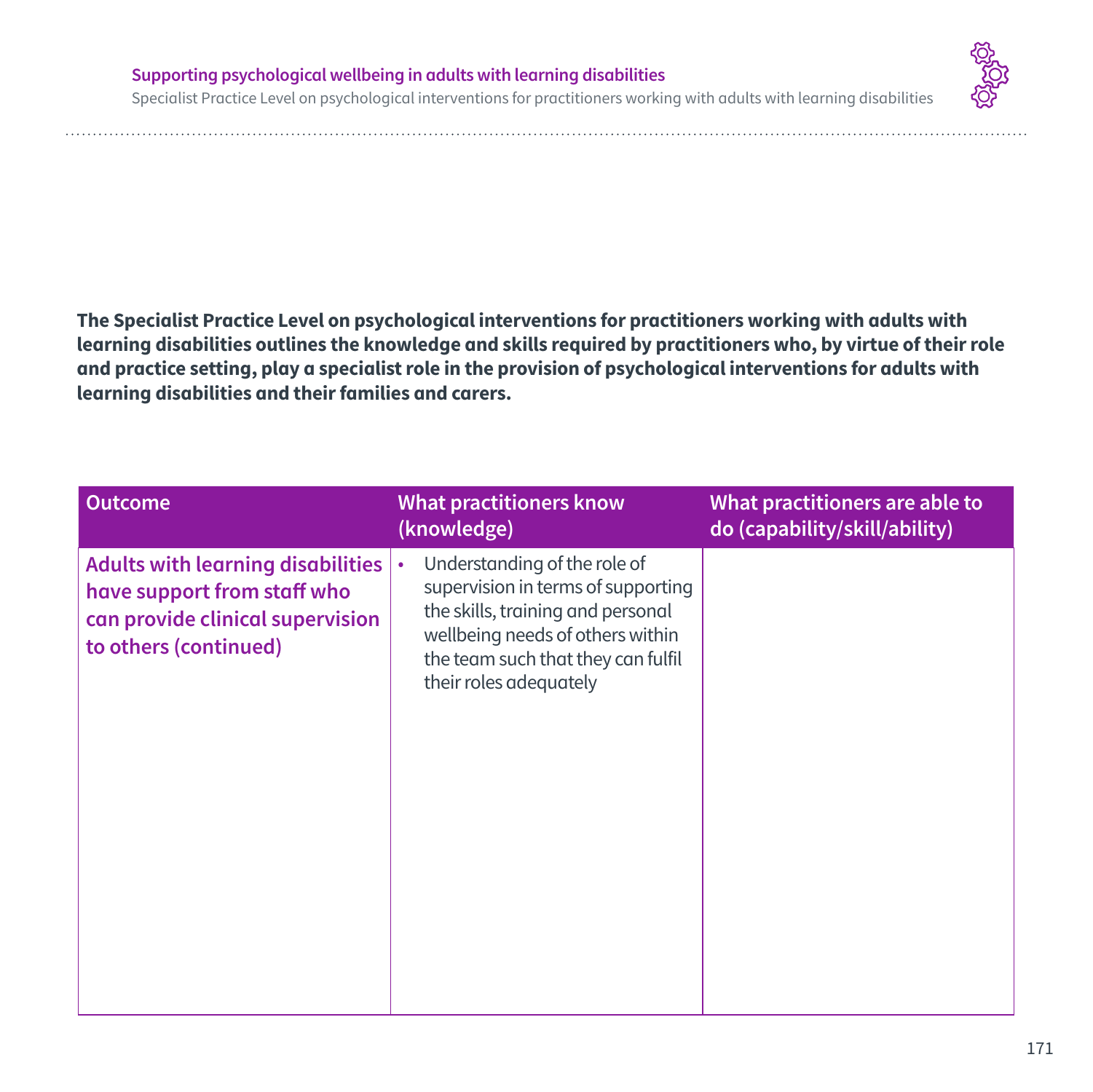

| <b>Outcome</b>                                                                                                       | <b>What practitioners know</b><br>(knowledge)                                                                                                                                                                                                                                                                                                                                                                                                                                | What practitioners are able to<br>do (capability/skill/ability)                                                                                                                                                                                                                                                                                                                     |
|----------------------------------------------------------------------------------------------------------------------|------------------------------------------------------------------------------------------------------------------------------------------------------------------------------------------------------------------------------------------------------------------------------------------------------------------------------------------------------------------------------------------------------------------------------------------------------------------------------|-------------------------------------------------------------------------------------------------------------------------------------------------------------------------------------------------------------------------------------------------------------------------------------------------------------------------------------------------------------------------------------|
| <b>Adults with learning disabilities</b><br>receive support from staff<br>who benefit from specialist<br>supervision | Understanding of the importance<br>of participation in regular<br>supervision of casework and<br>wider systemic issues, including<br>difficult situations and risk.<br>Understanding of the importance<br>$\bullet$<br>of supervisors having the<br>opportunity to develop or refresh<br>their supervision skills through<br><b>CPD</b><br>Understanding that anyone<br>$\bullet$<br>delivering psychological therapies<br>should be appropriately trained<br>and supervised | Participates in regular clinical<br>supervision by experienced peers<br>Uses supervision as a key<br>$\bullet$<br>component of clinical governance<br>Uses supervision to develop<br>clinical skills and identify needs in<br>relation to continuing<br>professional development<br>Uses supervision to enhance<br>$\bullet$<br>performance in relation to work<br>with individuals |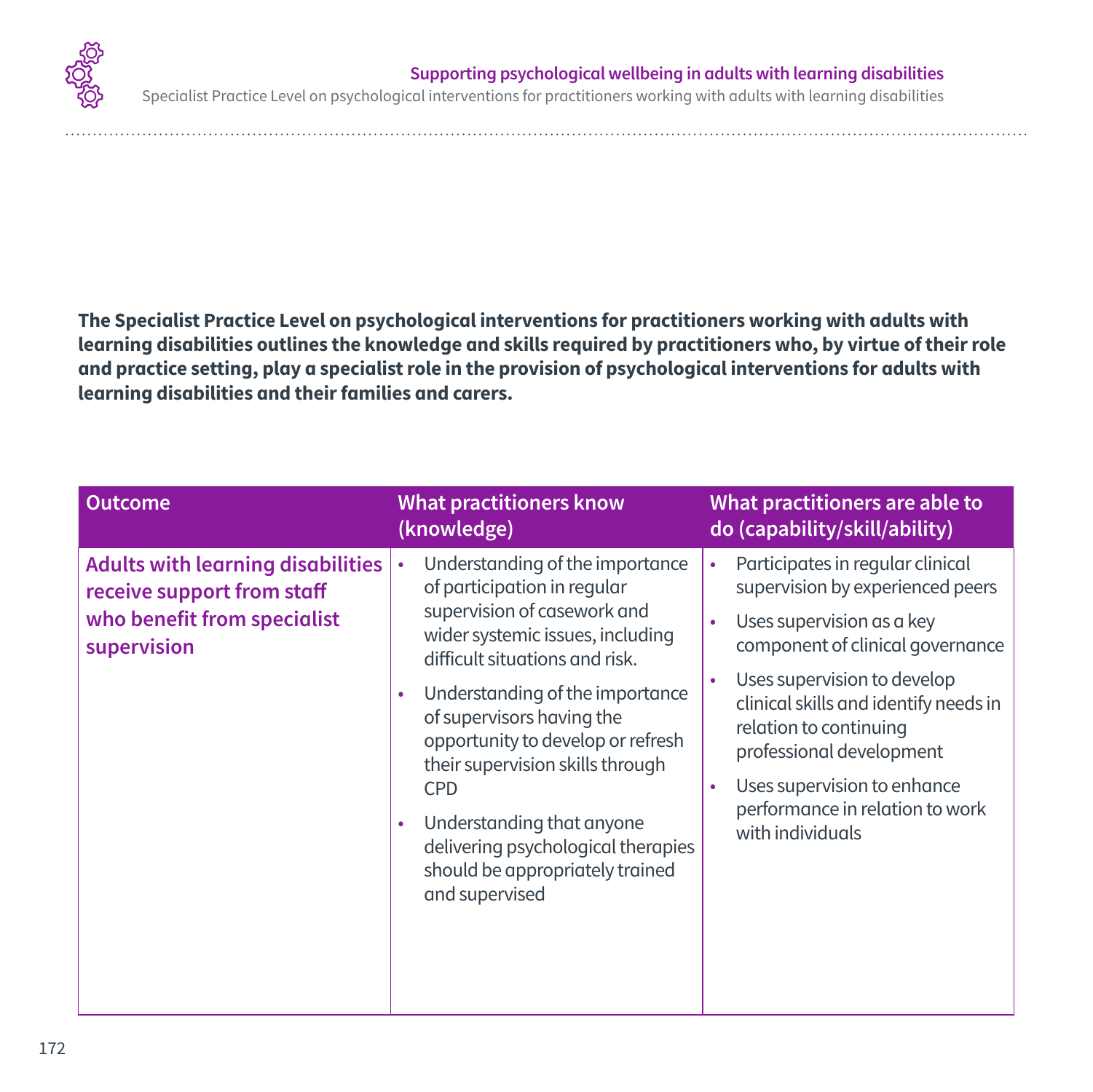

Specialist Practice Level on psychological interventions for practitioners working with adults with learning disabilities

| <b>Outcome</b>                                                                                                                   | <b>What practitioners know</b><br>(knowledge)                                                                                                                                                                                                                                                                                                                                                                             | What practitioners are able to<br>do (capability/skill/ability) |
|----------------------------------------------------------------------------------------------------------------------------------|---------------------------------------------------------------------------------------------------------------------------------------------------------------------------------------------------------------------------------------------------------------------------------------------------------------------------------------------------------------------------------------------------------------------------|-----------------------------------------------------------------|
| <b>Adults with learning disabilities</b><br>receive support from staff<br>who benefit from specialist<br>supervision (continued) | Understanding of the importance<br>of regular supervision being in<br>line with existing guidelines for<br>the particular therapeutic<br>modality. This supervision should<br>address all ongoing clinical cases,<br>and be informed by routine<br>individual outcome measures.<br>Knowledge of the training and<br>$\bullet$<br>experience required to practise as<br>a supervisor and a trainer within<br>each modality |                                                                 |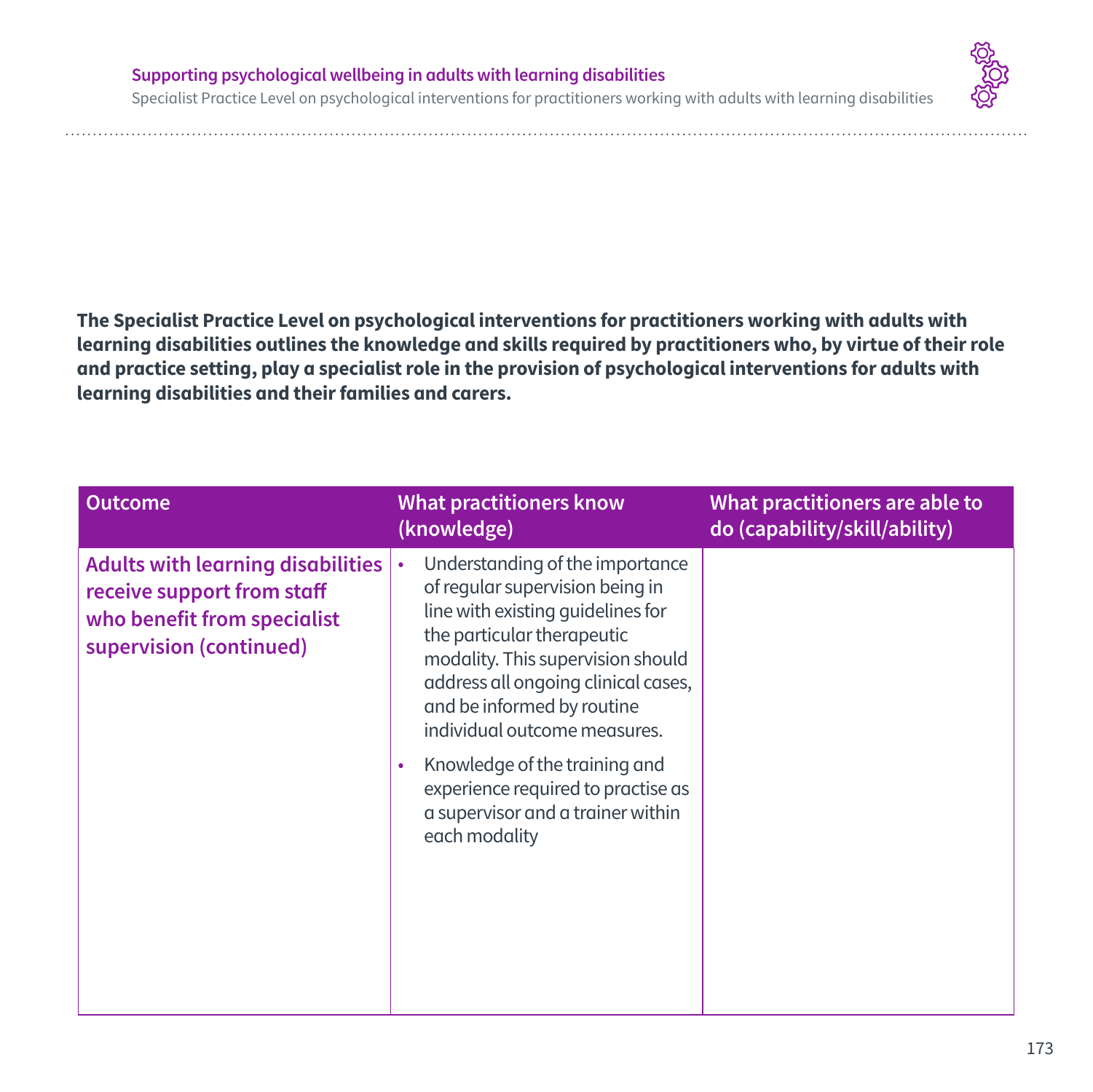

| <b>Outcome</b>                                                                                                                           | <b>What practitioners know</b><br>(knowledge)                                                                                                                                                                                                                                                                                                                                                                       | What practitioners are able to<br>do (capability/skill/ability)                                                                                                                                                                                                                                                                                                                                                                                                                                                                                                                               |
|------------------------------------------------------------------------------------------------------------------------------------------|---------------------------------------------------------------------------------------------------------------------------------------------------------------------------------------------------------------------------------------------------------------------------------------------------------------------------------------------------------------------------------------------------------------------|-----------------------------------------------------------------------------------------------------------------------------------------------------------------------------------------------------------------------------------------------------------------------------------------------------------------------------------------------------------------------------------------------------------------------------------------------------------------------------------------------------------------------------------------------------------------------------------------------|
| <b>Adults with learning disabilities</b><br>have support from staff who<br>can identify and support the<br>training needs of other staff | Knowledge of factors which need<br>to be considered in the planning<br>of training including:<br>• The baseline knowledge and<br>skills of the group targeted for<br>training<br>• A curriculum designed and<br>evaluated on sound<br>educational principles<br>The opportunity, as an integral<br>part of the training, for skills<br>development over time<br>through supervised clinical<br>practice or coaching | Assess the resources at macro<br>$\bullet$<br>organisational level<br>Develop strategic plan for whole<br>$\bullet$<br>team training and continued<br>professional development<br>Capacity to reflect on training and<br>$\bullet$<br>support needs of other members<br>of staff<br>Conduct training audits, identify<br>$\bullet$<br>gaps in staff knowledge and<br>deliver training support as<br>required<br>Ensure staff are trained in or have<br>$\bullet$<br>access to, specialist behavioural<br>skills, in order to write high quality<br>plans based on accurate<br>assessment data |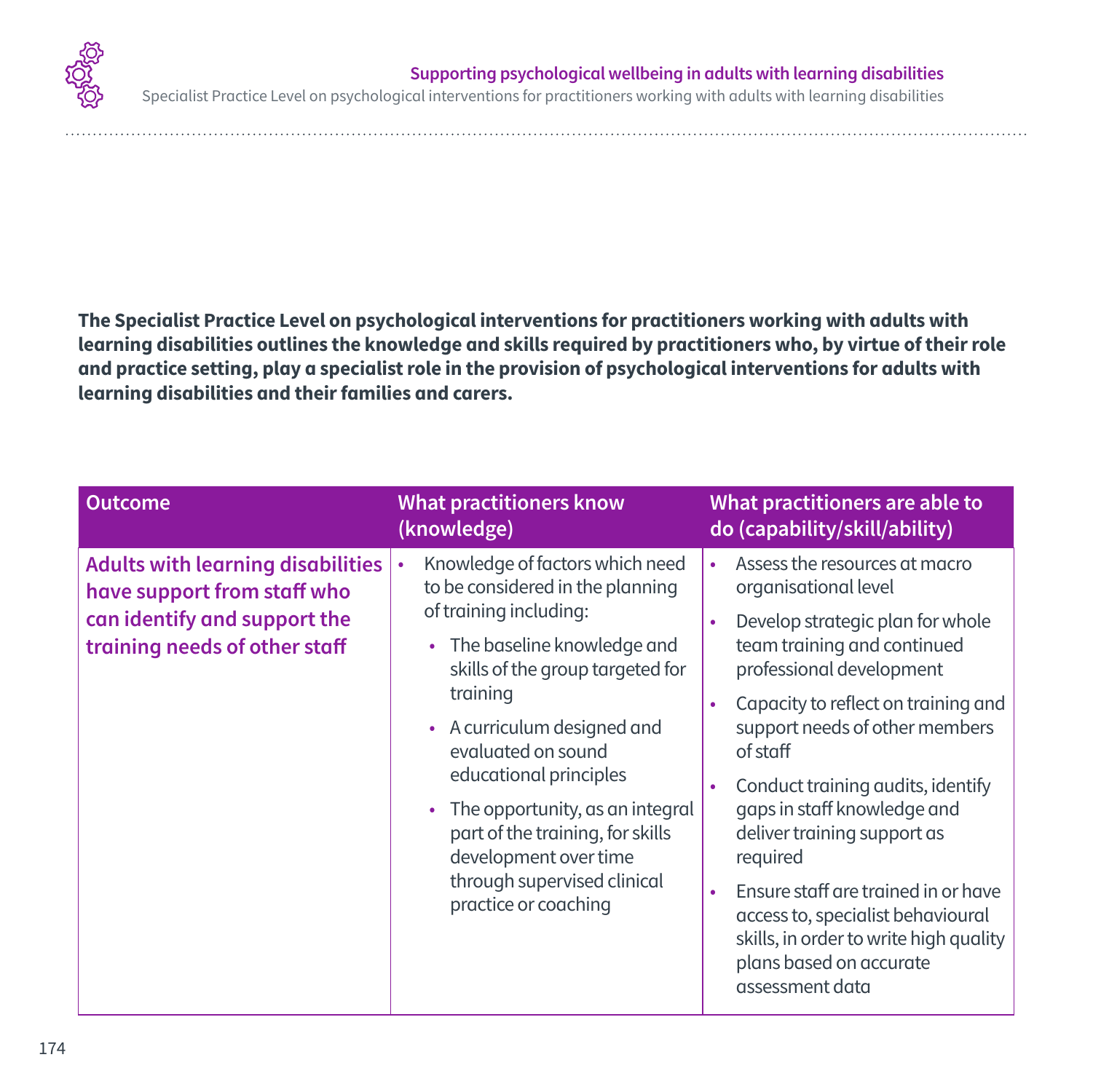

Specialist Practice Level on psychological interventions for practitioners working with adults with learning disabilities

| <b>Outcome</b>                                                                                                                                          | <b>What practitioners know</b><br>(knowledge)                                                                                                                                                                                                                                        | What practitioners are able to<br>do (capability/skill/ability)                                                                                                                                                                                                                                                                                                                                                                                                                                                |
|---------------------------------------------------------------------------------------------------------------------------------------------------------|--------------------------------------------------------------------------------------------------------------------------------------------------------------------------------------------------------------------------------------------------------------------------------------|----------------------------------------------------------------------------------------------------------------------------------------------------------------------------------------------------------------------------------------------------------------------------------------------------------------------------------------------------------------------------------------------------------------------------------------------------------------------------------------------------------------|
| <b>Adults with learning disabilities</b><br>have support from staff who<br>can identify and support the<br>training needs of other staff<br>(continued) | • The knowledge, skills and<br>experience of the trainers and<br>supervisors, in the particular<br>psychological intervention<br>The competence of the trainers<br>to deliver training effectively<br>• Systematic assessment of<br>knowledge and skills acquired<br>during training | Ensure that all members of the<br>support team understand and are<br>able to accurately implement<br>each Behaviour Support Plan, for<br>every person being supported<br>Demonstrate to members of the<br>team the strategies described<br>within the Behaviour Support<br>Plan<br>Maintain quality by offering direct<br>$\bullet$<br>coaching to others in<br>implementation of strategies and<br>provide regular performance<br>feedback<br>Train direct carers in the use of the<br>data gathering methods |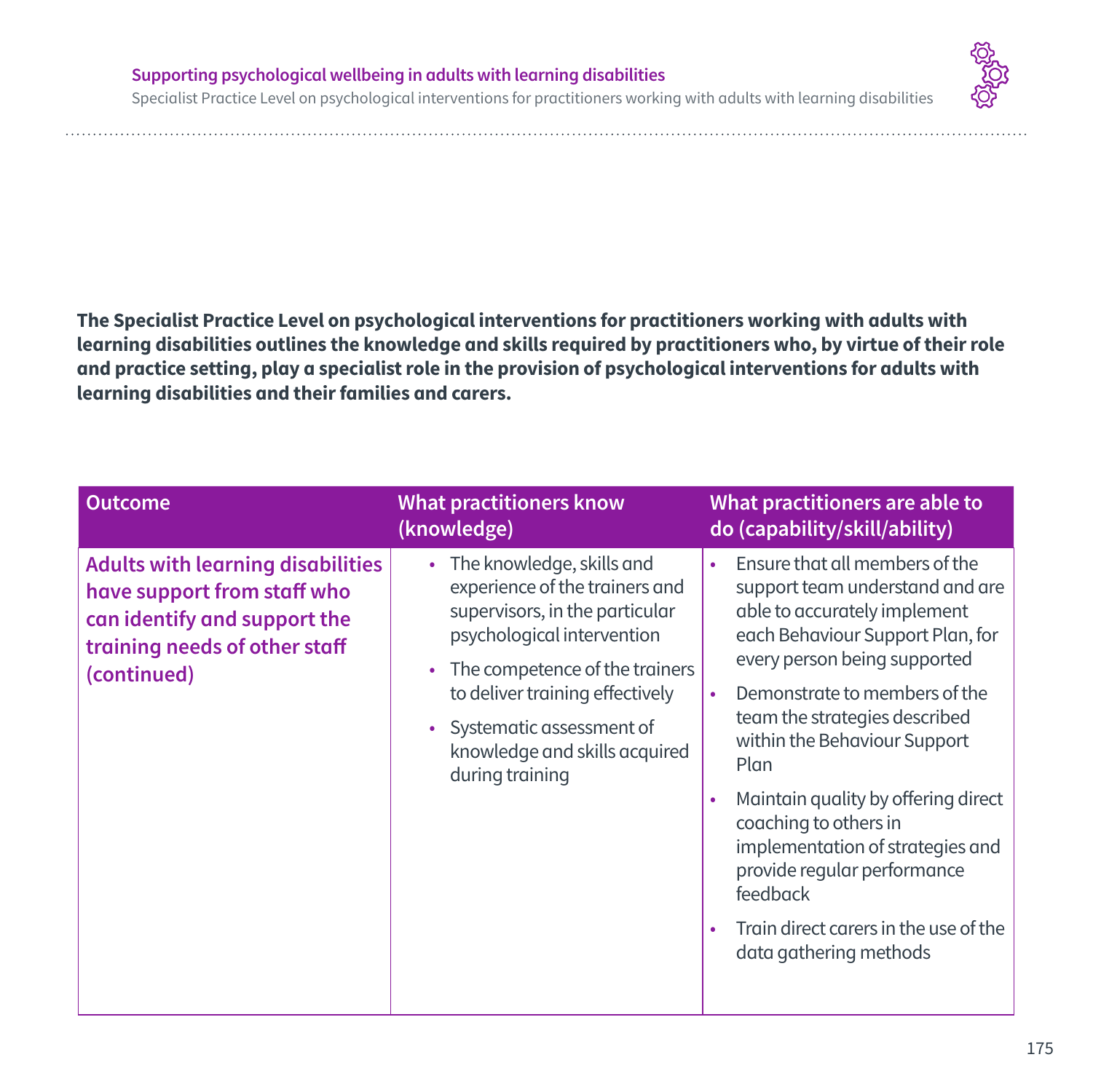

| <b>Outcome</b>                                                                                                                           | <b>What practitioners know</b><br>(knowledge) | What practitioners are able to<br>do (capability/skill/ability)                                                                                                                                                                                                                                                                            |
|------------------------------------------------------------------------------------------------------------------------------------------|-----------------------------------------------|--------------------------------------------------------------------------------------------------------------------------------------------------------------------------------------------------------------------------------------------------------------------------------------------------------------------------------------------|
| <b>Adults with learning disabilities</b><br>have support from staff who<br>can identify and support the<br>training needs of other staff |                                               | Support other staff to describe<br>and deliver the values and core<br>aims of the organisation, orally, in<br>writing and in actions.                                                                                                                                                                                                      |
| (continued)                                                                                                                              |                                               | Teach direct carers why adhering<br>to the Behaviour Support Plan is<br>important.                                                                                                                                                                                                                                                         |
|                                                                                                                                          |                                               | Explain possible long-term<br>implications, such as how failing<br>to ensure high levels of procedural<br>integrity can result in challenging<br>behaviour, poor quality of life and<br>repeated, unnecessary revisions<br>to the Behaviour Support Plan<br>(i.e. people mistakenly think the<br>Behaviour Support Plan is the<br>problem) |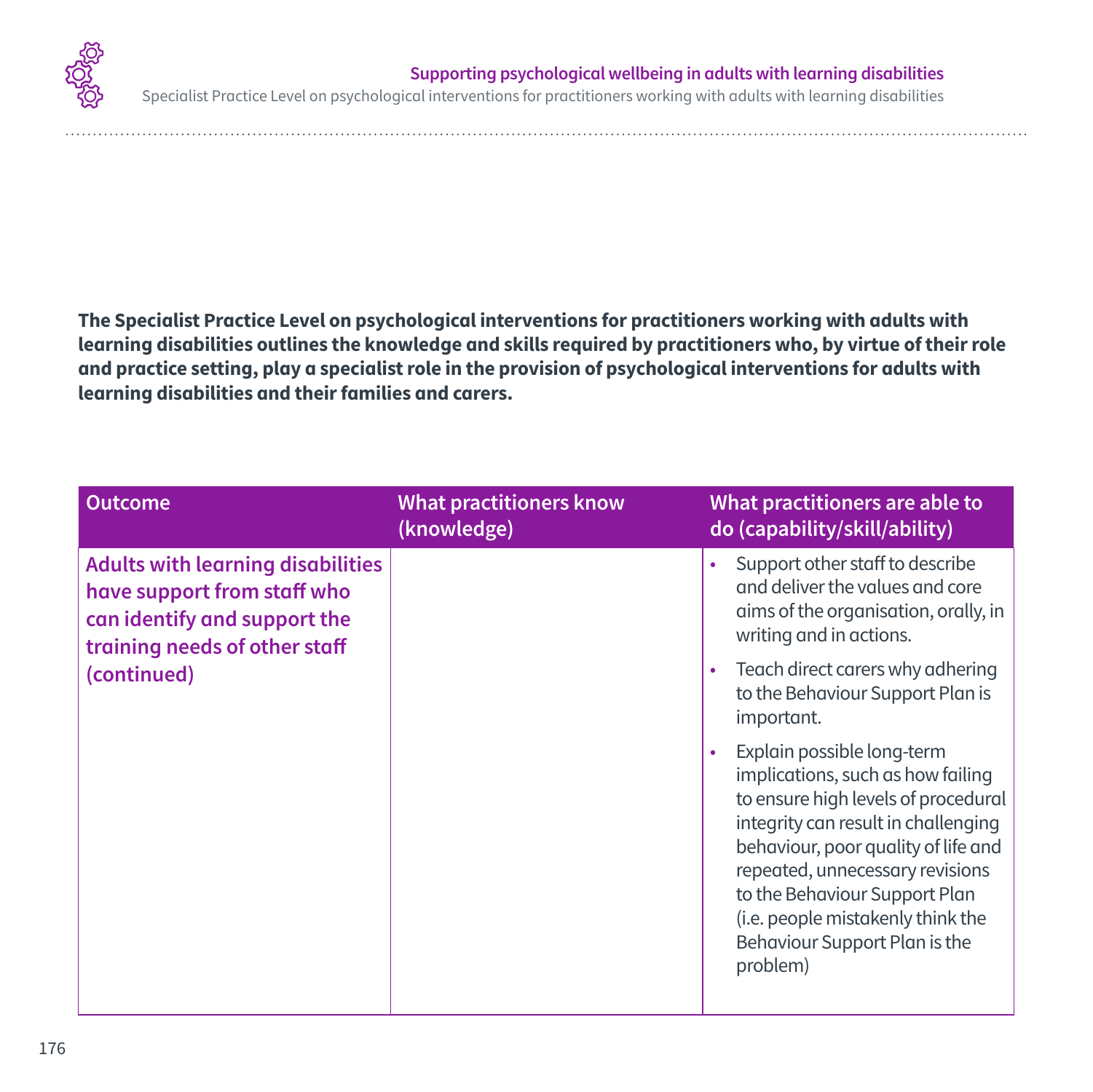

. . . . . . . . . . . . . . . .

Specialist Practice Level on psychological interventions for practitioners working with adults with learning disabilities

| <b>Outcome</b>                                                                                                                                          | <b>What practitioners know</b><br>(knowledge) | What practitioners are able to<br>do (capability/skill/ability)                                                                                                                                                                                                                                                     |
|---------------------------------------------------------------------------------------------------------------------------------------------------------|-----------------------------------------------|---------------------------------------------------------------------------------------------------------------------------------------------------------------------------------------------------------------------------------------------------------------------------------------------------------------------|
| <b>Adults with learning disabilities</b><br>have support from staff who<br>can identify and support the<br>training needs of other staff<br>(continued) |                                               | Provide feedback to supervisees<br>and stakeholders on what worked<br>well and what could have worked<br>better                                                                                                                                                                                                     |
|                                                                                                                                                         |                                               | To reflect on current in-service<br>training needs in line with service<br>development                                                                                                                                                                                                                              |
|                                                                                                                                                         |                                               | Training should cover the<br>identification and assessment of<br>possible differential diagnoses as<br>well as co-occurring conditions<br>and how to be aware of the<br>individual profile of those<br>attending for diagnostic<br>assessments so as to facilitate<br>smooth transition to appropriate<br>services. |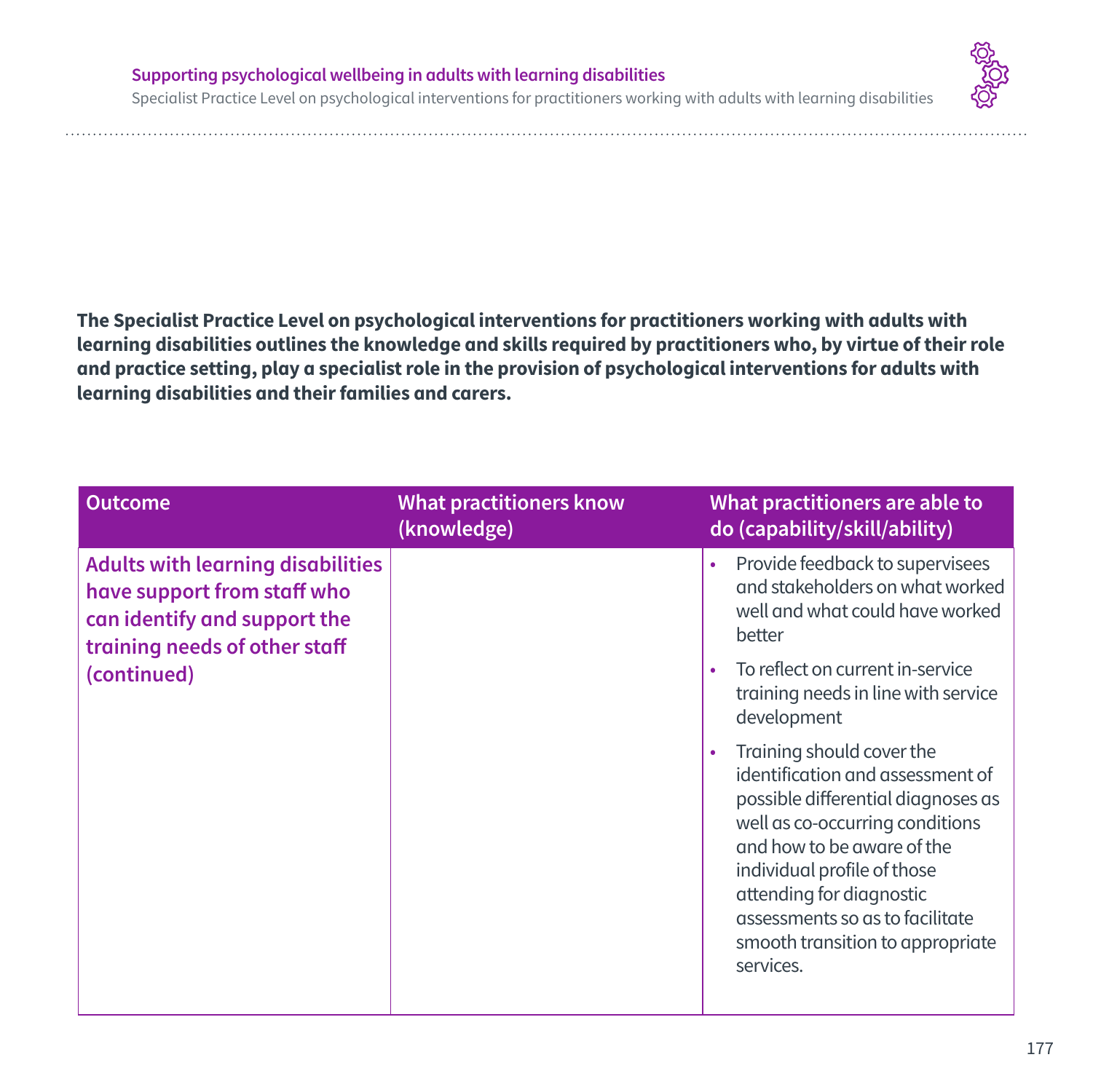

Specialist Practice Level on psychological interventions for practitioners working with adults with learning disabilities

| <b>Outcome</b>                                                                                                                                          | <b>What practitioners know</b><br>(knowledge) | What practitioners are able to<br>do (capability/skill/ability)                                                                                                                                                                                                                                                                                                                                                                                                    |
|---------------------------------------------------------------------------------------------------------------------------------------------------------|-----------------------------------------------|--------------------------------------------------------------------------------------------------------------------------------------------------------------------------------------------------------------------------------------------------------------------------------------------------------------------------------------------------------------------------------------------------------------------------------------------------------------------|
| <b>Adults with learning disabilities</b><br>have support from staff who<br>can identify and support the<br>training needs of other staff<br>(continued) |                                               | Training should cover the<br>neurodevelopmental and genetic<br>bases of the disorder and the<br>likely presentation at various<br>points across the lifespan                                                                                                                                                                                                                                                                                                       |
|                                                                                                                                                         |                                               | Training should enable staff to<br>ò<br>establish the specific needs of<br>individuals presenting to the<br>service, how to plan and adjust<br>any intervention offered<br>consistent with national<br>guidelines and the need to<br>collaborate with other agencies to<br>ensure various needs are met.<br>Training should enable staff to<br>plan risk assessments which may<br>need to be adapted to the social<br>and communication needs of the<br>individual |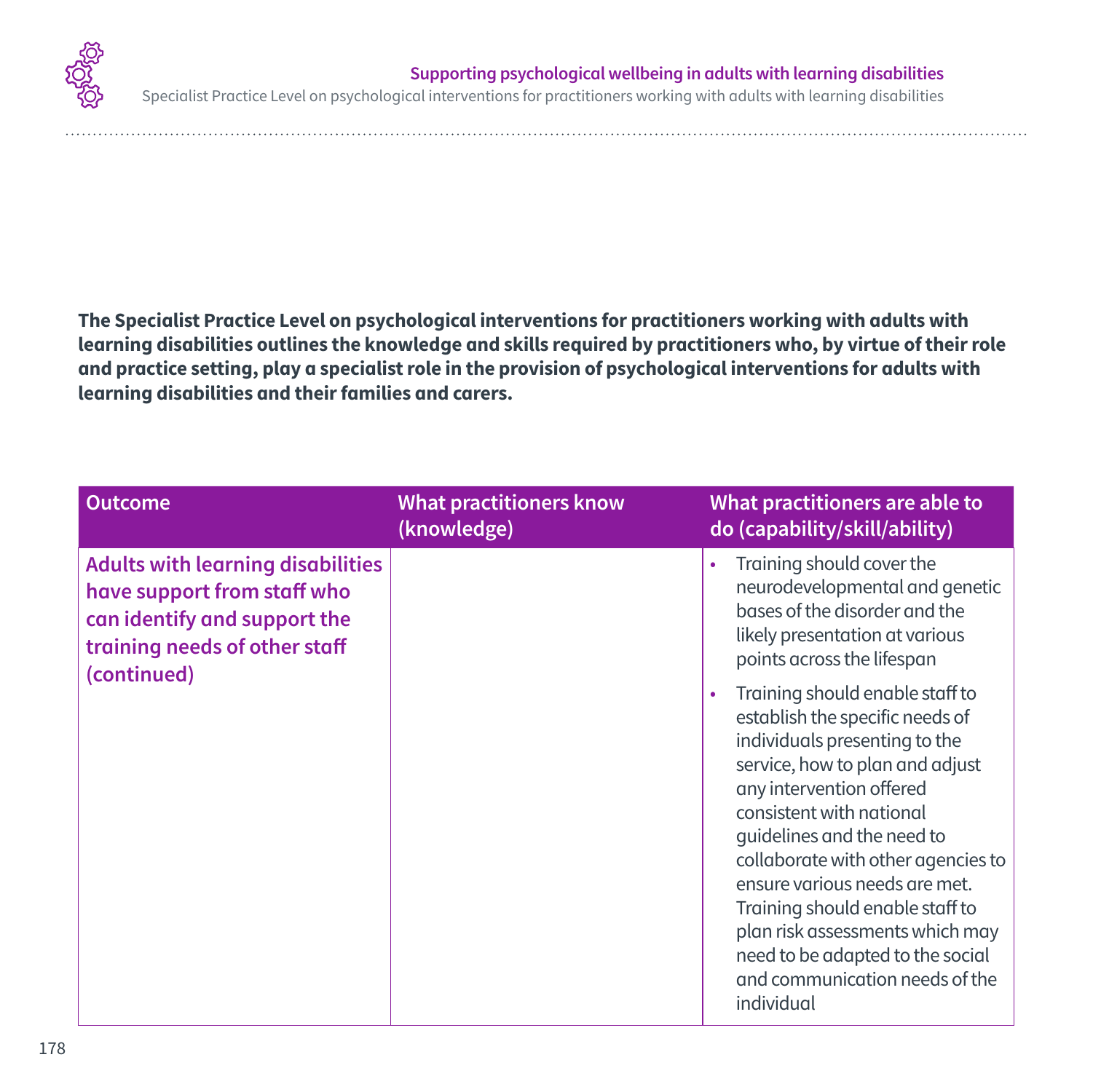

. . . . . . . . . . . . . .

Specialist Practice Level on psychological interventions for practitioners working with adults with learning disabilities

| <b>Outcome</b>                                                                                                                  | <b>What practitioners know</b><br>(knowledge)                                                                                                                                                                                                                                                   | What practitioners are able to<br>do (capability/skill/ability)                                                                                                                                                                                                                                                                                  |
|---------------------------------------------------------------------------------------------------------------------------------|-------------------------------------------------------------------------------------------------------------------------------------------------------------------------------------------------------------------------------------------------------------------------------------------------|--------------------------------------------------------------------------------------------------------------------------------------------------------------------------------------------------------------------------------------------------------------------------------------------------------------------------------------------------|
| <b>Adults with learning disabilities</b><br>are supported by staff who<br>know when and where to refer<br>for specialist advice | Detailed knowledge of local<br>$\bullet$<br>services and specialists, their<br>roles and functions<br>Knowledge of levels of risk and<br>$\bullet$<br>complexity in individual<br>behaviours and presentations<br>which may alert staff to consider<br>referral for highly specialist<br>advice | <b>Refer to services and specialists</b><br>as required<br>Ability to recognise when highly<br>specialist supervision or support<br>is required to support an<br>intervention<br>Ability to recognise when the<br>complexity of presentation, or<br>level of risk, is such that referral to<br>highly specialist professionals is<br>appropriate |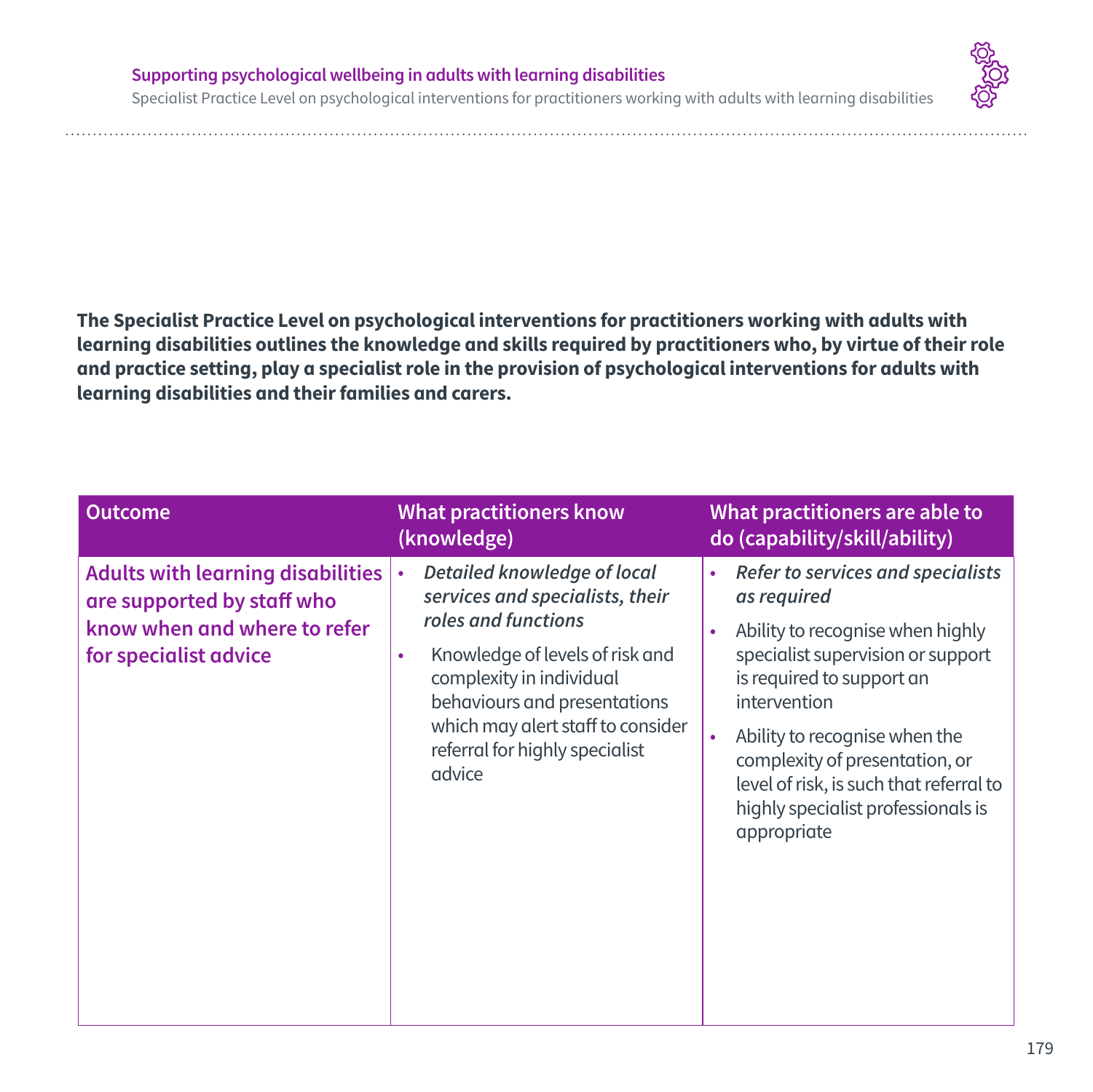

| <b>Outcome</b>                                                                                                                                                                                                                                                               | <b>What practitioners know</b><br>(knowledge)                                                                             | What practitioners are able to<br>do (capability/skill/ability)                                                                                                                                                         |
|------------------------------------------------------------------------------------------------------------------------------------------------------------------------------------------------------------------------------------------------------------------------------|---------------------------------------------------------------------------------------------------------------------------|-------------------------------------------------------------------------------------------------------------------------------------------------------------------------------------------------------------------------|
| <b>Adults with learning disabilities</b><br>who display challenging<br>behaviour are supported by<br>staff who meet the "Higher<br>Level Behaviour Specialist/<br><b>Organisational/Consultant"</b><br>competencies highlighted<br>in the PBS Competence<br><b>Framework</b> | $\bullet$<br>(PBS): A Competence Framework" which is available at http://<br>pbsacademy.org.uk/pbs-competence-Framework/. | A very detailed set of competencies in Positive Behavioural Support for<br>Higher Level Behaviour Specialist/Organisational/Consultant staff is<br>detailed in the PBS Coalition document "Positive Behavioural Support |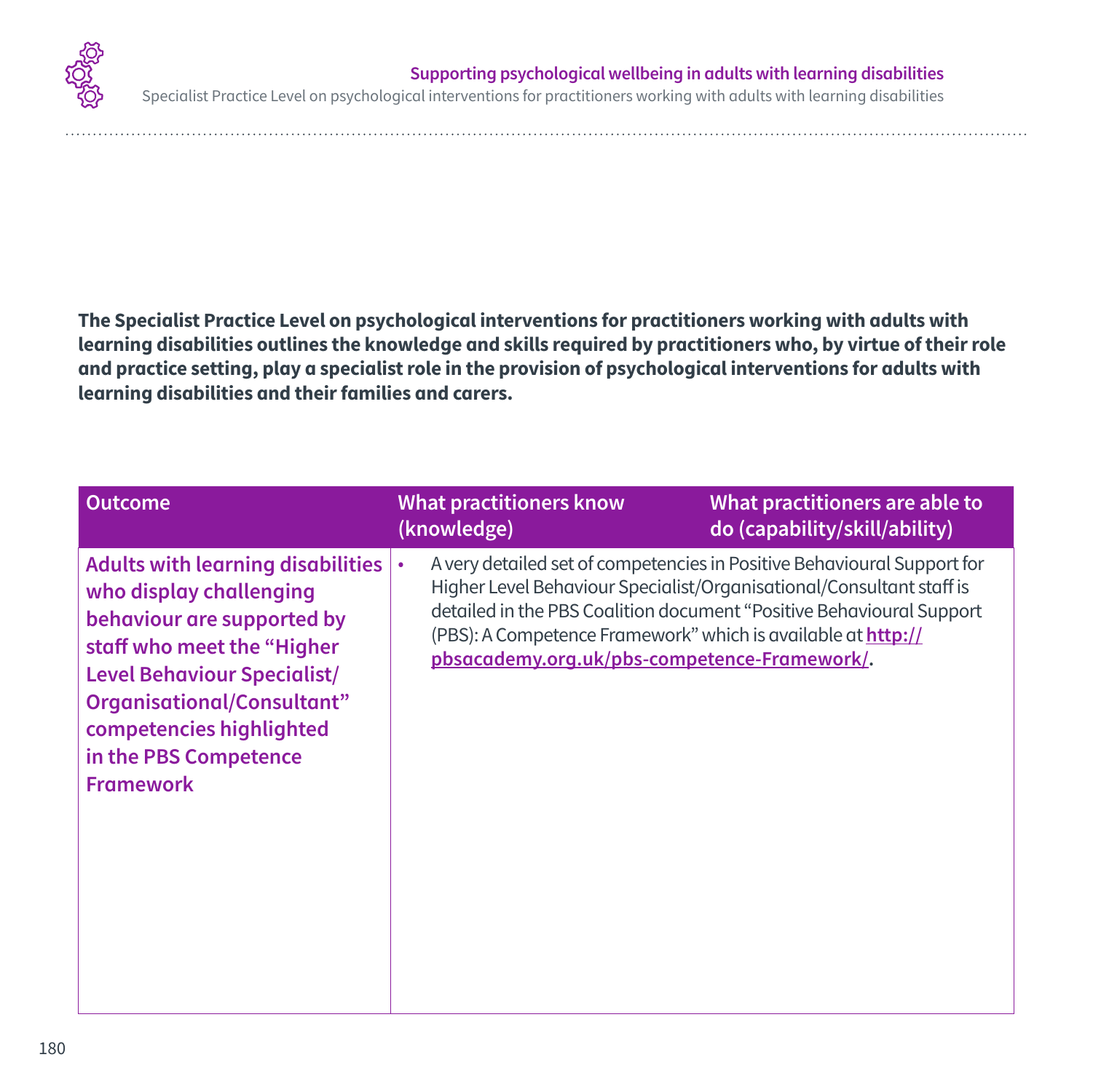

. . . . . . . . . . . . . . . . .

Specialist Practice Level on psychological interventions for practitioners working with adults with learning disabilities

**The Specialist Practice Level on psychological interventions for practitioners working with adults with learning disabilities outlines the knowledge and skills required by practitioners who, by virtue of their role and practice setting, play a specialist role in the provision of psychological interventions for adults with learning disabilities and their families and carers.**

| <b>Outcome</b>                                                                                                                  | <b>What practitioners know</b><br>(knowledge)                                                                                                                                                                                                                                                                                  | What practitioners are able to<br>do (capability/skill/ability)                                                                                        |
|---------------------------------------------------------------------------------------------------------------------------------|--------------------------------------------------------------------------------------------------------------------------------------------------------------------------------------------------------------------------------------------------------------------------------------------------------------------------------|--------------------------------------------------------------------------------------------------------------------------------------------------------|
| <b>Adults with learning disabilities</b><br>receive psychological<br>interventions from therapists<br>who meet the requirements | Clear understanding of required competencies to apply different<br>modalities of psychological therapy or intervention - this may include<br>specific professional qualifications, other specific qualifications or<br>supervised practice<br>Understand the importance of competence being established by direct<br>$\bullet$ |                                                                                                                                                        |
| of relevant competence<br><b>Frameworks for specific</b><br>therapeutic approaches.                                             | Achieves relevant qualification to demonstrate high level of knowledge<br>$\bullet$                                                                                                                                                                                                                                            | observation of practice (whether in-vivo, or by recorded practice samples)                                                                             |
|                                                                                                                                 | Participates in regular clinical supervision by experienced peers<br>$\bullet$                                                                                                                                                                                                                                                 |                                                                                                                                                        |
|                                                                                                                                 | Meets relevant competence level required for specific therapeutic<br>$\bullet$<br>approach (for example as shown at http://www.ucl.ac.uk/pals/                                                                                                                                                                                 | research/cehp/research-groups/core/competence-Frameworks                                                                                               |
|                                                                                                                                 |                                                                                                                                                                                                                                                                                                                                | Ability to appropriately adapt therapeutic approach where appropriate to<br>meet the needs of people with learning disabilities on an individual basis |
|                                                                                                                                 |                                                                                                                                                                                                                                                                                                                                |                                                                                                                                                        |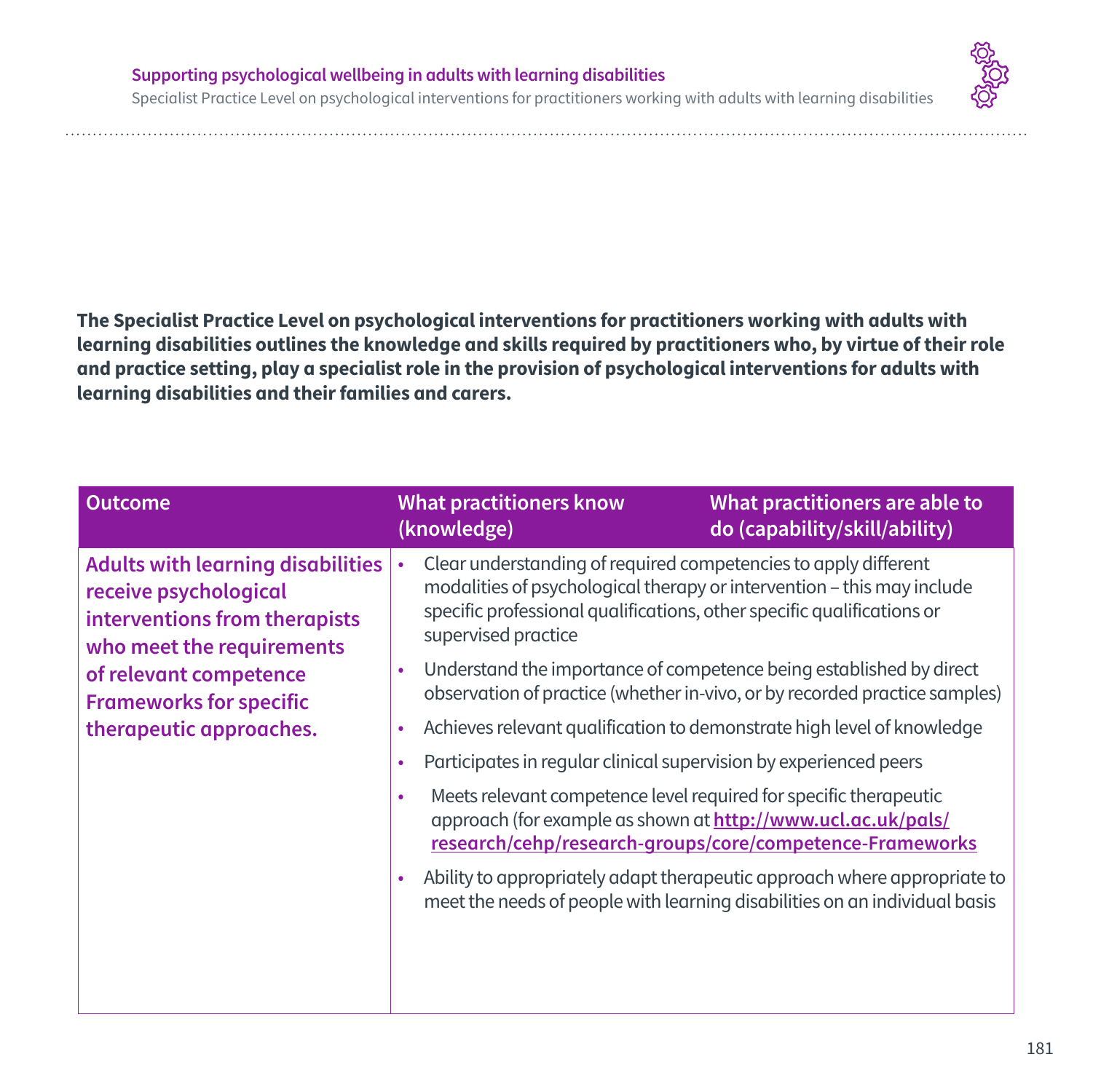

When working at a highly specialist level

# When working at a highly specialist level

| <b>Outcome</b>                                                                                                    | <b>What practitioners know</b><br>(knowledge)                                                                                                                               | What practitioners are able to<br>do (capability/skill/ability)                                                                                                                               |
|-------------------------------------------------------------------------------------------------------------------|-----------------------------------------------------------------------------------------------------------------------------------------------------------------------------|-----------------------------------------------------------------------------------------------------------------------------------------------------------------------------------------------|
| <b>Adults with learning disabilities</b><br>receive formulations drawn<br>from a range of psychological<br>models | <b>Expert knowledge and skill to</b><br>individually tailor evidence-<br>based psychological<br>interventions relevant to people<br>with learning disabilities              | When appropriate to role,<br>$\bullet$<br>individually tailor evidence-<br>based psychological<br>interventions relevant to people<br>with learning disabilities                              |
|                                                                                                                   | <b>Expert knowledge of the range</b><br>of options and interventions<br>that support people with<br>learning disabilities who are<br>experiencing mental health<br>problems | When appropriate to role,<br>$\bullet$<br>modify and adapt social,<br>psychological and psycho-social<br>interventions and evaluate<br>effectiveness for people with<br>learning disabilities |
|                                                                                                                   | Thorough understanding of<br>$\bullet$<br>evidence-based approaches<br>that can enhance psychological,<br>social and physical wellbeing                                     |                                                                                                                                                                                               |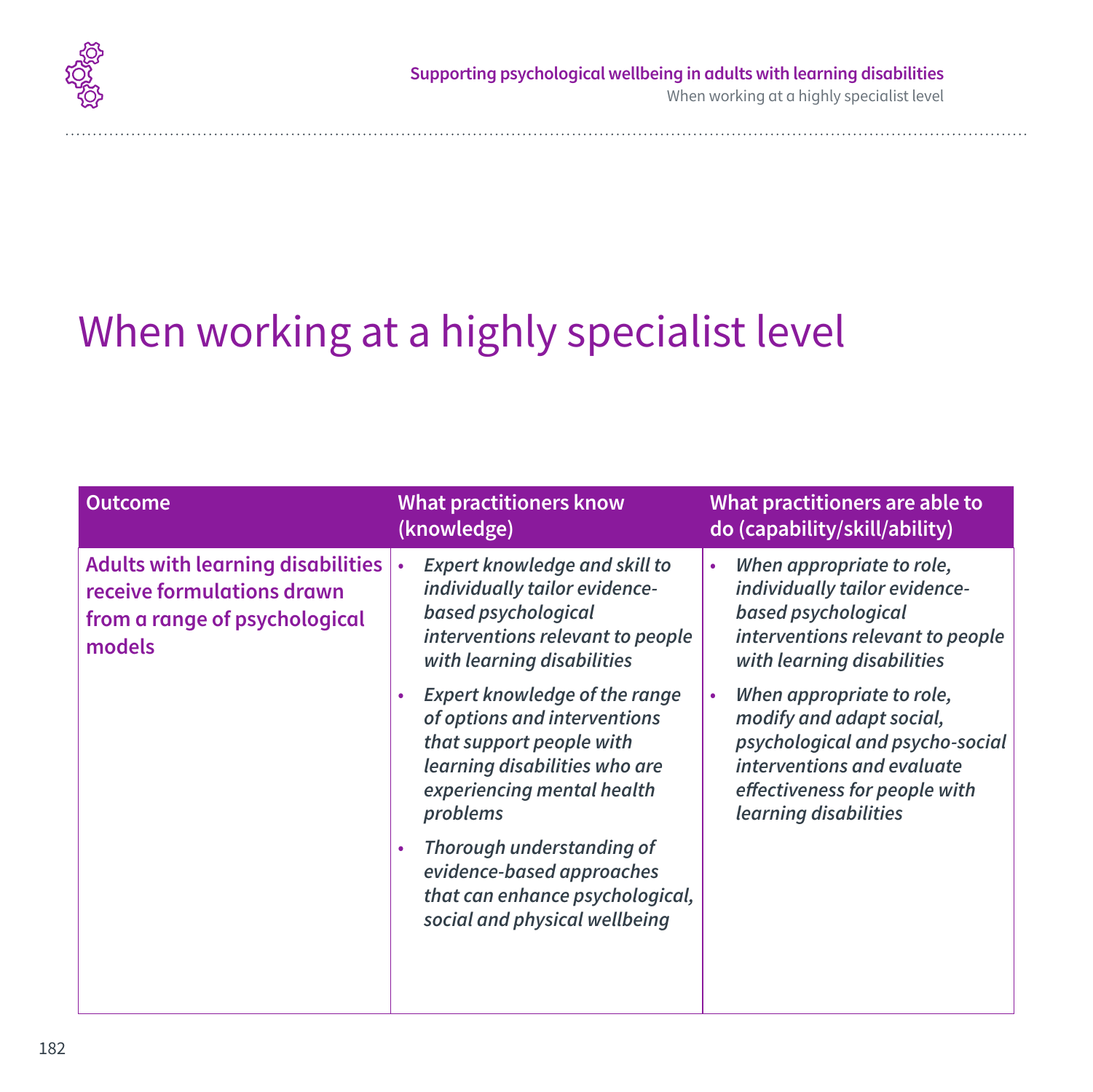When working at a highly specialist level



| <b>Outcome</b>                                                                                                                | <b>What practitioners know</b><br>(knowledge)                                                                                                                                                                              | What practitioners are able to<br>do (capability/skill/ability)                                                                                                                                  |
|-------------------------------------------------------------------------------------------------------------------------------|----------------------------------------------------------------------------------------------------------------------------------------------------------------------------------------------------------------------------|--------------------------------------------------------------------------------------------------------------------------------------------------------------------------------------------------|
| <b>Adults with learning disabilities</b><br>receive formulations drawn<br>from a range of psychological<br>models (continued) | Expert knowledge of a range of<br>$\bullet$<br>psychological therapies<br>Expert knowledge of<br>$\bullet$<br>psychological formulation from a<br>range of models, and of how<br>formulation can integrate these<br>models | Ability to construct a clear<br>formulation in complex cases<br>Ability to integrate formulation<br>from a range of psychological<br>models<br>Ability to lead multi-professional<br>formulation |
|                                                                                                                               |                                                                                                                                                                                                                            |                                                                                                                                                                                                  |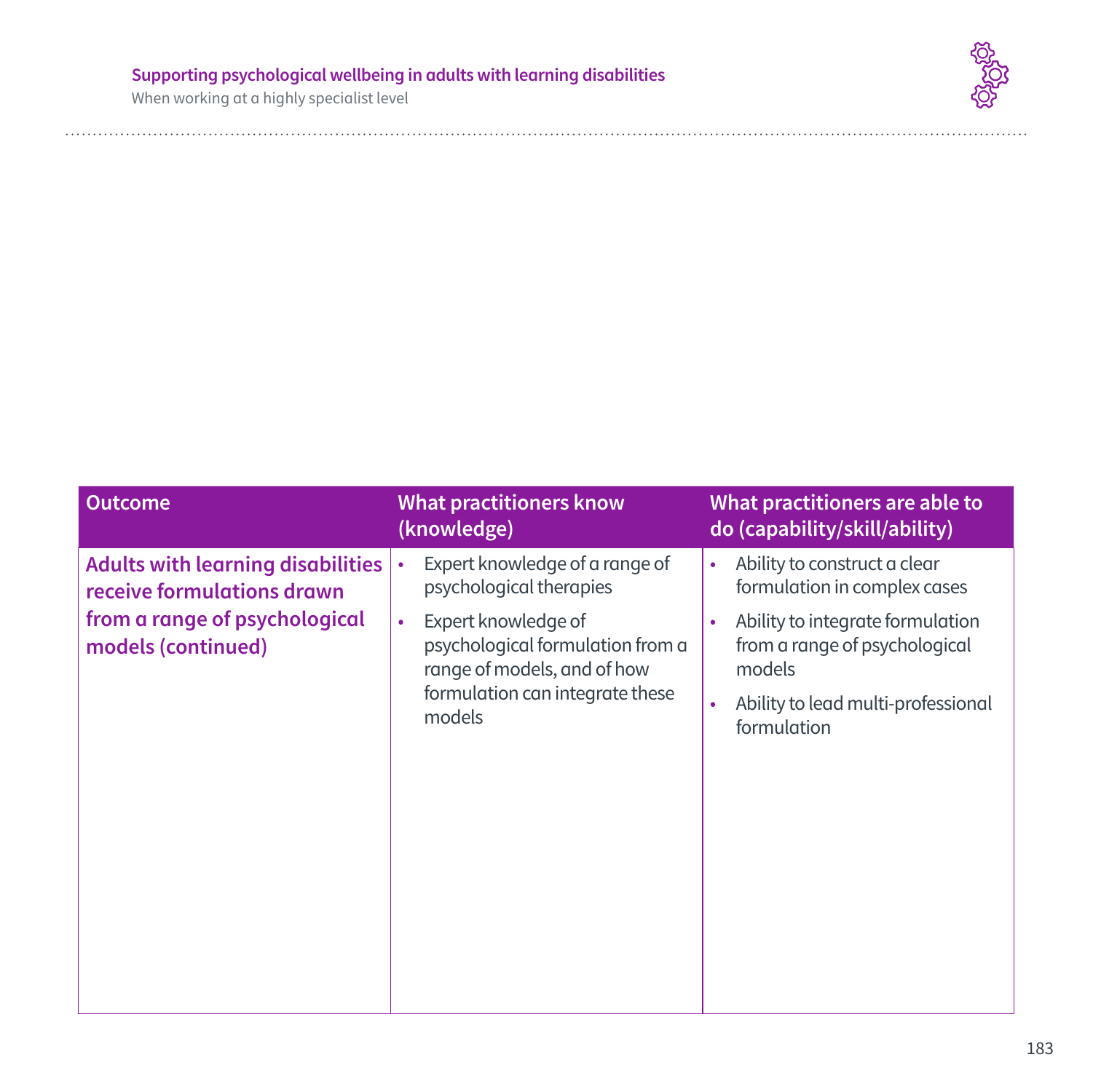

When working at a highly specialist level

| <b>Outcome</b>                                                                                                                                                         | <b>What practitioners know</b><br>(knowledge)                                                                                                                                                                                                                                                          | What practitioners are able to<br>do (capability/skill/ability)                                                                                                                                                                                                                                                                         |
|------------------------------------------------------------------------------------------------------------------------------------------------------------------------|--------------------------------------------------------------------------------------------------------------------------------------------------------------------------------------------------------------------------------------------------------------------------------------------------------|-----------------------------------------------------------------------------------------------------------------------------------------------------------------------------------------------------------------------------------------------------------------------------------------------------------------------------------------|
| <b>Adults with learning disabilities</b><br>with the greatest complexity<br>and/or risk (including those<br>where is linked with complex<br>mental health issues) have | <b>Expert knowledge and skill to</b><br>$\bullet$<br>individually tailor evidence-<br>based psychological<br>interventions relevant to people<br>with learning disabilities                                                                                                                            | Act as a source of expert advice on<br>$\bullet$<br>the benefits of risk enablement in<br>supporting adults with learning<br>disabilities to have choice and<br>control                                                                                                                                                                 |
| access to highly specialist<br>psychological interventions                                                                                                             | <b>Expert knowledge of the range</b><br>of options and interventions<br>that support people with<br>learning disabilities who are<br>experiencing mental health<br>problems<br><b>Expert knowledge of different</b><br>perceptions of risk and the<br>range of approaches to the<br>management of risk | Design interventions that<br>carefully balance the wishes of<br>the individual and associated<br>risks<br>Complete comprehensive<br>assessments where there are a<br>wide range of complexities to be<br>taken into account<br>Design PBS plans that are<br>achievable in the context of<br>complex personal and situational<br>factors |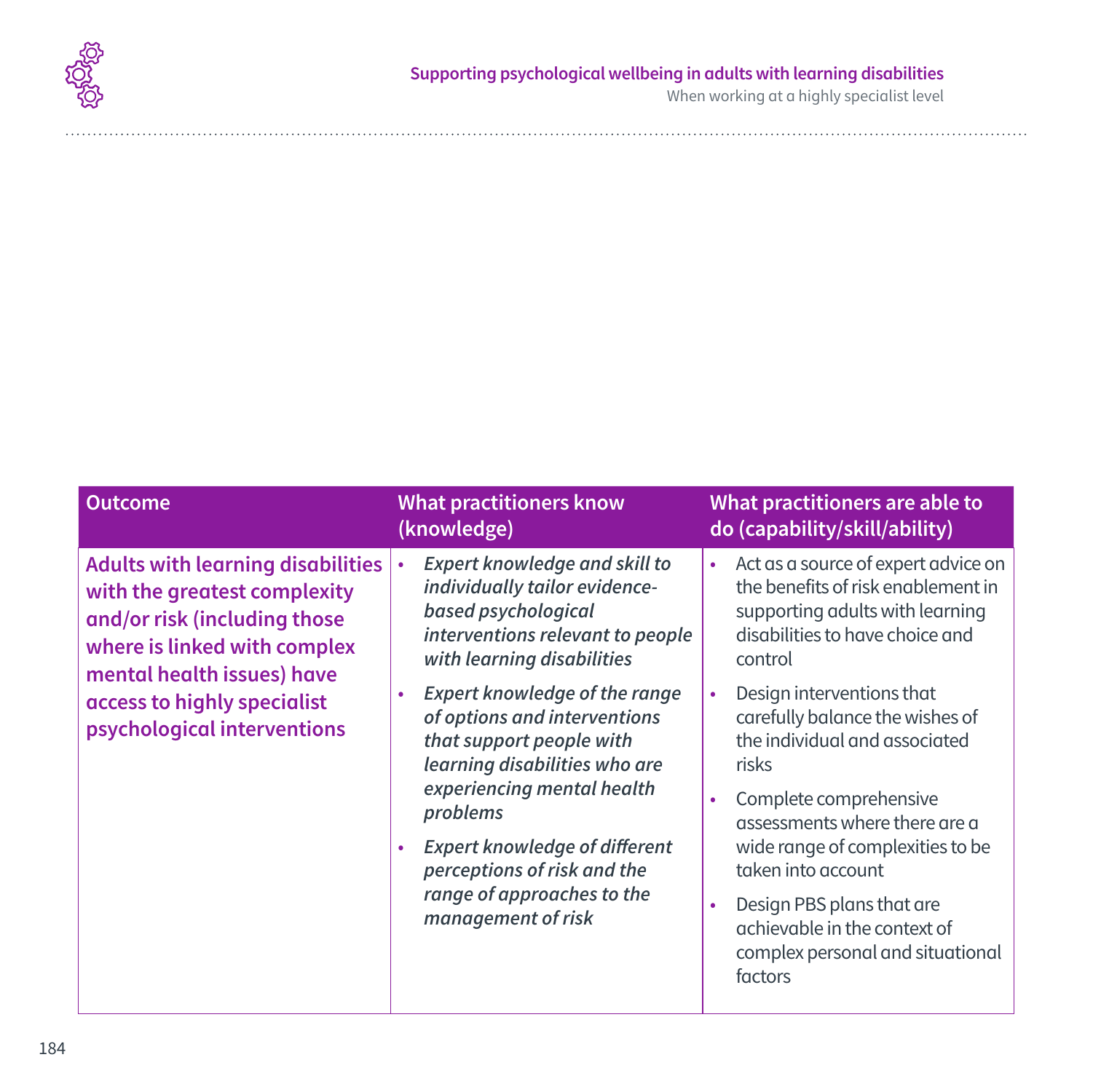When working at a highly specialist level



| <b>Outcome</b>                                                                                                                                                                                                                                      | <b>What practitioners know</b><br>(knowledge)                                                                                                    | What practitioners are able to<br>do (capability/skill/ability)                                                                                                                                                                                                                                                                                                                      |
|-----------------------------------------------------------------------------------------------------------------------------------------------------------------------------------------------------------------------------------------------------|--------------------------------------------------------------------------------------------------------------------------------------------------|--------------------------------------------------------------------------------------------------------------------------------------------------------------------------------------------------------------------------------------------------------------------------------------------------------------------------------------------------------------------------------------|
| <b>Adults with learning disabilities</b><br>with the greatest complexity<br>and/or risk (including those<br>where is linked with complex<br>mental health issues) have<br>access to highly specialist<br>psychological interventions<br>(continued) | Expert knowledge of the<br>$\bullet$<br>assessment and treatment of<br>complex and high-risk<br>challenging behaviour or mental<br>health issues | Integrate psychological therapy<br>$\bullet$<br>into PBS plans<br>Effect organisational change to<br>$\bullet$<br>meet needs of individuals<br>Ability to apply extensive<br>$\bullet$<br>theoretical knowledge to complex<br>individual presentations<br>Capacity to manage and plan for<br>$\bullet$<br>endings in therapeutic contact<br>with individuals, families and<br>carers |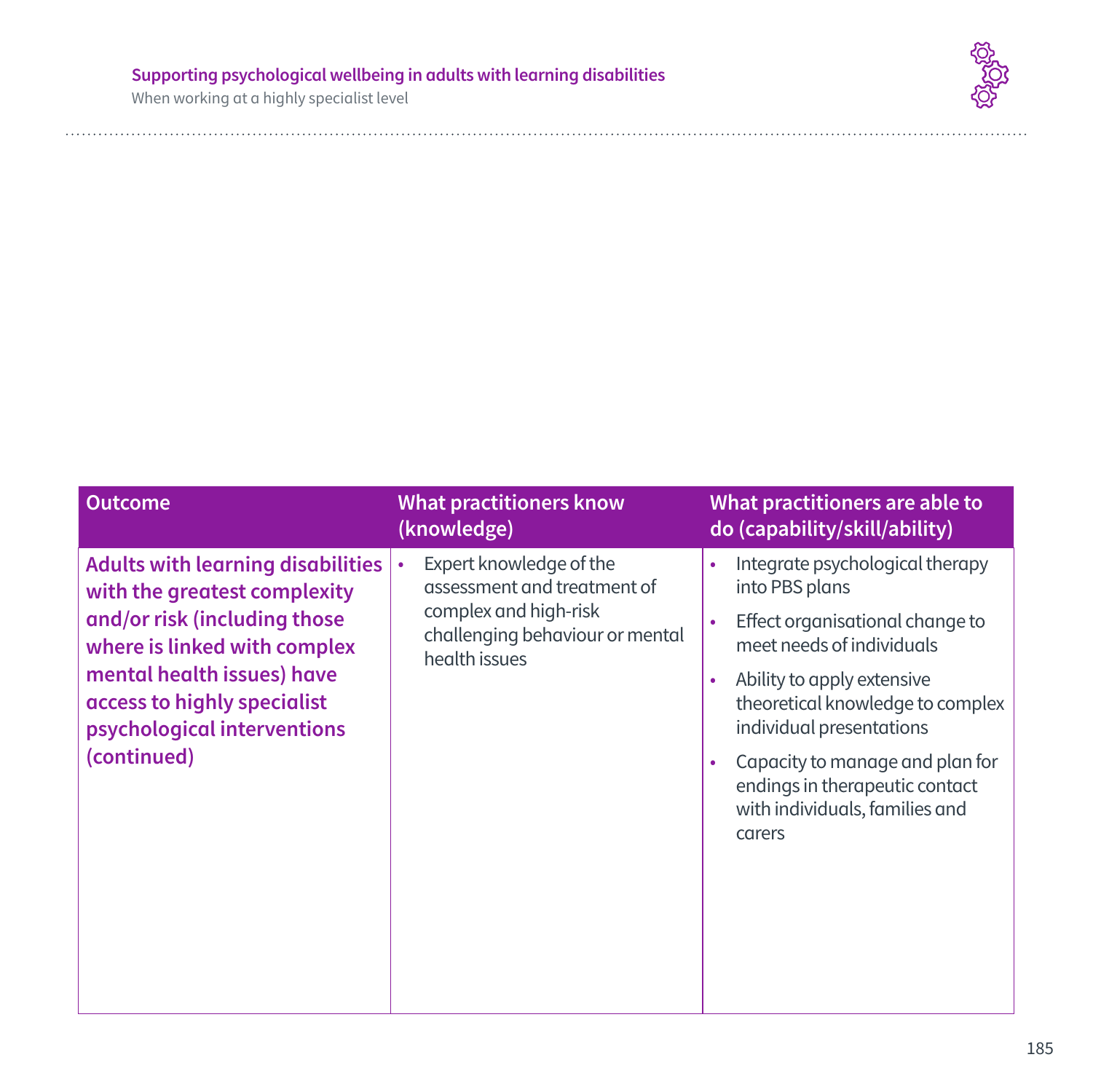

When working at a highly specialist level

| <b>Outcome</b>                                                                                                                                                    | <b>What practitioners know</b><br>(knowledge)                                                                                                                                                                                                                                                                                                              | What practitioners are able to<br>do (capability/skill/ability)                                                                                                                                                                                                                                                                                      |
|-------------------------------------------------------------------------------------------------------------------------------------------------------------------|------------------------------------------------------------------------------------------------------------------------------------------------------------------------------------------------------------------------------------------------------------------------------------------------------------------------------------------------------------|------------------------------------------------------------------------------------------------------------------------------------------------------------------------------------------------------------------------------------------------------------------------------------------------------------------------------------------------------|
| <b>Adults with learning disabilities</b><br>who have severe and enduring<br>or very complex needs are<br>provided with highly specialist<br>psychological therapy | <b>Expert knowledge and skill to</b><br>$\bullet$<br>individually tailor evidence-<br>based psychological<br>interventions relevant to people<br>with learning disabilities<br><b>Expert knowledge of the range</b><br>of options and interventions<br>that support people with<br>learning disabilities who are<br>experiencing mental health<br>problems | When appropriate to role,<br>$\bullet$<br>individually tailor evidence-<br>based psychological<br>interventions relevant to people<br>with learning disabilities<br>When appropriate to role,<br>modify and adapt social,<br>psychological and psycho-social<br>interventions and evaluate<br>effectiveness for people with<br>learning disabilities |
|                                                                                                                                                                   | Thorough understanding of<br>evidence-based approaches<br>that can enhance psychological,<br>social and physical wellbeing                                                                                                                                                                                                                                 | Ability to use a range of<br>$\bullet$<br>psychological therapies<br>Ability to adapt these to meet<br>individual service user needs                                                                                                                                                                                                                 |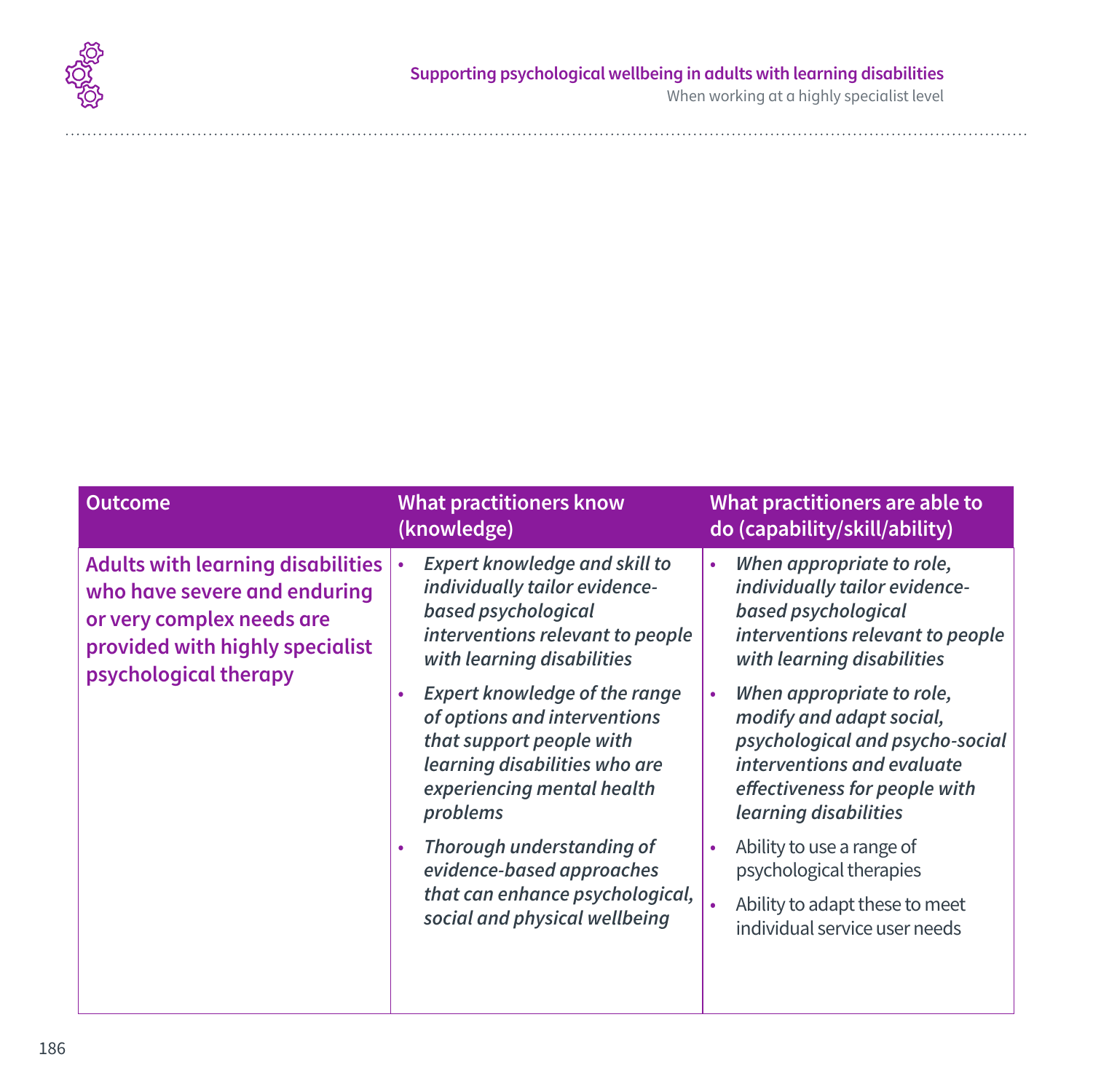When working at a highly specialist level



| <b>Outcome</b>                                                                                                                                                                   | <b>What practitioners know</b><br>(knowledge)                                                                                                                                                                          | What practitioners are able to<br>do (capability/skill/ability)                                                                                                                                  |
|----------------------------------------------------------------------------------------------------------------------------------------------------------------------------------|------------------------------------------------------------------------------------------------------------------------------------------------------------------------------------------------------------------------|--------------------------------------------------------------------------------------------------------------------------------------------------------------------------------------------------|
| <b>Adults with learning disabilities</b><br>who have severe and enduring<br>or very complex needs are<br>provided with highly specialist<br>psychological therapy<br>(continued) | Expert knowledge of a range of<br>$\bullet$<br>psychological therapies<br>Expert knowledge of how to<br>$\bullet$<br>adapt these for adults with<br>learning disabilities and how this<br>relates to the evidence base | Ability to apply extensive<br>$\bullet$<br>theoretical knowledge to complex<br>individual presentations<br>Ability to integrate therapeutic<br>٠<br>approaches with the wider service<br>context |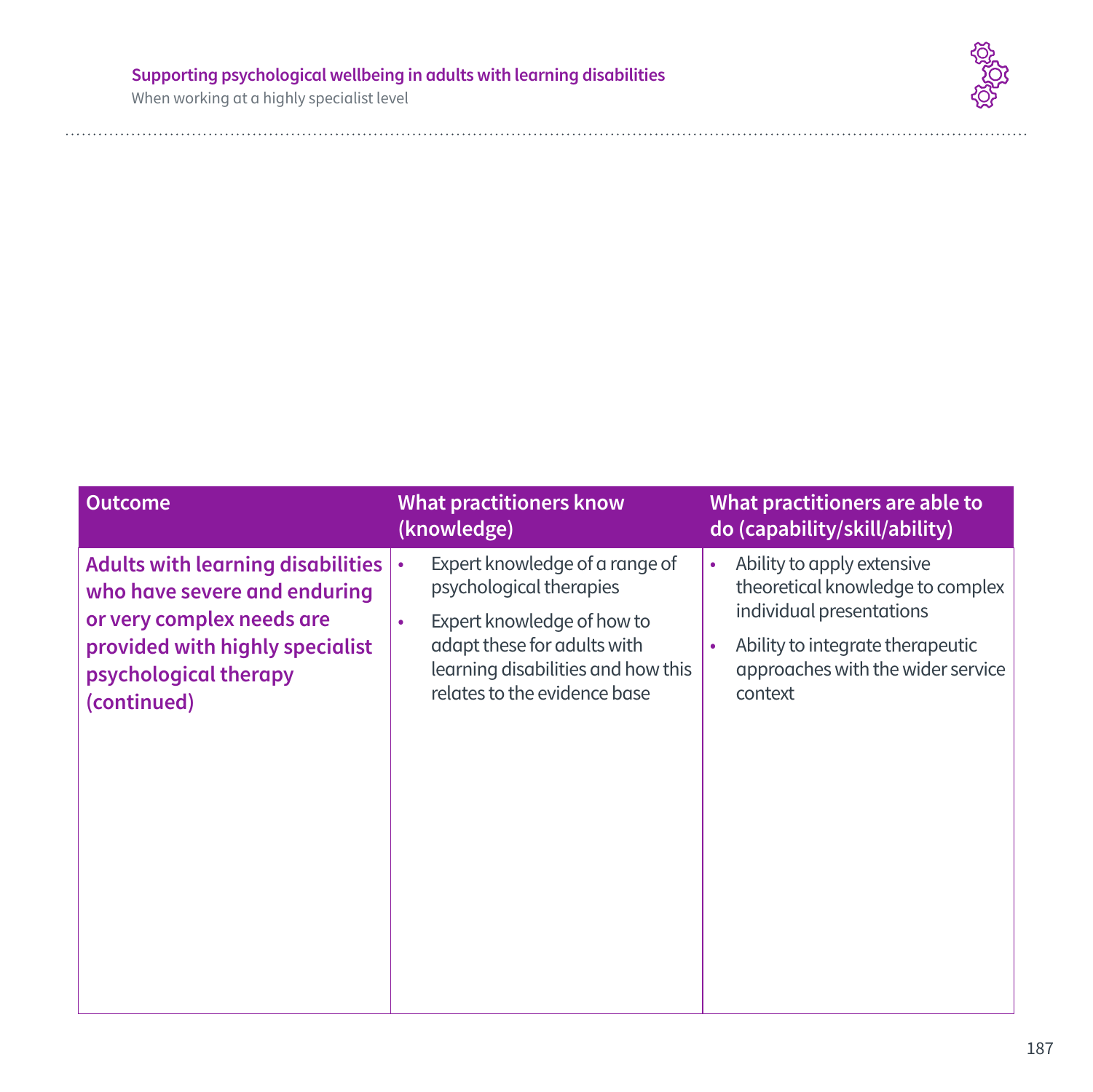

When working at a highly specialist level

| <b>Outcome</b>                                                                                                                            | <b>What practitioners know</b><br>(knowledge)                                                                                                                                                                                                                                                                          | What practitioners are able to<br>do (capability/skill/ability)                                                                                                                                                                                                                                                                   |
|-------------------------------------------------------------------------------------------------------------------------------------------|------------------------------------------------------------------------------------------------------------------------------------------------------------------------------------------------------------------------------------------------------------------------------------------------------------------------|-----------------------------------------------------------------------------------------------------------------------------------------------------------------------------------------------------------------------------------------------------------------------------------------------------------------------------------|
| <b>Adults with learning disabilities</b><br>have access to integrated<br>therapeutic approaches where<br>this meets their individual need | <b>Expert knowledge and skill to</b><br>$\bullet$<br>individually tailor evidence-<br>based psychological<br>interventions relevant to people<br>with learning disabilities                                                                                                                                            | When appropriate to role,<br>individually tailor evidence-based<br>psychological interventions<br>relevant to people with learning<br>disabilities                                                                                                                                                                                |
|                                                                                                                                           | <b>Expert knowledge of the range</b><br>of options and interventions<br>that support people with<br>learning disabilities who are<br>experiencing mental health<br>problems<br>Thorough understanding of<br>$\bullet$<br>evidence-based approaches<br>that can enhance psychological,<br>social and physical wellbeing | When appropriate to role, modify<br>and adapt social, psychological<br>and psycho-social interventions<br>and evaluate effectiveness for<br>people with learning disabilities<br>Capacity to reflect on current<br>practice and to adapt it to meet<br>the requirements of the service<br>users or change in referral<br>patterns |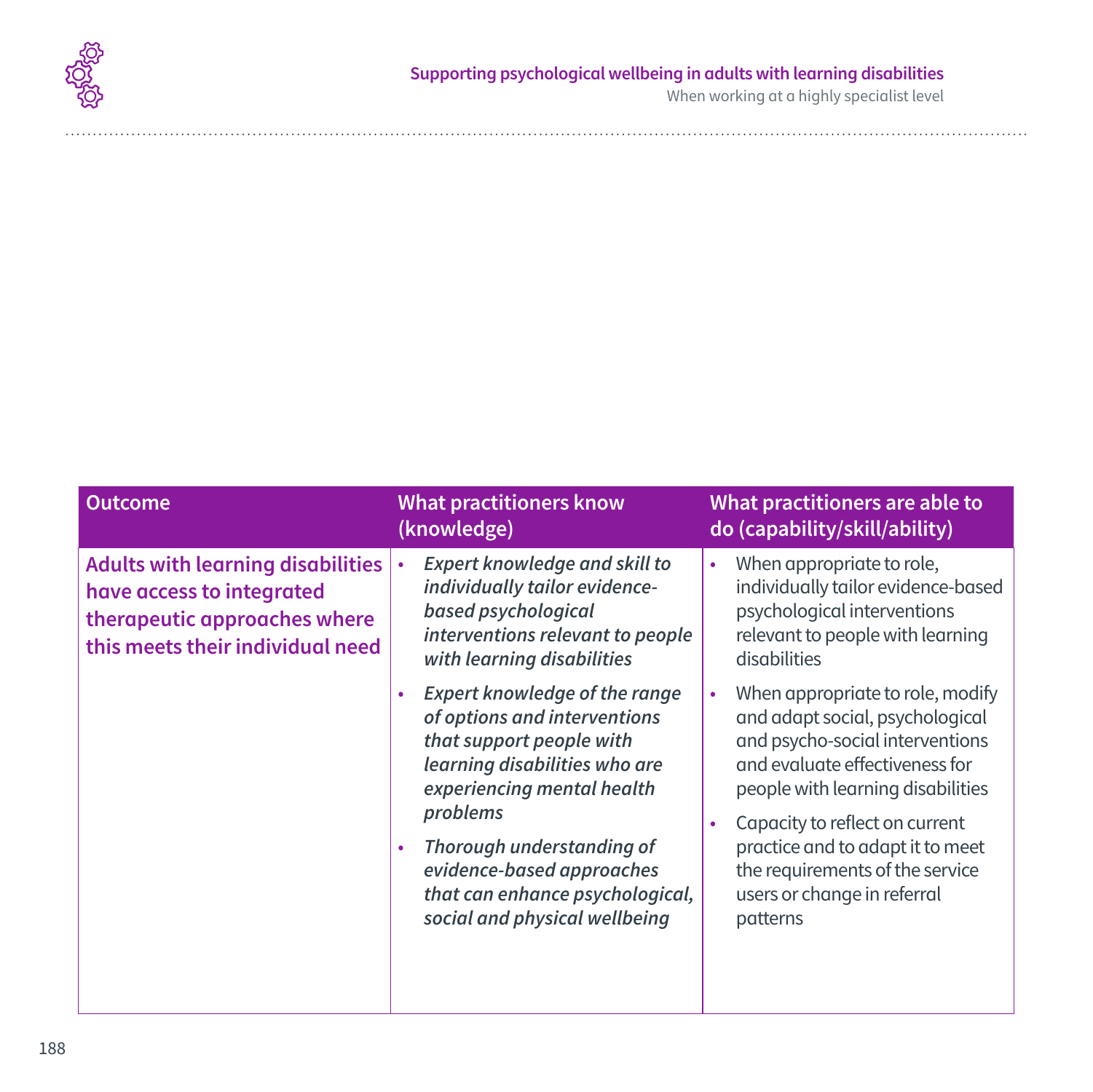When working at a highly specialist level



| <b>Outcome</b><br><b>What practitioners know</b><br>(knowledge)                                                                                                                                                                                                                                                                 | What practitioners are able to<br>do (capability/skill/ability)                                                                                                                                                                                                                                                                                                                                                                                                                                                                                            |
|---------------------------------------------------------------------------------------------------------------------------------------------------------------------------------------------------------------------------------------------------------------------------------------------------------------------------------|------------------------------------------------------------------------------------------------------------------------------------------------------------------------------------------------------------------------------------------------------------------------------------------------------------------------------------------------------------------------------------------------------------------------------------------------------------------------------------------------------------------------------------------------------------|
| Expert knowledge of how<br><b>Adults with learning disabilities</b><br>$\bullet$<br>٠<br>psychological therapeutic<br>have access to integrated<br>approaches can be integrated on<br>therapeutic approaches where<br>the basis of individual need<br>this meets their individual need<br>(continued)<br>$\bullet$<br>$\bullet$ | Capacity to reflect on the nature<br>of the service being offered and<br>possible changes in practice to<br>accommodate individuals and<br>their families<br>Ability to match the level of<br>intervention as far as possible to<br>the level of service user need,<br>taking into account such factors<br>as risk, problem severity,<br>chronicity, co-morbidity, social<br>complexity, history of previous<br>treatments and service user's<br>preference<br>Ability to integrate different<br>therapeutic approaches on the<br>basis of individual need |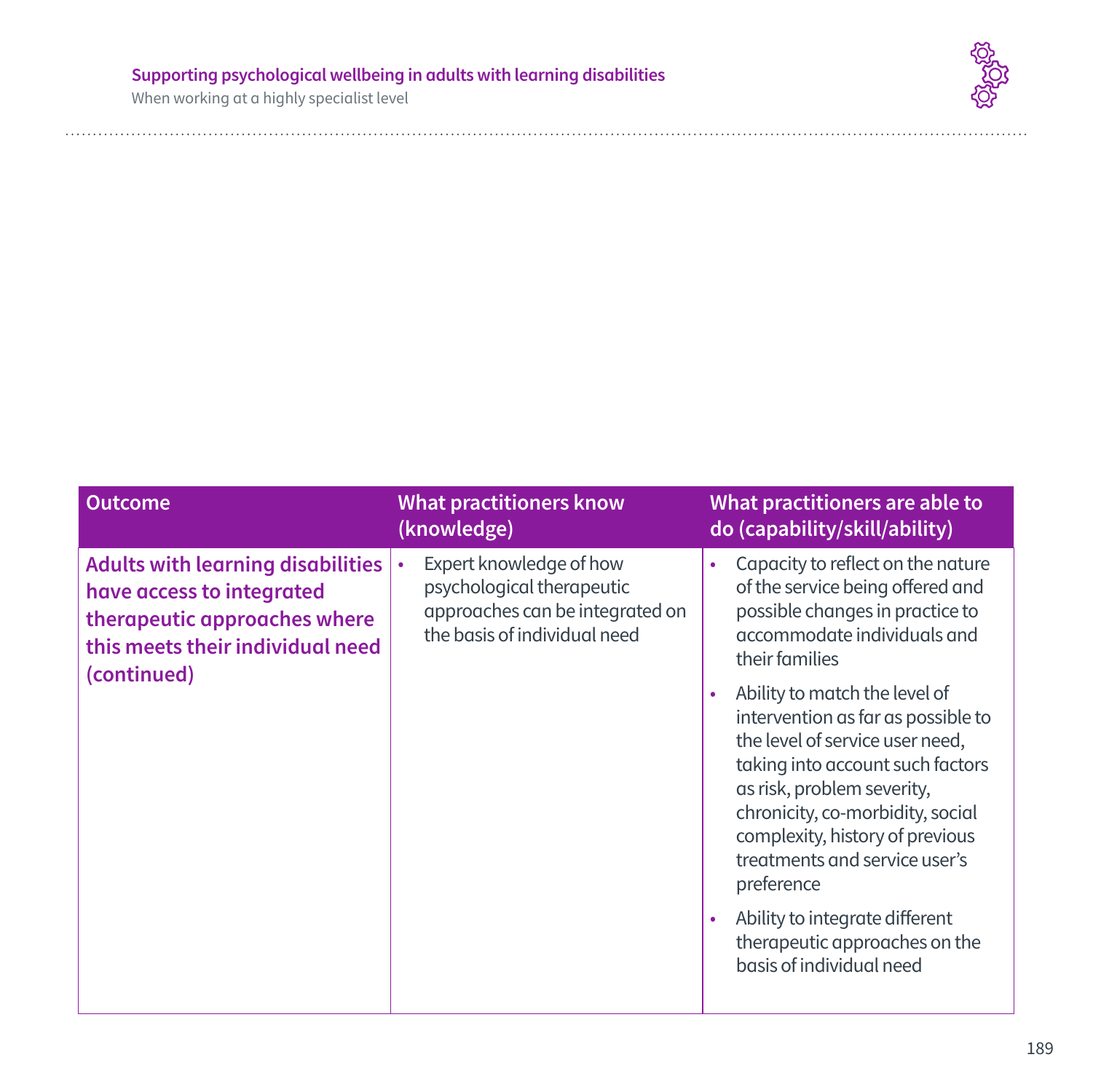

When working at a highly specialist level

| <b>Outcome</b>                                                                                                                                             | <b>What practitioners know</b><br>(knowledge)                                                                                                                                                  | What practitioners are able to<br>do (capability/skill/ability)                                                                                                                               |
|------------------------------------------------------------------------------------------------------------------------------------------------------------|------------------------------------------------------------------------------------------------------------------------------------------------------------------------------------------------|-----------------------------------------------------------------------------------------------------------------------------------------------------------------------------------------------|
| <b>Adults with learning</b><br>disabilities have access to<br>creative formulation-based<br>psychological therapy where<br>the evidence base to meet their | Expert knowledge and skill to<br>individually tailor evidence-based<br>psychological interventions<br>relevant to people with learning<br>disabilities                                         | When appropriate to role,<br>individually tailor evidence-<br>based psychological<br>interventions relevant to people<br>with learning disabilities                                           |
| needs is currently limited. This<br>includes careful monitoring<br>and evaluation of the approach<br>on an individual basis                                | Expert knowledge of the range of<br>options and interventions that<br>support people with learning<br>disabilities who are experiencing<br>mental health problems<br>Thorough understanding of | When appropriate to role,<br>$\bullet$<br>modify and adapt social,<br>psychological and psycho-social<br>interventions and evaluate<br>effectiveness for people with<br>learning disabilities |
|                                                                                                                                                            | evidence-based approaches that<br>can enhance psychological, social<br>and physical wellbeing                                                                                                  | Ability to be creative in finding<br>potential formulation-based<br>approaches where standard                                                                                                 |
|                                                                                                                                                            | Knowledge of how to introduce,<br>$\bullet$<br>monitor and evaluate new<br>therapeutic approaches with<br>integrity                                                                            | approaches are not appropriate                                                                                                                                                                |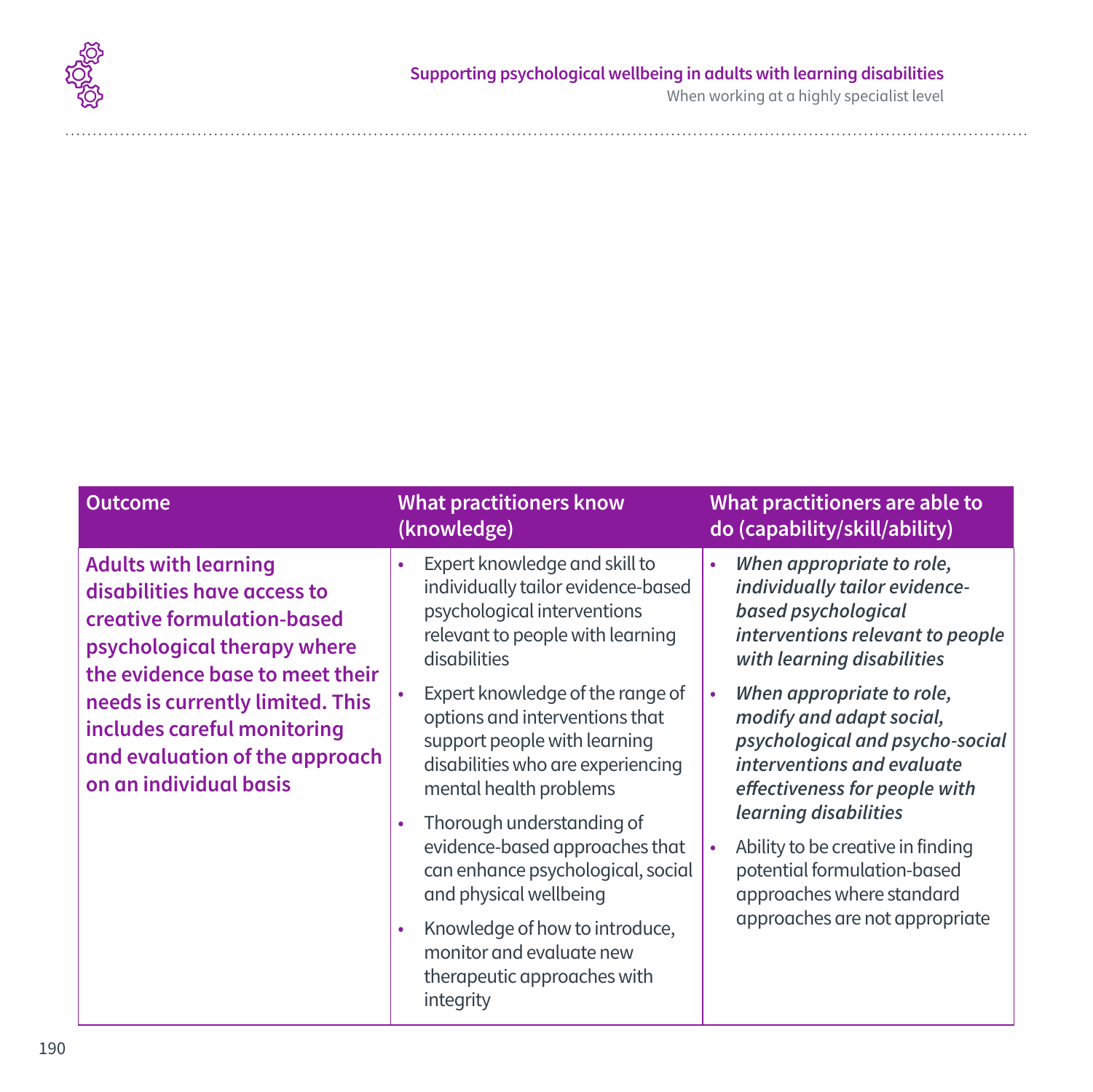When working at a highly specialist level



| <b>Outcome</b>                                                                                                                                                                                                                                                                                           | <b>What practitioners know</b><br>(knowledge)                                                                                                                                                                       | What practitioners are able to<br>do (capability/skill/ability)                                                                                                                                                                                                       |
|----------------------------------------------------------------------------------------------------------------------------------------------------------------------------------------------------------------------------------------------------------------------------------------------------------|---------------------------------------------------------------------------------------------------------------------------------------------------------------------------------------------------------------------|-----------------------------------------------------------------------------------------------------------------------------------------------------------------------------------------------------------------------------------------------------------------------|
| <b>Adults with learning</b><br>disabilities have access to<br>creative formulation-based<br>psychological therapy where<br>the evidence base to meet their<br>needs is currently limited. This<br>includes careful monitoring<br>and evaluation of the approach<br>on an individual basis<br>(continued) | Knowledge of how to introduce,<br>$\bullet$<br>monitor and evaluate innovative<br>adaptations to standard<br>treatment approaches with<br>integrity<br>Expert understanding of single-<br>case design interventions | Ability to work collaboratively<br>$\bullet$<br>with adults with learning<br>disabilities when such a creative/<br>innovate approach is indicated<br>Ability to carefully monitor,<br>٠<br>evaluate and adjust therapeutic<br>interventions on an individual<br>basis |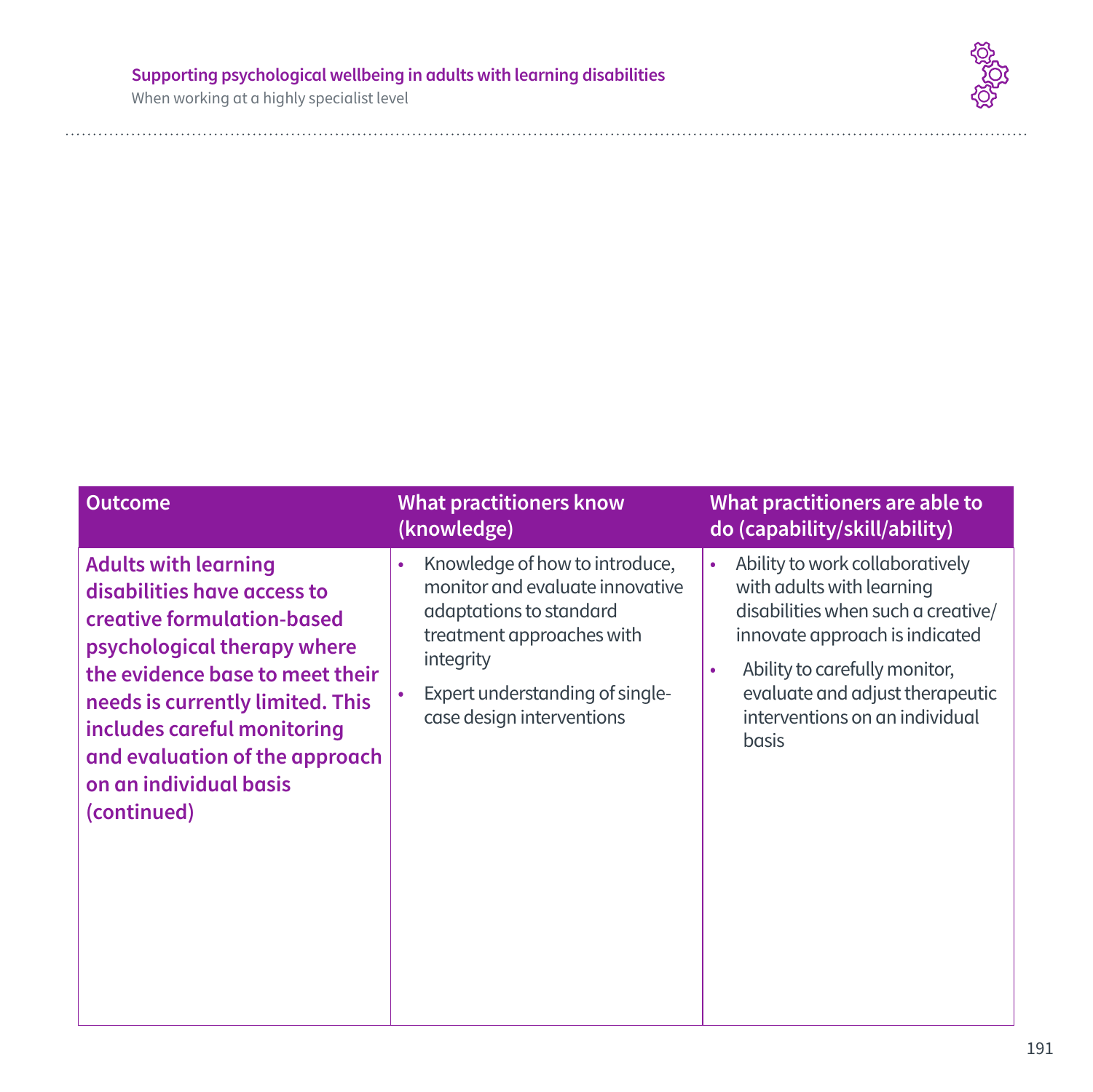

References

References

British Psychological Society Division of Clinical Psychology Faculty for Learning Disabilities (2012). *Good Practice Guidelines for UK Clinical Psychology Training Providers for the Training and Consolidation of Clinical Practice in Relation to People with Learning Disabilities.* Leicester: **[The British](https://shop.bps.org.uk/publications/good-practice-guidelines-for-uk-clinical-psychology-training-providers-for-the-training-and-consolidation-of-clinical-practice-in-relation-to-people-with-learning-disabilities.html)  [Psychological Society](https://shop.bps.org.uk/publications/good-practice-guidelines-for-uk-clinical-psychology-training-providers-for-the-training-and-consolidation-of-clinical-practice-in-relation-to-people-with-learning-disabilities.html)**.

Commissioning Team for the Faculties for Intellectual Disabilities of the Royal College of Psychiatrists and the Division of Clinical Psychology of the British Psychological Society (2016). *Psychological therapies and people who have intellectual disabilities.* Leicester: **[The British Psychological Society](https://shop.bps.org.uk/publications/publications-by-subject/psychological-therapies-and-people-who-have-intellectual-disabilities.html)**.

Foundation for people with learning disabilities (2015). *IAPT Improving Access to Psychological Therapies Learning Disabilities Positive Practice Guide.* London: **[Foundation for people with learning disabilities](https://www.mentalhealth.org.uk/publications/learning-disabilities-iapt-positive-practice-guide)**.

Joint Commissioning Panel for Mental Health (2013). *Guidance for commissioners of mental health services for people with learning disabilities.* **[London: JCP-MH](https://www.jcpmh.info/resource/guidance-for-commissioners-of-mental-health-services-for-people-with-learning-disabilities/)**. Mansell, J. (2007). *Services for people with learning disabilities and Challenging Behaviour or Mental Health Needs: report of a project group.* **[London:](http://webarchive.nationalarchives.gov.uk/+/http://www.dh.gov.uk/en/Publicationsandstatistics/Publications/PublicationsPolicyAndGuidance/DH_080129)  [Department of Health](http://webarchive.nationalarchives.gov.uk/+/http://www.dh.gov.uk/en/Publicationsandstatistics/Publications/PublicationsPolicyAndGuidance/DH_080129)**.

National Institute for Health and Clinical Excellence (2015). *Learning Disabilities: Challenging Behaviour Quality Standard.* London: **[National Institute for](https://www.nice.org.uk/guidance/qs101)  [Health and Clinical Excellence](https://www.nice.org.uk/guidance/qs101)**.

National Institute for Health and Clinical Excellence (2015). *Challenging behaviour and learning disabilities: prevention and interventions for people with learning disabilities whose behaviour challenges.* NICE Guideline [NG 11]. **[London: National](https://www.nice.org.uk/guidance/ng11)  [Institute for Health and Clinical Excellence](https://www.nice.org.uk/guidance/ng11)**.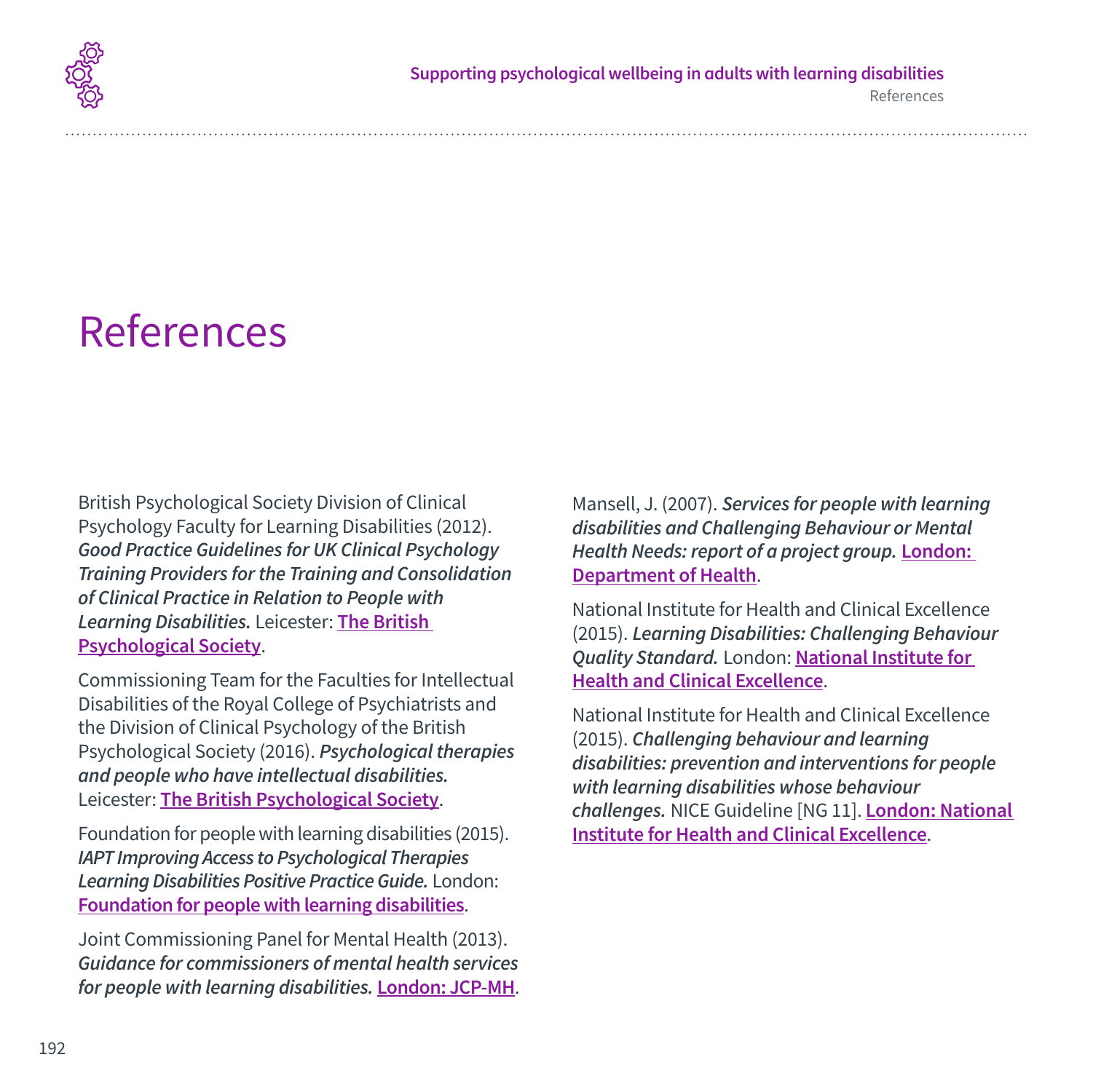

# References

National Institute for Health and Clinical Excellence (2016). *Mental health problems in people with learning disabilities: prevention, assessment and management*. NICE Guideline [NG 54]. London: **[National Institute for](https://www.nice.org.uk/guidance/ng54)  [Health and Clinical Excellence](https://www.nice.org.uk/guidance/ng54)**.

NHS Education for Scotland (2010). *Promoting Excellence: A Framework for all health and social services staff working with people with dementia, their families and carers.* [Edinburgh:](http://www.gov.scot/Publications/2011/05/31085332/0) **Scottish [Government](http://www.gov.scot/Publications/2011/05/31085332/0)**.

NHS Education for Scotland (2012). *Positive Behavioural Support A Learning Resource.* Edinburgh: **[NHS Education for Scotland](http://www.nes.scot.nhs.uk/education-and-training/by-theme-initiative/mental-health-and-learning-disabilities/our-work,-publications-and-resources/learning-disabilities/positive-behavioural-support-a-learning-resource.aspx)***.*

NHS Education for Scotland (2014). *Improving Practice: supporting people with learning disabilities whose behaviour is perceived as challenging - an education resource for support workers.* Edinburgh: **[NHS Education for Scotland](http://www.nes.scot.nhs.uk/education-and-training/by-theme-initiative/mental-health-and-learning-disabilities/our-work,-publications-and-resources/learning-disabilities/improving-practice-supporting-people-whose-behaviour-is-perceived-as-challenging.aspx)**.

NHS Education for Scotland (2014). Optimising Outcomes A Framework for all staff working with people with Autism Spectrum Disorders, their families and carers. Edinburgh: **[NHS Education for Scotland](http://www.knowledge.scot.nhs.uk/home/learning-and-cpd/learning-spaces/autism-spectrum-disorder.aspx)**.

NHS Education for Scotland (2014). *The Matrix A Guide to Delivering Evidence-Based Psychological Therapies in Scotland.* Edinburgh: **[NHS Education for](http://www.nes.scot.nhs.uk/education-and-training/by-theme-initiative/mental-health-and-learning-disabilities/our-work,-publications-and-resources/learning-disabilities/improving-practice-supporting-people-whose-behaviour-is-perceived-as-challenging.aspx)  [Scotland](http://www.nes.scot.nhs.uk/education-and-training/by-theme-initiative/mental-health-and-learning-disabilities/our-work,-publications-and-resources/learning-disabilities/improving-practice-supporting-people-whose-behaviour-is-perceived-as-challenging.aspx)**.

NHS Education for Scotland (2014). *Thinking about me? Essential psychological care for people with learning disabilities.* Edinburgh: **[NHS Education for](http://www.nes.scot.nhs.uk/education-and-training/by-theme-initiative/mental-health-and-learning-disabilities/our-work,-publications-and-resources/learning-disabilities/thinking-about-me-essential-psychological-care-for-people-with-learning-disabilities.aspx)  [Scotland](http://www.nes.scot.nhs.uk/education-and-training/by-theme-initiative/mental-health-and-learning-disabilities/our-work,-publications-and-resources/learning-disabilities/thinking-about-me-essential-psychological-care-for-people-with-learning-disabilities.aspx)**.

NHS Education for Scotland (2016). *Equal Health An Educational Framework on Health Equalities for People with Learning Disabilities for all practitioners working with people with learning disabilities: a human rights-based approach.* [Edinburgh:](http://www.nes.scot.nhs.uk/education-and-training/by-theme-initiative/mental-health-and-learning-disabilities/our-work,-publications-and-resources/learning-disabilities/equal-health-educational-framework.aspx) **NHS [Education for Scotland](http://www.nes.scot.nhs.uk/education-and-training/by-theme-initiative/mental-health-and-learning-disabilities/our-work,-publications-and-resources/learning-disabilities/equal-health-educational-framework.aspx)**.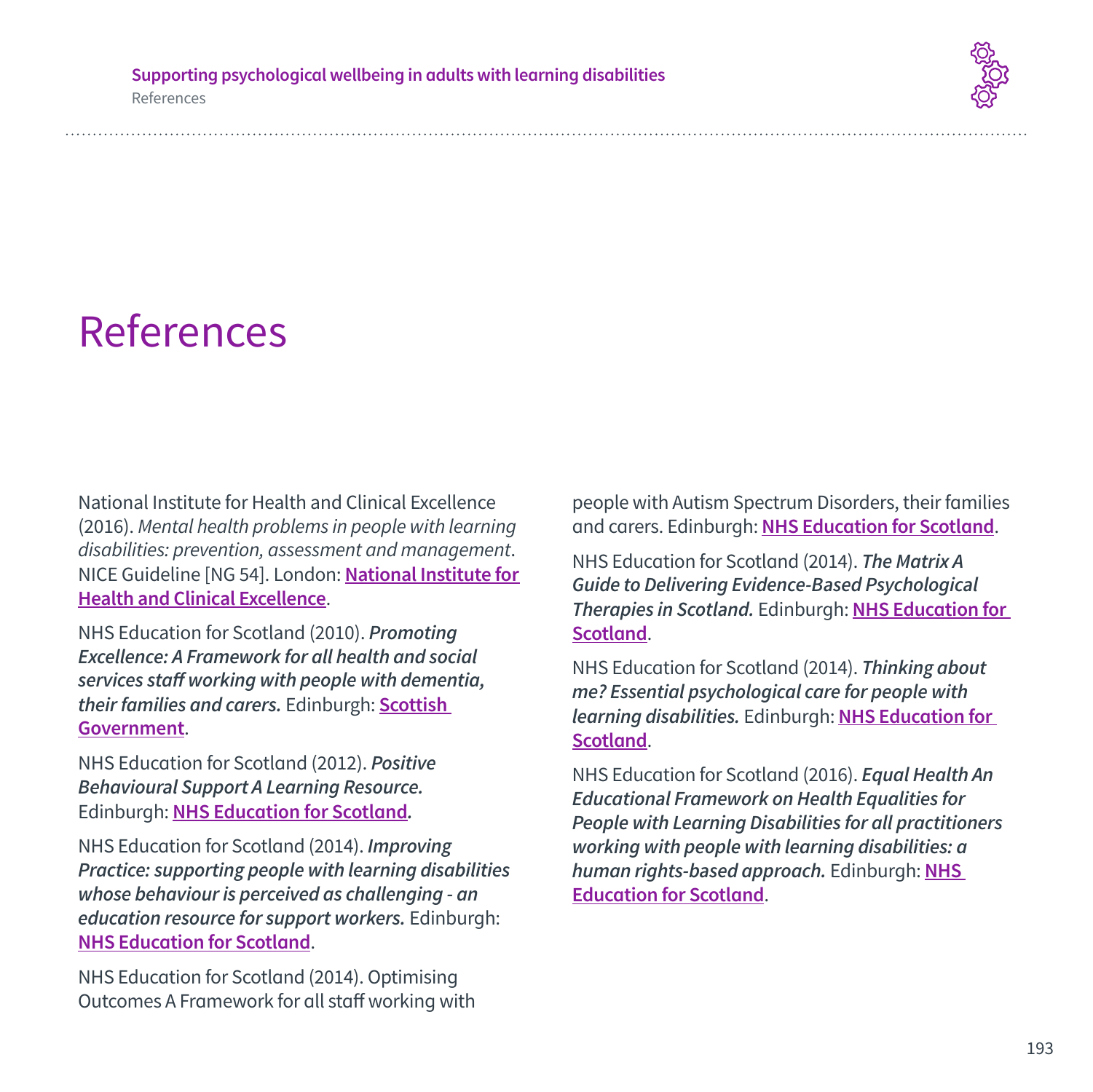

References

## References

NHS Education for Scotland, Strengthening the Commitment UK Steering Group (2015). *Framework for working with people whose behaviour is perceived as challenging Pre-registration learning disability nursing field programmes in the United Kingdom.*  Edinburgh: NHS Education for Scotland.

Positive Behavioural Support (PBS) Coalition UK (2015). *Positive Behavioural Support (PBS): A Competence Framework.* [online] Positive Behavioural Support (PBS) Coalition UK. Available at: **[http://pbsacademy.org.uk/pbs-competence-](http://pbsacademy.org.uk/pbs-competence-Framework)[Framework](http://pbsacademy.org.uk/pbs-competence-Framework)/** [Accessed 2 May 2017].

Roth, A. and Pilling, S. (2007). *The competencies required to deliver effective cognitive and behavioural therapy for people with depression and with anxiety disorders.* **[London: Department of](https://www.researchgate.net/publication/237549113_The_Competences_Requir

ed_to_Deliver_Effective_Cognitive_and_Behavioural_Therapy_for_People_with_Depression_and_with_Anxiety_Disorders)  [Health](https://www.researchgate.net/publication/237549113_The_Competences_Requir

ed_to_Deliver_Effective_Cognitive_and_Behavioural_Therapy_for_People_with_Depression_and_with_Anxiety_Disorders)**.

Royal College of Psychiatrists and British Psychological Society (2016). *Challenging behaviour:*  *a unified approach – update Clinical and service guidelines for supporting children, young people and adults with intellectual disabilities who are at risk of receiving abusive or restrictive practices.* **[London:](https://www.bps.org.uk/news-and-policy/challenging-behaviour-unified-approach-updated-april-2016)  [Royal College of Psychiatrists](https://www.bps.org.uk/news-and-policy/challenging-behaviour-unified-approach-updated-april-2016)**.

Royal College of Psychiatrists, British Psychological Society, Royal College of Speech and Language Therapists (2007). *Challenging Behaviour: A Unified Approach.* **[London: Royal College of Psychiatrists](http://www.rcpsych.ac.uk/usefulresources/publications/collegereports/cr/cr144.aspx)**.

Scottish Government (2013). *The keys to life: Improving quality of life for people with learning disabilities.* **[Edinburgh: Scottish Government](http://www.gov.scot/Publications/2013/06/1123)**.

Skills for Health, Health Education England and Skills for Care (2016). *Learning Disabilities Core Skills and Training Framework.* **[London: Skills for Health,](http://www.skillsforhealth.org.uk/news/latest-news/item/450-coming-soon-learning-disabilities-core-skills-training-framework)  [Health Education England and Skills for Care](http://www.skillsforhealth.org.uk/news/latest-news/item/450-coming-soon-learning-disabilities-core-skills-training-framework)**.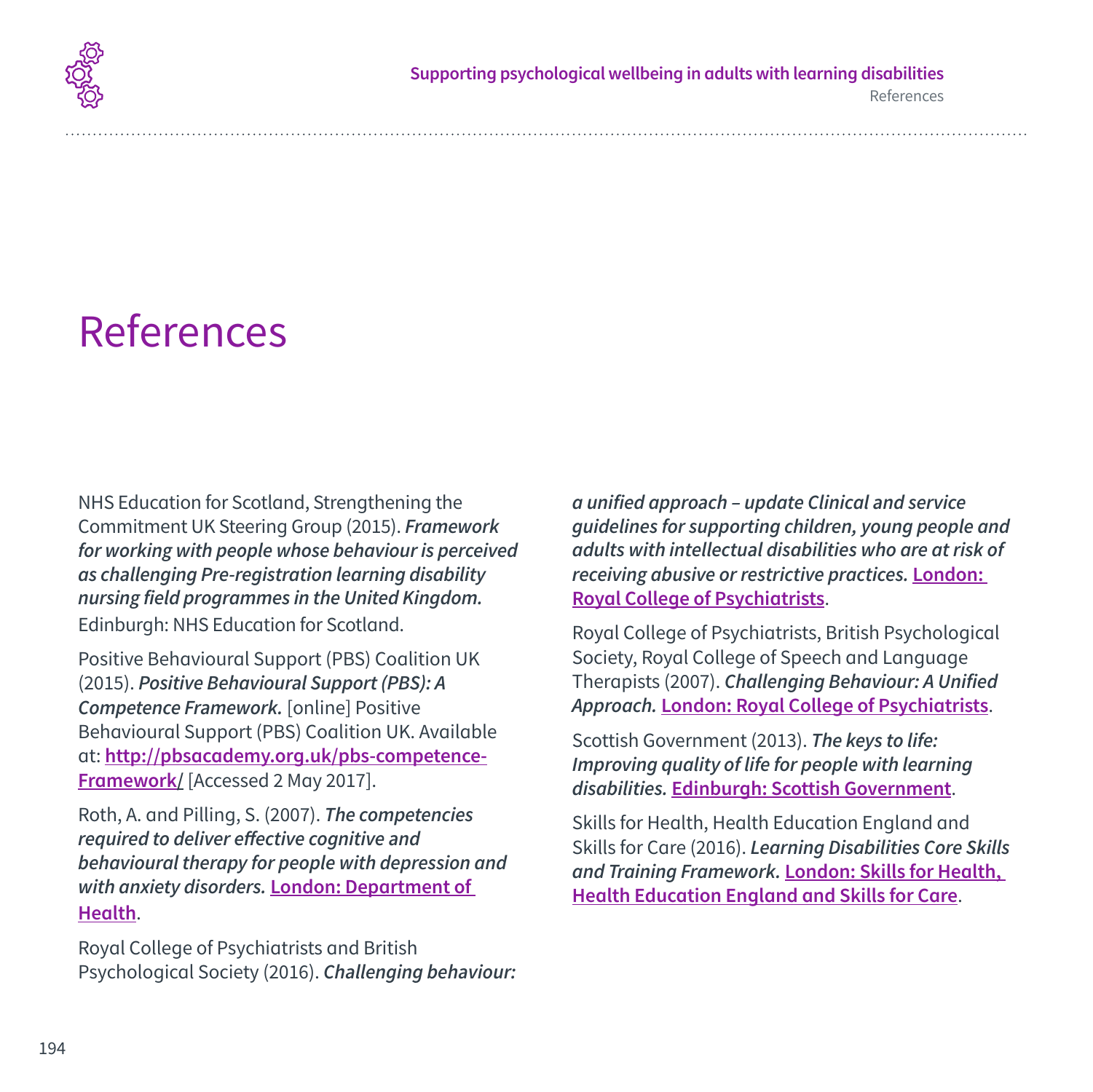

### **Appendix 1. Critical readers**

**Geraldine Bienkowsk**i, Associate Director (Psychology), NHS Education for Scotland **Lois Cameron**, Director, Talking Mats **Dr Martin Campbell**, Senior Lecturer & Pro-Dean of Science, University of St Andrews **Dr Fiona Cuthill**, Consultant Clinical Psychologist, NHS Greater Glasgow & Clyde **Tracey Gilchrist**, Education Project Manager, NHS Education for Scotland **Tracy Goodfellow**, Charge Nurse, NHS Lothian **Dr Deirdre Holly**, Specialist Research and Training Lead - Health Psychology, NHS Education for Scotland **Prof Andrew Jahoda**, Professor of Learning Disabilities, University of Glasgow **Dr Sharon Horne-Jenkins**, Head of Specialty - Learning Disabilities Clinical Psychology, NHS Forth Valley **Elaine Kwiatek**, Education Project Manager, NHS Education for Scotland **Amanda Leech**, Physiotherapy Manager - Learning Disabilities Service, NHS Fife **Lindsay McNair**, Professional Lead for LD Psychology, NHS Greater Glasgow & Clyde **Linda Mitchell**, Partnership and Development Manager, Scottish Commission for Learning Disability (SCLD)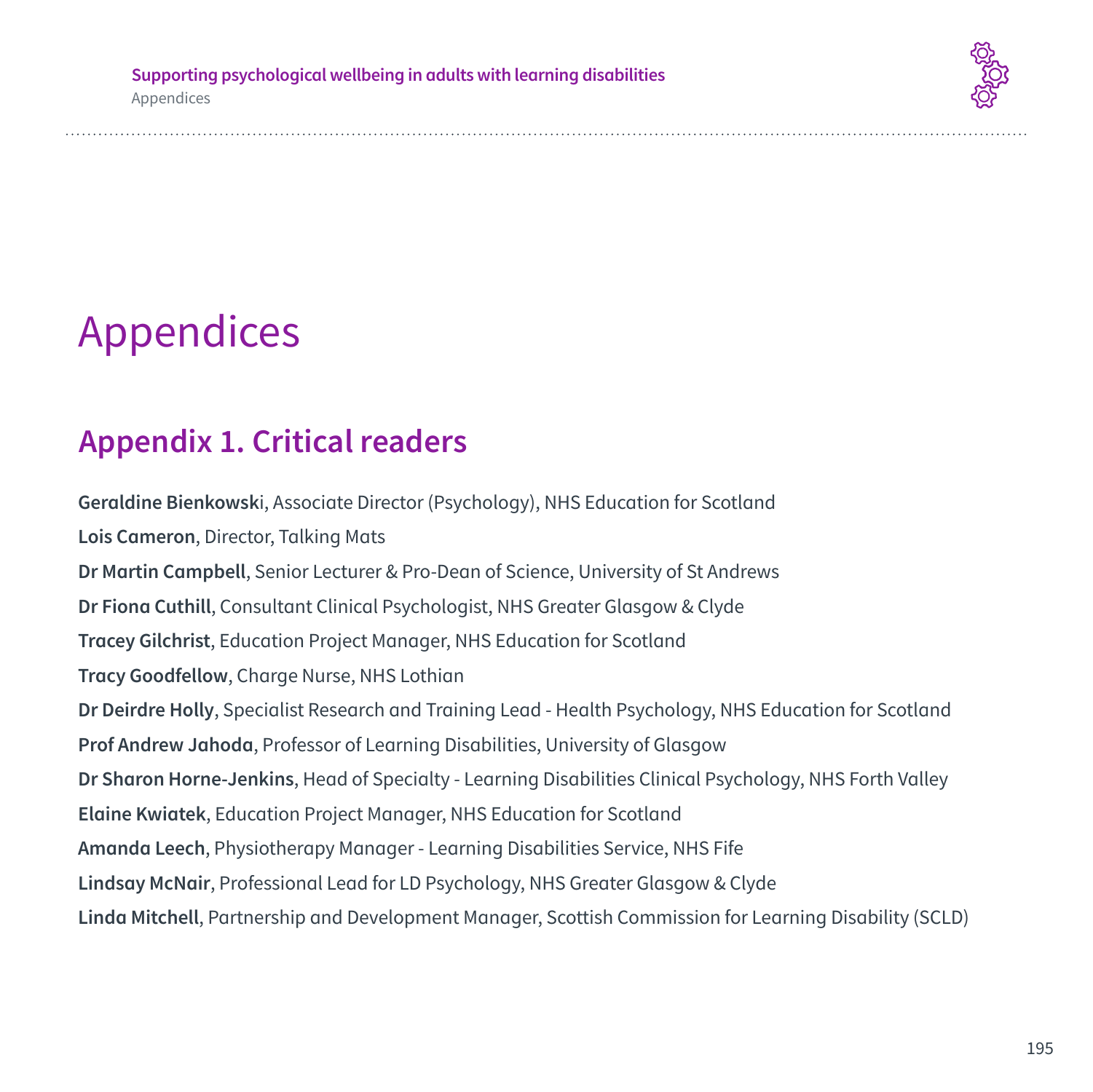

# Appendices

## **Appendix 1. Critical readers**

**Dr Katya Neumann**, Principal Clinical Psychologist, NHS Grampian **Dr Carol Pert**, Consultant Clinical Psychologist, NHS Greater Glasgow & Clyde **Dr Moira Phillips**, Consultant Clinical Psychologist, NHS Greater Glasgow & Clyde **Allison Ramsay**, Lead Nurse, Learning Disabilities, NHS Forth Valley **Dr Alison Robertson**, Head of LD Psychology, NHS Fife **Lorraine Speirs**, Expert Advisor ALD Speech and Language Therapist & Team Lead, NHS Forth Valley **Dr Maria Truesdale**, Lecturer in Learning Disabilities, Edinburgh Napier University **Dr Patricia Watts**, Professional Officer for Scotland, British Association of Art Therapists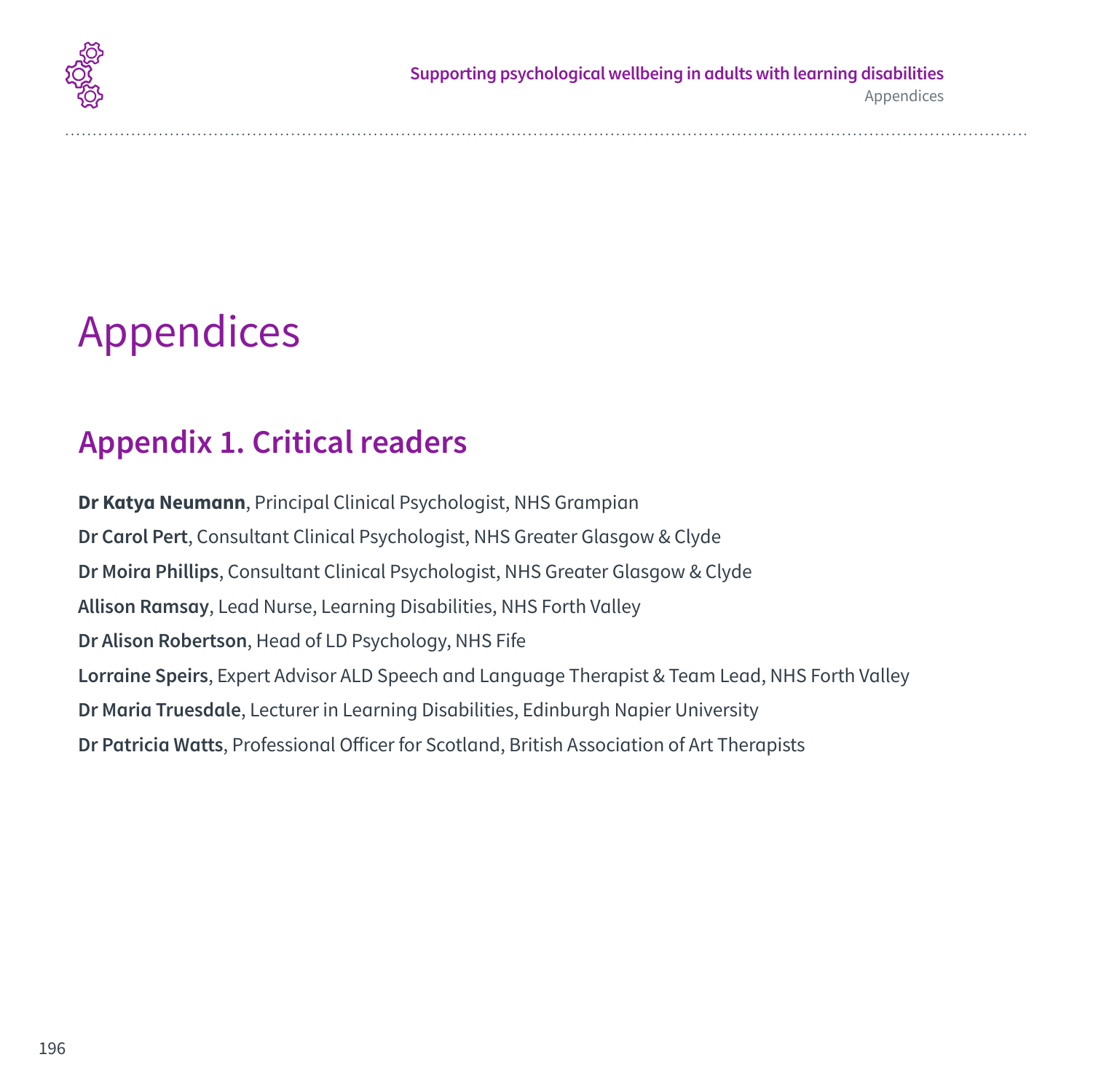# Appendices

## **Appendix 2. Structure of [PBS Coalition PBS Competencies](http://pbsacademy.org.uk/pbs-competence-framework/)  [Framework Headings](http://pbsacademy.org.uk/pbs-competence-framework/)**

### **Competence Area 1:** Creating high quality care and support environments

- **1.1** Ensuring that services are values led
- **1.2** Knowing the person
- **1.3** Matching support with each person's capabilities and with goals and outcomes that are personally important to them
- **1.4** Establishing clear roles and effective team work
- **1.5** Supporting communication
- **1.6** Supporting Choice
- **1.7** Supporting physical and mental health
- **1.8** Supporting relationships with family, friends and wider community
- **1.9** Supporting safe, consistent and predictable environments
- **1.10** Supporting appropriate levels of participation in meaningful activity
- **1.11** Knowing and understanding relevant legislation
- **1.12** A commitment to Behaviour Skills Training

### **Competence Area 2:** Functional, contextual and skills-based assessment

- **2.1** Working in partnership with stakeholders
- **2.2** Assessing match between the person and their environment and mediator analysis
- **2.3** Knowing the health of the person
- **2.4** Understanding the principles of behaviour (4 term contingency), how behaviour is learned and understanding the function of behaviour
- **2.5** Supporting data driven decision making
- **2.6** Assessing the function of a person's behaviour
- **2.7** Assessing a person's skills and understanding their abilities
- **2.8** Assessing a person's preferences and understanding what motivates them

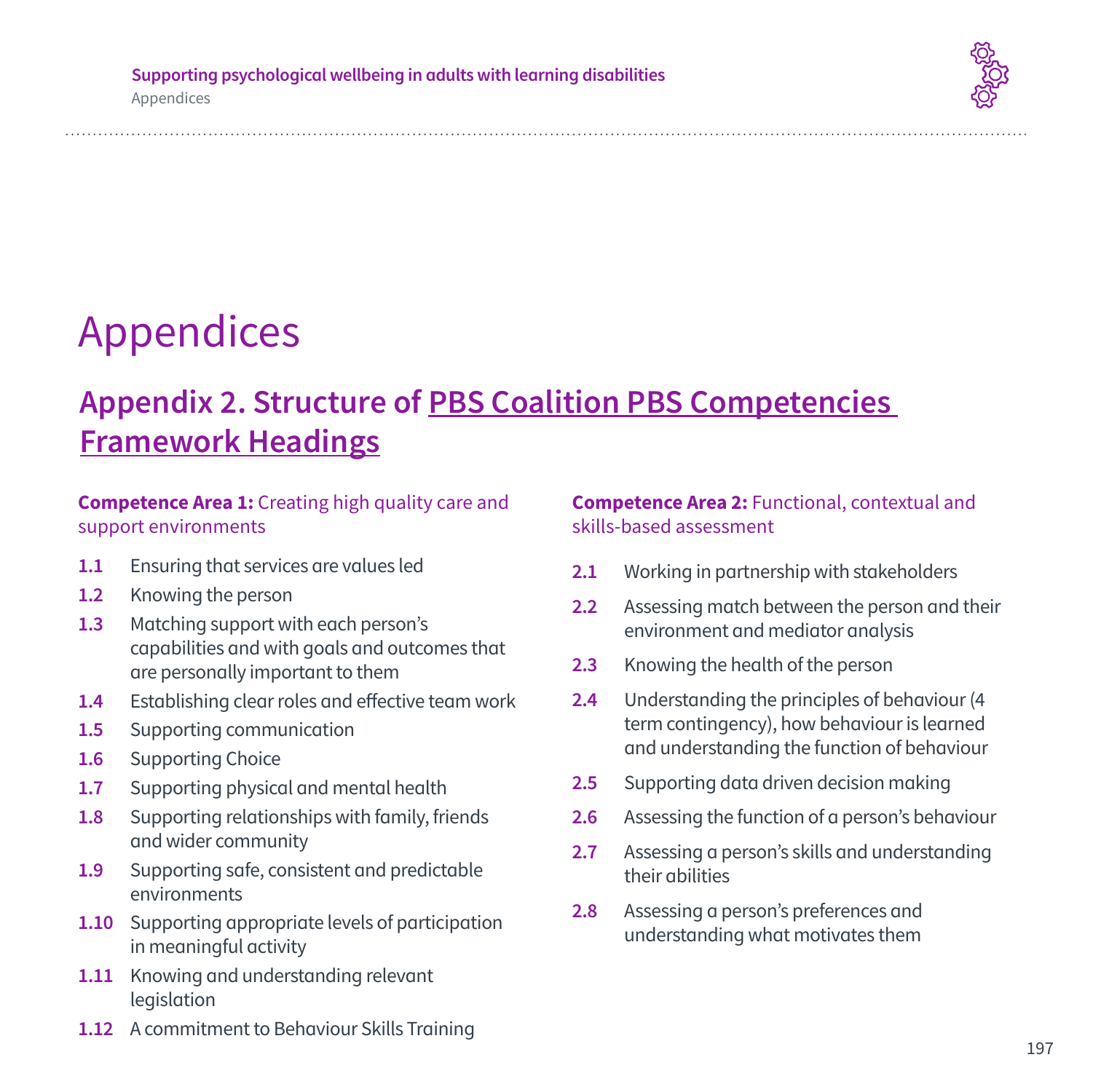

# Appendices

## **Appendix 2. Structure of PBS Coalition PBS Competencies Framework Headings**

**Competence Area 3:** Developing and implementing a Behaviour Support Plan; Evaluating intervention effects and on-going monitoring

- **3.1** Understanding the rationale of a BSP and its uses
- **3.2** Synthesizing data to create an overview of a person's skills and needs
- **3.3** Constructing a model that explains the functions of a person's challenging behaviour and how those are maintained
- **3.4** Devising and implementing multi-element evidence-based support strategies based on the overview and model
- **3.5** Devising and implementing a least restrictive crisis management strategy
- **3.6** Developing the plan; outlining responsibilities and timeframes
- **3.7** Monitoring the delivery of the BSP (procedural/ treatment fidelity/integrity)
- **3.8** Evaluating the effectiveness of the BSP
- **3.9** The BSP as a live document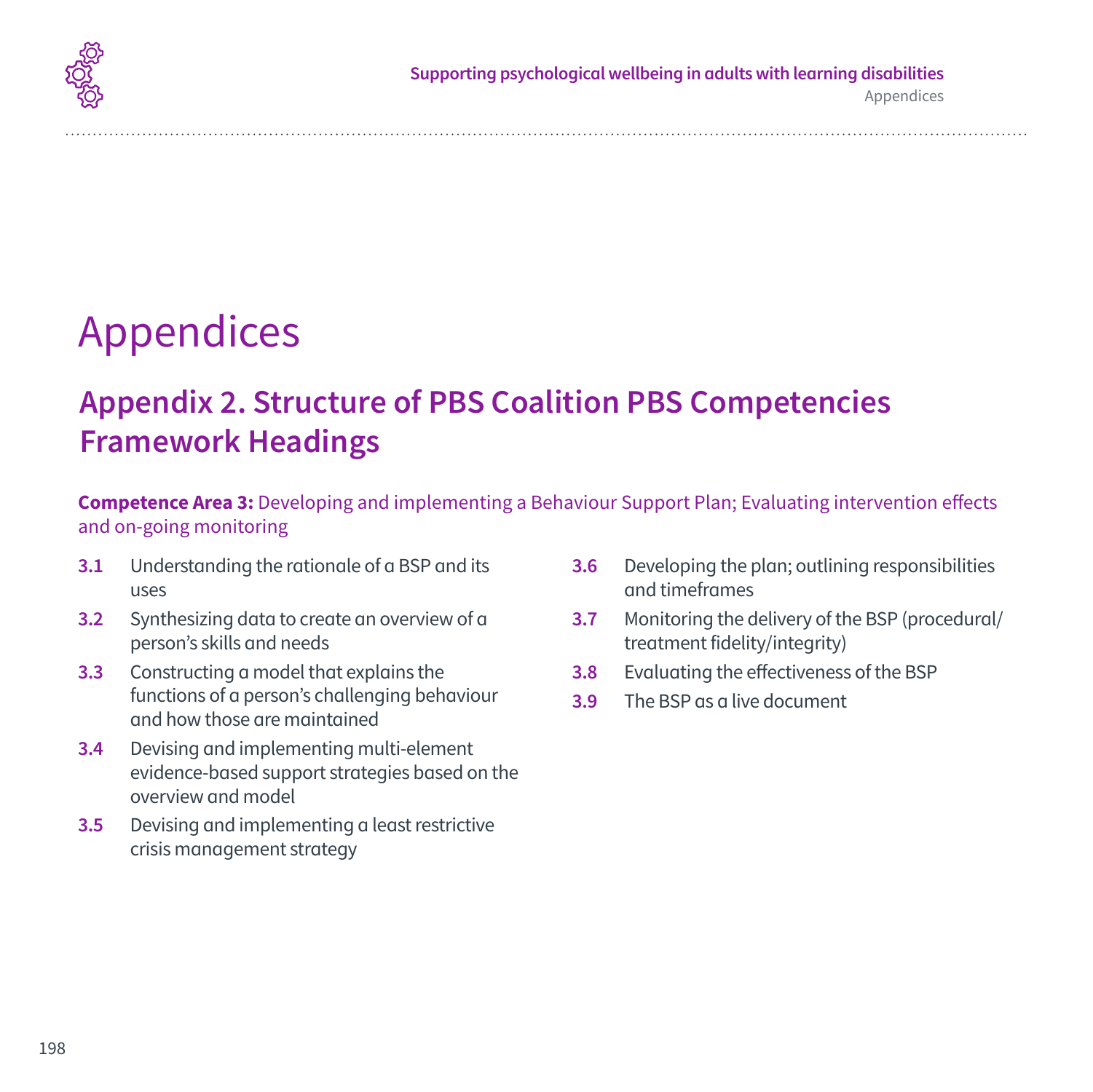

## **Appendix 3.**

Psychological interventions and therapies with a strong evidence-base for adults with learning disabilities, as detailed in the "People with Learning Disabilities" evidence table in **[The Matrix](http://www.nes.scot.nhs.uk/education-and-training/by-discipline/psychology/the-matrix-(2015)-a-guide-to-delivering-evidence-based-psychological-therapies-in-scotland.aspx)** (2014) "A Guide to Delivering Evidence-Based Psychological Therapies in Scotland":

#### **Anger**

- Group anger management cognitive and behavioural
- Individual cognitive behavioural therapy for anger

#### **Anxiety**

• Behavioural relaxation training

#### **Challenging Behaviour**

• Functional analysis and behavioural interventions; use of functional analysis to determine antecedent management, including stimulus control, setting events, establishing operations, differential reinforcement,

adjustment of environmental variables and those internal to the person

- Positive behavioural support; Values-based activity and support planning with effective assistance to involve the person in meaningful activity; environmental redesign; Incorporates proactive strategies for reducing the likelihood of the occurrence of the behaviour, and reactive plans for managing the behaviour when it occurs; Incorporates individual and carer/ systems change approaches
- Active support; Patient-focused interactive training and coaching for carers in active support for meaningful engagement in activities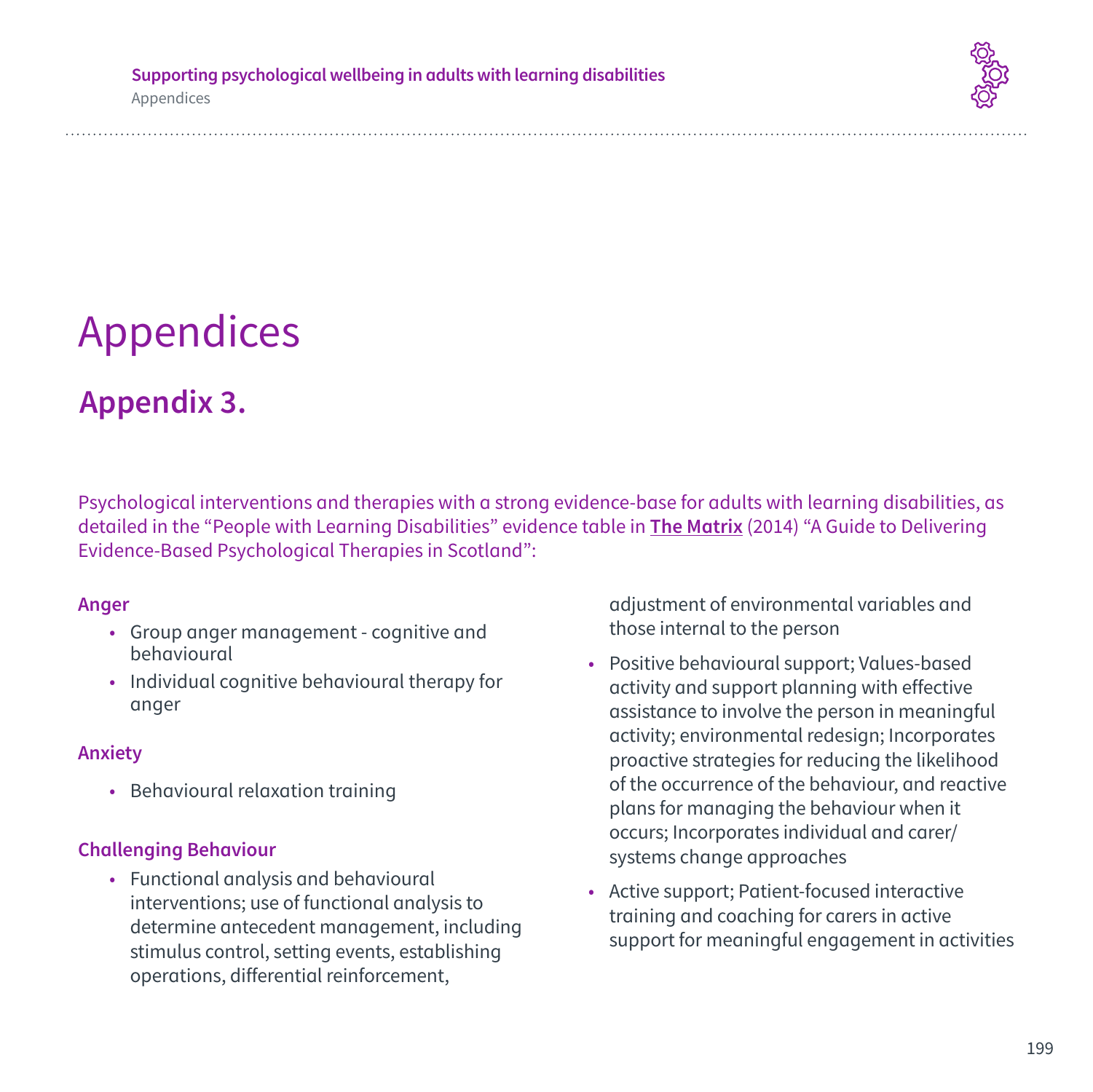

# Appendices

## **Appendix 3.**

Psychological interventions and therapies with a strong evidence-base for adults with learning disabilities, as detailed in the "People with Learning Disabilities" evidence table in **[The Matrix](http://www.nes.scot.nhs.uk/education-and-training/by-discipline/psychology/the-matrix-(2015)-a-guide-to-delivering-evidence-based-psychological-therapies-in-scotland.aspx)** (2014) "A Guide to Delivering Evidence-Based Psychological Therapies in Scotland":

#### **Challenging Behaviour (continued)**

- Functional equivalence/Functional communication training; Teaching alternative adaptive responses, new skills or ways of communicating to gain the same outcome, without using challenging behaviours
- Extinction; Extinction should only be considered for nondangerous behaviours, i.e. not aggressive, destructive or self-injurious behaviour
- Specialist Teams; Use of a specialist behaviour therapy team in addition to standard treatments is both more effective and more efficient in reducing challenging behaviours and may have financial advantages over standard treatment

• Social problem solving; Teaching skills to devise an effective strategy in a given situation where challenging behaviour may occur. Taught in addition to specific skills to cope in these situations

#### **Depression**

• Group CBT with an additional component concerning social support

#### **Psychosis**

• Individual CBT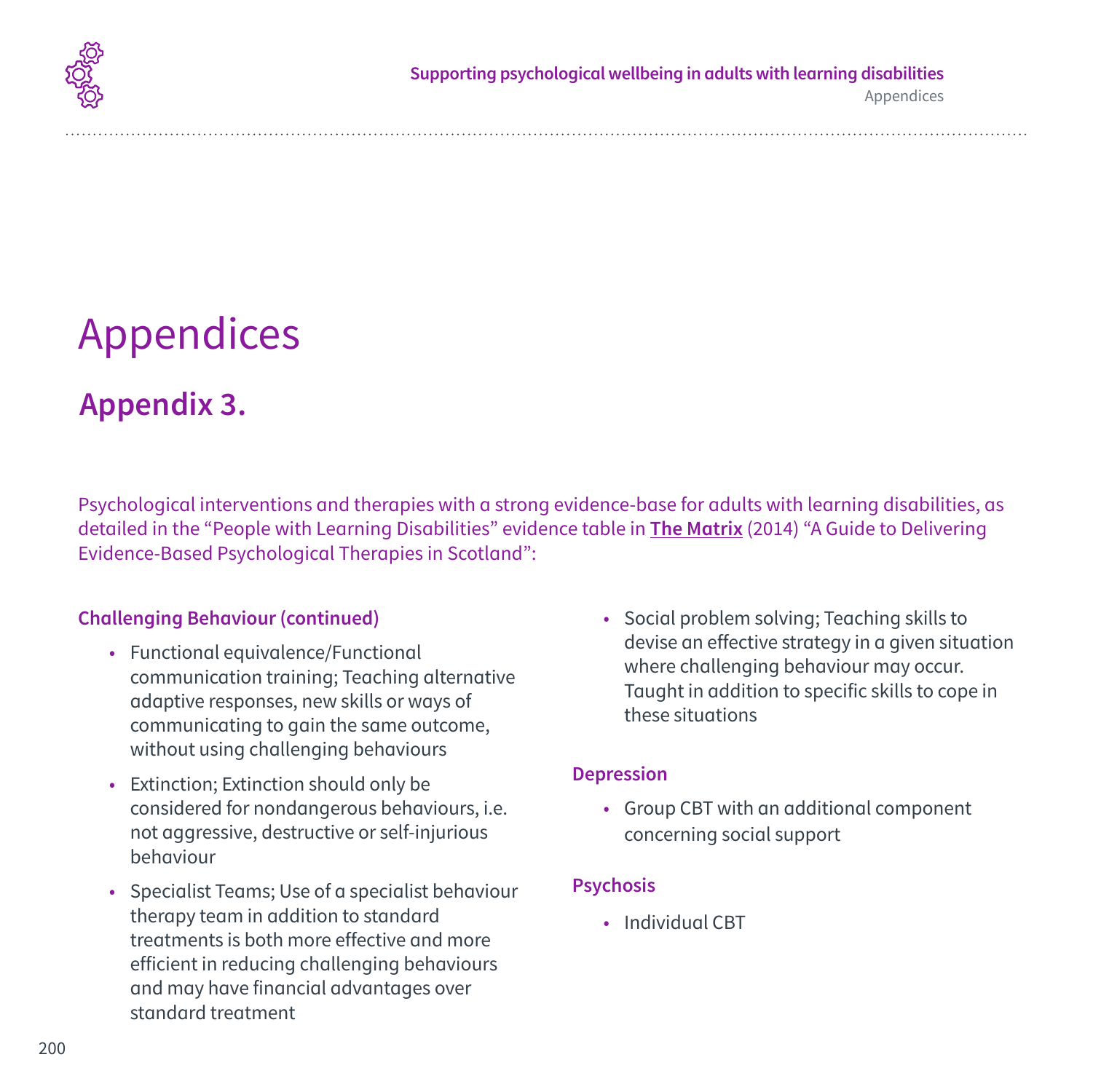

## **Appendix 4.**

Examples of adaptations that can be made to make psychological therapy more accessible to people with learning disabilities

**Examples of adaptations that can be made to make psychological therapy more accessible to people with learning disabilities** 

**[IAPT 'Learning Disabilities Positive Practice Guide'](https://www.mentalhealth.org.uk/publications/learning-disabilities-iapt-positive-practice-guide)** 

- The core recommended adaptations for interventions are:

- **a.** Use accessible communications, easy read medication and self-help guides.
- **b.** Emphasise less cognitive elements and more behavioural elements within the intervention structure.
- **c.** Focus on delivering a small set of interventions well rather than trying to cover too many.
- **d.** Expect a significant need for repetition and, particularly when there is more than a week between sessions, the need to completely recap skills on a continuous basis.
- **e.** Consider inviting supporters into therapy for some or all of the sessions. Ensure that the supporters are properly briefed with respect to what is expected of them in the session.
- **f.** Allow extra time to involve the supporter/carer/ family so that they can facilitate with homework, repetition and interpretation. The client could make an audio recording of the session, the things to practise, or a reminder of their thoughts or emotions.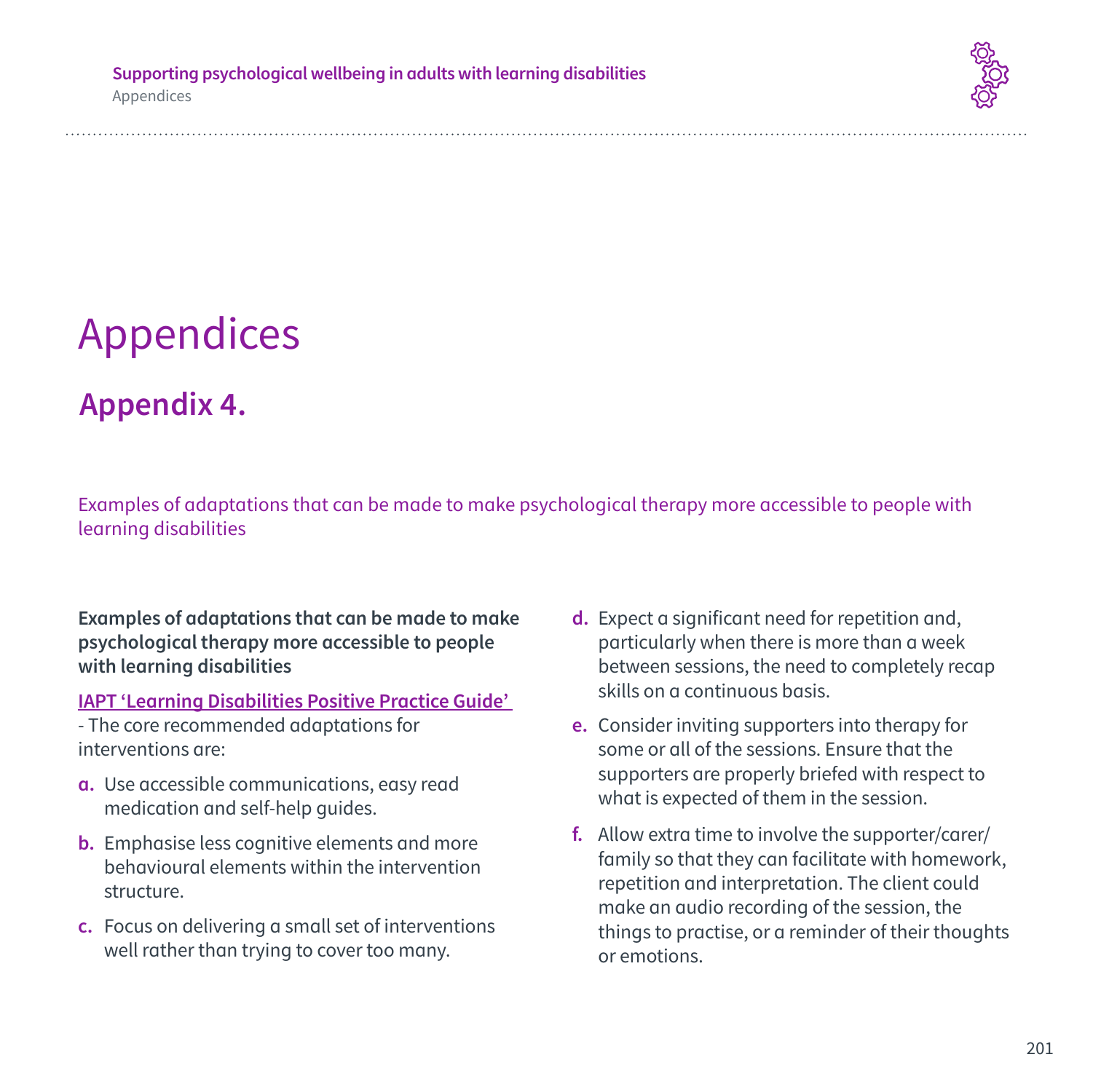

**g.** Adjust the length of sessions if necessary (they may need to be shorter if concentration is a problem, or longer to cover the outcome measures and minimum data set – this is offered as a reasonable adjustment to other protected groups in IAPT services).

- **h.** Negotiate access to specialist clinical supervision for practitioners.
- **i.** Send reminders of session times, by text or telephone call, to the client, and to the supporter, so that they can plan what is needed to get the person into the therapy room.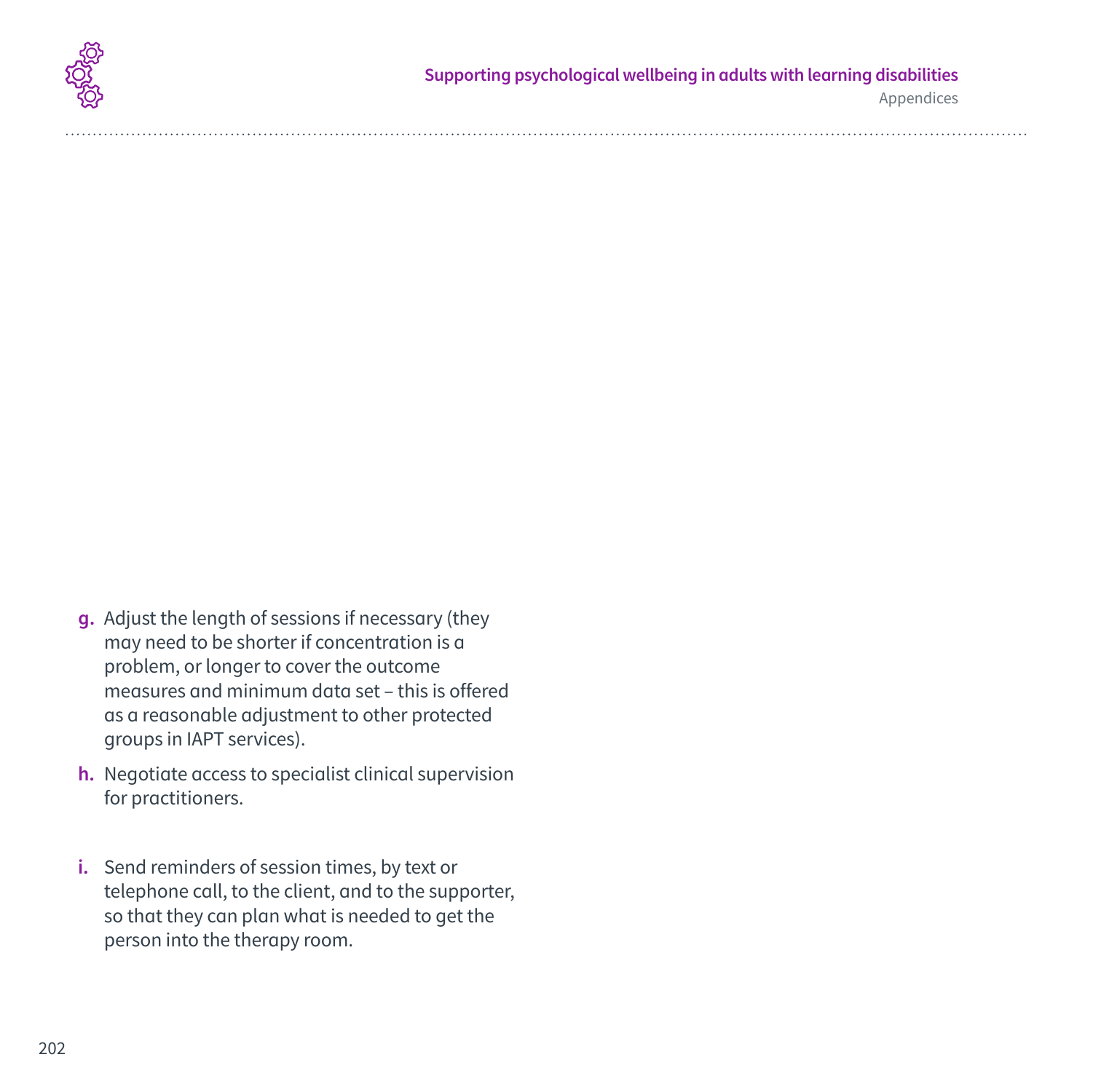

## **Appendix 4.**

Examples of adaptations that can be made to make psychological therapy more accessible to people with learning disabilities

### **[Thinking About Me](http://www.nes.scot.nhs.uk/education-and-training/by-theme-initiative/mental-health-and-learning-disabilities/publications-and-resources/publications-repository/thinking-about-me-essential-psychological-care-for-people-with-learning-disabilities.aspx)**

#### **Recommended adaptations include:**

- simplification: using more straightforward techniques, explaining the process more, reducing the length of sessions
- language: simplifying speech, using shorter sentences and more easily understood words
- activities: using drawings and homework assignments to help the client understand and remember the work from sessions
- developmental level: considering the person's developmental level and using appropriate games, discussion of current news stories or television programmes to support therapeutic techniques
- directive methods: being more directive (depending on the person's ability level), perhaps defining treatment goals and using visual materials to highlight progress
- flexible methods: adjusting techniques to suit the client's ability level
- caregiver involvement: involving family or support staff is more common with clients with learning disabilities, with consideration being given to confidentiality issues, blurring of roles for support staff and the risk that the client will not feel in control of his or her own treatment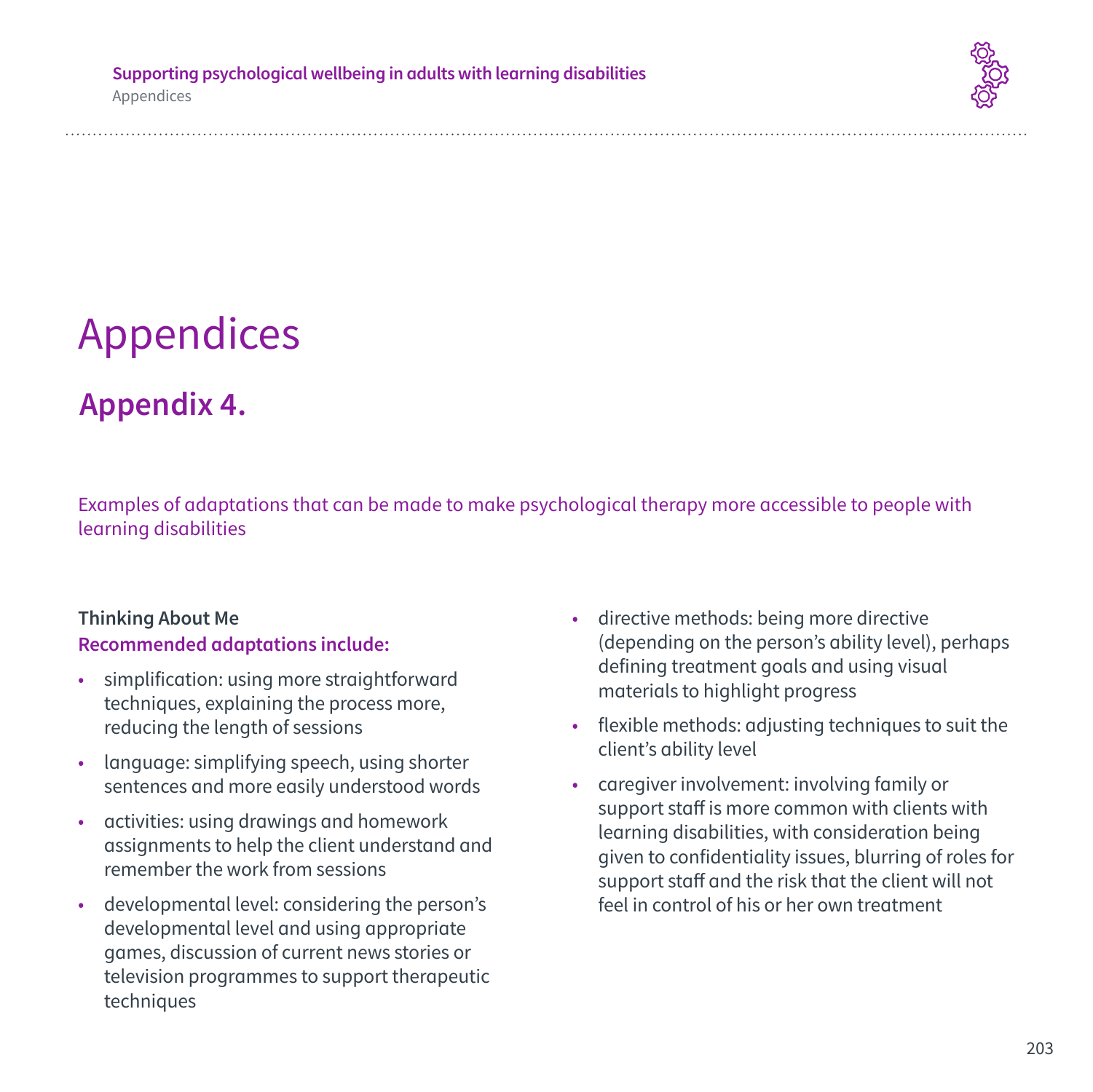

Appendices

• transference: recognizing that the client may (unconsciously) transfer some of his or her feelings about relationships with a parent onto the therapist by, for instance, being "childish" or angered if asked to undertake a task between sessions

• disability/rehabilitation approaches: addressing the issue of disability within the treatment, with the therapist supporting the client to develop a positive view of him or herself.